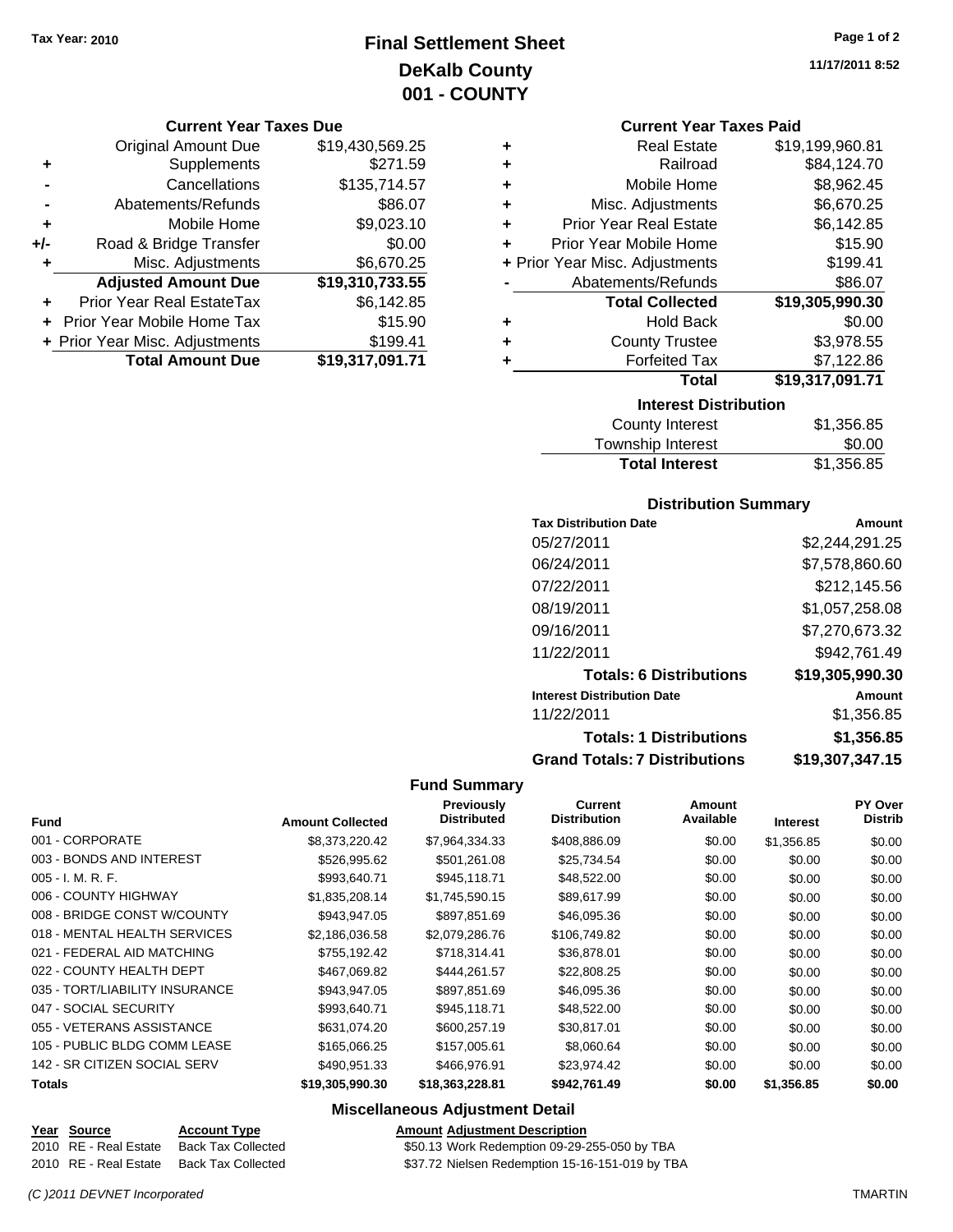## **Final Settlement Sheet Tax Year: 2010 Page 2 of 2 DeKalb County Miscellaneous Adjustment Detail**

| Year Source           | <b>Account Type</b>                      |            | <b>Amount Adjustment Description</b>                              |
|-----------------------|------------------------------------------|------------|-------------------------------------------------------------------|
| 2010 RE - Real Estate | <b>Back Tax Collected</b>                |            | \$2.57 LaSalle Bank Redemption 08-15-128-009 by TBA               |
| 2010 RE - Real Estate | <b>Back Tax Collected</b>                |            | \$2.57 LaSalle Bank Redemption 08-15-128-010 by TBA               |
| 2010 RE - Real Estate | <b>Back Tax Collected</b>                |            | \$58.23 Brown's Supermarket Redemption 06-32-282-008 by TBA       |
| 2010 RE - Real Estate | <b>Back Tax Collected</b>                |            | \$32.46 Dobson Redemption 13-15-402-010 by TBA                    |
| 2010 RE - Real Estate | <b>Back Tax Collected</b>                |            | \$4.29 Countryview Redemption 19-25-253-058 by TBA                |
| 2010 RE - Real Estate | <b>Back Tax Collected</b>                |            | \$15.64 Popp Redemption 15-15-427-007 by TBA                      |
| 2010 RE - Real Estate | <b>Back Tax Collected</b>                |            | \$9.26 Stogsdill Redemption 06-32-328-005 by TBA                  |
| 2010 RE - Real Estate | <b>Back Tax Collected</b>                |            | \$143.57 Lindgren Redemption 03-30-301-017 by TBA                 |
| 2010 RE - Real Estate | <b>Back Tax Collected</b>                |            | \$22.22 Jehovahs Witnesses Redemption 19-35-300-019 by TBA        |
| 2010 RE - Real Estate | <b>Back Tax Collected</b>                |            | \$25.97 Ezam Properties Redemption 03-30-130-016 by TBA           |
| 2010 RE - Real Estate | <b>Back Tax Collected</b>                |            | \$35.75 Ezam Properties Redemption 03-30-130-018 by TBA           |
| 2010 RE - Real Estate | <b>Back Tax Collected</b>                |            | \$54.21 Ezam Properties Redemption 03-30-130-022 by TBA           |
|                       | 2010 MH - Mobile Home Back Tax Collected |            | \$13.62 Zeman Homes Redemption 09-29-400-016 0045A by TBA         |
|                       | 2010 MH - Mobile Home Back Tax Collected |            | \$10.35 Allen Redemption 08-01-401-005 2566J by TBA               |
|                       | 2010 MH - Mobile Home Back Tax Collected |            | \$23.33 Hernandez Redemption 09-29-400-016 0078O by TBA           |
| 2010 RE - Real Estate | Paymt In Lieu of Tax                     |            | \$117.24 Sequoya Apartments-Housing Authority Payment by TBA      |
| 2010 RE - Real Estate | Paymt In Lieu of Tax                     |            | \$1,381.01 DeKalb Units-Housing Authority by TBA                  |
| 2010 RE - Real Estate | Paymt In Lieu of Tax                     |            | \$840.99 Sycamore Units-Housing Authority by TBA                  |
| 2010 RE - Real Estate | Paymt In Lieu of Tax                     |            | \$114.65 Sunset View Apartments-Housing Authority Payment by TBA  |
| 2010 RE - Real Estate | Paymt In Lieu of Tax                     |            | \$603.48 Additional Tax per Target Agreement 08-26-200-010 by TBA |
| 2010 RE - Real Estate | <b>Back Tax Collected</b>                |            | \$1.06 Sandwich Mill Works Redemption 19-35-126-016 by TBA        |
| 2010 RE - Real Estate | <b>Back Tax Collected</b>                |            | \$25.22 Boots Assignment 06-20-377-002 by TBA                     |
| 2010 RE - Real Estate | <b>Back Tax Collected</b>                |            | \$23.38 Boots Assignment 09-33-181-015 by TBA                     |
| 2010 RE - Real Estate | <b>Back Tax Collected</b>                |            | \$22.61 South Point Greens Redemption 11-03-126-010 by TBA        |
|                       | 2010 MH - Mobile Home Back Tax Collected |            | \$39.14 Scavanger Sale 09-29-400-016 0027O by TBA                 |
|                       | 2010 MH - Mobile Home Back Tax Collected |            | \$47.82 Scavanger Sale 06-33-400-039 0003B by TBA                 |
|                       | 2010 MH - Mobile Home Back Tax Collected |            | \$10.74 Stark Redemption 08-26-176-027 0814A by TBA               |
| 2010 RE - Real Estate | Paymt In Lieu of Tax                     |            | \$603.48 Additional Tax per Target Agreement 08-26-200-010 by TBA |
| 2010 RE - Real Estate | Paymt In Lieu of Tax                     |            | \$1,381.01 DeKalb Units-Housing Authority by TBA                  |
| 2010 RE - Real Estate | Paymt In Lieu of Tax                     |            | \$840.99 Sycamore Units-Housing Authority by TBA                  |
|                       | 2010 MH - Mobile Home Back Tax Collected |            | \$6.48 Holub Redemption 08-01-401-005 2558J by TBA                |
|                       | 2010 MH - Mobile Home Back Tax Collected |            | \$47.93 Scavanger Sale 06-33-400-039 0009O by TBA                 |
| 2010 RE - Real Estate | <b>Back Tax Collected</b>                |            | \$23.60 Scavanger Sale 08-01-415-020 by TBA                       |
| 2010 RE - Real Estate | <b>Back Tax Collected</b>                |            | \$39.21 Scavanger Sale 13-15-280-009 by TBA                       |
| 2010 RE - Real Estate | <b>Back Tax Collected</b>                |            | \$3.16 Scavanger Sale 09-20-326-016 by TBA                        |
| 2010 RE - Real Estate | <b>Back Tax Collected</b>                |            | \$24.67 Gardens of Rivermist Redemption 08-02-303-003 by TBA      |
| 2010 RE - Real Estate | <b>Back Tax Collected</b>                |            | \$20.24 Work Redemption 09-29-255-056 by TBA                      |
| 2010 RE - Real Estate | <b>Back Tax Collected</b>                |            | \$109.66 Johnson Redemption 08-10-476-007 by TBA                  |
| Totals 40 entries     |                                          | \$6.869.66 |                                                                   |

| <u>Year Source</u>                  | <b>Account Type</b>  | <b>Amount Adjustment Description</b>     |
|-------------------------------------|----------------------|------------------------------------------|
| 2010 RE - Real Estate               | PTAB Decision        | \$12.28 19-27-727-012 PTAB Refund by TBA |
| 2010 RE - Real Estate               | <b>PTAB Decision</b> | \$16.19 06-20-476-008 PTAB Refund by TBA |
| 2010 RE - Real Estate               | <b>PTAB Decision</b> | \$0.65 08-02-376-013 PTAB Refund by TBA  |
| 2010 RE - Real Estate               | <b>PTAB Decision</b> | \$3.13 05-26-327-008 PTAB Refund by TBA  |
| 2010 RE - Real Estate               | <b>PTAB Decision</b> | \$4.99 07-22-474-003 PTAB Refund by TBA  |
| 2010 RE - Real Estate               | <b>PTAB Decision</b> | \$11.63 03-19-401-005 PTAB Refund by TBA |
| 2010 RE - Real Estate               | <b>PTAB Decision</b> | \$0.93 06-20-476-007 PTAB Refund by TBA  |
| 2010 RE - Real Estate               | <b>PTAB Decision</b> | \$0.93 06-20-480-008 PTAB Refund by TBA  |
| 2010 RE - Real Estate               | <b>PTAB Decision</b> | \$0.93 06-20-476-009 PTAB Refund by TBA  |
| 2010 RE - Real Estate               | <b>PTAB Decision</b> | \$5.14 01-26-475-004 PTAB Refund by TBA  |
| 2010 RE - Real Estate               | PTAB Decision        | \$10.63 09-06-181-001 PTAB Refund by TBA |
| 2010 RE - Real Estate PTAB Decision |                      | \$18.64 09-16-200-008 PTAB Refund by TBA |
| Totals 12 entries                   |                      | \$86.07                                  |

#### **Amount Adjustment Description** ed **32.57 LaSalle Bank Redemption 08-15-128-009 by TBA** ed **32.57 LaSalle Bank Redemption 08-15-128-010 by TBA** ed \$58.23 Brown's Supermarket Redemption 06-32-282-008 by TBA ed **332.46 Dobson Redemption 13-15-402-010 by TBA** ed **34.29 Countryview Redemption 19-25-253-058 by TBA** ed 315.64 Popp Redemption 15-15-427-007 by TBA 2010 B9.26 Stogsdill Redemption 06-32-328-005 by TBA ed **\$143.57 Lindgren Redemption 03-30-301-017 by TBA** ed **\$22.22** Jehovahs Witnesses Redemption 19-35-300-019 by TBA ed 525.97 Ezam Properties Redemption 03-30-130-016 by TBA 2010 **2010 Real Estate State State Sear Froperties Redemption 03-30-130-018 by TBA** ed 554.21 Ezam Properties Redemption 03-30-130-022 by TBA ed \$13.62 Zeman Homes Redemption 09-29-400-016 0045A by TBA ed 310.35 Allen Redemption 08-01-401-005 2566J by TBA ed **323.33 Hernandez Redemption 09-29-400-016 0078O by TBA** Tax  $$117.24$  Sequoya Apartments-Housing Authority Payment by TBA 2010 Real Estate Charles Tax - Real Estate S1,381.01 DeKalb Units-Housing Authority by TBA Tax **3010 8840.99 Sycamore Units-Housing Authority by TBA** 2010 Tax 6114.65 Sunset View Apartments-Housing Authority Payment by TBA 2010 Tax 603.48 Additional Tax per Target Agreement 08-26-200-010 by TBA ed 2010 **2010 REal Estate State State State State State State State State Tax Collected State Tax Collected State Tax Collected State Tax Collected State Tax Collected State Tax Collected State State State Tax Collected St** ed and 25.22 Boots Assignment 06-20-377-002 by TBA ed 623.38 Boots Assignment 09-33-181-015 by TBA ed 622.61 South Point Greens Redemption 11-03-126-010 by TBA

**Abatement Detail**

**Totals \$6,869.66 40 entries**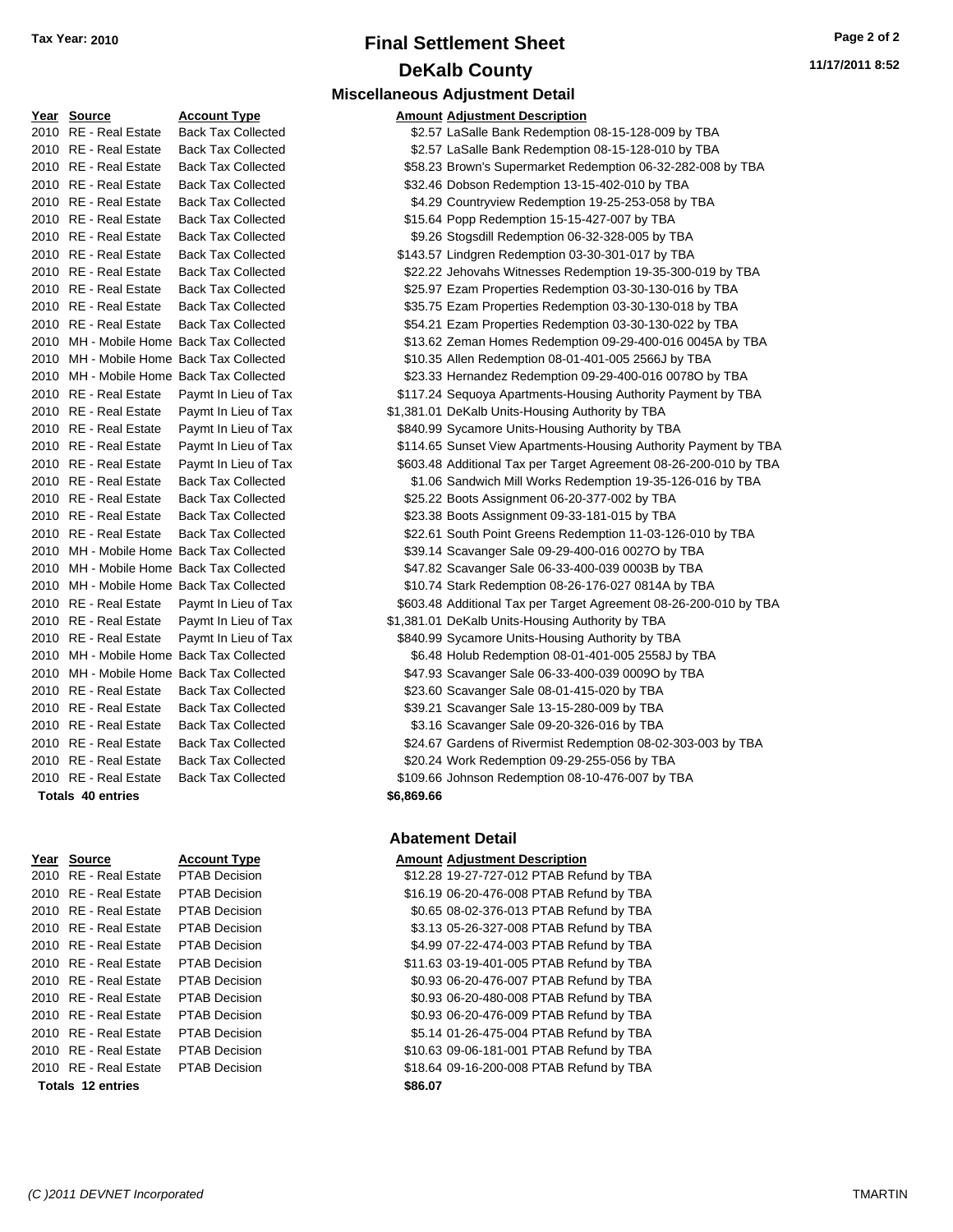## **Final Settlement Sheet Tax Year: 2010 Page 1 of 2 DeKalb County 002 - FOREST PRESERVE**

#### **Current Year Taxes Due**

|     | <b>Original Amount Due</b>     | \$1,502,526.51 |
|-----|--------------------------------|----------------|
| ٠   | Supplements                    | \$21.00        |
|     | Cancellations                  | \$1,014.49     |
|     | Abatements/Refunds             | \$6.65         |
| ٠   | Mobile Home                    | \$697.77       |
| +/- | Road & Bridge Transfer         | \$0.00         |
| ٠   | Misc. Adjustments              | \$655.83       |
|     | <b>Adjusted Amount Due</b>     | \$1,502,879.97 |
|     | Prior Year Real EstateTax      | \$478.67       |
|     | Prior Year Mobile Home Tax     | \$1.21         |
|     | + Prior Year Misc. Adjustments | \$15.43        |
|     | <b>Total Amount Due</b>        | \$1,503,375.28 |

| ٠ | <b>Real Estate</b>             | \$1,494,173.99 |
|---|--------------------------------|----------------|
| ٠ | Railroad                       | \$6,505.34     |
| ٠ | Mobile Home                    | \$693.07       |
| ÷ | Misc. Adjustments              | \$655.83       |
| ٠ | <b>Prior Year Real Estate</b>  | \$478.67       |
| ÷ | Prior Year Mobile Home         | \$1.21         |
|   | + Prior Year Misc. Adjustments | \$15.43        |
|   | Abatements/Refunds             | \$6.65         |
|   | <b>Total Collected</b>         | \$1,502,516.89 |
| ٠ | <b>Hold Back</b>               | \$0.00         |
| ٠ | <b>County Trustee</b>          | \$307.59       |
| ٠ | <b>Forfeited Tax</b>           | \$550.80       |
|   | Total                          | \$1,503,375.28 |
|   | <b>Interest Distribution</b>   |                |
|   | Oacosto Interest.              | <b>MANE CO</b> |

| <b>Total Interest</b> | \$105.60 |
|-----------------------|----------|
| Township Interest     | \$0.00   |
| County Interest       | \$105.60 |

#### **Distribution Summary**

| <b>Tax Distribution Date</b>         | Amount         |
|--------------------------------------|----------------|
| 05/27/2011                           | \$173,554.45   |
| 06/24/2011                           | \$588,980.34   |
| 07/22/2011                           | \$18,287.90    |
| 08/19/2011                           | \$83,662.43    |
| 09/16/2011                           | \$565,040.22   |
| 11/22/2011                           | \$72,991.55    |
| <b>Totals: 6 Distributions</b>       | \$1,502,516.89 |
| <b>Interest Distribution Date</b>    | Amount         |
| 11/22/2011                           | \$105.60       |
| <b>Totals: 1 Distributions</b>       | \$105.60       |
| <b>Grand Totals: 7 Distributions</b> | \$1,502,622.49 |
|                                      |                |

#### **Fund Summary**

| Fund                                         | <b>Amount Collected</b> | <b>Previously</b><br><b>Distributed</b> | Current<br><b>Distribution</b> | Amount<br>Available | <b>Interest</b> | <b>PY Over</b><br><b>Distrib</b> |
|----------------------------------------------|-------------------------|-----------------------------------------|--------------------------------|---------------------|-----------------|----------------------------------|
| 001 - CORPORATE                              | \$1,280,144.36          | \$1,217,955.61                          | \$62,188.75                    | \$0.00              | \$105.60        | \$0.00                           |
| 005 - I. M. R. F.                            | \$122.133.57            | \$116,200.38                            | \$5,933.19                     | \$0.00              | \$0.00          | \$0.00                           |
| 035 - TORT JUDGEMENTS/LIABILITY<br>INSURANCE | \$75.125.88             | \$71.476.27                             | \$3.649.61                     | \$0.00              | \$0.00          | \$0.00                           |
| 047 - SOCIAL SECURITY                        | \$25,113,08             | \$23,893,08                             | \$1.220.00                     | \$0.00              | \$0.00          | \$0.00                           |
| Totals                                       | \$1,502,516.89          | \$1,429,525.34                          | \$72,991.55                    | \$0.00              | \$105.60        | \$0.00                           |

#### **Miscellaneous Adjustment Detail**

| Year Source           | <b>Account Type</b>       | <b>Amount Adjustment Description</b>                       |
|-----------------------|---------------------------|------------------------------------------------------------|
| 2010 RE - Real Estate | <b>Back Tax Collected</b> | \$3.88 Work Redemption 09-29-255-050 by TBA                |
| 2010 RE - Real Estate | <b>Back Tax Collected</b> | \$2.92 Nielsen Redemption 15-16-151-019 by TBA             |
| 2010 RE - Real Estate | <b>Back Tax Collected</b> | \$0.20 LaSalle Bank Redemption 08-15-128-009 by TBA        |
| 2010 RE - Real Estate | <b>Back Tax Collected</b> | \$0.20 LaSalle Bank Redemption 08-15-128-010 by TBA        |
| 2010 RE - Real Estate | <b>Back Tax Collected</b> | \$4.50 Brown's Supermarket Redemption 06-32-282-008 by TBA |
| 2010 RE - Real Estate | <b>Back Tax Collected</b> | \$2.51 Dobson Redemption 13-15-402-010 by TBA              |
| 2010 RE - Real Estate | <b>Back Tax Collected</b> | \$0.33 Countryview Redemption 19-25-253-058 by TBA         |
| 2010 RE - Real Estate | <b>Back Tax Collected</b> | \$1.21 Popp Redemption 15-15-427-007 by TBA                |
| 2010 RE - Real Estate | <b>Back Tax Collected</b> | \$0.72 Stogsdill Redemption 06-32-328-005 by TBA           |
| 2010 RE - Real Estate | <b>Back Tax Collected</b> | \$11.10 Lindgren Redemption 03-30-301-017 by TBA           |
| 2010 RE - Real Estate | <b>Back Tax Collected</b> | \$1.72 Jehovahs Witnesses Redemption 19-35-300-019 by TBA  |

**11/17/2011 8:52**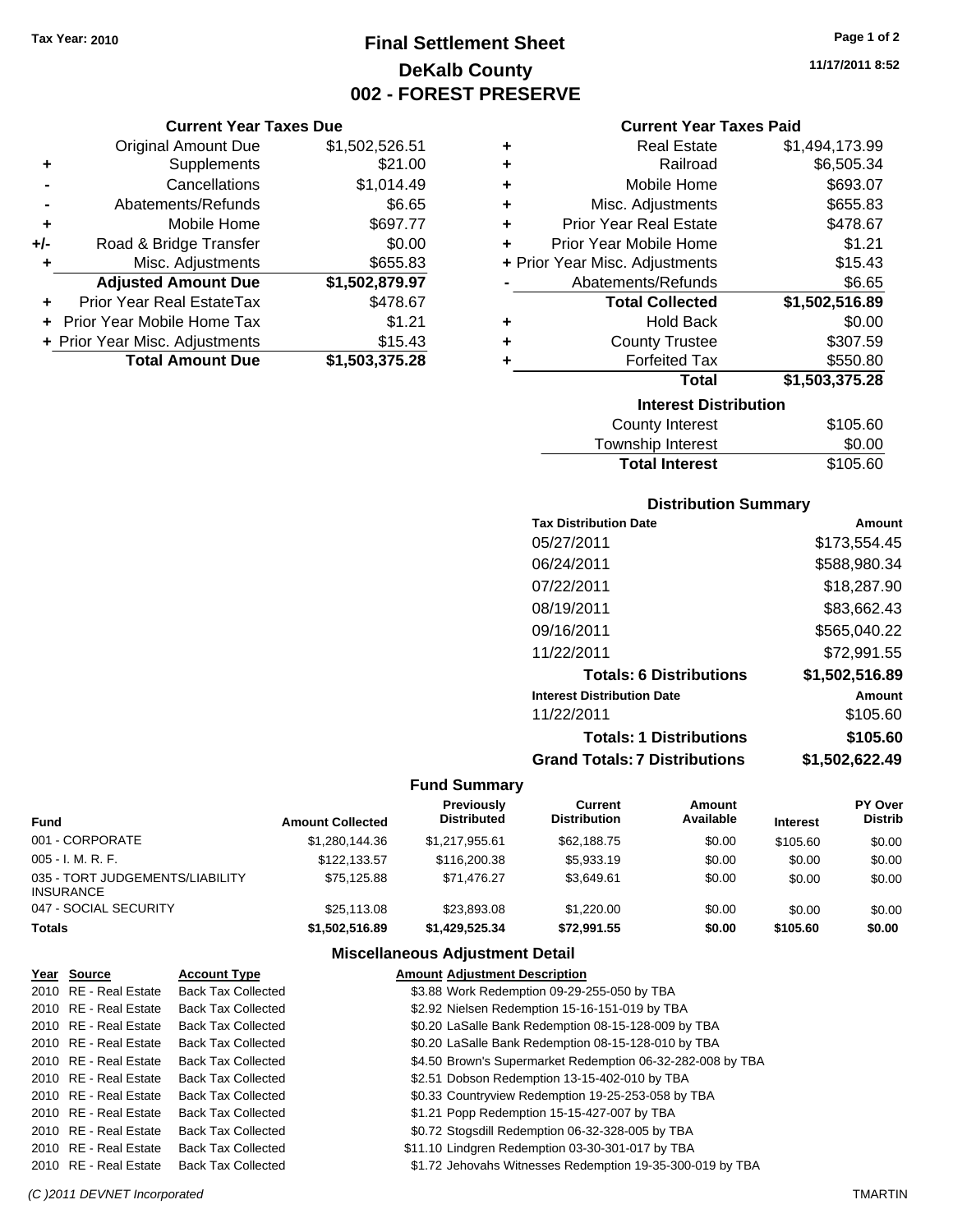## **Final Settlement Sheet Tax Year: 2010 Page 2 of 2 DeKalb County Miscellaneous Adjustment Detail**

| Year Source              | <b>Account Type</b>                      |          | <b>Amount Adjustment Description</b> |
|--------------------------|------------------------------------------|----------|--------------------------------------|
| 2010 RE - Real Estate    | <b>Back Tax Collected</b>                |          | \$2.01 Ezam Properties Redemp        |
| 2010 RE - Real Estate    | <b>Back Tax Collected</b>                |          | \$2.76 Ezam Properties Redemp        |
| 2010 RE - Real Estate    | <b>Back Tax Collected</b>                |          | \$4.19 Ezam Properties Redemp        |
|                          | 2010 MH - Mobile Home Back Tax Collected |          | \$1.05 Zeman Homes Redemptio         |
|                          | 2010 MH - Mobile Home Back Tax Collected |          | \$0.80 Allen Redemption 08-01-4      |
|                          | 2010 MH - Mobile Home Back Tax Collected |          | \$1.81 Hernandez Redemption 0        |
| 2010 RE - Real Estate    | Paymt In Lieu of Tax                     |          | \$9.07 Sequoya Apartments-Hou        |
| 2010 RE - Real Estate    | Paymt In Lieu of Tax                     |          | \$106.80 DeKalb Units-Housing Au     |
| 2010 RE - Real Estate    | Paymt In Lieu of Tax                     |          | \$65.03 Sycamore Units-Housing       |
| 2010 RE - Real Estate    | Paymt In Lieu of Tax                     |          | \$8.87 Sunset View Apartments-       |
| 2010 RE - Real Estate    | Paymt In Lieu of Tax                     |          | \$116.67 Additional Tax per Target   |
| 2010 RE - Real Estate    | <b>Back Tax Collected</b>                |          | \$0.08 Sandwich Mill Works Red       |
| 2010 RE - Real Estate    | <b>Back Tax Collected</b>                |          | \$1.95 Boots Assignment 06-20-       |
| 2010 RE - Real Estate    | <b>Back Tax Collected</b>                |          | \$1.81 Boots Assignment 09-33-       |
| 2010 RE - Real Estate    | <b>Back Tax Collected</b>                |          | \$1.75 South Point Greens Rede       |
|                          | 2010 MH - Mobile Home Back Tax Collected |          | \$3.03 Scavanger Sale 09-29-40       |
|                          | 2010 MH - Mobile Home Back Tax Collected |          | \$3.70 Scavanger Sale 06-33-40       |
|                          | 2010 MH - Mobile Home Back Tax Collected |          | \$0.83 Stark Redemption 08-26-       |
| 2010 RE - Real Estate    | Paymt In Lieu of Tax                     |          | \$116.67 Additional Tax per Target   |
| 2010 RE - Real Estate    | Paymt In Lieu of Tax                     |          | \$106.80 DeKalb Units-Housing Au     |
| 2010 RE - Real Estate    | Paymt In Lieu of Tax                     |          | \$65.03 Sycamore Units-Housing       |
|                          | 2010 MH - Mobile Home Back Tax Collected |          | \$0.50 Holub Redemption 08-01        |
|                          | 2010 MH - Mobile Home Back Tax Collected |          | \$3.71 Scavanger Sale 06-33-40       |
| 2010 RE - Real Estate    | <b>Back Tax Collected</b>                |          | \$1.83 Scavanger Sale 08-01-41       |
| 2010 RE - Real Estate    | <b>Back Tax Collected</b>                |          | \$3.03 Scavanger Sale 13-15-28       |
| 2010 RE - Real Estate    | <b>Back Tax Collected</b>                |          | \$0.24 Scavanger Sale 09-20-32       |
| 2010 RE - Real Estate    | <b>Back Tax Collected</b>                |          | \$1.91 Gardens of Rivermist Red      |
| 2010 RE - Real Estate    | <b>Back Tax Collected</b>                |          | \$1.56 Work Redemption 09-29-        |
| 2010 RE - Real Estate    | <b>Back Tax Collected</b>                |          | \$8.48 Johnson Redemption 08-        |
| <b>Totals 40 entries</b> |                                          | \$671.26 |                                      |

| Year Source             | <b>Account Type</b>  | Amount |
|-------------------------|----------------------|--------|
| 2010 RE - Real Estate   | <b>PTAB Decision</b> | \$0.95 |
| 2010 RE - Real Estate   | <b>PTAB Decision</b> | \$1.25 |
| 2010 RE - Real Estate   | <b>PTAB Decision</b> | \$0.05 |
| 2010 RE - Real Estate   | <b>PTAB Decision</b> | \$0.24 |
| 2010 RE - Real Estate   | <b>PTAB Decision</b> | \$0.39 |
| 2010 RE - Real Estate   | <b>PTAB Decision</b> | \$0.90 |
| 2010 RE - Real Estate   | <b>PTAB Decision</b> | \$0.07 |
| 2010 RE - Real Estate   | <b>PTAB Decision</b> | \$0.07 |
| 2010 RE - Real Estate   | <b>PTAB Decision</b> | \$0.07 |
| 2010 RE - Real Estate   | <b>PTAB Decision</b> | \$0.40 |
| 2010 RE - Real Estate   | <b>PTAB Decision</b> | \$0.82 |
| 2010   RE - Real Estate | <b>PTAB Decision</b> | \$1.44 |
| Totals 12 entries       |                      | \$6.65 |

| Year Source           | <b>Account Type</b>                      |          | Amount Adjustment Description                                     |
|-----------------------|------------------------------------------|----------|-------------------------------------------------------------------|
| 2010 RE - Real Estate | <b>Back Tax Collected</b>                |          | \$2.01 Ezam Properties Redemption 03-30-130-016 by TBA            |
| 2010 RE - Real Estate | <b>Back Tax Collected</b>                |          | \$2.76 Ezam Properties Redemption 03-30-130-018 by TBA            |
| 2010 RE - Real Estate | <b>Back Tax Collected</b>                |          | \$4.19 Ezam Properties Redemption 03-30-130-022 by TBA            |
|                       | 2010 MH - Mobile Home Back Tax Collected |          | \$1.05 Zeman Homes Redemption 09-29-400-016 0045A by TBA          |
|                       | 2010 MH - Mobile Home Back Tax Collected |          | \$0.80 Allen Redemption 08-01-401-005 2566J by TBA                |
|                       | 2010 MH - Mobile Home Back Tax Collected |          | \$1.81 Hernandez Redemption 09-29-400-016 00780 by TBA            |
| 2010 RE - Real Estate | Paymt In Lieu of Tax                     |          | \$9.07 Sequoya Apartments-Housing Authority Payment by TBA        |
| 2010 RE - Real Estate | Paymt In Lieu of Tax                     |          | \$106.80 DeKalb Units-Housing Authority by TBA                    |
| 2010 RE - Real Estate | Paymt In Lieu of Tax                     |          | \$65.03 Sycamore Units-Housing Authority by TBA                   |
| 2010 RE - Real Estate | Paymt In Lieu of Tax                     |          | \$8.87 Sunset View Apartments-Housing Authority Payment by TBA    |
| 2010 RE - Real Estate | Paymt In Lieu of Tax                     |          | \$116.67 Additional Tax per Target Agreement 08-26-200-010 by TBA |
| 2010 RE - Real Estate | <b>Back Tax Collected</b>                |          | \$0.08 Sandwich Mill Works Redemption 19-35-126-016 by TBA        |
| 2010 RE - Real Estate | <b>Back Tax Collected</b>                |          | \$1.95 Boots Assignment 06-20-377-002 by TBA                      |
| 2010 RE - Real Estate | <b>Back Tax Collected</b>                |          | \$1.81 Boots Assignment 09-33-181-015 by TBA                      |
| 2010 RE - Real Estate | <b>Back Tax Collected</b>                |          | \$1.75 South Point Greens Redemption 11-03-126-010 by TBA         |
|                       | 2010 MH - Mobile Home Back Tax Collected |          | \$3.03 Scavanger Sale 09-29-400-016 0027O by TBA                  |
|                       | 2010 MH - Mobile Home Back Tax Collected |          | \$3.70 Scavanger Sale 06-33-400-039 0003B by TBA                  |
|                       | 2010 MH - Mobile Home Back Tax Collected |          | \$0.83 Stark Redemption 08-26-176-027 0814A by TBA                |
| 2010 RE - Real Estate | Paymt In Lieu of Tax                     |          | \$116.67 Additional Tax per Target Agreement 08-26-200-010 by TBA |
| 2010 RE - Real Estate | Paymt In Lieu of Tax                     |          | \$106.80 DeKalb Units-Housing Authority by TBA                    |
| 2010 RE - Real Estate | Paymt In Lieu of Tax                     |          | \$65.03 Sycamore Units-Housing Authority by TBA                   |
|                       | 2010 MH - Mobile Home Back Tax Collected |          | \$0.50 Holub Redemption 08-01-401-005 2558J by TBA                |
|                       | 2010 MH - Mobile Home Back Tax Collected |          | \$3.71 Scavanger Sale 06-33-400-039 0009O by TBA                  |
| 2010 RE - Real Estate | <b>Back Tax Collected</b>                |          | \$1.83 Scavanger Sale 08-01-415-020 by TBA                        |
| 2010 RE - Real Estate | <b>Back Tax Collected</b>                |          | \$3.03 Scavanger Sale 13-15-280-009 by TBA                        |
| 2010 RE - Real Estate | <b>Back Tax Collected</b>                |          | \$0.24 Scavanger Sale 09-20-326-016 by TBA                        |
| 2010 RE - Real Estate | <b>Back Tax Collected</b>                |          | \$1.91 Gardens of Rivermist Redemption 08-02-303-003 by TBA       |
| 2010 RE - Real Estate | <b>Back Tax Collected</b>                |          | \$1.56 Work Redemption 09-29-255-056 by TBA                       |
| 2010 RE - Real Estate | <b>Back Tax Collected</b>                |          | \$8.48 Johnson Redemption 08-10-476-007 by TBA                    |
| Totals 40 entries     |                                          | \$671.26 |                                                                   |

#### **Abatement Detail**

#### **Peart Islamic Source Amount Adjustment Description**

20.95 19-27-727-012 PTAB Refund by TBA 21.25 06-20-476-008 PTAB Refund by TBA 2010 80.05 08-02-376-013 PTAB Refund by TBA 20.24 05-26-327-008 PTAB Refund by TBA 20.39 07-22-474-003 PTAB Refund by TBA 2010 80.90 03-19-401-005 PTAB Refund by TBA 2010 80.07 06-20-476-007 PTAB Refund by TBA 2010 80.07 06-20-480-008 PTAB Refund by TBA 2010 80.07 06-20-476-009 PTAB Refund by TBA 2010 80.40 01-26-475-004 PTAB Refund by TBA 2010 80.82 09-06-181-001 PTAB Refund by TBA 2010 81.44 09-16-200-008 PTAB Refund by TBA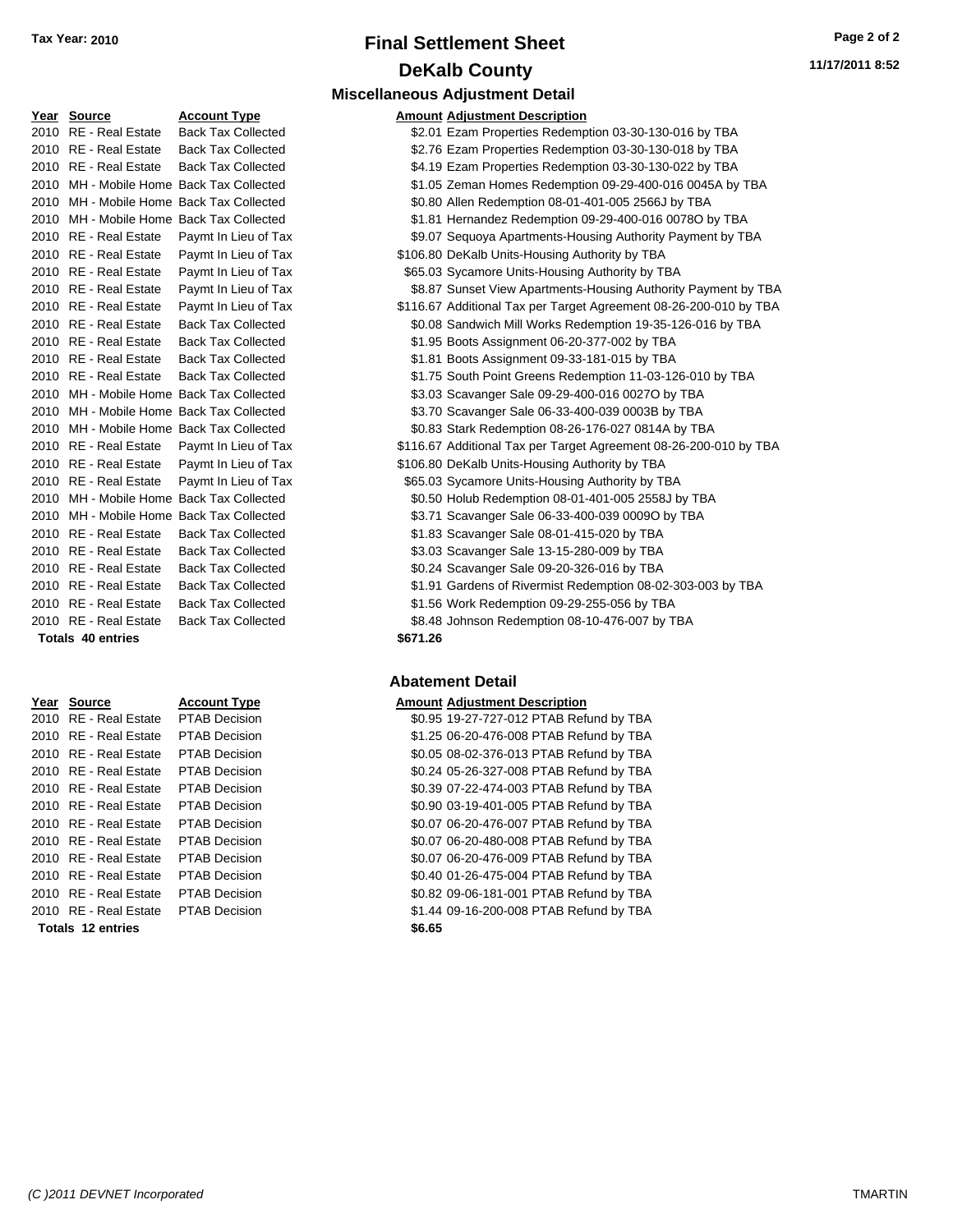## **Final Settlement Sheet Tax Year: 2010 Page 1 of 1 DeKalb County 003 - AFTON TOWNSHIP**

#### **Current Year Taxes Due**

|     | <b>Original Amount Due</b>       | \$73,989.75 |
|-----|----------------------------------|-------------|
| ٠   | Supplements                      | \$0.00      |
|     | Cancellations                    | \$90.14     |
|     | Abatements/Refunds               | \$0.00      |
| ÷   | Mobile Home                      | \$3.27      |
| +/- | Road & Bridge Transfer           | \$0.00      |
| ٠   | Misc. Adjustments                | \$4.72      |
|     | <b>Adjusted Amount Due</b>       | \$73,907.60 |
|     | <b>Prior Year Real EstateTax</b> | \$0.00      |
|     | Prior Year Mobile Home Tax       | \$0.00      |
|     | + Prior Year Misc. Adjustments   | \$0.00      |
|     | <b>Total Amount Due</b>          | \$73.907.60 |

#### **Current Year Taxes Paid**

| ٠ | Real Estate                    | \$73,000.80 |
|---|--------------------------------|-------------|
| ٠ | Railroad                       | \$896.38    |
| ÷ | Mobile Home                    | \$3.27      |
| ٠ | Misc. Adjustments              | \$4.72      |
| ٠ | Prior Year Real Estate         | \$0.00      |
| ٠ | Prior Year Mobile Home         | \$0.00      |
|   | + Prior Year Misc. Adjustments | \$0.00      |
|   | Abatements/Refunds             | \$0.00      |
|   | <b>Total Collected</b>         | \$73,905.17 |
| ٠ | Hold Back                      | \$0.00      |
| ٠ | <b>County Trustee</b>          | \$2.43      |
| ٠ | <b>Forfeited Tax</b>           | \$0.00      |
|   | Total                          | \$73,907.60 |
|   | <b>Interest Distribution</b>   |             |
|   | County Interest                | \$5.20      |
|   | <b>Township Interest</b>       | \$0.00      |
|   | <b>Total Interest</b>          | \$5.20      |

#### **Distribution Summary**

| <b>Tax Distribution Date</b>         | Amount      |
|--------------------------------------|-------------|
| 05/27/2011                           | \$5.935.82  |
| 06/24/2011                           | \$32,015.90 |
| 07/22/2011                           | \$419.89    |
| 08/19/2011                           | \$2,831.51  |
| 09/16/2011                           | \$29,607.65 |
| 11/22/2011                           | \$3,094.40  |
| <b>Totals: 6 Distributions</b>       | \$73,905.17 |
| <b>Interest Distribution Date</b>    | Amount      |
| 11/22/2011                           | \$5.20      |
| <b>Totals: 1 Distributions</b>       | \$5.20      |
| <b>Grand Totals: 7 Distributions</b> | \$73,910,37 |

#### **Fund Summary**

|                                                     |                         | <b>Previously</b>  | Current             | <b>Amount</b> |                 | PY Over        |
|-----------------------------------------------------|-------------------------|--------------------|---------------------|---------------|-----------------|----------------|
| <b>Fund</b>                                         | <b>Amount Collected</b> | <b>Distributed</b> | <b>Distribution</b> | Available     | <b>Interest</b> | <b>Distrib</b> |
| 001 - CORPORATE                                     | \$56,968.63             | \$54,583.33        | \$2,385.30          | \$0.00        | \$4.01          | \$0.00         |
| 005 - I. M. R. F.                                   | \$6,494.86              | \$6,222.94         | \$271.92            | \$0.00        | \$0.46          | \$0.00         |
| 027 - AUDIT                                         | \$750.28                | \$718.89           | \$31.39             | \$0.00        | \$0.05          | \$0.00         |
| 035 - TORT JUDGEMENTS/LIABILITY<br><b>INSURANCE</b> | \$2,997.29              | \$2,871.80         | \$125.49            | \$0.00        | \$0.21          | \$0.00         |
| 047 - SOCIAL SECURITY                               | \$5,994.60              | \$5.743.60         | \$251.00            | \$0.00        | \$0.42          | \$0.00         |
| 054 - GENERAL ASSISTANCE                            | \$699.51                | \$670.21           | \$29.30             | \$0.00        | \$0.05          | \$0.00         |
| <b>Totals</b>                                       | \$73.905.17             | \$70,810.77        | \$3,094.40          | \$0.00        | \$5.20          | \$0.00         |

#### **Miscellaneous Adjustment Detail**

| Year Source           | <b>Account Type</b> | <b>Amount Adjustment Description</b>                      |
|-----------------------|---------------------|-----------------------------------------------------------|
| 2010 RE - Real Estate | Back Tax Collected  | \$4.72 South Point Greens Redemption 11-03-126-010 by TBA |
| Totals 1 entries      |                     | \$4.72                                                    |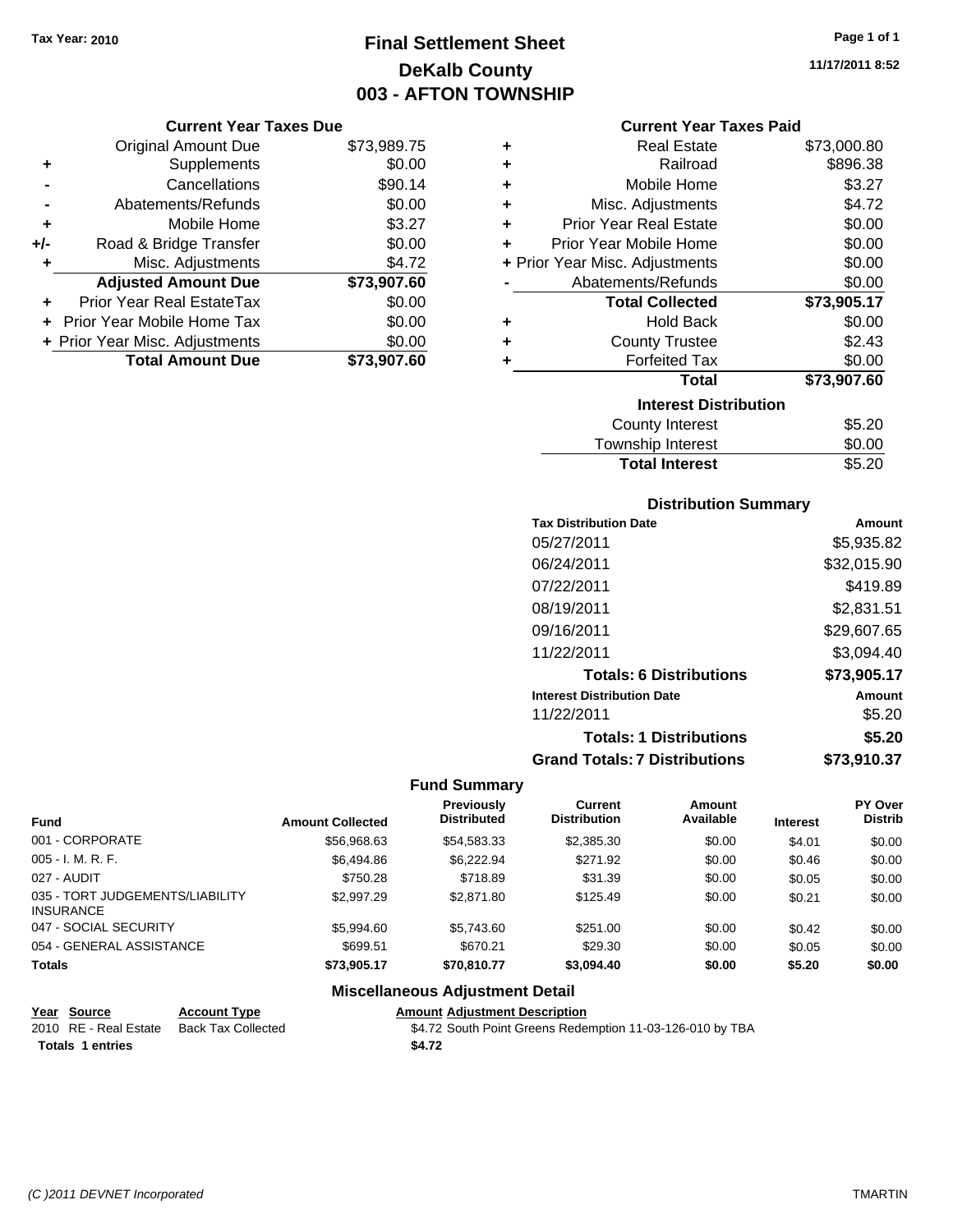## **Final Settlement Sheet Tax Year: 2010 Page 1 of 1 DeKalb County 004 - AFTON ROAD & BRIDGE**

**11/17/2011 8:52**

#### **Current Year Taxes Paid**

| <b>Current Year Taxes Due</b> |                                |               |                                | <b>Current Year Taxes Paid</b> |               |
|-------------------------------|--------------------------------|---------------|--------------------------------|--------------------------------|---------------|
|                               | <b>Original Amount Due</b>     | \$306,334.81  | ٠                              | <b>Real Estate</b>             | \$282,755.98  |
| ٠                             | Supplements                    | \$0.00        | ÷                              | Railroad                       | \$3,711.18    |
|                               | Cancellations                  | \$373.17      | ٠                              | Mobile Home                    | \$13.53       |
|                               | Abatements/Refunds             | \$0.00        | ٠                              | Misc. Adjustments              | \$19.55       |
| ٠                             | Mobile Home                    | \$13.53       | ٠                              | <b>Prior Year Real Estate</b>  | \$0.00        |
| +/-                           | Road & Bridge Transfer         | (\$19,484.44) | ÷                              | Prior Year Mobile Home         | \$0.00        |
|                               | Misc. Adjustments              | \$19.55       | + Prior Year Misc. Adjustments |                                | \$0.00        |
|                               | <b>Adjusted Amount Due</b>     | \$286,510.28  |                                | Abatements/Refunds             | \$0.00        |
| ٠                             | Prior Year Real EstateTax      | \$0.00        |                                | <b>Total Collected</b>         | \$286,500.24  |
|                               | + Prior Year Mobile Home Tax   | \$0.00        | ٠                              | <b>Hold Back</b>               | \$0.00        |
|                               | + Prior Year Misc. Adjustments | \$0.00        | ٠                              | <b>County Trustee</b>          | \$10.04       |
|                               | <b>Total Amount Due</b>        | \$286,510.28  |                                | <b>Forfeited Tax</b>           | \$0.00        |
|                               |                                |               |                                | <b>Total</b>                   | \$286,510.28  |
|                               |                                |               |                                | <b>Interest Distribution</b>   |               |
|                               |                                |               |                                | County Interest                | <b>ድጋበ 14</b> |

|   | Abatements/Refunds           | \$0.00       |
|---|------------------------------|--------------|
|   | <b>Total Collected</b>       | \$286,500.24 |
| ٠ | <b>Hold Back</b>             | \$0.00       |
| ÷ | <b>County Trustee</b>        | \$10.04      |
| ÷ | <b>Forfeited Tax</b>         | \$0.00       |
|   | <b>Total</b>                 | \$286,510.28 |
|   | <b>Interest Distribution</b> |              |
|   | <b>County Interest</b>       | \$20.14      |
|   |                              | .            |

| <b>Total Interest</b>  | \$20.14        |
|------------------------|----------------|
| Township Interest      | \$0.00         |
| <b>COUTTY THICLEST</b> | <b>JZU. 14</b> |

| <b>Road and Bridge Summary</b> |                         |               |  |  |
|--------------------------------|-------------------------|---------------|--|--|
| <b>Municipality</b>            | Amt. Due                | Amt. Distrib. |  |  |
| CITY OF DEKALB                 | \$19.485.18             | \$19,484.44   |  |  |
| <b>Totals</b>                  | \$19,485.18 \$19,484.44 |               |  |  |

#### **Distribution Summary**

| <b>Tax Distribution Date</b>         | Amount       |
|--------------------------------------|--------------|
| 05/27/2011                           | \$22,991.45  |
| 06/24/2011                           | \$124,128.35 |
| 07/22/2011                           | \$1,626.37   |
| 08/19/2011                           | \$10,967.46  |
| 09/16/2011                           | \$114,800.23 |
| 11/22/2011                           | \$11,986.38  |
| <b>Totals: 6 Distributions</b>       | \$286,500.24 |
| <b>Interest Distribution Date</b>    | Amount       |
| 11/22/2011                           | \$20.14      |
| <b>Totals: 1 Distributions</b>       | \$20.14      |
| <b>Grand Totals: 7 Distributions</b> | \$286.520.38 |
|                                      |              |

#### **Fund Summary**

| <b>Fund</b>                  | <b>Amount Collected</b> | <b>Previously</b><br><b>Distributed</b> | Current<br><b>Distribution</b> | Amount<br>Available | <b>Interest</b> | PY Over<br><b>Distrib</b> |
|------------------------------|-------------------------|-----------------------------------------|--------------------------------|---------------------|-----------------|---------------------------|
| 007 - ROAD AND BRIDGE        | \$166,294.78            | \$159.341.31                            | \$6.953.47                     | \$0.00              | \$12.23         | \$0.00                    |
| 008 - BRIDGE CONST W/COUNTY  | \$14,974.89             | \$14,347.90                             | \$626.99                       | \$0.00              | \$0.99          | \$0.00                    |
| 009 - PERMANENT ROAD         | \$80.255.50             | \$76.895.26                             | \$3.360.24                     | \$0.00              | \$5.28          | \$0.00                    |
| 010 - EQUIPMENT AND BUILDING | \$24.975.07             | \$23,929.39                             | \$1.045.68                     | \$0.00              | \$1.64          | \$0.00                    |
| Totals                       | \$286,500.24            | \$274,513,86                            | \$11,986.38                    | \$0.00              | \$20.14         | \$0.00                    |

#### **Miscellaneous Adjustment Detail**

| Year Source             | <b>Account Type</b>                      | <b>Amount Adiustment Description</b>                       |
|-------------------------|------------------------------------------|------------------------------------------------------------|
|                         | 2010 RE - Real Estate Back Tax Collected | \$19.55 South Point Greens Redemption 11-03-126-010 by TBA |
| <b>Totals 1 entries</b> |                                          | \$19.55                                                    |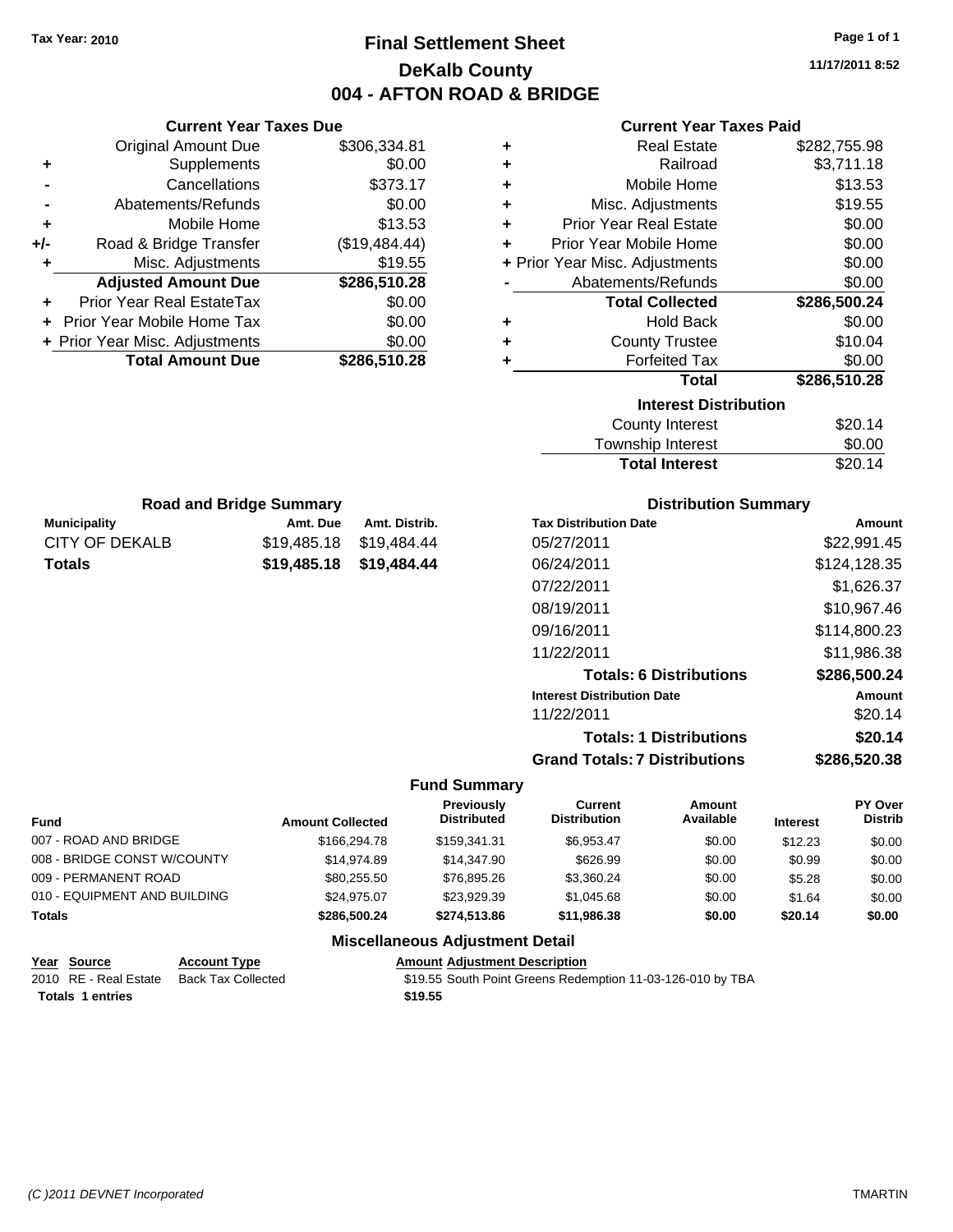## **Final Settlement Sheet Tax Year: 2010 Page 1 of 1 DeKalb County 005 - CLINTON TOWNSHIP**

**11/17/2011 8:52**

#### **Current Year Taxes Paid**

|     | <b>Current Year Taxes Due</b>    |             |
|-----|----------------------------------|-------------|
|     | <b>Original Amount Due</b>       | \$88,802.13 |
| ٠   | Supplements                      | \$0.00      |
|     | Cancellations                    | \$16.24     |
|     | Abatements/Refunds               | \$0.00      |
| ٠   | Mobile Home                      | \$24.18     |
| +/- | Road & Bridge Transfer           | \$0.00      |
| ٠   | Misc. Adjustments                | \$0.00      |
|     | <b>Adjusted Amount Due</b>       | \$88,810.07 |
| ٠   | <b>Prior Year Real EstateTax</b> | \$0.00      |
|     | Prior Year Mobile Home Tax       | \$0.00      |
|     | + Prior Year Misc. Adjustments   | \$0.00      |
|     | <b>Total Amount Due</b>          | \$88,810.07 |

| ٠ | <b>Real Estate</b>             | \$87,669.29 |
|---|--------------------------------|-------------|
| ÷ | Railroad                       | \$1,116.60  |
| ÷ | Mobile Home                    | \$24.18     |
| ٠ | Misc. Adjustments              | \$0.00      |
| ٠ | <b>Prior Year Real Estate</b>  | \$0.00      |
| ٠ | Prior Year Mobile Home         | \$0.00      |
|   | + Prior Year Misc. Adjustments | \$0.00      |
|   | Abatements/Refunds             | \$0.00      |
|   | <b>Total Collected</b>         | \$88,810.07 |
| ٠ | Hold Back                      | \$0.00      |
| ٠ | <b>County Trustee</b>          | \$0.00      |
| ٠ | <b>Forfeited Tax</b>           | \$0.00      |
|   | Total                          | \$88,810.07 |
|   | <b>Interest Distribution</b>   |             |
|   | <b>County Interest</b>         | \$6.24      |
|   | <b>Township Interest</b>       | \$0.00      |
|   | <b>Total Interest</b>          | \$6.24      |

#### **Distribution Summary**

| <b>Tax Distribution Date</b>         | Amount      |
|--------------------------------------|-------------|
| 05/27/2011                           | \$9.264.48  |
| 06/24/2011                           | \$35,768.11 |
| 07/22/2011                           | \$1,604.99  |
| 08/19/2011                           | \$3,829.86  |
| 09/16/2011                           | \$34,264.38 |
| 11/22/2011                           | \$4,078.25  |
| <b>Totals: 6 Distributions</b>       | \$88,810.07 |
| <b>Interest Distribution Date</b>    | Amount      |
| 11/22/2011                           | \$6.24      |
| <b>Totals: 1 Distributions</b>       | \$6.24      |
| <b>Grand Totals: 7 Distributions</b> | \$88,816.31 |

|                                                     |                         | <b>Previously</b>  | Current             | Amount    |                 | <b>PY Over</b> |
|-----------------------------------------------------|-------------------------|--------------------|---------------------|-----------|-----------------|----------------|
| <b>Fund</b>                                         | <b>Amount Collected</b> | <b>Distributed</b> | <b>Distribution</b> | Available | <b>Interest</b> | <b>Distrib</b> |
| 001 - CORPORATE                                     | \$69.493.43             | \$66,302.21        | \$3.191.22          | \$0.00    | \$4.88          | \$0.00         |
| $005 - I. M. R. F.$                                 | \$800.71                | \$763.93           | \$36.78             | \$0.00    | \$0.06          | \$0.00         |
| 027 - AUDIT                                         | \$504.36                | \$481.19           | \$23.17             | \$0.00    | \$0.04          | \$0.00         |
| 035 - TORT JUDGEMENTS/LIABILITY<br><b>INSURANCE</b> | \$4,003.74              | \$3.819.89         | \$183.85            | \$0.00    | \$0.28          | \$0.00         |
| 047 - SOCIAL SECURITY                               | \$4,003.74              | \$3.819.89         | \$183.85            | \$0.00    | \$0.28          | \$0.00         |
| 054 - GENERAL ASSISTANCE                            | \$10,004.09             | \$9.544.71         | \$459.38            | \$0.00    | \$0.70          | \$0.00         |
| <b>Totals</b>                                       | \$88,810.07             | \$84.731.82        | \$4,078.25          | \$0.00    | \$6.24          | \$0.00         |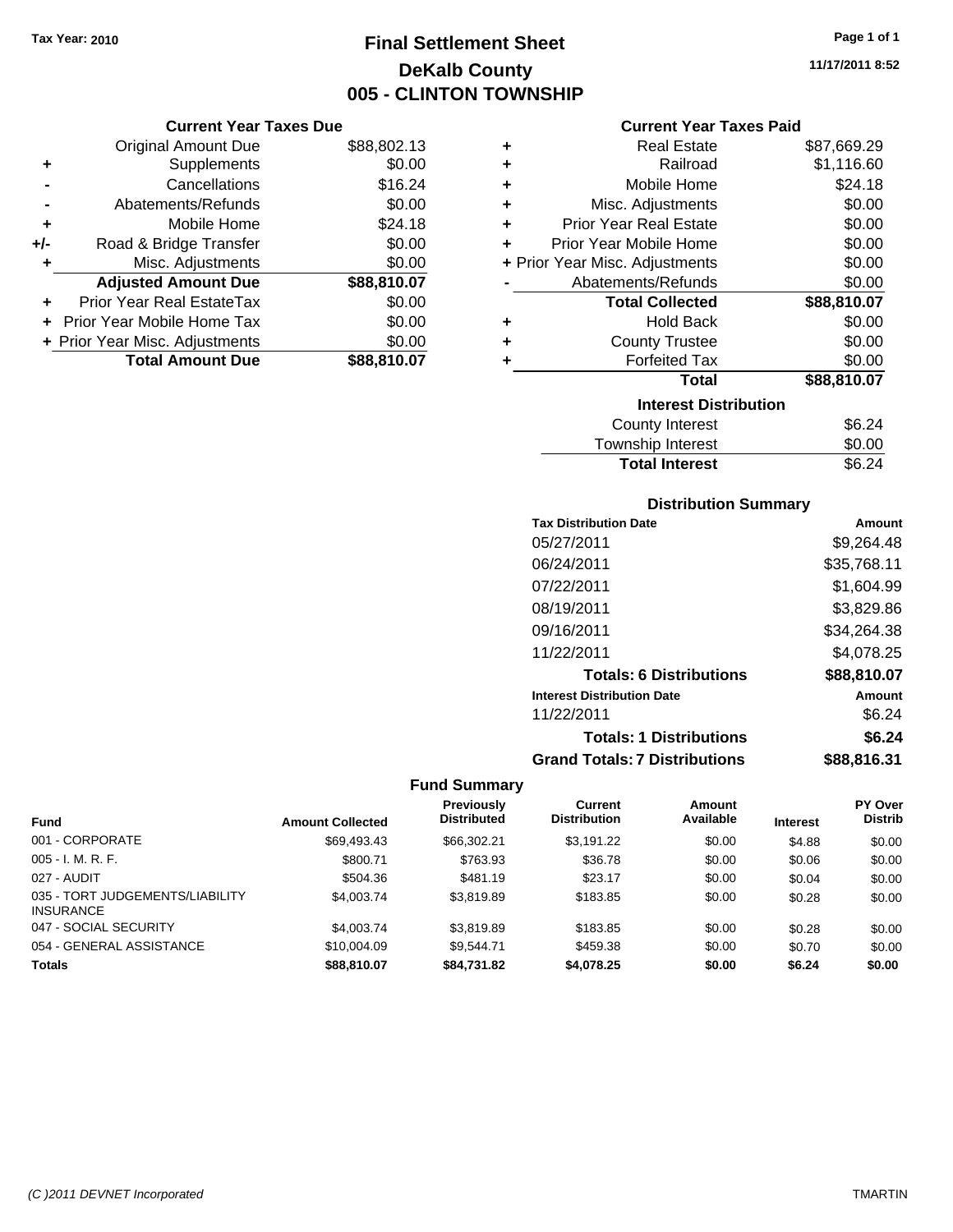**Current Year Taxes Due** Original Amount Due \$80,686.03

**Adjusted Amount Due \$80,693.25**

**Total Amount Due \$80,693.25**

**+** Supplements \$0.00 **-** Cancellations \$14.75 **-** Abatements/Refunds \$0.00 **+** Mobile Home \$21.97 **+/-** Road & Bridge Transfer \$0.00 **+** Misc. Adjustments \$0.00

**+** Prior Year Real EstateTax \$0.00 **+** Prior Year Mobile Home Tax \$0.00 **+ Prior Year Misc. Adjustments**  $$0.00$ 

## **Final Settlement Sheet Tax Year: 2010 Page 1 of 1 DeKalb County 006 - CLINTON TWP LIBRARY**

**11/17/2011 8:52**

#### **Current Year Taxes Paid**

| ٠ | <b>Real Estate</b>             | \$79,656.72 |
|---|--------------------------------|-------------|
| ٠ | Railroad                       | \$1,014.56  |
| ÷ | Mobile Home                    | \$21.97     |
| ÷ | Misc. Adjustments              | \$0.00      |
| ÷ | Prior Year Real Estate         | \$0.00      |
| ٠ | Prior Year Mobile Home         | \$0.00      |
|   | + Prior Year Misc. Adjustments | \$0.00      |
|   | Abatements/Refunds             | \$0.00      |
|   | <b>Total Collected</b>         | \$80,693.25 |
| ÷ | <b>Hold Back</b>               | \$0.00      |
| ÷ | <b>County Trustee</b>          | \$0.00      |
| ÷ | <b>Forfeited Tax</b>           | \$0.00      |
|   | <b>Total</b>                   | \$80,693.25 |
|   | <b>Interest Distribution</b>   |             |
|   | County Interest                | \$5.67      |
|   | <b>Township Interest</b>       | \$0.00      |

### **Distribution Summary**

Total Interest \$5.67

| <b>Tax Distribution Date</b>         | Amount      |
|--------------------------------------|-------------|
| 05/27/2011                           | \$8,417.69  |
| 06/24/2011                           | \$32,499.07 |
| 07/22/2011                           | \$1,458.32  |
| 08/19/2011                           | \$3,479.88  |
| 09/16/2011                           | \$31,132.75 |
| 11/22/2011                           | \$3.705.54  |
| <b>Totals: 6 Distributions</b>       | \$80,693.25 |
| <b>Interest Distribution Date</b>    | Amount      |
| 11/22/2011                           | \$5.67      |
| <b>Totals: 1 Distributions</b>       | \$5.67      |
| <b>Grand Totals: 7 Distributions</b> | \$80.698.92 |
|                                      |             |

| Fund          | <b>Amount Collected</b> | Previously<br><b>Distributed</b> | Current<br>Distribution | Amount<br>Available | <b>Interest</b> | <b>PY Over</b><br><b>Distrib</b> |
|---------------|-------------------------|----------------------------------|-------------------------|---------------------|-----------------|----------------------------------|
| 016 - LIBRARY | \$80.693.25             | \$76.987.71                      | \$3,705.54              | \$0.00              | \$5.67          | \$0.00                           |
| Totals        | \$80,693,25             | \$76.987.71                      | \$3.705.54              | \$0.00              | \$5.67          | \$0.00                           |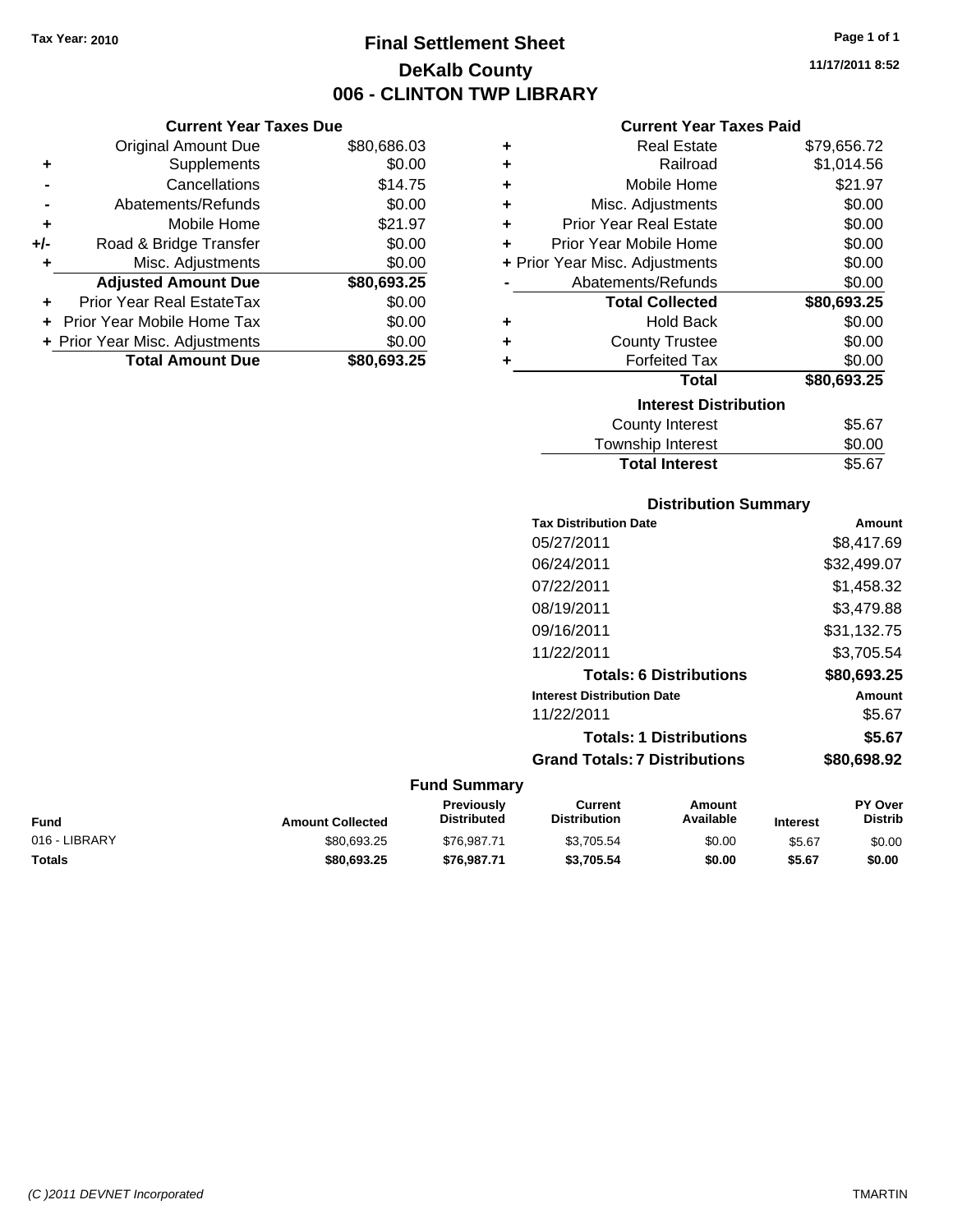**Current Year Taxes Due** Original Amount Due \$21,077.53

**Adjusted Amount Due \$21,079.42**

**Total Amount Due \$21,079.42**

**+** Supplements \$0.00 **-** Cancellations \$3.85 **-** Abatements/Refunds \$0.00 **+** Mobile Home \$5.74 **+/-** Road & Bridge Transfer \$0.00 **+** Misc. Adjustments \$0.00

**+** Prior Year Real EstateTax \$0.00 **+** Prior Year Mobile Home Tax \$0.00 **+ Prior Year Misc. Adjustments**  $$0.00$ 

## **Final Settlement Sheet Tax Year: 2010 Page 1 of 1 DeKalb County 007 - CLINTON TWP CEMETERY**

**11/17/2011 8:52**

#### **Current Year Taxes Paid**

| ÷ | <b>Real Estate</b>             | \$20,808.64 |
|---|--------------------------------|-------------|
| ٠ | Railroad                       | \$265.04    |
| ٠ | Mobile Home                    | \$5.74      |
| ÷ | Misc. Adjustments              | \$0.00      |
| ٠ | <b>Prior Year Real Estate</b>  | \$0.00      |
| ÷ | Prior Year Mobile Home         | \$0.00      |
|   | + Prior Year Misc. Adjustments | \$0.00      |
|   | Abatements/Refunds             | \$0.00      |
|   | <b>Total Collected</b>         | \$21,079.42 |
| ٠ | <b>Hold Back</b>               | \$0.00      |
| ٠ | <b>County Trustee</b>          | \$0.00      |
|   | <b>Forfeited Tax</b>           | \$0.00      |
|   | Total                          | \$21,079.42 |
|   | <b>Interest Distribution</b>   |             |
|   | <b>County Interest</b>         | \$1.48      |
|   | Townshin Interest              | ፍስ ሰስ       |

## **Distribution Summary** ownship interest **Total Interest** \$1.48

| <b>Tax Distribution Date</b>         | Amount      |
|--------------------------------------|-------------|
| 05/27/2011                           | \$2,198.99  |
| 06/24/2011                           | \$8,489.75  |
| 07/22/2011                           | \$380.99    |
| 08/19/2011                           | \$909.05    |
| 09/16/2011                           | \$8,132.61  |
| 11/22/2011                           | \$968.03    |
| <b>Totals: 6 Distributions</b>       | \$21.079.42 |
| <b>Interest Distribution Date</b>    | Amount      |
| 11/22/2011                           | \$1.48      |
| <b>Totals: 1 Distributions</b>       | \$1.48      |
| <b>Grand Totals: 7 Distributions</b> | \$21,080.90 |

| Fund           | <b>Amount Collected</b> | <b>Previously</b><br><b>Distributed</b> | Current<br><b>Distribution</b> | Amount<br>Available | <b>Interest</b> | <b>PY Over</b><br><b>Distrib</b> |
|----------------|-------------------------|-----------------------------------------|--------------------------------|---------------------|-----------------|----------------------------------|
| 017 - CEMETERY | \$21.079.42             | \$20.111.39                             | \$968.03                       | \$0.00              | \$1.48          | \$0.00                           |
| Totals         | \$21.079.42             | \$20.111.39                             | \$968.03                       | \$0.00              | \$1.48          | \$0.00                           |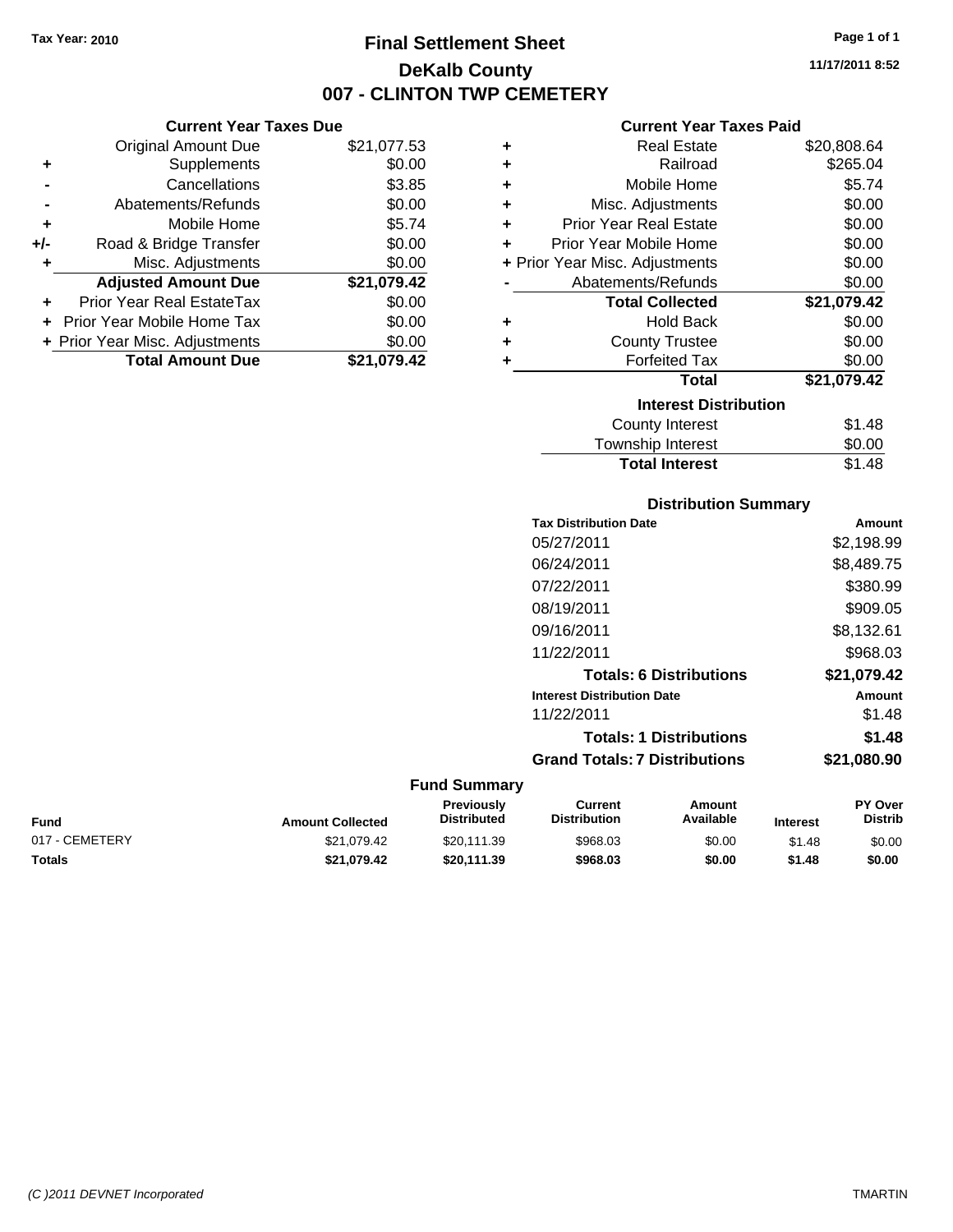**Current Year Taxes Due** Original Amount Due \$14,001.37

**Adjusted Amount Due \$14,002.62**

**Total Amount Due \$14,002.62**

**+** Supplements \$0.00 **-** Cancellations \$2.56 **-** Abatements/Refunds \$0.00 **+** Mobile Home \$3.81 **+/-** Road & Bridge Transfer \$0.00 **+** Misc. Adjustments \$0.00

**+** Prior Year Real EstateTax \$0.00 **+** Prior Year Mobile Home Tax \$0.00 **+ Prior Year Misc. Adjustments**  $$0.00$ 

## **Final Settlement Sheet Tax Year: 2010 Page 1 of 1 DeKalb County 008 - CLINTON COMM BLDG**

**11/17/2011 8:52**

| <b>Current Year Taxes Paid</b> |  |  |  |
|--------------------------------|--|--|--|
|--------------------------------|--|--|--|

| ٠ | <b>Real Estate</b>                 | \$13,822.75 |
|---|------------------------------------|-------------|
|   | Railroad<br>٠                      | \$176.06    |
|   | Mobile Home<br>٠                   | \$3.81      |
|   | Misc. Adjustments<br>٠             | \$0.00      |
|   | <b>Prior Year Real Estate</b><br>٠ | \$0.00      |
| ÷ | Prior Year Mobile Home             | \$0.00      |
|   | + Prior Year Misc. Adjustments     | \$0.00      |
|   | Abatements/Refunds                 | \$0.00      |
|   | <b>Total Collected</b>             | \$14,002.62 |
| ٠ | <b>Hold Back</b>                   | \$0.00      |
|   | <b>County Trustee</b><br>٠         | \$0.00      |
| ٠ | <b>Forfeited Tax</b>               | \$0.00      |
|   | <b>Total</b>                       | \$14,002.62 |
|   | <b>Interest Distribution</b>       |             |
|   | <b>County Interest</b>             | \$0.98      |
|   | Township Interact                  | ድስ ሰስ       |

## County Interest  $$0.98$ Township Interest  $$0.00$ **Total Interest** \$0.98

#### **Distribution Summary**

| <b>Tax Distribution Date</b>         | Amount      |
|--------------------------------------|-------------|
| 05/27/2011                           | \$1,460.63  |
| 06/24/2011                           | \$5,639.58  |
| 07/22/2011                           | \$253.08    |
| 08/19/2011                           | \$603.85    |
| 09/16/2011                           | \$5,402.46  |
| 11/22/2011                           | \$643.02    |
| <b>Totals: 6 Distributions</b>       | \$14,002.62 |
| <b>Interest Distribution Date</b>    | Amount      |
| 11/22/2011                           | \$0.98      |
| <b>Totals: 1 Distributions</b>       | \$0.98      |
| <b>Grand Totals: 7 Distributions</b> | \$14,003,60 |
|                                      |             |

| <b>Fund</b>     | <b>Amount Collected</b> | Previously<br><b>Distributed</b> | Current<br><b>Distribution</b> | Amount<br>Available | <b>Interest</b> | <b>PY Over</b><br><b>Distrib</b> |
|-----------------|-------------------------|----------------------------------|--------------------------------|---------------------|-----------------|----------------------------------|
| 001 - CORPORATE | \$14,002.62             | \$13.359.60                      | \$643.02                       | \$0.00              | \$0.98          | \$0.00                           |
| Totals          | \$14.002.62             | \$13,359.60                      | \$643.02                       | \$0.00              | \$0.98          | \$0.00                           |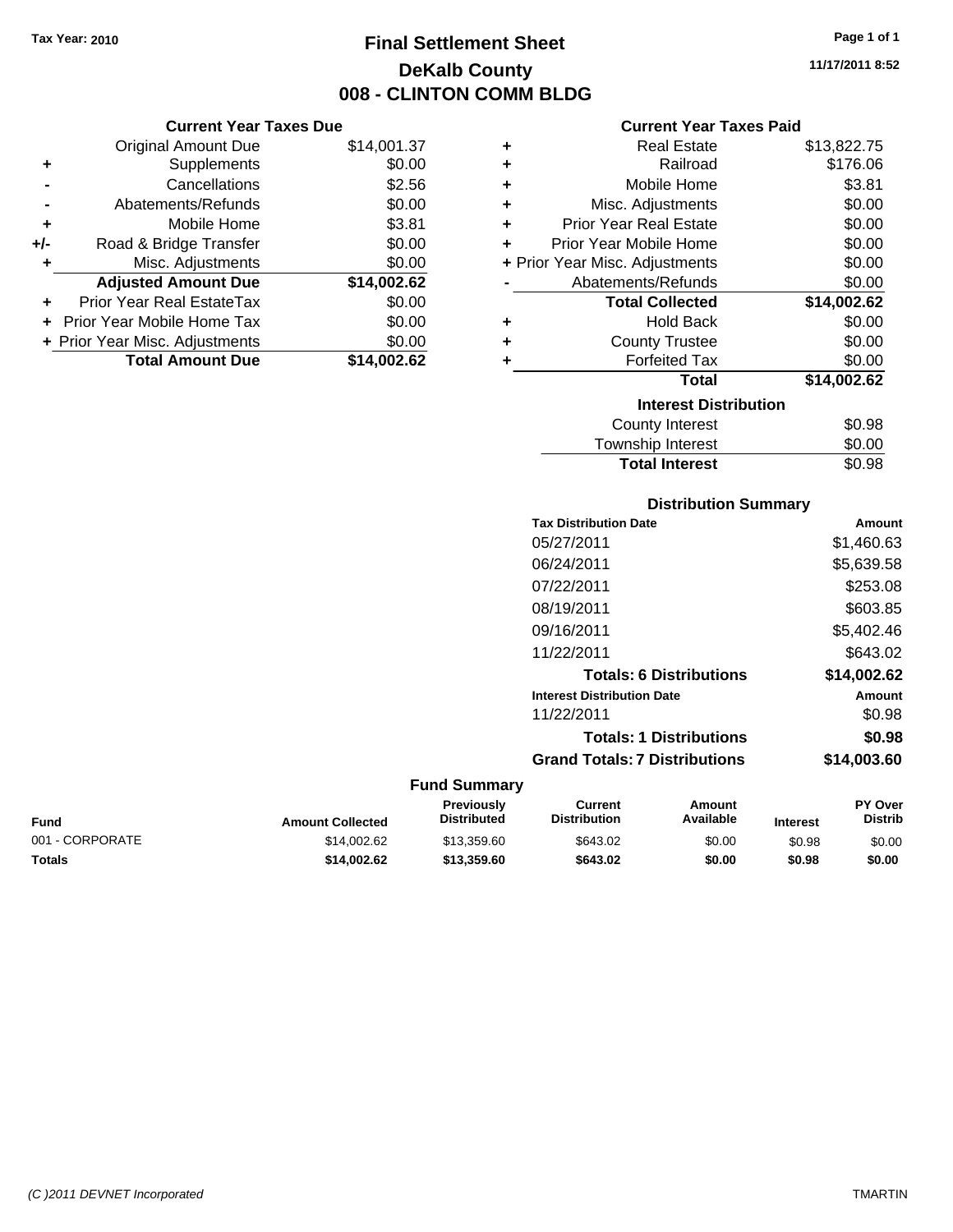## **Final Settlement Sheet Tax Year: 2010 Page 1 of 1 DeKalb County 009 - CLINTON ROAD & BRIDGE**

**11/17/2011 8:52**

#### **Current Year Taxes Paid**

|     | <b>Current Year Taxes Due</b>  |               |
|-----|--------------------------------|---------------|
|     | <b>Original Amount Due</b>     | \$241,013.34  |
| ٠   | Supplements                    | \$0.00        |
|     | Cancellations                  | \$44.05       |
|     | Abatements/Refunds             | \$0.00        |
| ٠   | Mobile Home                    | \$65.60       |
| +/- | Road & Bridge Transfer         | (\$37,902.21) |
| ٠   | Misc. Adjustments              | \$0.00        |
|     | <b>Adjusted Amount Due</b>     | \$203,132.68  |
|     | Prior Year Real EstateTax      | \$0.00        |
|     | Prior Year Mobile Home Tax     | \$0.00        |
|     | + Prior Year Misc. Adjustments | \$0.00        |
|     | <b>Total Amount Due</b>        | \$203.132.68  |

**Municipality Municipality** Amt. Due Amt. Distrib. **Road and Bridge Summary**

VILLAGE OF WATERMAN \$37,902.21 \$37,902.21 **Totals \$37,902.21 \$37,902.21**

|   | <b>Real Estate</b>             | \$200,036.56 |
|---|--------------------------------|--------------|
| ÷ | Railroad                       | \$3,030.52   |
| ÷ | Mobile Home                    | \$65.60      |
| ٠ | Misc. Adjustments              | \$0.00       |
| ÷ | <b>Prior Year Real Estate</b>  | \$0.00       |
| ٠ | Prior Year Mobile Home         | \$0.00       |
|   | + Prior Year Misc. Adjustments | \$0.00       |
|   | Abatements/Refunds             | \$0.00       |
|   |                                |              |
|   | <b>Total Collected</b>         | \$203,132.68 |
| ٠ | <b>Hold Back</b>               | \$0.00       |
| ÷ | <b>County Trustee</b>          | \$0.00       |
| ٠ | <b>Forfeited Tax</b>           | \$0.00       |
|   | Total                          | \$203,132.68 |
|   | <b>Interest Distribution</b>   |              |
|   | <b>County Interest</b>         | \$14.28      |

| Township Interest     | \$0.00  |
|-----------------------|---------|
| <b>Total Interest</b> | \$14.28 |

| <b>Distribution Summary</b>          |              |  |  |  |
|--------------------------------------|--------------|--|--|--|
| <b>Tax Distribution Date</b>         | Amount       |  |  |  |
| 05/27/2011                           | \$21,154.99  |  |  |  |
| 06/24/2011                           | \$81,839.16  |  |  |  |
| 07/22/2011                           | \$3,664.92   |  |  |  |
| 08/19/2011                           | \$8,745.38   |  |  |  |
| 09/16/2011                           | \$78,405.25  |  |  |  |
| 11/22/2011                           | \$9,322.98   |  |  |  |
| <b>Totals: 6 Distributions</b>       | \$203,132.68 |  |  |  |
| <b>Interest Distribution Date</b>    | Amount       |  |  |  |
| 11/22/2011                           | \$14.28      |  |  |  |
| <b>Totals: 1 Distributions</b>       | \$14.28      |  |  |  |
| <b>Grand Totals: 7 Distributions</b> | \$203,146.96 |  |  |  |

| <b>Fund</b>                                   | <b>Amount Collected</b> | Previously<br><b>Distributed</b> | Current<br><b>Distribution</b> | Amount<br>Available | <b>Interest</b> | <b>PY Over</b><br><b>Distrib</b> |
|-----------------------------------------------|-------------------------|----------------------------------|--------------------------------|---------------------|-----------------|----------------------------------|
| 007 - ROAD AND BRIDGE                         | \$82,110.74             | \$78,345.27                      | \$3.765.47                     | \$0.00              | \$7.10          | \$0.00                           |
| 009 - PERMANENT ROAD                          | \$85,009.15             | \$81,105.43                      | \$3,903.72                     | \$0.00              | \$5.04          | \$0.00                           |
| 010 - EQUIPMENT AND BUILDING                  | \$33,007.32             | \$31.491.57                      | \$1,515.75                     | \$0.00              | \$1.96          | \$0.00                           |
| 035 - TORT JUDGEMENTS/LIABILITY<br><b>INS</b> | \$3.005.47              | \$2,867.43                       | \$138.04                       | \$0.00              | \$0.18          | \$0.00                           |
| <b>Totals</b>                                 | \$203.132.68            | \$193,809,70                     | \$9,322.98                     | \$0.00              | \$14.28         | \$0.00                           |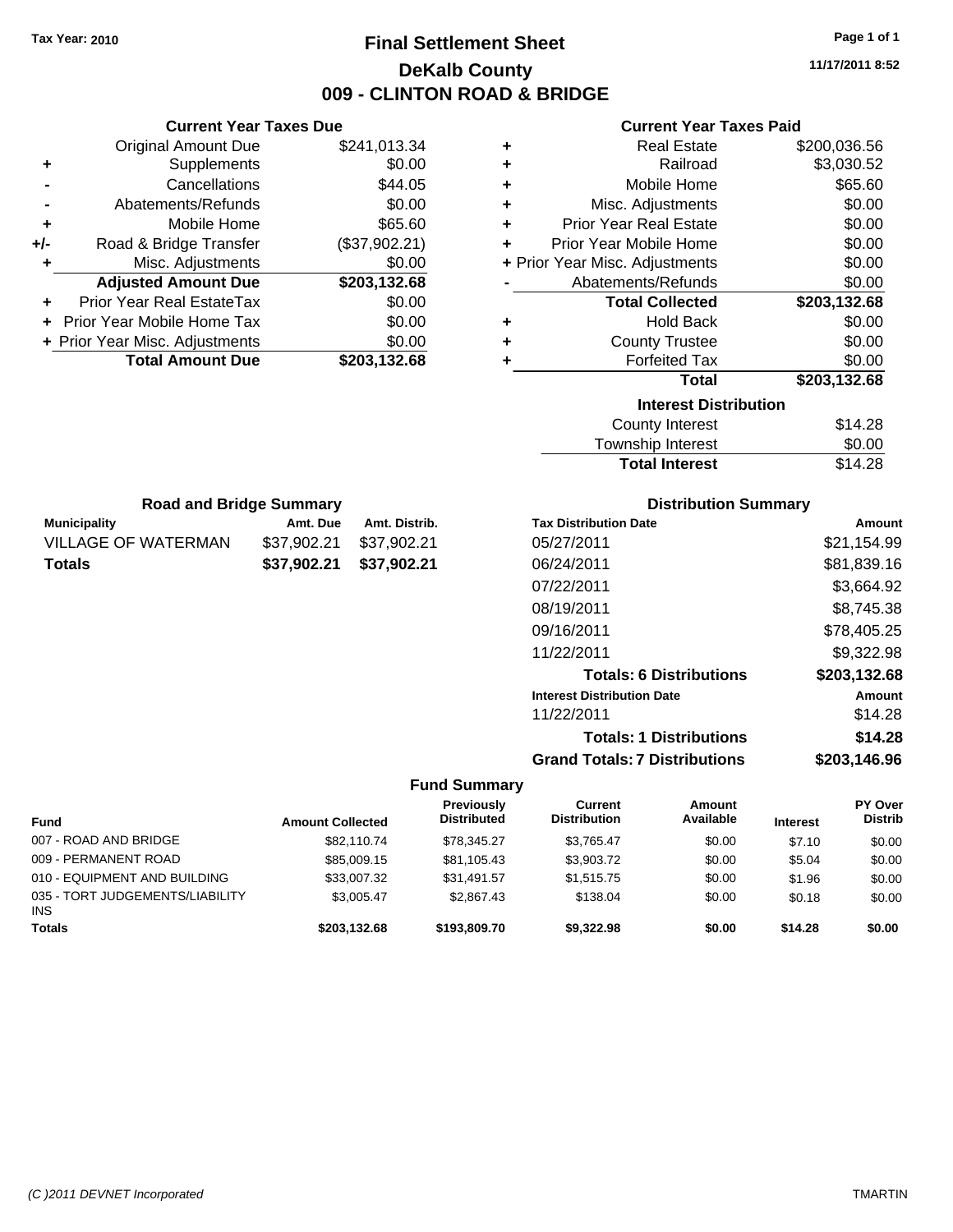## **Final Settlement Sheet Tax Year: 2010 Page 1 of 2 DeKalb County 010 - CORTLAND TOWNSHIP**

#### **Current Year Taxes Due**

|       | <b>Original Amount Due</b>     | \$227,480.96 |
|-------|--------------------------------|--------------|
| ٠     | Supplements                    | \$0.00       |
|       | Cancellations                  | \$3,263.97   |
|       | Abatements/Refunds             | \$2.73       |
| ÷     | Mobile Home                    | \$81.52      |
| $+/-$ | Road & Bridge Transfer         | \$0.00       |
| ٠     | Misc. Adjustments              | \$9.04       |
|       | <b>Adjusted Amount Due</b>     | \$224,304.82 |
|       | Prior Year Real EstateTax      | \$14.53      |
|       | Prior Year Mobile Home Tax     | \$0.01       |
|       | + Prior Year Misc. Adjustments | \$7.10       |
|       | <b>Total Amount Due</b>        | \$224.326.46 |

#### **Current Year Taxes Paid**

| ٠ | <b>Real Estate</b>             | \$223,323.42 |
|---|--------------------------------|--------------|
| ÷ | Railroad                       | \$730.56     |
| ÷ | Mobile Home                    | \$78.77      |
| ٠ | Misc. Adjustments              | \$9.04       |
| ÷ | <b>Prior Year Real Estate</b>  | \$14.53      |
| ٠ | Prior Year Mobile Home         | \$0.01       |
|   | + Prior Year Misc. Adjustments | \$7.10       |
|   | Abatements/Refunds             | \$2.73       |
|   | <b>Total Collected</b>         | \$224,160.70 |
| ٠ | <b>Hold Back</b>               | \$0.00       |
| ٠ | <b>County Trustee</b>          | \$100.92     |
| ٠ | <b>Forfeited Tax</b>           | \$64.84      |
|   | Total                          | \$224,326.46 |
|   |                                |              |
|   | <b>Interest Distribution</b>   |              |
|   | <b>County Interest</b>         | \$15.76      |

## Township Interest \$0.00 **Total Interest**

#### **Distribution Summary**

| <b>Tax Distribution Date</b>         | Amount       |
|--------------------------------------|--------------|
| 05/27/2011                           | \$27,749.54  |
| 06/24/2011                           | \$86,081.30  |
| 07/22/2011                           | \$2.172.50   |
| 08/19/2011                           | \$14,898.80  |
| 09/16/2011                           | \$83,571.40  |
| 11/22/2011                           | \$9,687.16   |
| <b>Totals: 6 Distributions</b>       | \$224,160.70 |
| <b>Interest Distribution Date</b>    | Amount       |
| 11/22/2011                           | \$15.76      |
| <b>Totals: 1 Distributions</b>       | \$15.76      |
| <b>Grand Totals: 7 Distributions</b> | \$224.176.46 |

#### **Fund Summary**

|                                         |                         | <b>Previously</b>  | Current             | Amount    |                 | PY Over        |
|-----------------------------------------|-------------------------|--------------------|---------------------|-----------|-----------------|----------------|
| <b>Fund</b>                             | <b>Amount Collected</b> | <b>Distributed</b> | <b>Distribution</b> | Available | <b>Interest</b> | <b>Distrib</b> |
| 001 - CORPORATE                         | \$180,930.45            | \$173.111.48       | \$7,818.97          | \$0.00    | \$12.72         | \$0.00         |
| 005 - I. M. R. F.                       | \$10,794.23             | \$10,327.76        | \$466.47            | \$0.00    | \$0.76          | \$0.00         |
| 027 - AUDIT                             | \$1,007.81              | \$964.26           | \$43.55             | \$0.00    | \$0.07          | \$0.00         |
| 035 - TORT JUDGEMENTS/LIABILITY<br>INS. | \$12,783,42             | \$12,230.99        | \$552.43            | \$0.00    | \$0.90          | \$0.00         |
| 047 - SOCIAL SECURITY                   | \$9,813,08              | \$9.389.01         | \$424.07            | \$0.00    | \$0.69          | \$0.00         |
| 054 - GENERAL ASSISTANCE                | \$8,831.71              | \$8,450.04         | \$381.67            | \$0.00    | \$0.62          | \$0.00         |
| <b>Totals</b>                           | \$224.160.70            | \$214.473.54       | \$9,687.16          | \$0.00    | \$15.76         | \$0.00         |

#### **Miscellaneous Adjustment Detail**

| Year Source             | <b>Account Type</b>                      | <b>Amount Adjustment Description</b>                     |
|-------------------------|------------------------------------------|----------------------------------------------------------|
|                         | 2010 RE - Real Estate Back Tax Collected | \$4.68 Work Redemption 09-29-255-050 by TBA              |
|                         | 2010 MH - Mobile Home Back Tax Collected | \$1.27 Zeman Homes Redemption 09-29-400-016 0045A by TBA |
|                         | 2010 MH - Mobile Home Back Tax Collected | \$2.18 Hernandez Redemption 09-29-400-016 00780 by TBA   |
|                         | 2010 RE - Real Estate Back Tax Collected | \$2.18 Boots Assignment 09-33-181-015 by TBA             |
|                         | 2010 MH - Mobile Home Back Tax Collected | \$3.65 Scavanger Sale 09-29-400-016 0027O by TBA         |
|                         | 2010 RE - Real Estate Back Tax Collected | \$0.29 Scavanger Sale 09-20-326-016 by TBA               |
|                         | 2010 RE - Real Estate Back Tax Collected | \$1.89 Work Redemption 09-29-255-056 by TBA              |
| <b>Totals 7 entries</b> |                                          | \$16.14                                                  |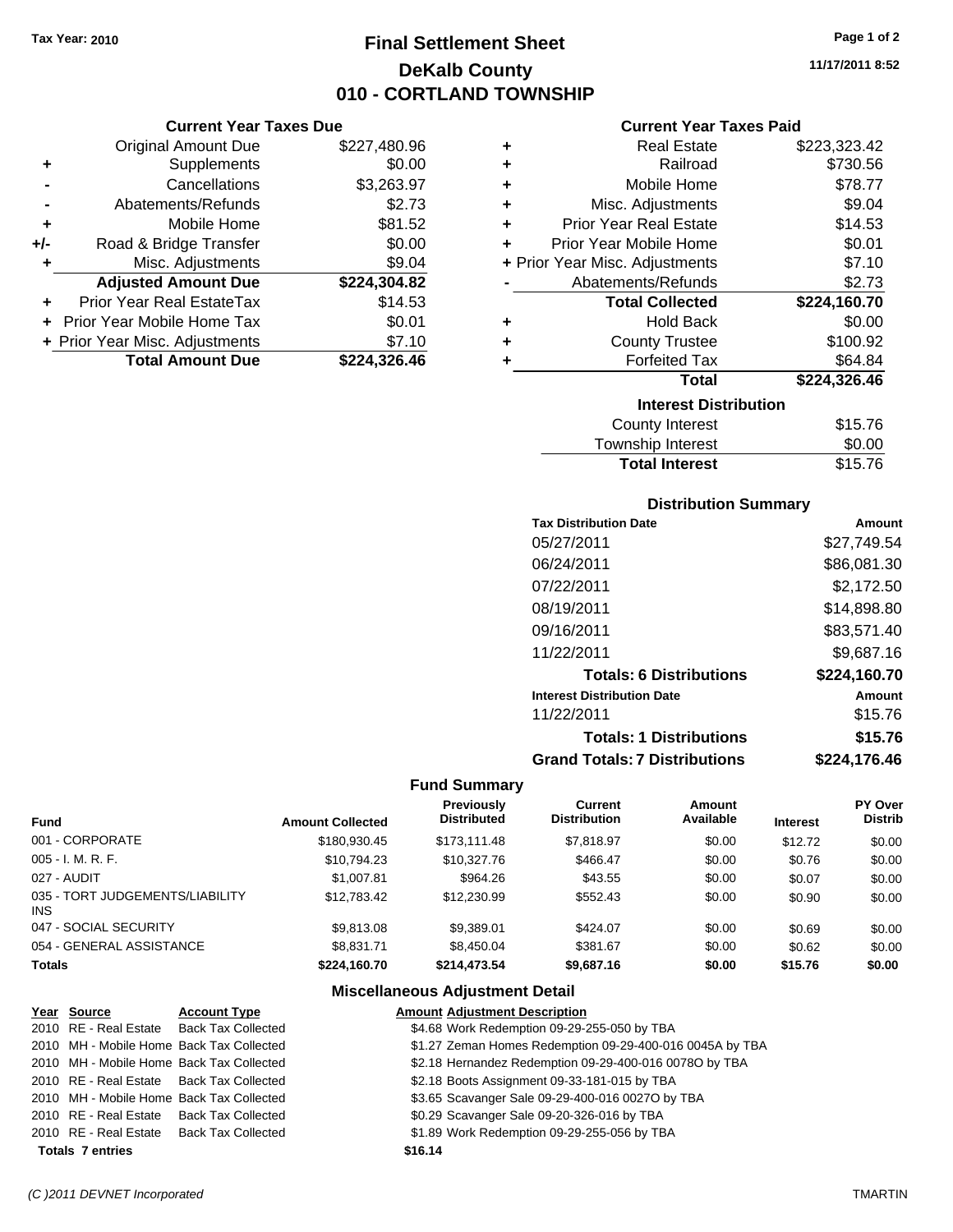## **Final Settlement Sheet Tax Year: 2010 Page 2 of 2 DeKalb County Abatement Detail**

**11/17/2011 8:52**

**Totals \$2.73 2 entries**

**Year Source Account Type Amount Adjustment Description**<br>2010 RE - Real Estate PTAB Decision **Amount COM** \$0.99 09-06-181-001 PTAB Refu \$0.99 09-06-181-001 PTAB Refund by TBA 2010 RE - Real Estate \$1.74 09-16-200-008 PTAB Refund by TBA PTAB Decision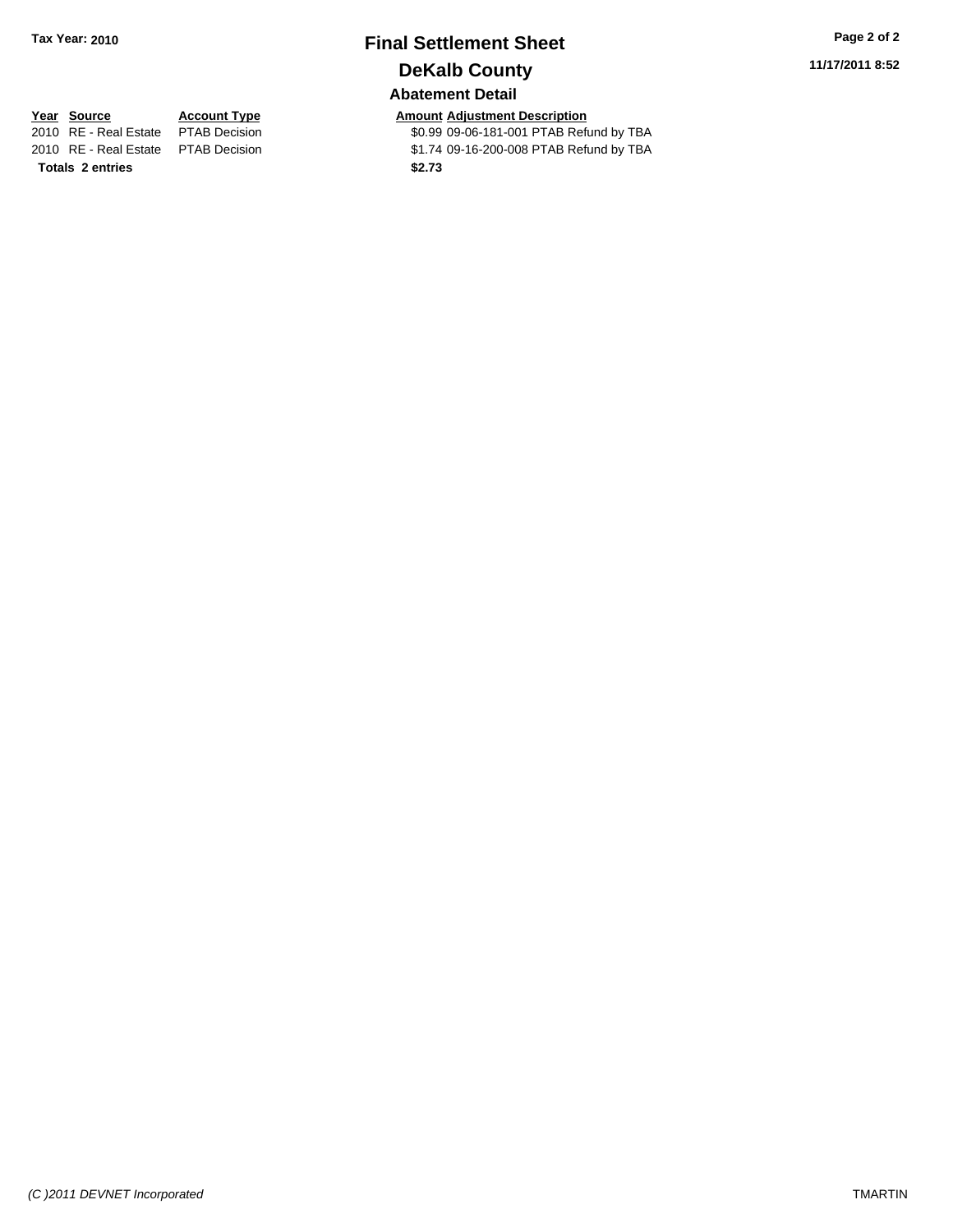## **Final Settlement Sheet Tax Year: 2010 Page 1 of 2 DeKalb County 011 - CORTLAND ROAD & BRIDGE**

**11/17/2011 8:52**

#### **Current Year Taxes Paid**

|     | <b>Current Year Taxes Due</b>  |               |
|-----|--------------------------------|---------------|
|     | <b>Original Amount Due</b>     | \$414,887.20  |
| ٠   | Supplements                    | \$0.00        |
|     | Cancellations                  | \$351.96      |
|     | Abatements/Refunds             | \$4.98        |
| ٠   | Mobile Home                    | \$148.68      |
| +/- | Road & Bridge Transfer         | (\$26,516.08) |
| ٠   | Misc. Adjustments              | \$16.50       |
|     | <b>Adjusted Amount Due</b>     | \$388,179.36  |
|     | Prior Year Real EstateTax      | \$50.47       |
|     | Prior Year Mobile Home Tax     | \$0.00        |
|     | + Prior Year Misc. Adjustments | \$12.96       |
|     | <b>Total Amount Due</b>        | \$388,242.79  |
|     |                                |               |

| ٠ | <b>Real Estate</b>             | \$386,389.46 |
|---|--------------------------------|--------------|
| ÷ | Railroad                       | \$1,332.40   |
| ٠ | Mobile Home                    | \$143.67     |
| ٠ | Misc. Adjustments              | \$16.50      |
| ÷ | <b>Prior Year Real Estate</b>  | \$50.47      |
| ٠ | Prior Year Mobile Home         | \$0.00       |
|   | + Prior Year Misc. Adjustments | \$12.96      |
|   | Abatements/Refunds             | \$4.98       |
|   | <b>Total Collected</b>         | \$387,940.48 |
|   |                                |              |
| ٠ | <b>Hold Back</b>               | \$0.00       |
| ٠ | <b>County Trustee</b>          | \$184.07     |
| ٠ | <b>Forfeited Tax</b>           | \$118.24     |
|   | <b>Total</b>                   | \$388,242.79 |
|   | <b>Interest Distribution</b>   |              |
|   | <b>County Interest</b>         | \$27.27      |

| <b>Total Interest</b> | \$27.27 |
|-----------------------|---------|
| Township Interest     | \$0.00  |
| County Interest       | \$27.27 |

| <b>Road and Bridge Summary</b> |             |               |  |  |
|--------------------------------|-------------|---------------|--|--|
| <b>Municipality</b>            | Amt. Due    | Amt. Distrib. |  |  |
| TOWN OF CORTLAND               | \$8,510.70  | \$8,504.59    |  |  |
| <b>CITY OF DEKALB</b>          | \$587.79    | \$587.37      |  |  |
| <b>VILLAGE OF MAPLE PARK</b>   | \$1,918.58  | \$1,917.18    |  |  |
| <b>CITY OF SYCAMORE</b>        | \$15,518.12 | \$15,506.94   |  |  |
| <b>Totals</b>                  | \$26,535.19 | \$26,516.08   |  |  |

#### **Distribution Summary**

| <b>Tax Distribution Date</b>         | Amount       |
|--------------------------------------|--------------|
| 05/27/2011                           | \$47,572.84  |
| 06/24/2011                           | \$149,353.61 |
| 07/22/2011                           | \$3,707.94   |
| 08/19/2011                           | \$26,995.99  |
| 09/16/2011                           | \$143,535.00 |
| 11/22/2011                           | \$16.775.10  |
| <b>Totals: 6 Distributions</b>       | \$387,940.48 |
| <b>Interest Distribution Date</b>    | Amount       |
| 11/22/2011                           | \$27.27      |
| <b>Totals: 1 Distributions</b>       | \$27.27      |
| <b>Grand Totals: 7 Distributions</b> | \$387,967.75 |

#### **Fund Summary**

| <b>Fund</b>                             | <b>Amount Collected</b> | <b>Previously</b><br><b>Distributed</b> | Current<br><b>Distribution</b> | Amount<br>Available | <b>Interest</b> | PY Over<br><b>Distrib</b> |
|-----------------------------------------|-------------------------|-----------------------------------------|--------------------------------|---------------------|-----------------|---------------------------|
| 005 - I. M. R. F.                       |                         |                                         |                                |                     |                 |                           |
|                                         | \$7,017.22              | \$6,713.87                              | \$303.35                       | \$0.00              | \$0.45          | \$0.00                    |
| 007 - ROAD AND BRIDGE                   | \$32,231,03             | \$30,831.52                             | \$1,399.51                     | \$0.00              | \$3.87          | \$0.00                    |
| 009 - PERMANENT ROAD                    | \$279,727.92            | \$267,636.67                            | \$12,091.25                    | \$0.00              | \$18.41         | \$0.00                    |
| 010 - EQUIPMENT AND BUILDING            | \$44.954.45             | \$43,011.30                             | \$1,943.15                     | \$0.00              | \$2.96          | \$0.00                    |
| 027 - AUDIT                             | \$3.011.42              | \$2,881.27                              | \$130.15                       | \$0.00              | \$0.20          | \$0.00                    |
| 035 - TORT JUDGEMENTS/LIABILITY<br>INS. | \$15,997.61             | \$15,306.10                             | \$691.51                       | \$0.00              | \$1.05          | \$0.00                    |
| 047 - SOCIAL SECURITY                   | \$5,000.83              | \$4.784.65                              | \$216.18                       | \$0.00              | \$0.33          | \$0.00                    |
| <b>Totals</b>                           | \$387.940.48            | \$371.165.38                            | \$16,775.10                    | \$0.00              | \$27.27         | \$0.00                    |

#### **Miscellaneous Adjustment Detail**

#### **Year Source Account Type Amount Adjustment Description** 2010 RE - Real Estate Back Tax Collected \$8.54 Work Redemption 09-29-255-050 by TBA 2010 MH - Mobile Home Back Tax Collected \$2.32 Zeman Homes Redemption 09-29-400-016 0045A by TBA 2010 MH - Mobile Home Back Tax Collected \$3.98 Hernandez Redemption 09-29-400-016 0078O by TBA 2010 RE - Real Estate Back Tax Collected \$3.98 Boots Assignment 09-33-181-015 by TBA 2010 MH - Mobile Home Back Tax Collected \$6.66 Scavanger Sale 09-29-400-016 0027O by TBA 2010 RE - Real Estate Back Tax Collected \$0.53 Scavanger Sale 09-20-326-016 by TBA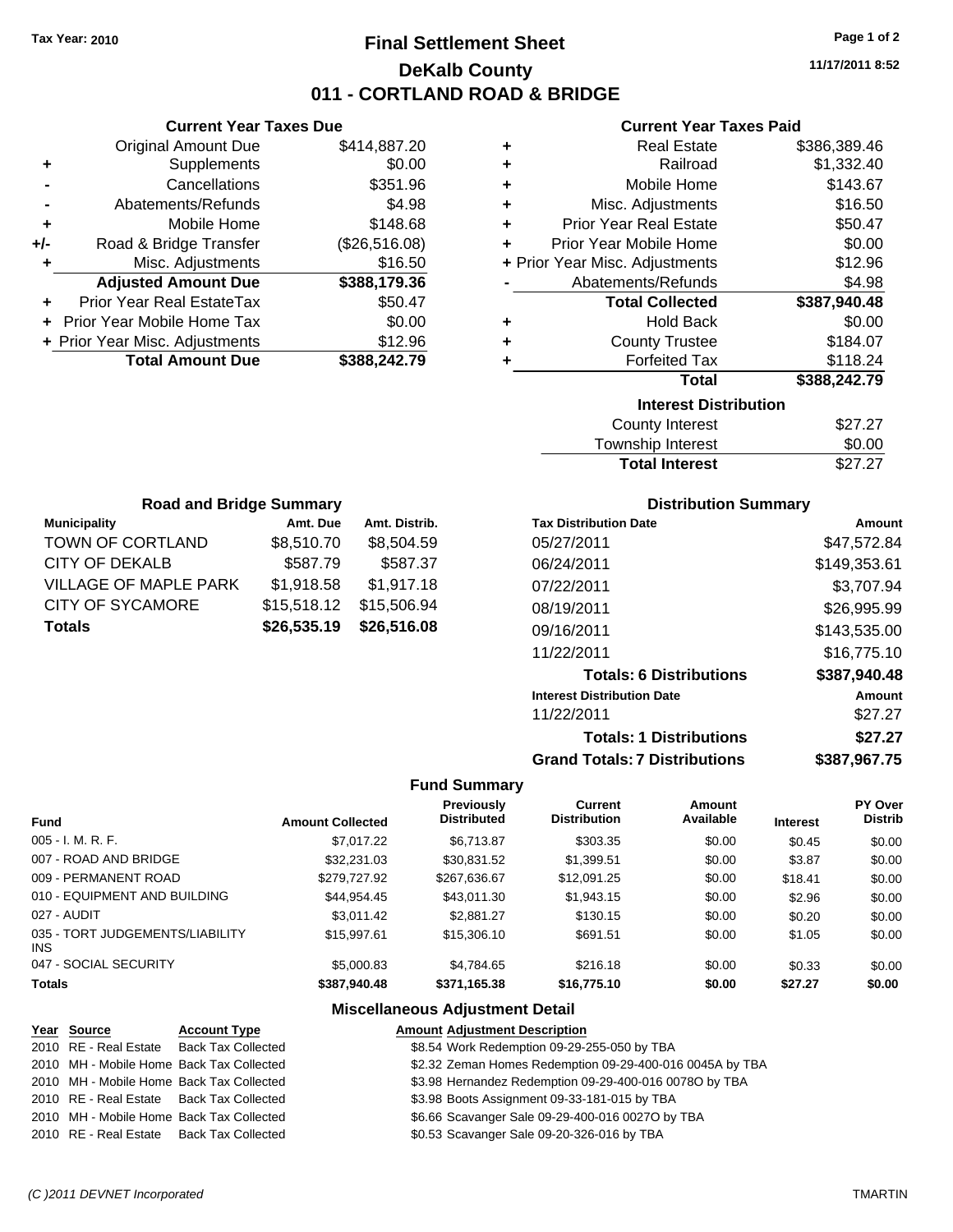## **Final Settlement Sheet Tax Year: 2010 Page 2 of 2 DeKalb County**

## **Miscellaneous Adjustment Detail**

## **Year Source Account Type Amount Adjustment Description**

2010 RE - Real Estate Back Tax Collected \$3.45 Work Redemption 09-29-255-056 by TBA **Totals \$29.46 7 entries**

#### **Abatement Detail**

#### **Year Source Account Type Amount Adjustment Description**

2010 RE - Real Estate \$1.81 09-06-181-001 PTAB Refund by TBA PTAB Decision 2010 RE - Real Estate \$3.17 09-16-200-008 PTAB Refund by TBA PTAB Decision

**Totals \$4.98 2 entries**

*(C )2011 DEVNET Incorporated* TMARTIN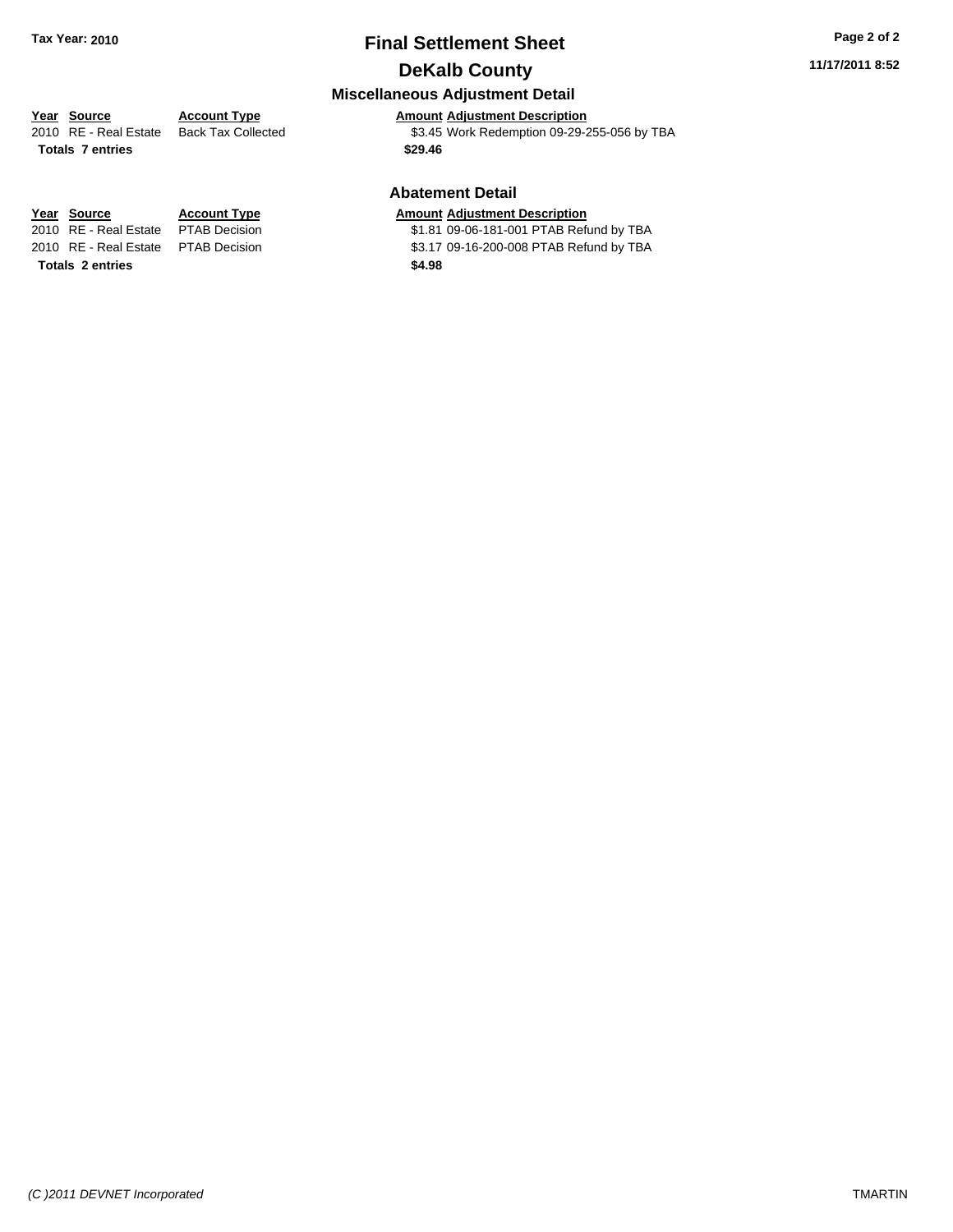## **Final Settlement Sheet Tax Year: 2010 Page 1 of 2 DeKalb County 012 - DEKALB TOWNSHIP**

#### **Current Year Taxes Due**

|     | <b>Original Amount Due</b>       | \$849,126.05 |
|-----|----------------------------------|--------------|
| ٠   | Supplements                      | \$37.81      |
|     | Cancellations                    | \$13,534.33  |
|     | Abatements/Refunds               | \$0.09       |
| ÷   | Mobile Home                      | \$681.13     |
| +/- | Road & Bridge Transfer           | \$0.00       |
| ٠   | Misc. Adjustments                | \$575.25     |
|     | <b>Adjusted Amount Due</b>       | \$836,885.82 |
|     | <b>Prior Year Real EstateTax</b> | (\$259.31)   |
|     | Prior Year Mobile Home Tax       | \$0.00       |
|     | + Prior Year Misc. Adjustments   | \$3.84       |
|     | <b>Total Amount Due</b>          | \$836,630.35 |

| ÷ | <b>Real Estate</b>             | \$832,912.72 |
|---|--------------------------------|--------------|
| ٠ | Railroad                       | \$1,856.88   |
| ٠ | Mobile Home                    | \$677.74     |
| ٠ | Misc. Adjustments              | \$575.25     |
| ٠ | <b>Prior Year Real Estate</b>  | (\$259.31)   |
| ÷ | Prior Year Mobile Home         | \$0.00       |
|   | + Prior Year Misc. Adjustments | \$3.84       |
|   | Abatements/Refunds             | \$0.09       |
|   | <b>Total Collected</b>         | \$835,767.03 |
| ÷ | <b>Hold Back</b>               | \$0.00       |
|   | <b>County Trustee</b>          | \$141.41     |
| ٠ | <b>Forfeited Tax</b>           | \$721.91     |
|   | Total                          | \$836,630.35 |
|   | <b>Interest Distribution</b>   |              |
|   | <b>County Interest</b>         | \$58.72      |

| <b>Total Interest</b> | \$58.72 |
|-----------------------|---------|
| Township Interest     | \$0.00  |
| County Interest       | \$58.72 |

#### **Distribution Summary**

| <b>Tax Distribution Date</b>         | Amount       |
|--------------------------------------|--------------|
| 05/27/2011                           | \$95,288.64  |
| 06/24/2011                           | \$320,897.31 |
| 07/22/2011                           | \$11.047.77  |
| 08/19/2011                           | \$45,899.30  |
| 09/16/2011                           | \$316,552.45 |
| 11/22/2011                           | \$46.081.56  |
| <b>Totals: 6 Distributions</b>       | \$835,767.03 |
| <b>Interest Distribution Date</b>    | Amount       |
| 11/22/2011                           | \$58.72      |
| <b>Totals: 1 Distributions</b>       | \$58.72      |
| <b>Grand Totals: 7 Distributions</b> | \$835,825.75 |
|                                      |              |

#### **Fund Summary**

| Fund                     | <b>Amount Collected</b> | <b>Previously</b><br><b>Distributed</b> | Current<br>Distribution | Amount<br>Available | <b>Interest</b> | <b>PY Over</b><br><b>Distrib</b> |
|--------------------------|-------------------------|-----------------------------------------|-------------------------|---------------------|-----------------|----------------------------------|
| 001 - CORPORATE          | \$642,045.44            | \$606,645,07                            | \$35,400.37             | \$0.00              | \$45.11         | \$0.00                           |
| 054 - GENERAL ASSISTANCE | \$193.721.59            | \$183,040.40                            | \$10,681.19             | \$0.00              | \$13.61         | \$0.00                           |
| Totals                   | \$835,767.03            | \$789.685.47                            | \$46,081.56             | \$0.00              | \$58.72         | \$0.00                           |

#### **Miscellaneous Adjustment Detail**

| Year Source              | <b>Account Type</b>                        | <b>Amount Adjustment Description</b>                             |
|--------------------------|--------------------------------------------|------------------------------------------------------------------|
| 2010 RE - Real Estate    | <b>Back Tax Collected</b>                  | \$0.36 LaSalle Bank Redemption 08-15-128-009 by TBA              |
| 2010 RE - Real Estate    | <b>Back Tax Collected</b>                  | \$0.36 LaSalle Bank Redemption 08-15-128-010 by TBA              |
|                          | 2010 MH - Mobile Home Back Tax Collected   | \$1.44 Allen Redemption 08-01-401-005 2566J by TBA               |
| 2010 RE - Real Estate    | Paymt In Lieu of Tax                       | \$192.26 DeKalb Units-Housing Authority by TBA                   |
|                          | 2010 RE - Real Estate Paymt In Lieu of Tax | \$84.01 Additional Tax per Target Agreement 08-26-200-010 by TBA |
|                          | 2010 MH - Mobile Home Back Tax Collected   | \$1.50 Stark Redemption 08-26-176-027 0814A by TBA               |
| 2010 RE - Real Estate    | Paymt In Lieu of Tax                       | \$84.01 Additional Tax per Target Agreement 08-26-200-010 by TBA |
| 2010 RE - Real Estate    | Paymt In Lieu of Tax                       | \$192.26 DeKalb Units-Housing Authority by TBA                   |
|                          | 2010 MH - Mobile Home Back Tax Collected   | \$0.90 Holub Redemption 08-01-401-005 2558J by TBA               |
| 2010 RE - Real Estate    | <b>Back Tax Collected</b>                  | \$3.29 Scavanger Sale 08-01-415-020 by TBA                       |
| 2010 RE - Real Estate    | <b>Back Tax Collected</b>                  | \$3.43 Gardens of Rivermist Redemption 08-02-303-003 by TBA      |
| 2010 RE - Real Estate    | <b>Back Tax Collected</b>                  | \$15.27 Johnson Redemption 08-10-476-007 by TBA                  |
| <b>Totals 12 entries</b> |                                            | \$579.09                                                         |

**11/17/2011 8:52**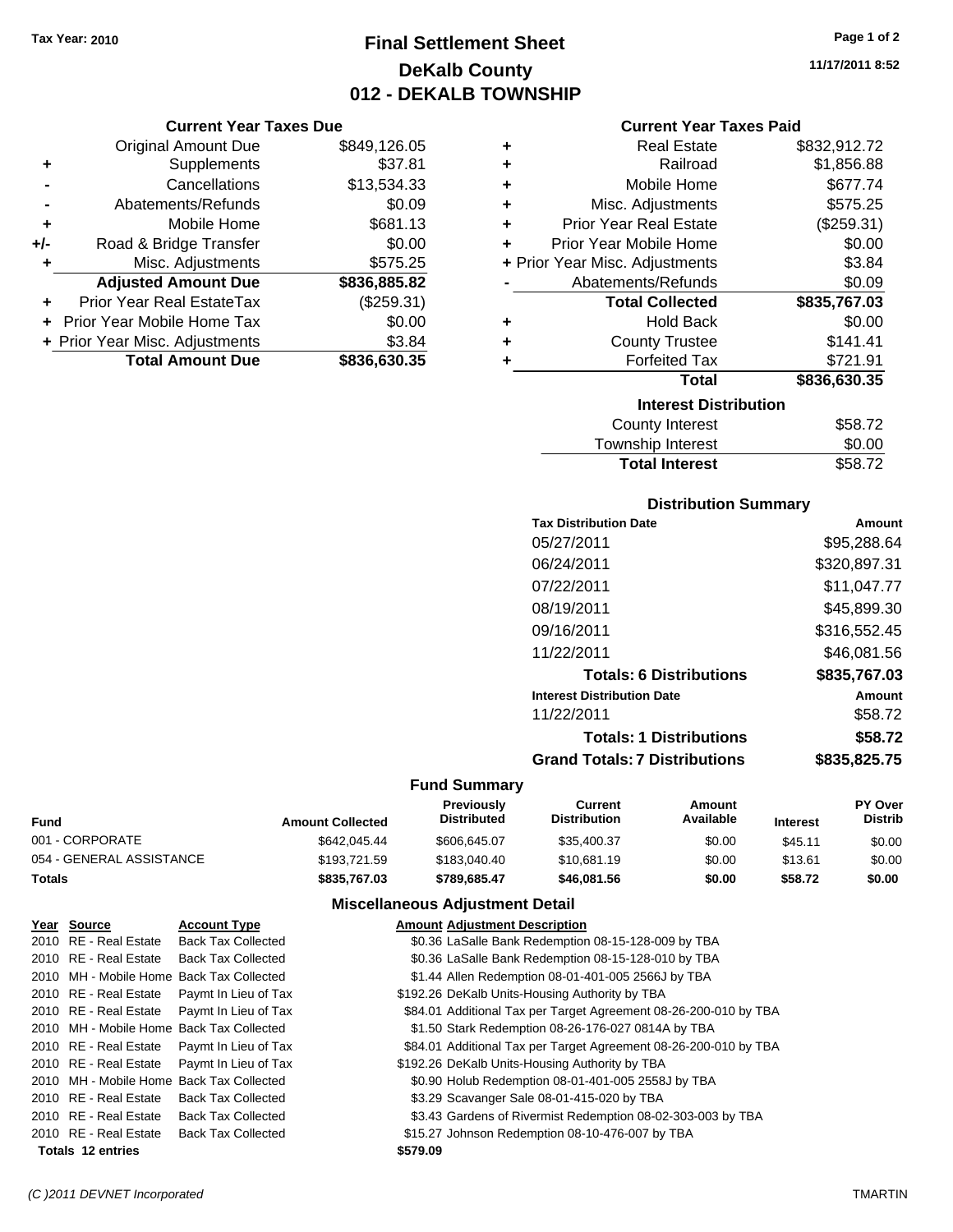## **Final Settlement Sheet Tax Year: 2010 Page 2 of 2 DeKalb County Abatement Detail**

**11/17/2011 8:52**

**Year Source Account Type Amount Adjustment Description**<br>
2010 RE - Real Estate PTAB Decision **Amount COLOGES ADJUSTER** Refu \$0.09 08-02-376-013 PTAB Refund by TBA

**Totals 1 entries** \$0.09

*(C )2011 DEVNET Incorporated* TMARTIN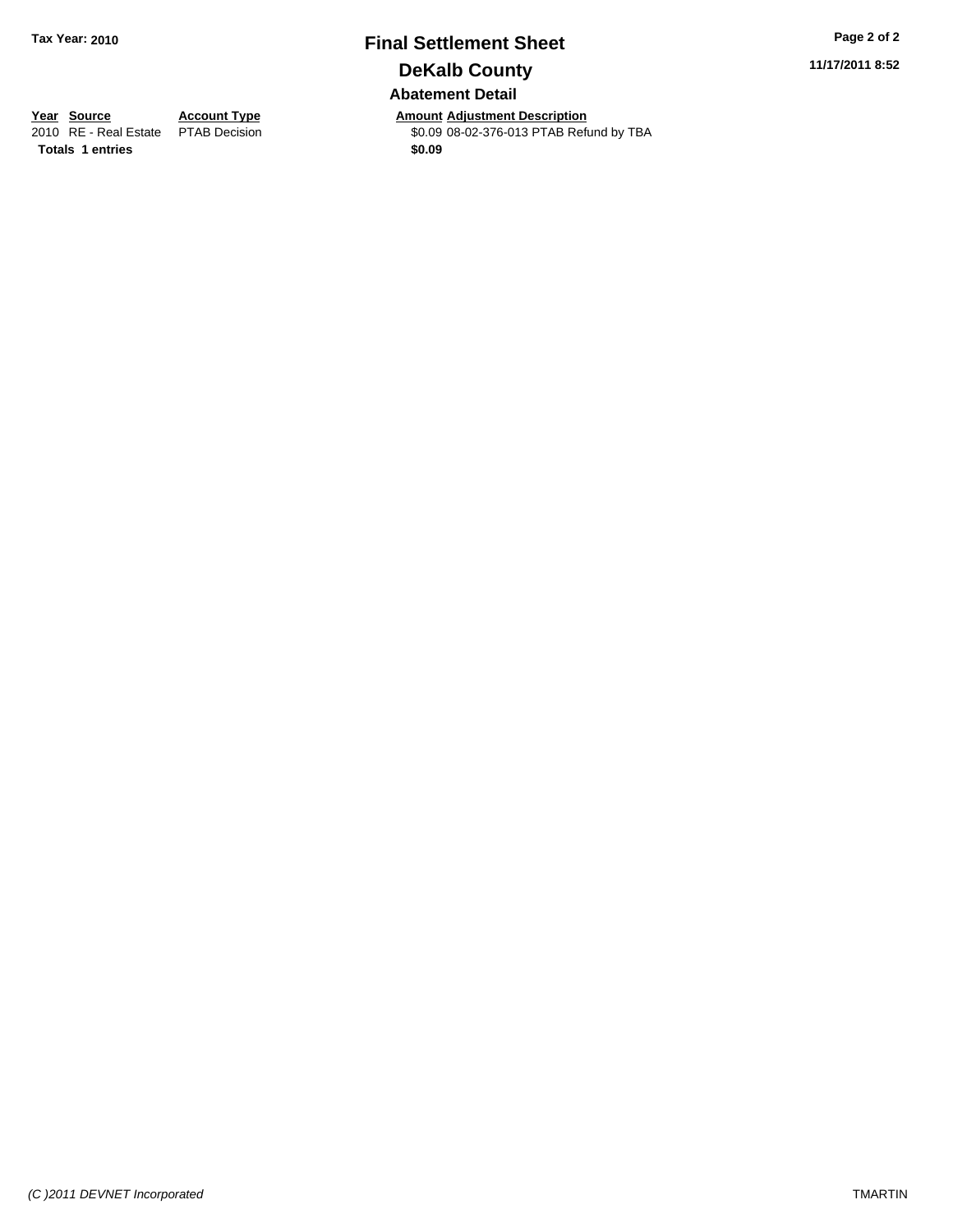## **Final Settlement Sheet Tax Year: 2010 Page 1 of 2 DeKalb County 013 - DEKALB ROAD & BRIDGE**

**11/17/2011 8:52**

#### **Current Year Taxes Paid**

| ٠ | <b>Real Estate</b>             | \$769,313.07 |
|---|--------------------------------|--------------|
| ÷ | Railroad                       | \$2,176.18   |
| ٠ | Mobile Home                    | \$794.26     |
| ÷ | Misc. Adjustments              | \$969.54     |
| ÷ | <b>Prior Year Real Estate</b>  | (\$431.32)   |
| ÷ | Prior Year Mobile Home         | (\$0.01)     |
|   | + Prior Year Misc. Adjustments | \$4.50       |
|   | Abatements/Refunds             | \$0.11       |
|   | <b>Total Collected</b>         | \$772,826.11 |
| ٠ | <b>Hold Back</b>               | \$0.00       |
| ٠ | <b>County Trustee</b>          | \$165.73     |
| ٠ | <b>Forfeited Tax</b>           | \$846.07     |
|   | Total                          | \$773,837.91 |
|   | <b>Interest Distribution</b>   |              |
|   | <b>County Interest</b>         | \$54.28      |
|   | Townehin Interest              | ፍስ ሰስ        |

| <b>Total Interest</b> | \$54.28 |
|-----------------------|---------|
| Township Interest     | \$0.00  |
| County Interest       | \$54.28 |

| <b>Road and Bridge Summary</b> |                           |                           |  |  |  |
|--------------------------------|---------------------------|---------------------------|--|--|--|
| <b>Municipality</b>            | Amt. Due                  | Amt. Distrib.             |  |  |  |
| CITY OF DEKALB                 |                           | \$207,776.26 \$207,565.64 |  |  |  |
| CITY OF SYCAMORE               |                           | \$14,706.40 \$14,691.47   |  |  |  |
| <b>Totals</b>                  | \$222,482.66 \$222,257.11 |                           |  |  |  |

**Current Year Taxes Due** Original Amount Due \$995,138.93

**Adjusted Amount Due \$774,264.74**

**Total Amount Due \$773,837.91**

**+** Supplements \$44.30 **-** Cancellations \$429.07 **-** Abatements/Refunds \$0.11 **+** Mobile Home \$798.26 **+/-** Road & Bridge Transfer (\$222,257.11) **+** Misc. Adjustments \$969.54

**+** Prior Year Real EstateTax (\$431.32) **+** Prior Year Mobile Home Tax (\$0.01) **+ Prior Year Misc. Adjustments \$4.50** 

#### **Distribution Summary**

| <b>Tax Distribution Date</b>         | Amount       |
|--------------------------------------|--------------|
| 05/27/2011                           | \$86,599.41  |
| 06/24/2011                           | \$295,046.26 |
| 07/22/2011                           | \$13.136.86  |
| 08/19/2011                           | \$43,636.49  |
| 09/16/2011                           | \$292,301.64 |
| 11/22/2011                           | \$42.105.45  |
| <b>Totals: 6 Distributions</b>       | \$772,826.11 |
| <b>Interest Distribution Date</b>    | Amount       |
| 11/22/2011                           | \$54.28      |
| <b>Totals: 1 Distributions</b>       | \$54.28      |
| <b>Grand Totals: 7 Distributions</b> | \$772.880.39 |
|                                      |              |

#### **Fund Summary**

| Fund                         | <b>Amount Collected</b> | Previously<br><b>Distributed</b> | Current<br><b>Distribution</b> | Amount<br>Available | <b>Interest</b> | <b>PY Over</b><br><b>Distrib</b> |
|------------------------------|-------------------------|----------------------------------|--------------------------------|---------------------|-----------------|----------------------------------|
| 007 - ROAD AND BRIDGE        | \$248,367.49            | \$234.725.68                     | \$13.641.81                    | \$0.00              | \$25.67         | \$0.00                           |
| 009 - PERMANENT ROAD         | \$474.397.97            | \$448.651.26                     | \$25,746.71                    | \$0.00              | \$25.88         | \$0.00                           |
| 010 - EQUIPMENT AND BUILDING | \$50,060.65             | \$47.343.72                      | \$2,716.93                     | \$0.00              | \$2.73          | \$0.00                           |
| Totals                       | \$772.826.11            | \$730,720.66                     | \$42,105,45                    | \$0.00              | \$54.28         | \$0.00                           |

#### **Miscellaneous Adjustment Detail**

| Year Source           | <b>Account Type</b>                        | <b>Amount Adjustment Description</b>                              |
|-----------------------|--------------------------------------------|-------------------------------------------------------------------|
| 2010 RE - Real Estate | <b>Back Tax Collected</b>                  | \$0.42 LaSalle Bank Redemption 08-15-128-009 by TBA               |
| 2010 RE - Real Estate | <b>Back Tax Collected</b>                  | \$0.42 LaSalle Bank Redemption 08-15-128-010 by TBA               |
|                       | 2010 MH - Mobile Home Back Tax Collected   | \$1.69 Allen Redemption 08-01-401-005 2566J by TBA                |
|                       | 2010 RE - Real Estate Paymt In Lieu of Tax | \$225.32 DeKalb Units-Housing Authority by TBA                    |
|                       | 2010 RE - Real Estate Paymt In Lieu of Tax | \$246.15 Additional Tax per Target Agreement 08-26-200-010        |
|                       | 2010 MH - Mobile Home Back Tax Collected   | \$1.75 Stark Redemption 08-26-176-027 0814A by TBA                |
|                       | 2010 RE - Real Estate Paymt In Lieu of Tax | \$246.15 Additional Tax per Target Agreement 08-26-200-010 by TBA |
|                       | 2010 RE - Real Estate Paymt In Lieu of Tax | \$225.32 DeKalb Units-Housing Authority by TBA                    |
|                       | 2010 MH - Mobile Home Back Tax Collected   | \$1.06 Holub Redemption 08-01-401-005 2558J by TBA                |
|                       | 2010 RE - Real Estate Back Tax Collected   | \$3.85 Scavanger Sale 08-01-415-020 by TBA                        |
|                       | 2010 RE - Real Estate Back Tax Collected   | \$4.02 Gardens of Rivermist Redemption 08-02-303-003 by TBA       |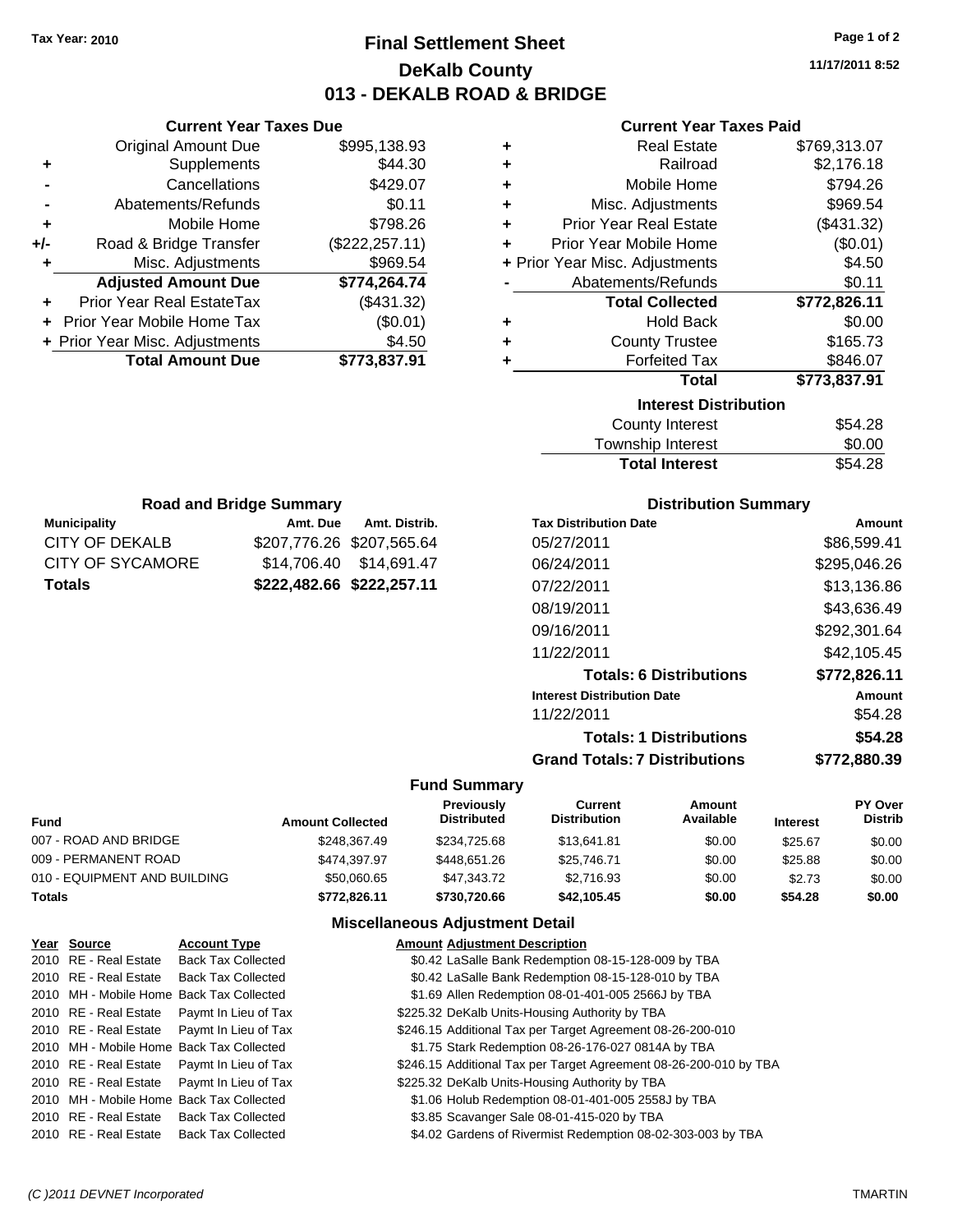## **Final Settlement Sheet Tax Year: 2010 Page 2 of 2 DeKalb County**

#### **11/17/2011 8:52**

## **Miscellaneous Adjustment Detail**

**Year Source Account Type Amount Adjustment Description**<br>
2010 RE - Real Estate Back Tax Collected **Account 1817.89** Johnson Redemption 08-1  $$17.89$  Johnson Redemption 08-10-476-007 by TBA **Totals \$974.04 12 entries**

#### **Abatement Detail**

#### **Account Type Amount Adjustment Description**

PTAB Decision  $$0.11\ 08-02-376-013$  PTAB Refund by TBA

| Year Source                         | <b>Account Type</b> | Amount |
|-------------------------------------|---------------------|--------|
| 2010 RE - Real Estate PTAB Decision |                     | \$0.11 |
| <b>Totals 1 entries</b>             |                     | \$0.11 |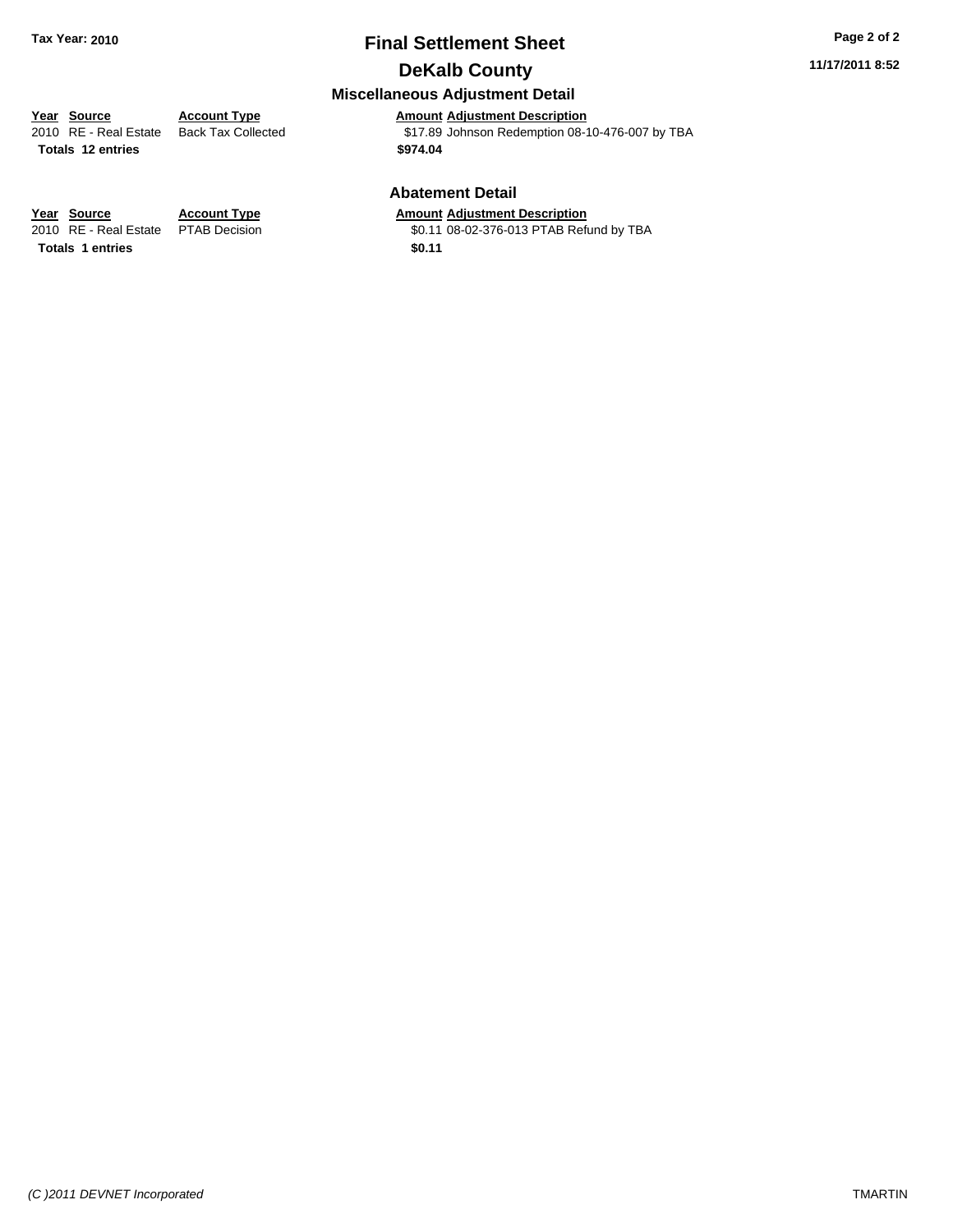## **Final Settlement Sheet Tax Year: 2010 Page 1 of 1 DeKalb County 014 - FRANKLIN TOWNSHIP**

**11/17/2011 8:52**

#### **Current Year Taxes Paid**

|     | <b>Current Year Taxes Due</b>     |              |
|-----|-----------------------------------|--------------|
|     | <b>Original Amount Due</b>        | \$103,786.55 |
| ٠   | Supplements                       | \$0.00       |
|     | Cancellations                     | \$62.21      |
|     | Abatements/Refunds                | \$1.11       |
| ٠   | Mobile Home                       | \$0.00       |
| +/- | Road & Bridge Transfer            | \$0.00       |
| ٠   | Misc. Adjustments                 | \$0.00       |
|     | <b>Adjusted Amount Due</b>        | \$103,723.23 |
|     | Prior Year Real EstateTax         | (\$10.40)    |
|     | <b>Prior Year Mobile Home Tax</b> | \$0.00       |
|     | + Prior Year Misc. Adjustments    | \$0.00       |
|     | <b>Total Amount Due</b>           | \$103,712.83 |

| ٠ | <b>Real Estate</b>             | \$102,929.96 |
|---|--------------------------------|--------------|
| ٠ | Railroad                       | \$794.38     |
| ٠ | Mobile Home                    | \$0.00       |
| ٠ | Misc. Adjustments              | \$0.00       |
| ÷ | <b>Prior Year Real Estate</b>  | (\$10.40)    |
| ٠ | Prior Year Mobile Home         | \$0.00       |
|   | + Prior Year Misc. Adjustments | \$0.00       |
|   | Abatements/Refunds             | \$1.11       |
|   | <b>Total Collected</b>         | \$103,712.83 |
| ٠ | Hold Back                      | \$0.00       |
| ٠ | <b>County Trustee</b>          | \$0.00       |
| ٠ | <b>Forfeited Tax</b>           | \$0.00       |
|   | Total                          | \$103,712.83 |
|   | <b>Interest Distribution</b>   |              |
|   | <b>County Interest</b>         | \$7.29       |
|   | <b>Township Interest</b>       | \$0.00       |
|   | <b>Total Interest</b>          | \$7.29       |

#### **Distribution Summary**

| <b>Tax Distribution Date</b>         | Amount       |
|--------------------------------------|--------------|
| 05/27/2011                           | \$15,072.80  |
| 06/24/2011                           | \$39,437.27  |
| 07/22/2011                           | \$781.86     |
| 08/19/2011                           | \$7,831.27   |
| 09/16/2011                           | \$36,295.55  |
| 11/22/2011                           | \$4,294.08   |
| <b>Totals: 6 Distributions</b>       | \$103,712.83 |
| <b>Interest Distribution Date</b>    | Amount       |
| 11/22/2011                           | \$7.29       |
| <b>Totals: 1 Distributions</b>       | \$7.29       |
| <b>Grand Totals: 7 Distributions</b> | \$103.720.12 |
|                                      |              |

#### **Fund Summary**

| <b>Fund</b>              | <b>Amount Collected</b> | <b>Previously</b><br><b>Distributed</b> | <b>Current</b><br><b>Distribution</b> | Amount<br>Available | <b>Interest</b> | <b>PY Over</b><br><b>Distrib</b> |
|--------------------------|-------------------------|-----------------------------------------|---------------------------------------|---------------------|-----------------|----------------------------------|
| 001 - CORPORATE          | \$83,810.13             | \$80,340.10                             | \$3,470.03                            | \$0.00              | \$5.89          | \$0.00                           |
| 005 - I. M. R. F.        | \$18,285.71             | \$17,528.62                             | \$757.09                              | \$0.00              | \$1.29          | \$0.00                           |
| 054 - GENERAL ASSISTANCE | \$1.616.99              | \$1,550.03                              | \$66.96                               | \$0.00              | \$0.11          | \$0.00                           |
| <b>Totals</b>            | \$103,712.83            | \$99,418.75                             | \$4,294.08                            | \$0.00              | \$7.29          | \$0.00                           |

#### **Abatement Detail**

| Year Source                         | <b>Account Type</b> | <b>Amount Adjustment Description</b>    |
|-------------------------------------|---------------------|-----------------------------------------|
| 2010 RE - Real Estate PTAB Decision |                     | \$1.11 01-26-475-004 PTAB Refund by TBA |
| <b>Totals 1 entries</b>             |                     | \$1.11                                  |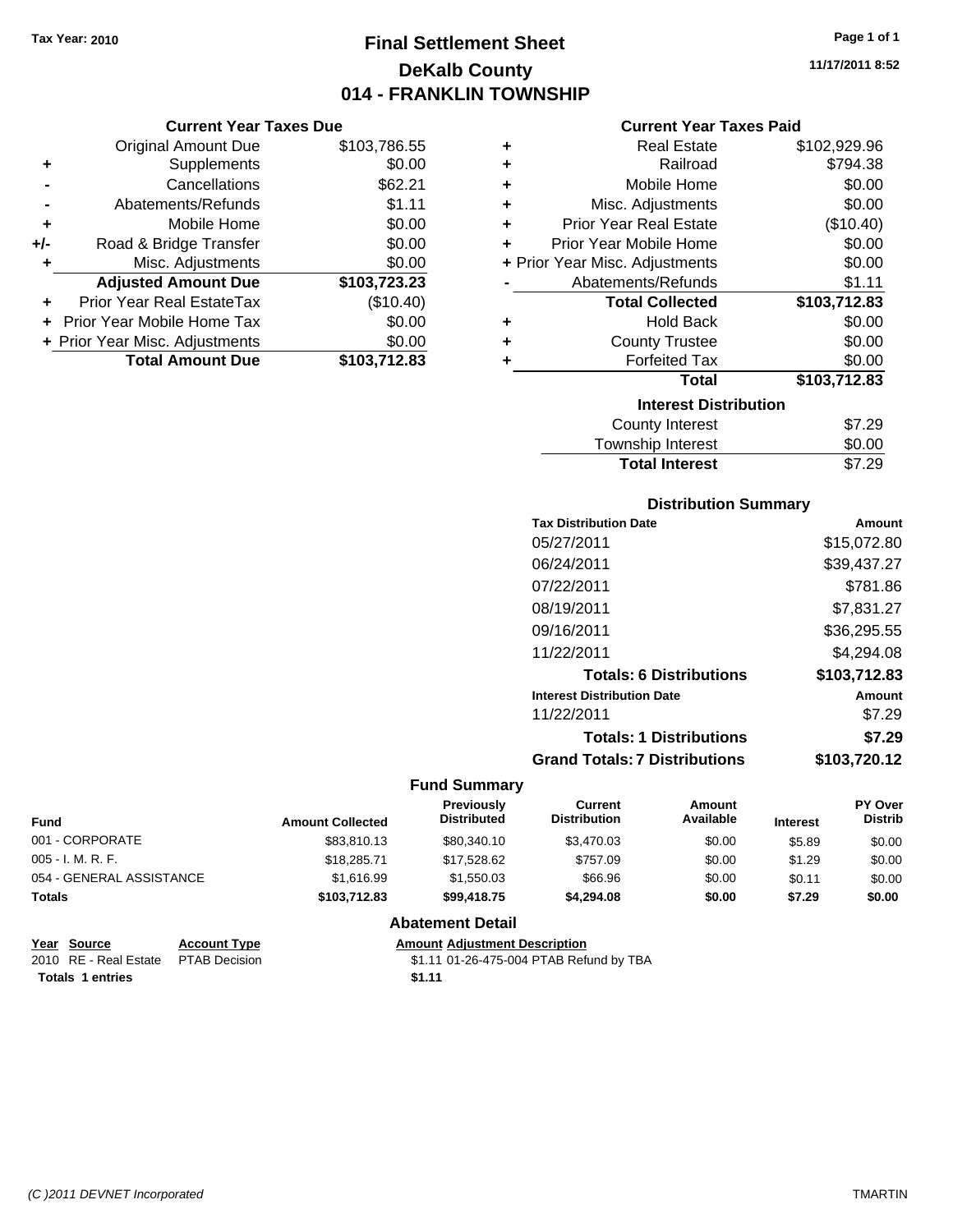**Current Year Taxes Due** Original Amount Due \$29,679.24

**Adjusted Amount Due \$29,661.14**

**Total Amount Due \$29,658.16**

**+** Supplements \$0.00 **-** Cancellations \$17.78 **-** Abatements/Refunds \$0.32 **+** Mobile Home \$0.00 **+/-** Road & Bridge Transfer \$0.00 **+** Misc. Adjustments \$0.00

**+** Prior Year Real EstateTax (\$2.98) **+** Prior Year Mobile Home Tax \$0.00 **+ Prior Year Misc. Adjustments**  $$0.00$ 

## **Final Settlement Sheet Tax Year: 2010 Page 1 of 1 DeKalb County 015 - FRANKLIN TWP CEMETERY**

**11/17/2011 8:52**

#### **Current Year Taxes Paid**

| ٠ | <b>Real Estate</b>             | \$29,434.28 |
|---|--------------------------------|-------------|
| ٠ | Railroad                       | \$227.18    |
| ٠ | Mobile Home                    | \$0.00      |
| ÷ | Misc. Adjustments              | \$0.00      |
| ÷ | <b>Prior Year Real Estate</b>  | (\$2.98)    |
| ٠ | Prior Year Mobile Home         | \$0.00      |
|   | + Prior Year Misc. Adjustments | \$0.00      |
|   | Abatements/Refunds             | \$0.32      |
|   | <b>Total Collected</b>         | \$29,658.16 |
| ٠ | <b>Hold Back</b>               | \$0.00      |
| ٠ | <b>County Trustee</b>          | \$0.00      |
| ÷ | <b>Forfeited Tax</b>           | \$0.00      |
|   | <b>Total</b>                   | \$29,658.16 |
|   | <b>Interest Distribution</b>   |             |
|   | County Interest                | \$2.09      |
|   | <b>Township Interest</b>       | \$0.00      |

# Total Interest \$2.09

| <b>Distribution Summary</b>       |             |
|-----------------------------------|-------------|
| <b>Tax Distribution Date</b>      | Amount      |
| 05/27/2011                        | \$4,310.17  |
| 06/24/2011                        | \$11,277.62 |
| 07/22/2011                        | \$223.61    |
| 08/19/2011                        | \$2,239.53  |
| 09/16/2011                        | \$10,379.30 |
| 11/22/2011                        | \$1.227.93  |
| <b>Totals: 6 Distributions</b>    | \$29,658.16 |
| <b>Interest Distribution Date</b> | Amount      |
| 11/22/2011                        | \$2.09      |
| <b>Totals: 1 Distributions</b>    | \$2.09      |
| Grand Totals: 7 Distributions     | \$29,660.25 |

#### **Fund Summary**

| <b>Fund</b>    | <b>Amount Collected</b> | <b>Previously</b><br><b>Distributed</b> | Current<br><b>Distribution</b> | Amount<br>Available | <b>Interest</b> | <b>PY Over</b><br>Distrib |
|----------------|-------------------------|-----------------------------------------|--------------------------------|---------------------|-----------------|---------------------------|
| 017 - CEMETERY | \$29,658.16             | \$28,430.23                             | \$1,227.93                     | \$0.00              | \$2.09          | \$0.00                    |
| <b>Totals</b>  | \$29,658,16             | \$28.430.23                             | \$1.227.93                     | \$0.00              | \$2.09          | \$0.00                    |

#### **Abatement Detail**

| Year Source           | <b>Account Type</b>  |
|-----------------------|----------------------|
| 2010 RE - Real Estate | <b>PTAB Decision</b> |

**Amount Adjustment Description** \$0.32 01-26-475-004 PTAB Refund by TBA **Totals \$0.32 1 entries**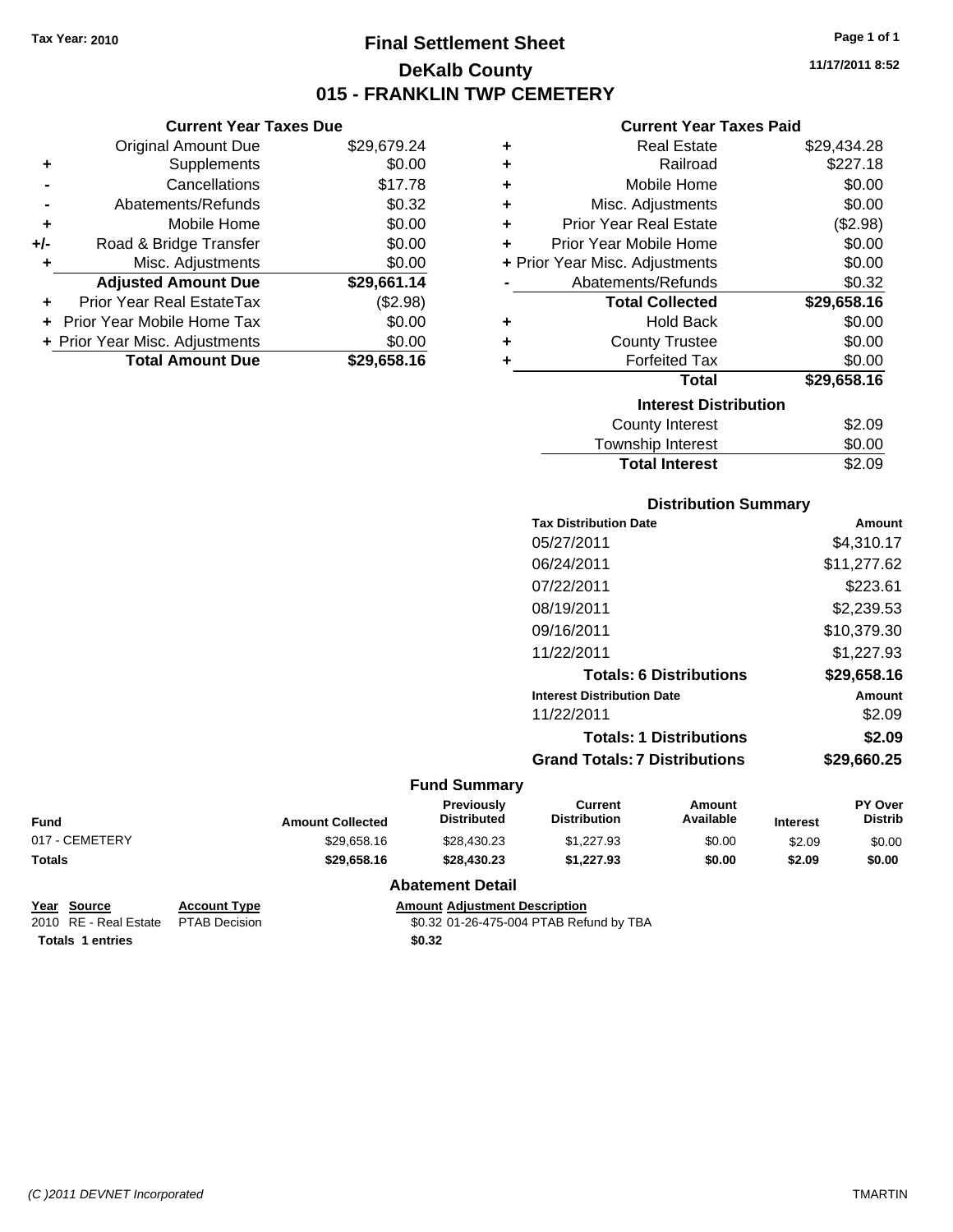## **Final Settlement Sheet Tax Year: 2010 Page 1 of 1 DeKalb County 016 - FRANKLIN ROAD & BRIDGE**

**11/17/2011 8:52**

#### **Current Year Taxes Paid**

|     | <b>Current Year Taxes Due</b>  |               |
|-----|--------------------------------|---------------|
|     | <b>Original Amount Due</b>     | \$263,148.24  |
| ٠   | Supplements                    | \$0.00        |
|     | Cancellations                  | \$157.74      |
|     | Abatements/Refunds             | \$2.82        |
| ٠   | Mobile Home                    | \$0.00        |
| +/- | Road & Bridge Transfer         | (\$26,545.22) |
| ٠   | Misc. Adjustments              | \$0.00        |
|     | <b>Adjusted Amount Due</b>     | \$236,442.46  |
| ٠   | Prior Year Real EstateTax      | (\$27.53)     |
|     | Prior Year Mobile Home Tax     | \$0.00        |
|     | + Prior Year Misc. Adjustments | \$0.00        |
|     | <b>Total Amount Due</b>        | \$236,414.93  |
|     |                                |               |

**Municipality Municipality** Amt. Due Amt. Distrib. **Road and Bridge Summary**

VILLAGE OF KIRKLAND \$26,545.22 \$26,545.22 **Totals \$26,545.22 \$26,545.22**

| ٠ | <b>Real Estate</b>             | \$234,431.20 |
|---|--------------------------------|--------------|
| ÷ | Railroad                       | \$2,014.08   |
| ÷ | Mobile Home                    | \$0.00       |
| ٠ | Misc. Adjustments              | \$0.00       |
| ÷ | <b>Prior Year Real Estate</b>  | (\$27.53)    |
| ÷ | Prior Year Mobile Home         | \$0.00       |
|   | + Prior Year Misc. Adjustments | \$0.00       |
|   | Abatements/Refunds             | \$2.82       |
|   |                                |              |
|   | <b>Total Collected</b>         | \$236,414.93 |
| ٠ | <b>Hold Back</b>               | \$0.00       |
| ÷ | <b>County Trustee</b>          | \$0.00       |
| ٠ | <b>Forfeited Tax</b>           | \$0.00       |
|   | <b>Total</b>                   | \$236,414.93 |
|   | <b>Interest Distribution</b>   |              |
|   | County Interest                | \$16.62      |

| <b>Total Interest</b> | \$16.62 |
|-----------------------|---------|
|                       |         |

| <b>Distribution Summary</b>          |              |
|--------------------------------------|--------------|
| <b>Tax Distribution Date</b>         | Amount       |
| 05/27/2011                           | \$34,337.27  |
| 06/24/2011                           | \$89,915.96  |
| 07/22/2011                           | \$1.781.11   |
| 08/19/2011                           | \$17.840.42  |
| 09/16/2011                           | \$82,758.67  |
| 11/22/2011                           | \$9.781.50   |
| <b>Totals: 6 Distributions</b>       | \$236,414.93 |
| <b>Interest Distribution Date</b>    | Amount       |
| 11/22/2011                           | \$16.62      |
| <b>Totals: 1 Distributions</b>       | \$16.62      |
| <b>Grand Totals: 7 Distributions</b> | \$236,431.55 |

#### **Fund Summary**

| <b>Fund</b>                                   | <b>Amount Collected</b> | Previously<br><b>Distributed</b> | Current<br><b>Distribution</b> | <b>Amount</b><br>Available | <b>Interest</b> | <b>PY Over</b><br><b>Distrib</b> |
|-----------------------------------------------|-------------------------|----------------------------------|--------------------------------|----------------------------|-----------------|----------------------------------|
| 007 - ROAD AND BRIDGE                         | \$69,887.78             | \$67,000.44                      | \$2,887.34                     | \$0.00                     | \$6.09          | \$0.00                           |
| 008 - BRIDGE CONST W/COUNTY                   | \$11,992.56             | \$11,496.08                      | \$496.48                       | \$0.00                     | \$0.76          | \$0.00                           |
| 009 - PERMANENT ROAD                          | \$132,542.96            | \$127,055,74                     | \$5,487.22                     | \$0.00                     | \$8.38          | \$0.00                           |
| 010 - EQUIPMENT AND BUILDING                  | \$14,993.20             | \$14,372.49                      | \$620.71                       | \$0.00                     | \$0.95          | \$0.00                           |
| 035 - TORT JUDGEMENTS/LIABILITY<br><b>INS</b> | \$5,996.28              | \$5,748.03                       | \$248.25                       | \$0.00                     | \$0.38          | \$0.00                           |
| 047 - SOCIAL SECURITY                         | \$1,002.15              | \$960.65                         | \$41.50                        | \$0.00                     | \$0.06          | \$0.00                           |
| <b>Totals</b>                                 | \$236,414.93            | \$226,633.43                     | \$9,781.50                     | \$0.00                     | \$16.62         | \$0.00                           |

#### **Abatement Detail**

| Year Source             | <b>Account Type</b> | <b>Amount Adjustment Description</b>    |
|-------------------------|---------------------|-----------------------------------------|
| 2010 RE - Real Estate   | PTAB Decision       | \$2.82 01-26-475-004 PTAB Refund by TBA |
| <b>Totals 1 entries</b> |                     | \$2.82                                  |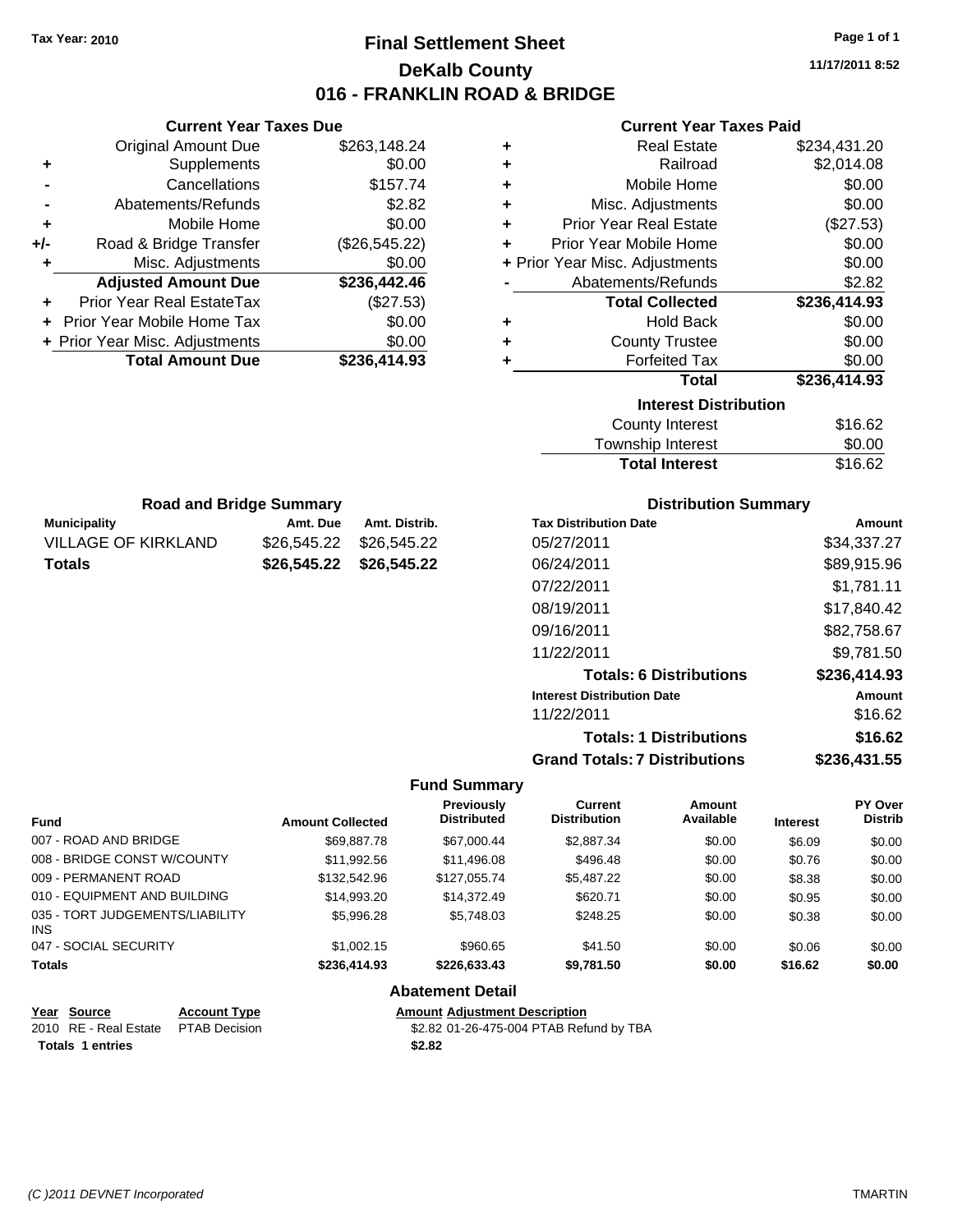## **Final Settlement Sheet Tax Year: 2010 Page 1 of 2 DeKalb County 017 - GENOA TOWNSHIP**

#### **Current Year Taxes Due**

|     | <b>Original Amount Due</b>        | \$216,668.14 |
|-----|-----------------------------------|--------------|
| ٠   | Supplements                       | \$0.00       |
|     | Cancellations                     | \$1,352.24   |
|     | Abatements/Refunds                | \$2.34       |
| ٠   | Mobile Home                       | \$154.26     |
| +/- | Road & Bridge Transfer            | \$0.00       |
| ٠   | Misc. Adjustments                 | \$52.16      |
|     | <b>Adjusted Amount Due</b>        | \$215,519.98 |
|     | Prior Year Real EstateTax         | (\$59.61)    |
|     | <b>Prior Year Mobile Home Tax</b> | \$0.00       |
|     | + Prior Year Misc. Adjustments    | \$0.00       |
|     | <b>Total Amount Due</b>           | \$215,460.37 |

| ٠ | <b>Real Estate</b>             | \$213,987.77 |
|---|--------------------------------|--------------|
| ÷ | Railroad                       | \$1,198.48   |
| ÷ | Mobile Home                    | \$154.26     |
| ٠ | Misc. Adjustments              | \$52.16      |
| ÷ | <b>Prior Year Real Estate</b>  | (\$59.61)    |
| ٠ | Prior Year Mobile Home         | \$0.00       |
|   | + Prior Year Misc. Adjustments | \$0.00       |
|   | Abatements/Refunds             | \$2.34       |
|   | <b>Total Collected</b>         | \$215,330.72 |
| ٠ | <b>Hold Back</b>               | \$0.00       |
|   |                                |              |
| ٠ | <b>County Trustee</b>          | \$0.36       |
|   | <b>Forfeited Tax</b>           | \$129.29     |
|   | Total                          | \$215,460.37 |
|   | <b>Interest Distribution</b>   |              |
|   | County Interest                | \$15.13      |

### Township Interest  $$0.00$ **Total Interest** \$15.13

### **Distribution Summary**

| <b>Tax Distribution Date</b>         | Amount       |
|--------------------------------------|--------------|
| 05/27/2011                           | \$25,659.71  |
| 06/24/2011                           | \$85,947.81  |
| 07/22/2011                           | \$2,276.63   |
| 08/19/2011                           | \$12,181.02  |
| 09/16/2011                           | \$78,718.75  |
| 11/22/2011                           | \$10,546.80  |
| <b>Totals: 6 Distributions</b>       | \$215,330.72 |
| <b>Interest Distribution Date</b>    | Amount       |
| 11/22/2011                           | \$15.13      |
| <b>Totals: 1 Distributions</b>       | \$15.13      |
| <b>Grand Totals: 7 Distributions</b> | \$215,345.85 |
|                                      |              |

#### **Fund Summary**

| <b>Fund</b>                             | <b>Amount Collected</b> | Previously<br><b>Distributed</b> | Current<br><b>Distribution</b> | Amount<br>Available | <b>Interest</b> | PY Over<br><b>Distrib</b> |
|-----------------------------------------|-------------------------|----------------------------------|--------------------------------|---------------------|-----------------|---------------------------|
| 001 - CORPORATE                         | \$180,996.66            | \$172.131.51                     | \$8,865.15                     | \$0.00              | \$12.71         | \$0.00                    |
| 035 - TORT JUDGEMENTS/LIABILITY<br>INS. | \$2,083.10              | \$1,981.08                       | \$102.02                       | \$0.00              | \$0.15          | \$0.00                    |
| 047 - SOCIAL SECURITY                   | \$10.213.80             | \$9,713.53                       | \$500.27                       | \$0.00              | \$0.72          | \$0.00                    |
| 054 - GENERAL ASSISTANCE                | \$22,037.16             | \$20,957.80                      | \$1,079.36                     | \$0.00              | \$1.55          | \$0.00                    |
| Totals                                  | \$215,330.72            | \$204.783.92                     | \$10,546.80                    | \$0.00              | \$15.13         | \$0.00                    |

### **Miscellaneous Adjustment Detail**

| Year Source             | <b>Account Type</b>       | <b>Amount Adjustment Description</b>                    |
|-------------------------|---------------------------|---------------------------------------------------------|
| 2010 RE - Real Estate   | <b>Back Tax Collected</b> | \$28.86 Lindgren Redemption 03-30-301-017 by TBA        |
| 2010 RE - Real Estate   | <b>Back Tax Collected</b> | \$5.22 Ezam Properties Redemption 03-30-130-016 by TBA  |
| 2010 RE - Real Estate   | Back Tax Collected        | \$7.19 Ezam Properties Redemption 03-30-130-018 by TBA  |
| 2010 RE - Real Estate   | <b>Back Tax Collected</b> | \$10.89 Ezam Properties Redemption 03-30-130-022 by TBA |
| <b>Totals 4 entries</b> |                           | \$52.16                                                 |

**11/17/2011 8:52**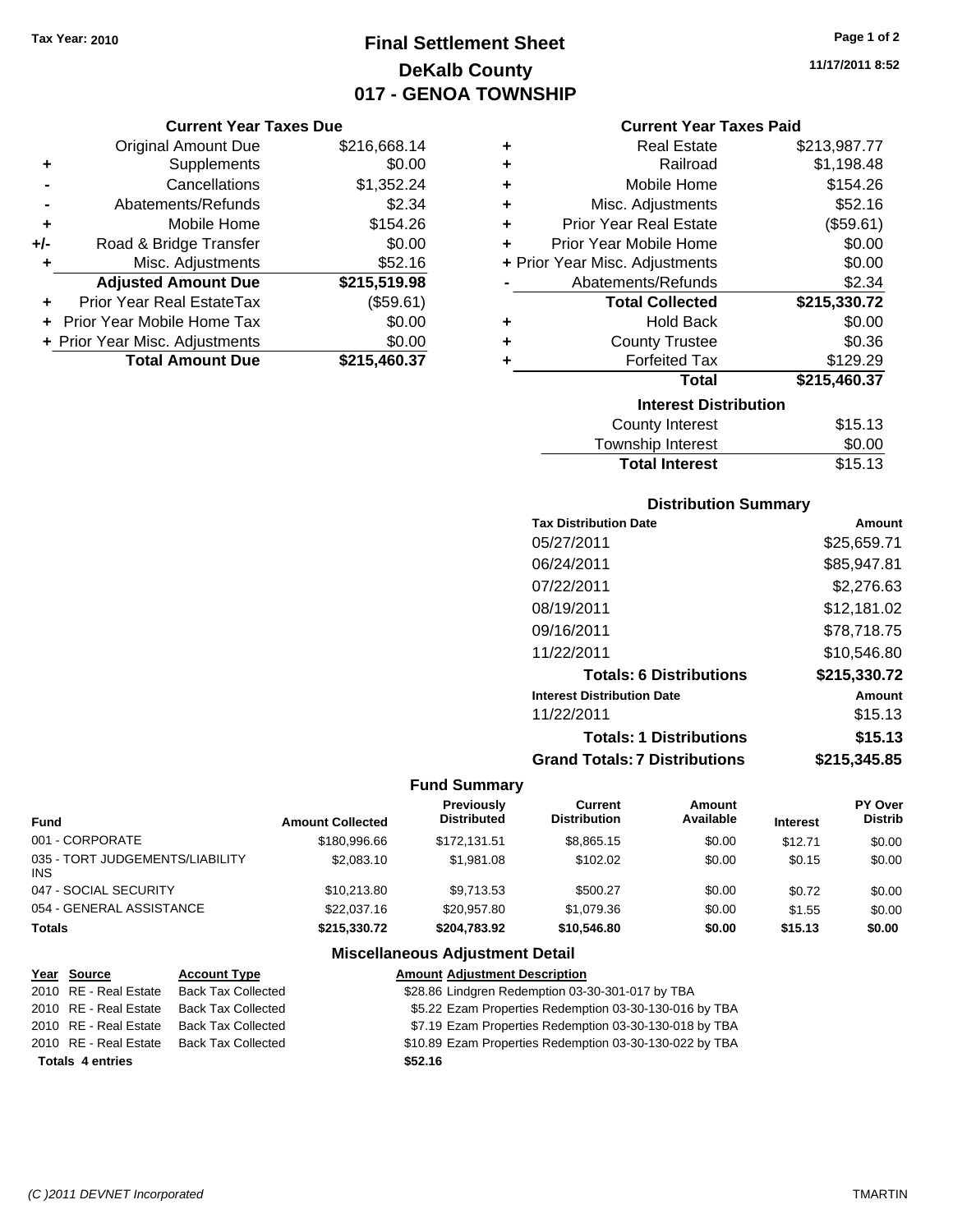## **Final Settlement Sheet Tax Year: 2010 Page 2 of 2 DeKalb County Abatement Detail**

**11/17/2011 8:52**

**Totals \$2.34 1 entries**

**Year Source Account Type Amount Adjustment Description**<br>
2010 RE - Real Estate PTAB Decision **Amount** \$2.34 03-19-401-005 PTAB Refu \$2.34 03-19-401-005 PTAB Refund by TBA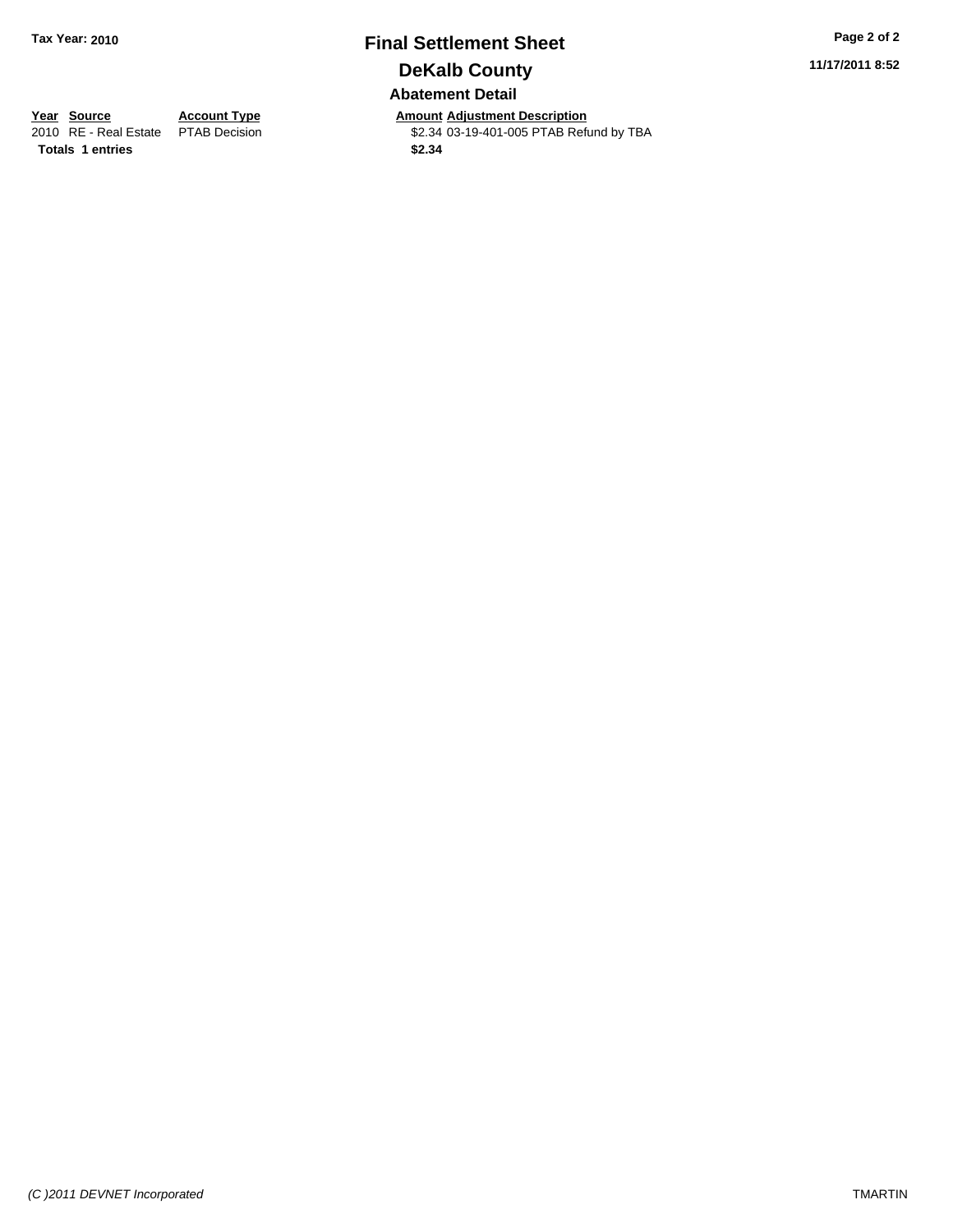## **Final Settlement Sheet Tax Year: 2010 Page 1 of 2 DeKalb County 018 - GENOA ROAD & BRIDGE**

**11/17/2011 8:52**

#### **Current Year Taxes Paid**

| ٠ | <b>Real Estate</b>             | \$137,567.09 |  |  |
|---|--------------------------------|--------------|--|--|
| ٠ | Railroad                       | \$900.00     |  |  |
| ٠ | Mobile Home                    | \$115.84     |  |  |
| ٠ | Misc. Adjustments              | \$39.17      |  |  |
| ٠ | <b>Prior Year Real Estate</b>  | (\$44.76)    |  |  |
| ÷ | Prior Year Mobile Home         | \$0.00       |  |  |
|   | + Prior Year Misc. Adjustments | \$0.00       |  |  |
|   | Abatements/Refunds             | \$1.75       |  |  |
|   | <b>Total Collected</b>         | \$138,575.59 |  |  |
| ٠ | <b>Hold Back</b>               | \$0.00       |  |  |
| ٠ | <b>County Trustee</b>          | \$0.27       |  |  |
| ٠ | <b>Forfeited Tax</b>           | \$97.10      |  |  |
|   | <b>Total</b>                   | \$138,672.96 |  |  |
|   | <b>Interest Distribution</b>   |              |  |  |
|   | <b>County Interest</b>         | \$9.74       |  |  |
|   | Township Interact              | ድስ ስስ        |  |  |

| <b>Total Interest</b> | \$9.74 |
|-----------------------|--------|
| Township Interest     | \$0.00 |
| County Interest       | 39.74  |

|     | <b>Road and Bridge Summary</b> |   |
|-----|--------------------------------|---|
| itv | Amt Due                        | A |

**Current Year Taxes Due** Original Amount Due \$162,709.29

**Adjusted Amount Due \$138,717.72**

**Total Amount Due \$138,672.96**

**+** Supplements \$0.00 **-** Cancellations \$123.72 **-** Abatements/Refunds \$1.75 **+** Mobile Home \$115.85 **+/-** Road & Bridge Transfer (\$24,021.12) **+** Misc. Adjustments \$39.17

**+** Prior Year Real EstateTax (\$44.76) **+** Prior Year Mobile Home Tax \$0.00 **+ Prior Year Misc. Adjustments**  $$0.00$ 

| <b>Municipality</b> | Amt. Due                | Amt. Distrib. |
|---------------------|-------------------------|---------------|
| CITY OF GENOA       | \$24.035.55 \$24.021.12 |               |
| <b>Totals</b>       | \$24,035.55 \$24,021.12 |               |

#### **Distribution Summary**

| Amount       |
|--------------|
| \$16.411.37  |
| \$55,389.17  |
| \$1,456.07   |
| \$7,790.84   |
| \$50,765.47  |
| \$6.762.67   |
| \$138,575.59 |
| Amount       |
| \$9.74       |
| \$9.74       |
| \$138,585.33 |
|              |

#### **Fund Summary**

|                                         |                         | Previously         | Current             | Amount    |                 | PY Over        |
|-----------------------------------------|-------------------------|--------------------|---------------------|-----------|-----------------|----------------|
| <b>Fund</b>                             | <b>Amount Collected</b> | <b>Distributed</b> | <b>Distribution</b> | Available | <b>Interest</b> | <b>Distrib</b> |
| 007 - ROAD AND BRIDGE                   | \$48,214.88             | \$45,853,73        | \$2,361.15          | \$0.00    | \$4.32          | \$0.00         |
| 008 - BRIDGE CONST W/COUNTY             | \$761.60                | \$724.51           | \$37.09             | \$0.00    | \$0.05          | \$0.00         |
| 009 - PERMANENT ROAD                    | \$73.128.68             | \$69.566.53        | \$3.562.15          | \$0.00    | \$4.38          | \$0.00         |
| 010 - EQUIPMENT AND BUILDING            | \$7,854.41              | \$7.471.82         | \$382.59            | \$0.00    | \$0.47          | \$0.00         |
| 035 - TORT JUDGEMENTS/LIABILITY<br>INS. | \$5.795.61              | \$5,513.29         | \$282.32            | \$0.00    | \$0.35          | \$0.00         |
| 047 - SOCIAL SECURITY                   | \$2.820.41              | \$2.683.04         | \$137.37            | \$0.00    | \$0.17          | \$0.00         |
| <b>Totals</b>                           | \$138,575.59            | \$131.812.92       | \$6.762.67          | \$0.00    | \$9.74          | \$0.00         |

#### **Miscellaneous Adjustment Detail**

| Year Source             | <b>Account Type</b>       | <b>Amount Adjustment Description</b>                   |
|-------------------------|---------------------------|--------------------------------------------------------|
| 2010 RE - Real Estate   | <b>Back Tax Collected</b> | \$21.67 Lindgren Redemption 03-30-301-017 by TBA       |
| 2010 RE - Real Estate   | <b>Back Tax Collected</b> | \$3.92 Ezam Properties Redemption 03-30-130-016 by TBA |
| 2010 RE - Real Estate   | <b>Back Tax Collected</b> | \$5.40 Ezam Properties Redemption 03-30-130-018 by TBA |
| 2010 RE - Real Estate   | <b>Back Tax Collected</b> | \$8.18 Ezam Properties Redemption 03-30-130-022 by TBA |
| <b>Totals 4 entries</b> |                           | \$39.17                                                |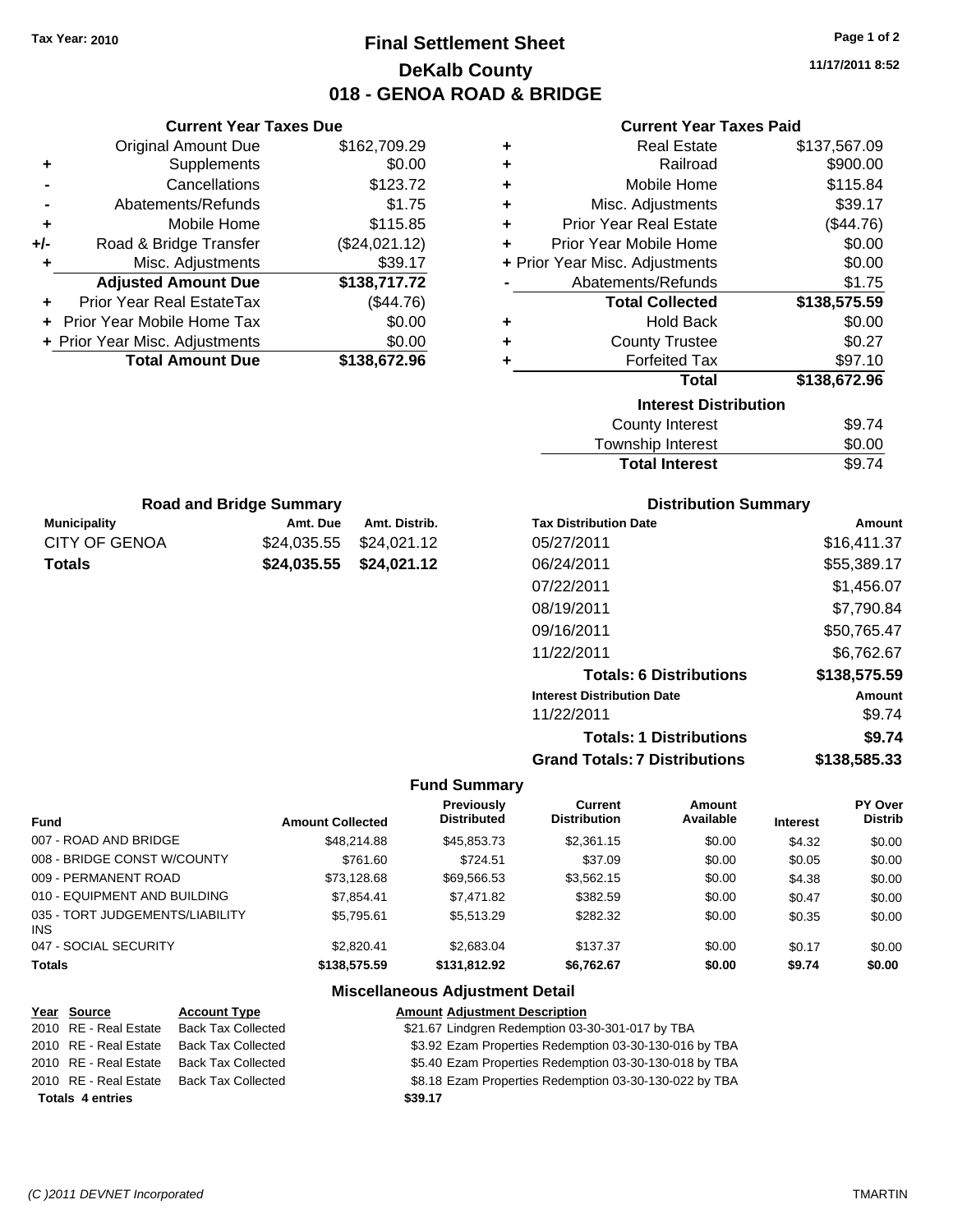## **Final Settlement Sheet Tax Year: 2010 Page 2 of 2 DeKalb County Abatement Detail**

**11/17/2011 8:52**

**Totals 1 entries** \$1.75

**Year Source Account Type Amount Adjustment Description**<br>
2010 RE - Real Estate PTAB Decision **Amount Adjustment Description**<br>
\$1.75 03-19-401-005 PTAB Refu \$1.75 03-19-401-005 PTAB Refund by TBA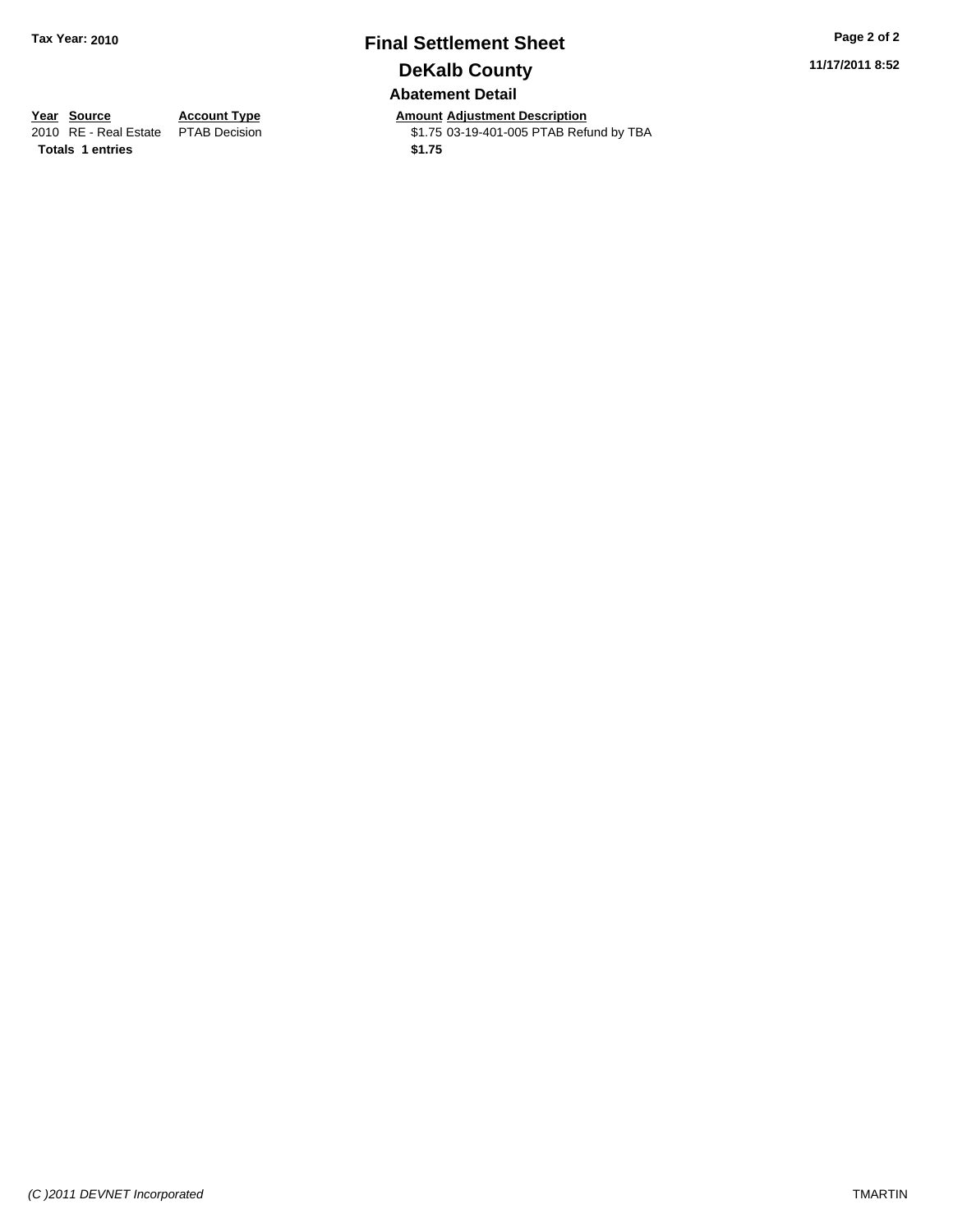## **Final Settlement Sheet Tax Year: 2010 Page 1 of 1 DeKalb County 019 - KINGSTON TOWNSHIP**

**11/17/2011 8:52**

#### **Current Year Taxes Paid**

| ٠ | <b>Real Estate</b>             | \$79,623.04 |
|---|--------------------------------|-------------|
| ٠ | Railroad                       | \$729.60    |
| ٠ | Mobile Home                    | \$10.63     |
| ٠ | Misc. Adjustments              | \$0.00      |
| ٠ | <b>Prior Year Real Estate</b>  | (\$96.48)   |
| ÷ | Prior Year Mobile Home         | \$0.00      |
|   | + Prior Year Misc. Adjustments | \$0.00      |
|   | Abatements/Refunds             | \$0.00      |
|   | <b>Total Collected</b>         | \$80,266.79 |
| ٠ | <b>Hold Back</b>               | \$0.00      |
| ٠ | <b>County Trustee</b>          | \$0.00      |
| ٠ | <b>Forfeited Tax</b>           | \$33.73     |
|   | <b>Total</b>                   | \$80,300.52 |
|   | <b>Interest Distribution</b>   |             |
|   | County Interest                | \$5.64      |
|   |                                |             |

#### **Distribution Summary**

Total Interest **\$5.64** 

| <b>Tax Distribution Date</b>         | Amount      |
|--------------------------------------|-------------|
| 05/27/2011                           | \$9,620.99  |
| 06/24/2011                           | \$32,608.64 |
| 07/22/2011                           | \$902.45    |
| 08/19/2011                           | \$4,895.32  |
| 09/16/2011                           | \$28,412.34 |
| 11/22/2011                           | \$3,827.05  |
| <b>Totals: 6 Distributions</b>       | \$80,266.79 |
| <b>Interest Distribution Date</b>    | Amount      |
| 11/22/2011                           | \$5.64      |
| <b>Totals: 1 Distributions</b>       | \$5.64      |
| <b>Grand Totals: 7 Distributions</b> | \$80,272.43 |
|                                      |             |

#### **Fund Summary**

| <b>Fund</b>              | <b>Amount Collected</b> | <b>Previously</b><br><b>Distributed</b> | Current<br><b>Distribution</b> | Amount<br>Available | <b>Interest</b> | <b>PY Over</b><br><b>Distrib</b> |
|--------------------------|-------------------------|-----------------------------------------|--------------------------------|---------------------|-----------------|----------------------------------|
| 001 - CORPORATE          | \$79,726.75             | \$75.925.45                             | \$3,801.30                     | \$0.00              | \$5.60          | \$0.00                           |
| 054 - GENERAL ASSISTANCE | \$540.04                | \$514.29                                | \$25.75                        | \$0.00              | \$0.04          | \$0.00                           |
| <b>Totals</b>            | \$80,266.79             | \$76,439.74                             | \$3,827.05                     | \$0.00              | \$5.64          | \$0.00                           |

|       | <b>Current Year Taxes Due</b> |             |
|-------|-------------------------------|-------------|
|       | <b>Original Amount Due</b>    | \$80,553.86 |
|       | Supplements                   | \$0.00      |
|       | Cancellations                 | \$167.49    |
|       | Abatements/Refunds            | \$0.00      |
| ÷     | Mobile Home                   | \$10.63     |
| $+/-$ | Road & Bridge Transfer        | \$0.00      |
|       | Misc. Adjustments             | \$0.00      |

**Adjusted Amount Due \$80,397.00**

**Total Amount Due \$80,300.52**

**+** Prior Year Real EstateTax (\$96.48) **+** Prior Year Mobile Home Tax \$0.00 **+ Prior Year Misc. Adjustments**  $$0.00$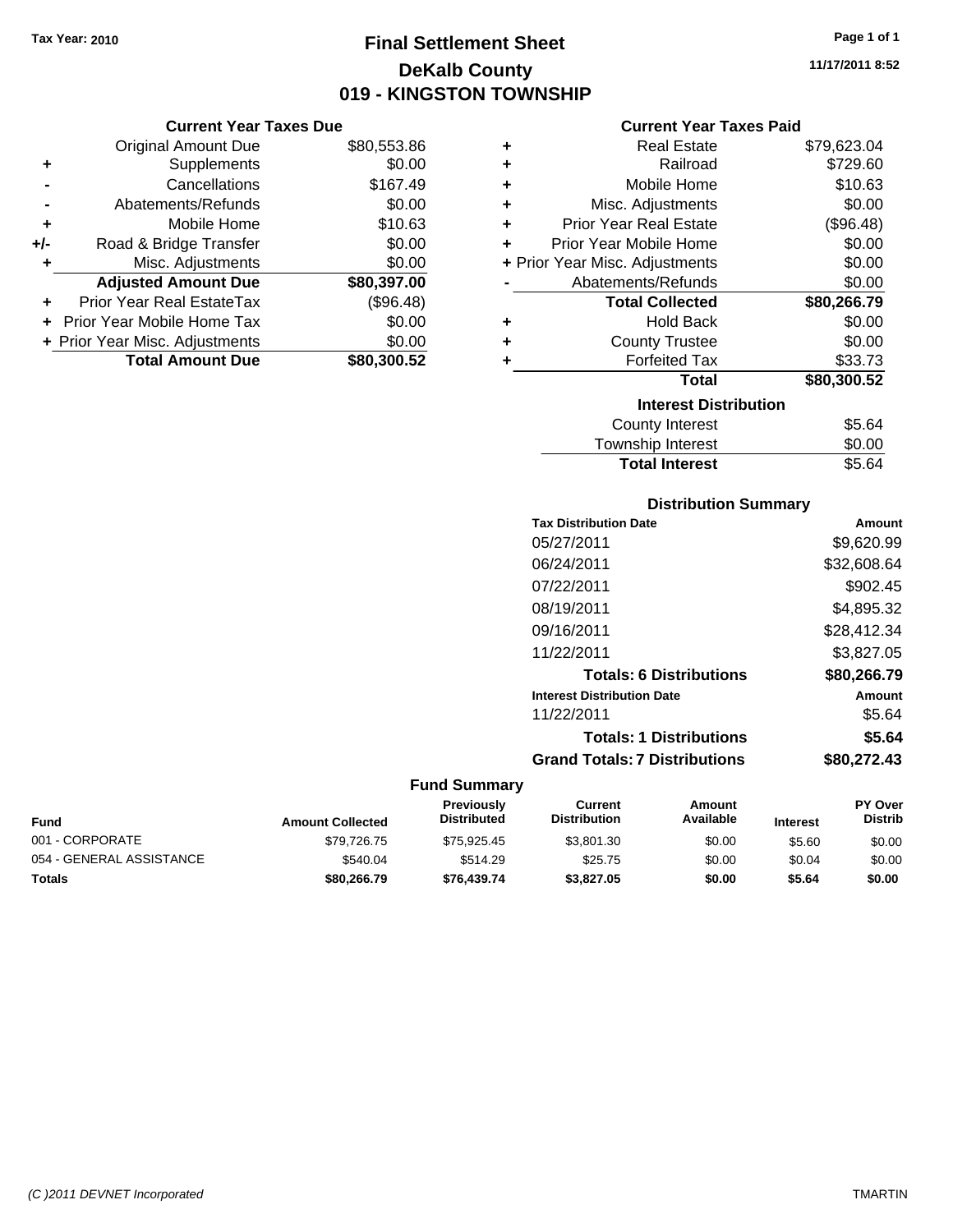## **Final Settlement Sheet Tax Year: 2010 Page 1 of 1 DeKalb County 020 - KINGSTON ROAD & BRIDGE**

**11/17/2011 8:52**

#### **Current Year Taxes Paid**

| ٠ | <b>Real Estate</b>             | \$293,845.97 |
|---|--------------------------------|--------------|
| ٠ | Railroad                       | \$2,945.08   |
| ٠ | Mobile Home                    | \$42.94      |
| ÷ | Misc. Adjustments              | \$0.00       |
| ٠ | <b>Prior Year Real Estate</b>  | (\$388.33)   |
| ÷ | Prior Year Mobile Home         | \$0.00       |
|   | + Prior Year Misc. Adjustments | \$0.00       |
|   | Abatements/Refunds             | \$0.00       |
|   | <b>Total Collected</b>         | \$296,445.66 |
| ٠ | <b>Hold Back</b>               | \$0.00       |
| ÷ | <b>County Trustee</b>          | \$0.00       |
| ٠ | <b>Forfeited Tax</b>           | \$136.15     |
|   | <b>Total</b>                   | \$296,581.81 |
|   | <b>Interest Distribution</b>   |              |
|   | <b>County Interest</b>         | \$20.84      |
|   | Township Interest              | \$0.00       |

| <b>Total Interest</b> | \$20.84 |
|-----------------------|---------|
| Township Interest     | \$0.00  |
| County Interest       | \$20.84 |

| <b>Road and Bridge Summary</b> |                         |               |  |  |
|--------------------------------|-------------------------|---------------|--|--|
| <b>Municipality</b>            | Amt. Due                | Amt. Distrib. |  |  |
| CITY OF GENOA                  | \$11,237.42 \$11,232.65 |               |  |  |
| VILLAGE OF KINGSTON            |                         |               |  |  |
| Totals                         | \$27,572.34 \$27,560.65 |               |  |  |

**Current Year Taxes Due** Original Amount Due \$325,163.88

**Adjusted Amount Due \$296,970.14**

**Total Amount Due \$296,581.81**

**+** Supplements \$0.00 **-** Cancellations \$676.03 **-** Abatements/Refunds \$0.00 **+** Mobile Home \$42.94 **+/-** Road & Bridge Transfer (\$27,560.65) **+** Misc. Adjustments \$0.00

**+** Prior Year Real EstateTax (\$388.33) **+** Prior Year Mobile Home Tax \$0.00 **+ Prior Year Misc. Adjustments**  $$0.00$ 

#### **Distribution Summary**

| <b>Tax Distribution Date</b>         | Amount       |
|--------------------------------------|--------------|
| 05/27/2011                           | \$35,507.20  |
| 06/24/2011                           | \$120,448.79 |
| 07/22/2011                           | \$3,330.41   |
| 08/19/2011                           | \$18,066.98  |
| 09/16/2011                           | \$104.964.05 |
| 11/22/2011                           | \$14.128.23  |
| <b>Totals: 6 Distributions</b>       | \$296,445.66 |
| <b>Interest Distribution Date</b>    | Amount       |
| 11/22/2011                           | \$20.84      |
| <b>Totals: 1 Distributions</b>       | \$20.84      |
| <b>Grand Totals: 7 Distributions</b> | \$296.466.50 |

|                              |                         | Previously         | Current             | Amount    |                 | PY Over        |
|------------------------------|-------------------------|--------------------|---------------------|-----------|-----------------|----------------|
| <b>Fund</b>                  | <b>Amount Collected</b> | <b>Distributed</b> | <b>Distribution</b> | Available | <b>Interest</b> | <b>Distrib</b> |
| 007 - ROAD AND BRIDGE        | \$97,869.65             | \$93,209.52        | \$4,660.13          | \$0.00    | \$8.07          | \$0.00         |
| 008 - BRIDGE CONST W/COUNTY  | \$7.249.64              | \$6,903.98         | \$345.66            | \$0.00    | \$0.47          | \$0.00         |
| 009 - PERMANENT ROAD         | \$167,151.94            | \$159,182.12       | \$7,969.82          | \$0.00    | \$10.75         | \$0.00         |
| 010 - EQUIPMENT AND BUILDING | \$24,174.43             | \$23.021.81        | \$1.152.62          | \$0.00    | \$1.55          | \$0.00         |
| <b>Totals</b>                | \$296,445.66            | \$282.317.43       | \$14,128.23         | \$0.00    | \$20.84         | \$0.00         |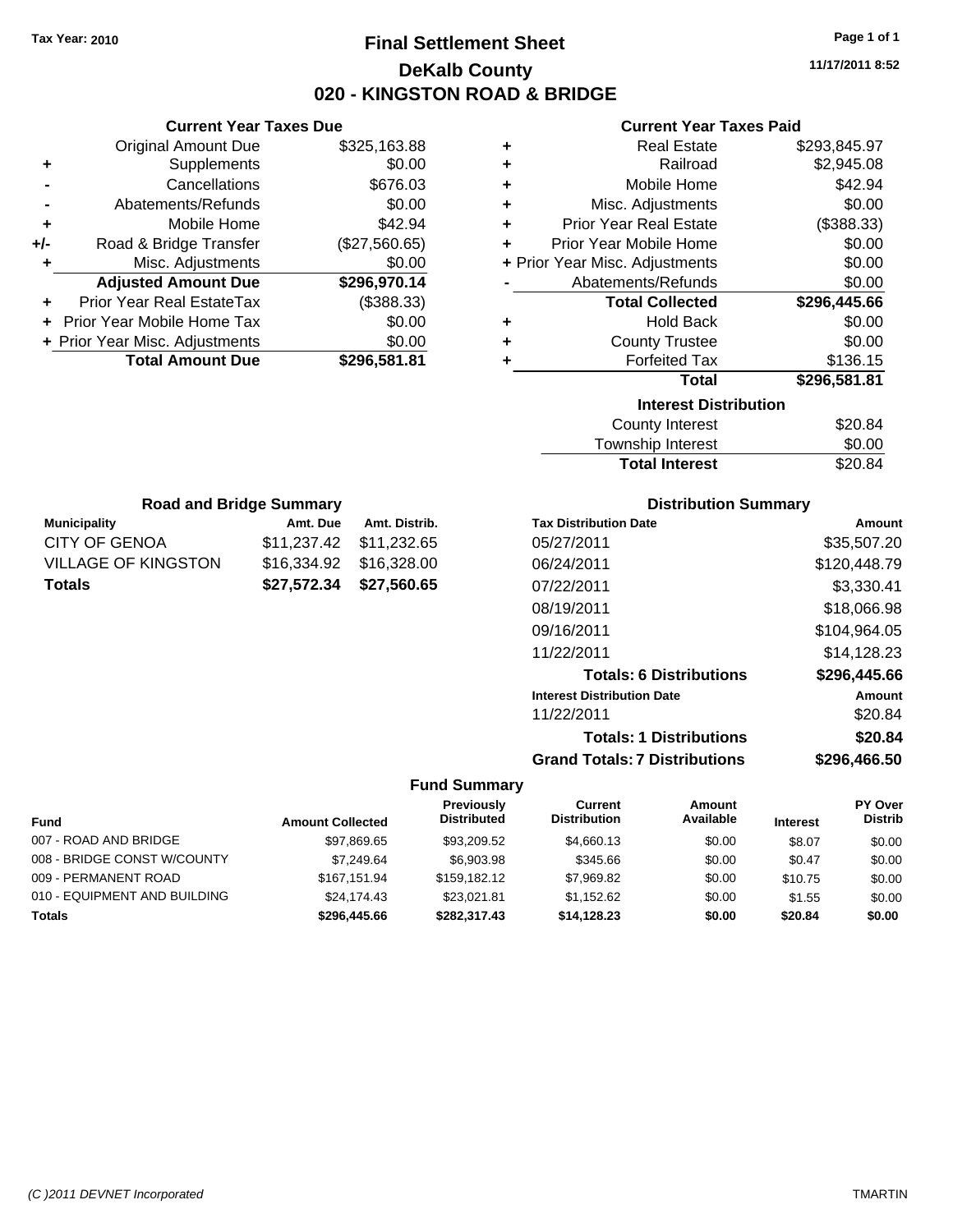**Current Year Taxes Due** Original Amount Due \$13,457.61

**Adjusted Amount Due \$13,431.40**

**+** Supplements \$0.00 **-** Cancellations \$27.99 **-** Abatements/Refunds \$0.00 **+** Mobile Home \$1.78 **+/-** Road & Bridge Transfer \$0.00 **+** Misc. Adjustments \$0.00

**+** Prior Year Real EstateTax (\$16.06) **+** Prior Year Mobile Home Tax \$0.00 **+ Prior Year Misc. Adjustments \$0.00<br>Total Amount Due \$13,415.34** 

**Total Amount Due** 

## **Final Settlement Sheet Tax Year: 2010 Page 1 of 1 DeKalb County 021 - KINGSTON TWP CEMETERY**

**11/17/2011 8:52**

#### **Current Year Taxes Paid**

| ٠ | <b>Real Estate</b>             | \$13,302.09 |
|---|--------------------------------|-------------|
| ٠ | Railroad                       | \$121.90    |
| ٠ | Mobile Home                    | \$1.78      |
| ٠ | Misc. Adjustments              | \$0.00      |
| ٠ | <b>Prior Year Real Estate</b>  | (\$16.06)   |
| ÷ | Prior Year Mobile Home         | \$0.00      |
|   | + Prior Year Misc. Adjustments | \$0.00      |
|   | Abatements/Refunds             | \$0.00      |
|   | <b>Total Collected</b>         | \$13,409.71 |
| ٠ | <b>Hold Back</b>               | \$0.00      |
| ٠ | <b>County Trustee</b>          | \$0.00      |
| ٠ | <b>Forfeited Tax</b>           | \$5.63      |
|   | <b>Total</b>                   | \$13,415.34 |
|   | <b>Interest Distribution</b>   |             |
|   | <b>County Interest</b>         | \$0.94      |
|   | <b>Township Interest</b>       | \$0.00      |

#### **Distribution Summary**

Total Interest \$0.94

| <b>Tax Distribution Date</b>         | Amount      |
|--------------------------------------|-------------|
| 05/27/2011                           | \$1,607.29  |
| 06/24/2011                           | \$5,447.83  |
| 07/22/2011                           | \$150.73    |
| 08/19/2011                           | \$817.78    |
| 09/16/2011                           | \$4,746.68  |
| 11/22/2011                           | \$639.40    |
| <b>Totals: 6 Distributions</b>       | \$13,409.71 |
| <b>Interest Distribution Date</b>    | Amount      |
| 11/22/2011                           | \$0.94      |
| <b>Totals: 1 Distributions</b>       | \$0.94      |
| <b>Grand Totals: 7 Distributions</b> | \$13,410.65 |
|                                      |             |

| <b>Fund</b>    | <b>Amount Collected</b> | <b>Previously</b><br><b>Distributed</b> | Current<br><b>Distribution</b> | Amount<br>Available | <b>Interest</b> | <b>PY Over</b><br><b>Distrib</b> |
|----------------|-------------------------|-----------------------------------------|--------------------------------|---------------------|-----------------|----------------------------------|
| 017 - CEMETERY | \$13,409.71             | \$12,770.31                             | \$639.40                       | \$0.00              | \$0.94          | \$0.00                           |
| <b>Totals</b>  | \$13,409.71             | \$12,770,31                             | \$639.40                       | \$0.00              | \$0.94          | \$0.00                           |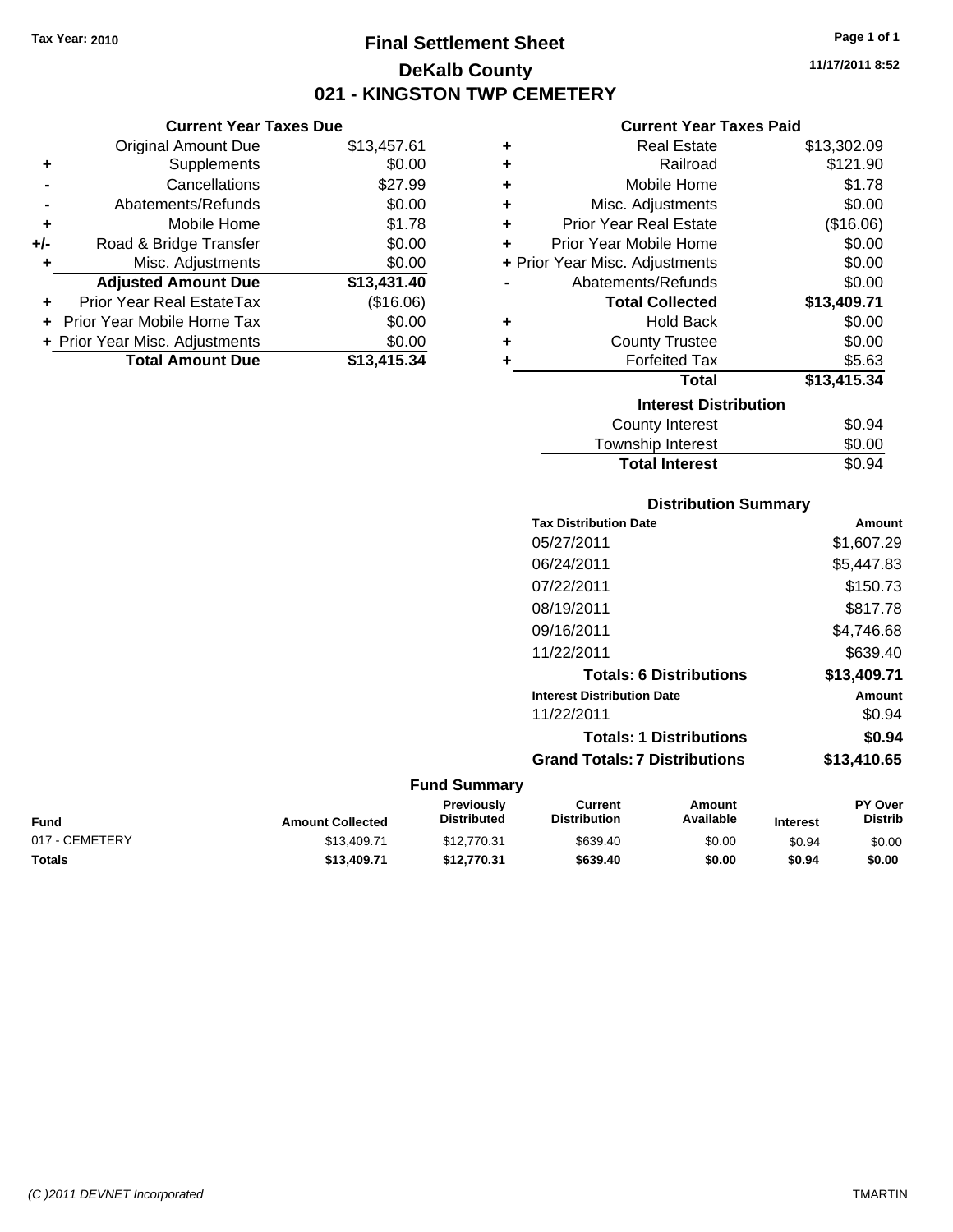## **Final Settlement Sheet Tax Year: 2010 Page 1 of 1 DeKalb County 022 - MALTA TOWNSHIP**

#### **Current Year Taxes Due**

|       | <b>Original Amount Due</b>     | \$58,694.35 |
|-------|--------------------------------|-------------|
| ٠     | Supplements                    | \$0.00      |
|       | Cancellations                  | \$26.46     |
|       | Abatements/Refunds             | \$1.00      |
| ٠     | Mobile Home                    | \$0.00      |
| $+/-$ | Road & Bridge Transfer         | \$0.00      |
| ٠     | Misc. Adjustments              | \$0.00      |
|       | <b>Adjusted Amount Due</b>     | \$58,666.89 |
|       | Prior Year Real EstateTax      | \$0.00      |
|       | Prior Year Mobile Home Tax     | \$0.00      |
|       | + Prior Year Misc. Adjustments | \$0.00      |
|       | <b>Total Amount Due</b>        | \$58.666.89 |

| ٠ | <b>Real Estate</b>             | \$57,131.45 |
|---|--------------------------------|-------------|
| ÷ | Railroad                       | \$1,536.44  |
| ÷ | Mobile Home                    | \$0.00      |
| ÷ | Misc. Adjustments              | \$0.00      |
| ÷ | <b>Prior Year Real Estate</b>  | \$0.00      |
| ÷ | Prior Year Mobile Home         | \$0.00      |
|   | + Prior Year Misc. Adjustments | \$0.00      |
|   | Abatements/Refunds             | \$1.00      |
|   |                                |             |
|   | <b>Total Collected</b>         | \$58,666.89 |
| ٠ | <b>Hold Back</b>               | \$0.00      |
| ÷ | <b>County Trustee</b>          | \$0.00      |
| ٠ | <b>Forfeited Tax</b>           | \$0.00      |
|   | <b>Total</b>                   | \$58,666.89 |
|   | <b>Interest Distribution</b>   |             |
|   | County Interest                | \$4.13      |

# Total Interest \$4.13

| <b>Distribution Summary</b>          |             |
|--------------------------------------|-------------|
| <b>Tax Distribution Date</b>         | Amount      |
| 05/27/2011                           | \$5.175.55  |
| 06/24/2011                           | \$25,618.80 |
| 07/22/2011                           | \$764.83    |
| 08/19/2011                           | \$1,879.34  |
| 09/16/2011                           | \$22,437.60 |
| 11/22/2011                           | \$2,790.77  |
| <b>Totals: 6 Distributions</b>       | \$58,666.89 |
| <b>Interest Distribution Date</b>    | Amount      |
| 11/22/2011                           | \$4.13      |
| <b>Totals: 1 Distributions</b>       | \$4.13      |
| <b>Grand Totals: 7 Distributions</b> | \$58.671.02 |

#### **Fund Summary**

| <b>Fund</b>              | <b>Amount Collected</b> | <b>Previously</b><br><b>Distributed</b> | Current<br><b>Distribution</b> | Amount<br>Available | <b>Interest</b> | <b>PY Over</b><br><b>Distrib</b> |
|--------------------------|-------------------------|-----------------------------------------|--------------------------------|---------------------|-----------------|----------------------------------|
| 001 - CORPORATE          | \$57.989.29             | \$55,230,75                             | \$2.758.54                     | \$0.00              | \$4.08          | \$0.00                           |
| 054 - GENERAL ASSISTANCE | \$677.60                | \$645.37                                | \$32.23                        | \$0.00              | \$0.05          | \$0.00                           |
| Totals                   | \$58,666.89             | \$55,876,12                             | \$2.790.77                     | \$0.00              | \$4.13          | \$0.00                           |

#### **Abatement Detail**

| Year Source                         | <b>Account Type</b> | <b>Amount Adiustment Description</b>    |
|-------------------------------------|---------------------|-----------------------------------------|
| 2010 RE - Real Estate PTAB Decision |                     | \$1.00 07-22-474-003 PTAB Refund by TBA |
| <b>Totals 1 entries</b>             |                     | \$1.00                                  |

**11/17/2011 8:52**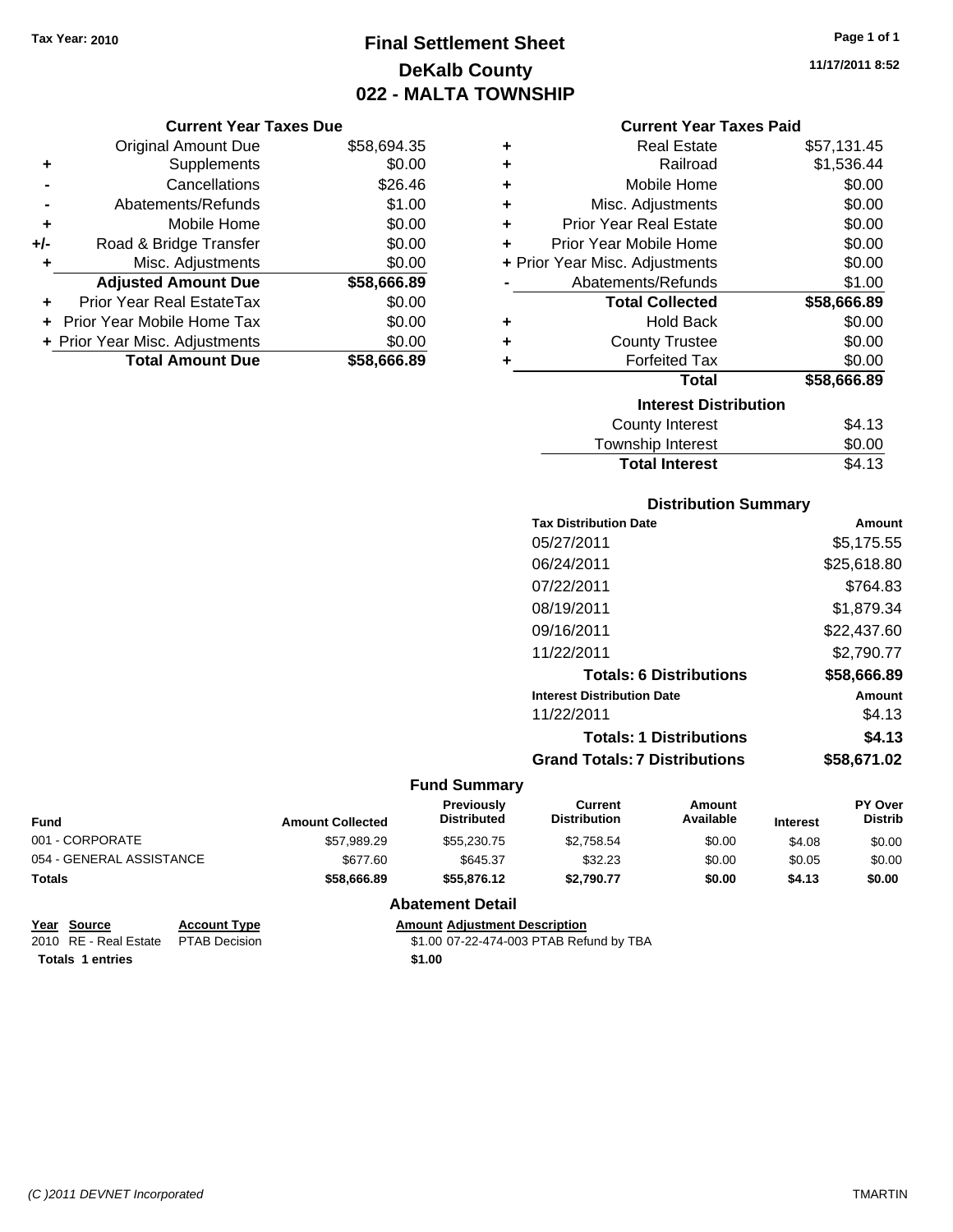## **Final Settlement Sheet Tax Year: 2010 Page 1 of 1 DeKalb County 023 - MALTA TWP LIBRARY**

**11/17/2011 8:52**

#### **Current Year Taxes Due**

|       | <b>Original Amount Due</b>     | \$113,117.32 |
|-------|--------------------------------|--------------|
| ٠     | Supplements                    | \$0.00       |
|       | Cancellations                  | \$50.99      |
|       | Abatements/Refunds             | \$1.94       |
| ٠     | Mobile Home                    | \$0.00       |
| $+/-$ | Road & Bridge Transfer         | \$0.00       |
| ٠     | Misc. Adjustments              | \$0.00       |
|       | <b>Adjusted Amount Due</b>     | \$113,064.39 |
|       | Prior Year Real EstateTax      | \$0.00       |
|       | Prior Year Mobile Home Tax     | \$0.00       |
|       | + Prior Year Misc. Adjustments | \$0.00       |
|       | <b>Total Amount Due</b>        | \$113.064.39 |

#### **Current Year Taxes Paid**

| ٠ | <b>Real Estate</b>             | \$110,105.31 |
|---|--------------------------------|--------------|
| ٠ | Railroad                       | \$2,961.02   |
| ٠ | Mobile Home                    | \$0.00       |
| ٠ | Misc. Adjustments              | \$0.00       |
| ٠ | <b>Prior Year Real Estate</b>  | \$0.00       |
| ٠ | Prior Year Mobile Home         | \$0.00       |
|   | + Prior Year Misc. Adjustments | \$0.00       |
|   | Abatements/Refunds             | \$1.94       |
|   | <b>Total Collected</b>         | \$113,064.39 |
|   |                                |              |
| ٠ | <b>Hold Back</b>               | \$0.00       |
| ٠ | <b>County Trustee</b>          | \$0.00       |
| ٠ | <b>Forfeited Tax</b>           | \$0.00       |
|   | Total                          | \$113,064.39 |
|   | <b>Interest Distribution</b>   |              |

| <b>Total Interest</b> | \$7.95 |
|-----------------------|--------|
| Township Interest     | \$0.00 |
| County Interest       | \$7.95 |

#### **Distribution Summary**

| <b>Tax Distribution Date</b>         | Amount       |
|--------------------------------------|--------------|
| 05/27/2011                           | \$9.974.71   |
| 06/24/2011                           | \$49,373.48  |
| 07/22/2011                           | \$1.474.00   |
| 08/19/2011                           | \$3,621.84   |
| 09/16/2011                           | \$43,241.97  |
| 11/22/2011                           | \$5,378.39   |
| <b>Totals: 6 Distributions</b>       | \$113.064.39 |
| <b>Interest Distribution Date</b>    | Amount       |
| 11/22/2011                           | \$7.95       |
| <b>Totals: 1 Distributions</b>       | \$7.95       |
| <b>Grand Totals: 7 Distributions</b> | \$113,072.34 |
|                                      |              |

#### **Fund Summary**

| <b>Distribution</b><br>Available<br><b>Distributed</b><br><b>Amount Collected</b> | <b>Distrib</b><br><b>Interest</b> |
|-----------------------------------------------------------------------------------|-----------------------------------|
| \$0.00<br>\$107.686.00<br>\$113,064.39<br>\$5,378,39                              | \$0.00<br>\$7.95                  |
| \$0.00<br>\$107.686.00<br>\$5,378,39<br>\$113,064.39                              | \$7.95<br>\$0.00                  |
|                                                                                   |                                   |

#### **Abatement Detail**

| Year Source           | <b>Account T</b> |
|-----------------------|------------------|
| 2010 RE - Real Estate | <b>PTAB Dec</b>  |

**Yearth Islam Amount Adjustment Description Totals 1 entries** \$1.94

2010 81.94 07-22-474-003 PTAB Refund by TBA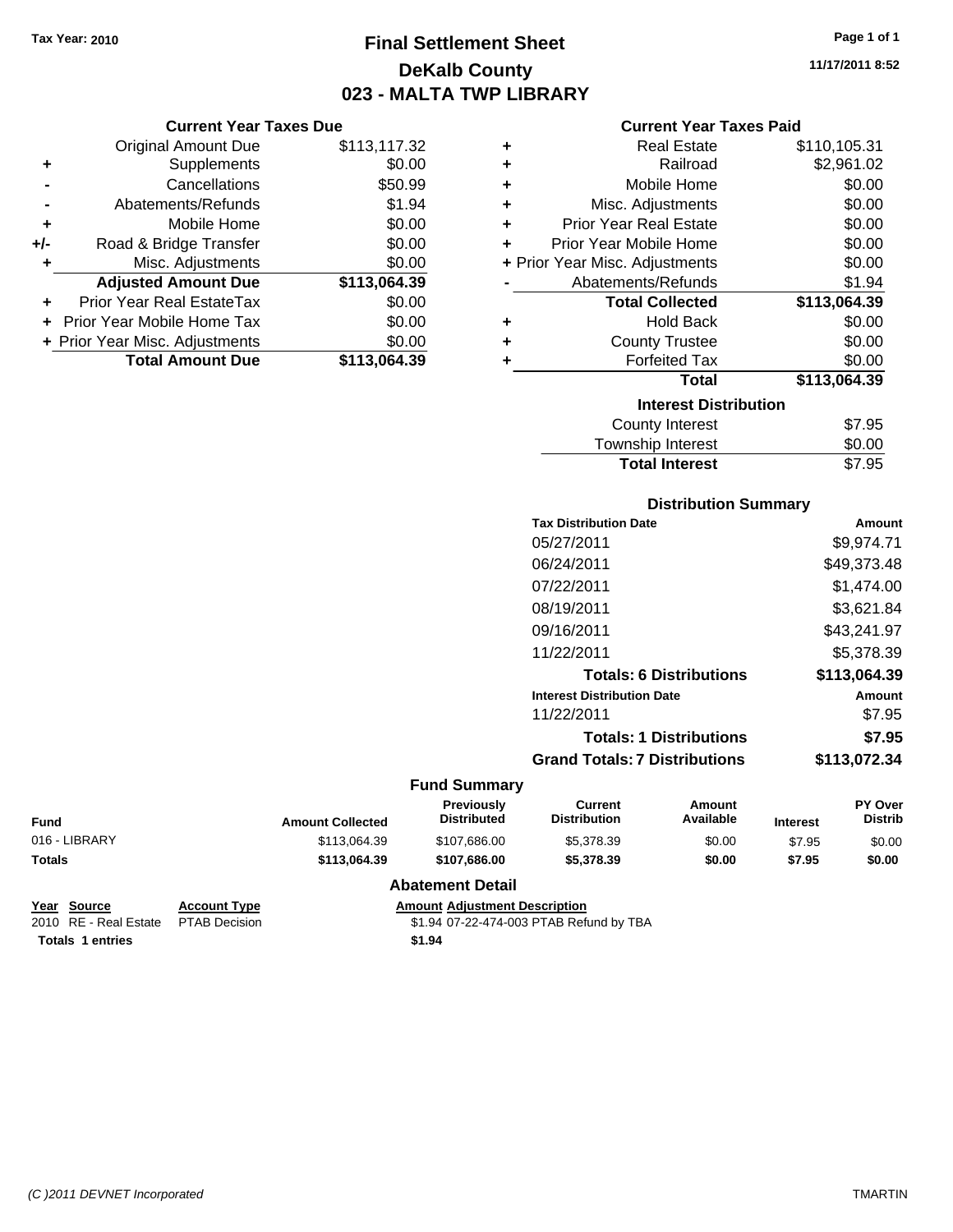## **Final Settlement Sheet Tax Year: 2010 Page 1 of 1 DeKalb County 024 - MALTA ROAD & BRIDGE**

**11/17/2011 8:52**

| <b>Current Year Taxes Due</b> |                                |               |  |
|-------------------------------|--------------------------------|---------------|--|
|                               | Original Amount Due            | \$145,810.58  |  |
| ٠                             | Supplements                    | \$0.00        |  |
|                               | Cancellations                  | \$65.74       |  |
|                               | Abatements/Refunds             | \$2.50        |  |
| ٠                             | Mobile Home                    | \$0.00        |  |
| +/-                           | Road & Bridge Transfer         | (\$11,729.01) |  |
| ٠                             | Misc. Adjustments              | \$0.00        |  |
|                               | <b>Adjusted Amount Due</b>     | \$134,013.33  |  |
| ÷                             | Prior Year Real EstateTax      | \$0.00        |  |
|                               | Prior Year Mobile Home Tax     | \$0.00        |  |
|                               | + Prior Year Misc. Adjustments | \$0.00        |  |
|                               | <b>Total Amount Due</b>        | \$134,013.33  |  |
|                               |                                |               |  |

#### **Current Year Taxes Paid**

|   | <b>Real Estate</b>             | \$130,198.99 |
|---|--------------------------------|--------------|
| ÷ | Railroad                       | \$3,816.84   |
| ٠ | Mobile Home                    | \$0.00       |
| ٠ | Misc. Adjustments              | \$0.00       |
| ٠ | <b>Prior Year Real Estate</b>  | \$0.00       |
| ÷ | Prior Year Mobile Home         | \$0.00       |
|   | + Prior Year Misc. Adjustments | \$0.00       |
|   | Abatements/Refunds             | \$2.50       |
|   | <b>Total Collected</b>         | \$134,013.33 |
| ٠ | <b>Hold Back</b>               | \$0.00       |
| ÷ | <b>County Trustee</b>          | \$0.00       |
|   | <b>Forfeited Tax</b>           | \$0.00       |
|   | <b>Total</b>                   | \$134,013.33 |
|   | <b>Interest Distribution</b>   |              |
|   | County Interest                | \$9.42       |

| <b>Total Interest</b> | \$9.42 |
|-----------------------|--------|
| Township Interest     | \$0.00 |
| County Interest       | \$9.42 |

| <b>Road and Bridge Summary</b> |             |               |  |  |
|--------------------------------|-------------|---------------|--|--|
| <b>Municipality</b>            | Amt. Due    | Amt. Distrib. |  |  |
| <b>VILLAGE OF MALTA</b>        | \$11,729.01 | \$11,729.01   |  |  |
| Totals                         | \$11.729.01 | \$11,729.01   |  |  |

### **Distribution Summary**

| <b>Tax Distribution Date</b>         | Amount       |
|--------------------------------------|--------------|
| 05/27/2011                           | \$11,800.30  |
| 06/24/2011                           | \$58,537.77  |
| 07/22/2011                           | \$1.743.76   |
| 08/19/2011                           | \$4,284.76   |
| 09/16/2011                           | \$51,283.91  |
| 11/22/2011                           | \$6.362.83   |
| <b>Totals: 6 Distributions</b>       | \$134,013.33 |
| <b>Interest Distribution Date</b>    | Amount       |
| 11/22/2011                           | \$9.42       |
| <b>Totals: 1 Distributions</b>       | \$9.42       |
| <b>Grand Totals: 7 Distributions</b> | \$134.022.75 |

#### **Fund Summary**

| <b>Fund</b>                  | <b>Amount Collected</b> | Previously<br><b>Distributed</b> | Current<br><b>Distribution</b> | Amount<br>Available | <b>Interest</b> | PY Over<br><b>Distrib</b> |
|------------------------------|-------------------------|----------------------------------|--------------------------------|---------------------|-----------------|---------------------------|
| 007 - ROAD AND BRIDGE        | \$40,002.06             | \$38,111.31                      | \$1,890.75                     | \$0.00              | \$3.34          | \$0.00                    |
| 008 - BRIDGE CONST W/COUNTY  | \$17.103.17             | \$16,289.58                      | \$813.59                       | \$0.00              | \$1.11          | \$0.00                    |
| 009 - PERMANENT ROAD         | \$61,470.19             | \$58,546.09                      | \$2,924.10                     | \$0.00              | \$3.97          | \$0.00                    |
| 010 - EQUIPMENT AND BUILDING | \$15,437.91             | \$14.703.52                      | \$734.39                       | \$0.00              | \$1.00          | \$0.00                    |
| Totals                       | \$134,013,33            | \$127,650,50                     | \$6.362.83                     | \$0.00              | \$9.42          | \$0.00                    |
|                              |                         |                                  |                                |                     |                 |                           |

#### **Abatement Detail**

#### **Year Source Account Type Amount Adjustment Description** \$2.50 07-22-474-003 PTAB Refund by TBA

| 2010 RE - Real Estate PTAB Decision | \$2.50 |
|-------------------------------------|--------|
| <b>Totals 1 entries</b>             | \$2.50 |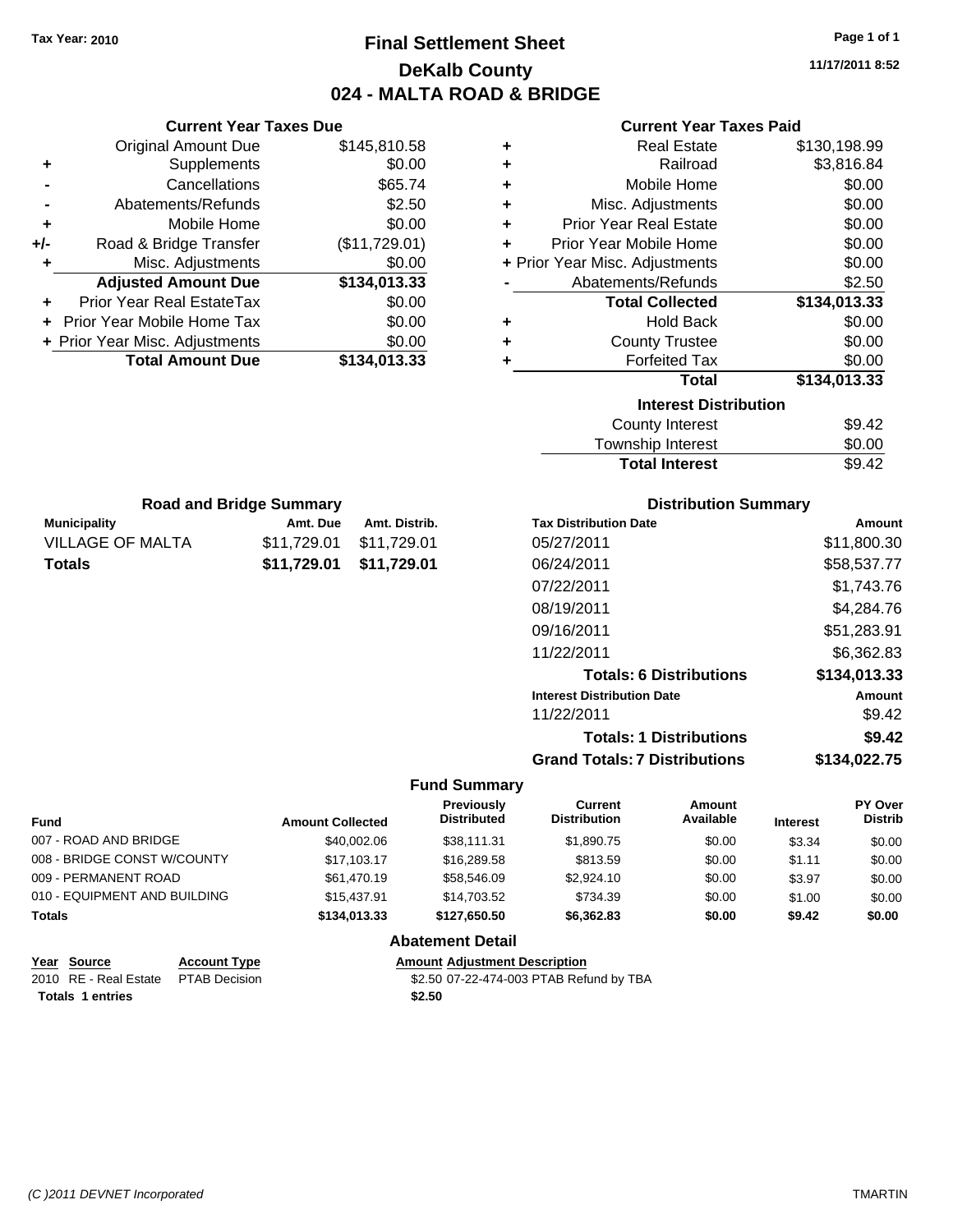## **Final Settlement Sheet Tax Year: 2010 Page 1 of 1 DeKalb County 025 - MAYFIELD TOWNSHIP**

**11/17/2011 8:52**

#### **Current Year Taxes Paid**

| <b>Current Year Taxes Due</b> |                                  |             |   | Cι                   |
|-------------------------------|----------------------------------|-------------|---|----------------------|
|                               | Original Amount Due              | \$93,101.59 | ٠ |                      |
|                               | <b>Supplements</b>               | \$0.00      | ٠ |                      |
|                               | Cancellations                    | \$28.40     | ٠ | М                    |
|                               | Abatements/Refunds               | \$0.94      | ÷ | Misc. A              |
|                               | Mobile Home                      | \$7.33      | ÷ | Prior Year           |
| $+/-$                         | Road & Bridge Transfer           | \$0.00      | ÷ | Prior Year M         |
| ٠                             | Misc. Adjustments                | \$0.00      |   | + Prior Year Misc. A |
|                               | <b>Adjusted Amount Due</b>       | \$93,079.58 |   | Abatemer             |
|                               | <b>Prior Year Real EstateTax</b> | (\$24.10)   |   | Tota                 |
|                               | + Prior Year Mobile Home Tax     | \$0.00      | ÷ |                      |
|                               | + Prior Year Misc. Adjustments   | \$0.00      | ÷ | Cou                  |
|                               | <b>Total Amount Due</b>          | \$93,055.48 |   | Fο                   |
|                               |                                  |             |   |                      |

| ٠ | <b>Real Estate</b>             | \$93,073.19 |
|---|--------------------------------|-------------|
| ÷ | Railroad                       | \$0.00      |
| ÷ | Mobile Home                    | \$7.33      |
| ٠ | Misc. Adjustments              | \$0.00      |
| ÷ | <b>Prior Year Real Estate</b>  | (\$24.10)   |
| ٠ | Prior Year Mobile Home         | \$0.00      |
|   | + Prior Year Misc. Adjustments | \$0.00      |
|   | Abatements/Refunds             | \$0.94      |
|   | <b>Total Collected</b>         | \$93,055.48 |
|   | <b>Hold Back</b>               | \$0.00      |
| ÷ | <b>County Trustee</b>          | \$0.00      |
| ٠ | <b>Forfeited Tax</b>           | \$0.00      |
|   | Total                          | \$93,055.48 |
|   | <b>Interest Distribution</b>   |             |
|   | <b>County Interest</b>         | \$6.54      |
|   | Township Interest              | \$0.00      |
|   | <b>Total Interest</b>          | \$6.54      |

#### **Distribution Summary**

| <b>Tax Distribution Date</b>         | Amount      |
|--------------------------------------|-------------|
| 05/27/2011                           | \$11,889.17 |
| 06/24/2011                           | \$37.435.80 |
| 07/22/2011                           | \$1,513.62  |
| 08/19/2011                           | \$2,489.09  |
| 09/16/2011                           | \$37,305.43 |
| 11/22/2011                           | \$2,422.37  |
| <b>Totals: 6 Distributions</b>       | \$93,055.48 |
| <b>Interest Distribution Date</b>    | Amount      |
| 11/22/2011                           | \$6.54      |
| <b>Totals: 1 Distributions</b>       | \$6.54      |
| <b>Grand Totals: 7 Distributions</b> | \$93.062.02 |
|                                      |             |

#### **Fund Summary**

| <b>Fund</b>              | <b>Amount Collected</b> | <b>Previously</b><br><b>Distributed</b> | Current<br><b>Distribution</b> | Amount<br>Available | <b>Interest</b> | <b>PY Over</b><br><b>Distrib</b> |
|--------------------------|-------------------------|-----------------------------------------|--------------------------------|---------------------|-----------------|----------------------------------|
| 001 - CORPORATE          | \$89,056.42             | \$86,738.16                             | \$2,318.26                     | \$0.00              | \$6.26          | \$0.00                           |
| 054 - GENERAL ASSISTANCE | \$3,999.06              | \$3.894.95                              | \$104.11                       | \$0.00              | \$0.28          | \$0.00                           |
| <b>Totals</b>            | \$93,055.48             | \$90,633,11                             | \$2.422.37                     | \$0.00              | \$6.54          | \$0.00                           |

#### **Abatement Detail**

| Year Source                         | <b>Account Type</b> | <b>Amount Adiustment Description</b>    |
|-------------------------------------|---------------------|-----------------------------------------|
| 2010 RE - Real Estate PTAB Decision |                     | \$0.94 05-26-327-008 PTAB Refund by TBA |
| Totals 1 entries                    |                     | \$0.94                                  |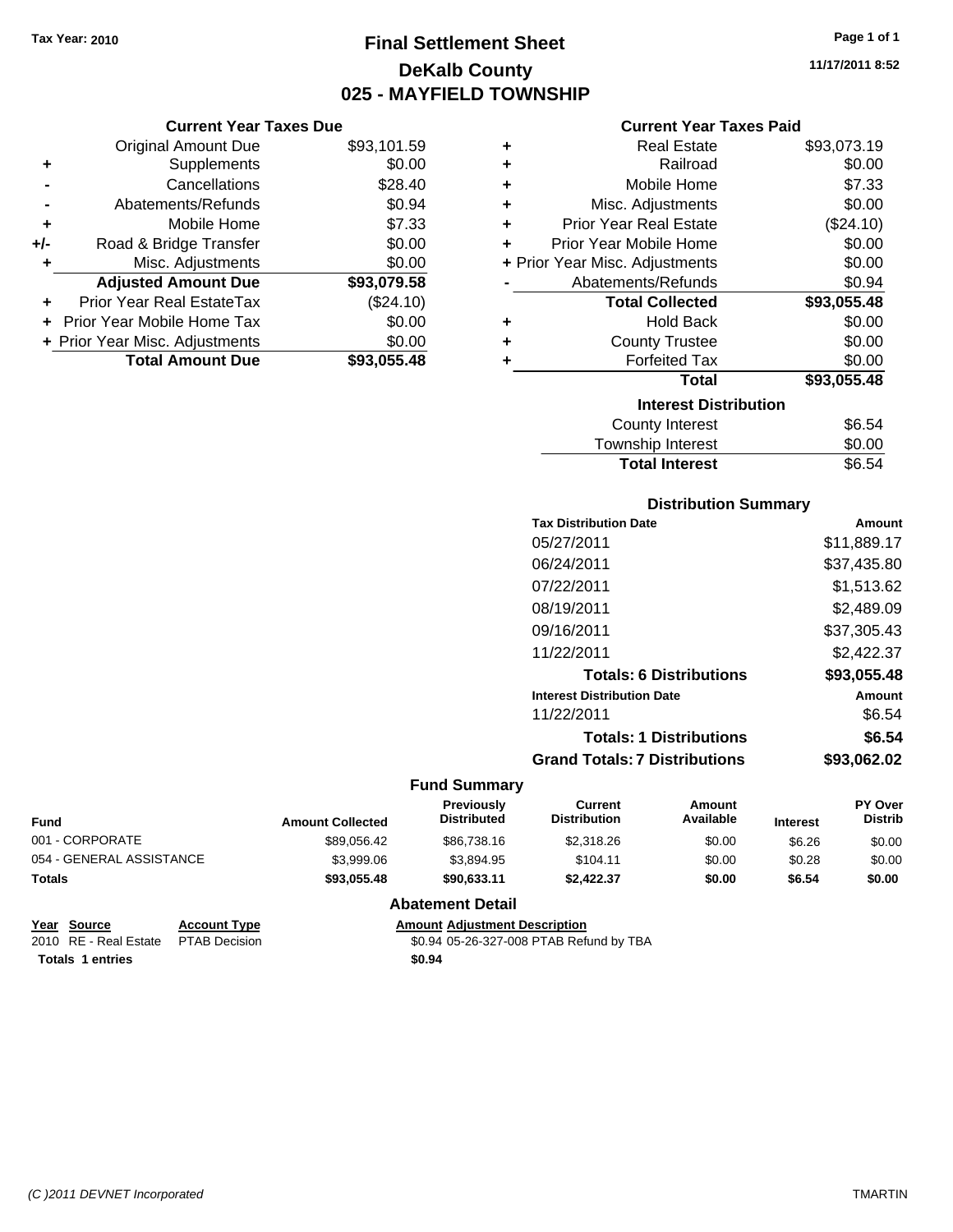**Current Year Taxes Due** Original Amount Due \$220,017.19

**Adjusted Amount Due \$219,965.19**

**Total Amount Due \$219,909.40**

**+** Supplements \$0.00 **-** Cancellations \$67.11 **-** Abatements/Refunds \$2.22 **+** Mobile Home \$17.33 **+/-** Road & Bridge Transfer \$0.00 **+** Misc. Adjustments \$0.00

**+** Prior Year Real EstateTax (\$55.79) **+** Prior Year Mobile Home Tax \$0.00 **+ Prior Year Misc. Adjustments**  $$0.00$ 

## **Final Settlement Sheet Tax Year: 2010 Page 1 of 1 DeKalb County 026 - MAYFIELD ROAD & BRIDGE**

**11/17/2011 8:52**

### **Current Year Taxes Paid**

| ٠                            | <b>Real Estate</b>             | \$219,950.08 |  |  |
|------------------------------|--------------------------------|--------------|--|--|
| ٠                            | Railroad                       | \$0.00       |  |  |
| ٠                            | Mobile Home                    | \$17.33      |  |  |
| ٠                            | Misc. Adjustments              | \$0.00       |  |  |
| ٠                            | <b>Prior Year Real Estate</b>  | (\$55.79)    |  |  |
| ÷                            | Prior Year Mobile Home         | \$0.00       |  |  |
|                              | + Prior Year Misc. Adjustments | \$0.00       |  |  |
|                              | Abatements/Refunds             | \$2.22       |  |  |
|                              | <b>Total Collected</b>         | \$219,909.40 |  |  |
| ٠                            | <b>Hold Back</b>               | \$0.00       |  |  |
| ٠                            | <b>County Trustee</b>          | \$0.00       |  |  |
| ٠                            | <b>Forfeited Tax</b>           | \$0.00       |  |  |
|                              | Total                          | \$219,909.40 |  |  |
| <b>Interest Distribution</b> |                                |              |  |  |
|                              | <b>County Interest</b>         | \$15.46      |  |  |
|                              | Taurachin Internat             | ሮስ ሰሰ        |  |  |

| Township Interest     | \$0.00  |
|-----------------------|---------|
| <b>Total Interest</b> | \$15.46 |

#### **Distribution Summary**

| <b>Tax Distribution Date</b>         | Amount       |
|--------------------------------------|--------------|
| 05/27/2011                           | \$28,096.30  |
| 06/24/2011                           | \$88,467.78  |
| 07/22/2011                           | \$3,576.93   |
| 08/19/2011                           | \$5,883.30   |
| 09/16/2011                           | \$88,160.56  |
| 11/22/2011                           | \$5,724.53   |
| <b>Totals: 6 Distributions</b>       | \$219,909.40 |
| <b>Interest Distribution Date</b>    | Amount       |
| 11/22/2011                           | \$15.46      |
| <b>Totals: 1 Distributions</b>       | \$15.46      |
| <b>Grand Totals: 7 Distributions</b> | \$219,924.86 |

#### **Fund Summary**

| <b>Fund</b>                                         | <b>Amount Collected</b> | <b>Previously</b><br><b>Distributed</b> | <b>Current</b><br><b>Distribution</b> | Amount<br>Available | <b>Interest</b> | PY Over<br><b>Distrib</b> |
|-----------------------------------------------------|-------------------------|-----------------------------------------|---------------------------------------|---------------------|-----------------|---------------------------|
| 007 - ROAD AND BRIDGE                               | \$141.875.66            | \$138,182.45                            | \$3.693.21                            | \$0.00              | \$9.97          | \$0.00                    |
| 008 - BRIDGE CONST W/COUNTY                         | \$4,949.28              | \$4,820.44                              | \$128.84                              | \$0.00              | \$0.35          | \$0.00                    |
| 009 - PERMANENT ROAD                                | \$56,363.44             | \$54,896.23                             | \$1,467.21                            | \$0.00              | \$3.96          | \$0.00                    |
| 010 - EQUIPMENT AND BUILDING                        | \$9.891.74              | \$9,634.25                              | \$257.49                              | \$0.00              | \$0.70          | \$0.00                    |
| 035 - TORT JUDGMENTS, LIABILITY<br><b>INSURANCE</b> | \$4.255.47              | \$4.144.69                              | \$110.78                              | \$0.00              | \$0.30          | \$0.00                    |
| 047 - SOCIAL SECURITY                               | \$2,573.81              | \$2,506.81                              | \$67.00                               | \$0.00              | \$0.18          | \$0.00                    |
| <b>Totals</b>                                       | \$219,909.40            | \$214.184.87                            | \$5,724.53                            | \$0.00              | \$15.46         | \$0.00                    |

#### **Abatement Detail**

| Year Source                         | <b>Account Type</b> | <b>Amount Adjustment Description</b>    |
|-------------------------------------|---------------------|-----------------------------------------|
| 2010 RE - Real Estate PTAB Decision |                     | \$2.22 05-26-327-008 PTAB Refund by TBA |
| <b>Totals 1 entries</b>             |                     | \$2.22                                  |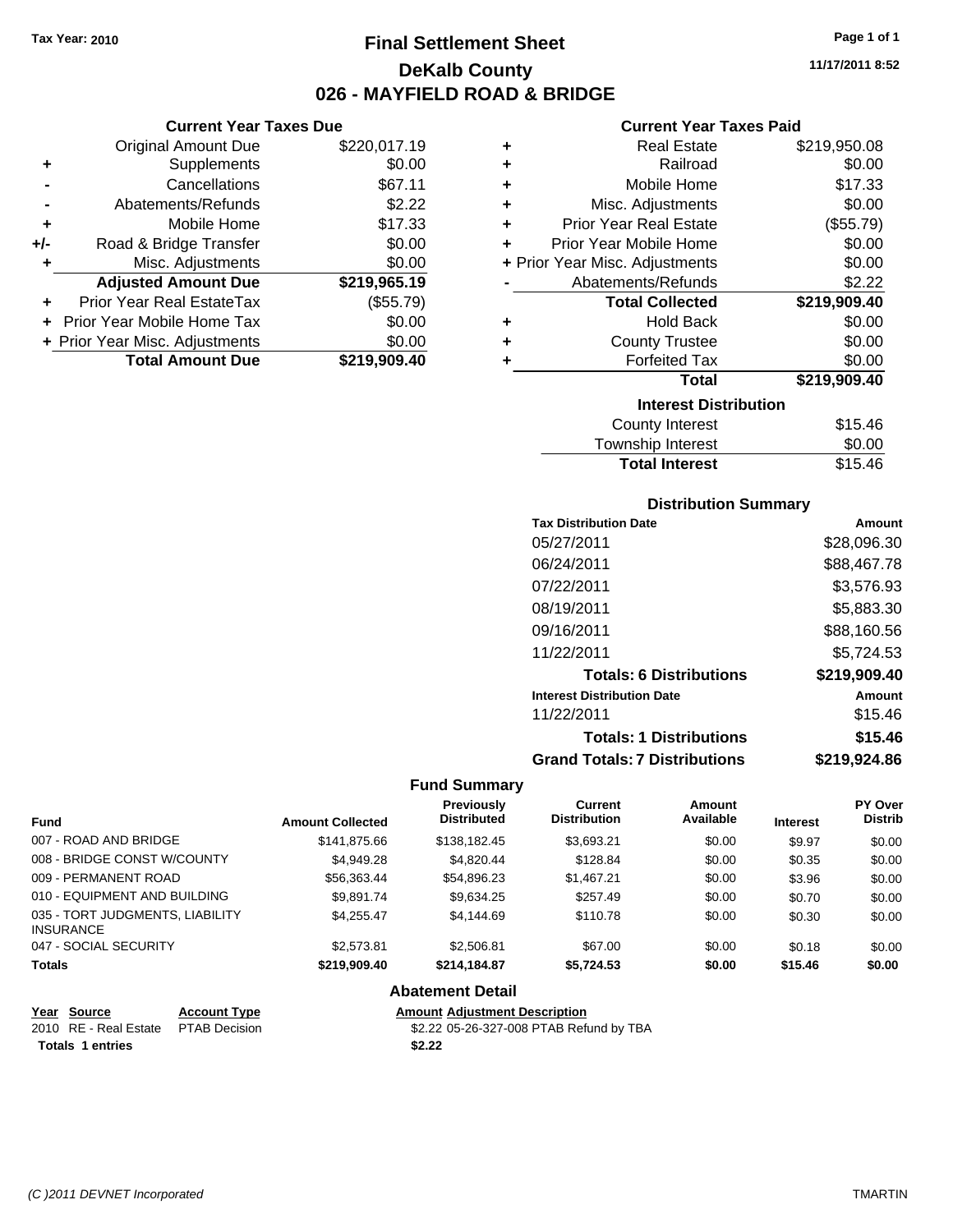## **Final Settlement Sheet Tax Year: 2010 Page 1 of 1 DeKalb County 027 - MILAN TOWNSHIP**

**11/17/2011 8:52**

#### **Current Year Taxes Due**

|     | <b>Original Amount Due</b>     | \$40,002.50 |
|-----|--------------------------------|-------------|
| ٠   | Supplements                    | \$0.00      |
|     | Cancellations                  | \$5.88      |
|     | Abatements/Refunds             | \$0.00      |
| ÷   | Mobile Home                    | \$0.00      |
| +/- | Road & Bridge Transfer         | \$0.00      |
|     | Misc. Adjustments              | \$0.00      |
|     | <b>Adjusted Amount Due</b>     | \$39,996.62 |
| ÷   | Prior Year Real EstateTax      | \$0.00      |
|     | Prior Year Mobile Home Tax     | \$0.00      |
|     | + Prior Year Misc. Adjustments | \$0.00      |
|     | <b>Total Amount Due</b>        | \$39,996.62 |

#### **Current Year Taxes Paid**

| ٠ | Real Estate                    | \$39,996.62 |
|---|--------------------------------|-------------|
| ٠ | Railroad                       | \$0.00      |
| ÷ | Mobile Home                    | \$0.00      |
| ÷ | Misc. Adjustments              | \$0.00      |
| ٠ | Prior Year Real Estate         | \$0.00      |
| ٠ | Prior Year Mobile Home         | \$0.00      |
|   | + Prior Year Misc. Adjustments | \$0.00      |
|   | Abatements/Refunds             | \$0.00      |
|   | <b>Total Collected</b>         | \$39,996.62 |
| ٠ | <b>Hold Back</b>               | \$0.00      |
| ٠ | <b>County Trustee</b>          | \$0.00      |
| ٠ | <b>Forfeited Tax</b>           | \$0.00      |
|   | <b>Total</b>                   | \$39,996.62 |
|   | <b>Interest Distribution</b>   |             |
|   | County Interest                | \$2.81      |
|   | <b>Township Interest</b>       | \$0.00      |
|   | <b>Total Interest</b>          | \$2.81      |

### **Distribution Summary**

| <b>Tax Distribution Date</b>         | Amount      |
|--------------------------------------|-------------|
| 05/27/2011                           | \$2,279.53  |
| 06/24/2011                           | \$19,052.24 |
| 07/22/2011                           | \$95.78     |
| 08/19/2011                           | \$515.63    |
| 09/16/2011                           | \$17,572.91 |
| 11/22/2011                           | \$480.53    |
| <b>Totals: 6 Distributions</b>       | \$39.996.62 |
| <b>Interest Distribution Date</b>    | Amount      |
| 11/22/2011                           | \$2.81      |
| <b>Totals: 1 Distributions</b>       | \$2.81      |
| <b>Grand Totals: 7 Distributions</b> | \$39,999.43 |
|                                      |             |

| Fund            | <b>Amount Collected</b> | Previously<br><b>Distributed</b> | Current<br><b>Distribution</b> | Amount<br>Available | <b>Interest</b> | <b>PY Over</b><br>Distrib |
|-----------------|-------------------------|----------------------------------|--------------------------------|---------------------|-----------------|---------------------------|
| 001 - CORPORATE | \$39.996.62             | \$39.516.09                      | \$480.53                       | \$0.00              | \$2.81          | \$0.00                    |
| Totals          | \$39.996.62             | \$39.516.09                      | \$480.53                       | \$0.00              | \$2.81          | \$0.00                    |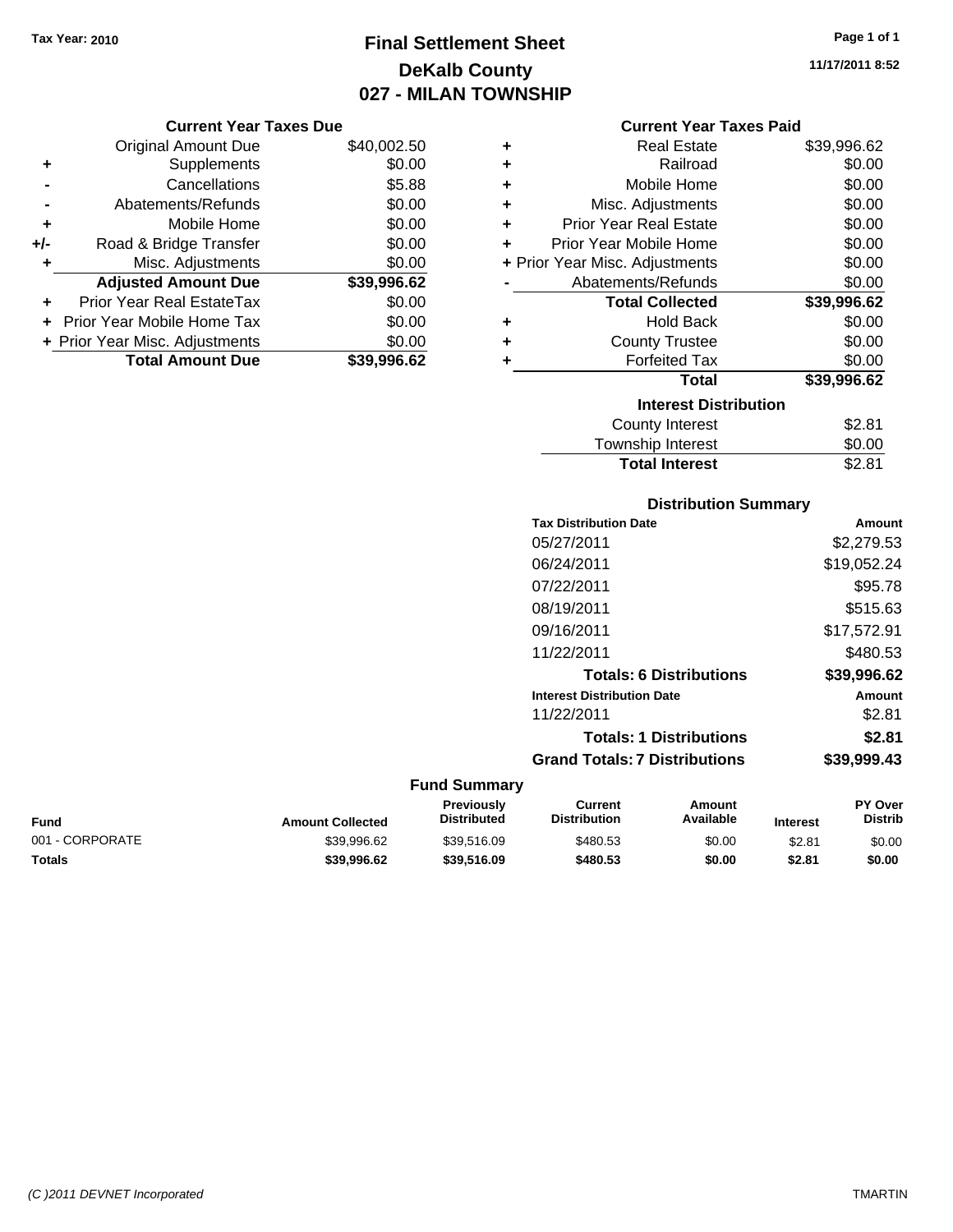## **Final Settlement Sheet Tax Year: 2010 Page 1 of 1 DeKalb County 028 - MILAN ROAD & BRIDGE**

#### **Current Year Taxes Due**

|       | <b>Original Amount Due</b>       | \$60,504.15 |
|-------|----------------------------------|-------------|
| ٠     | Supplements                      | \$0.00      |
|       | Cancellations                    | \$8.89      |
|       | Abatements/Refunds               | \$0.00      |
| ٠     | Mobile Home                      | \$0.00      |
| $+/-$ | Road & Bridge Transfer           | \$0.00      |
| ٠     | Misc. Adjustments                | \$0.00      |
|       | <b>Adjusted Amount Due</b>       | \$60,495.26 |
|       | <b>Prior Year Real EstateTax</b> | \$0.00      |
|       | Prior Year Mobile Home Tax       | \$0.00      |
|       | + Prior Year Misc. Adjustments   | \$0.00      |
|       | <b>Total Amount Due</b>          | \$60,495.26 |

#### **Current Year Taxes Paid**

| ٠                            | Real Estate                    | \$60,495.26 |  |  |  |  |  |  |
|------------------------------|--------------------------------|-------------|--|--|--|--|--|--|
| ÷                            | Railroad                       | \$0.00      |  |  |  |  |  |  |
| ÷                            | Mobile Home                    | \$0.00      |  |  |  |  |  |  |
| ÷                            | Misc. Adjustments              | \$0.00      |  |  |  |  |  |  |
| ٠                            | <b>Prior Year Real Estate</b>  | \$0.00      |  |  |  |  |  |  |
| ٠                            | Prior Year Mobile Home         | \$0.00      |  |  |  |  |  |  |
|                              | + Prior Year Misc. Adjustments | \$0.00      |  |  |  |  |  |  |
|                              | Abatements/Refunds             | \$0.00      |  |  |  |  |  |  |
|                              | <b>Total Collected</b>         | \$60,495.26 |  |  |  |  |  |  |
| ٠                            | <b>Hold Back</b>               | \$0.00      |  |  |  |  |  |  |
| ٠                            | <b>County Trustee</b>          | \$0.00      |  |  |  |  |  |  |
| ٠                            | <b>Forfeited Tax</b>           | \$0.00      |  |  |  |  |  |  |
|                              | Total                          | \$60,495.26 |  |  |  |  |  |  |
| <b>Interest Distribution</b> |                                |             |  |  |  |  |  |  |
|                              | <b>County Interest</b>         | \$4.25      |  |  |  |  |  |  |
|                              | <b>Township Interest</b>       | \$0.00      |  |  |  |  |  |  |
|                              | <b>Total Interest</b>          | \$4.25      |  |  |  |  |  |  |

### **Distribution Summary**

| <b>Tax Distribution Date</b>         | Amount      |
|--------------------------------------|-------------|
| 05/27/2011                           | \$3.447.80  |
| 06/24/2011                           | \$28,816.74 |
| 07/22/2011                           | \$144.85    |
| 08/19/2011                           | \$779.92    |
| 09/16/2011                           | \$26,579.15 |
| 11/22/2011                           | \$726.80    |
| <b>Totals: 6 Distributions</b>       | \$60,495.26 |
| <b>Interest Distribution Date</b>    | Amount      |
| 11/22/2011                           | \$4.25      |
| <b>Totals: 1 Distributions</b>       | \$4.25      |
| <b>Grand Totals: 7 Distributions</b> | \$60.499.51 |
|                                      |             |

#### **Fund Summary**

| <b>Fund</b>                 | <b>Amount Collected</b> | Previously<br><b>Distributed</b> | Current<br><b>Distribution</b> | Amount<br>Available | <b>Interest</b> | <b>PY Over</b><br><b>Distrib</b> |
|-----------------------------|-------------------------|----------------------------------|--------------------------------|---------------------|-----------------|----------------------------------|
| 007 - ROAD AND BRIDGE       | \$41,144.40             | \$40.650.09                      | \$494.31                       | \$0.00              | \$2.89          | \$0.00                           |
| 008 - BRIDGE CONST W/COUNTY | \$4,352.15              | \$4.299.86                       | \$52.29                        | \$0.00              | \$0.31          | \$0.00                           |
| 009 - PERMANENT ROAD        | \$14,998.71             | \$14,818.51                      | \$180.20                       | \$0.00              | \$1.05          | \$0.00                           |
| <b>Totals</b>               | \$60,495.26             | \$59.768.46                      | \$726.80                       | \$0.00              | \$4.25          | \$0.00                           |

**11/17/2011 8:52**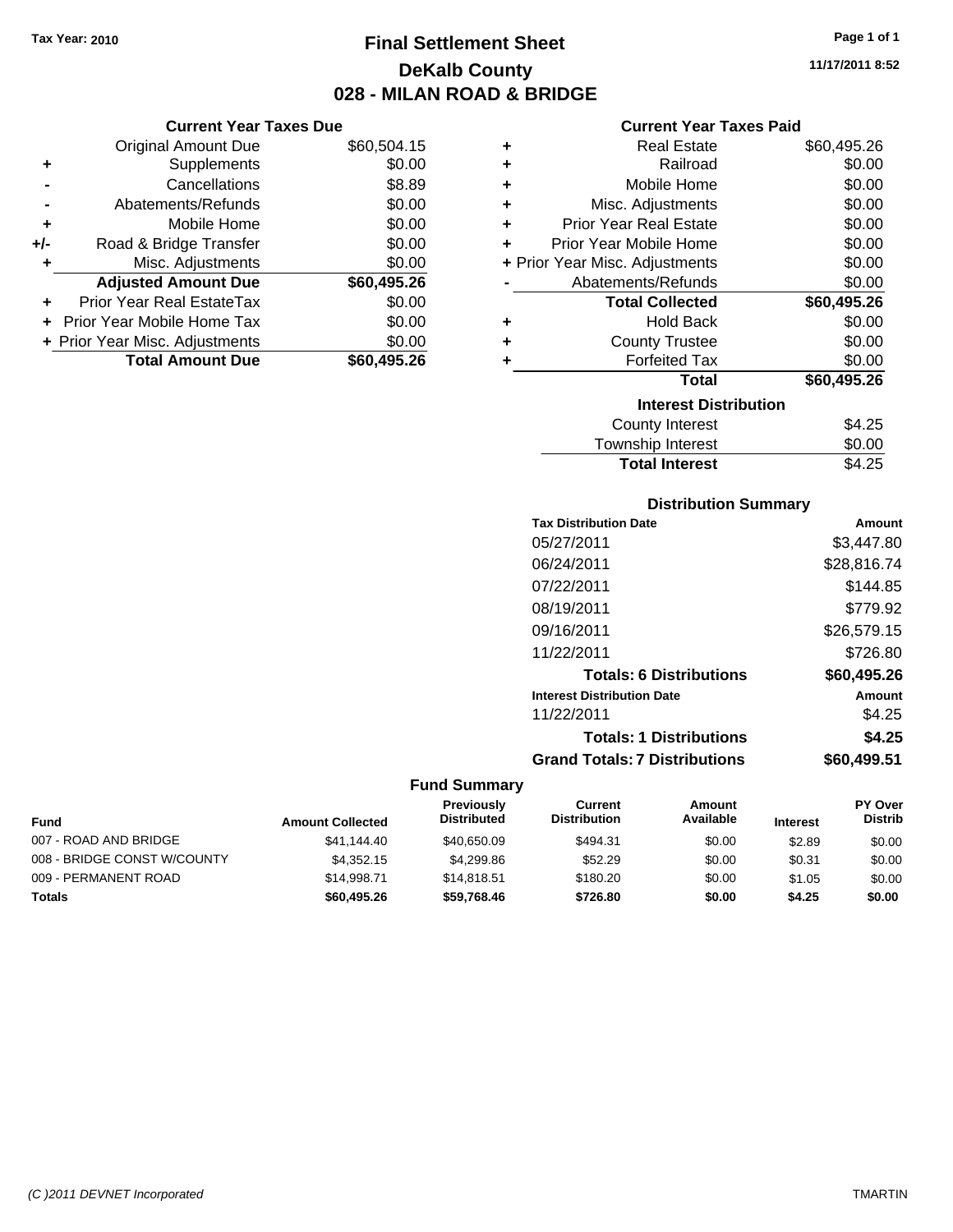**Current Year Taxes Due** Original Amount Due \$62,164.94

**Adjusted Amount Due \$62,177.22**

**Total Amount Due \$62,177.22**

**+** Supplements \$0.00 **-** Cancellations \$0.00 **-** Abatements/Refunds \$0.00 **+** Mobile Home \$12.28 **+/-** Road & Bridge Transfer \$0.00 **+** Misc. Adjustments \$0.00

**+** Prior Year Real EstateTax \$0.00 **+** Prior Year Mobile Home Tax \$0.00 **+ Prior Year Misc. Adjustments**  $$0.00$ 

# **Final Settlement Sheet Tax Year: 2010 Page 1 of 1 DeKalb County 029 - PAW PAW TOWNSHIP**

#### **Current Year Taxes Paid**

|   | Current rear Taxes Paid        |             |
|---|--------------------------------|-------------|
| ٠ | <b>Real Estate</b>             | \$60,125.84 |
| ٠ | Railroad                       | \$2,037.86  |
| ÷ | Mobile Home                    | \$12.28     |
| ٠ | Misc. Adjustments              | \$0.00      |
| ÷ | <b>Prior Year Real Estate</b>  | \$0.00      |
| ÷ | Prior Year Mobile Home         | \$0.00      |
|   | + Prior Year Misc. Adjustments | \$0.00      |
|   | Abatements/Refunds             | \$0.00      |
|   | <b>Total Collected</b>         | \$62,175.98 |
| ÷ | <b>Hold Back</b>               | \$0.00      |
| ٠ | <b>County Trustee</b>          | \$1.24      |
| ٠ | <b>Forfeited Tax</b>           | \$0.00      |
|   | <b>Total</b>                   | \$62,177.22 |
|   | <b>Interest Distribution</b>   |             |
|   | <b>County Interest</b>         | \$4.37      |
|   | Townehin Interest              | ቁስ ስስ       |

| <b>Total Interest</b> | \$4.37 |
|-----------------------|--------|
| Township Interest     | \$0.00 |
| County Interest       | \$4.37 |

#### **Distribution Summary**

| <b>Tax Distribution Date</b>         | Amount      |
|--------------------------------------|-------------|
| 05/27/2011                           | \$5,566.63  |
| 06/24/2011                           | \$27,230.29 |
| 07/22/2011                           | \$697.05    |
| 08/19/2011                           | \$1.649.72  |
| 09/16/2011                           | \$23,365.67 |
| 11/22/2011                           | \$3,666.62  |
| <b>Totals: 6 Distributions</b>       | \$62,175.98 |
| <b>Interest Distribution Date</b>    | Amount      |
| 11/22/2011                           | \$4.37      |
| <b>Totals: 1 Distributions</b>       | \$4.37      |
| <b>Grand Totals: 7 Distributions</b> | \$62.180.35 |
|                                      |             |

#### **Fund Summary**

| <b>Fund</b>              | <b>Amount Collected</b> | Previously<br><b>Distributed</b> | Current<br><b>Distribution</b> | Amount<br>Available | <b>Interest</b> | <b>PY Over</b><br><b>Distrib</b> |
|--------------------------|-------------------------|----------------------------------|--------------------------------|---------------------|-----------------|----------------------------------|
| 001 - CORPORATE          | \$58,375.91             | \$54.933.36                      | \$3,442.55                     | \$0.00              | \$4.10          | \$0.00                           |
| 017 - CEMETERY           | \$2,378.48              | \$2.238.22                       | \$140.26                       | \$0.00              | \$0.17          | \$0.00                           |
| 034 - GENERAL ASSISTANCE | \$1,421.59              | \$1,337.78                       | \$83.81                        | \$0.00              | \$0.10          | \$0.00                           |
| Totals                   | \$62,175.98             | \$58,509.36                      | \$3,666.62                     | \$0.00              | \$4.37          | \$0.00                           |

**11/17/2011 8:52**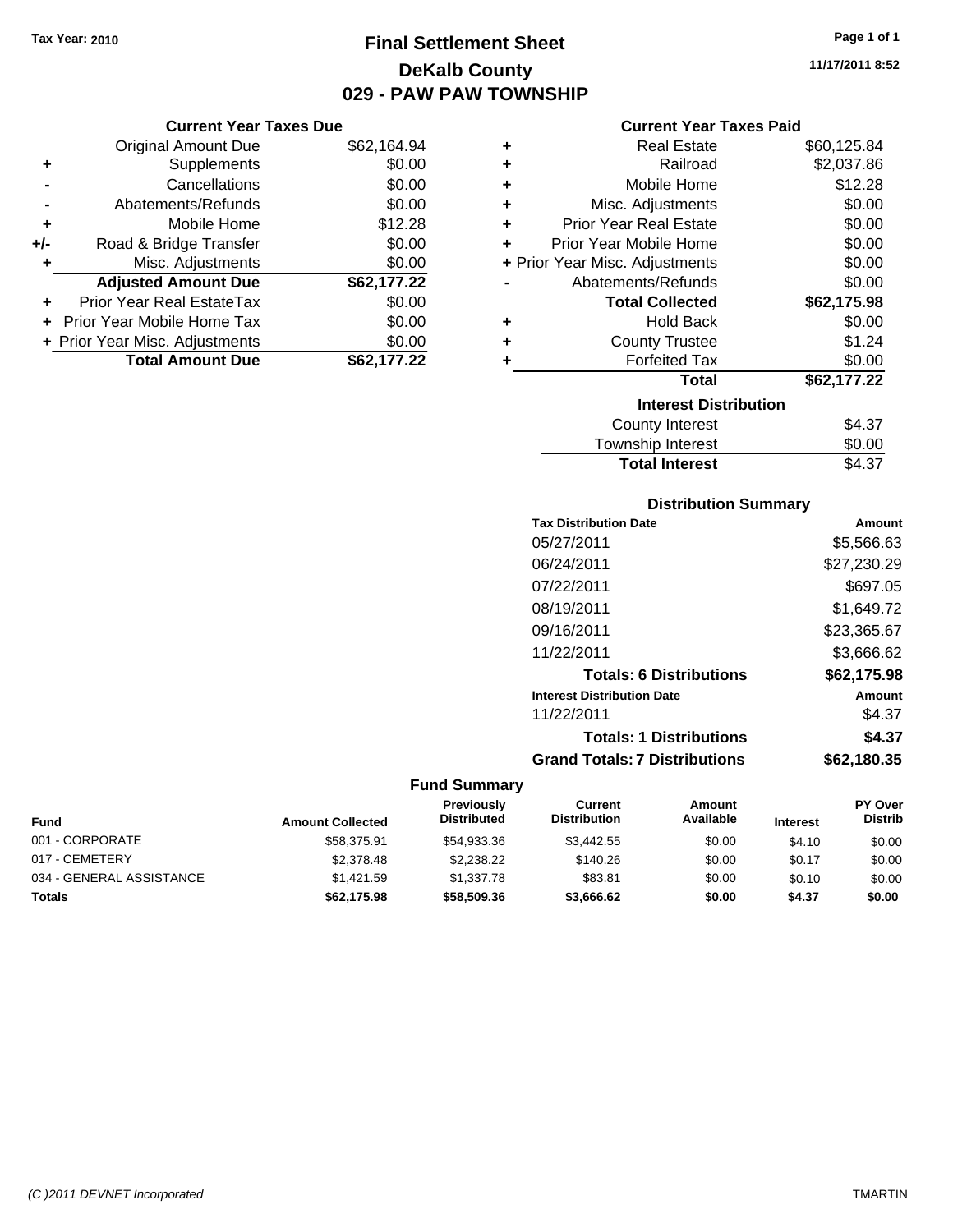**Current Year Taxes Due** Original Amount Due \$85,740.28

**Adjusted Amount Due \$85,757.21**

**Total Amount Due \$85,757.21**

**+** Supplements \$0.00 **-** Cancellations \$0.00 **-** Abatements/Refunds \$0.00 **+** Mobile Home \$16.93 **+/-** Road & Bridge Transfer \$0.00 **+** Misc. Adjustments \$0.00

**+** Prior Year Real EstateTax \$0.00 **+** Prior Year Mobile Home Tax \$0.00 **+ Prior Year Misc. Adjustments**  $$0.00$ 

# **Final Settlement Sheet Tax Year: 2010 Page 1 of 1 DeKalb County 030 - PAW PAW ROAD & BRIDGE**

**11/17/2011 8:52**

#### **Current Year Taxes Paid**

| ٠ | <b>Real Estate</b>             | \$82,927.87 |
|---|--------------------------------|-------------|
| ٠ | Railroad                       | \$2,810.70  |
| ٠ | Mobile Home                    | \$16.93     |
| ٠ | Misc. Adjustments              | \$0.00      |
| ÷ | <b>Prior Year Real Estate</b>  | \$0.00      |
| ÷ | Prior Year Mobile Home         | \$0.00      |
|   | + Prior Year Misc. Adjustments | \$0.00      |
|   | Abatements/Refunds             | \$0.00      |
|   | <b>Total Collected</b>         | \$85,755.50 |
|   |                                |             |
| ٠ | Hold Back                      | \$0.00      |
| ٠ | <b>County Trustee</b>          | \$1.71      |
| ٠ | <b>Forfeited Tax</b>           | \$0.00      |
|   | <b>Total</b>                   | \$85,757.21 |
|   | <b>Interest Distribution</b>   |             |
|   | <b>County Interest</b>         | \$6.03      |

# **Distribution Summary**

Total Interest \$6.03

| <b>Tax Distribution Date</b>         | Amount      |
|--------------------------------------|-------------|
| 05/27/2011                           | \$7.677.73  |
| 06/24/2011                           | \$37,556.92 |
| 07/22/2011                           | \$961.39    |
| 08/19/2011                           | \$2,275.36  |
| 09/16/2011                           | \$32,226.92 |
| 11/22/2011                           | \$5,057.18  |
| <b>Totals: 6 Distributions</b>       | \$85,755.50 |
| <b>Interest Distribution Date</b>    | Amount      |
| 11/22/2011                           | \$6.03      |
| <b>Totals: 1 Distributions</b>       | \$6.03      |
| <b>Grand Totals: 7 Distributions</b> | \$85.761.53 |

|                                               |                         | <b>Previously</b>  | Current             | Amount    |                 | PY Over        |
|-----------------------------------------------|-------------------------|--------------------|---------------------|-----------|-----------------|----------------|
| <b>Fund</b>                                   | <b>Amount Collected</b> | <b>Distributed</b> | <b>Distribution</b> | Available | <b>Interest</b> | <b>Distrib</b> |
| 007 - ROAD AND BRIDGE                         | \$41,588.18             | \$39,135.60        | \$2,452.58          | \$0.00    | \$2.93          | \$0.00         |
| 009 - PERMANENT ROAD                          | \$33,295.42             | \$31,331.93        | \$1,963.49          | \$0.00    | \$2.34          | \$0.00         |
| 010 - EQUIPMENT AND BUILDING                  | \$4,579.34              | \$4,309.29         | \$270.05            | \$0.00    | \$0.32          | \$0.00         |
| 027 - AUDIT                                   | \$694.19                | \$653.26           | \$40.93             | \$0.00    | \$0.05          | \$0.00         |
| 035 - TORT JUDGEMENTS/LIABILITY<br><b>INS</b> | \$4,417.78              | \$4,157.26         | \$260.52            | \$0.00    | \$0.31          | \$0.00         |
| 047 - SOCIAL SECURITY                         | \$1,180.59              | \$1.110.98         | \$69.61             | \$0.00    | \$0.08          | \$0.00         |
| <b>Totals</b>                                 | \$85.755.50             | \$80.698.32        | \$5,057.18          | \$0.00    | \$6.03          | \$0.00         |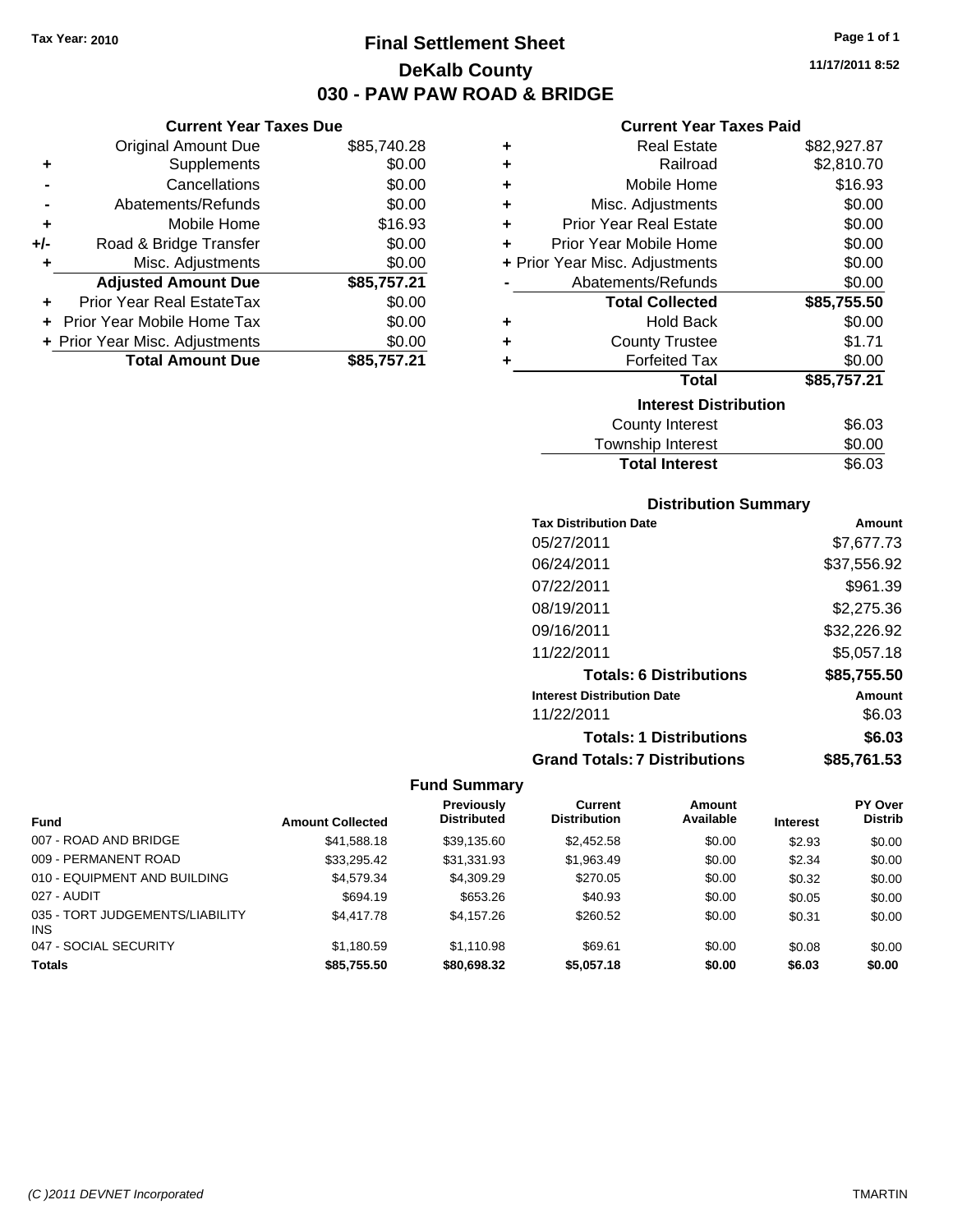# **Final Settlement Sheet Tax Year: 2010 Page 1 of 1 DeKalb County 031 - PIERCE TOWNSHIP**

## **Current Year Taxes Due**

|     | <b>Original Amount Due</b>     | \$52,701.68 |
|-----|--------------------------------|-------------|
| ٠   | Supplements                    | \$0.00      |
|     | Cancellations                  | \$5.71      |
|     | Abatements/Refunds             | \$0.00      |
| ÷   | Mobile Home                    | \$1.07      |
| +/- | Road & Bridge Transfer         | \$0.00      |
| ٠   | Misc. Adjustments              | \$0.00      |
|     | <b>Adjusted Amount Due</b>     | \$52,697.04 |
| ÷   | Prior Year Real EstateTax      | \$0.00      |
|     | Prior Year Mobile Home Tax     | \$0.00      |
|     | + Prior Year Misc. Adjustments | \$0.00      |
|     | <b>Total Amount Due</b>        | \$52,697.04 |

#### **Current Year Taxes Paid**

| ٠ | Real Estate                    | \$52,695.97 |
|---|--------------------------------|-------------|
| ÷ | Railroad                       | \$0.00      |
| ٠ | Mobile Home                    | \$1.07      |
| ٠ | Misc. Adjustments              | \$0.00      |
| ٠ | <b>Prior Year Real Estate</b>  | \$0.00      |
| ٠ | Prior Year Mobile Home         | \$0.00      |
|   | + Prior Year Misc. Adjustments | \$0.00      |
|   | Abatements/Refunds             | \$0.00      |
|   | <b>Total Collected</b>         | \$52,697.04 |
| ٠ | <b>Hold Back</b>               | \$0.00      |
| ٠ | <b>County Trustee</b>          | \$0.00      |
|   | <b>Forfeited Tax</b>           | \$0.00      |
|   | Total                          | \$52,697.04 |
|   | <b>Interest Distribution</b>   |             |
|   | <b>County Interest</b>         | \$3.71      |
|   | <b>Township Interest</b>       | \$0.00      |
|   | <b>Total Interest</b>          | \$3.71      |

## **Distribution Summary**

| <b>Tax Distribution Date</b>         | Amount      |
|--------------------------------------|-------------|
| 05/27/2011                           | \$6.742.28  |
| 06/24/2011                           | \$21,466.61 |
| 07/22/2011                           | \$585.11    |
| 08/19/2011                           | \$1,451.93  |
| 09/16/2011                           | \$19,742.80 |
| 11/22/2011                           | \$2,708.31  |
| <b>Totals: 6 Distributions</b>       | \$52,697.04 |
| <b>Interest Distribution Date</b>    | Amount      |
| 11/22/2011                           | \$3.71      |
| <b>Totals: 1 Distributions</b>       | \$3.71      |
| <b>Grand Totals: 7 Distributions</b> | \$52,700.75 |

|                                               |                         | Previously         | Current             | Amount    |                 | <b>PY Over</b> |
|-----------------------------------------------|-------------------------|--------------------|---------------------|-----------|-----------------|----------------|
| <b>Fund</b>                                   | <b>Amount Collected</b> | <b>Distributed</b> | <b>Distribution</b> | Available | <b>Interest</b> | <b>Distrib</b> |
| 001 - CORPORATE                               | \$39,893.03             | \$37,842.73        | \$2,050.30          | \$0.00    | \$2.81          | \$0.00         |
| $005 - I. M. R. F.$                           | \$2,600.65              | \$2,467.01         | \$133.64            | \$0.00    | \$0.18          | \$0.00         |
| 027 - AUDIT                                   | \$501.68                | \$475.89           | \$25.79             | \$0.00    | \$0.04          | \$0.00         |
| 035 - TORT JUDGEMENTS/LIABILITY<br><b>INS</b> | \$4,100.15              | \$3,889.43         | \$210.72            | \$0.00    | \$0.29          | \$0.00         |
| 047 - SOCIAL SECURITY                         | \$2,600.65              | \$2,467.01         | \$133.64            | \$0.00    | \$0.18          | \$0.00         |
| 054 - GENERAL ASSISTANCE                      | \$3,000.88              | \$2,846.66         | \$154.22            | \$0.00    | \$0.21          | \$0.00         |
| <b>Totals</b>                                 | \$52,697.04             | \$49.988.73        | \$2,708.31          | \$0.00    | \$3.71          | \$0.00         |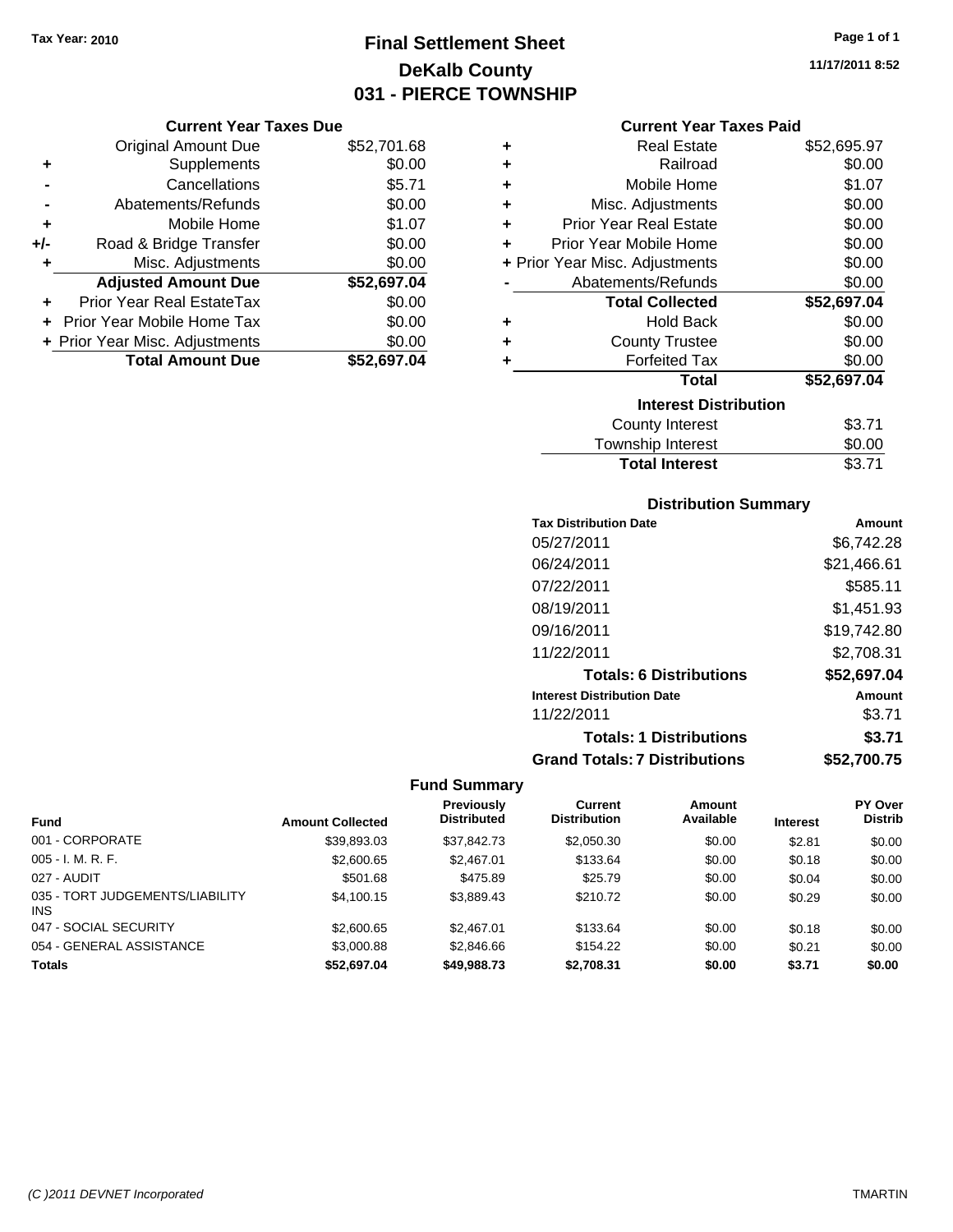**Current Year Taxes Due** Original Amount Due \$157,160.64

**Adjusted Amount Due \$157,146.78**

**Total Amount Due \$157,146.78**

**+** Supplements \$0.00 **-** Cancellations \$17.04 **-** Abatements/Refunds \$0.00 **+** Mobile Home \$3.18 **+/-** Road & Bridge Transfer \$0.00 **+** Misc. Adjustments \$0.00

**+** Prior Year Real EstateTax \$0.00 **+** Prior Year Mobile Home Tax \$0.00 **+ Prior Year Misc. Adjustments**  $$0.00$ 

# **Final Settlement Sheet Tax Year: 2010 Page 1 of 1 DeKalb County 032 - PIERCE ROAD & BRIDGE**

**11/17/2011 8:52**

#### **Current Year Taxes Paid**

| ٠ | <b>Real Estate</b>             | \$157,143.60 |
|---|--------------------------------|--------------|
| ٠ | Railroad                       | \$0.00       |
| ÷ | Mobile Home                    | \$3.18       |
| ٠ | Misc. Adjustments              | \$0.00       |
| ٠ | <b>Prior Year Real Estate</b>  | \$0.00       |
| ÷ | Prior Year Mobile Home         | \$0.00       |
|   | + Prior Year Misc. Adjustments | \$0.00       |
|   | Abatements/Refunds             | \$0.00       |
|   | <b>Total Collected</b>         | \$157,146.78 |
| ٠ | <b>Hold Back</b>               | \$0.00       |
| ٠ | <b>County Trustee</b>          | \$0.00       |
| ٠ | <b>Forfeited Tax</b>           | \$0.00       |
|   | <b>Total</b>                   | \$157,146.78 |
|   | <b>Interest Distribution</b>   |              |
|   | <b>County Interest</b>         | \$11.05      |
|   |                                |              |

| <b>Total Interest</b>  | \$11.05     |
|------------------------|-------------|
| Township Interest      | \$0.00      |
| <b>COUTTLY IFTERST</b> | <b>JU.U</b> |

#### **Distribution Summary**

| <b>Tax Distribution Date</b>         | Amount       |
|--------------------------------------|--------------|
| 05/27/2011                           | \$20,106.05  |
| 06/24/2011                           | \$64,015.14  |
| 07/22/2011                           | \$1,744.83   |
| 08/19/2011                           | \$4,329.64   |
| 09/16/2011                           | \$58,874.70  |
| 11/22/2011                           | \$8,076.42   |
| <b>Totals: 6 Distributions</b>       | \$157,146.78 |
| <b>Interest Distribution Date</b>    | Amount       |
| 11/22/2011                           | \$11.05      |
| <b>Totals: 1 Distributions</b>       | \$11.05      |
| <b>Grand Totals: 7 Distributions</b> | \$157,157.83 |

|                              |                         | <b>Previously</b>  | <b>Current</b>      | Amount    |                 | PY Over        |
|------------------------------|-------------------------|--------------------|---------------------|-----------|-----------------|----------------|
| <b>Fund</b>                  | <b>Amount Collected</b> | <b>Distributed</b> | <b>Distribution</b> | Available | <b>Interest</b> | <b>Distrib</b> |
| $005 - I. M. R. F.$          | \$105.13                | \$99.72            | \$5.41              | \$0.00    | \$0.00          | \$0.00         |
| 007 - ROAD AND BRIDGE        | \$110,243.03            | \$104,577.19       | \$5,665.84          | \$0.00    | \$7.75          | \$0.00         |
| 008 - BRIDGE CONST W/COUNTY  | \$8,751.82              | \$8,302.03         | \$449.79            | \$0.00    | \$0.62          | \$0.00         |
| 009 - PERMANENT ROAD         | \$30,801.87             | \$29.218.84        | \$1,583.03          | \$0.00    | \$2.17          | \$0.00         |
| 010 - EQUIPMENT AND BUILDING | \$6.127.15              | \$5.812.24         | \$314.91            | \$0.00    | \$0.43          | \$0.00         |
| 047 - SOCIAL SECURITY        | \$1,117.78              | \$1,060.34         | \$57.44             | \$0.00    | \$0.08          | \$0.00         |
| <b>Totals</b>                | \$157,146,78            | \$149.070.36       | \$8.076.42          | \$0.00    | \$11.05         | \$0.00         |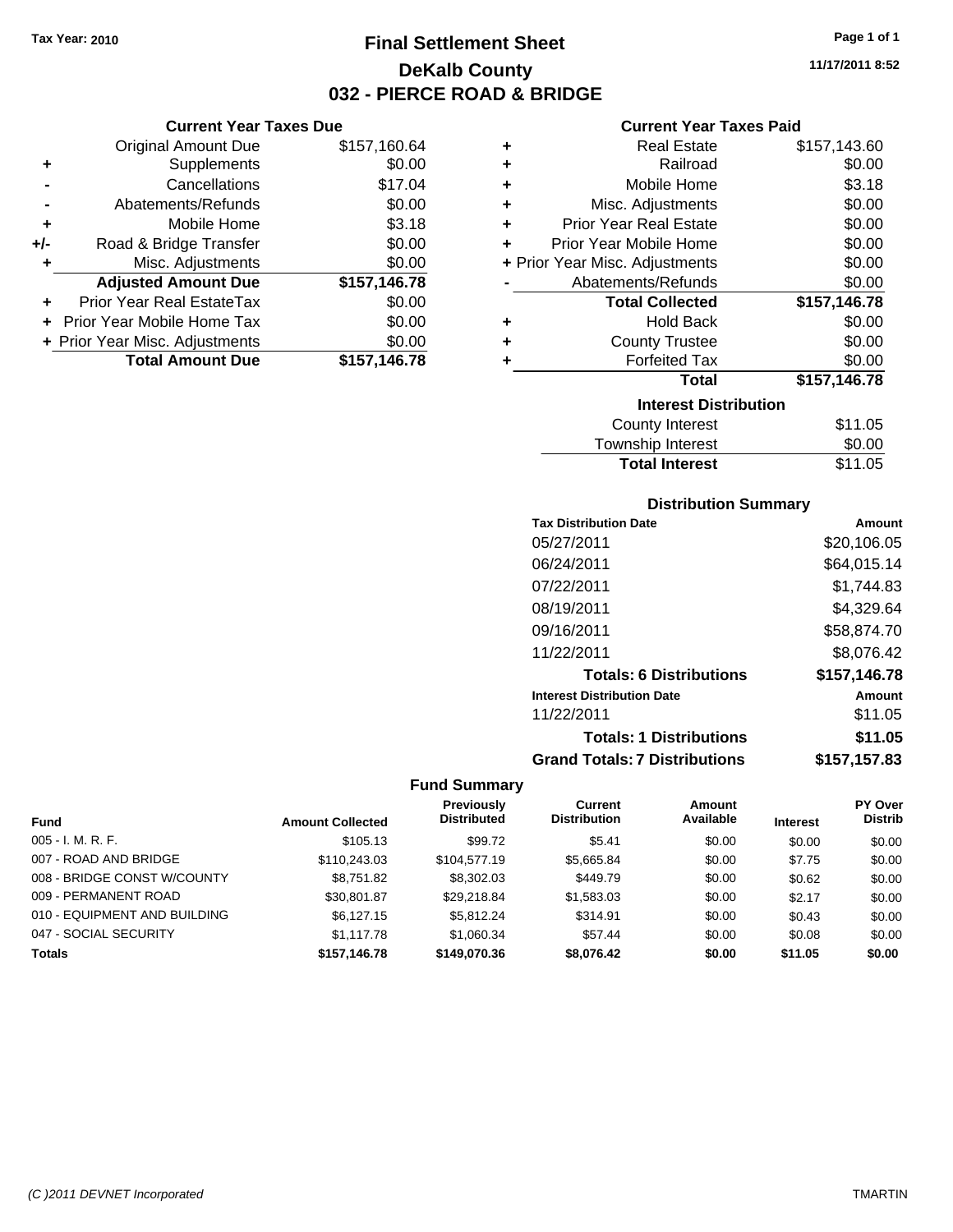**Current Year Taxes Due** Original Amount Due \$223,695.02

**+** Supplements \$0.00 **-** Cancellations \$227.67 **-** Abatements/Refunds \$1.69 **+** Mobile Home \$156.44 **+/-** Road & Bridge Transfer \$0.00 **+** Misc. Adjustments \$3.81 **Adjusted Amount Due \$223,625.91**

**+** Prior Year Real EstateTax \$267.51 **+** Prior Year Mobile Home Tax \$0.00 **+ Prior Year Misc. Adjustments**  $$0.00$ 

**Total Amount Due \$223,893.42**

# **Final Settlement Sheet Tax Year: 2010 Page 1 of 1 DeKalb County 033 - SANDWICH TOWNSHIP**

**11/17/2011 8:52**

#### **Current Year Taxes Paid**

| ٠ | <b>Real Estate</b>             | \$222,902.52 |
|---|--------------------------------|--------------|
| ÷ | Railroad                       | \$476.34     |
| ÷ | Mobile Home                    | \$155.52     |
| ÷ | Misc. Adjustments              | \$3.81       |
| ÷ | <b>Prior Year Real Estate</b>  | \$267.51     |
| ÷ | Prior Year Mobile Home         | \$0.00       |
|   | + Prior Year Misc. Adjustments | \$0.00       |
|   | Abatements/Refunds             | \$1.69       |
|   | <b>Total Collected</b>         | \$223,804.01 |
| ÷ | <b>Hold Back</b>               | \$0.00       |
| ٠ | <b>County Trustee</b>          | \$54.74      |
| ٠ | <b>Forfeited Tax</b>           | \$34.67      |
|   | <b>Total</b>                   | \$223,893.42 |
|   | <b>Interest Distribution</b>   |              |
|   | <b>County Interest</b>         | \$15.73      |
|   | Taurachin Internat             | ሮስ ሰሰ        |

| <b>Total Interest</b> | \$15.73 |
|-----------------------|---------|
| Township Interest     | \$0.00  |
| County Interest       | \$15.73 |

#### **Distribution Summary**

| <b>Tax Distribution Date</b>         | Amount       |
|--------------------------------------|--------------|
| 05/27/2011                           | \$30,608.37  |
| 06/24/2011                           | \$84,109.80  |
| 07/22/2011                           | \$2,561.98   |
| 08/19/2011                           | \$14,633.51  |
| 09/16/2011                           | \$79,660.64  |
| 11/22/2011                           | \$12,229.71  |
| <b>Totals: 6 Distributions</b>       | \$223,804.01 |
| <b>Interest Distribution Date</b>    | Amount       |
| 11/22/2011                           | \$15.73      |
| <b>Totals: 1 Distributions</b>       | \$15.73      |
| <b>Grand Totals: 7 Distributions</b> | \$223.819.74 |
|                                      |              |

#### **Fund Summary**

| <b>Fund</b>              | <b>Amount Collected</b> | Previously<br><b>Distributed</b> | Current<br><b>Distribution</b> | Amount<br>Available | <b>Interest</b> | PY Over<br><b>Distrib</b> |
|--------------------------|-------------------------|----------------------------------|--------------------------------|---------------------|-----------------|---------------------------|
| 001 - CORPORATE          | \$119.351.32            | \$112,829.42                     | \$6,521.90                     | \$0.00              | \$8.38          | \$0.00                    |
| 005 - I. M. R. F.        | \$13.734.85             | \$12.984.32                      | \$750.53                       | \$0.00              | \$0.97          | \$0.00                    |
| 017 - CEMETERY           | \$66,167,00             | \$62,551.29                      | \$3.615.71                     | \$0.00              | \$4.65          | \$0.00                    |
| 047 - SOCIAL SECURITY    | \$4.924.57              | \$4.655.48                       | \$269.09                       | \$0.00              | \$0.35          | \$0.00                    |
| 054 - GENERAL ASSISTANCE | \$19,626.27             | \$18,553.79                      | \$1.072.48                     | \$0.00              | \$1.38          | \$0.00                    |
| Totals                   | \$223.804.01            | \$211.574.30                     | \$12.229.71                    | \$0.00              | \$15.73         | \$0.00                    |

#### **Miscellaneous Adjustment Detail**

| Year Source             | <b>Account Type</b>       | <b>Amount Adjustment Description</b>                       |
|-------------------------|---------------------------|------------------------------------------------------------|
| 2010 RE - Real Estate   | <b>Back Tax Collected</b> | \$0.59 Countryview Redemption 19-25-253-058 by TBA         |
| 2010 RE - Real Estate   | <b>Back Tax Collected</b> | \$3.07 Jehovahs Witnesses Redemption 19-35-300-019 by TBA  |
| 2010 RE - Real Estate   | <b>Back Tax Collected</b> | \$0.15 Sandwich Mill Works Redemption 19-35-126-016 by TBA |
| <b>Totals 3 entries</b> |                           | \$3.81                                                     |
|                         |                           |                                                            |

## **Abatement Detail**

#### **Year Source Account Type Amount Adjustment Description**

2010 RE - Real Estate \$1.69 19-27-727-012 PTAB Refund by TBA PTAB Decision **Totals 1 entries** \$1.69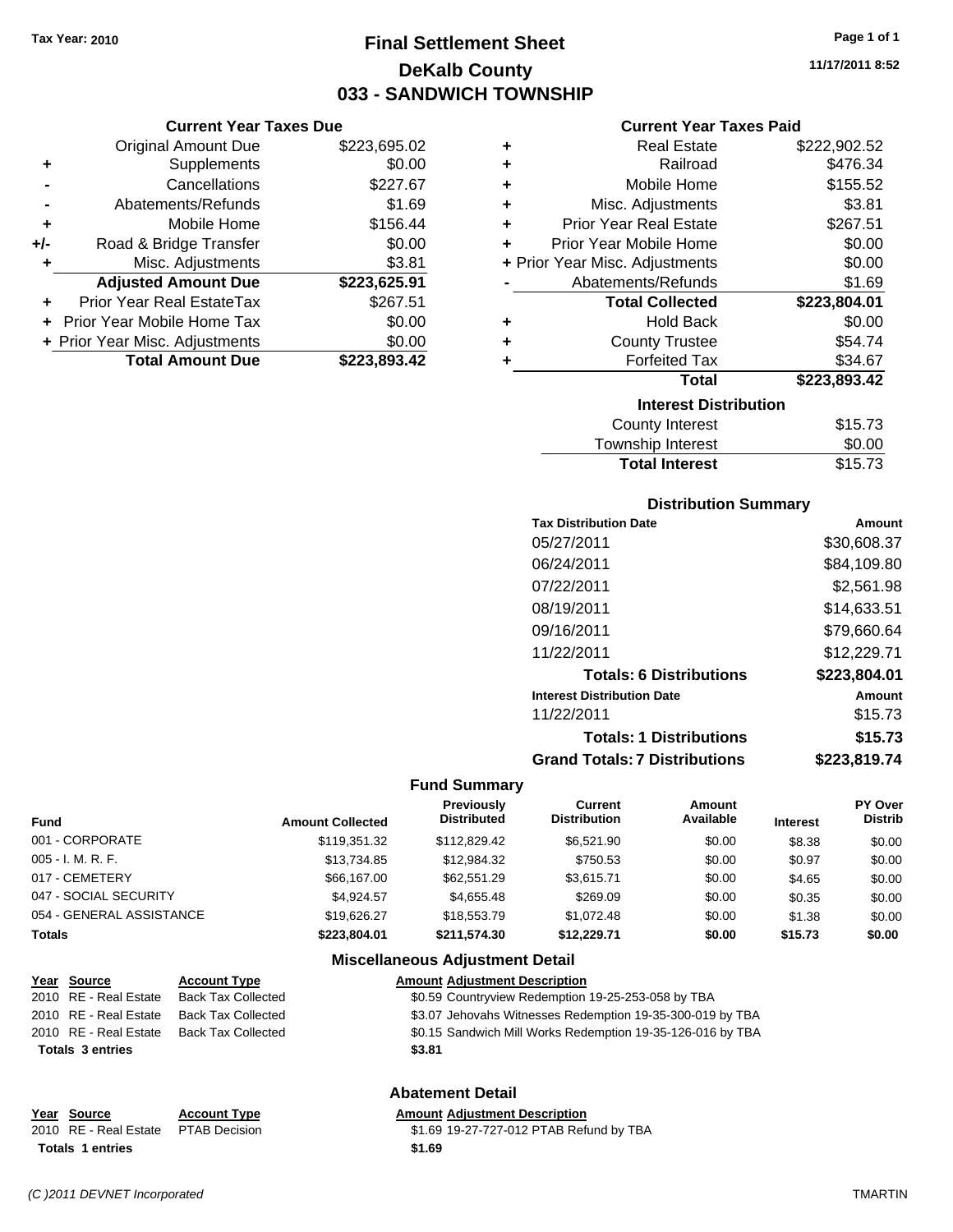# **Final Settlement Sheet Tax Year: 2010 Page 1 of 2 DeKalb County 034 - SANDWICH LIBRARY DISTRICT**

**11/17/2011 8:52**

#### **Current Year Taxes Paid**

| \$317,500.66 |
|--------------|
| \$0.00       |
| \$323.14     |
| \$2.41       |
| \$222.06     |
| \$0.00       |
| \$5.41       |
| \$317,402.58 |
| \$377.59     |
| \$0.00       |
| \$0.00       |
|              |
|              |

| ٠                            | <b>Real Estate</b>             | \$316,375.84 |  |  |  |
|------------------------------|--------------------------------|--------------|--|--|--|
| ٠                            | Railroad                       | \$676.08     |  |  |  |
| ٠                            | Mobile Home                    | \$220.73     |  |  |  |
| ٠                            | Misc. Adjustments              | \$5.41       |  |  |  |
| ٠                            | <b>Prior Year Real Estate</b>  | \$377.59     |  |  |  |
| ÷                            | Prior Year Mobile Home         | \$0.00       |  |  |  |
|                              | + Prior Year Misc. Adjustments | \$0.00       |  |  |  |
|                              | Abatements/Refunds             | \$2.41       |  |  |  |
|                              | <b>Total Collected</b>         | \$317,653.24 |  |  |  |
| ٠                            | <b>Hold Back</b>               | \$0.00       |  |  |  |
| ٠                            | <b>County Trustee</b>          | \$77.71      |  |  |  |
| ٠                            | <b>Forfeited Tax</b>           | \$49.22      |  |  |  |
|                              | Total                          | \$317,780.17 |  |  |  |
| <b>Interest Distribution</b> |                                |              |  |  |  |
|                              | <b>County Interest</b>         | \$22.32      |  |  |  |
|                              | <b>Township Interest</b>       | \$0.00       |  |  |  |
|                              | <b>Total Interest</b>          | \$22.32      |  |  |  |

## **Distribution Summary**

| Amount       |
|--------------|
| \$43.444.61  |
| \$119,381.09 |
| \$3,636.28   |
| \$20,769.92  |
| \$113,065.79 |
| \$17,355.55  |
| \$317,653.24 |
| Amount       |
| \$22.32      |
| \$22.32      |
| \$317.675.56 |
|              |

#### **Fund Summary**

| Fund                                    | <b>Amount Collected</b> | <b>Previously</b><br><b>Distributed</b> | Current<br><b>Distribution</b> | Amount<br>Available | <b>Interest</b> | PY Over<br><b>Distrib</b> |
|-----------------------------------------|-------------------------|-----------------------------------------|--------------------------------|---------------------|-----------------|---------------------------|
| 001 - CORPORATE                         | \$251.253.88            | \$237.526.18                            | \$13,727.70                    | \$0.00              | \$17.65         | \$0.00                    |
| 004 - OPERATIONS & MAINTENANCE          | \$30.227.23             | \$28.575.74                             | \$1.651.49                     | \$0.00              | \$2.12          | \$0.00                    |
| $005 - I. M. R. F.$                     | \$13,627.33             | \$12,882.76                             | \$744.57                       | \$0.00              | \$0.96          | \$0.00                    |
| 027 - AUDIT                             | \$1,647,35              | \$1,557.32                              | \$90.03                        | \$0.00              | \$0.12          | \$0.00                    |
| 035 - TORT JUDGEMENTS/LIABILITY<br>INS. | \$10.905.35             | \$10.309.53                             | \$595.82                       | \$0.00              | \$0.77          | \$0.00                    |
| 047 - SOCIAL SECURITY                   | \$9.992.10              | \$9,446.16                              | \$545.94                       | \$0.00              | \$0.70          | \$0.00                    |
| <b>Totals</b>                           | \$317.653.24            | \$300,297.69                            | \$17,355.55                    | \$0.00              | \$22.32         | \$0.00                    |

| Year Source             | <b>Account Type</b>       | <b>Amount Adjustment Description</b>                       |
|-------------------------|---------------------------|------------------------------------------------------------|
| 2010 RE - Real Estate   | <b>Back Tax Collected</b> | \$0.84 Countryview Redemption 19-25-253-058 by TBA         |
| 2010 RE - Real Estate   | <b>Back Tax Collected</b> | \$4.36 Jehovahs Witnesses Redemption 19-35-300-019 by TBA  |
| 2010 RE - Real Estate   | <b>Back Tax Collected</b> | \$0.21 Sandwich Mill Works Redemption 19-35-126-016 by TBA |
| <b>Totals 3 entries</b> |                           | \$5.41                                                     |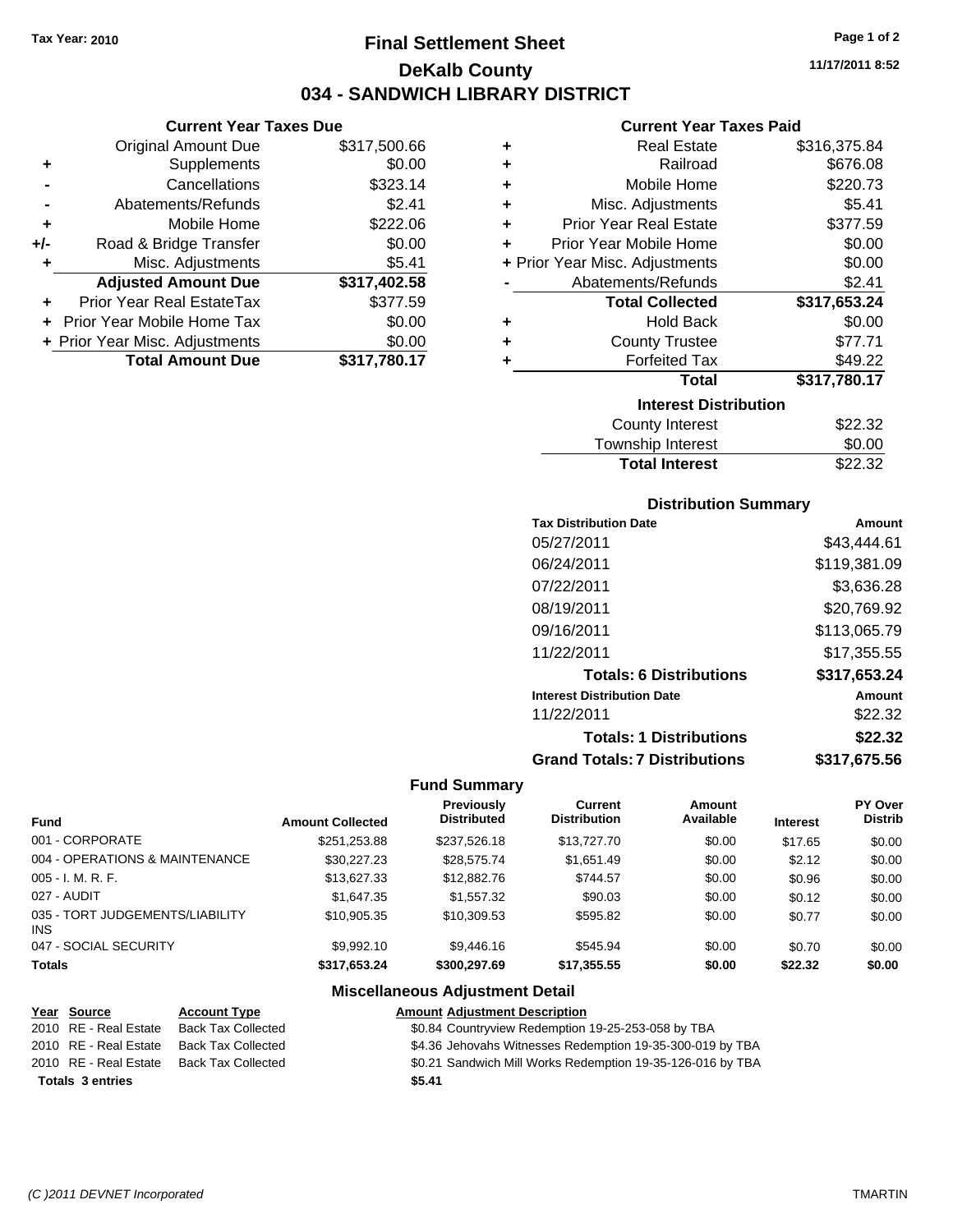# **Final Settlement Sheet Tax Year: 2010 Page 2 of 2 DeKalb County Abatement Detail**

**11/17/2011 8:52**

**Totals \$2.41 1 entries**

**Year Source Account Type Amount Adjustment Description**<br>
2010 RE - Real Estate PTAB Decision **Amount** 32.41 19-27-727-012 PTAB Refu \$2.41 19-27-727-012 PTAB Refund by TBA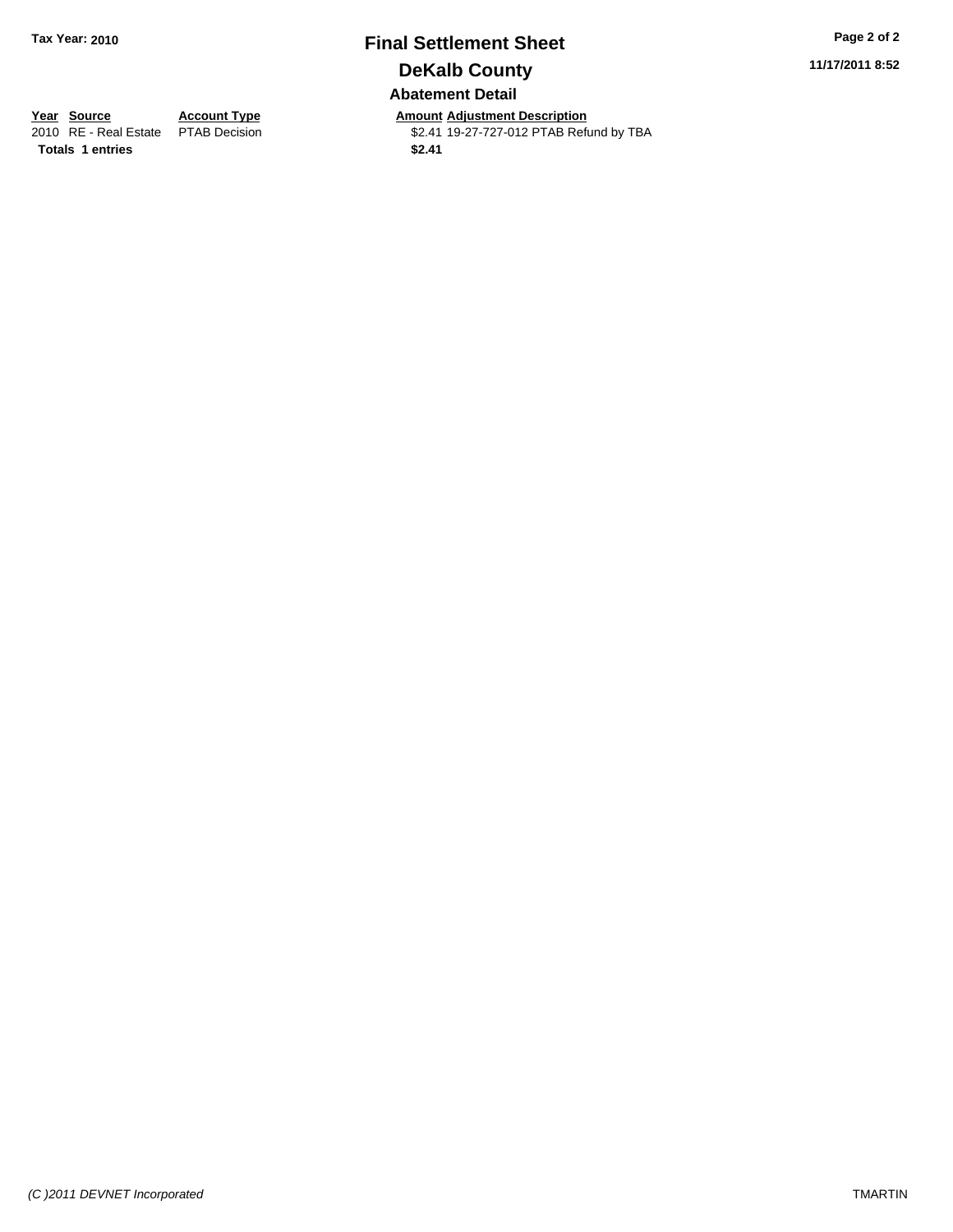# **Final Settlement Sheet Tax Year: 2010 Page 1 of 1 DeKalb County 035 - SANDWICH ROAD & BRIDGE**

**11/17/2011 8:52**

#### **Current Year Taxes Paid**

|     | OUITUR TUUT TUAUS DUU          |               |
|-----|--------------------------------|---------------|
|     | Original Amount Due            | \$215,515.31  |
| ٠   | Supplements                    | \$0.00        |
|     | Cancellations                  | \$219.32      |
|     | Abatements/Refunds             | \$1.63        |
| ٠   | Mobile Home                    | \$150.72      |
| +/- | Road & Bridge Transfer         | (\$42,400.84) |
| ٠   | Misc. Adjustments              | \$3.67        |
|     | <b>Adjusted Amount Due</b>     | \$173,047.91  |
|     | Prior Year Real EstateTax      | \$255.94      |
|     | Prior Year Mobile Home Tax     | \$0.00        |
|     | + Prior Year Misc. Adjustments | \$0.00        |
|     | <b>Total Amount Due</b>        | \$173,303.85  |

**Municipality Municipality** Amt. Due Amt. Distrib. **Road and Bridge Summary**

CITY OF SANDWICH \$42,417.59 \$42,400.84 **Totals \$42,417.59 \$42,400.84**

**Current Year Taxes Due**

| ٠ | <b>Real Estate</b>             | \$172,350.98 |
|---|--------------------------------|--------------|
| ÷ | Railroad                       | \$458.92     |
| ٠ | Mobile Home                    | \$149.83     |
| ٠ | Misc. Adjustments              | \$3.67       |
| ÷ | <b>Prior Year Real Estate</b>  | \$255.94     |
| ÷ | Prior Year Mobile Home         | \$0.00       |
|   | + Prior Year Misc. Adjustments | \$0.00       |
|   | Abatements/Refunds             | \$1.63       |
|   |                                |              |
|   | <b>Total Collected</b>         | \$173,217.71 |
| ٠ | <b>Hold Back</b>               | \$0.00       |
| ÷ | <b>County Trustee</b>          | \$52.74      |
| ٠ | <b>Forfeited Tax</b>           | \$33.40      |
|   | <b>Total</b>                   | \$173,303.85 |
|   | <b>Interest Distribution</b>   |              |
|   | <b>County Interest</b>         | \$12.17      |

## **Distribution Summary**

Total Interest \$12.17

| <b>Tax Distribution Date</b>         | Amount       |
|--------------------------------------|--------------|
| 05/27/2011                           | \$23.681.34  |
| 06/24/2011                           | \$65,092.47  |
| 07/22/2011                           | \$1,982.12   |
| 08/19/2011                           | \$11,321.70  |
| 09/16/2011                           | \$61,650.19  |
| 11/22/2011                           | \$9,489.89   |
| <b>Totals: 6 Distributions</b>       | \$173,217.71 |
| <b>Interest Distribution Date</b>    | Amount       |
| 11/22/2011                           | \$12.17      |
| <b>Totals: 1 Distributions</b>       | \$12.17      |
| <b>Grand Totals: 7 Distributions</b> | \$173.229.88 |

#### **Fund Summary**

| Fund                         | <b>Amount Collected</b> | Previously<br><b>Distributed</b> | Current<br><b>Distribution</b> | Amount<br>Available | <b>Interest</b> | PY Over<br><b>Distrib</b> |
|------------------------------|-------------------------|----------------------------------|--------------------------------|---------------------|-----------------|---------------------------|
| 007 - ROAD AND BRIDGE        | \$53,186.93             | \$50,255.20                      | \$2.931.73                     | \$0.00              | \$5.39          | \$0.00                    |
| 009 - PERMANENT ROAD         | \$78,414.87             | \$74,130.53                      | \$4.284.34                     | \$0.00              | \$4.43          | \$0.00                    |
| 010 - EQUIPMENT AND BUILDING | \$41.132.48             | \$38,885,10                      | \$2,247.38                     | \$0.00              | \$2.32          | \$0.00                    |
| 047 - SOCIAL SECURITY        | \$483.43                | \$456.99                         | \$26.44                        | \$0.00              | \$0.03          | \$0.00                    |
| Totals                       | \$173,217.71            | \$163,727.82                     | \$9,489.89                     | \$0.00              | \$12.17         | \$0.00                    |

#### **Miscellaneous Adjustment Detail**

|                         | Year Source           | <b>Account Type</b>       | <b>Amount Adjustment Description</b>                       |
|-------------------------|-----------------------|---------------------------|------------------------------------------------------------|
|                         | 2010 RE - Real Estate | <b>Back Tax Collected</b> | \$0.57 Countryview Redemption 19-25-253-058 by TBA         |
|                         | 2010 RE - Real Estate | <b>Back Tax Collected</b> | \$2.96 Jehovahs Witnesses Redemption 19-35-300-019 by TBA  |
|                         | 2010 RE - Real Estate | <b>Back Tax Collected</b> | \$0.14 Sandwich Mill Works Redemption 19-35-126-016 by TBA |
| <b>Totals 3 entries</b> |                       |                           | \$3.67                                                     |
|                         |                       |                           | <b>Abatement Detail</b>                                    |

#### **Year Source Account Type Amount Adjustment Description**

| \$1.63 19-27-727-012 PTAB Refund by TBA |
|-----------------------------------------|
| \$1.63                                  |

**Totals 1 entries** 

2010 RE - Real Estate PTAB Decision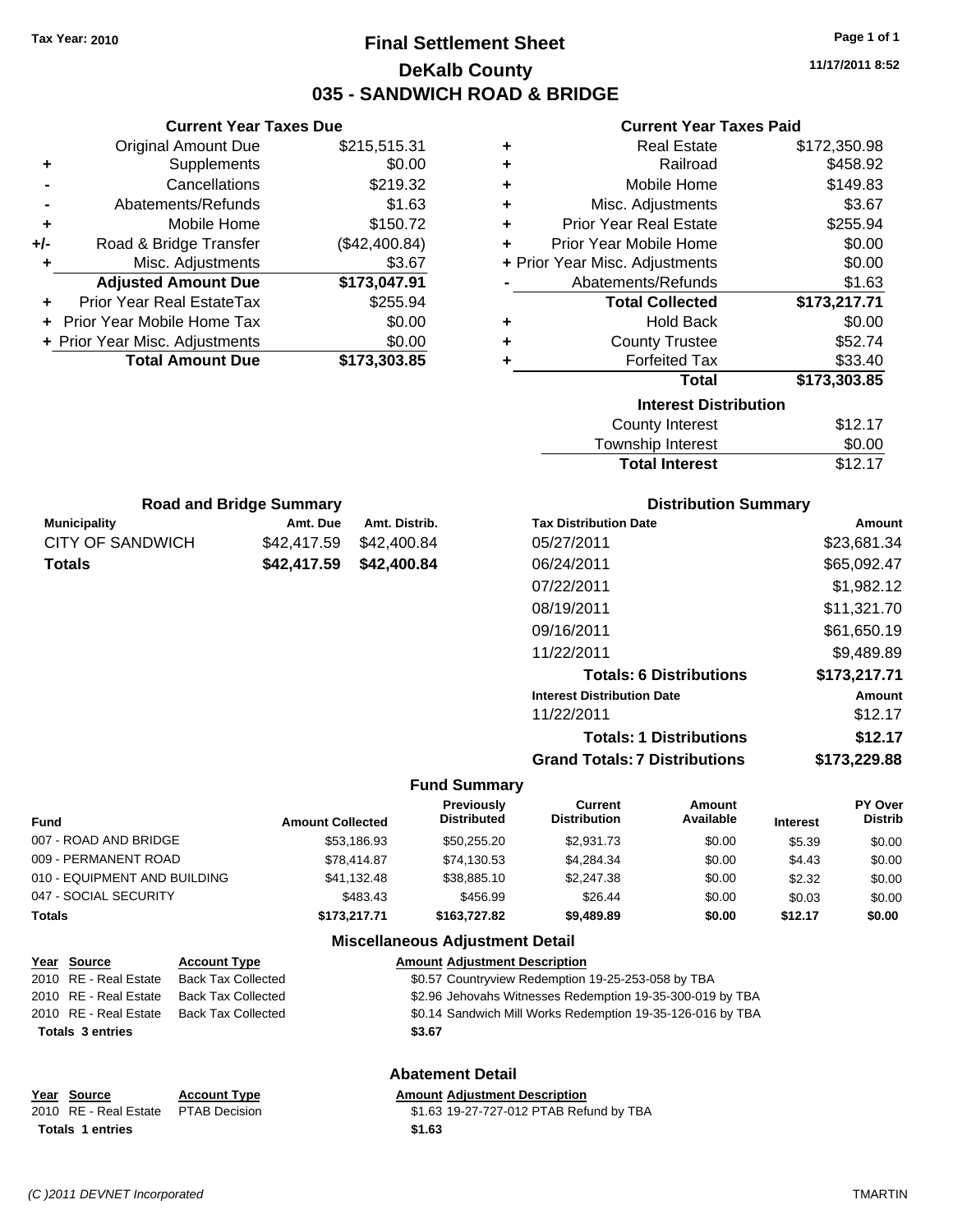**Current Year Taxes Due**

# **Final Settlement Sheet Tax Year: 2010 Page 1 of 1 DeKalb County 036 - SHABBONA TOWNSHIP**

**11/17/2011 8:52**

#### **Current Year Taxes Paid**

|     | <b>Original Amount Due</b>     | \$101,207.77 | ٠ | <b>Real Estate</b>             | \$98,768.28  |  |
|-----|--------------------------------|--------------|---|--------------------------------|--------------|--|
| ٠   | <b>Supplements</b>             | \$0.00       | ٠ | Railroad                       | \$2,280.22   |  |
|     | Cancellations                  | \$80.58      | ٠ | Mobile Home                    | \$8.97       |  |
|     | Abatements/Refunds             | \$0.00       | ٠ | Misc. Adjustments              | \$50.03      |  |
| ٠   | Mobile Home                    | \$8.97       | ÷ | <b>Prior Year Real Estate</b>  | \$0.00       |  |
| +/- | Road & Bridge Transfer         | \$0.00       | ÷ | Prior Year Mobile Home         | \$0.00       |  |
|     | Misc. Adjustments              | \$50.03      |   | + Prior Year Misc. Adjustments | \$0.00       |  |
|     | <b>Adjusted Amount Due</b>     | \$101,186.19 |   | Abatements/Refunds             | \$0.00       |  |
| ÷.  | Prior Year Real EstateTax      | \$0.00       |   | <b>Total Collected</b>         | \$101,107.50 |  |
|     | Prior Year Mobile Home Tax     | \$0.00       | ٠ | <b>Hold Back</b>               | \$0.00       |  |
|     | + Prior Year Misc. Adjustments | \$0.00       |   | <b>County Trustee</b>          | \$78.69      |  |
|     | <b>Total Amount Due</b>        | \$101,186.19 |   | <b>Forfeited Tax</b>           | \$0.00       |  |
|     |                                |              |   | <b>Total</b>                   | \$101,186.19 |  |
|     |                                |              |   | <b>Interest Distribution</b>   |              |  |
|     |                                |              |   | <b>County Interest</b>         | \$7.11       |  |
|     |                                |              |   |                                |              |  |

| <b>Total Interest</b> | \$7.11 |
|-----------------------|--------|
| Township Interest     | \$0.00 |
| County Interest       | \$7.11 |

#### **Distribution Summary**

| <b>Tax Distribution Date</b>         | Amount       |
|--------------------------------------|--------------|
| 05/27/2011                           | \$9,120.31   |
| 06/24/2011                           | \$42,876.90  |
| 07/22/2011                           | \$641.35     |
| 08/19/2011                           | \$3,955.44   |
| 09/16/2011                           | \$39,263.24  |
| 11/22/2011                           | \$5,250.26   |
| <b>Totals: 6 Distributions</b>       | \$101,107.50 |
| <b>Interest Distribution Date</b>    | Amount       |
| 11/22/2011                           | \$7.11       |
| <b>Totals: 1 Distributions</b>       | \$7.11       |
| <b>Grand Totals: 7 Distributions</b> | \$101.114.61 |
|                                      |              |

#### **Fund Summary**

| <b>Fund</b>              | <b>Amount Collected</b> | <b>Previously</b><br><b>Distributed</b> | Current<br><b>Distribution</b> | Amount<br>Available | <b>Interest</b> | PY Over<br><b>Distrib</b> |
|--------------------------|-------------------------|-----------------------------------------|--------------------------------|---------------------|-----------------|---------------------------|
| 001 - CORPORATE          | \$62,252.69             | \$59,020,07                             | \$3.232.62                     | \$0.00              | \$4.38          | \$0.00                    |
| 017 - CEMETERY           | \$35,864.65             | \$34.002.29                             | \$1,862.36                     | \$0.00              | \$2.52          | \$0.00                    |
| 054 - GENERAL ASSISTANCE | \$2,990.16              | \$2,834.88                              | \$155.28                       | \$0.00              | \$0.21          | \$0.00                    |
| <b>Totals</b>            | \$101,107.50            | \$95.857.24                             | \$5,250,26                     | \$0.00              | \$7.11          | \$0.00                    |

|                         | <u>Year Source</u>    | <b>Account Type</b>                        | <b>Amount Adjustment Description</b>                        |
|-------------------------|-----------------------|--------------------------------------------|-------------------------------------------------------------|
|                         | 2010 RE - Real Estate | <b>Back Tax Collected</b>                  | \$8.59 Dobson Redemption 13-15-402-010 by TBA               |
|                         |                       | 2010 RE - Real Estate Paymt In Lieu of Tax | \$31.06 Sequoya Apartments-Housing Authority Payment by TBA |
|                         | 2010 RE - Real Estate | Back Tax Collected                         | \$10.38 Scavanger Sale 13-15-280-009 by TBA                 |
| <b>Totals 3 entries</b> |                       |                                            | \$50.03                                                     |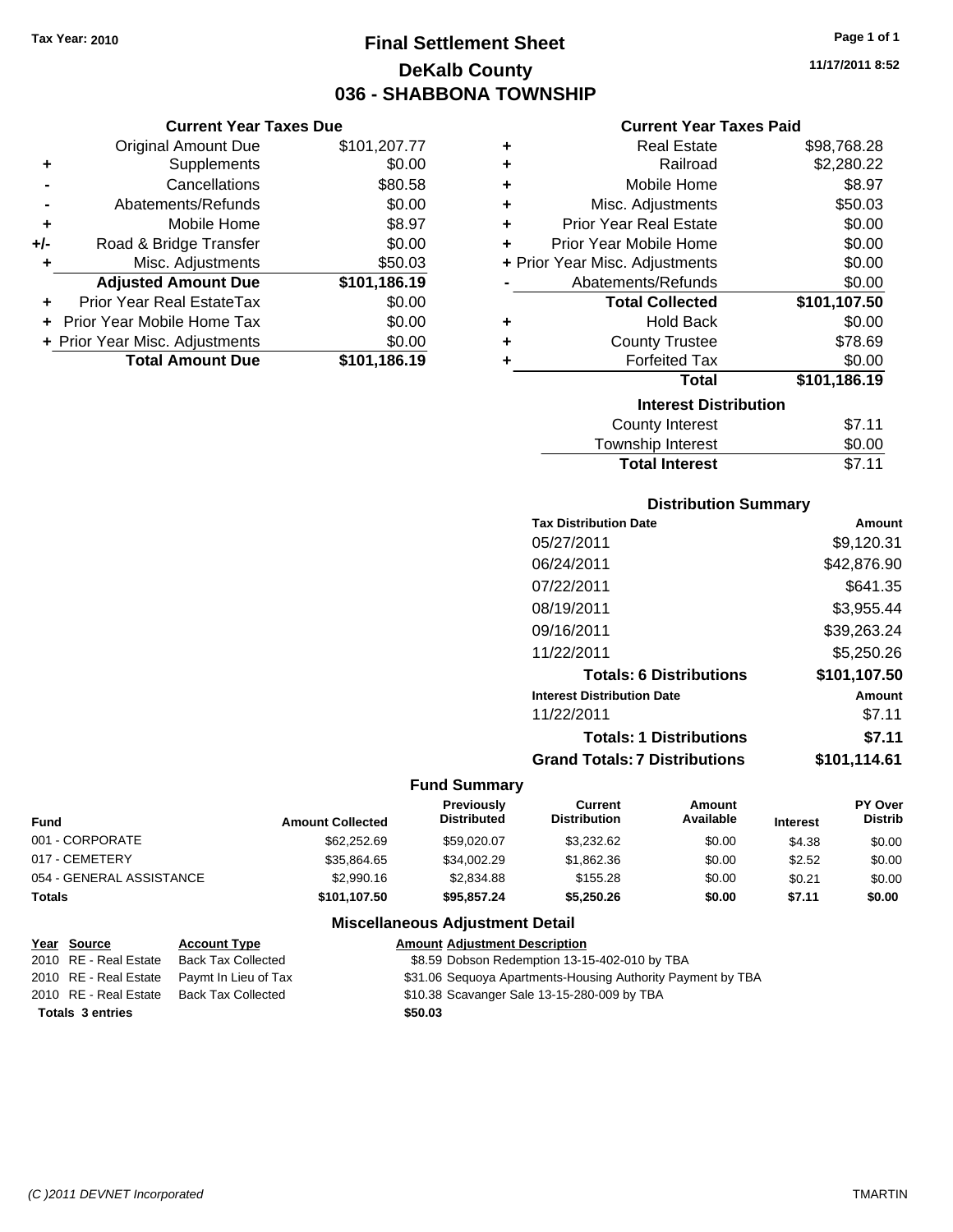# **Final Settlement Sheet Tax Year: 2010 Page 1 of 1 DeKalb County 037 - SHABBONA ROAD & BRIDGE**

**11/17/2011 8:52**

## **Current Year Taxes Paid**

|     | <b>Current Year Taxes Due</b>  |               |     |
|-----|--------------------------------|---------------|-----|
|     | <b>Original Amount Due</b>     | \$154,627.38  |     |
| ٠   | <b>Supplements</b>             | \$0.00        |     |
|     | Cancellations                  | \$123.11      |     |
|     | Abatements/Refunds             | \$0.00        |     |
|     | Mobile Home                    | \$13.71       |     |
| +/- | Road & Bridge Transfer         | (\$13,753.87) |     |
|     | Misc. Adjustments              | \$76.44       | + P |
|     | <b>Adjusted Amount Due</b>     | \$140,840.55  |     |
|     | Prior Year Real EstateTax      | \$0.00        |     |
|     | Prior Year Mobile Home Tax     | \$0.00        |     |
|     | + Prior Year Misc. Adjustments | \$0.00        |     |
|     | <b>Total Amount Due</b>        | \$140,840.55  |     |
|     |                                |               |     |

| ٠ | <b>Real Estate</b>             | \$137,146.40 |
|---|--------------------------------|--------------|
| ٠ | Railroad                       | \$3,483.76   |
| ٠ | Mobile Home                    | \$13.71      |
| ٠ | Misc. Adjustments              | \$76.44      |
| ÷ | <b>Prior Year Real Estate</b>  | \$0.00       |
| ٠ | Prior Year Mobile Home         | \$0.00       |
|   | + Prior Year Misc. Adjustments | \$0.00       |
|   | Abatements/Refunds             | \$0.00       |
|   | <b>Total Collected</b>         | \$140,720.31 |
|   |                                |              |
| ٠ | <b>Hold Back</b>               | \$0.00       |
| ٠ | <b>County Trustee</b>          | \$120.24     |
| ٠ | <b>Forfeited Tax</b>           | \$0.00       |
|   | Total                          | \$140,840.55 |
|   | <b>Interest Distribution</b>   |              |
|   | County Interest                | \$9.89       |

| <b>Total Interest</b> | \$9.89 |
|-----------------------|--------|
| Township Interest     | \$0.00 |
| County Interest       | \$9.89 |

| <b>Road and Bridge Summary</b> |             |               |  |  |
|--------------------------------|-------------|---------------|--|--|
| <b>Municipality</b>            | Amt. Due    | Amt. Distrib. |  |  |
| <b>VILLAGE OF LEE</b>          | \$1,728.92  | \$1,727.55    |  |  |
| <b>VILLAGE OF SHABBONA</b>     | \$12,035.77 | \$12,026.32   |  |  |
| <b>Totals</b>                  | \$13,764.69 | \$13,753.87   |  |  |

## **Distribution Summary**

| Amount       |
|--------------|
| \$12,679.69  |
| \$59,686.63  |
| \$891.71     |
| \$5,499.27   |
| \$54,662.49  |
| \$7.300.52   |
| \$140,720.31 |
| Amount       |
| \$9.89       |
| \$9.89       |
| \$140.730.20 |
|              |

#### **Fund Summary**

| <b>Fund</b>                  | <b>Amount Collected</b> | <b>Previously</b><br><b>Distributed</b> | Current<br><b>Distribution</b> | Amount<br>Available | <b>Interest</b> | PY Over<br><b>Distrib</b> |
|------------------------------|-------------------------|-----------------------------------------|--------------------------------|---------------------|-----------------|---------------------------|
| 007 - ROAD AND BRIDGE        | \$42,016.88             | \$39.841.77                             | \$2.175.11                     | \$0.00              | \$3.57          | \$0.00                    |
| 008 - BRIDGE CONST W/COUNTY  | \$101.18                | \$95.92                                 | \$5.26                         | \$0.00              | \$0.01          | \$0.00                    |
| 009 - PERMANENT ROAD         | \$69.717.44             | \$66,097.19                             | \$3.620.25                     | \$0.00              | \$4.46          | \$0.00                    |
| 010 - EQUIPMENT AND BUILDING | \$28,884.81             | \$27,384.91                             | \$1,499.90                     | \$0.00              | \$1.85          | \$0.00                    |
| <b>Totals</b>                | \$140,720,31            | \$133,419.79                            | \$7,300.52                     | \$0.00              | \$9.89          | \$0.00                    |

| Year Source             | <b>Account Type</b>       | <b>Amount Adjustment Description</b>                        |
|-------------------------|---------------------------|-------------------------------------------------------------|
| 2010 RE - Real Estate   | <b>Back Tax Collected</b> | \$13.13 Dobson Redemption 13-15-402-010 by TBA              |
| 2010 RE - Real Estate   | Paymt In Lieu of Tax      | \$47.45 Sequoya Apartments-Housing Authority Payment by TBA |
| 2010 RE - Real Estate   | <b>Back Tax Collected</b> | \$15.86 Scavanger Sale 13-15-280-009 by TBA                 |
| <b>Totals 3 entries</b> |                           | \$76.44                                                     |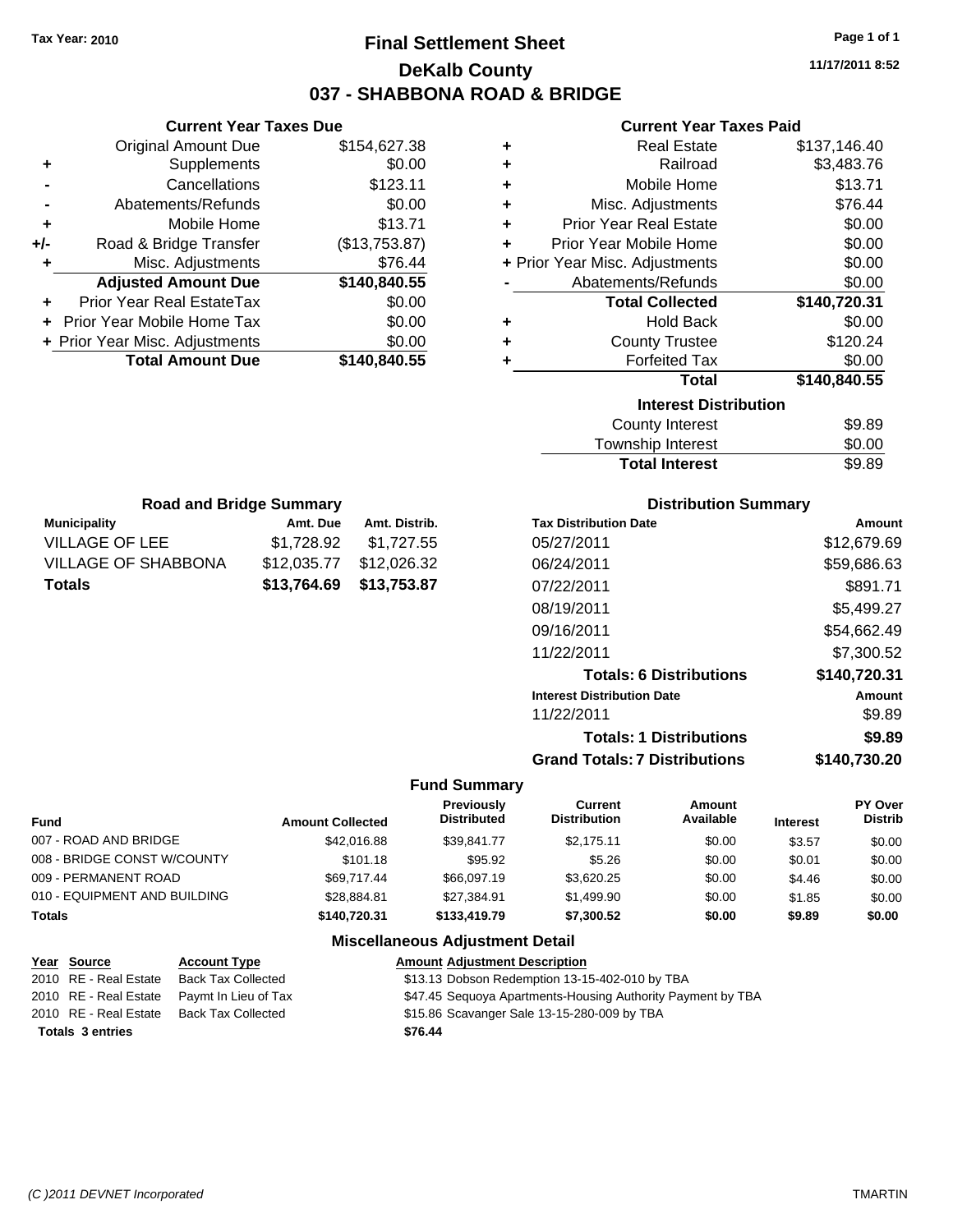# **Final Settlement Sheet Tax Year: 2010 Page 1 of 1 DeKalb County 038 - SOMONAUK TOWNSHIP**

**11/17/2011 8:52**

## **Current Year Taxes Paid**

|     | <b>Current Year Taxes Due</b>     |             |
|-----|-----------------------------------|-------------|
|     | <b>Original Amount Due</b>        | \$74,456.63 |
| ٠   | Supplements                       | \$0.00      |
|     | Cancellations                     | \$32.74     |
|     | Abatements/Refunds                | \$0.00      |
| ٠   | Mobile Home                       | \$2.02      |
| +/- | Road & Bridge Transfer            | \$0.00      |
| ٠   | Misc. Adjustments                 | \$0.00      |
|     | <b>Adjusted Amount Due</b>        | \$74,425.91 |
| ٠   | Prior Year Real EstateTax         | \$0.00      |
|     | <b>Prior Year Mobile Home Tax</b> | \$0.00      |
|     | + Prior Year Misc. Adjustments    | \$0.00      |
|     | <b>Total Amount Due</b>           | \$74.425.91 |

| ٠ | Real Estate                    | \$73,586.77 |
|---|--------------------------------|-------------|
| ٠ | Railroad                       | \$776.14    |
| ٠ | Mobile Home                    | \$2.02      |
| ٠ | Misc. Adjustments              | \$0.00      |
| ٠ | <b>Prior Year Real Estate</b>  | \$0.00      |
| ٠ | Prior Year Mobile Home         | \$0.00      |
|   | + Prior Year Misc. Adjustments | \$0.00      |
|   | Abatements/Refunds             | \$0.00      |
|   | <b>Total Collected</b>         | \$74,364.93 |
| ٠ | <b>Hold Back</b>               | \$0.00      |
| ٠ | <b>County Trustee</b>          | \$60.98     |
| ٠ | <b>Forfeited Tax</b>           | \$0.00      |
|   | Total                          | \$74,425.91 |
|   | <b>Interest Distribution</b>   |             |
|   | <b>County Interest</b>         | \$5.23      |
|   | <b>Township Interest</b>       | \$0.00      |
|   | <b>Total Interest</b>          | \$5.23      |

## **Distribution Summary**

| <b>Tax Distribution Date</b>         | Amount      |
|--------------------------------------|-------------|
| 05/27/2011                           | \$11,180.97 |
| 06/24/2011                           | \$28,018.72 |
| 07/22/2011                           | \$841.93    |
| 08/19/2011                           | \$4,098.67  |
| 09/16/2011                           | \$26,372.81 |
| 11/22/2011                           | \$3.851.83  |
| <b>Totals: 6 Distributions</b>       | \$74.364.93 |
| <b>Interest Distribution Date</b>    | Amount      |
| 11/22/2011                           | \$5.23      |
| <b>Totals: 1 Distributions</b>       | \$5.23      |
| <b>Grand Totals: 7 Distributions</b> | \$74,370.16 |

| Fund                     | <b>Amount Collected</b> | <b>Previously</b><br><b>Distributed</b> | Current<br><b>Distribution</b> | Amount<br>Available | <b>Interest</b> | <b>PY Over</b><br><b>Distrib</b> |
|--------------------------|-------------------------|-----------------------------------------|--------------------------------|---------------------|-----------------|----------------------------------|
| 001 - CORPORATE          | \$74.128.66             | \$70,289.10                             | \$3,839.56                     | \$0.00              | \$5.21          | \$0.00                           |
| 054 - GENERAL ASSISTANCE | \$236.27                | \$224.00                                | \$12.27                        | \$0.00              | \$0.02          | \$0.00                           |
| <b>Totals</b>            | \$74.364.93             | \$70,513.10                             | \$3,851.83                     | \$0.00              | \$5.23          | \$0.00                           |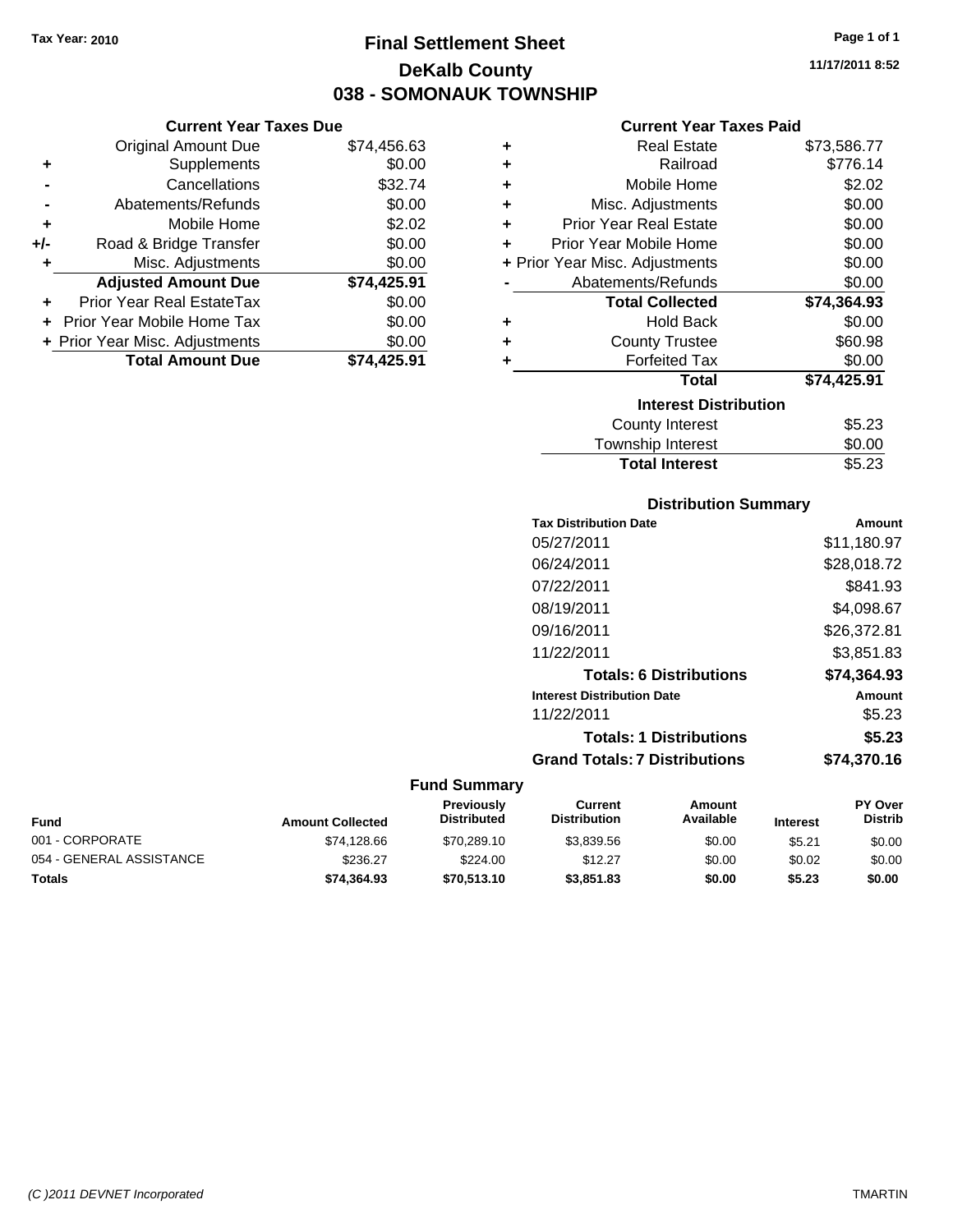# **Final Settlement Sheet Tax Year: 2010 Page 1 of 1 DeKalb County 039 - SOMONAUK ROAD & BRIDGE**

**11/17/2011 8:52**

#### **Current Year Taxes Paid**

| ٠ | <b>Real Estate</b>             | \$174,909.00 |
|---|--------------------------------|--------------|
| ÷ | Railroad                       | \$2,410.02   |
| ÷ | Mobile Home                    | \$6.28       |
| ÷ | Misc. Adjustments              | \$0.00       |
| ÷ | <b>Prior Year Real Estate</b>  | \$0.00       |
| ÷ | Prior Year Mobile Home         | \$0.00       |
|   | + Prior Year Misc. Adjustments | \$0.00       |
|   | Abatements/Refunds             | \$0.00       |
|   | <b>Total Collected</b>         | \$177,325.30 |
| ٠ | <b>Hold Back</b>               | \$0.00       |
| ÷ | <b>County Trustee</b>          | \$189.33     |
| ÷ | <b>Forfeited Tax</b>           | \$0.00       |
|   | Total                          | \$177,514.63 |
|   | <b>Interest Distribution</b>   |              |
|   | <b>County Interest</b>         | \$12.47      |
|   |                                | ີ ລ          |

| <b>Total Interest</b> | \$12.47 |
|-----------------------|---------|
| Township Interest     | \$0.00  |
| County Interest       | \$12.47 |

| <b>Road and Bridge Summary</b> |             |               |  |  |  |
|--------------------------------|-------------|---------------|--|--|--|
| <b>Municipality</b>            | Amt. Due    | Amt. Distrib. |  |  |  |
| CITY OF SANDWICH               | \$1,041.58  | \$1,040.69    |  |  |  |
| <b>VILLAGE OF SOMONAUK</b>     | \$52,593.90 | \$52,550.56   |  |  |  |
| <b>Totals</b>                  | \$53,635,48 | \$53,591.25   |  |  |  |

**Current Year Taxes Due** Original Amount Due \$231,201.29

**Adjusted Amount Due \$177,514.63**

**Total Amount Due \$177,514.63**

**+** Supplements \$0.00 **-** Cancellations \$101.69 **-** Abatements/Refunds \$0.00 **+** Mobile Home \$6.28 **+/-** Road & Bridge Transfer (\$53,591.25) **+** Misc. Adjustments \$0.00

**+** Prior Year Real EstateTax \$0.00 **+** Prior Year Mobile Home Tax \$0.00 **+ Prior Year Misc. Adjustments**  $$0.00$ 

#### **Distribution Summary**

| Amount       |
|--------------|
| \$26,616.54  |
| \$66,847.66  |
| \$2,004.18   |
| \$9,757.08   |
| \$62,929.11  |
| \$9,170.73   |
| \$177,325.30 |
| Amount       |
| \$12.47      |
| \$12.47      |
| \$177.337.77 |
|              |

|                              |                         | <b>Previously</b>  | Current             | Amount    |                 | PY Over        |
|------------------------------|-------------------------|--------------------|---------------------|-----------|-----------------|----------------|
| <b>Fund</b>                  | <b>Amount Collected</b> | <b>Distributed</b> | <b>Distribution</b> | Available | <b>Interest</b> | <b>Distrib</b> |
| 007 - ROAD AND BRIDGE        | \$102,030.58            | \$96,759.81        | \$5,270,77          | \$0.00    | \$8.41          | \$0.00         |
| 008 - BRIDGE CONST W/COUNTY  | \$41.10                 | \$38.96            | \$2.14              | \$0.00    | \$0.00          | \$0.00         |
| 009 - PERMANENT ROAD         | \$59,312.30             | \$56,240.16        | \$3.072.14          | \$0.00    | \$3.20          | \$0.00         |
| 010 - EQUIPMENT AND BUILDING | \$15,941.32             | \$15.115.64        | \$825.68            | \$0.00    | \$0.86          | \$0.00         |
| <b>Totals</b>                | \$177.325.30            | \$168,154.57       | \$9.170.73          | \$0.00    | \$12.47         | \$0.00         |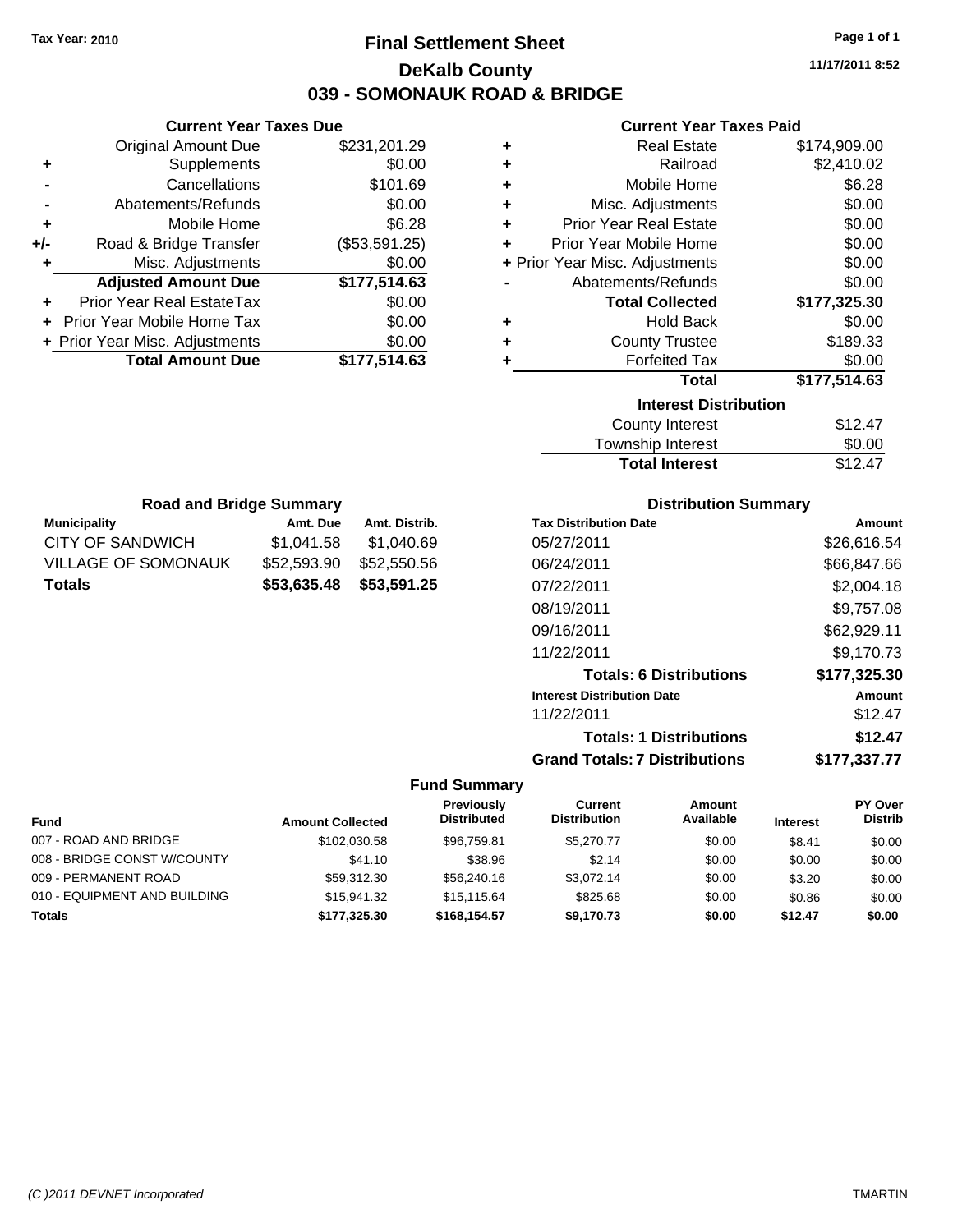**Current Year Taxes Due** Original Amount Due \$76,243.48

**Adjusted Amount Due \$76,123.49**

**Total Amount Due \$76,123.49**

**+** Supplements \$0.00 **-** Cancellations \$130.27 **-** Abatements/Refunds \$0.00 **+** Mobile Home \$10.28 **+/-** Road & Bridge Transfer \$0.00 **+** Misc. Adjustments \$0.00

**+** Prior Year Real EstateTax \$0.00 **+** Prior Year Mobile Home Tax \$0.00 **+ Prior Year Misc. Adjustments**  $$0.00$ 

# **Final Settlement Sheet Tax Year: 2010 Page 1 of 1 DeKalb County 040 - SOUTH GROVE TOWNSHIP**

**11/17/2011 8:52**

#### **Current Year Taxes Paid**

| ٠ | <b>Real Estate</b>             | \$76,113.21 |
|---|--------------------------------|-------------|
| ÷ | Railroad                       | \$0.00      |
| ÷ | Mobile Home                    | \$10.28     |
| ÷ | Misc. Adjustments              | \$0.00      |
| ÷ | <b>Prior Year Real Estate</b>  | \$0.00      |
| ٠ | Prior Year Mobile Home         | \$0.00      |
|   | + Prior Year Misc. Adjustments | \$0.00      |
|   | Abatements/Refunds             | \$0.00      |
|   |                                |             |
|   | <b>Total Collected</b>         | \$76,123.49 |
| ٠ | <b>Hold Back</b>               | \$0.00      |
| ٠ | <b>County Trustee</b>          | \$0.00      |
| ÷ | <b>Forfeited Tax</b>           | \$0.00      |
|   | <b>Total</b>                   | \$76,123.49 |
|   | <b>Interest Distribution</b>   |             |
|   | County Interest                | \$5.35      |

# **Distribution Summary**

Total Interest **\$5.35** 

| <b>Tax Distribution Date</b>         | Amount      |
|--------------------------------------|-------------|
| 05/27/2011                           | \$6,076.82  |
| 06/24/2011                           | \$32,994.68 |
| 07/22/2011                           | \$924.51    |
| 08/19/2011                           | \$2,085.63  |
| 09/16/2011                           | \$30,535.19 |
| 11/22/2011                           | \$3,506.66  |
| <b>Totals: 6 Distributions</b>       | \$76.123.49 |
| <b>Interest Distribution Date</b>    | Amount      |
| 11/22/2011                           | \$5.35      |
| <b>Totals: 1 Distributions</b>       | \$5.35      |
| <b>Grand Totals: 7 Distributions</b> | \$76.128.84 |

|                                               |                         | <b>Previously</b>  | Current             | Amount    |                 | PY Over        |
|-----------------------------------------------|-------------------------|--------------------|---------------------|-----------|-----------------|----------------|
| Fund                                          | <b>Amount Collected</b> | <b>Distributed</b> | <b>Distribution</b> | Available | <b>Interest</b> | <b>Distrib</b> |
| 001 - CORPORATE                               | \$45.926.22             | \$43,810.62        | \$2,115,60          | \$0.00    | \$3.22          | \$0.00         |
| 027 - AUDIT                                   | \$500.74                | \$477.67           | \$23.07             | \$0.00    | \$0.04          | \$0.00         |
| 034 - GENERAL ASSISTANCE                      | \$17.713.79             | \$16,897.78        | \$816.01            | \$0.00    | \$1.24          | \$0.00         |
| 035 - TORT JUDGEMENTS/LIABILITY<br><b>INS</b> | \$6,491.20              | \$6,192.19         | \$299.01            | \$0.00    | \$0.46          | \$0.00         |
| 047 - SOCIAL SECURITY                         | \$5.491.54              | \$5.238.57         | \$252.97            | \$0.00    | \$0.39          | \$0.00         |
| <b>Totals</b>                                 | \$76.123.49             | \$72,616.83        | \$3,506.66          | \$0.00    | \$5.35          | \$0.00         |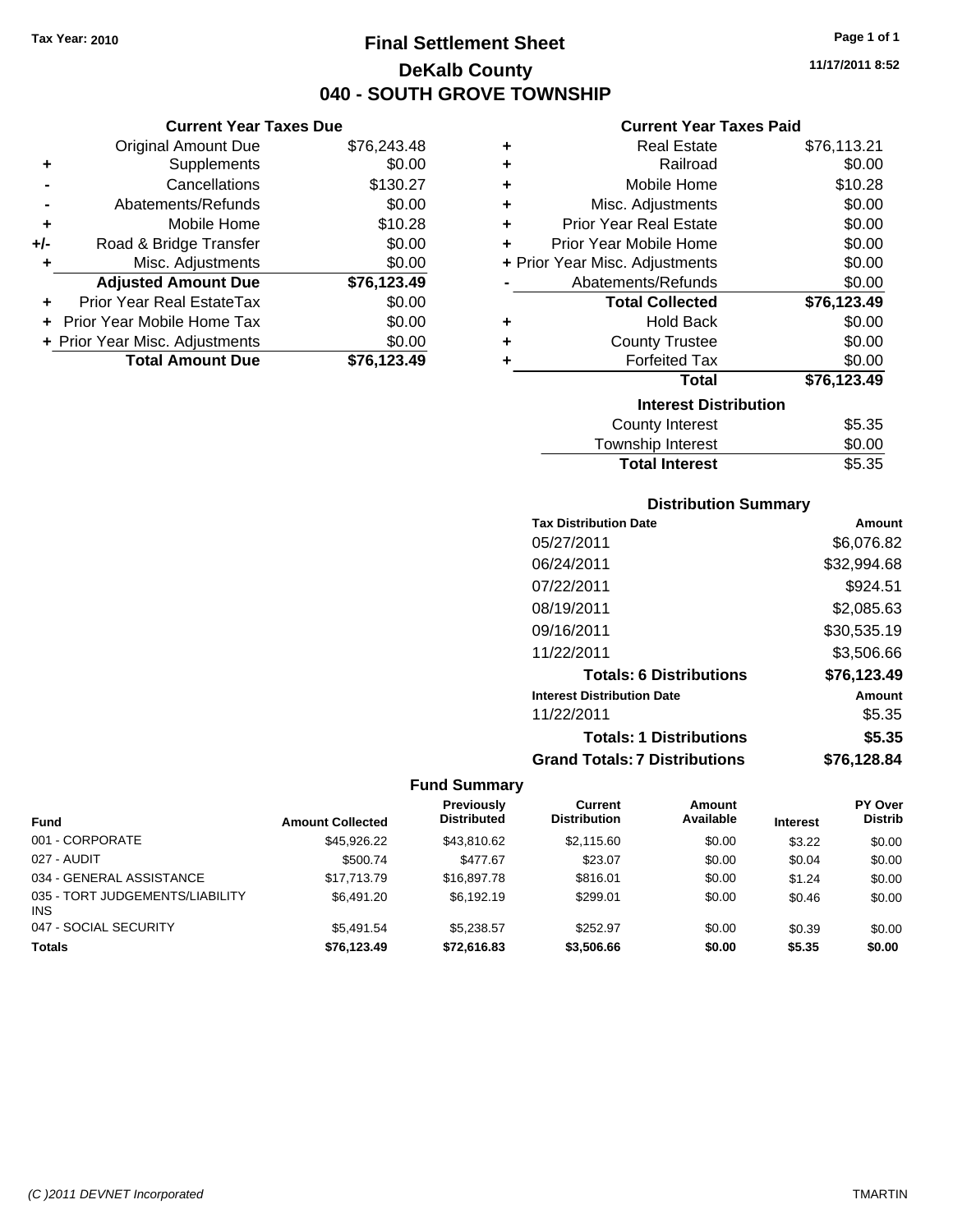**Current Year Taxes Due** Original Amount Due \$107,002.62

**Adjusted Amount Due \$106,834.24**

**+** Supplements \$0.00 **-** Cancellations \$182.81 **-** Abatements/Refunds \$0.00 **+** Mobile Home \$14.43 **+/-** Road & Bridge Transfer \$0.00 **+** Misc. Adjustments \$0.00

**+** Prior Year Real EstateTax \$0.00 **+** Prior Year Mobile Home Tax \$0.00 **+ Prior Year Misc. Adjustments \$0.00<br>Total Amount Due \$106,834.24** 

**Total Amount Due** 

# **Final Settlement Sheet Tax Year: 2010 Page 1 of 1 DeKalb County 041 - SOUTH GROVE ROAD & BRIDGE**

**Current Year Taxes Paid**

|   | Current Year Taxes Paid        |              |
|---|--------------------------------|--------------|
| ٠ | <b>Real Estate</b>             | \$106,819.81 |
| ÷ | Railroad                       | \$0.00       |
| ÷ | Mobile Home                    | \$14.43      |
| ÷ | Misc. Adjustments              | \$0.00       |
| ÷ | <b>Prior Year Real Estate</b>  | \$0.00       |
| ÷ | Prior Year Mobile Home         | \$0.00       |
|   | + Prior Year Misc. Adjustments | \$0.00       |
|   | Abatements/Refunds             | \$0.00       |
|   | <b>Total Collected</b>         | \$106,834.24 |
| ٠ | <b>Hold Back</b>               | \$0.00       |
| ÷ | <b>County Trustee</b>          | \$0.00       |
| ٠ | <b>Forfeited Tax</b>           | \$0.00       |
|   | <b>Total</b>                   | \$106,834.24 |
|   |                                |              |
|   | <b>Interest Distribution</b>   |              |
|   | <b>County Interest</b>         | \$7.51       |

Total Interest \$7.51

| <b>Distribution Summary</b>          |              |
|--------------------------------------|--------------|
| <b>Tax Distribution Date</b>         | Amount       |
| 05/27/2011                           | \$8,528.42   |
| 06/24/2011                           | \$46,305.76  |
| 07/22/2011                           | \$1.297.53   |
| 08/19/2011                           | \$2,927.03   |
| 09/16/2011                           | \$42,854.20  |
| 11/22/2011                           | \$4.921.30   |
| <b>Totals: 6 Distributions</b>       | \$106,834.24 |
| <b>Interest Distribution Date</b>    | Amount       |
| 11/22/2011                           | \$7.51       |
| <b>Totals: 1 Distributions</b>       | \$7.51       |
| <b>Grand Totals: 7 Distributions</b> | \$106,841.75 |

|                              |                         | <b>Previously</b>  | Current             | Amount    |                 | PY Over        |
|------------------------------|-------------------------|--------------------|---------------------|-----------|-----------------|----------------|
| <b>Fund</b>                  | <b>Amount Collected</b> | <b>Distributed</b> | <b>Distribution</b> | Available | <b>Interest</b> | <b>Distrib</b> |
| 007 - ROAD AND BRIDGE        | \$63,899.59             | \$60,956,05        | \$2.943.54          | \$0.00    | \$4.49          | \$0.00         |
| 008 - BRIDGE CONST W/COUNTY  | \$7.987.89              | \$7.619.93         | \$367.96            | \$0.00    | \$0.56          | \$0.00         |
| 009 - PERMANENT ROAD         | \$27.956.71             | \$26,668,88        | \$1.287.83          | \$0.00    | \$1.97          | \$0.00         |
| 010 - EQUIPMENT AND BUILDING | \$6,990.05              | \$6,668,08         | \$321.97            | \$0.00    | \$0.49          | \$0.00         |
| <b>Totals</b>                | \$106.834.24            | \$101.912.94       | \$4.921.30          | \$0.00    | \$7.51          | \$0.00         |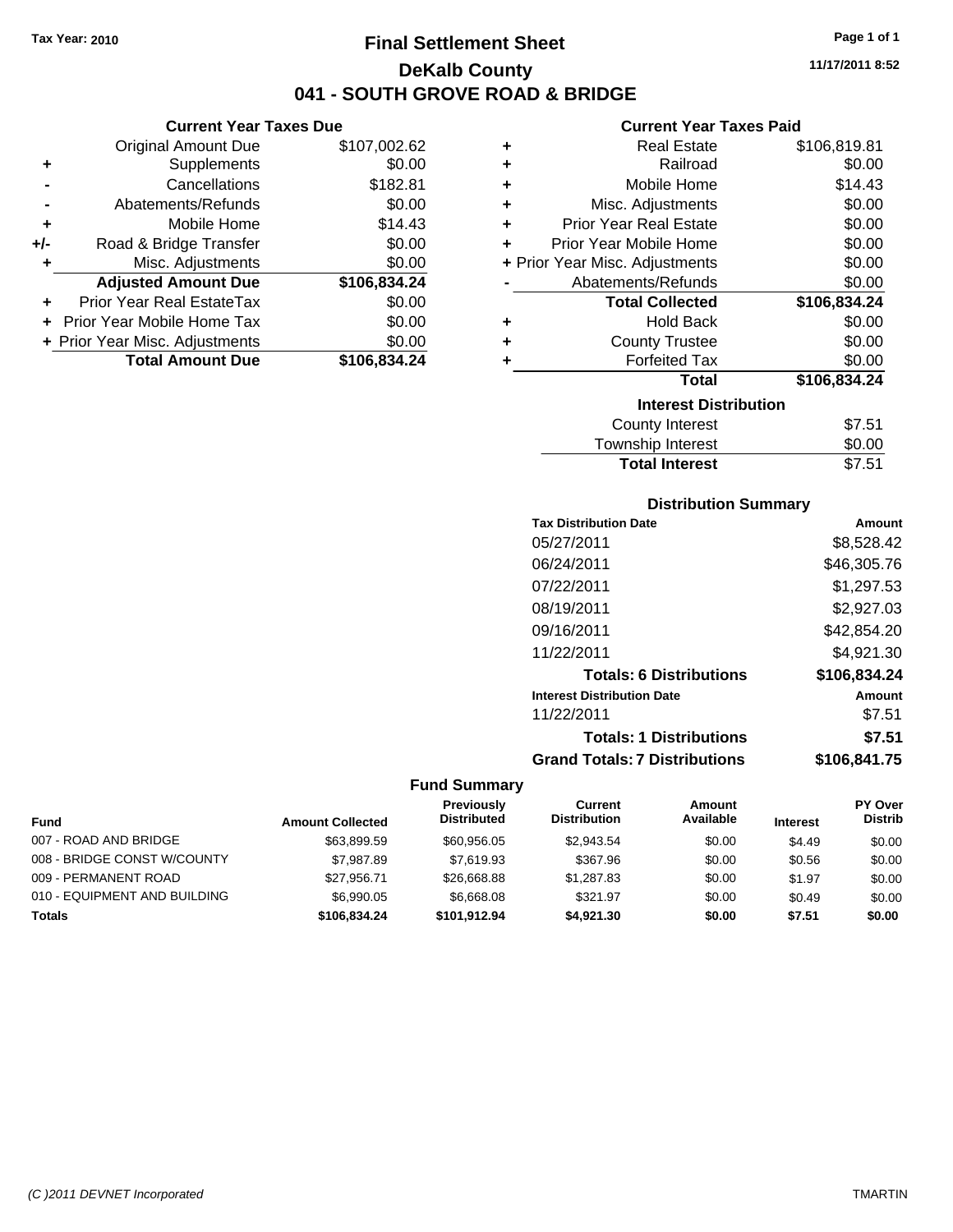**Current Year Taxes Due** Original Amount Due \$121,010.78

**Adjusted Amount Due \$120,974.13**

**Total Amount Due \$122,166.38**

**+** Supplements \$0.00 **-** Cancellations \$76.96 **-** Abatements/Refunds \$0.00 **+** Mobile Home \$12.15 **+/-** Road & Bridge Transfer \$0.00 **+** Misc. Adjustments \$28.16

**+** Prior Year Real EstateTax \$1,192.25 **+** Prior Year Mobile Home Tax \$0.00 **+ Prior Year Misc. Adjustments**  $$0.00$ 

# **Final Settlement Sheet Tax Year: 2010 Page 1 of 1 DeKalb County 042 - SQUAW GROVE TOWNSHIP**

**11/17/2011 8:52**

#### **Current Year Taxes Paid**

| ٠ | <b>Real Estate</b>             | \$120,004.99 |  |  |  |  |
|---|--------------------------------|--------------|--|--|--|--|
| ÷ | Railroad                       | \$919.62     |  |  |  |  |
| ÷ | Mobile Home                    | \$12.15      |  |  |  |  |
| ÷ | Misc. Adjustments              | \$28.16      |  |  |  |  |
| ÷ | <b>Prior Year Real Estate</b>  | \$1,192.25   |  |  |  |  |
| ÷ | Prior Year Mobile Home         | \$0.00       |  |  |  |  |
|   | + Prior Year Misc. Adjustments | \$0.00       |  |  |  |  |
|   | Abatements/Refunds             | \$0.00       |  |  |  |  |
|   | <b>Total Collected</b>         | \$122,157.17 |  |  |  |  |
| ٠ | <b>Hold Back</b>               | \$0.00       |  |  |  |  |
| ٠ | <b>County Trustee</b>          | \$9.21       |  |  |  |  |
| ÷ | <b>Forfeited Tax</b>           | \$0.00       |  |  |  |  |
|   | <b>Total</b>                   | \$122,166.38 |  |  |  |  |
|   | <b>Interest Distribution</b>   |              |  |  |  |  |
|   | <b>County Interest</b>         | \$8.59       |  |  |  |  |
|   |                                | ີ່           |  |  |  |  |

| Township Interest     | \$0.00 |
|-----------------------|--------|
| <b>Total Interest</b> | \$8.59 |

#### **Distribution Summary**

| <b>Tax Distribution Date</b>         | Amount       |
|--------------------------------------|--------------|
| 05/27/2011                           | \$14,299.28  |
| 06/24/2011                           | \$47,166.21  |
| 07/22/2011                           | \$997.07     |
| 08/19/2011                           | \$6,193.09   |
| 09/16/2011                           | \$47,556.98  |
| 11/22/2011                           | \$5,944.54   |
| <b>Totals: 6 Distributions</b>       | \$122,157.17 |
| <b>Interest Distribution Date</b>    | Amount       |
| 11/22/2011                           | \$8.59       |
| <b>Totals: 1 Distributions</b>       | \$8.59       |
| <b>Grand Totals: 7 Distributions</b> | \$122,165.76 |
|                                      |              |

#### **Fund Summary**

| <b>Fund</b>              | <b>Amount Collected</b> | Previously<br><b>Distributed</b> | Current<br><b>Distribution</b> | Amount<br>Available | <b>Interest</b> | PY Over<br><b>Distrib</b> |
|--------------------------|-------------------------|----------------------------------|--------------------------------|---------------------|-----------------|---------------------------|
| 001 - CORPORATE          | \$78,231.15             | \$74.424.22                      | \$3,806.93                     | \$0.00              | \$5.50          | \$0.00                    |
| 017 - CEMETERY           | \$13,332.36             | \$12,683.55                      | \$648.81                       | \$0.00              | \$0.94          | \$0.00                    |
| 019 - COMMUNITY BUILDING | \$27,059.28             | \$25.742.49                      | \$1,316.79                     | \$0.00              | \$1.90          | \$0.00                    |
| 054 - GENERAL ASSISTANCE | \$3.534.38              | \$3.362.37                       | \$172.01                       | \$0.00              | \$0.25          | \$0.00                    |
| <b>Totals</b>            | \$122,157.17            | \$116,212,63                     | \$5.944.54                     | \$0.00              | \$8.59          | \$0.00                    |

| <u>Year Source</u>      | <b>Account Type</b>                        | <b>Amount Adjustment Description</b>                            |
|-------------------------|--------------------------------------------|-----------------------------------------------------------------|
| 2010 RE - Real Estate   | <b>Back Tax Collected</b>                  | \$6.32 Nielsen Redemption 15-16-151-019 by TBA                  |
| 2010 RE - Real Estate   | Back Tax Collected                         | \$2.62 Popp Redemption 15-15-427-007 by TBA                     |
|                         | 2010 RE - Real Estate Paymt In Lieu of Tax | \$19.22 Sunset View Apartments-Housing Authority Payment by TBA |
| <b>Totals 3 entries</b> |                                            | \$28.16                                                         |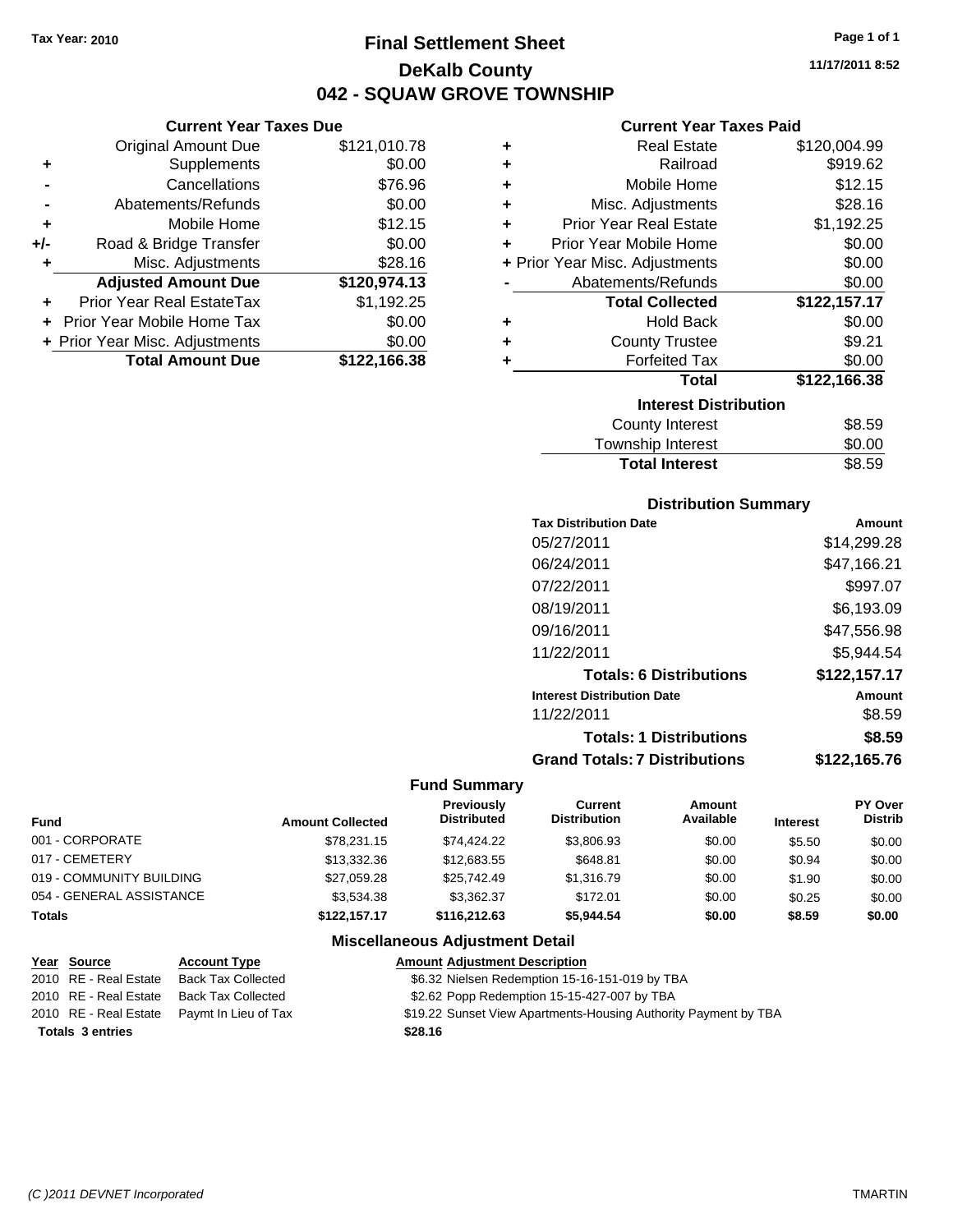**Current Year Taxes Due** Original Amount Due \$160,488.71

**Adjusted Amount Due \$160,440.10**

**Total Amount Due \$162,002.31**

**+** Supplements \$0.00 **-** Cancellations \$102.07 **-** Abatements/Refunds \$0.00 **+** Mobile Home \$16.12 **+/-** Road & Bridge Transfer \$0.00 **+** Misc. Adjustments \$37.34

**+** Prior Year Real EstateTax \$1,562.21 **+** Prior Year Mobile Home Tax \$0.00 **+ Prior Year Misc. Adjustments**  $$0.00$ 

# **Final Settlement Sheet Tax Year: 2010 Page 1 of 1 DeKalb County 043 - HINCKLEY PUBLIC LIBRARY DISTRICT**

**11/17/2011 8:52**

#### **Current Year Taxes Paid**

| ٠ | <b>Real Estate</b>             | \$159,154.79 |
|---|--------------------------------|--------------|
| ÷ | Railroad                       | \$1,219.64   |
| ÷ | Mobile Home                    | \$16.12      |
| ÷ | Misc. Adjustments              | \$37.34      |
| ÷ | <b>Prior Year Real Estate</b>  | \$1,562.21   |
| ÷ | Prior Year Mobile Home         | \$0.00       |
|   | + Prior Year Misc. Adjustments | \$0.00       |
|   | Abatements/Refunds             | \$0.00       |
|   | <b>Total Collected</b>         | \$161,990.10 |
| ٠ | <b>Hold Back</b>               | \$0.00       |
| ÷ | <b>County Trustee</b>          | \$12.21      |
| ٠ | <b>Forfeited Tax</b>           | \$0.00       |
|   | <b>Total</b>                   | \$162,002.31 |
|   | <b>Interest Distribution</b>   |              |
|   | County Interest                | \$11.39      |
|   |                                | ີ ລ          |

| Township Interest     | \$0.00  |
|-----------------------|---------|
| <b>Total Interest</b> | \$11.39 |

#### **Distribution Summary**

| <b>Tax Distribution Date</b>         | Amount       |
|--------------------------------------|--------------|
| 05/27/2011                           | \$18,964.41  |
| 06/24/2011                           | \$62,553.73  |
| 07/22/2011                           | \$1,322.29   |
| 08/19/2011                           | \$8,213.46   |
| 09/16/2011                           | \$63,071.36  |
| 11/22/2011                           | \$7,864.85   |
| <b>Totals: 6 Distributions</b>       | \$161,990.10 |
| <b>Interest Distribution Date</b>    | Amount       |
| 11/22/2011                           | \$11.39      |
| <b>Totals: 1 Distributions</b>       | \$11.39      |
| <b>Grand Totals: 7 Distributions</b> | \$162,001.49 |
|                                      |              |

#### **Fund Summary**

|                                         |                         | <b>Previously</b>  | Current             | Amount    |                 | PY Over        |
|-----------------------------------------|-------------------------|--------------------|---------------------|-----------|-----------------|----------------|
| <b>Fund</b>                             | <b>Amount Collected</b> | <b>Distributed</b> | <b>Distribution</b> | Available | <b>Interest</b> | <b>Distrib</b> |
| 001 - CORPORATE                         | \$136,455.28            | \$129,830,20       | \$6,625.08          | \$0.00    | \$9.60          | \$0.00         |
| 004 - OPERATIONS & MAINTENANCE          | \$4,958.84              | \$4,718.08         | \$240.76            | \$0.00    | \$0.35          | \$0.00         |
| 005 - I. M. R. F.                       | \$7,937.36              | \$7,551.98         | \$385.38            | \$0.00    | \$0.56          | \$0.00         |
| 027 - AUDIT                             | \$32.23                 | \$30.67            | \$1.56              | \$0.00    | \$0.00          | \$0.00         |
| 035 - TORT JUDGEMENTS/LIABILITY<br>INS. | \$6,456.11              | \$6.142.65         | \$313.46            | \$0.00    | \$0.45          | \$0.00         |
| 047 - SOCIAL SECURITY                   | \$6,150.28              | \$5.851.67         | \$298.61            | \$0.00    | \$0.43          | \$0.00         |
| <b>Totals</b>                           | \$161.990.10            | \$154,125,25       | \$7,864.85          | \$0.00    | \$11.39         | \$0.00         |

| <u>Year Source</u>      | <b>Account Type</b>       | <b>Amount Adjustment Description</b>                            |
|-------------------------|---------------------------|-----------------------------------------------------------------|
| 2010 RE - Real Estate   | <b>Back Tax Collected</b> | \$8.38 Nielsen Redemption 15-16-151-019 by TBA                  |
| 2010 RE - Real Estate   | Back Tax Collected        | \$3.48 Popp Redemption 15-15-427-007 by TBA                     |
| 2010 RE - Real Estate   | Paymt In Lieu of Tax      | \$25.48 Sunset View Apartments-Housing Authority Payment by TBA |
| <b>Totals 3 entries</b> |                           | \$37.34                                                         |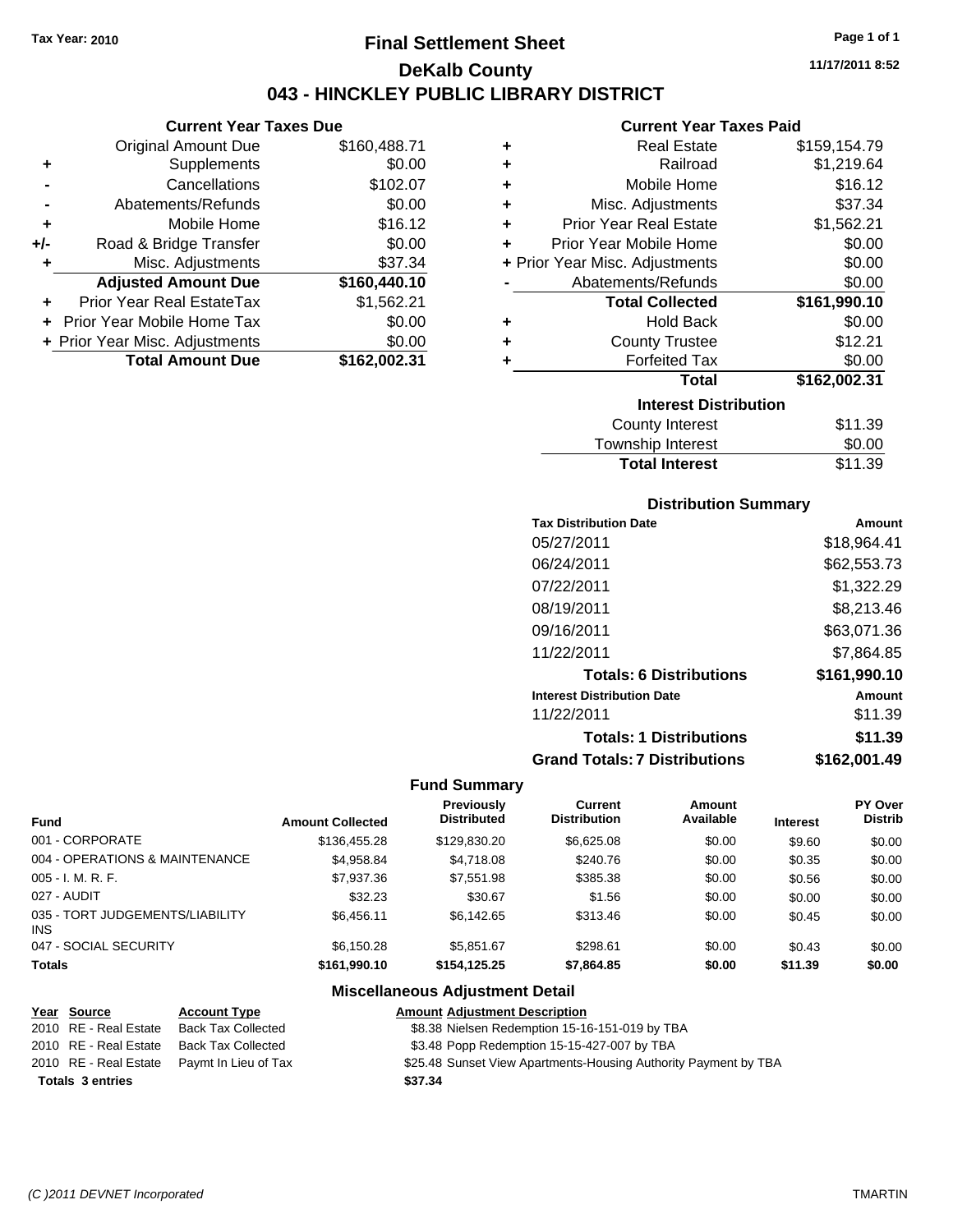# **Final Settlement Sheet Tax Year: 2010 Page 1 of 1 DeKalb County 044 - SQUAW GROVE ROAD & BRIDGE**

**11/17/2011 8:52**

**+** Real Estate \$264,398.89 **+** Railroad \$2,333.28 **+** Mobile Home \$30.84 \$71.44 **+** Prior Year Real Estate \$3,078.07  $$0.00$ **+** Prior Year Misc. Adjustments \$0.00  $$0.00$ **Total Collected \$269,912.52 +** Hold Back \$0.00

**+** Forfeited Tax \$0.00 **Total \$269,935.87**

\$23.35

## **Current Year Taxes Paid**

|     | <b>Current Year Taxes Due</b>  |               |   | <b>Current Year Taxes Pa</b>                           |  |
|-----|--------------------------------|---------------|---|--------------------------------------------------------|--|
|     | <b>Original Amount Due</b>     | \$307,028.53  | ٠ | <b>Real Estate</b>                                     |  |
| ٠   | <b>Supplements</b>             | \$0.00        | ٠ | Railroad                                               |  |
|     | Cancellations                  | \$195.29      | ٠ | Mobile Home                                            |  |
|     | Abatements/Refunds             | \$0.00        | ٠ | Misc. Adjustments                                      |  |
| ÷   | Mobile Home                    | \$30.84       | ÷ | <b>Prior Year Real Estate</b>                          |  |
| +/- | Road & Bridge Transfer         | (\$40,077.72) | ٠ | Prior Year Mobile Home                                 |  |
| ٠   | Misc. Adjustments              | \$71.44       |   | + Prior Year Misc. Adjustments                         |  |
|     | <b>Adjusted Amount Due</b>     | \$266,857.80  |   | Abatements/Refunds                                     |  |
| ÷   | Prior Year Real EstateTax      | \$3,078.07    |   | <b>Total Collected</b>                                 |  |
|     | Prior Year Mobile Home Tax     | \$0.00        | ٠ | <b>Hold Back</b>                                       |  |
|     | + Prior Year Misc. Adjustments | \$0.00        | ÷ | <b>County Trustee</b>                                  |  |
|     | <b>Total Amount Due</b>        | \$269,935.87  |   | <b>Forfeited Tax</b>                                   |  |
|     |                                |               |   | Total                                                  |  |
|     |                                |               |   | <b>Interest Distribution</b><br><b>County Interest</b> |  |
|     |                                |               |   |                                                        |  |

| County Interest       | \$18.98 |
|-----------------------|---------|
| Township Interest     | \$0.00  |
| <b>Total Interest</b> | \$18.98 |

| <b>Road and Bridge Summary</b> |             |               |  |  |
|--------------------------------|-------------|---------------|--|--|
| <b>Municipality</b>            | Amt. Due    | Amt. Distrib. |  |  |
| <b>VILLAGE OF HINCKLEY</b>     | \$40,080,77 | \$40,077.72   |  |  |
| <b>Totals</b>                  | \$40.080.77 | \$40,077.72   |  |  |

#### **Distribution Summary**

| Amount       |
|--------------|
| \$31.569.28  |
| \$104,224.69 |
| \$2,201.26   |
| \$13,672.72  |
| \$105,086.25 |
| \$13,158.32  |
| \$269,912.52 |
| Amount       |
| \$18.98      |
| \$18.98      |
| \$269,931.50 |
|              |

#### **Fund Summary**

| <b>Fund</b>                                   | <b>Amount Collected</b> | Previously<br><b>Distributed</b> | Current<br><b>Distribution</b> | Amount<br>Available | <b>Interest</b> | PY Over<br><b>Distrib</b> |
|-----------------------------------------------|-------------------------|----------------------------------|--------------------------------|---------------------|-----------------|---------------------------|
| 007 - ROAD AND BRIDGE                         | \$89,161.86             | \$84.828.78                      | \$4,333,08                     | \$0.00              | \$7.91          | \$0.00                    |
| 008 - BRIDGE CONST W/COUNTY                   | \$6.063.41              | \$5,767.38                       | \$296.03                       | \$0.00              | \$0.37          | \$0.00                    |
| 009 - PERMANENT ROAD                          | \$131.261.03            | \$124,852.12                     | \$6,408.91                     | \$0.00              | \$8.04          | \$0.00                    |
| 010 - EQUIPMENT AND BUILDING                  | \$40,390.49             | \$38,418,40                      | \$1,972.09                     | \$0.00              | \$2.47          | \$0.00                    |
| 035 - TORT JUDGEMENTS/LIABILITY<br><b>INS</b> | \$3,035.73              | \$2,887.52                       | \$148.21                       | \$0.00              | \$0.19          | \$0.00                    |
| <b>Totals</b>                                 | \$269.912.52            | \$256,754.20                     | \$13.158.32                    | \$0.00              | \$18.98         | \$0.00                    |

| Year Source             | <b>Account Type</b>       | <b>Amount Adjustment Description</b>                            |
|-------------------------|---------------------------|-----------------------------------------------------------------|
| 2010 RE - Real Estate   | Back Tax Collected        | \$16.04 Nielsen Redemption 15-16-151-019 by TBA                 |
| 2010 RE - Real Estate   | <b>Back Tax Collected</b> | \$6.65 Popp Redemption 15-15-427-007 by TBA                     |
| 2010 RE - Real Estate   | Paymt In Lieu of Tax      | \$48.75 Sunset View Apartments-Housing Authority Payment by TBA |
| <b>Totals 3 entries</b> |                           | \$71.44                                                         |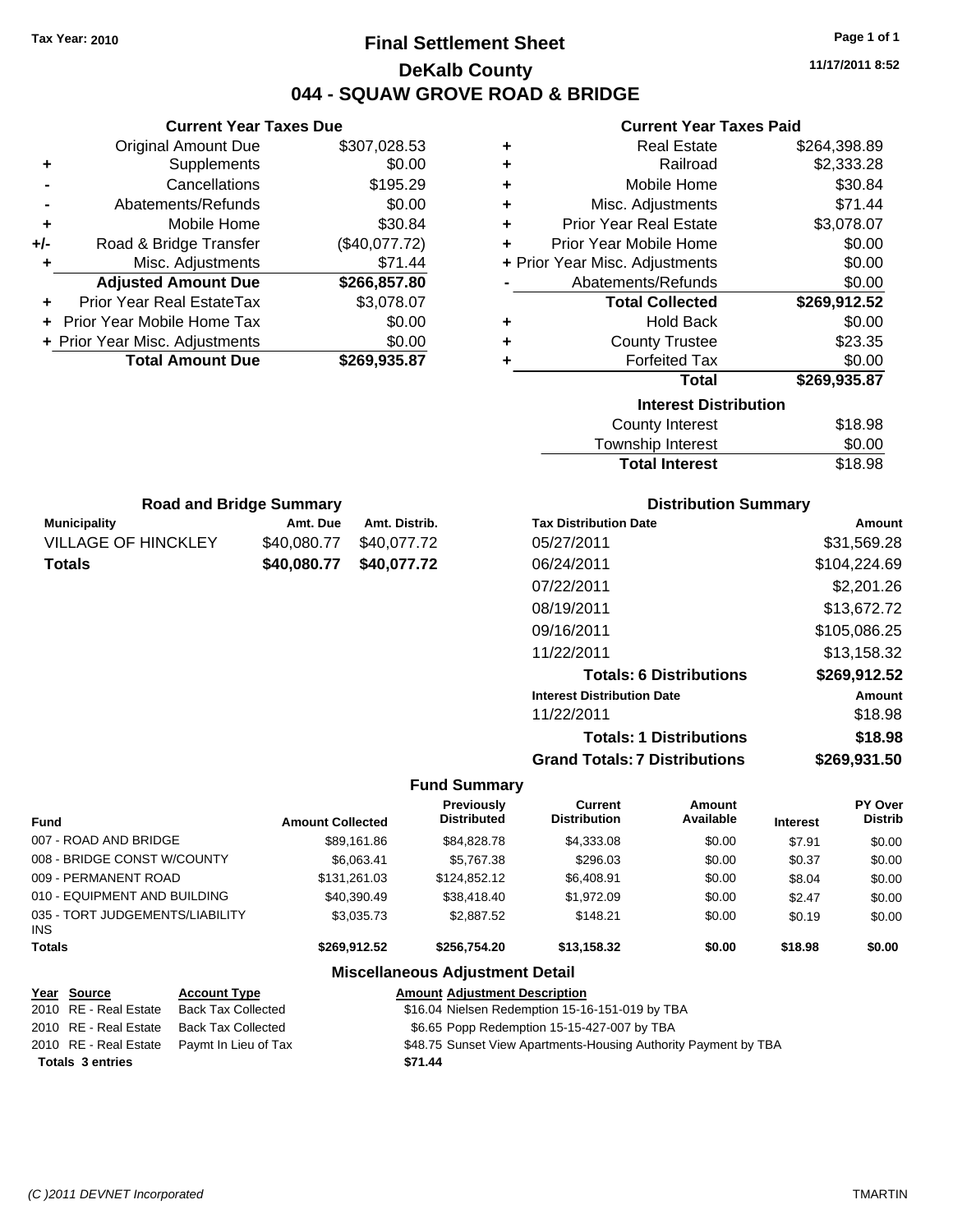# **Final Settlement Sheet Tax Year: 2010 Page 1 of 2 DeKalb County 045 - SYCAMORE TOWNSHIP**

|       | <b>Current Year Taxes Due</b>     |              |
|-------|-----------------------------------|--------------|
|       | <b>Original Amount Due</b>        | \$356,311.35 |
| ٠     | Supplements                       | \$0.00       |
|       | Cancellations                     | \$215.29     |
|       | Abatements/Refunds                | \$2.23       |
| ٠     | Mobile Home                       | \$105.13     |
| $+/-$ | Road & Bridge Transfer            | \$0.00       |
|       | Misc. Adjustments                 | \$207.90     |
|       | <b>Adjusted Amount Due</b>        | \$356,406.86 |
|       | Prior Year Real EstateTax         | \$22.41      |
|       | <b>Prior Year Mobile Home Tax</b> | \$1.86       |
|       | + Prior Year Misc. Adjustments    | \$11.22      |
|       | <b>Total Amount Due</b>           | \$356,442.35 |

#### **Current Year Taxes Paid**

|   | <b>Real Estate</b>             | \$355,863.73 |
|---|--------------------------------|--------------|
| ÷ | Railroad                       | \$146.14     |
| ÷ | Mobile Home                    | \$105.13     |
| ÷ | Misc. Adjustments              | \$207.90     |
| ÷ | <b>Prior Year Real Estate</b>  | \$22.41      |
| ٠ | Prior Year Mobile Home         | \$1.86       |
|   | + Prior Year Misc. Adjustments | \$11.22      |
|   | Abatements/Refunds             | \$2.23       |
|   | <b>Total Collected</b>         | \$356,356.16 |
| ٠ | <b>Hold Back</b>               | \$0.00       |
| ٠ | <b>County Trustee</b>          | \$86.19      |
| ٠ | <b>Forfeited Tax</b>           | \$0.00       |
|   | Total                          | \$356,442.35 |
|   | <b>Interest Distribution</b>   |              |
|   | <b>County Interest</b>         | \$25.05      |
|   | Tournabin Interact             | ድስ ሰስ        |

| <b>Total Interest</b> | \$25.05 |
|-----------------------|---------|
| Township Interest     | \$0.00  |
| County Interest       | \$25.05 |

#### **Distribution Summary**

| <b>Tax Distribution Date</b>         | Amount       |
|--------------------------------------|--------------|
| 05/27/2011                           | \$38.448.86  |
| 06/24/2011                           | \$141,407.05 |
| 07/22/2011                           | \$3.120.38   |
| 08/19/2011                           | \$19,507.85  |
| 09/16/2011                           | \$137,407.97 |
| 11/22/2011                           | \$16.464.05  |
| <b>Totals: 6 Distributions</b>       | \$356.356.16 |
| <b>Interest Distribution Date</b>    | Amount       |
| 11/22/2011                           | \$25.05      |
| <b>Totals: 1 Distributions</b>       | \$25.05      |
| <b>Grand Totals: 7 Distributions</b> | \$356.381.21 |
|                                      |              |

#### **Fund Summary**

| Fund                     | <b>Amount Collected</b> | <b>Previously</b><br><b>Distributed</b> | Current<br><b>Distribution</b> | Amount<br>Available | <b>Interest</b> | PY Over<br><b>Distrib</b> |
|--------------------------|-------------------------|-----------------------------------------|--------------------------------|---------------------|-----------------|---------------------------|
| 001 - CORPORATE          | \$344,326,29            | \$328,418.04                            | \$15,908.25                    | \$0.00              | \$24.21         | \$0.00                    |
| 005 - I. M. R. F.        | \$10,013.61             | \$9,550.96                              | \$462.65                       | \$0.00              | \$0.70          | \$0.00                    |
| 054 - GENERAL ASSISTANCE | \$2,016.26              | \$1.923.11                              | \$93.15                        | \$0.00              | \$0.14          | \$0.00                    |
| Totals                   | \$356,356.16            | \$339,892.11                            | \$16,464.05                    | \$0.00              | \$25.05         | \$0.00                    |

#### **Miscellaneous Adjustment Detail**

| Year Source             | <b>Account Type</b>                        | <b>Amount Adjustment Description</b>                       |
|-------------------------|--------------------------------------------|------------------------------------------------------------|
| 2010 RE - Real Estate   | <b>Back Tax Collected</b>                  | \$6.82 Brown's Supermarket Redemption 06-32-282-008 by TBA |
| 2010 RE - Real Estate   | <b>Back Tax Collected</b>                  | \$1.08 Stogsdill Redemption 06-32-328-005 by TBA           |
|                         | 2010 RE - Real Estate Paymt In Lieu of Tax | \$98.52 Sycamore Units-Housing Authority by TBA            |
|                         | 2010 RE - Real Estate Back Tax Collected   | \$2.96 Boots Assignment 06-20-377-002 by TBA               |
|                         | 2010 MH - Mobile Home Back Tax Collected   | \$5.60 Scavanger Sale 06-33-400-039 0003B by TBA           |
|                         | 2010 RE - Real Estate Paymt In Lieu of Tax | \$98.52 Sycamore Units-Housing Authority by TBA            |
|                         | 2010 MH - Mobile Home Back Tax Collected   | \$5.62 Scavanger Sale 06-33-400-039 0009O by TBA           |
| <b>Totals 7 entries</b> |                                            | \$219.12                                                   |
|                         |                                            |                                                            |

#### **Abatement Detail**

**Year Source Account Type Amount Amount Adjustment Description**<br>2010 RE - Real Estate PTAB Decision **Amount** \$1.90 06-20-476-008 PTAB Refu

\$1.90 06-20-476-008 PTAB Refund by TBA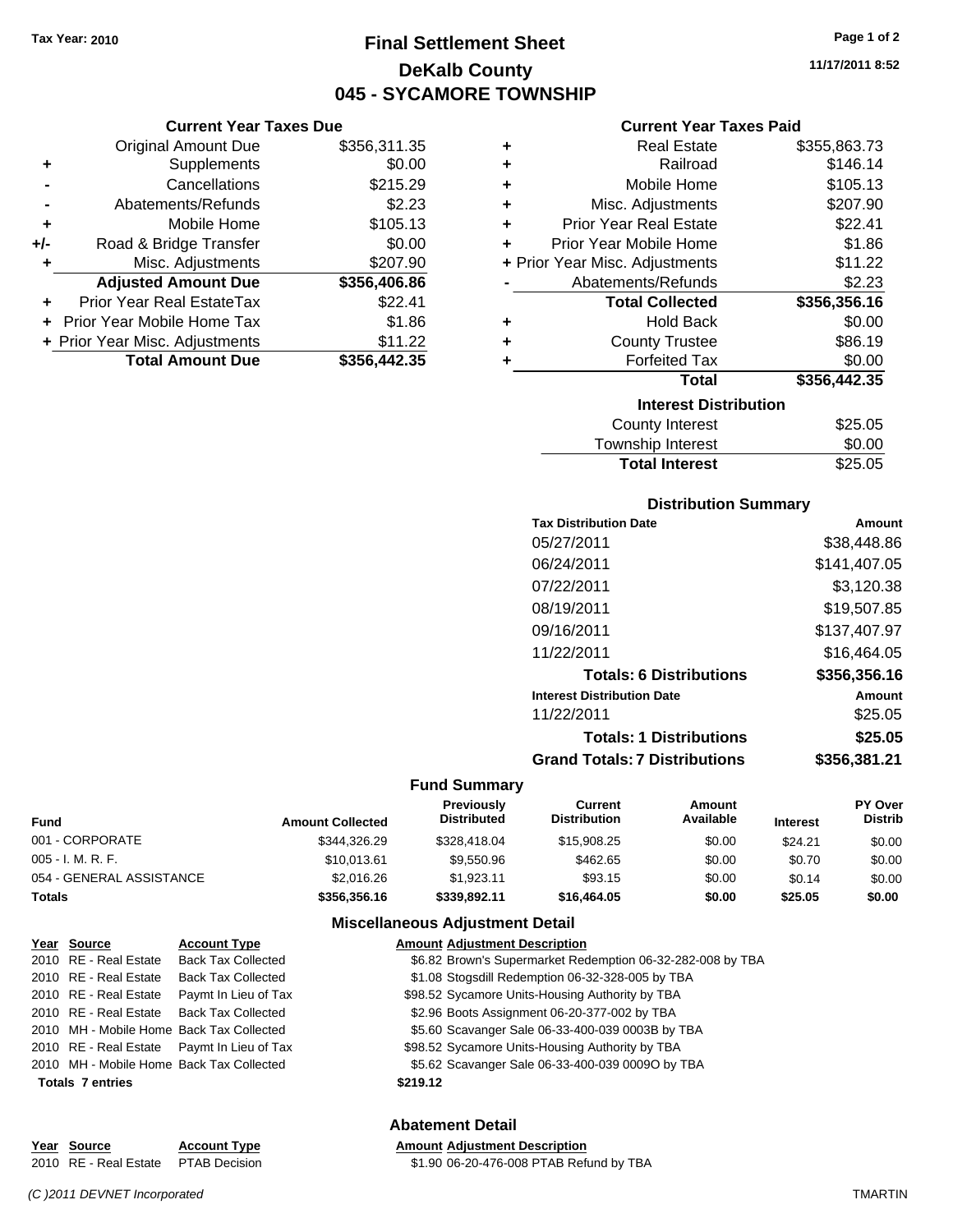# **Final Settlement Sheet Tax Year: 2010 Page 2 of 2 DeKalb County Abatement Detail**

\$0.11 06-20-476-007 PTAB Refund by TBA 2010 RE - Real Estate \$0.11 06-20-480-008 PTAB Refund by TBA PTAB Decision

# **Year Source Account Type Amount Adjustment Description**<br>2010 RE - Real Estate PTAB Decision **Amount** 106-20-476-007 PTAB Refu

**Totals \$2.23 4 entries**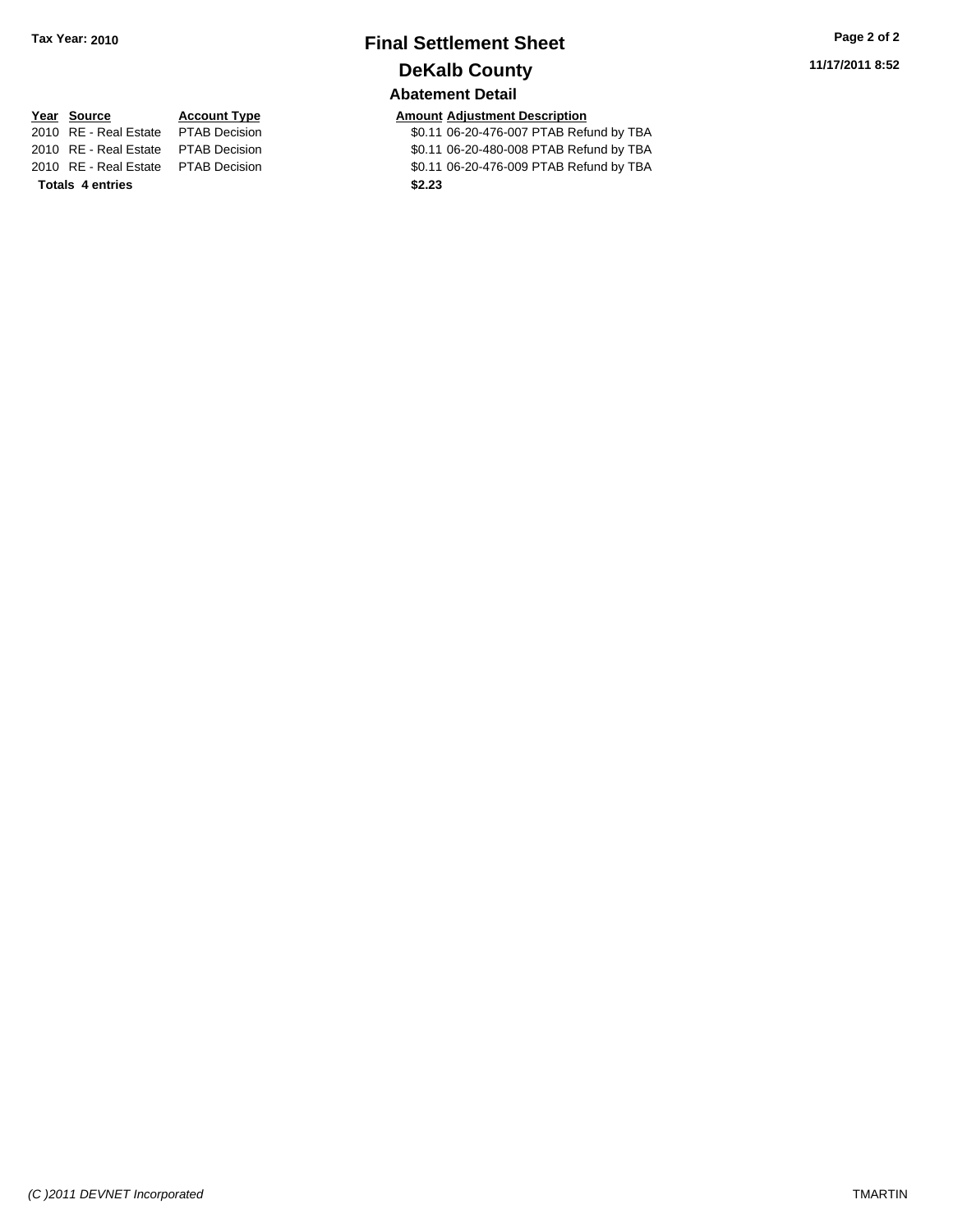# **Final Settlement Sheet Tax Year: 2010 Page 1 of 2 DeKalb County 046 - SYCAMORE ROAD & BRIDGE**

**11/17/2011 8:52**

#### **Current Year Taxes Paid**

|     | <b>Original Amount Due</b>        | \$740,642.75  |
|-----|-----------------------------------|---------------|
| ٠   | Supplements                       | \$0.00        |
|     | Cancellations                     | \$447.41      |
|     | Abatements/Refunds                | \$4.60        |
| ٠   | Mobile Home                       | \$218.55      |
| +/- | Road & Bridge Transfer            | (\$11,220.33) |
| ٠   | Misc. Adjustments                 | \$432.15      |
|     | <b>Adjusted Amount Due</b>        | \$729,621.11  |
|     | <b>Prior Year Real EstateTax</b>  | \$46.54       |
|     | <b>Prior Year Mobile Home Tax</b> | \$3.88        |
|     | + Prior Year Misc. Adjustments    | \$23.31       |
|     | <b>Total Amount Due</b>           | \$729,694.84  |
|     |                                   |               |

**Current Year Taxes Due**

| ٠ | <b>Real Estate</b>             | \$728,492.07 |
|---|--------------------------------|--------------|
| ٠ | Railroad                       | \$303.78     |
| ٠ | Mobile Home                    | \$218.54     |
| ÷ | Misc. Adjustments              | \$432.15     |
| ٠ | <b>Prior Year Real Estate</b>  | \$46.54      |
| ٠ | Prior Year Mobile Home         | \$3.88       |
|   | + Prior Year Misc. Adjustments | \$23.31      |
|   | Abatements/Refunds             | \$4.60       |
|   | <b>Total Collected</b>         | \$729,515.67 |
| ٠ | <b>Hold Back</b>               | \$0.00       |
| ٠ | <b>County Trustee</b>          | \$179.16     |
| ٠ | <b>Forfeited Tax</b>           | \$0.01       |
|   | <b>Total</b>                   | \$729,694.84 |
|   | <b>Interest Distribution</b>   |              |
|   | <b>County Interest</b>         | \$51.28      |
|   |                                |              |

| .<br>Township Interest | \$0.00  |
|------------------------|---------|
| <b>Total Interest</b>  | \$51.28 |

| <b>Road and Bridge Summary</b> |                         |               |  |  |
|--------------------------------|-------------------------|---------------|--|--|
| <b>Municipality</b>            | Amt. Due                | Amt. Distrib. |  |  |
| <b>CITY OF SYCAMORE</b>        | \$11.223.04             | \$11,220.33   |  |  |
| <b>Totals</b>                  | \$11,223.04 \$11,220.33 |               |  |  |

#### **Distribution Summary**

| <b>Tax Distribution Date</b>         | Amount       |
|--------------------------------------|--------------|
| 05/27/2011                           | \$78,708.85  |
| 06/24/2011                           | \$289,480.60 |
| 07/22/2011                           | \$6.387.92   |
| 08/19/2011                           | \$39,935.77  |
| 09/16/2011                           | \$281,294.93 |
| 11/22/2011                           | \$33,707.60  |
| <b>Totals: 6 Distributions</b>       | \$729,515.67 |
| <b>Interest Distribution Date</b>    | Amount       |
| 11/22/2011                           | \$51.28      |
| <b>Totals: 1 Distributions</b>       | \$51.28      |
| <b>Grand Totals: 7 Distributions</b> | \$729.566.95 |

#### **Fund Summary**

|                                        |                         | Previously         | Current             | Amount    |                 | PY Over        |
|----------------------------------------|-------------------------|--------------------|---------------------|-----------|-----------------|----------------|
| <b>Fund</b>                            | <b>Amount Collected</b> | <b>Distributed</b> | <b>Distribution</b> | Available | <b>Interest</b> | <b>Distrib</b> |
| $005 - I. M. R. F.$                    | \$10,013.28             | \$9,550.65         | \$462.63            | \$0.00    | \$0.69          | \$0.00         |
| 007 - ROAD AND BRIDGE                  | \$18,786.88             | \$17,915.58        | \$871.30            | \$0.00    | \$2.08          | \$0.00         |
| 008 - BRIDGE CONST W/COUNTY            | \$5,006.63              | \$4,775.32         | \$231.31            | \$0.00    | \$0.35          | \$0.00         |
| 009 - PERMANENT ROAD                   | \$515,094.49            | \$491,296.67       | \$23,797.82         | \$0.00    | \$35.66         | \$0.00         |
| 010 - EQUIPMENT AND BUILDING           | \$141.567.99            | \$135,027.42       | \$6,540.57          | \$0.00    | \$9.80          | \$0.00         |
| 035 - TORT JUDGEMENTS/LIABILITY<br>INS | \$25.033.92             | \$23.877.32        | \$1,156.60          | \$0.00    | \$1.73          | \$0.00         |
| 047 - SOCIAL SECURITY                  | \$14,012.48             | \$13.365.11        | \$647.37            | \$0.00    | \$0.97          | \$0.00         |
| <b>Totals</b>                          | \$729,515.67            | \$695,808.07       | \$33,707.60         | \$0.00    | \$51.28         | \$0.00         |

#### **Miscellaneous Adjustment Detail**

#### **Year Source Account Type Amount Adjustment Description**

2010 RE - Real Estate Back Tax Collected \$14.18 Brown's Supermarket Redemption 06-32-282-008 by TBA 2010 RE - Real Estate Back Tax Collected \$2.25 Stogsdill Redemption 06-32-328-005 by TBA

- 2010 RE Real Estate Paymt In Lieu of Tax \$204.79 Sycamore Units-Housing Authority by TBA
- 2010 RE Real Estate Back Tax Collected \$6.14 Boots Assignment 06-20-377-002 by TBA

2010 MH - Mobile Home Back Tax Collected \$11.64 Scavanger Sale 06-33-400-039 0003B by TBA

2010 RE - Real Estate Paymt In Lieu of Tax \$204.79 Sycamore Units-Housing Authority by TBA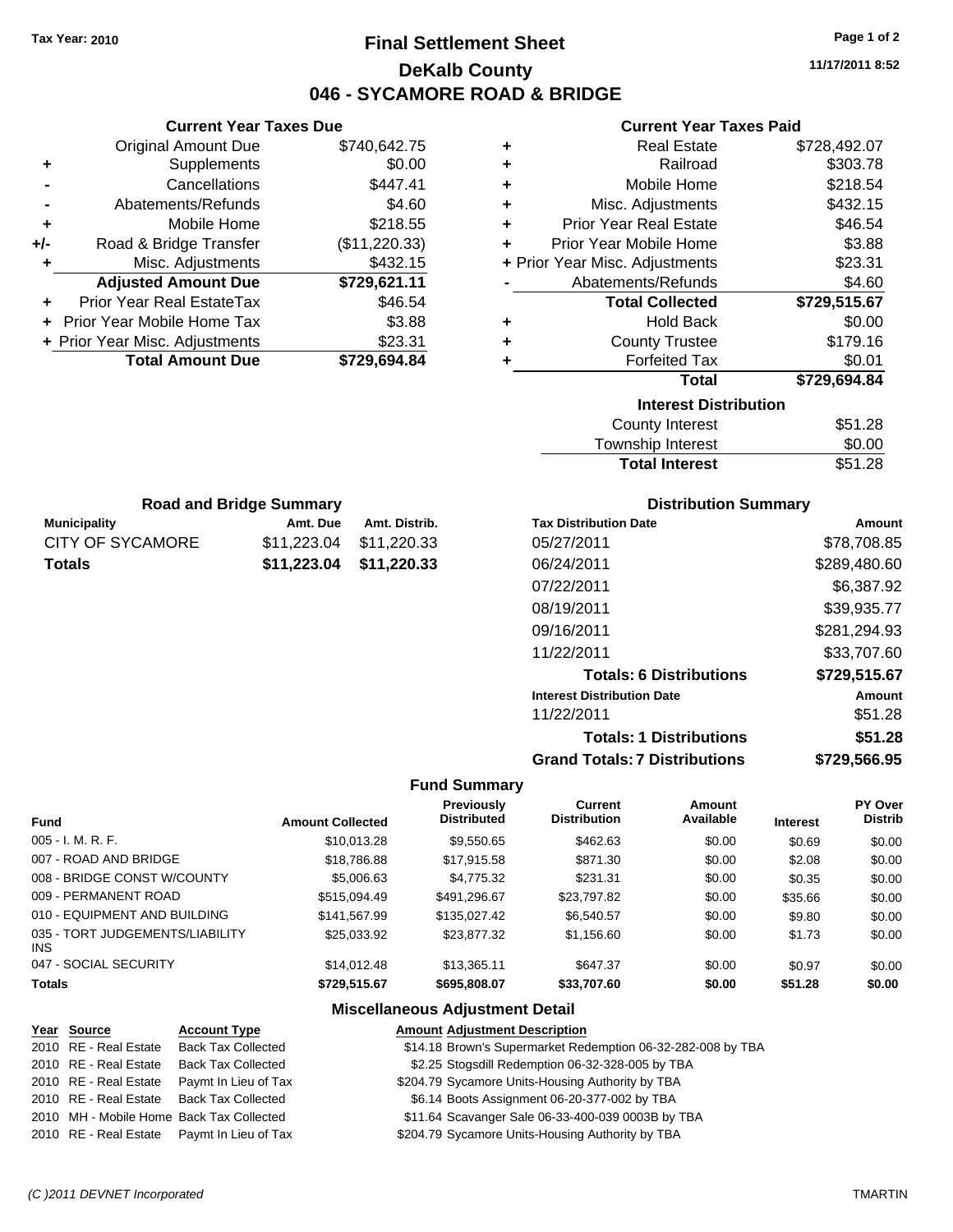# **Final Settlement Sheet Tax Year: 2010 Page 2 of 2 DeKalb County**

# **Year Source Account Type Amount Adjustment Description**

2010 MH - Mobile Home Back Tax Collected \$11.67 Scavanger Sale 06-33-400-039 0009O by TBA **Totals \$455.46 7 entries**

#### **Abatement Detail**

#### **Year Source Account Type Amount Adjustment Description**

2010 RE - Real Estate \$3.94 06-20-476-008 PTAB Refund by TBA PTAB Decision 2010 RE - Real Estate \$0.22 06-20-476-007 PTAB Refund by TBA PTAB Decision 2010 RE - Real Estate \$0.22 06-20-480-008 PTAB Refund by TBA PTAB Decision 2010 RE - Real Estate \$0.22 06-20-476-009 PTAB Refund by TBA PTAB Decision

**Totals \$4.60 4 entries**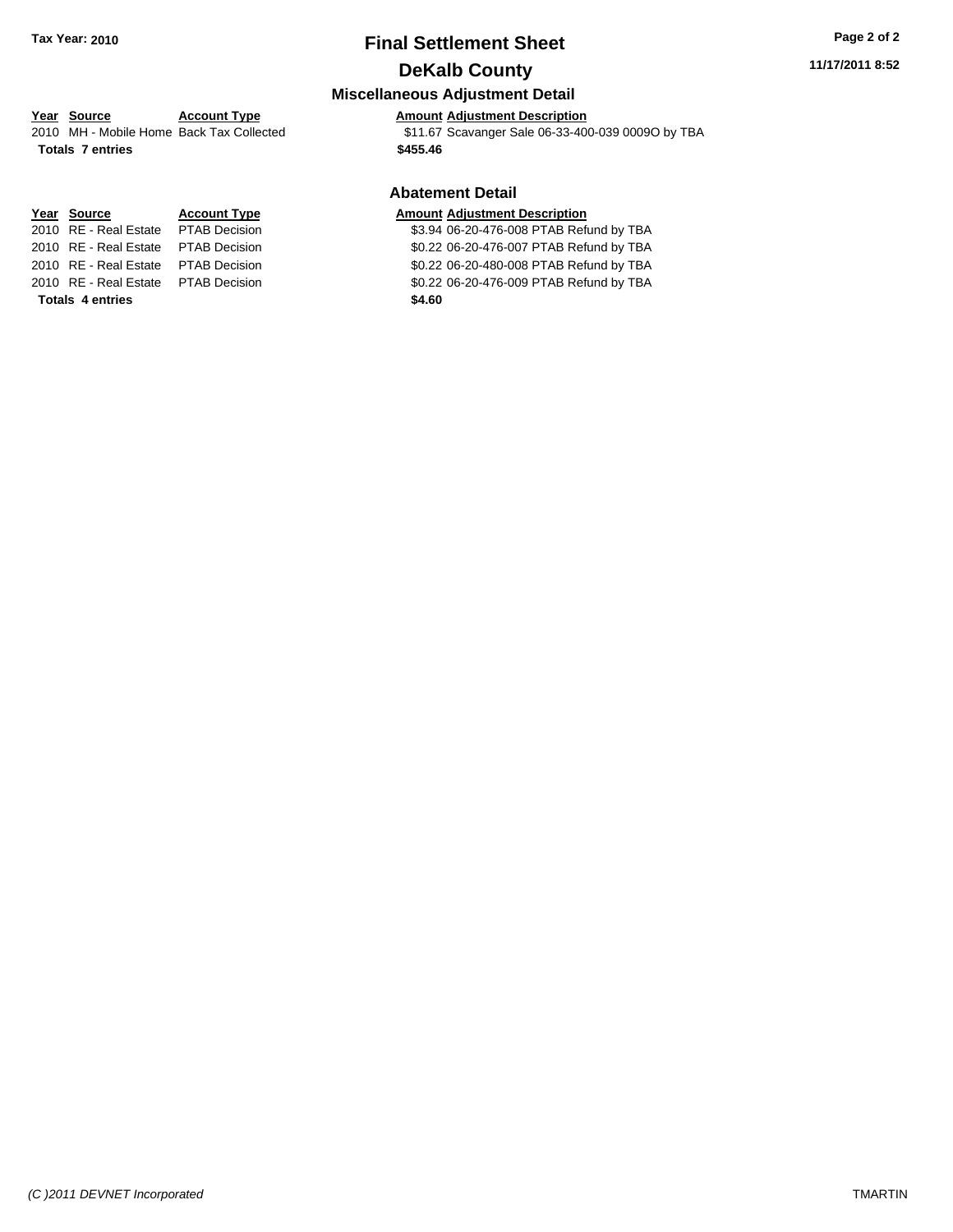# **Final Settlement Sheet Tax Year: 2010 Page 1 of 1 DeKalb County 047 - VICTOR TOWNSHIP**

#### **Current Year Taxes Due**

|     | <b>Original Amount Due</b>     | \$47,334.94 |
|-----|--------------------------------|-------------|
| ٠   | Supplements                    | \$0.00      |
|     | Cancellations                  | \$18.21     |
|     | Abatements/Refunds             | \$0.00      |
| ٠   | Mobile Home                    | \$3.65      |
| +/- | Road & Bridge Transfer         | \$0.00      |
| ٠   | Misc. Adjustments              | \$0.00      |
|     | <b>Adjusted Amount Due</b>     | \$47,320.38 |
|     | Prior Year Real EstateTax      | \$0.00      |
|     | Prior Year Mobile Home Tax     | \$0.00      |
|     | + Prior Year Misc. Adjustments | \$0.00      |
|     | <b>Total Amount Due</b>        | \$47,320.38 |

#### **Current Year Taxes Paid**

| ٠ | Real Estate                    | \$47,290.59 |
|---|--------------------------------|-------------|
| ÷ | Railroad                       | \$26.14     |
| ٠ | Mobile Home                    | \$3.65      |
| ٠ | Misc. Adjustments              | \$0.00      |
| ٠ | <b>Prior Year Real Estate</b>  | \$0.00      |
| ٠ | Prior Year Mobile Home         | \$0.00      |
|   | + Prior Year Misc. Adjustments | \$0.00      |
|   | Abatements/Refunds             | \$0.00      |
|   | <b>Total Collected</b>         | \$47,320.38 |
| ٠ | <b>Hold Back</b>               | \$0.00      |
| ٠ | <b>County Trustee</b>          | \$0.00      |
|   | <b>Forfeited Tax</b>           | \$0.00      |
|   | <b>Total</b>                   | \$47,320.38 |
|   | <b>Interest Distribution</b>   |             |
|   | <b>County Interest</b>         | \$3.33      |
|   | <b>Township Interest</b>       | \$0.00      |
|   | <b>Total Interest</b>          | \$3.33      |

## **Distribution Summary**

| <b>Tax Distribution Date</b>         | Amount      |
|--------------------------------------|-------------|
| 05/27/2011                           | \$7.432.84  |
| 06/24/2011                           | \$19,747.94 |
| 07/22/2011                           | \$404.46    |
| 08/19/2011                           | \$1,151.61  |
| 09/16/2011                           | \$17,757.48 |
| 11/22/2011                           | \$826.05    |
| <b>Totals: 6 Distributions</b>       | \$47,320.38 |
| <b>Interest Distribution Date</b>    | Amount      |
| 11/22/2011                           | \$3.33      |
| <b>Totals: 1 Distributions</b>       | \$3.33      |
| <b>Grand Totals: 7 Distributions</b> | \$47,323.71 |
|                                      |             |

| <b>Fund</b>                                   | <b>Amount Collected</b> | <b>Previously</b><br><b>Distributed</b> | Current<br><b>Distribution</b> | Amount<br>Available | <b>Interest</b> | <b>PY Over</b><br><b>Distrib</b> |
|-----------------------------------------------|-------------------------|-----------------------------------------|--------------------------------|---------------------|-----------------|----------------------------------|
| 001 - CORPORATE                               | \$44,369.96             | \$43.595.41                             | \$774.55                       | \$0.00              | \$3.12          | \$0.00                           |
| 034 - GENERAL ASSISTANCE                      | \$950.19                | \$933.59                                | \$16.60                        | \$0.00              | \$0.07          | \$0.00                           |
| 035 - TORT JUDGEMENTS/LIABILITY<br><b>INS</b> | \$2,000.23              | \$1.965.33                              | \$34.90                        | \$0.00              | \$0.14          | \$0.00                           |
| <b>Totals</b>                                 | \$47,320.38             | \$46,494,33                             | \$826.05                       | \$0.00              | \$3.33          | \$0.00                           |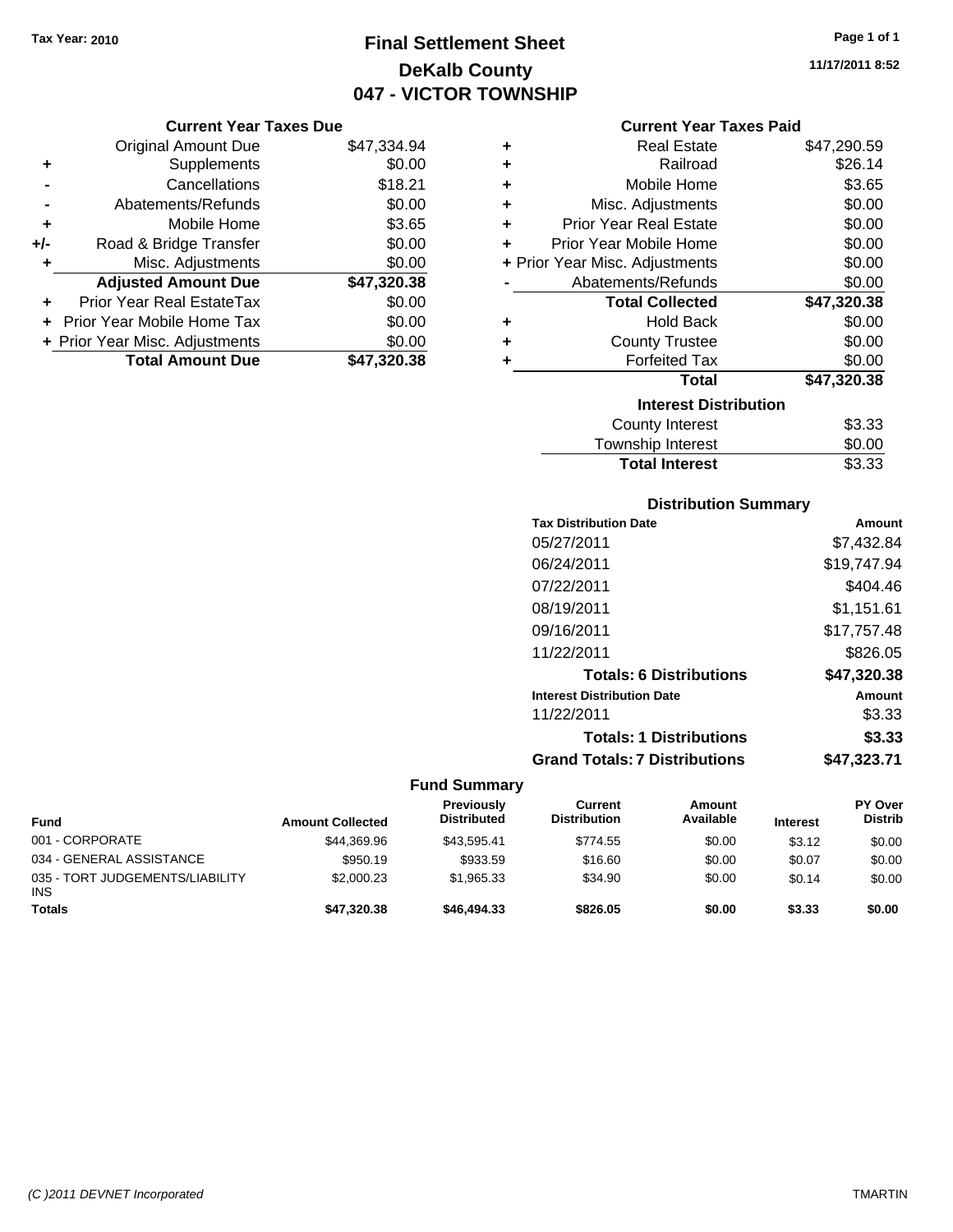**Current Year Taxes Due** Original Amount Due \$89,847.22

**Adjusted Amount Due \$89,819.62**

**Total Amount Due \$89,819.62**

**+** Supplements \$0.00 **-** Cancellations \$34.54 **-** Abatements/Refunds \$0.00 **+** Mobile Home \$6.94 **+/-** Road & Bridge Transfer \$0.00 **+** Misc. Adjustments \$0.00

**+** Prior Year Real EstateTax \$0.00 **+** Prior Year Mobile Home Tax \$0.00 **+ Prior Year Misc. Adjustments**  $$0.00$ 

# **Final Settlement Sheet Tax Year: 2010 Page 1 of 1 DeKalb County 048 - VICTOR ROAD & BRIDGE**

**11/17/2011 8:52**

#### **Current Year Taxes Paid**

| ٠ | <b>Real Estate</b>             | \$89,763.08 |
|---|--------------------------------|-------------|
| ٠ | Railroad                       | \$49.60     |
| ÷ | Mobile Home                    | \$6.94      |
| ÷ | Misc. Adjustments              | \$0.00      |
| ÷ | <b>Prior Year Real Estate</b>  | \$0.00      |
| ÷ | Prior Year Mobile Home         | \$0.00      |
|   | + Prior Year Misc. Adjustments | \$0.00      |
|   | Abatements/Refunds             | \$0.00      |
|   | <b>Total Collected</b>         | \$89,819.62 |
| ٠ | <b>Hold Back</b>               | \$0.00      |
| ÷ | <b>County Trustee</b>          | \$0.00      |
| ٠ | <b>Forfeited Tax</b>           | \$0.00      |
|   | <b>Total</b>                   | \$89,819.62 |
|   | <b>Interest Distribution</b>   |             |
|   | <b>County Interest</b>         | \$6.32      |
|   | <b>Township Interest</b>       | \$0.00      |

# **Distribution Summary**

Total Interest \$6.32

| <b>Tax Distribution Date</b>         | Amount      |
|--------------------------------------|-------------|
| 05/27/2011                           | \$14.108.34 |
| 06/24/2011                           | \$37,484.32 |
| 07/22/2011                           | \$767.71    |
| 08/19/2011                           | \$2,185.94  |
| 09/16/2011                           | \$33,705.32 |
| 11/22/2011                           | \$1,567.99  |
| <b>Totals: 6 Distributions</b>       | \$89,819.62 |
| <b>Interest Distribution Date</b>    | Amount      |
| 11/22/2011                           | \$6.32      |
| <b>Totals: 1 Distributions</b>       | \$6.32      |
| <b>Grand Totals: 7 Distributions</b> | \$89,825,94 |

|                                               |                         | Previously         | Current             | <b>Amount</b> |                 | PY Over        |
|-----------------------------------------------|-------------------------|--------------------|---------------------|---------------|-----------------|----------------|
| <b>Fund</b>                                   | <b>Amount Collected</b> | <b>Distributed</b> | <b>Distribution</b> | Available     | <b>Interest</b> | <b>Distrib</b> |
| 007 - ROAD AND BRIDGE                         | \$53.238.44             | \$52,309.04        | \$929.40            | \$0.00        | \$3.75          | \$0.00         |
| 008 - BRIDGE CONST W/COUNTY                   | \$435.26                | \$427.67           | \$7.59              | \$0.00        | \$0.03          | \$0.00         |
| 009 - PERMANENT ROAD                          | \$21,807.39             | \$21,426,70        | \$380.69            | \$0.00        | \$1.53          | \$0.00         |
| 010 - EQUIPMENT AND BUILDING                  | \$12,333.67             | \$12,118,36        | \$215.31            | \$0.00        | \$0.87          | \$0.00         |
| 035 - TORT JUDGEMENTS/LIABILITY<br><b>INS</b> | \$2,004.86              | \$1,969.86         | \$35.00             | \$0.00        | \$0.14          | \$0.00         |
| <b>Totals</b>                                 | \$89,819.62             | \$88,251,63        | \$1,567.99          | \$0.00        | \$6.32          | \$0.00         |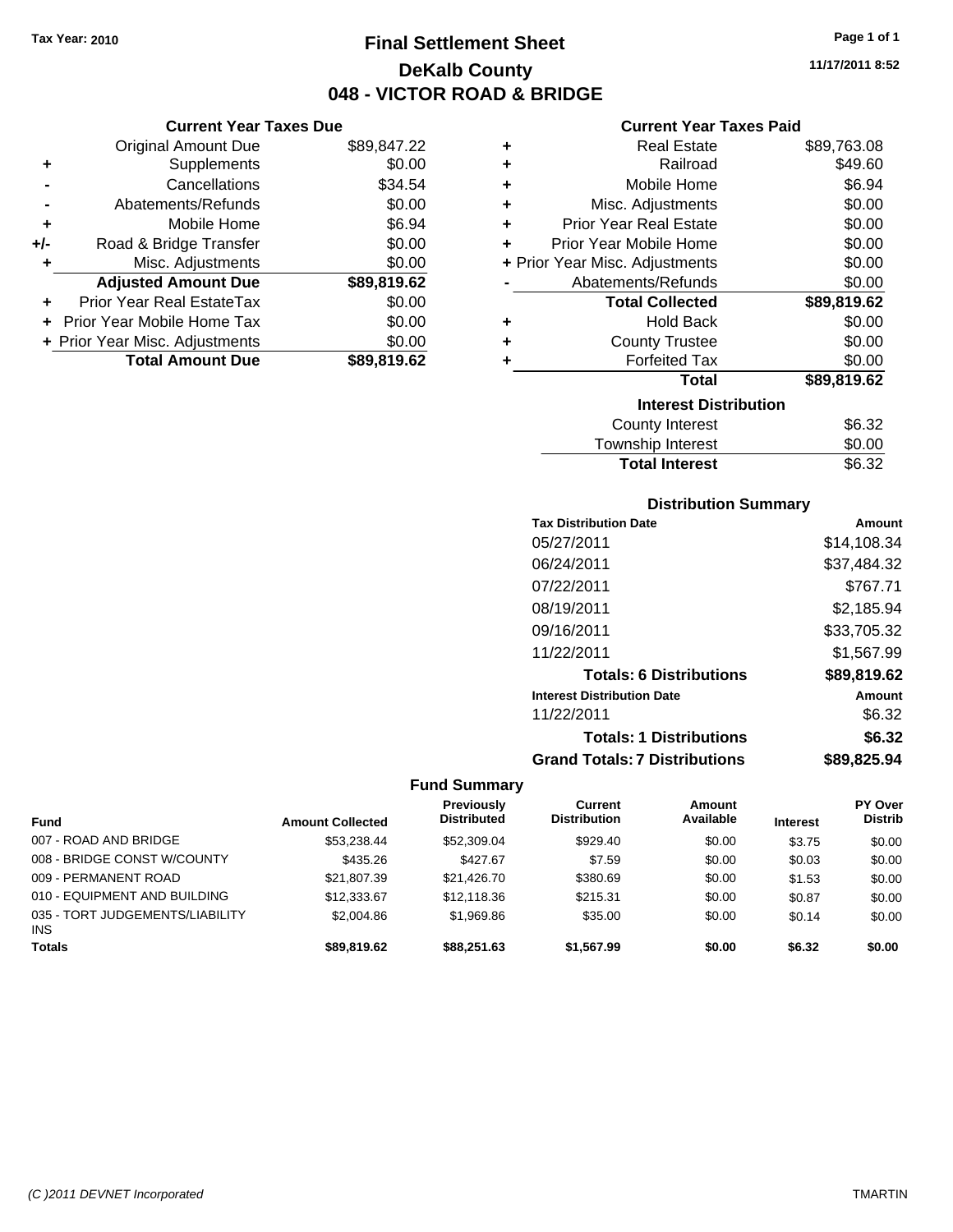# **Final Settlement Sheet Tax Year: 2010 Page 1 of 1 DeKalb County 056 - TOWN OF CORTLAND**

**11/17/2011 8:52**

## **Current Year Taxes Paid**

| ٠ | <b>Real Estate</b>             | \$587,310.73 |
|---|--------------------------------|--------------|
| ٠ | Railroad                       | \$673.18     |
| ÷ | Mobile Home                    | \$0.00       |
| ÷ | Misc. Adjustments              | \$77.21      |
| ÷ | <b>Prior Year Real Estate</b>  | \$534.56     |
| ٠ | Prior Year Mobile Home         | \$0.00       |
|   | + Prior Year Misc. Adjustments | \$0.00       |
|   | Abatements/Refunds             | \$0.00       |
|   | <b>Total Collected</b>         | \$588,595.68 |
| ٠ | <b>Hold Back</b>               | \$0.00       |
| ٠ | <b>County Trustee</b>          | \$849.98     |
| ٠ | <b>Forfeited Tax</b>           | \$234.95     |
|   | <b>Total</b>                   | \$589,680.61 |
|   | <b>Interest Distribution</b>   |              |
|   | <b>County Interest</b>         | \$41.39      |
|   | Township Interact              | ድስ ሰስ        |

| County Interest       | \$41.39 |
|-----------------------|---------|
| Township Interest     | \$0.00  |
| <b>Total Interest</b> | \$41.39 |

| <b>Road and Bridge Summary</b> |            |               |  |  |  |
|--------------------------------|------------|---------------|--|--|--|
| <b>Rd./Br. District</b>        | Amt. Due   | Amt. Distrib. |  |  |  |
| CORTLAND ROAD & BRIDC          | \$8,510.70 | \$8.504.59    |  |  |  |
| Totals                         | \$8,510,70 | \$8,504.59    |  |  |  |

**Current Year Taxes Due** Original Amount Due \$580,849.83

**Adjusted Amount Due \$589,146.05**

**Total Amount Due \$589,680.61**

**+** Supplements \$0.00 **-** Cancellations \$285.58 **-** Abatements/Refunds \$0.00 **+** Mobile Home \$0.00 **+/-** Road & Bridge Transfer \$8,504.59 **+** Misc. Adjustments \$77.21

**+** Prior Year Real EstateTax \$534.56 **+** Prior Year Mobile Home Tax \$0.00 **+ Prior Year Misc. Adjustments**  $$0.00$ 

## **Distribution Summary**

| <b>Tax Distribution Date</b>         | Amount       |
|--------------------------------------|--------------|
| 05/27/2011                           | \$68,760.08  |
| 06/24/2011                           | \$224,164.08 |
| 07/22/2011                           | \$4,062.35   |
| 08/19/2011                           | \$48,054.26  |
| 09/16/2011                           | \$218,815.10 |
| 11/22/2011                           | \$24,739.81  |
| <b>Totals: 6 Distributions</b>       | \$588,595.68 |
| <b>Interest Distribution Date</b>    | Amount       |
| 11/22/2011                           | \$41.39      |
| <b>Totals: 1 Distributions</b>       | \$41.39      |
| <b>Grand Totals: 7 Distributions</b> | \$588,637.07 |

#### **Fund Summary**

| <b>Fund</b>             | <b>Amount Collected</b> | <b>Previously</b><br>Distributed | Current<br><b>Distribution</b> | Amount<br>Available | <b>Interest</b> | PY Over<br><b>Distrib</b> |
|-------------------------|-------------------------|----------------------------------|--------------------------------|---------------------|-----------------|---------------------------|
| 001 - CORPORATE         | \$415,987.38            | \$398,508.17                     | \$17.479.21                    | \$0.00              | \$29.69         | \$0.00                    |
| $005 - I. M. R. F.$     | \$52,761.03             | \$50,544.08                      | \$2,216.95                     | \$0.00              | \$3.76          | \$0.00                    |
| 007 - ROAD AND BRIDGE   | \$8.504.59              | \$8,139.39                       | \$365.20                       | \$0.00              | \$0.00          | \$0.00                    |
| 014 - POLICE PROTECTION | \$63.624.39             | \$60.950.99                      | \$2,673.40                     | \$0.00              | \$4.54          | \$0.00                    |
| 047 - SOCIAL SECURITY   | \$47.718.29             | \$45.713.24                      | \$2,005.05                     | \$0.00              | \$3.40          | \$0.00                    |
| <b>Totals</b>           | \$588,595.68            | \$563,855,87                     | \$24,739.81                    | \$0.00              | \$41.39         | \$0.00                    |

| Year Source             | <b>Account Type</b>       | <b>Amount Adjustment Description</b>          |
|-------------------------|---------------------------|-----------------------------------------------|
| 2010 RE - Real Estate   | <b>Back Tax Collected</b> | \$41.29 Work Redemption 09-29-255-050 by TBA  |
| 2010 RE - Real Estate   | Back Tax Collected        | \$19.26 Boots Assignment 09-33-181-015 by TBA |
| 2010 RE - Real Estate   | <b>Back Tax Collected</b> | \$16.66 Work Redemption 09-29-255-056 by TBA  |
| <b>Totals 3 entries</b> |                           | \$77.21                                       |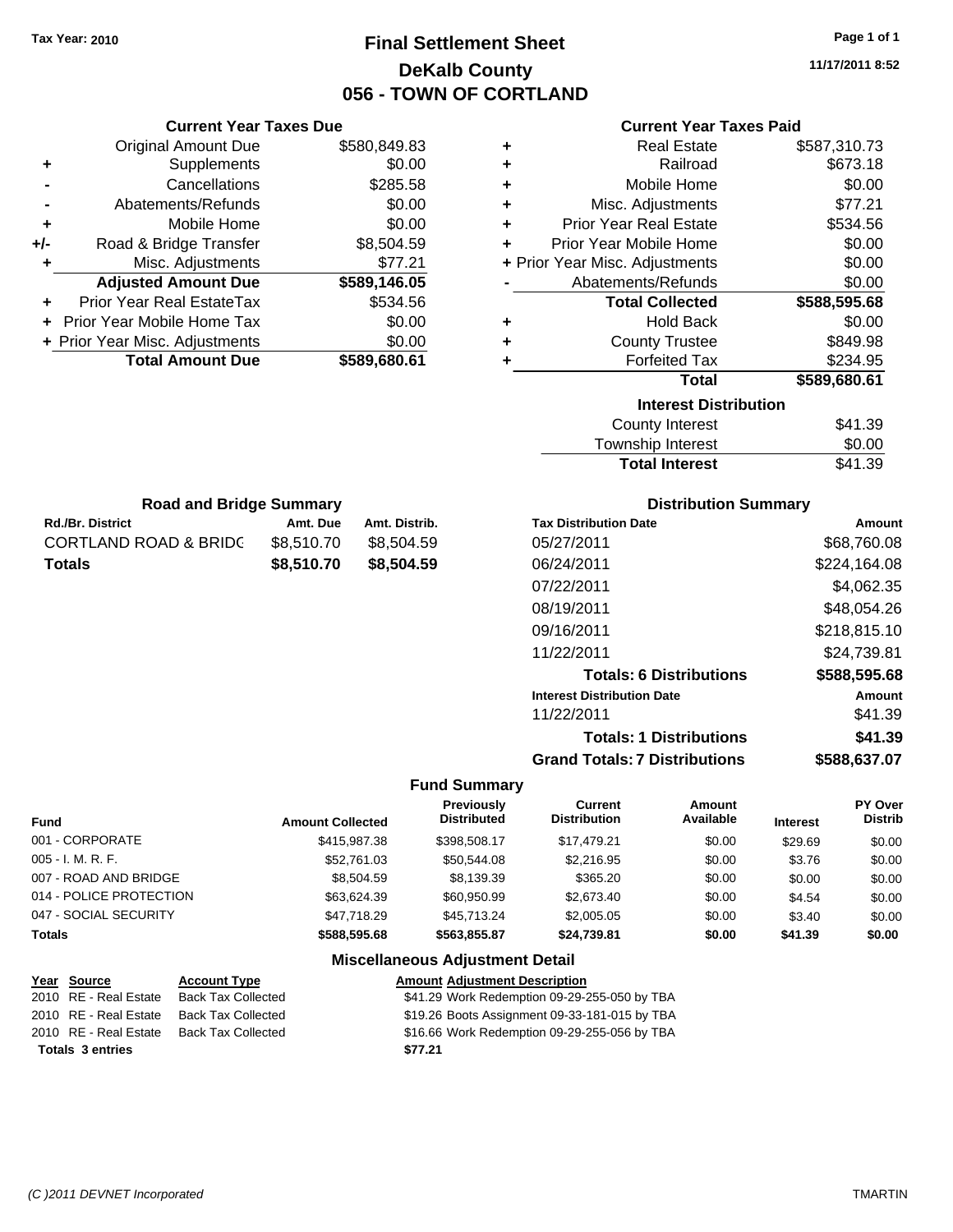# **Final Settlement Sheet Tax Year: 2010 Page 1 of 1 DeKalb County 057 - CORTLAND LIBRARY**

**11/17/2011 8:52**

#### **Current Year Taxes Due**

|       | <b>Original Amount Due</b>     | \$257,947.61 |
|-------|--------------------------------|--------------|
| ٠     | Supplements                    | \$0.00       |
|       | Cancellations                  | \$126.82     |
|       | Abatements/Refunds             | \$0.00       |
| ÷     | Mobile Home                    | \$0.00       |
| $+/-$ | Road & Bridge Transfer         | \$0.00       |
| ٠     | Misc. Adjustments              | \$34.29      |
|       | <b>Adjusted Amount Due</b>     | \$257,855.08 |
|       | Prior Year Real EstateTax      | \$247.51     |
|       | Prior Year Mobile Home Tax     | \$0.00       |
|       | + Prior Year Misc. Adjustments | \$0.00       |
|       | <b>Total Amount Due</b>        | \$258,102.59 |

## **Current Year Taxes Paid**

| ٠ | <b>Real Estate</b>             | \$257,040.02 |
|---|--------------------------------|--------------|
| ٠ | Railroad                       | \$298.96     |
| ٠ | Mobile Home                    | \$0.00       |
| ٠ | Misc. Adjustments              | \$34.29      |
| ÷ | <b>Prior Year Real Estate</b>  | \$247.51     |
| ٠ | Prior Year Mobile Home         | \$0.00       |
|   | + Prior Year Misc. Adjustments | \$0.00       |
|   | Abatements/Refunds             | \$0.00       |
|   | <b>Total Collected</b>         | \$257,620.78 |
|   |                                |              |
| ٠ | <b>Hold Back</b>               | \$0.00       |
| ٠ | <b>County Trustee</b>          | \$377.47     |
| ٠ | <b>Forfeited Tax</b>           | \$104.34     |
|   | Total                          | \$258,102.59 |
|   | <b>Interest Distribution</b>   |              |
|   | County Interest                | \$18.11      |

| .<br>Township Interest | \$0.00  |
|------------------------|---------|
| <b>Total Interest</b>  | \$18.11 |

## **Distribution Summary**

| <b>Tax Distribution Date</b>         | Amount       |
|--------------------------------------|--------------|
| 05/27/2011                           | \$30,065.06  |
| 06/24/2011                           | \$98,094.27  |
| 07/22/2011                           | \$1,767.87   |
| 08/19/2011                           | \$21,076.83  |
| 09/16/2011                           | \$95,776.34  |
| 11/22/2011                           | \$10,840.41  |
| <b>Totals: 6 Distributions</b>       | \$257,620.78 |
| <b>Interest Distribution Date</b>    | Amount       |
| 11/22/2011                           | \$18.11      |
| <b>Totals: 1 Distributions</b>       | \$18.11      |
| <b>Grand Totals: 7 Distributions</b> | \$257,638.89 |

#### **Fund Summary**

|                                                     |                         | <b>Previously</b>  | Current             | Amount    |                 | PY Over        |
|-----------------------------------------------------|-------------------------|--------------------|---------------------|-----------|-----------------|----------------|
| <b>Fund</b>                                         | <b>Amount Collected</b> | <b>Distributed</b> | <b>Distribution</b> | Available | <b>Interest</b> | <b>Distrib</b> |
| 004 - OPERATIONS & MAINTENANCE                      | \$6,070.06              | \$5.814.64         | \$255.42            | \$0.00    | \$0.43          | \$0.00         |
| $005 - I. M. R. F.$                                 | \$6,070.05              | \$5.814.63         | \$255.42            | \$0.00    | \$0.43          | \$0.00         |
| 016 - LIBRARY (township, municipalities)            | \$233.464.97            | \$223.641.01       | \$9,823.96          | \$0.00    | \$16.41         | \$0.00         |
| 027 - AUDIT                                         | \$1,525.38              | \$1.461.20         | \$64.18             | \$0.00    | \$0.11          | \$0.00         |
| 035 - TORT JUDGMENTS, LIABILITY<br><b>INSURANCE</b> | \$4.023.27              | \$3.853.96         | \$169.31            | \$0.00    | \$0.28          | \$0.00         |
| 047 - SOCIAL SECURITY                               | \$6,467.05              | \$6.194.93         | \$272.12            | \$0.00    | \$0.45          | \$0.00         |
| <b>Totals</b>                                       | \$257.620.78            | \$246,780.37       | \$10,840,41         | \$0.00    | \$18.11         | \$0.00         |

| Year Source             | <b>Account Type</b>       | <b>Amount Adjustment Description</b>         |
|-------------------------|---------------------------|----------------------------------------------|
| 2010 RE - Real Estate   | <b>Back Tax Collected</b> | \$18.34 Work Redemption 09-29-255-050 by TBA |
| 2010 RE - Real Estate   | <b>Back Tax Collected</b> | \$8.55 Boots Assignment 09-33-181-015 by TBA |
| 2010 RE - Real Estate   | Back Tax Collected        | \$7.40 Work Redemption 09-29-255-056 by TBA  |
| <b>Totals 3 entries</b> |                           | \$34.29                                      |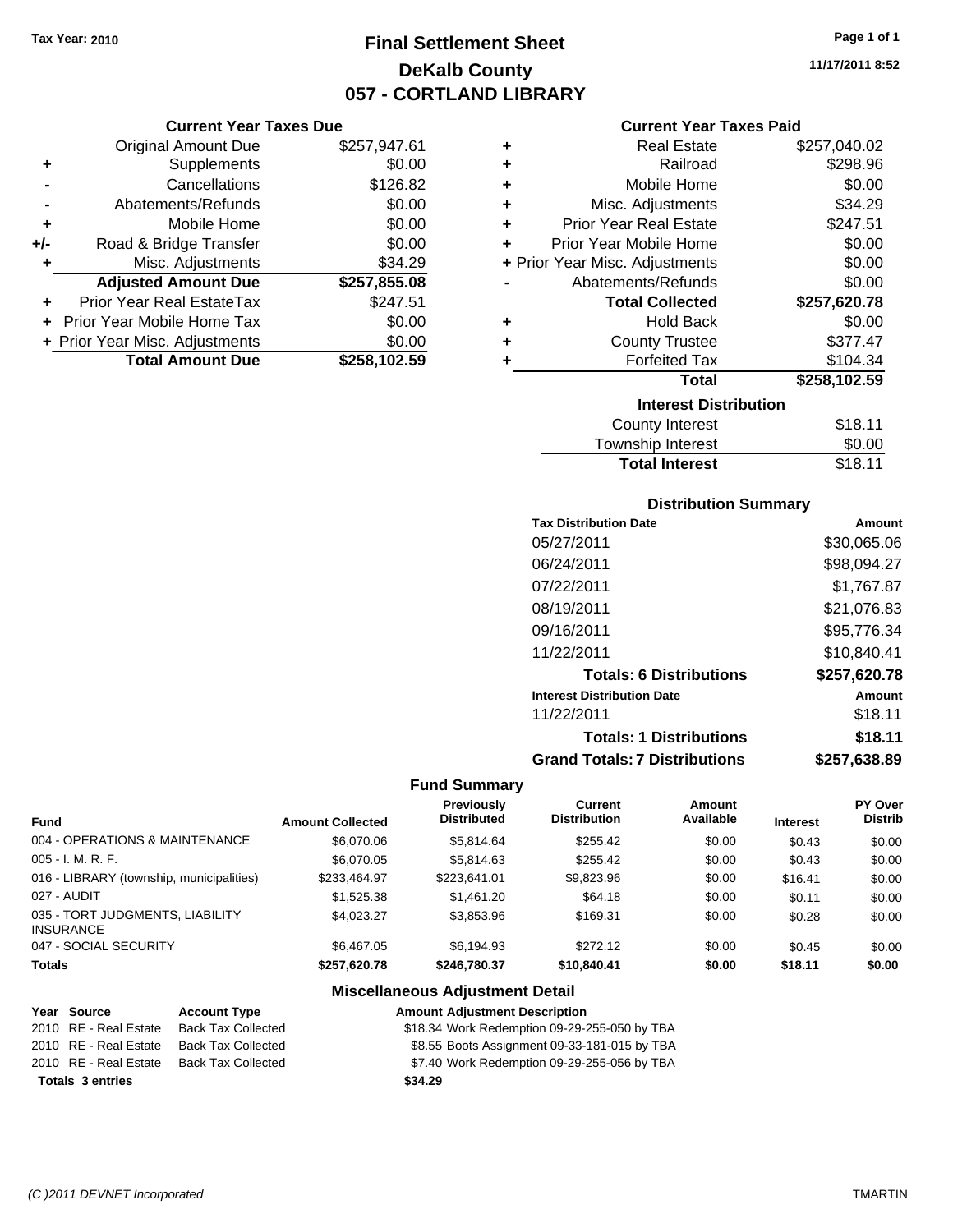# **Final Settlement Sheet Tax Year: 2010 Page 1 of 2 DeKalb County 058 - CITY OF DEKALB**

**11/17/2011 8:52**

#### **Current Year Taxes Paid**

| ٠ | <b>Real Estate</b>             | \$4,323,767.45 |
|---|--------------------------------|----------------|
| ٠ | Railroad                       | \$7,205.26     |
| ٠ | Mobile Home                    | \$2,363.09     |
| ÷ | Misc. Adjustments              | \$3,148.39     |
| ÷ | <b>Prior Year Real Estate</b>  | (\$1,352.40)   |
| ÷ | Prior Year Mobile Home         | \$0.00         |
|   | + Prior Year Misc. Adjustments | \$8.19         |
|   | Abatements/Refunds             | \$0.50         |
|   | <b>Total Collected</b>         | \$4,335,139.48 |
| ٠ | <b>Hold Back</b>               | \$0.00         |
| ٠ | <b>County Trustee</b>          | \$749.90       |
| ٠ | <b>Forfeited Tax</b>           | \$3,952.21     |
|   | Total                          | \$4,339,841.59 |
|   | <b>Interest Distribution</b>   |                |
|   | County Interact                | ድ201 ፎፎ        |

| County Interest       | \$304.66 |
|-----------------------|----------|
| Township Interest     | \$0.00   |
| <b>Total Interest</b> | \$304.66 |

| <b>Road and Bridge Summary</b>   |                           |                           |  |
|----------------------------------|---------------------------|---------------------------|--|
| <b>Rd./Br. District</b>          | Amt. Due                  | Amt. Distrib.             |  |
| AFTON ROAD & BRIDGE              | \$19,485.18               | \$19,484.44               |  |
| <b>CORTLAND ROAD &amp; BRIDC</b> | \$587.79                  | \$587.37                  |  |
| DEKALB ROAD & BRIDGE             | \$207,776.26 \$207,565.64 |                           |  |
| <b>Totals</b>                    |                           | \$227,849.23 \$227,637.45 |  |

**Current Year Taxes Due** Original Amount Due \$4,196,887.99

**Adjusted Amount Due \$4,341,185.80**

**Total Amount Due \$4,339,841.59**

**+** Supplements \$206.97 **-** Cancellations \$89,062.98 **-** Abatements/Refunds \$0.50 **+** Mobile Home \$2,368.48 **+/-** Road & Bridge Transfer \$227,637.45 **+** Misc. Adjustments \$3,148.39

**+** Prior Year Real EstateTax (\$1,352.40) **+** Prior Year Mobile Home Tax \$0.00 **+** Prior Year Misc. Adjustments \$8.19

#### **Distribution Summary**

| <b>Tax Distribution Date</b>         | Amount         |
|--------------------------------------|----------------|
| 05/27/2011                           | \$515,338.34   |
| 06/24/2011                           | \$1,637,737.44 |
| 07/22/2011                           | \$59,440.02    |
| 08/19/2011                           | \$251,880.12   |
| 09/16/2011                           | \$1,650,080.35 |
| 11/22/2011                           | \$220,663.21   |
| <b>Totals: 6 Distributions</b>       | \$4,335,139.48 |
| <b>Interest Distribution Date</b>    | Amount         |
| 11/22/2011                           | \$304.66       |
| <b>Totals: 1 Distributions</b>       | \$304.66       |
| <b>Grand Totals: 7 Distributions</b> | \$4.335.444.14 |

#### **Fund Summary**

|                             |                         | <b>Previously</b>  | Current             | Amount    |                 | PY Over        |
|-----------------------------|-------------------------|--------------------|---------------------|-----------|-----------------|----------------|
| <b>Fund</b>                 | <b>Amount Collected</b> | <b>Distributed</b> | <b>Distribution</b> | Available | <b>Interest</b> | <b>Distrib</b> |
| 003 - BONDS AND INTEREST    | \$0.00                  | \$0.00             | \$0.00              | \$0.00    | \$0.00          | \$0.00         |
| $005 - I. M. R. F.$         | \$469.035.68            | \$445,204.12       | \$23.831.56         | \$0.00    | \$34.79         | \$0.00         |
| 007 - ROAD AND BRIDGE       | \$227.637.45            | \$215,675,08       | \$11,962.37         | \$0.00    | \$0.00          | \$0.00         |
| 013 - FIREFIGHTER'S PENSION | \$2,019,457.48          | \$1.916.849.50     | \$102,607.98        | \$0.00    | \$149.79        | \$0.00         |
| 015 - POLICE PENSION        | \$1,306,317.08          | \$1,239,943.54     | \$66,373.54         | \$0.00    | \$96.89         | \$0.00         |
| 047 - SOCIAL SECURITY       | \$312,691.79            | \$296,804.03       | \$15,887,76         | \$0.00    | \$23.19         | \$0.00         |
| <b>Totals</b>               | \$4,335,139,48          | \$4.114.476.27     | \$220,663.21        | \$0.00    | \$304.66        | \$0.00         |

#### **Miscellaneous Adjustment Detail**

# **Year Source Account Type Amount Adjustment Description**

2010 RE - Real Estate Back Tax Collected \$1.97 LaSalle Bank Redemption 08-15-128-009 by TBA

- 2010 RE Real Estate Back Tax Collected \$1.97 LaSalle Bank Redemption 08-15-128-010 by TBA
- 2010 RE Real Estate Paymt In Lieu of Tax \$1,052.50 DeKalb Units-Housing Authority by TBA
- 2010 RE Real Estate Paymt In Lieu of Tax **Access 1459.93** Additional Tax per Target Agreement 08-26-200-010 by TBA
- 2010 RE Real Estate Back Tax Collected \$17.23 South Point Greens Redemption 11-03-126-010 by TBA
- 2010 MH Mobile Home Back Tax Collected \$8.19 Stark Redemption 08-26-176-027 0814A by TBA
- 2010 RE Real Estate Paymt In Lieu of Tax **Access 1459.92 Additional Tax per Target Agreement 08-26-200-010 by TBA**
- 2010 RE Real Estate Paymt In Lieu of Tax \$1,052.50 DeKalb Units-Housing Authority by TBA
- 2010 RE Real Estate Back Tax Collected \$18.80 Gardens of Rivermist Redemption 08-02-303-003 by TBA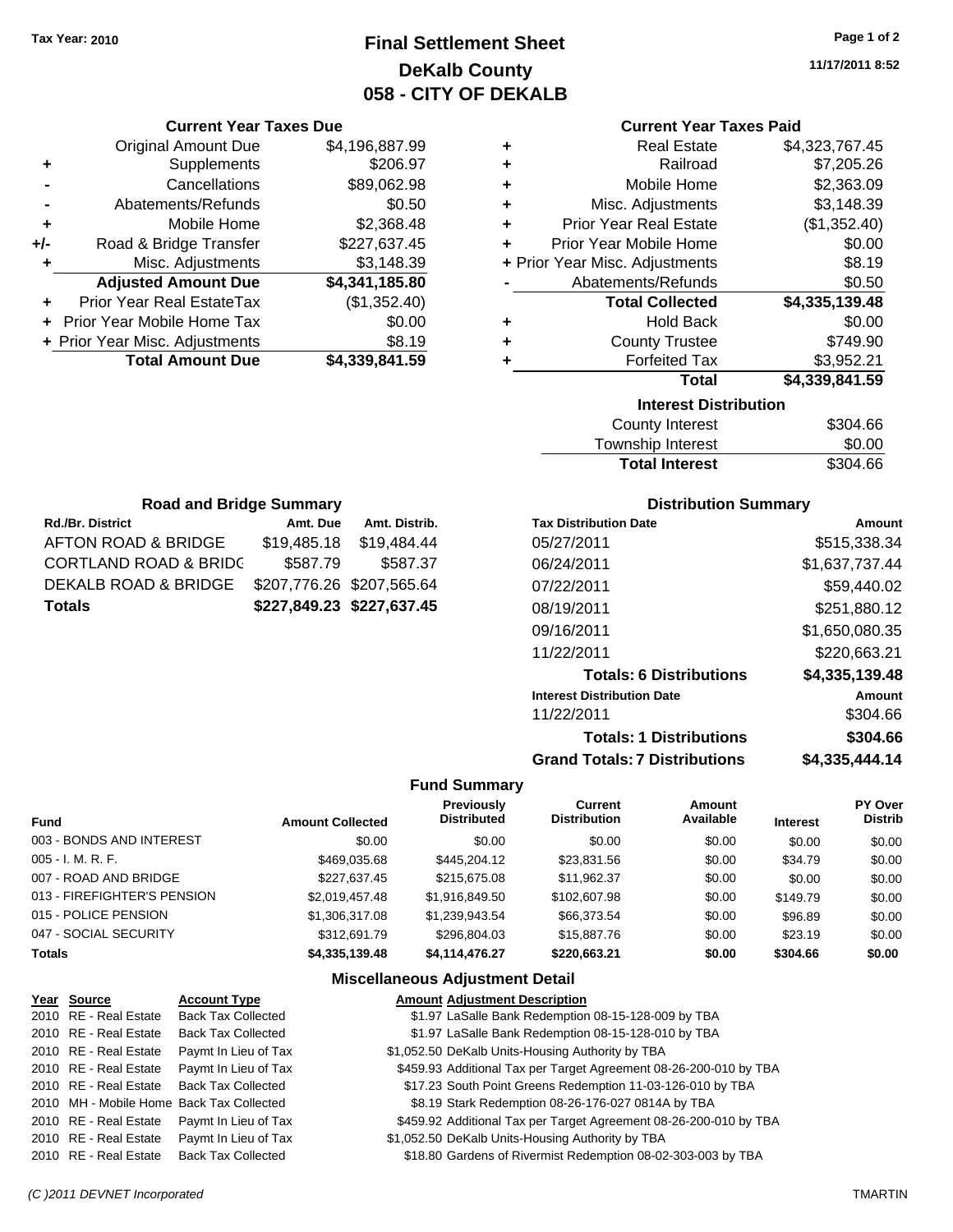# **Final Settlement Sheet Tax Year: 2010 Page 2 of 2 DeKalb County**

#### **11/17/2011 8:52**

# **Miscellaneous Adjustment Detail**

**Year Source Account Type Amount Adjustment Description**<br>
2010 RE - Real Estate Back Tax Collected **Account 1883.57** Johnson Redemption 08-1

**Totals \$3,156.58 10 entries**

\$83.57 Johnson Redemption 08-10-476-007 by TBA

#### **Abatement Detail**

\$0.50 08-02-376-013 PTAB Refund by TBA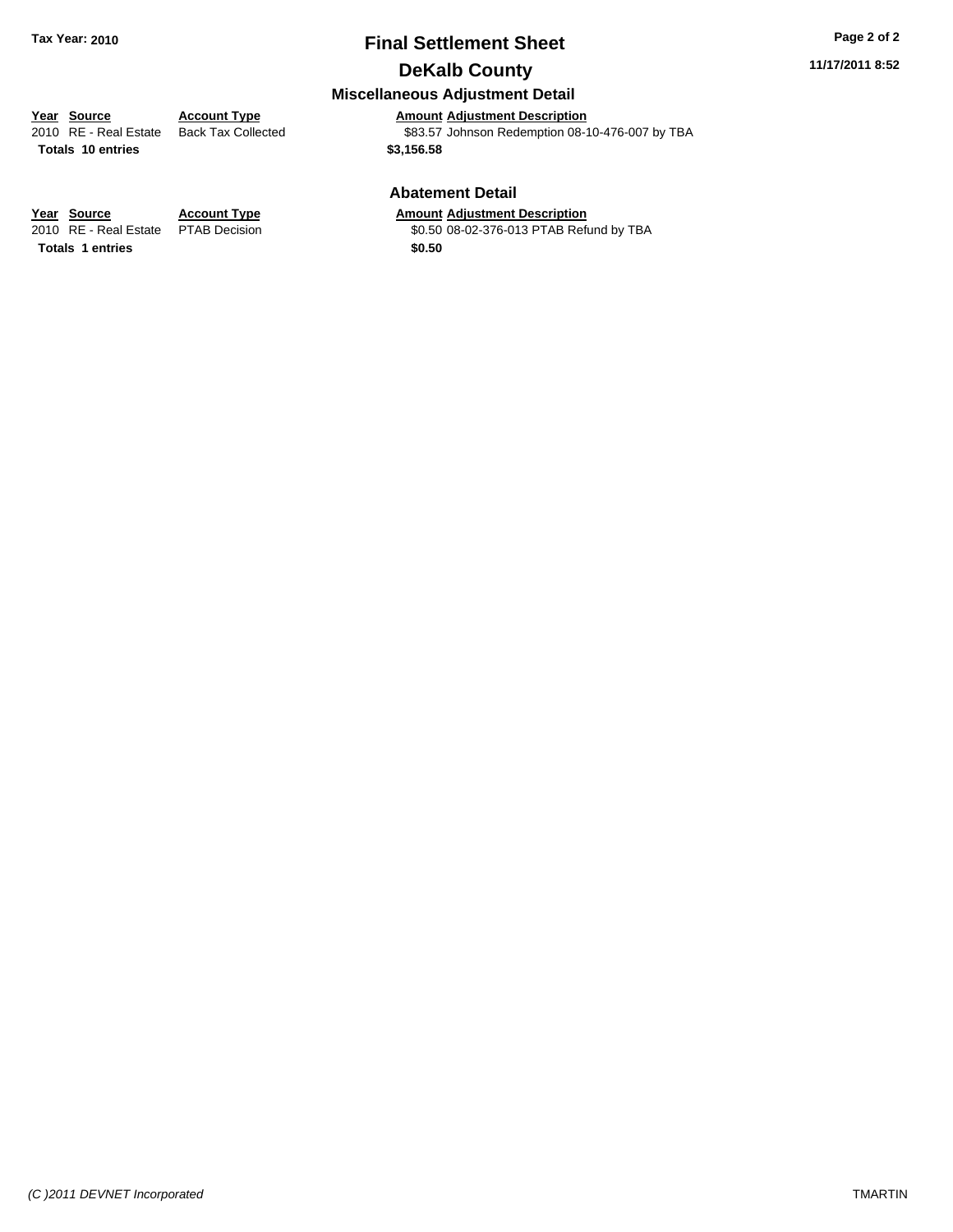# **Final Settlement Sheet Tax Year: 2010 Page 1 of 2 DeKalb County 059 - DE KALB LIBRARY**

#### **Current Year Taxes Due**

|       | <b>Original Amount Due</b>        | \$1,798,536.64 |
|-------|-----------------------------------|----------------|
| ٠     | Supplements                       | \$88.69        |
|       | Cancellations                     | \$38,167.05    |
|       | Abatements/Refunds                | \$0.21         |
| ÷     | Mobile Home                       | \$1,015.00     |
| $+/-$ | Road & Bridge Transfer            | \$0.00         |
| ٠     | Misc. Adjustments                 | \$1,349.22     |
|       | <b>Adjusted Amount Due</b>        | \$1,762,822.29 |
|       | Prior Year Real EstateTax         | (\$522.39)     |
|       | <b>Prior Year Mobile Home Tax</b> | \$0.00         |
|       | + Prior Year Misc. Adjustments    | \$3.51         |
|       | <b>Total Amount Due</b>           | \$1,762,303.41 |

| ٠ | <b>Real Estate</b>             | \$1,755,357.82 |
|---|--------------------------------|----------------|
| ٠ | Railroad                       | \$3,087.74     |
| ٠ | Mobile Home                    | \$1,012.68     |
| ÷ | Misc. Adjustments              | \$1,349.22     |
| ÷ | <b>Prior Year Real Estate</b>  | (\$522.39)     |
| ٠ | Prior Year Mobile Home         | \$0.00         |
|   | + Prior Year Misc. Adjustments | \$3.51         |
|   | Abatements/Refunds             | \$0.21         |
|   | <b>Total Collected</b>         | \$1,760,288.37 |
| ٠ | <b>Hold Back</b>               | \$0.00         |
| ٠ | <b>County Trustee</b>          | \$321.35       |
| ٠ | <b>Forfeited Tax</b>           | \$1,693.69     |
|   | <b>Total</b>                   | \$1,762,303.41 |
|   | <b>Interest Distribution</b>   |                |
|   | <b>County Interest</b>         | \$123.70       |
|   |                                | mm nn          |

#### Township Interest \$0.00<br>
Total Interest \$123.70 **Total Interest**

| <b>Distribution Summary</b>          |                |
|--------------------------------------|----------------|
| <b>Tax Distribution Date</b>         | Amount         |
| 05/27/2011                           | \$210,206.84   |
| 06/24/2011                           | \$664,140.14   |
| 07/22/2011                           | \$23,907.48    |
| 08/19/2011                           | \$102,569.40   |
| 09/16/2011                           | \$670,027.64   |
| 11/22/2011                           | \$89,436.87    |
| <b>Totals: 6 Distributions</b>       | \$1,760,288.37 |
| <b>Interest Distribution Date</b>    | Amount         |
| 11/22/2011                           | \$123.70       |
| <b>Totals: 1 Distributions</b>       | \$123.70       |
| <b>Grand Totals: 7 Distributions</b> | \$1,760,412.07 |

#### **Fund Summary**

|                                          |                         | <b>Previously</b>  | Current             | Amount    |                 | <b>PY Over</b> |
|------------------------------------------|-------------------------|--------------------|---------------------|-----------|-----------------|----------------|
| Fund                                     | <b>Amount Collected</b> | <b>Distributed</b> | <b>Distribution</b> | Available | <b>Interest</b> | <b>Distrib</b> |
| 016 - LIBRARY (township, municipalities) | \$1.760.288.37          | \$1.670.851.50     | \$89,436.87         | \$0.00    | \$123.70        | \$0.00         |
| Totals                                   | \$1.760.288.37          | \$1.670.851.50     | \$89,436.87         | \$0.00    | \$123.70        | \$0.00         |

#### **Miscellaneous Adjustment Detail**

| Year Source              | <b>Account Type</b>                      | <b>Amount Adjustment Description</b>                              |
|--------------------------|------------------------------------------|-------------------------------------------------------------------|
| 2010 RE - Real Estate    | <b>Back Tax Collected</b>                | \$0.84 LaSalle Bank Redemption 08-15-128-009 by TBA               |
| 2010 RE - Real Estate    | <b>Back Tax Collected</b>                | \$0.84 LaSalle Bank Redemption 08-15-128-010 by TBA               |
| 2010 RE - Real Estate    | Paymt In Lieu of Tax                     | \$451.04 DeKalb Units-Housing Authority by TBA                    |
| 2010 RE - Real Estate    | Paymt In Lieu of Tax                     | \$197.10 Additional Tax per Target Agreement 08-26-200-010 by TBA |
| 2010 RE - Real Estate    | <b>Back Tax Collected</b>                | \$7.38 South Point Greens Redemption 11-03-126-010 by TBA         |
|                          | 2010 MH - Mobile Home Back Tax Collected | \$3.51 Stark Redemption 08-26-176-027 0814A by TBA                |
| 2010 RE - Real Estate    | Paymt In Lieu of Tax                     | \$197.10 Additional Tax per Target Agreement 08-26-200-010 by TBA |
| 2010 RE - Real Estate    | Paymt In Lieu of Tax                     | \$451.04 DeKalb Units-Housing Authority by TBA                    |
| 2010 RE - Real Estate    | <b>Back Tax Collected</b>                | \$8.06 Gardens of Rivermist Redemption 08-02-303-003 by TBA       |
| 2010 RE - Real Estate    | <b>Back Tax Collected</b>                | \$35.82 Johnson Redemption 08-10-476-007 by TBA                   |
| <b>Totals 10 entries</b> |                                          | \$1,352,73                                                        |

**11/17/2011 8:52**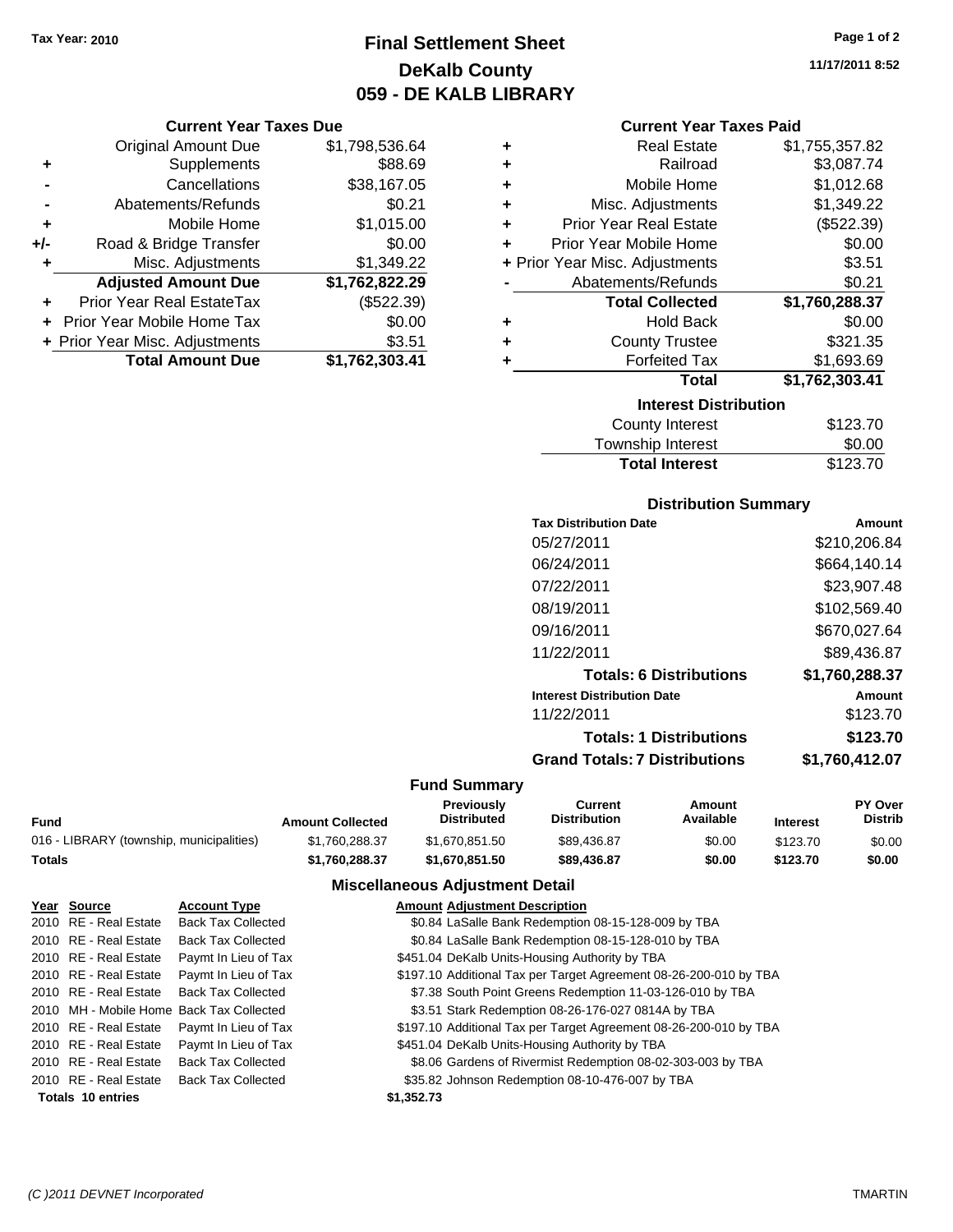# **Final Settlement Sheet Tax Year: 2010 Page 2 of 2 DeKalb County Abatement Detail**

**11/17/2011 8:52**

**Totals 1 entries** \$0.21

**Year Source Account Type Amount Adjustment Description**<br>
2010 RE - Real Estate PTAB Decision **Amount CO2-376-013 PTAB Ref** \$0.21 08-02-376-013 PTAB Refund by TBA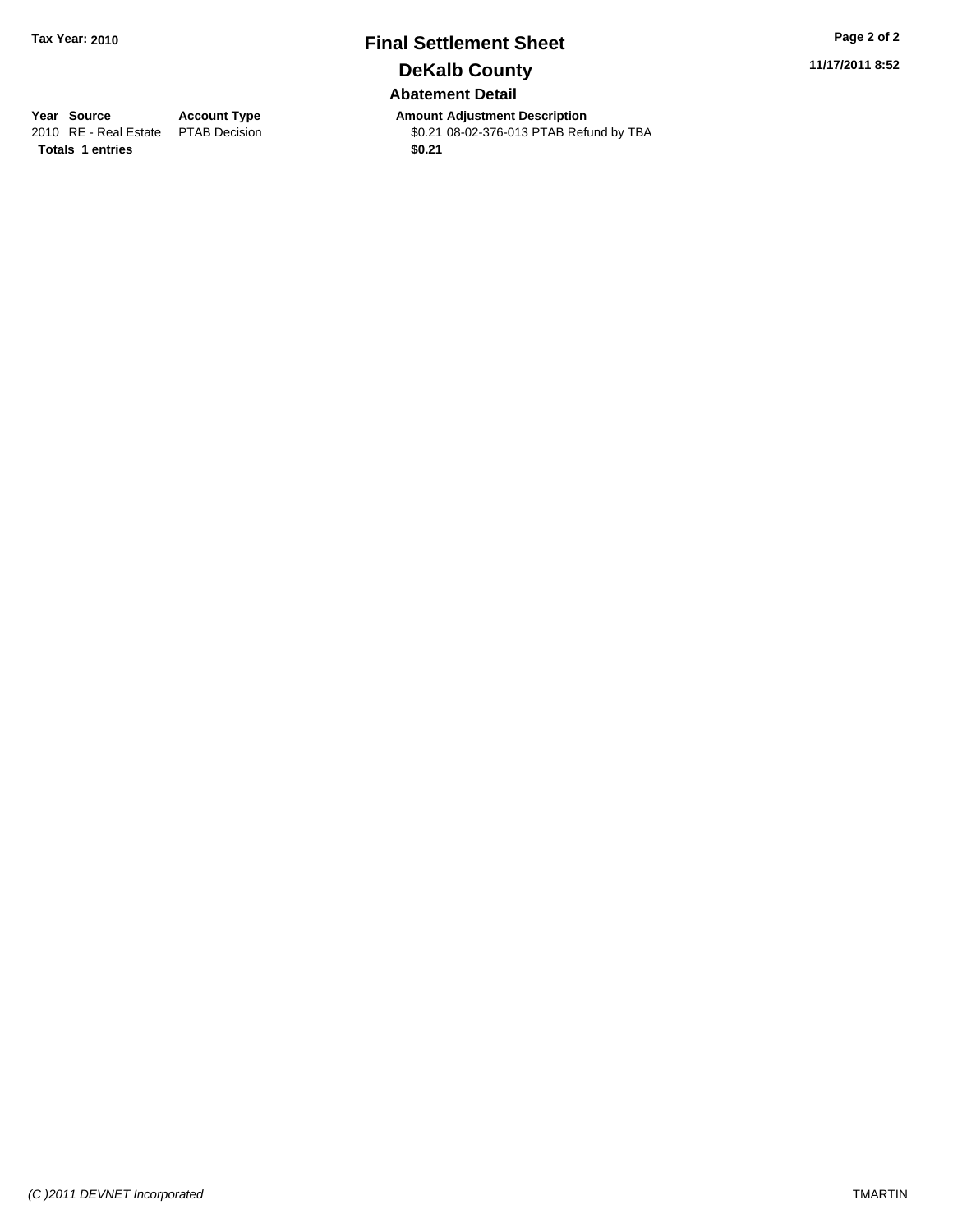# **Final Settlement Sheet Tax Year: 2010 Page 1 of 1 DeKalb County 060 - DEKALB SSA #3**

**11/17/2011 8:52**

#### **Current Year Taxes Due**

|       | <b>Original Amount Due</b>     | \$2,788.02 |
|-------|--------------------------------|------------|
| ٠     | Supplements                    | \$0.00     |
|       | Cancellations                  | \$0.00     |
|       | Abatements/Refunds             | \$0.00     |
| ÷     | Mobile Home                    | \$0.00     |
| $+/-$ | Road & Bridge Transfer         | \$0.00     |
|       | Misc. Adjustments              | \$0.00     |
|       | <b>Adjusted Amount Due</b>     | \$2,788.02 |
|       | Prior Year Real EstateTax      | \$0.00     |
|       | Prior Year Mobile Home Tax     | \$0.00     |
|       | + Prior Year Misc. Adjustments | \$0.00     |
|       | <b>Total Amount Due</b>        | \$2,788.02 |

#### **Current Year Taxes Paid**

| ٠ | <b>Real Estate</b>             | \$2,788.02 |
|---|--------------------------------|------------|
| ÷ | Railroad                       | \$0.00     |
| ٠ | Mobile Home                    | \$0.00     |
| ٠ | Misc. Adjustments              | \$0.00     |
| ÷ | <b>Prior Year Real Estate</b>  | \$0.00     |
| ÷ | Prior Year Mobile Home         | \$0.00     |
|   | + Prior Year Misc. Adjustments | \$0.00     |
|   | Abatements/Refunds             | \$0.00     |
|   |                                |            |
|   | <b>Total Collected</b>         | \$2,788.02 |
| ٠ | <b>Hold Back</b>               | \$0.00     |
| ÷ | <b>County Trustee</b>          | \$0.00     |
| ٠ | <b>Forfeited Tax</b>           | \$0.00     |
|   | Total                          | \$2,788.02 |
|   | <b>Interest Distribution</b>   |            |
|   | County Interest                | \$0.20     |

# **Distribution Summary**

Total Interest \$0.20

| Amount     |
|------------|
| \$315.01   |
| \$1,136.49 |
| \$61.60    |
| \$169.34   |
| \$1,050.48 |
| \$55.10    |
| \$2,788.02 |
| Amount     |
| \$0.20     |
| \$0.20     |
| \$2,788.22 |
|            |
|            |

#### **Fund Summary Fund Interest Amount Collected Distributed PY Over Distrib Amount Available Current Distribution Previously** 023 - SPECIAL SERVICE AREA  $$2,788.02$   $$2,732.92$   $$55.10$   $$0.00$   $$0.20$   $$0.00$ **Totals \$2,788.02 \$2,732.92 \$55.10 \$0.00 \$0.20 \$0.00**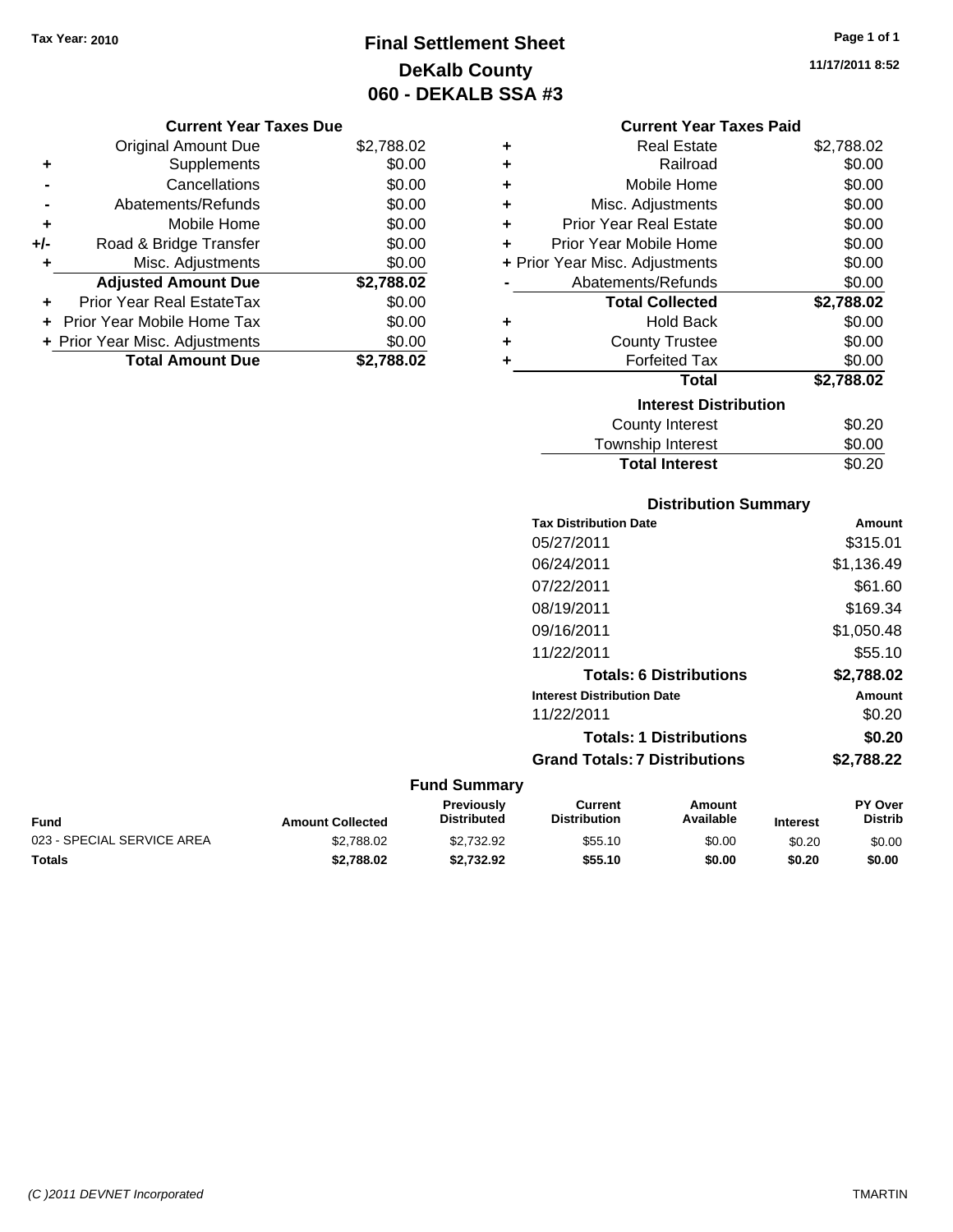# **Final Settlement Sheet Tax Year: 2010 Page 1 of 1 DeKalb County 061 - DEKALB SSA #4**

**11/17/2011 8:52**

#### **Current Year Taxes Due**

|       | <b>Original Amount Due</b>       | \$1,486.39 |
|-------|----------------------------------|------------|
| ٠     | Supplements                      | \$0.00     |
|       | Cancellations                    | \$0.42     |
|       | Abatements/Refunds               | \$0.00     |
| ÷     | Mobile Home                      | \$0.00     |
| $+/-$ | Road & Bridge Transfer           | \$0.00     |
| ٠     | Misc. Adjustments                | \$0.00     |
|       | <b>Adjusted Amount Due</b>       | \$1,485.97 |
|       | <b>Prior Year Real EstateTax</b> | \$0.00     |
|       | Prior Year Mobile Home Tax       | \$0.00     |
|       | + Prior Year Misc. Adjustments   | \$0.00     |
|       | <b>Total Amount Due</b>          | \$1,485.97 |

## **Current Year Taxes Paid**

|   | <b>Real Estate</b>             | \$1,485.97 |
|---|--------------------------------|------------|
| ÷ | Railroad                       | \$0.00     |
| ٠ | Mobile Home                    | \$0.00     |
| ٠ | Misc. Adjustments              | \$0.00     |
| ÷ | <b>Prior Year Real Estate</b>  | \$0.00     |
| ٠ | Prior Year Mobile Home         | \$0.00     |
|   | + Prior Year Misc. Adjustments | \$0.00     |
|   | Abatements/Refunds             | \$0.00     |
|   | <b>Total Collected</b>         | \$1,485.97 |
| ٠ | <b>Hold Back</b>               | \$0.00     |
| ٠ | <b>County Trustee</b>          | \$0.00     |
| ٠ | <b>Forfeited Tax</b>           | \$0.00     |
|   | <b>Total</b>                   | \$1,485.97 |
|   |                                |            |
|   | <b>Interest Distribution</b>   |            |
|   | <b>County Interest</b>         | \$0.10     |

#### Township Interest  $$0.00$ **Total Interest** \$0.10

| <b>Distribution Summary</b>          |            |
|--------------------------------------|------------|
| <b>Tax Distribution Date</b>         | Amount     |
| 05/27/2011                           | \$130.39   |
| 06/24/2011                           | \$613.92   |
| 07/22/2011                           | \$19.26    |
| 08/19/2011                           | \$59.96    |
| 09/16/2011                           | \$583.40   |
| 11/22/2011                           | \$79.04    |
| <b>Totals: 6 Distributions</b>       | \$1,485.97 |
| <b>Interest Distribution Date</b>    | Amount     |
| 11/22/2011                           | \$0.10     |
| <b>Totals: 1 Distributions</b>       | \$0.10     |
| <b>Grand Totals: 7 Distributions</b> | \$1,486.07 |

| <b>Fund</b>                | <b>Amount Collected</b> | <b>Previously</b><br><b>Distributed</b> | Current<br><b>Distribution</b> | Amount<br>Available | <b>Interest</b> | <b>PY Over</b><br>Distrib |
|----------------------------|-------------------------|-----------------------------------------|--------------------------------|---------------------|-----------------|---------------------------|
| 023 - SPECIAL SERVICE AREA | \$1,485.97              | \$1,406.93                              | \$79.04                        | \$0.00              | \$0.10          | \$0.00                    |
| <b>Totals</b>              | \$1,485.97              | \$1,406.93                              | \$79.04                        | \$0.00              | \$0.10          | \$0.00                    |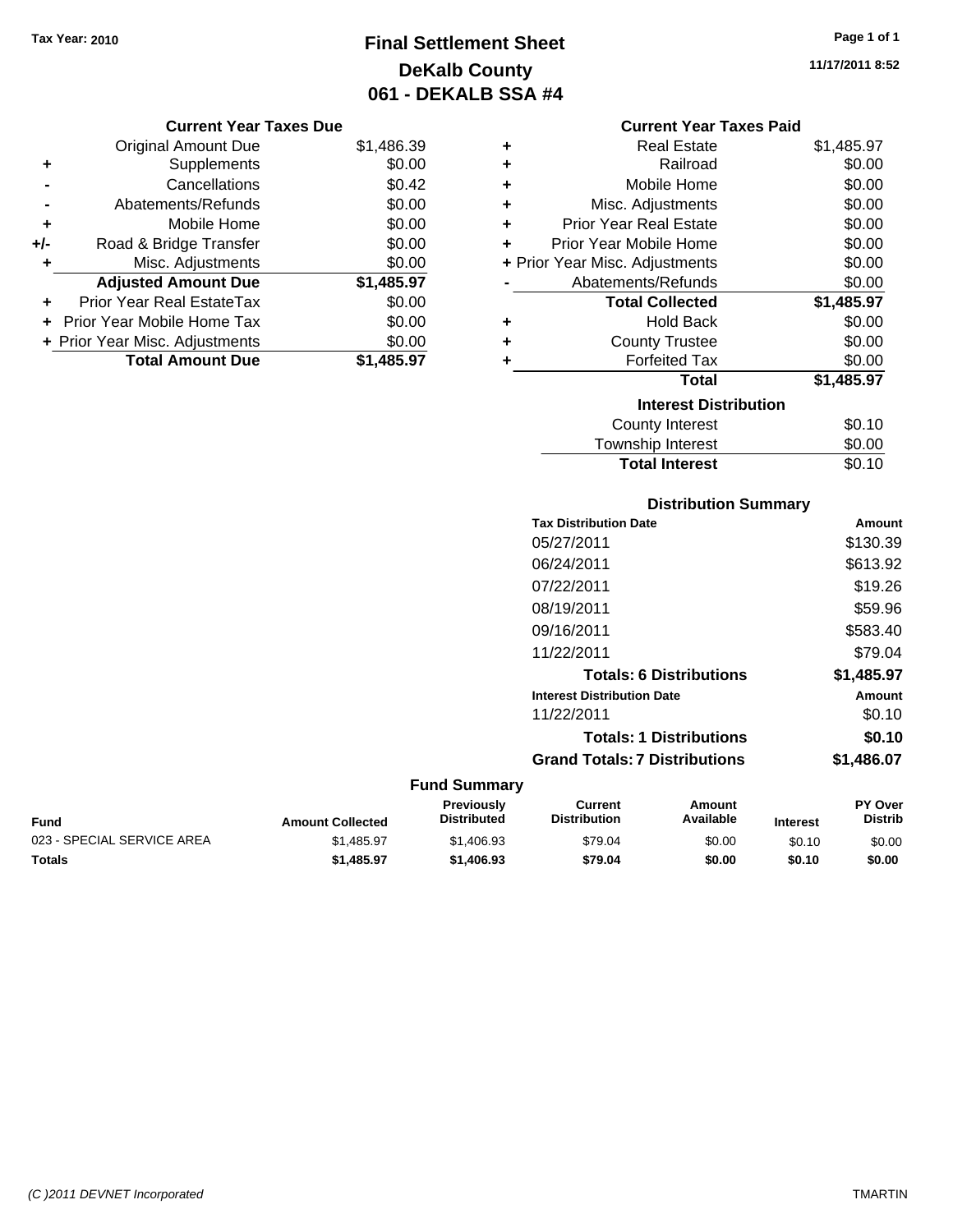# **Final Settlement Sheet Tax Year: 2010 Page 1 of 1 DeKalb County 062 - CITY OF GENOA**

**11/17/2011 8:52**

#### **Current Year Taxes Paid**

| <b>Real Estate</b><br>٠            | \$665,113.52 |
|------------------------------------|--------------|
| Railroad<br>٠                      | \$1,224.30   |
| Mobile Home<br>٠                   | \$546.20     |
| Misc. Adjustments<br>÷             | \$150.81     |
| <b>Prior Year Real Estate</b><br>٠ | (\$915.02)   |
| Prior Year Mobile Home<br>٠        | \$0.00       |
| + Prior Year Misc. Adjustments     | \$0.00       |
| Abatements/Refunds                 | \$8.54       |
| <b>Total Collected</b>             | \$666,111.27 |
| <b>Hold Back</b><br>٠              | \$0.00       |
| <b>County Trustee</b><br>÷         | \$1.33       |
| <b>Forfeited Tax</b><br>٠          | \$0.00       |
| Total                              | \$666,112.60 |
| <b>Interest Distribution</b>       |              |
| <b>County Interest</b>             | \$46.80      |
| Townehin Interest                  | ቁስ ስስ        |

| Township Interest     | \$0.00  |
|-----------------------|---------|
| <b>Total Interest</b> | \$46.80 |

| <b>Road and Bridge Summary</b> |                         |               |  |  |  |
|--------------------------------|-------------------------|---------------|--|--|--|
| Rd./Br. District               | Amt. Due                | Amt. Distrib. |  |  |  |
| GENOA ROAD & BRIDGE            | \$24,035.55 \$24,021.12 |               |  |  |  |
| KINGSTON ROAD & BRIDG          | \$11,237.42 \$11,232.65 |               |  |  |  |
| Totals                         | \$35,272.97 \$35,253.77 |               |  |  |  |

**Current Year Taxes Due** Original Amount Due \$636,513.10

**Adjusted Amount Due \$667,027.62**

**Total Amount Due \$666,112.60**

**+** Supplements \$0.00 **-** Cancellations \$5,427.72 **-** Abatements/Refunds \$8.54 **+** Mobile Home \$546.20 **+/-** Road & Bridge Transfer \$35,253.77 **+** Misc. Adjustments \$150.81

**+** Prior Year Real EstateTax (\$915.02) **+** Prior Year Mobile Home Tax \$0.00 **+ Prior Year Misc. Adjustments**  $$0.00$ 

#### **Distribution Summary**

| <b>Tax Distribution Date</b>         | Amount       |
|--------------------------------------|--------------|
| 05/27/2011                           | \$73,151.61  |
| 06/24/2011                           | \$262,639.88 |
| 07/22/2011                           | \$8,323.14   |
| 08/19/2011                           | \$44.007.33  |
| 09/16/2011                           | \$242.160.40 |
| 11/22/2011                           | \$35,828.91  |
| <b>Totals: 6 Distributions</b>       | \$666,111.27 |
| <b>Interest Distribution Date</b>    | Amount       |
| 11/22/2011                           | \$46.80      |
| <b>Totals: 1 Distributions</b>       | \$46.80      |
| <b>Grand Totals: 7 Distributions</b> | \$666.158.07 |

#### **Fund Summary**

| <b>Fund</b>              | <b>Amount Collected</b> | <b>Previously</b><br><b>Distributed</b> | Current<br><b>Distribution</b> | Amount<br>Available | <b>Interest</b> | PY Over<br><b>Distrib</b> |
|--------------------------|-------------------------|-----------------------------------------|--------------------------------|---------------------|-----------------|---------------------------|
| 001 - CORPORATE          | \$315,428.77            | \$298.362.61                            | \$17,066,16                    | \$0.00              | \$23.40         | \$0.00                    |
| 003 - BONDS AND INTEREST | \$0.00                  | \$0.00                                  | \$0.00                         | \$0.00              | \$0.00          | \$0.00                    |
| 007 - ROAD AND BRIDGE    | \$35,253,77             | \$33,557.14                             | \$1,696.63                     | \$0.00              | \$0.00          | \$0.00                    |
| 014 - POLICE PROTECTION  | \$315,428.73            | \$298.362.61                            | \$17,066.12                    | \$0.00              | \$23.40         | \$0.00                    |
| Totals                   | \$666.111.27            | \$630,282,36                            | \$35,828,91                    | \$0.00              | \$46.80         | \$0.00                    |

#### **Miscellaneous Adjustment Detail**

| Year Source             | <b>Account Type</b>       | <b>Amount Adjustment Description</b>                    |
|-------------------------|---------------------------|---------------------------------------------------------|
| 2010 RE - Real Estate   | <b>Back Tax Collected</b> | \$105.47 Lindgren Redemption 03-30-301-017 by TBA       |
| 2010 RE - Real Estate   | <b>Back Tax Collected</b> | \$19.08 Ezam Properties Redemption 03-30-130-016 by TBA |
| 2010 RE - Real Estate   | <b>Back Tax Collected</b> | \$26.26 Ezam Properties Redemption 03-30-130-018 by TBA |
| <b>Totals 3 entries</b> |                           | \$150.81                                                |
|                         |                           | Ahatement Detail                                        |

#### **Abatement Detail**

#### **Year Source Account Type Amount Adjustment Description**

2010 RE - Real Estate \$8.54 03-19-401-005 PTAB Refund by TBA PTAB Decision **Totals \$8.54 1 entries**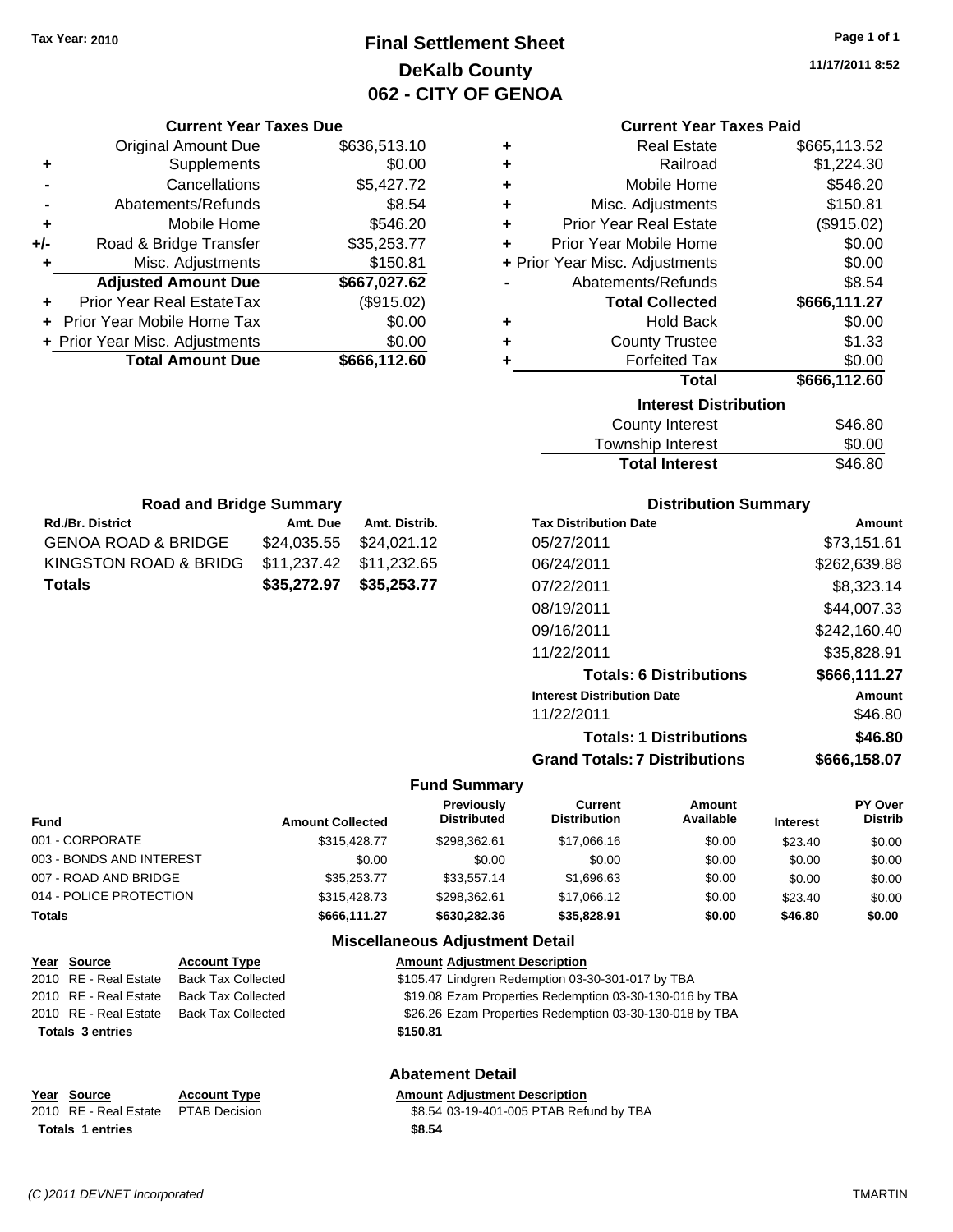# **Final Settlement Sheet Tax Year: 2010 Page 1 of 1 DeKalb County 063 - VILLAGE OF HINCKLEY**

**11/17/2011 8:52**

## **Current Year Taxes Paid**

| <b>Current Year Taxes Due</b> |              |   | <b>Current Year Taxes Paid</b>                              |              |
|-------------------------------|--------------|---|-------------------------------------------------------------|--------------|
| ıl Amount Due                 | \$249,540.26 | ÷ | <b>Real Estate</b>                                          | \$288,792.31 |
| Supplements                   | \$0.00       | ÷ | Railroad                                                    | \$738.68     |
| Cancellations                 | \$70.66      | ÷ | Mobile Home                                                 | \$0.00       |
| าents/Refunds                 | \$0.00       | ÷ | Misc. Adjustments                                           | \$72.63      |
| Mobile Home                   | \$0.00       | ÷ | <b>Prior Year Real Estate</b>                               | \$3,775.72   |
| ridge Transfer                | \$40,077.72  | ÷ | Prior Year Mobile Home                                      | \$0.00       |
| . Adjustments                 | \$72.63      |   | + Prior Year Misc. Adjustments                              | \$0.00       |
| <b>Amount Due</b>             | \$289,619.95 |   | Abatements/Refunds                                          | \$0.00       |
| eal EstateTax                 | \$3,775.72   |   | <b>Total Collected</b>                                      | \$293,379.34 |
| pile Home Tax                 | \$0.00       | ÷ | <b>Hold Back</b>                                            | \$0.00       |
| . Adjustments                 | \$0.00       | ÷ | <b>County Trustee</b>                                       | \$16.33      |
| <b>Amount Due</b>             | \$293,395.67 |   | <b>Forfeited Tax</b>                                        | \$0.00       |
|                               |              |   | Total                                                       | \$293,395.67 |
|                               |              |   | <b>Interest Distribution</b>                                |              |
|                               |              |   | $C_{\text{div}}$ $\mathbf{A}$ , $\mathbf{A}$ , $\mathbf{A}$ | മാവ മാ       |

| <b>County Interest</b> | \$20.63 |
|------------------------|---------|
| Township Interest      | \$0.00  |
| <b>Total Interest</b>  | \$20.63 |

|                  | <b>Road and Bridge Summary</b> |               |
|------------------|--------------------------------|---------------|
| Rd./Br. District | Amt. Due                       | Amt. Distrib. |

Original Amount Due

**Adjusted Amount Due** 

**Total Amount Due** 

**+** Supplements **-** Cancellations **-** Abatements/Refunds **+** Mobile Home **+/-** Road & Bridge Transfer **+** Misc. Adjustments

**+** Prior Year Real EstateTax \$3,775.72 **+** Prior Year Mobile Home Tax \$0.00 **+ Prior Year Misc. Adjustments** 

| Totals               |                         | \$40,080.77 \$40,077.72 |
|----------------------|-------------------------|-------------------------|
| SQUAW GROVE ROAD & B | \$40.080.77 \$40.077.72 |                         |
| RO./Br. DIStrict     | Amt. Due                | AMI. DISITID.           |

#### **Distribution Summary**

| <b>Tax Distribution Date</b>         | Amount       |
|--------------------------------------|--------------|
| 05/27/2011                           | \$29,858.27  |
| 06/24/2011                           | \$113,835.17 |
| 07/22/2011                           | \$3,026.74   |
| 08/19/2011                           | \$16,559.46  |
| 09/16/2011                           | \$114,572.60 |
| 11/22/2011                           | \$15,527.10  |
| <b>Totals: 6 Distributions</b>       | \$293,379.34 |
| <b>Interest Distribution Date</b>    | Amount       |
| 11/22/2011                           | \$20.63      |
| <b>Totals: 1 Distributions</b>       | \$20.63      |
| <b>Grand Totals: 7 Distributions</b> | \$293,399.97 |

#### **Fund Summary**

| <b>Fund</b>                                   | <b>Amount Collected</b> | Previously<br><b>Distributed</b> | <b>Current</b><br><b>Distribution</b> | Amount<br>Available | <b>Interest</b> | PY Over<br><b>Distrib</b> |
|-----------------------------------------------|-------------------------|----------------------------------|---------------------------------------|---------------------|-----------------|---------------------------|
| 001 - CORPORATE                               | \$113,566.01            | \$107.490.99                     | \$6.075.02                            | \$0.00              | \$9.24          | \$0.00                    |
| $005 - I. M. R. F.$                           | \$37.930.39             | \$35.901.38                      | \$2,029.01                            | \$0.00              | \$3.09          | \$0.00                    |
| 007 - ROAD AND BRIDGE                         | \$40,077.72             | \$38,100.59                      | \$1,977.13                            | \$0.00              | \$0.00          | \$0.00                    |
| 014 - POLICE PROTECTION                       | \$32,319.01             | \$30.590.14                      | \$1.728.87                            | \$0.00              | \$2.63          | \$0.00                    |
| 027 - AUDIT                                   | \$8.196.33              | \$7.757.88                       | \$438.45                              | \$0.00              | \$0.67          | \$0.00                    |
| 035 - TORT JUDGEMENTS/LIABILITY<br><b>INS</b> | \$14.209.47             | \$13,449.34                      | \$760.13                              | \$0.00              | \$1.16          | \$0.00                    |
| 047 - SOCIAL SECURITY                         | \$33,257.50             | \$31,478.43                      | \$1,779.07                            | \$0.00              | \$2.71          | \$0.00                    |
| 048 - SCHOOL CROSSING GUARDS                  | \$5,275.25              | \$4.993.07                       | \$282.18                              | \$0.00              | \$0.43          | \$0.00                    |
| 062 - WORKERS COMPENSATION                    | \$8,547.66              | \$8,090.42                       | \$457.24                              | \$0.00              | \$0.70          | \$0.00                    |
| <b>Totals</b>                                 | \$293,379,34            | \$277.852.24                     | \$15,527.10                           | \$0.00              | \$20.63         | \$0.00                    |

#### **Miscellaneous Adjustment Detail**

#### **Year Source Account Type Amount Adjustment Description** 2010 RE - Real Estate Back Tax Collected \$8.72 Popp Redemption 15-15-427-007 by TBA 2010 RE - Real Estate Paymt In Lieu of Tax \$63.91 Sunset View Apartments-Housing Authority Payment by TBA **Totals \$72.63 2 entries**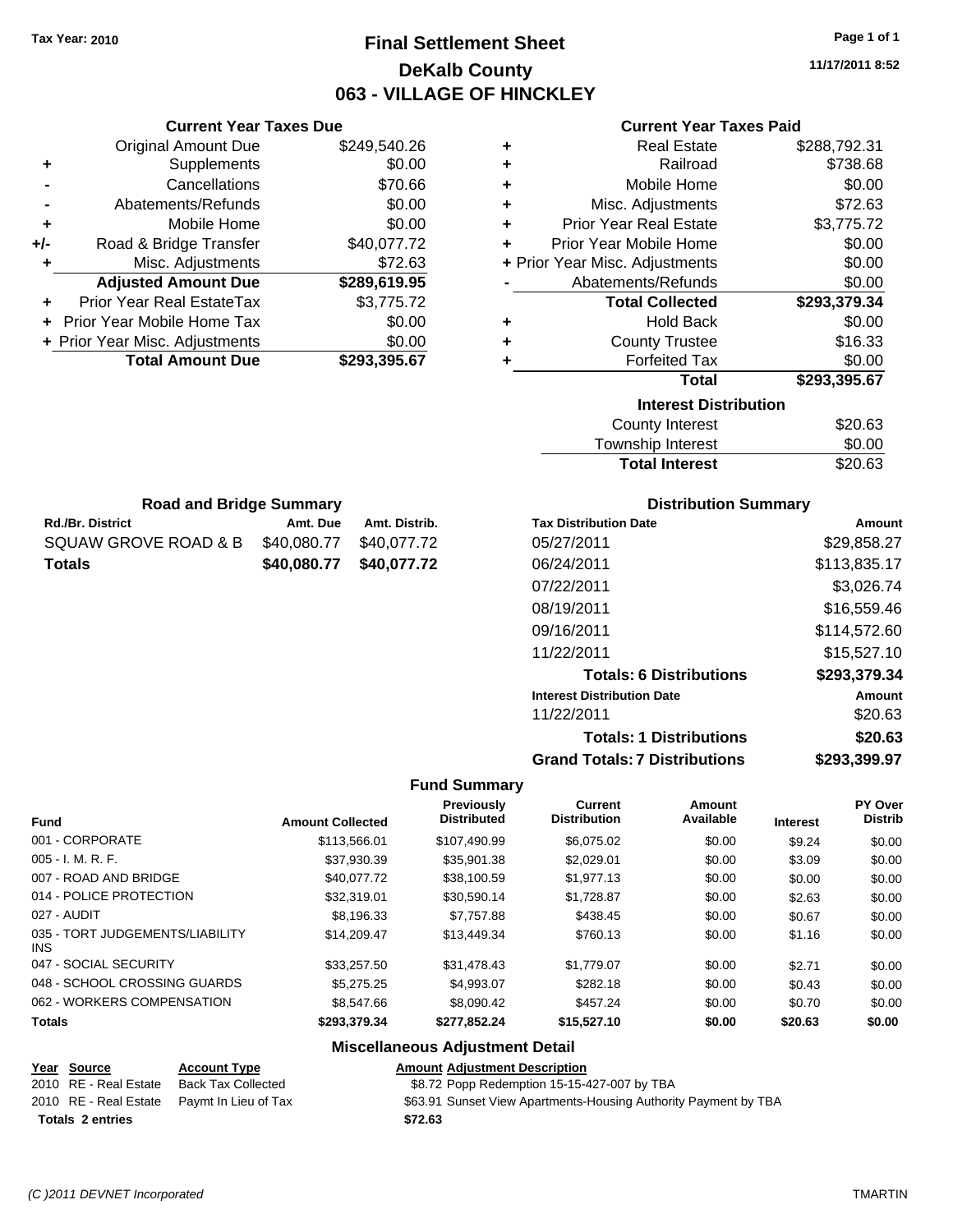**Current Year Taxes Due** Original Amount Due \$136,011.81

**Adjusted Amount Due \$152,218.96**

**Total Amount Due \$152,218.96**

**+** Supplements \$0.00 **-** Cancellations \$120.85 **-** Abatements/Refunds \$0.00 **+** Mobile Home \$0.00 **+/-** Road & Bridge Transfer \$16,328.00 **+** Misc. Adjustments \$0.00

**+** Prior Year Real EstateTax \$0.00 **+** Prior Year Mobile Home Tax \$0.00 **+ Prior Year Misc. Adjustments**  $$0.00$ 

Rd./Br. District **Amt. Due** Amt. Distrib. **Road and Bridge Summary**

KINGSTON ROAD & BRIDG \$16,334.92 \$16,328.00 **Totals \$16,334.92 \$16,328.00**

# **Final Settlement Sheet Tax Year: 2010 Page 1 of 1 DeKalb County 064 - VILLAGE OF KINGSTON**

**11/17/2011 8:52**

## **Current Year Taxes Paid**

| ٠ | <b>Real Estate</b>             | \$151,622.11 |
|---|--------------------------------|--------------|
| ٠ | Railroad                       | \$378.14     |
| ٠ | Mobile Home                    | \$0.00       |
| ٠ | Misc. Adjustments              | \$0.00       |
| ٠ | <b>Prior Year Real Estate</b>  | \$0.00       |
| ٠ | Prior Year Mobile Home         | \$0.00       |
|   | + Prior Year Misc. Adjustments | \$0.00       |
|   | Abatements/Refunds             | \$0.00       |
|   | <b>Total Collected</b>         | \$152,000.25 |
| ٠ | <b>Hold Back</b>               | \$0.00       |
| ٠ | <b>County Trustee</b>          | \$0.00       |
| ٠ | <b>Forfeited Tax</b>           | \$218.71     |
|   | Total                          | \$152,218.96 |
|   | <b>Interest Distribution</b>   |              |
|   | <b>County Interest</b>         | \$10.69      |
|   | Taurachin Internat             | ሮስ ሰሰ        |

| <b>Total Interest</b>  | \$10.69  |
|------------------------|----------|
| Township Interest      | \$0.00   |
| <b>COUTTY THICLEST</b> | ູ⊎ ⊥∪.ບອ |

| <b>Tax Distribution Date</b>         | Amount       |
|--------------------------------------|--------------|
| 05/27/2011                           | \$16,393.33  |
| 06/24/2011                           | \$61,470.56  |
| 07/22/2011                           | \$1,513.36   |
| 08/19/2011                           | \$10,014.23  |
| 09/16/2011                           | \$53,855.78  |
| 11/22/2011                           | \$8,752.99   |
| <b>Totals: 6 Distributions</b>       | \$152,000.25 |
| <b>Interest Distribution Date</b>    | Amount       |
| 11/22/2011                           | \$10.69      |
| <b>Totals: 1 Distributions</b>       | \$10.69      |
| <b>Grand Totals: 7 Distributions</b> | \$152,010.94 |

|                                         |                         | <b>Previously</b>  | <b>Current</b>      | Amount    |                 | <b>PY Over</b> |
|-----------------------------------------|-------------------------|--------------------|---------------------|-----------|-----------------|----------------|
| <b>Fund</b>                             | <b>Amount Collected</b> | <b>Distributed</b> | <b>Distribution</b> | Available | <b>Interest</b> | <b>Distrib</b> |
| 001 - CORPORATE                         | \$49.278.47             | \$46,383,00        | \$2.895.47          | \$0.00    | \$3.88          | \$0.00         |
| $005 - I. M. R. F.$                     | \$10.774.82             | \$10.141.73        | \$633.09            | \$0.00    | \$0.85          | \$0.00         |
| 007 - ROAD AND BRIDGE                   | \$16,328,00             | \$15.546.65        | \$781.35            | \$0.00    | \$0.00          | \$0.00         |
| 014 - POLICE PROTECTION                 | \$16,858,77             | \$15,868.19        | \$990.58            | \$0.00    | \$1.33          | \$0.00         |
| 025 - GARBAGE DISPOSAL                  | \$6,136.59              | \$5.776.03         | \$360.56            | \$0.00    | \$0.48          | \$0.00         |
| 027 - AUDIT                             | \$5,986.26              | \$5.634.54         | \$351.72            | \$0.00    | \$0.47          | \$0.00         |
| 031 - WORKING CASH                      | \$150.33                | \$141.50           | \$8.83              | \$0.00    | \$0.01          | \$0.00         |
| 035 - TORT JUDGEMENTS/LIABILITY<br>INS. | \$38,904.56             | \$36,618.67        | \$2,285.89          | \$0.00    | \$3.07          | \$0.00         |
| 047 - SOCIAL SECURITY                   | \$7,582.45              | \$7,136.95         | \$445.50            | \$0.00    | \$0.60          | \$0.00         |
| <b>Totals</b>                           | \$152,000.25            | \$143,247.26       | \$8,752.99          | \$0.00    | \$10.69         | \$0.00         |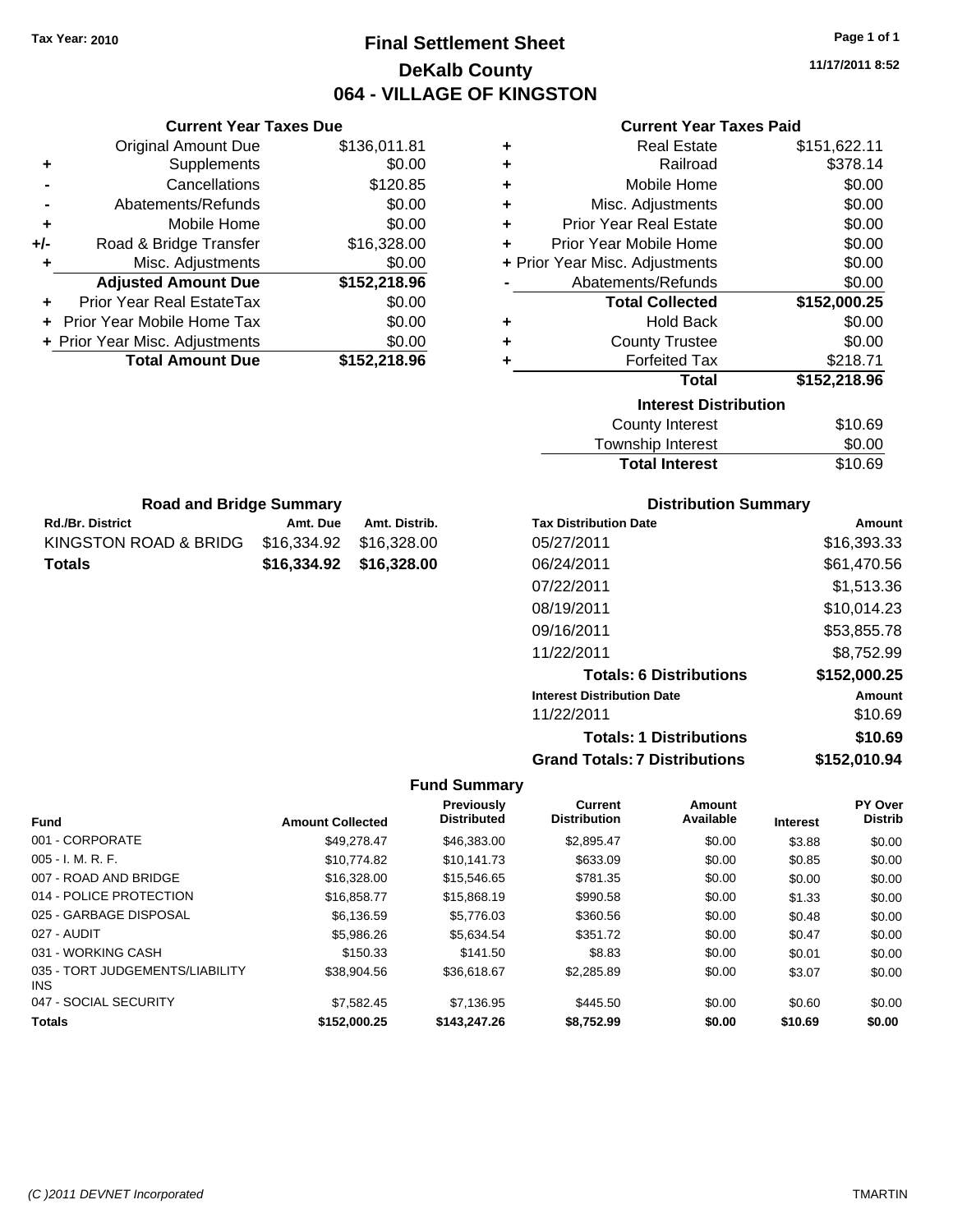# **Final Settlement Sheet Tax Year: 2010 Page 1 of 1 DeKalb County 065 - VILLAGE OF KIRKLAND**

**11/17/2011 8:52**

#### **Current Year Taxes Paid**

|     | <b>Current Year Taxes Due</b>  |              |
|-----|--------------------------------|--------------|
|     | <b>Original Amount Due</b>     | \$180,390.02 |
| ٠   | Supplements                    | \$0.00       |
|     | Cancellations                  | \$49.41      |
|     | Abatements/Refunds             | \$3.51       |
| ٠   | Mobile Home                    | \$0.00       |
| +/- | Road & Bridge Transfer         | \$26,545.22  |
| ٠   | Misc. Adjustments              | \$0.00       |
|     | <b>Adjusted Amount Due</b>     | \$206,882.32 |
| ٠   | Prior Year Real EstateTax      | (\$31.41)    |
|     | Prior Year Mobile Home Tax     | \$0.00       |
|     | + Prior Year Misc. Adjustments | \$0.00       |
|     | <b>Total Amount Due</b>        | \$206,850.91 |
|     |                                |              |

Rd./Br. District **Amt. Due** Amt. Distrib. **Road and Bridge Summary**

FRANKLIN ROAD & BRIDGE \$26,545.22 \$26,545.22 **Totals \$26,545.22 \$26,545.22**

| ٠ | Real Estate                    | \$206,506.59 |
|---|--------------------------------|--------------|
| ٠ | Railroad                       | \$379.24     |
| ٠ | Mobile Home                    | \$0.00       |
| ٠ | Misc. Adjustments              | \$0.00       |
| ÷ | <b>Prior Year Real Estate</b>  | (\$31.41)    |
| ٠ | Prior Year Mobile Home         | \$0.00       |
|   | + Prior Year Misc. Adjustments | \$0.00       |
|   | Abatements/Refunds             | \$3.51       |
|   |                                |              |
|   | <b>Total Collected</b>         | \$206,850.91 |
| ٠ | <b>Hold Back</b>               | \$0.00       |
| ٠ | <b>County Trustee</b>          | \$0.00       |
| ٠ | <b>Forfeited Tax</b>           | \$0.00       |
|   | <b>Total</b>                   | \$206,850.91 |
|   | <b>Interest Distribution</b>   |              |
|   | <b>County Interest</b>         | \$14.54      |

#### Total Interest \$14.54

| <b>Distribution Summary</b>          |              |
|--------------------------------------|--------------|
| <b>Tax Distribution Date</b>         | Amount       |
| 05/27/2011                           | \$31,662.79  |
| 06/24/2011                           | \$74,620.78  |
| 07/22/2011                           | \$1,924.76   |
| 08/19/2011                           | \$17,884.93  |
| 09/16/2011                           | \$70,868.75  |
| 11/22/2011                           | \$9,888.90   |
| <b>Totals: 6 Distributions</b>       | \$206,850.91 |
| <b>Interest Distribution Date</b>    | Amount       |
| 11/22/2011                           | \$14.54      |
| <b>Totals: 1 Distributions</b>       | \$14.54      |
| <b>Grand Totals: 7 Distributions</b> | \$206.865.45 |

#### **Fund Summary**

| <b>Fund</b>                             | <b>Amount Collected</b> | <b>Previously</b><br><b>Distributed</b> | <b>Current</b><br><b>Distribution</b> | Amount<br>Available | <b>Interest</b> | <b>PY Over</b><br><b>Distrib</b> |
|-----------------------------------------|-------------------------|-----------------------------------------|---------------------------------------|---------------------|-----------------|----------------------------------|
| 001 - CORPORATE                         | \$79.910.05             | \$76,017.06                             | \$3,892.99                            | \$0.00              | \$6.45          | \$0.00                           |
| 003 - BONDS AND INTEREST                | \$0.00                  | \$0.00                                  | \$0.00                                | \$0.00              | \$0.00          | \$0.00                           |
| 007 - ROAD AND BRIDGE                   | \$26,545.22             | \$25.440.28                             | \$1,104.94                            | \$0.00              | \$0.00          | \$0.00                           |
| 014 - POLICE PROTECTION                 | \$75,420.06             | \$71,745.83                             | \$3,674.23                            | \$0.00              | \$6.08          | \$0.00                           |
| 025 - GARBAGE DISPOSAL                  | \$0.00                  | \$0.00                                  | \$0.00                                | \$0.00              | \$0.00          | \$0.00                           |
| 027 - AUDIT                             | \$4,995.19              | \$4,751.83                              | \$243.36                              | \$0.00              | \$0.40          | \$0.00                           |
| 035 - TORT JUDGEMENTS/LIABILITY<br>INS. | \$19,980.39             | \$19,007.01                             | \$973.38                              | \$0.00              | \$1.61          | \$0.00                           |
| <b>Totals</b>                           | \$206,850.91            | \$196,962.01                            | \$9,888.90                            | \$0.00              | \$14.54         | \$0.00                           |

**Abatement Detail**

# **Year Source Account Type Amount Adjustment Description Totals \$3.51 1 entries**

\$3.51 01-26-475-004 PTAB Refund by TBA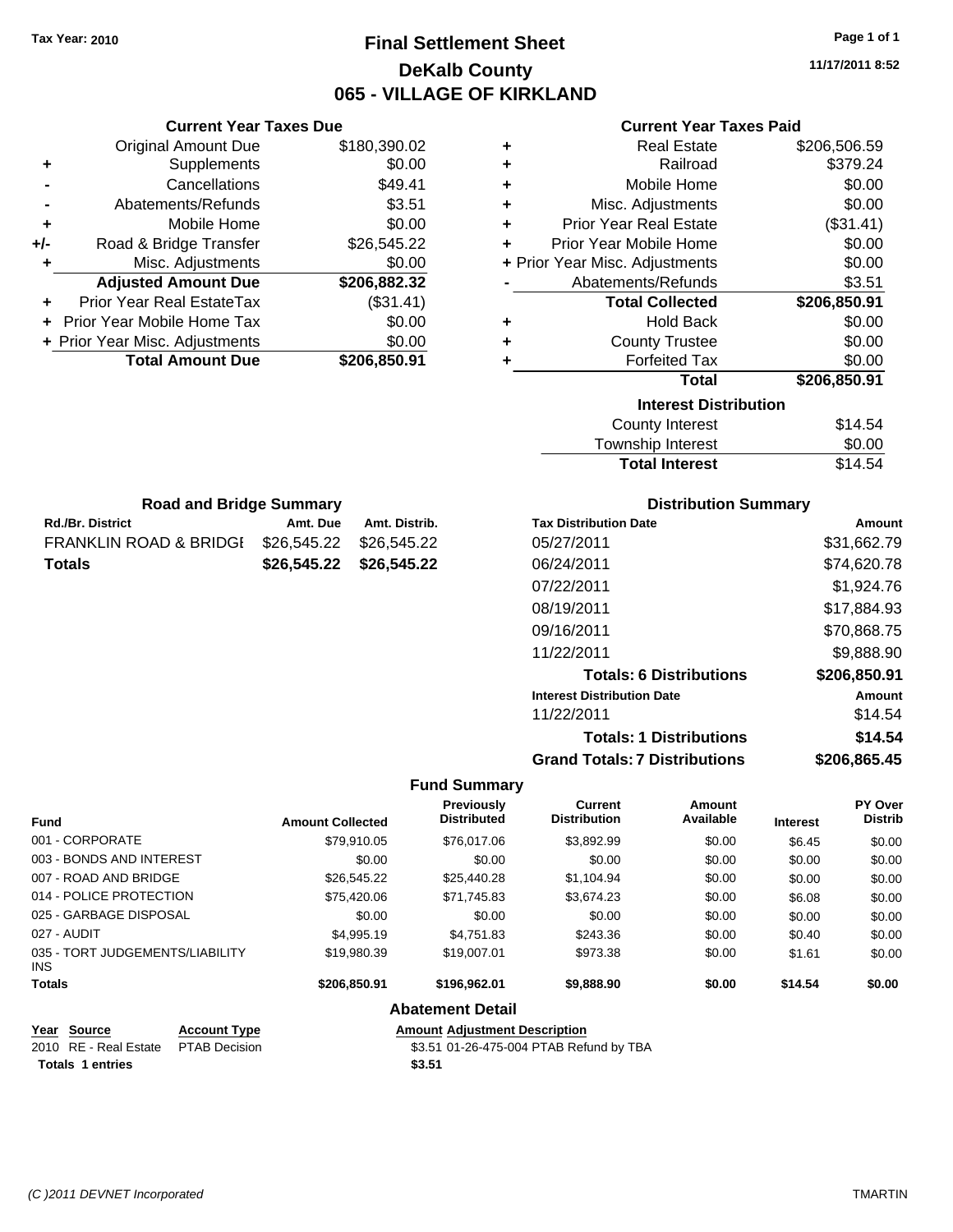# **Final Settlement Sheet Tax Year: 2010 Page 1 of 1 DeKalb County 066 - KIRKLAND LIBRARY**

#### **Current Year Taxes Due**

|       | <b>Original Amount Due</b>     | \$43,951.82 |
|-------|--------------------------------|-------------|
| ٠     | Supplements                    | \$0.00      |
|       | Cancellations                  | \$12.04     |
|       | Abatements/Refunds             | \$0.86      |
| ٠     | Mobile Home                    | \$0.00      |
| $+/-$ | Road & Bridge Transfer         | \$0.00      |
| ٠     | Misc. Adjustments              | \$0.00      |
|       | <b>Adjusted Amount Due</b>     | \$43,938.92 |
|       | Prior Year Real EstateTax      | (\$7.66)    |
|       | Prior Year Mobile Home Tax     | \$0.00      |
|       | + Prior Year Misc. Adjustments | \$0.00      |
|       | <b>Total Amount Due</b>        | \$43,931,26 |

#### **Current Year Taxes Paid**

| ٠                            | <b>Real Estate</b>               | \$43,847.38 |  |  |  |  |
|------------------------------|----------------------------------|-------------|--|--|--|--|
| ÷                            | Railroad                         | \$92.40     |  |  |  |  |
| ÷                            | <b>Mobile Home</b>               | \$0.00      |  |  |  |  |
| ٠                            | Misc. Adjustments                | \$0.00      |  |  |  |  |
| ٠                            | <b>Prior Year Real Estate</b>    | (\$7.66)    |  |  |  |  |
| ٠                            | \$0.00<br>Prior Year Mobile Home |             |  |  |  |  |
|                              | + Prior Year Misc. Adjustments   | \$0.00      |  |  |  |  |
|                              | Abatements/Refunds               | \$0.86      |  |  |  |  |
|                              | <b>Total Collected</b>           | \$43,931.26 |  |  |  |  |
| ٠                            | <b>Hold Back</b>                 | \$0.00      |  |  |  |  |
| ٠                            | <b>County Trustee</b>            | \$0.00      |  |  |  |  |
| ٠                            | <b>Forfeited Tax</b>             | \$0.00      |  |  |  |  |
|                              | Total                            | \$43,931.26 |  |  |  |  |
| <b>Interest Distribution</b> |                                  |             |  |  |  |  |
|                              | <b>County Interest</b>           | \$3.09      |  |  |  |  |
|                              | Township Interest                | \$0.00      |  |  |  |  |
|                              | <b>Total Interest</b>            | \$3.09      |  |  |  |  |

## **Distribution Summary**

| Amount      |
|-------------|
| \$6.769.36  |
| \$15,726.17 |
| \$419.92    |
| \$3,866.54  |
| \$15,009.05 |
| \$2,140.22  |
| \$43,931.26 |
| Amount      |
| \$3.09      |
| \$3.09      |
| \$43.934.35 |
|             |

#### **Fund Summary**

| Fund                                     | <b>Amount Collected</b> | Previously<br><b>Distributed</b> | Current<br><b>Distribution</b> | Amount<br>Available | <b>Interest</b> | <b>PY Over</b><br><b>Distrib</b> |
|------------------------------------------|-------------------------|----------------------------------|--------------------------------|---------------------|-----------------|----------------------------------|
| $005 - I. M. R. F.$                      | \$8.75                  | \$8.32                           | \$0.43                         | \$0.00              | \$0.00          | \$0.00                           |
| 016 - LIBRARY (township, municipalities) | \$41.981.10             | \$39.935.89                      | \$2.045.21                     | \$0.00              | \$2.95          | \$0.00                           |
| 047 - SOCIAL SECURITY                    | \$1.941.41              | \$1.846.83                       | \$94.58                        | \$0.00              | \$0.14          | \$0.00                           |
| <b>Totals</b>                            | \$43.931.26             | \$41.791.04                      | \$2.140.22                     | \$0.00              | \$3.09          | \$0.00                           |

#### **Abatement Detail**

|                  | Year Source                         | <b>Account Type</b> | <b>Amount Adiustment Description</b>    |
|------------------|-------------------------------------|---------------------|-----------------------------------------|
|                  | 2010 RE - Real Estate PTAB Decision |                     | \$0.86 01-26-475-004 PTAB Refund by TBA |
| Totals 1 entries |                                     |                     | \$0.86                                  |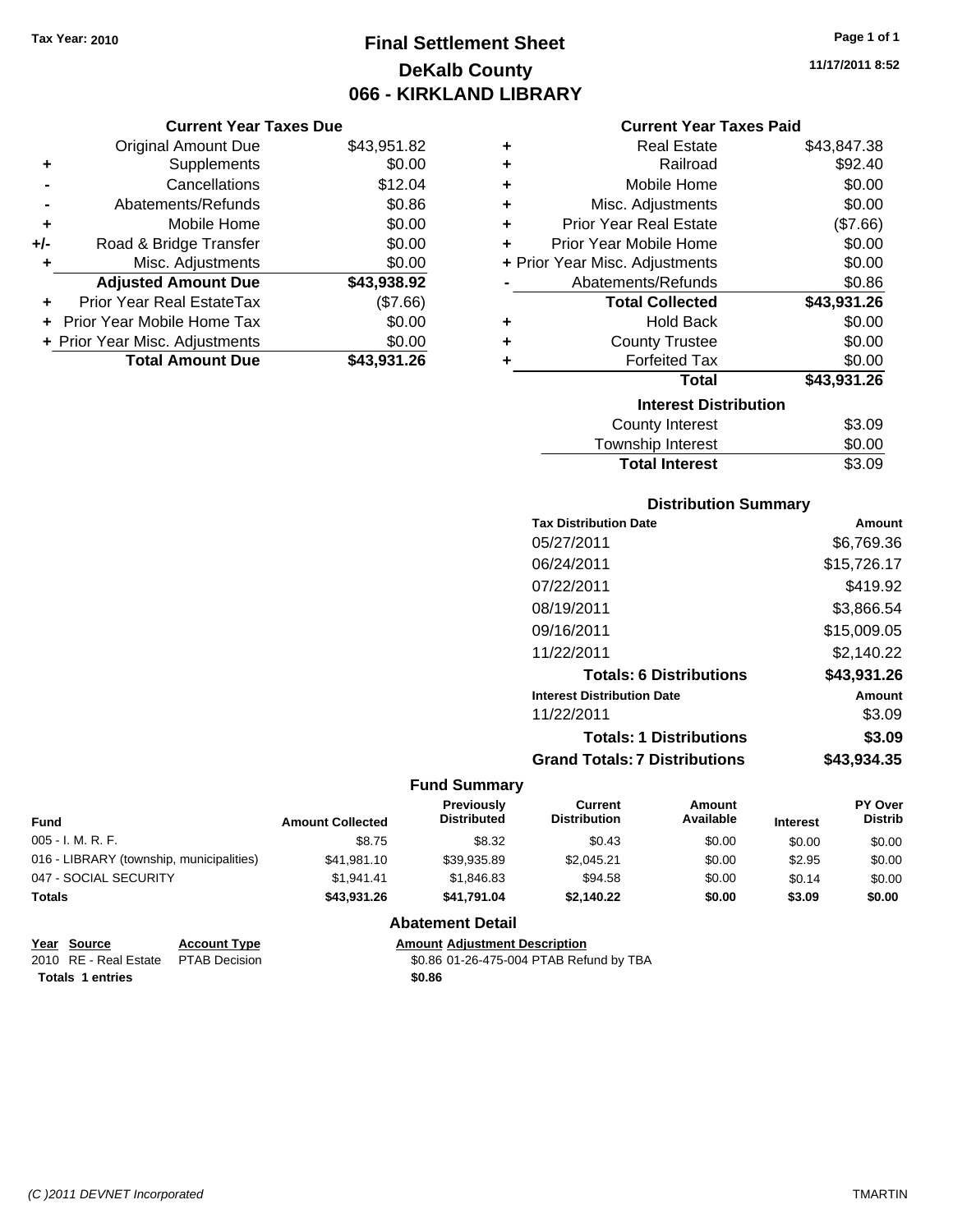### **Final Settlement Sheet Tax Year: 2010 Page 1 of 1 DeKalb County 067 - VILLAGE OF LEE**

**11/17/2011 8:52**

| Current Year Taxes Pald |
|-------------------------|
| \$10,372.77             |
| \$155.78                |
| \$2.42                  |
|                         |

**Current Year Taxes Paid**

|   | Misc. Adjustments              | \$0.00      |
|---|--------------------------------|-------------|
| ٠ | <b>Prior Year Real Estate</b>  | \$0.00      |
|   | Prior Year Mobile Home         | \$0.00      |
|   | + Prior Year Misc. Adjustments | \$0.00      |
|   | Abatements/Refunds             | \$0.00      |
|   | <b>Total Collected</b>         | \$10,530.97 |
| ٠ | <b>Hold Back</b>               | \$0.00      |
| ٠ | <b>County Trustee</b>          | \$21.26     |
|   | <b>Forfeited Tax</b>           | \$0.00      |
|   | Total                          | \$10,552.23 |
|   | <b>Interest Distribution</b>   |             |
|   | County Interest                |             |

| <b>Total Interest</b> | \$0.74 |
|-----------------------|--------|
| Township Interest     | \$0.00 |
| County Interest       | \$0.74 |

| <b>Road and Bridge Summary</b> |            |               |  |  |  |
|--------------------------------|------------|---------------|--|--|--|
| <b>Rd./Br. District</b>        | Amt. Due   | Amt. Distrib. |  |  |  |
| SHABBONA ROAD & BRIDC          | \$1.728.92 | \$1,727.55    |  |  |  |
| <b>Totals</b>                  | \$1.728.92 | \$1.727.55    |  |  |  |

**Current Year Taxes Due** Original Amount Due \$8,849.32

**Adjusted Amount Due \$10,552.23**

**Total Amount Due \$10,552.23**

**+** Supplements \$0.00 **-** Cancellations \$27.06 **-** Abatements/Refunds \$0.00 **+** Mobile Home \$2.42 **+/-** Road & Bridge Transfer \$1,727.55 **+** Misc. Adjustments \$0.00

**+** Prior Year Real EstateTax \$0.00 **+** Prior Year Mobile Home Tax \$0.00 **+ Prior Year Misc. Adjustments**  $$0.00$ 

### **Distribution Summary**

| <b>Tax Distribution Date</b>         | Amount      |
|--------------------------------------|-------------|
| 05/27/2011                           | \$968.43    |
| 06/24/2011                           | \$4,036.13  |
| 07/22/2011                           | \$245.20    |
| 08/19/2011                           | \$438.24    |
| 09/16/2011                           | \$3,891.95  |
| 11/22/2011                           | \$951.02    |
| <b>Totals: 6 Distributions</b>       | \$10,530.97 |
| <b>Interest Distribution Date</b>    | Amount      |
| 11/22/2011                           | \$0.74      |
| <b>Totals: 1 Distributions</b>       | \$0.74      |
| <b>Grand Totals: 7 Distributions</b> | \$10,531.71 |

|                                        |                         | <b>Previously</b>  | Current             | Amount    |                 | PY Over        |
|----------------------------------------|-------------------------|--------------------|---------------------|-----------|-----------------|----------------|
| <b>Fund</b>                            | <b>Amount Collected</b> | <b>Distributed</b> | <b>Distribution</b> | Available | <b>Interest</b> | <b>Distrib</b> |
| 001 - CORPORATE                        | \$3.581.94              | \$3.231.64         | \$350.30            | \$0.00    | \$0.29          | \$0.00         |
| 007 - ROAD AND BRIDGE                  | \$1,727.55              | \$1,637.54         | \$90.01             | \$0.00    | \$0.00          | \$0.00         |
| 025 - GARBAGE DISPOSAL                 | \$1,259.38              | \$1,136.19         | \$123.19            | \$0.00    | \$0.11          | \$0.00         |
| 027 - AUDIT                            | \$908.11                | \$819.28           | \$88.83             | \$0.00    | \$0.08          | \$0.00         |
| 035 - TORT JUDGEMENTS/LIABILITY<br>INS | \$2,609.31              | \$2,354.11         | \$255.20            | \$0.00    | \$0.22          | \$0.00         |
| 072 - WATERWORKS SYSTEM                | \$444.68                | \$401.19           | \$43.49             | \$0.00    | \$0.04          | \$0.00         |
| <b>Totals</b>                          | \$10.530.97             | \$9.579.95         | \$951.02            | \$0.00    | \$0.74          | \$0.00         |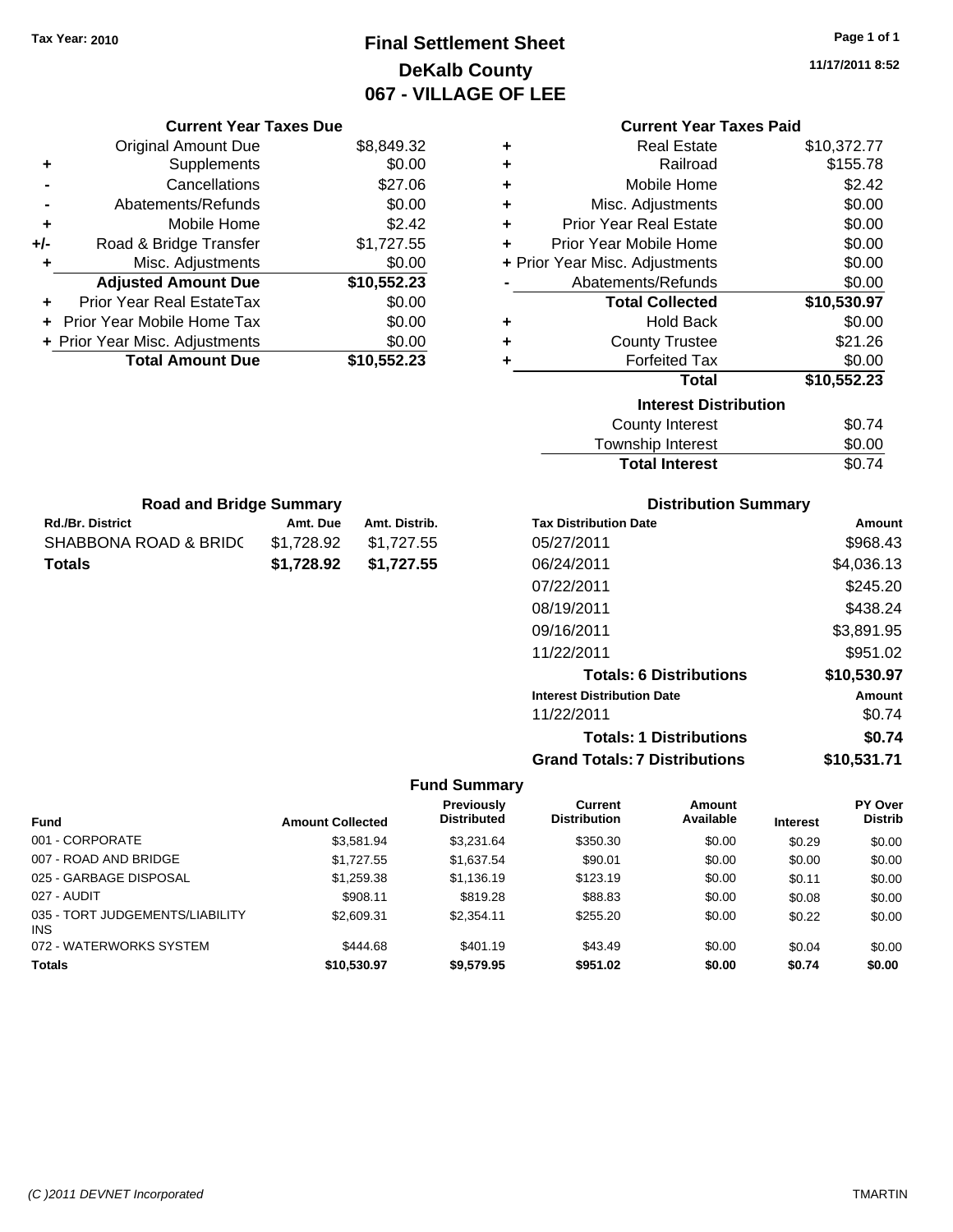### **Final Settlement Sheet Tax Year: 2010 Page 1 of 1 DeKalb County 068 - VILLAGE OF MALTA**

**11/17/2011 8:52**

### **Current Year Taxes Paid**

|     | OUITUR TUUT TUAUS DUU             |              |
|-----|-----------------------------------|--------------|
|     | <b>Original Amount Due</b>        | \$109,204.62 |
| ٠   | Supplements                       | \$0.00       |
|     | Cancellations                     | \$78.44      |
|     | Abatements/Refunds                | \$4.13       |
| ٠   | Mobile Home                       | \$0.00       |
| +/- | Road & Bridge Transfer            | \$11,729.01  |
| ٠   | Misc. Adjustments                 | \$0.00       |
|     | <b>Adjusted Amount Due</b>        | \$120,851.06 |
|     | <b>Prior Year Real EstateTax</b>  | \$0.00       |
|     | <b>Prior Year Mobile Home Tax</b> | \$0.00       |
|     | + Prior Year Misc. Adjustments    | \$0.00       |
|     | <b>Total Amount Due</b>           | \$120,851.06 |
|     |                                   |              |

Rd./Br. District **Amt. Due** Amt. Distrib. **Road and Bridge Summary**

MALTA ROAD & BRIDGE \$11,729.01 \$11,729.01 **Totals \$11,729.01 \$11,729.01**

**Current Year Taxes Due**

| ٠ | Real Estate                    | \$120,310.41 |
|---|--------------------------------|--------------|
| ٠ | Railroad                       | \$544.78     |
| ٠ | Mobile Home                    | \$0.00       |
| ٠ | Misc. Adjustments              | \$0.00       |
| ÷ | <b>Prior Year Real Estate</b>  | \$0.00       |
| ÷ | Prior Year Mobile Home         | \$0.00       |
|   | + Prior Year Misc. Adjustments | \$0.00       |
|   | Abatements/Refunds             | \$4.13       |
|   |                                |              |
|   | <b>Total Collected</b>         | \$120,851.06 |
| ٠ | <b>Hold Back</b>               | \$0.00       |
| ٠ | <b>County Trustee</b>          | \$0.00       |
| ٠ | <b>Forfeited Tax</b>           | \$0.00       |
|   | <b>Total</b>                   | \$120,851.06 |
|   | <b>Interest Distribution</b>   |              |
|   | <b>County Interest</b>         | \$8.50       |

# Total Interest \$8.50

| <b>Distribution Summary</b>          |              |
|--------------------------------------|--------------|
| <b>Tax Distribution Date</b>         | Amount       |
| 05/27/2011                           | \$11,090.39  |
| 06/24/2011                           | \$50,140.56  |
| 07/22/2011                           | \$1,826.05   |
| 08/19/2011                           | \$6,585.32   |
| 09/16/2011                           | \$44,400.75  |
| 11/22/2011                           | \$6,807.99   |
| <b>Totals: 6 Distributions</b>       | \$120,851.06 |
| <b>Interest Distribution Date</b>    | Amount       |
| 11/22/2011                           | \$8.50       |
| <b>Totals: 1 Distributions</b>       | \$8.50       |
| <b>Grand Totals: 7 Distributions</b> | \$120.859.56 |

### **Fund Summary**

| <b>Fund</b>                                   | <b>Amount Collected</b> | Previously<br><b>Distributed</b>     | Current<br><b>Distribution</b> | Amount<br>Available | <b>Interest</b> | PY Over<br><b>Distrib</b> |
|-----------------------------------------------|-------------------------|--------------------------------------|--------------------------------|---------------------|-----------------|---------------------------|
| 001 - CORPORATE                               | \$30,477.12             | \$28,734.95                          | \$1,742.17                     | \$0.00              | \$2.39          | \$0.00                    |
| 003 - BONDS AND INTEREST                      | \$0.00                  | \$0.00                               | \$0.00                         | \$0.00              | \$0.00          | \$0.00                    |
| $005 - I. M. R. F.$                           | \$16,488.23             | \$15,545.69                          | \$942.54                       | \$0.00              | \$1.28          | \$0.00                    |
| 007 - ROAD AND BRIDGE                         | \$11,729.01             | \$11,158.92                          | \$570.09                       | \$0.00              | \$0.00          | \$0.00                    |
| 014 - POLICE PROTECTION                       | \$10.492.74             | \$9,892.91                           | \$599.83                       | \$0.00              | \$0.82          | \$0.00                    |
| 025 - GARBAGE DISPOSAL                        | \$1,199.69              | \$1,131.09                           | \$68.60                        | \$0.00              | \$0.09          | \$0.00                    |
| 027 - AUDIT                                   | \$3,997.47              | \$3,768.96                           | \$228.51                       | \$0.00              | \$0.31          | \$0.00                    |
| 035 - TORT JUDGEMENTS/LIABILITY<br><b>INS</b> | \$22,483.62             | \$21,198.34                          | \$1,285.28                     | \$0.00              | \$1.75          | \$0.00                    |
| 041 - STREET LIGHTING                         | \$6,995.16              | \$6,595.29                           | \$399.87                       | \$0.00              | \$0.54          | \$0.00                    |
| 047 - SOCIAL SECURITY                         | \$16,988.02             | \$16,016.92                          | \$971.10                       | \$0.00              | \$1.32          | \$0.00                    |
| <b>Totals</b>                                 | \$120,851.06            | \$114,043.07                         | \$6,807.99                     | \$0.00              | \$8.50          | \$0.00                    |
|                                               |                         | All care contracts and the contracts |                                |                     |                 |                           |

#### **Abatement Detail**

| Year Source             | <b>Account Type</b>                 | <b>Amount Adjustment Description</b>    |
|-------------------------|-------------------------------------|-----------------------------------------|
|                         | 2010 RE - Real Estate PTAB Decision | \$4.13 07-22-474-003 PTAB Refund by TBA |
| <b>Totals 1 entries</b> |                                     | \$4.13                                  |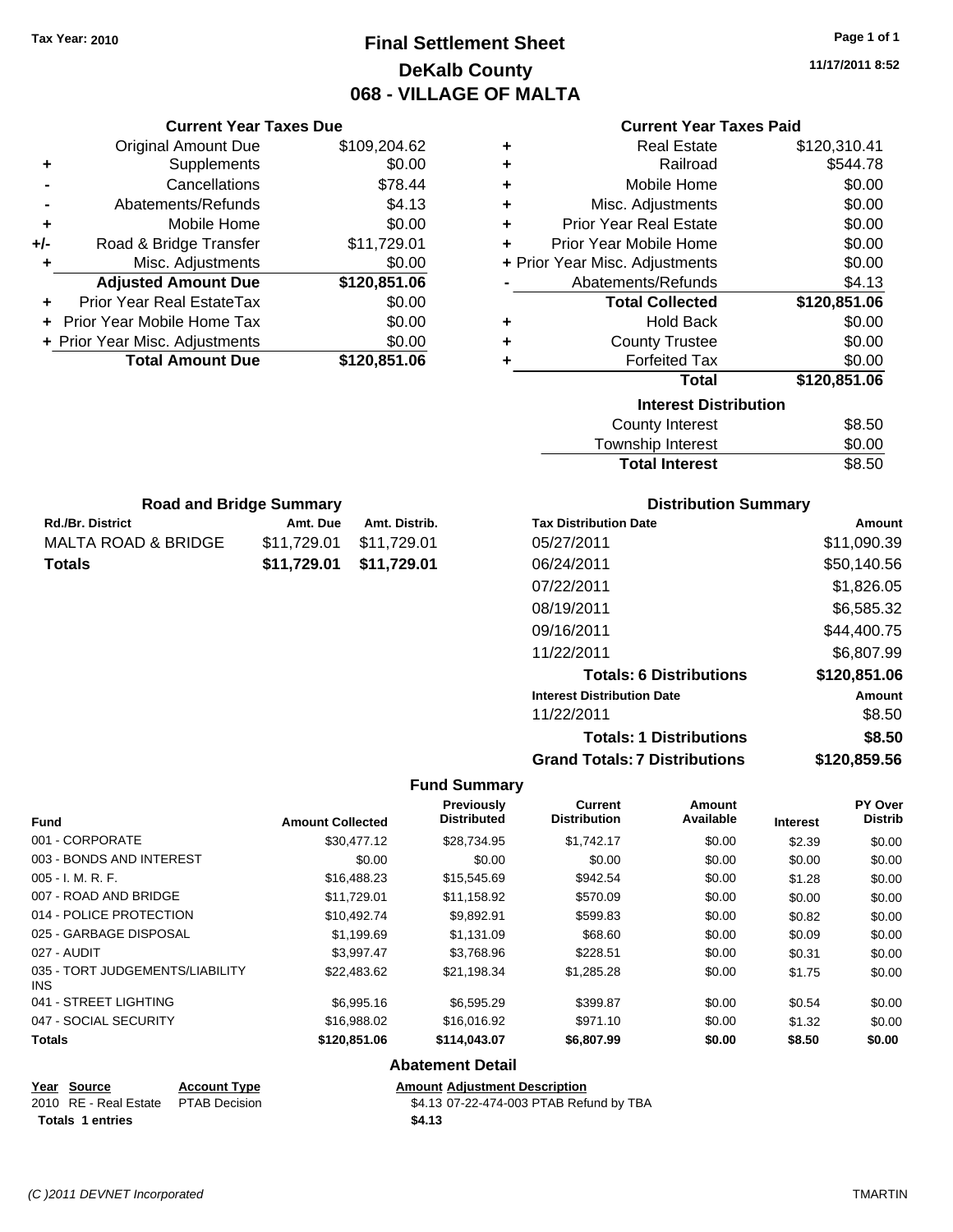### **Final Settlement Sheet Tax Year: 2010 Page 1 of 1 DeKalb County 069 - VILLAGE OF MAPLE PARK**

**11/17/2011 8:52**

### **Current Year Taxes Paid**

| ٠ | <b>Real Estate</b>             | \$143,563.09 |
|---|--------------------------------|--------------|
| ٠ | Railroad                       | \$0.00       |
| ٠ | Mobile Home                    | \$0.00       |
| ٠ | Misc. Adjustments              | \$0.00       |
| ٠ | <b>Prior Year Real Estate</b>  | \$0.00       |
| ٠ | Prior Year Mobile Home         | \$0.00       |
|   | + Prior Year Misc. Adjustments | \$0.00       |
|   | Abatements/Refunds             | \$0.00       |
|   | <b>Total Collected</b>         | \$143,563.09 |
| ٠ | <b>Hold Back</b>               | \$0.00       |
| ٠ | <b>County Trustee</b>          | \$0.00       |
| ٠ | <b>Forfeited Tax</b>           | \$0.00       |
|   | Total                          | \$143,563.09 |
|   | <b>Interest Distribution</b>   |              |
|   | County Interest                | \$10.09      |

| .<br>Township Interest | \$0.00  |
|------------------------|---------|
| <b>Total Interest</b>  | \$10.09 |

| <b>Road and Bridge Summary</b>   |            |               |  |
|----------------------------------|------------|---------------|--|
| <b>Rd./Br. District</b>          | Amt. Due   | Amt. Distrib. |  |
| <b>CORTLAND ROAD &amp; BRIDC</b> | \$1.918.58 | \$1,917.18    |  |
| <b>Totals</b>                    | \$1,918,58 | \$1,917.18    |  |

**Current Year Taxes Due** Original Amount Due \$141,694.24

**Adjusted Amount Due \$143,563.09**

**Total Amount Due \$143,563.09**

**+** Supplements \$0.00 **-** Cancellations \$48.33 **-** Abatements/Refunds \$0.00 **+** Mobile Home \$0.00 **+/-** Road & Bridge Transfer \$1,917.18 **+** Misc. Adjustments \$0.00

**+** Prior Year Real EstateTax \$0.00 **+** Prior Year Mobile Home Tax \$0.00 **+ Prior Year Misc. Adjustments**  $$0.00$ 

### **Distribution Summary**

| <b>Tax Distribution Date</b>         | Amount       |
|--------------------------------------|--------------|
| 05/27/2011                           | \$19,790.34  |
| 06/24/2011                           | \$54,217.06  |
| 07/22/2011                           | \$1,309.48   |
| 08/19/2011                           | \$8,598.60   |
| 09/16/2011                           | \$55,746.83  |
| 11/22/2011                           | \$3,900.78   |
| <b>Totals: 6 Distributions</b>       | \$143,563.09 |
| <b>Interest Distribution Date</b>    | Amount       |
| 11/22/2011                           | \$10.09      |
| <b>Totals: 1 Distributions</b>       | \$10.09      |
| <b>Grand Totals: 7 Distributions</b> | \$143,573.18 |

|                                               |                         | <b>Previously</b>  | <b>Current</b>      | Amount    |                 | <b>PY Over</b> |
|-----------------------------------------------|-------------------------|--------------------|---------------------|-----------|-----------------|----------------|
| <b>Fund</b>                                   | <b>Amount Collected</b> | <b>Distributed</b> | <b>Distribution</b> | Available | <b>Interest</b> | <b>Distrib</b> |
| 001 - CORPORATE                               | \$43,537.57             | \$42,363.92        | \$1,173.65          | \$0.00    | \$3.10          | \$0.00         |
| 003 - BONDS AND INTEREST                      | \$44,325.26             | \$43,130.38        | \$1,194.88          | \$0.00    | \$3.16          | \$0.00         |
| 007 - ROAD AND BRIDGE                         | \$1,917.18              | \$1,834.72         | \$82.46             | \$0.00    | \$0.00          | \$0.00         |
| 014 - POLICE PROTECTION                       | \$38,415.50             | \$37,379.95        | \$1,035.55          | \$0.00    | \$2.74          | \$0.00         |
| 027 - AUDIT                                   | \$5.121.91              | \$4,983.85         | \$138.06            | \$0.00    | \$0.36          | \$0.00         |
| 035 - TORT JUDGEMENTS/LIABILITY<br><b>INS</b> | \$10.245.67             | \$9,969.49         | \$276.18            | \$0.00    | \$0.73          | \$0.00         |
| <b>Totals</b>                                 | \$143,563,09            | \$139,662,31       | \$3,900.78          | \$0.00    | \$10.09         | \$0.00         |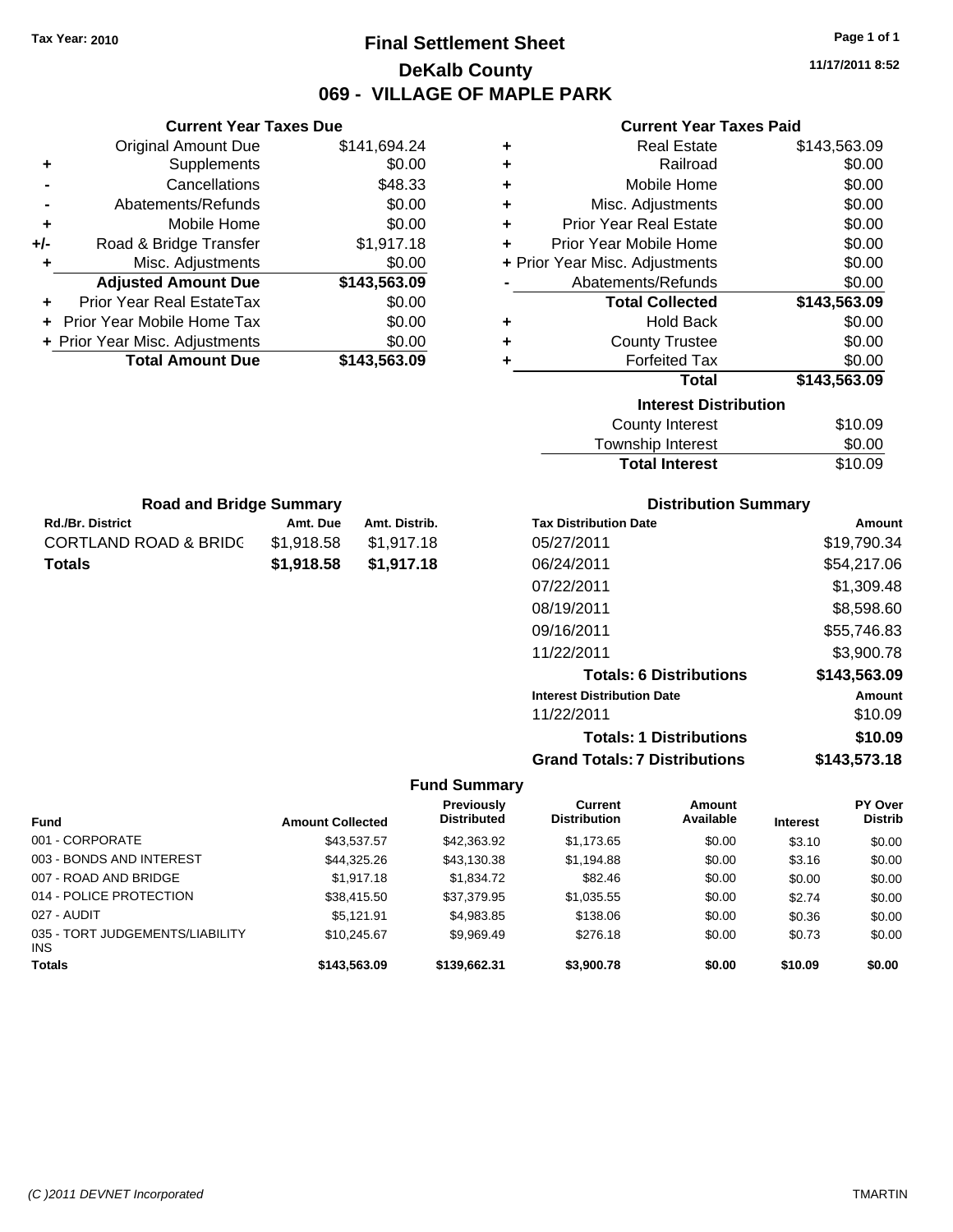### **Final Settlement Sheet Tax Year: 2010 Page 1 of 1 DeKalb County 070 - MAPLE PARK LIBRARY**

**11/17/2011 8:52**

### **Current Year Taxes Paid**

|     | <b>Total Amount Due</b>        | \$10,036.15 |
|-----|--------------------------------|-------------|
|     | + Prior Year Misc. Adjustments | \$0.00      |
|     | Prior Year Mobile Home Tax     | \$0.00      |
|     | Prior Year Real EstateTax      | \$0.00      |
|     | <b>Adjusted Amount Due</b>     | \$10,036.15 |
| ٠   | Misc. Adjustments              | \$0.00      |
| +/- | Road & Bridge Transfer         | \$0.00      |
| ٠   | Mobile Home                    | \$0.00      |
|     | Abatements/Refunds             | \$0.00      |
|     | Cancellations                  | \$3.52      |
| ٠   | Supplements                    | \$0.00      |
|     | <b>Original Amount Due</b>     | \$10,039.67 |
|     |                                |             |

**Current Year Taxes Due**

| ٠ | <b>Real Estate</b>             | \$10,036.15 |
|---|--------------------------------|-------------|
| ٠ | Railroad                       | \$0.00      |
| ÷ | Mobile Home                    | \$0.00      |
| ٠ | Misc. Adjustments              | \$0.00      |
| ٠ | Prior Year Real Estate         | \$0.00      |
| ÷ | Prior Year Mobile Home         | \$0.00      |
|   | + Prior Year Misc. Adjustments | \$0.00      |
|   | Abatements/Refunds             | \$0.00      |
|   | <b>Total Collected</b>         | \$10,036.15 |
| ٠ | <b>Hold Back</b>               | \$0.00      |
| ٠ | <b>County Trustee</b>          | \$0.00      |
| ٠ | <b>Forfeited Tax</b>           | \$0.00      |
|   | Total                          | \$10,036.15 |
|   | <b>Interest Distribution</b>   |             |
|   | <b>County Interest</b>         | \$0.71      |
|   | Township Interest              | \$0.00      |
|   | <b>Total Interest</b>          | \$0.71      |

### **Distribution Summary Tax Distribution Date Amount** 05/27/2011 \$1,335.58 06/24/2011 \$3,806.52 07/22/2011 \$93.95 08/19/2011 \$615.95 09/16/2011 \$3,906.26 11/22/2011 \$277.89 **Totals: 6 Distributions \$10,036.15 Interest Distribution Date Amount** 11/22/2011 \$0.71 **Totals: 1 Distributions \$0.71 Grand Totals: 7 Distributions \$10,036.86**

| <b>Fund</b>     | <b>Amount Collected</b> | <b>Previously</b><br><b>Distributed</b> | Current<br><b>Distribution</b> | Amount<br>Available | <b>Interest</b> | <b>PY Over</b><br><b>Distrib</b> |
|-----------------|-------------------------|-----------------------------------------|--------------------------------|---------------------|-----------------|----------------------------------|
| 001 - CORPORATE | \$10.036.15             | \$9,758.26                              | \$277.89                       | \$0.00              | \$0.71          | \$0.00                           |
| <b>Totals</b>   | \$10.036.15             | \$9.758.26                              | \$277.89                       | \$0.00              | \$0.71          | \$0.00                           |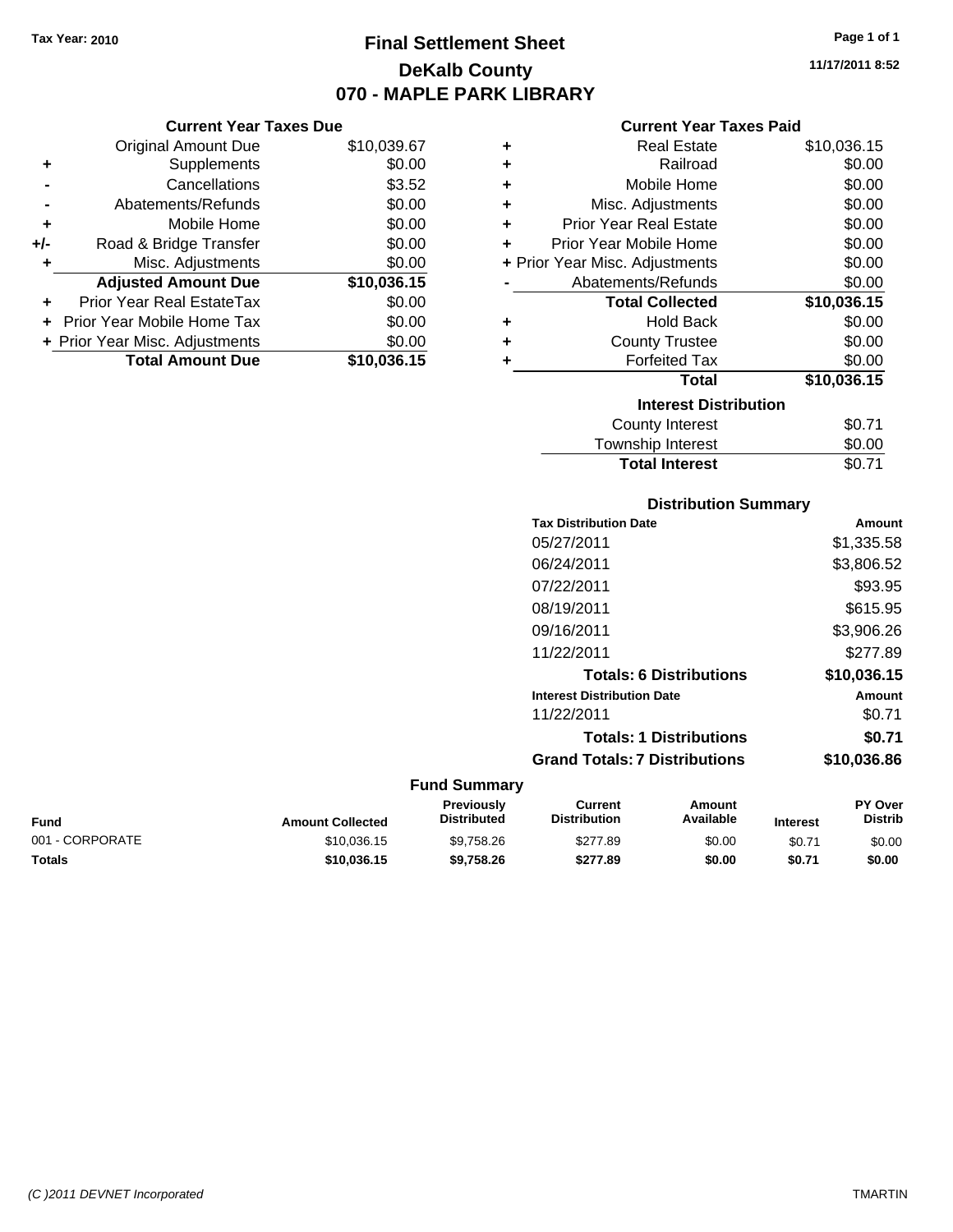### **Final Settlement Sheet Tax Year: 2010 Page 1 of 2 DeKalb County 071 - CITY OF SANDWICH**

**11/17/2011 8:52**

|  | Current Year Taxes Due |  |  |  |  |
|--|------------------------|--|--|--|--|
|--|------------------------|--|--|--|--|

|     | <b>Original Amount Due</b>        | \$1,181,396.87 |
|-----|-----------------------------------|----------------|
| ٠   | Supplements                       | \$0.00         |
|     | Cancellations                     | \$1,281.96     |
|     | Abatements/Refunds                | \$10.04        |
| ٠   | Mobile Home                       | \$918.14       |
| +/- | Road & Bridge Transfer            | \$43,441.53    |
|     | Misc. Adjustments                 | \$3.50         |
|     | <b>Adjusted Amount Due</b>        | \$1,224,468.04 |
|     |                                   |                |
|     | Prior Year Real EstateTax         | \$1,617.17     |
|     | <b>Prior Year Mobile Home Tax</b> | \$0.00         |
|     | + Prior Year Misc. Adjustments    | \$0.00         |
|     | <b>Total Amount Due</b>           | \$1,226,085.21 |

### **Current Year Taxes Paid**

| ٠ | <b>Real Estate</b>             | \$1,221,666.31 |
|---|--------------------------------|----------------|
| ÷ | Railroad                       | \$1,519.14     |
| ÷ | Mobile Home                    | \$912.62       |
| ÷ | Misc. Adjustments              | \$3.50         |
| ٠ | <b>Prior Year Real Estate</b>  | \$1,617.17     |
| ٠ | Prior Year Mobile Home         | \$0.00         |
|   | + Prior Year Misc. Adjustments | \$0.00         |
|   | Abatements/Refunds             | \$10.04        |
|   | <b>Total Collected</b>         | \$1,225,708.70 |
| ٠ | <b>Hold Back</b>               | \$0.00         |
| ÷ | <b>County Trustee</b>          | \$171.12       |
| ٠ | <b>Forfeited Tax</b>           | \$205.39       |
|   | <b>Total</b>                   | \$1,226,085.21 |
|   | <b>Interest Distribution</b>   |                |
|   |                                |                |

| County Interest       | \$86.12 |
|-----------------------|---------|
| Township Interest     | \$0.00  |
| <b>Total Interest</b> | \$86.12 |

| <b>Road and Bridge Summary</b>    |             |               |  |  |
|-----------------------------------|-------------|---------------|--|--|
| <b>Rd./Br. District</b>           | Amt. Due    | Amt. Distrib. |  |  |
| SANDWICH ROAD & BRIDC \$42,417.59 |             | \$42,400.84   |  |  |
| SOMONAUK ROAD & BRIDI             | \$1,041.58  | \$1,040.69    |  |  |
| Totals                            | \$43,459.17 | \$43,441.53   |  |  |

### **Distribution Summary**

| <b>Tax Distribution Date</b>         | Amount         |
|--------------------------------------|----------------|
| 05/27/2011                           | \$172,370.13   |
| 06/24/2011                           | \$453,563.57   |
| 07/22/2011                           | \$14,257.17    |
| 08/19/2011                           | \$83,614.50    |
| 09/16/2011                           | \$433,716.21   |
| 11/22/2011                           | \$68.187.12    |
| <b>Totals: 6 Distributions</b>       | \$1,225,708.70 |
| <b>Interest Distribution Date</b>    | Amount         |
| 11/22/2011                           | \$86.12        |
| <b>Totals: 1 Distributions</b>       | \$86.12        |
| <b>Grand Totals: 7 Distributions</b> | \$1.225.794.82 |

| <b>Fund</b>                                         | <b>Amount Collected</b> | <b>Previously</b><br><b>Distributed</b> | <b>Current</b><br><b>Distribution</b> | <b>Amount</b><br>Available | <b>Interest</b> | <b>PY Over</b><br><b>Distrib</b> |
|-----------------------------------------------------|-------------------------|-----------------------------------------|---------------------------------------|----------------------------|-----------------|----------------------------------|
| 001 - CORPORATE                                     | \$377,872.66            | \$356,828.49                            | \$21,044.17                           | \$0.00                     | \$27.52         | \$0.00                           |
| 003 - BONDS AND INTEREST                            | \$0.00                  | \$0.00                                  | \$0.00                                | \$0.00                     | \$0.00          | \$0.00                           |
| $005 - I. M. R. F.$                                 | \$102,768.57            | \$97,045.28                             | \$5,723.29                            | \$0.00                     | \$7.49          | \$0.00                           |
| 007 - ROAD AND BRIDGE                               | \$43,441.53             | \$41,096.28                             | \$2,345.25                            | \$0.00                     | \$0.00          | \$0.00                           |
| 014 - POLICE PROTECTION                             | \$138,798.16            | \$131,068.32                            | \$7,729.84                            | \$0.00                     | \$10.11         | \$0.00                           |
| 015 - POLICE PENSION                                | \$82,231.41             | \$77,651.86                             | \$4,579.55                            | \$0.00                     | \$5.99          | \$0.00                           |
| 027 - AUDIT                                         | \$15,012.43             | \$14,176.38                             | \$836.05                              | \$0.00                     | \$1.09          | \$0.00                           |
| 035 - TORT JUDGMENTS, LIABILITY<br><b>INSURANCE</b> | \$35,821.52             | \$33,826.58                             | \$1,994.94                            | \$0.00                     | \$2.61          | \$0.00                           |
| 040 - STREET AND BRIDGE                             | \$31,493.23             | \$29,739.33                             | \$1,753.90                            | \$0.00                     | \$2.29          | \$0.00                           |
| 041 - STREET LIGHTING                               | \$65,159.49             | \$61,530.64                             | \$3,628.85                            | \$0.00                     | \$4.75          | \$0.00                           |
| 045 - PUBLIC BENEFIT                                | \$57,653.24             | \$54,442.47                             | \$3,210.77                            | \$0.00                     | \$4.20          | \$0.00                           |
| 046 - EMERGENCY SERV & DISASTER<br><b>OPER</b>      | \$2,635.29              | \$2,488.54                              | \$146.75                              | \$0.00                     | \$0.19          | \$0.00                           |
| 047 - SOCIAL SECURITY                               | \$113,916.17            | \$107,572.04                            | \$6,344.13                            | \$0.00                     | \$8.30          | \$0.00                           |
| 048 - SCHOOL CROSSING GUARDS                        | \$10,124.94             | \$9,561.07                              | \$563.87                              | \$0.00                     | \$0.74          | \$0.00                           |
| 060 - UNEMPLOYMENT INSURANCE                        | \$16,465.43             | \$15,548.45                             | \$916.98                              | \$0.00                     | \$1.20          | \$0.00                           |
| 062 - WORKERS COMPENSATION                          | \$69,886.19             | \$65,994.14                             | \$3,892.05                            | \$0.00                     | \$5.09          | \$0.00                           |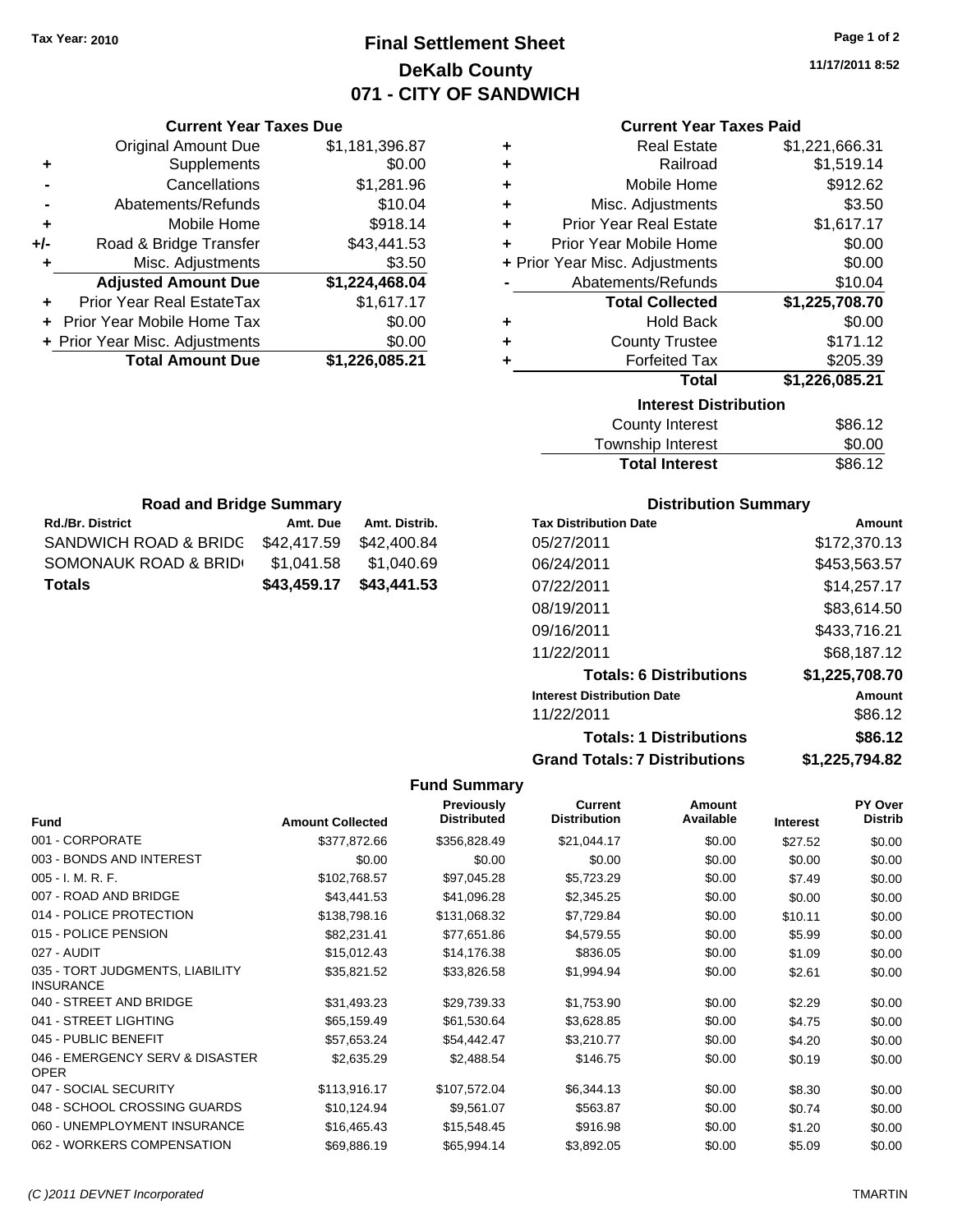|  | <b>Tax Year: 2010</b> |  |  |
|--|-----------------------|--|--|
|--|-----------------------|--|--|

### **Final Settlement Sheet Tax Year: 2010 Page 2 of 2**

### **DeKalb County**

**Fund Summary**

|                         |                           |                         | י שייייייש שיייי                        |                                                    |                     |                 |                                  |
|-------------------------|---------------------------|-------------------------|-----------------------------------------|----------------------------------------------------|---------------------|-----------------|----------------------------------|
| <b>Fund</b>             |                           | <b>Amount Collected</b> | <b>Previously</b><br><b>Distributed</b> | Current<br><b>Distribution</b>                     | Amount<br>Available | <b>Interest</b> | <b>PY Over</b><br><b>Distrib</b> |
| 065 - FORESTRY PROGRAM  |                           | \$62,428,44             | \$58.951.71                             | \$3,476.73                                         | \$0.00              | \$4.55          | \$0.00                           |
| <b>Totals</b>           |                           | \$1,225,708.70          | \$1,157,521.58                          | \$68,187.12                                        | \$0.00              | \$86.12         | \$0.00                           |
|                         |                           |                         | <b>Miscellaneous Adjustment Detail</b>  |                                                    |                     |                 |                                  |
| Year Source             | <b>Account Type</b>       |                         | <b>Amount Adjustment Description</b>    |                                                    |                     |                 |                                  |
| 2010 RE - Real Estate   | <b>Back Tax Collected</b> |                         |                                         | \$3.50 Countryview Redemption 19-25-253-058 by TBA |                     |                 |                                  |
| <b>Totals 1 entries</b> |                           |                         | \$3.50                                  |                                                    |                     |                 |                                  |
|                         |                           |                         |                                         |                                                    |                     |                 |                                  |
|                         |                           |                         |                                         |                                                    |                     |                 |                                  |

### **Abatement Detail**

**Totals 1 entries** 

**Year Source Account Type Amount Adjustment Description**<br>2010 RE - Real Estate PTAB Decision **Amount** \$10.04 19-27-727-012 PTAB Refu \$10.04 19-27-727-012 PTAB Refund by TBA<br>\$10.04 **11/17/2011 8:52**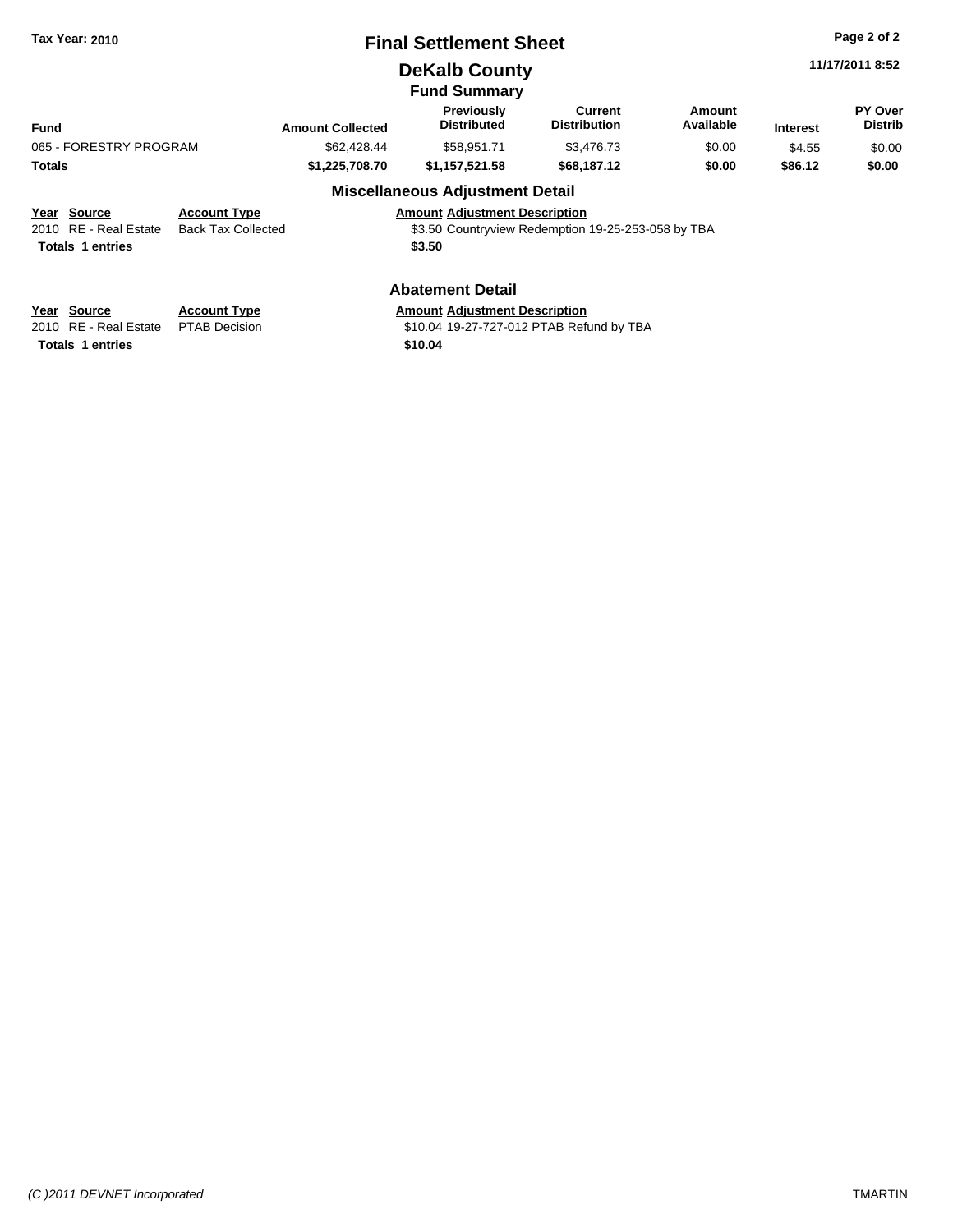### **Final Settlement Sheet Tax Year: 2010 Page 1 of 1 DeKalb County 072 - VILLAGE OF SHABBONA**

**11/17/2011 8:52**

### **Current Year Taxes Paid**

| <b>Current Year Taxes Due</b> |              |   | <b>Current Year Taxes Paid</b> |              |  |  |
|-------------------------------|--------------|---|--------------------------------|--------------|--|--|
| ıl Amount Due                 | \$88,394.87  | ٠ | <b>Real Estate</b>             | \$99,329.23  |  |  |
| Supplements                   | \$0.00       | ÷ | Railroad                       | \$963.62     |  |  |
| Cancellations                 | \$67.95      | ÷ | Mobile Home                    | \$0.00       |  |  |
| าents/Refunds                 | \$0.00       | ÷ | Misc. Adjustments              | \$101.31     |  |  |
| Mobile Home                   | \$0.00       | ÷ | <b>Prior Year Real Estate</b>  | \$0.00       |  |  |
| ridge Transfer                | \$12,026.32  | ÷ | Prior Year Mobile Home         | \$0.00       |  |  |
| . Adjustments                 | \$101.31     |   | + Prior Year Misc. Adjustments | \$0.00       |  |  |
| <b>Amount Due</b>             | \$100,454.55 |   | Abatements/Refunds             | \$0.00       |  |  |
| eal EstateTax                 | \$0.00       |   | <b>Total Collected</b>         | \$100,394.16 |  |  |
| pile Home Tax                 | \$0.00       | ÷ | <b>Hold Back</b>               | \$0.00       |  |  |
| . Adjustments                 | \$0.00       | ٠ | <b>County Trustee</b>          | \$60.39      |  |  |
| <b>Amount Due</b>             | \$100,454.55 |   | <b>Forfeited Tax</b>           | \$0.00       |  |  |
|                               |              |   | Total                          | \$100,454.55 |  |  |
|                               |              |   | <b>Interest Distribution</b>   |              |  |  |
|                               |              |   |                                | ^= ^^        |  |  |

|  | nterest Distribution |  |
|--|----------------------|--|
|  |                      |  |

| <b>Total Interest</b> | \$7.06 |
|-----------------------|--------|
| Township Interest     | \$0.00 |
| County Interest       | \$7.06 |

| <b>Road and Bridge Summary</b>                |                         |               |  |  |  |  |
|-----------------------------------------------|-------------------------|---------------|--|--|--|--|
| <b>Rd./Br. District</b>                       | Amt. Due                | Amt. Distrib. |  |  |  |  |
| SHABBONA ROAD & BRID( \$12,035.77 \$12,026.32 |                         |               |  |  |  |  |
| <b>Totals</b>                                 | \$12,035.77 \$12,026.32 |               |  |  |  |  |

Original Amount Due

**Adjusted Amount Due** 

**Total Amount Due** 

**+** Supplements **-** Cancellations **-** Abatements/Refunds **+** Mobile Home **+/-** Road & Bridge Transfer **+** Misc. Adjustments

**+** Prior Year Real EstateTax \$0.00 **+** Prior Year Mobile Home Tax **+ Prior Year Misc. Adjustments** 

### **Distribution Summary**

| <b>Tax Distribution Date</b>         | Amount       |
|--------------------------------------|--------------|
| 05/27/2011                           | \$10,089.38  |
| 06/24/2011                           | \$40,439.33  |
| 07/22/2011                           | \$753.18     |
| 08/19/2011                           | \$5,697.01   |
| 09/16/2011                           | \$38,543.16  |
| 11/22/2011                           | \$4.872.10   |
| <b>Totals: 6 Distributions</b>       | \$100,394.16 |
| <b>Interest Distribution Date</b>    | Amount       |
| 11/22/2011                           | \$7.06       |
| <b>Totals: 1 Distributions</b>       | \$7.06       |
| <b>Grand Totals: 7 Distributions</b> | \$100.401.22 |

#### **Fund Summary**

|                              |                         | <b>Previously</b>  | <b>Current</b>      | <b>Amount</b> |                 | <b>PY Over</b> |
|------------------------------|-------------------------|--------------------|---------------------|---------------|-----------------|----------------|
| <b>Fund</b>                  | <b>Amount Collected</b> | <b>Distributed</b> | <b>Distribution</b> | Available     | <b>Interest</b> | <b>Distrib</b> |
| 001 - CORPORATE              | \$46,406.45             | \$44,179.20        | \$2,227,25          | \$0.00        | \$3.71          | \$0.00         |
| $005 - I. M. R. F.$          | \$1,428.91              | \$1,360.32         | \$68.59             | \$0.00        | \$0.11          | \$0.00         |
| 007 - ROAD AND BRIDGE        | \$12,026.32             | \$11,395.41        | \$630.91            | \$0.00        | \$0.00          | \$0.00         |
| 014 - POLICE PROTECTION      | \$27,076.79             | \$25,777.25        | \$1,299.54          | \$0.00        | \$2.16          | \$0.00         |
| 047 - SOCIAL SECURITY        | \$10,093.55             | \$9,609.10         | \$484.45            | \$0.00        | \$0.81          | \$0.00         |
| 060 - UNEMPLOYMENT INSURANCE | \$1,023.04              | \$973.95           | \$49.09             | \$0.00        | \$0.08          | \$0.00         |
| 062 - WORKERS COMPENSATION   | \$2,339.10              | \$2,226.83         | \$112.27            | \$0.00        | \$0.19          | \$0.00         |
| <b>Totals</b>                | \$100.394.16            | \$95,522.06        | \$4,872.10          | \$0.00        | \$7.06          | \$0.00         |

### **Miscellaneous Adjustment Detail**

| Year Source             | <b>Account Type</b>       | <b>Amount Adjustment Description</b>                        |
|-------------------------|---------------------------|-------------------------------------------------------------|
| 2010 RE - Real Estate   | <b>Back Tax Collected</b> | \$17.40 Dobson Redemption 13-15-402-010 by TBA              |
| 2010 RE - Real Estate   | Paymt In Lieu of Tax      | \$62.89 Sequoya Apartments-Housing Authority Payment by TBA |
| 2010 RE - Real Estate   | <b>Back Tax Collected</b> | \$21.02 Scavanger Sale 13-15-280-009 by TBA                 |
| <b>Totals 3 entries</b> |                           | \$101.31                                                    |
|                         |                           |                                                             |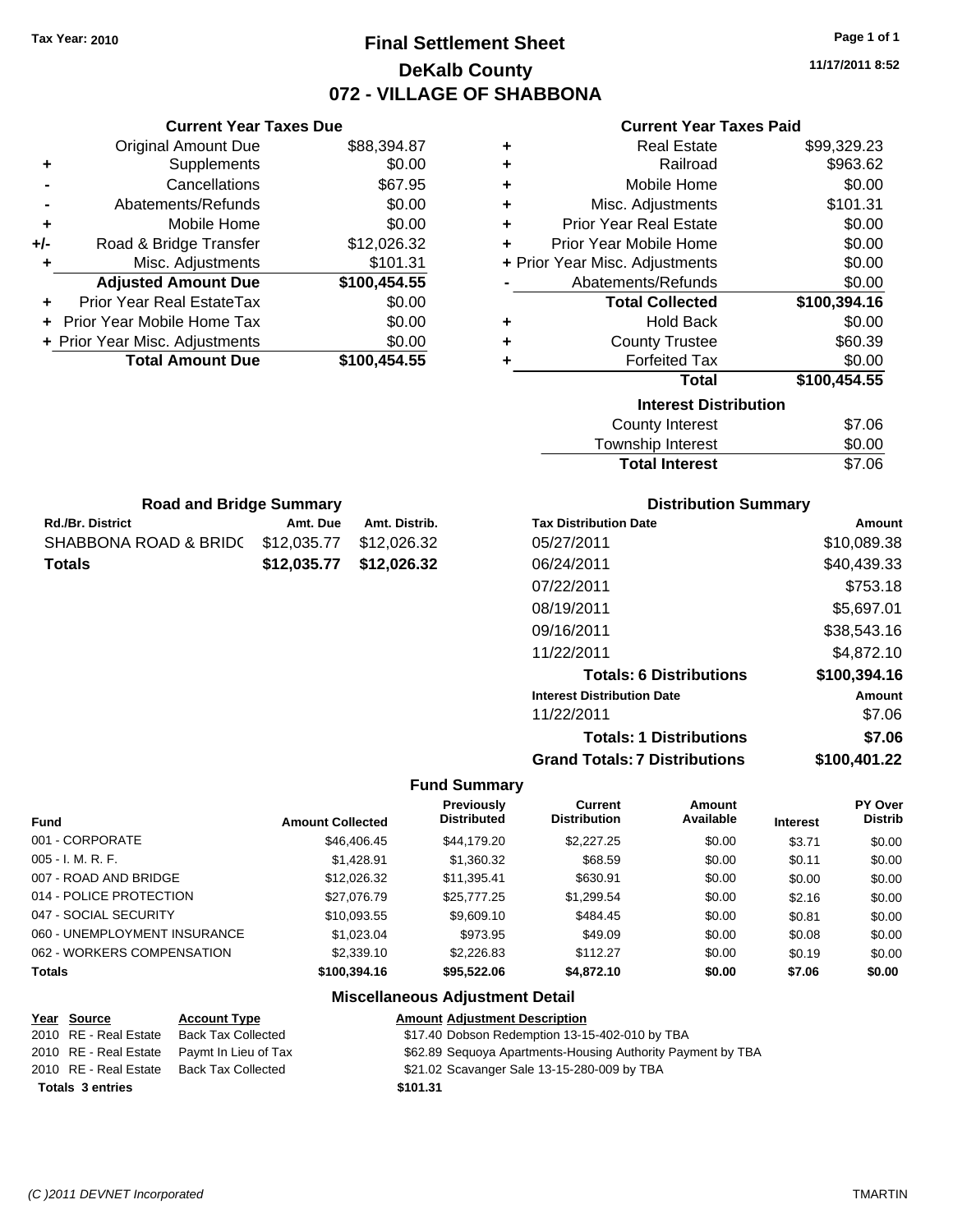**Current Year Taxes Due** Original Amount Due \$23,745.68

**Adjusted Amount Due \$23,754.63**

**Total Amount Due \$23,754.63**

**+** Supplements \$0.00 **-** Cancellations \$18.26 **-** Abatements/Refunds \$0.00 **+** Mobile Home \$0.00 **+/-** Road & Bridge Transfer \$0.00 **+** Misc. Adjustments \$27.21

**+** Prior Year Real EstateTax \$0.00 **+** Prior Year Mobile Home Tax \$0.00 **+ Prior Year Misc. Adjustments**  $$0.00$ 

### **Final Settlement Sheet Tax Year: 2010 Page 1 of 1 DeKalb County 073 - FLEWELLIN MEMORIAL LIBRARY**

**11/17/2011 8:52**

### **Current Year Taxes Paid**

| ٠ | <b>Real Estate</b>             | \$23,452.34 |
|---|--------------------------------|-------------|
| ٠ | Railroad                       | \$258.86    |
| ٠ | Mobile Home                    | \$0.00      |
| ÷ | Misc. Adjustments              | \$27.21     |
| ÷ | <b>Prior Year Real Estate</b>  | \$0.00      |
| ÷ | Prior Year Mobile Home         | \$0.00      |
|   | + Prior Year Misc. Adjustments | \$0.00      |
|   | Abatements/Refunds             | \$0.00      |
|   | <b>Total Collected</b>         | \$23,738.41 |
| ٠ | <b>Hold Back</b>               | \$0.00      |
| ٠ | <b>County Trustee</b>          | \$16.22     |
| ٠ | <b>Forfeited Tax</b>           | \$0.00      |
|   | <b>Total</b>                   | \$23,754.63 |
|   | <b>Interest Distribution</b>   |             |
|   | County Interest                | \$1.67      |
|   | Township Interest              | \$0.00      |

# Township Interest  $$0.00$ Total Interest \$1.67

| <b>DISTRIBUTION SUMMARY</b>  |            |
|------------------------------|------------|
| <b>Tax Distribution Date</b> | Amount     |
| 05/27/2011                   | \$2,415.39 |
| 06/24/2011                   | \$9,496.09 |
| 07/22/2011                   | \$181.59   |
| 08/19/2011                   | \$1,402.48 |
| 09/16/2011                   | \$9,103.57 |
| 11/22/2011                   | \$1,139.29 |
|                              |            |

**Distribution Summary**

| <b>Totals: 6 Distributions</b>       | \$23,738.41 |
|--------------------------------------|-------------|
| <b>Interest Distribution Date</b>    | Amount      |
| 11/22/2011                           | \$1.67      |
| <b>Totals: 1 Distributions</b>       | \$1.67      |
| <b>Grand Totals: 7 Distributions</b> | \$23,740.08 |

### **Fund Summary**

|                 |                         | <b>Previously</b>  | Current             | Amount    |                 | <b>PY Over</b> |
|-----------------|-------------------------|--------------------|---------------------|-----------|-----------------|----------------|
| <b>Fund</b>     | <b>Amount Collected</b> | <b>Distributed</b> | <b>Distribution</b> | Available | <b>Interest</b> | Distrib        |
| 001 - CORPORATE | \$23.738.41             | \$22.599.12        | \$1.139.29          | \$0.00    | \$1.67          | \$0.00         |
| <b>Totals</b>   | \$23.738.41             | \$22.599.12        | \$1.139.29          | \$0.00    | \$1.67          | \$0.00         |

### **Miscellaneous Adjustment Detail**

| Year Source             | <b>Account Type</b>       | <b>Amount Adjustment Description</b>                        |
|-------------------------|---------------------------|-------------------------------------------------------------|
| 2010 RE - Real Estate   | <b>Back Tax Collected</b> | \$4.67 Dobson Redemption 13-15-402-010 by TBA               |
| 2010 RE - Real Estate   | Paymt In Lieu of Tax      | \$16.89 Sequoya Apartments-Housing Authority Payment by TBA |
| 2010 RE - Real Estate   | <b>Back Tax Collected</b> | \$5.65 Scavanger Sale 13-15-280-009 by TBA                  |
| <b>Totals 3 entries</b> |                           | \$27.21                                                     |

#### *(C )2011 DEVNET Incorporated* TMARTIN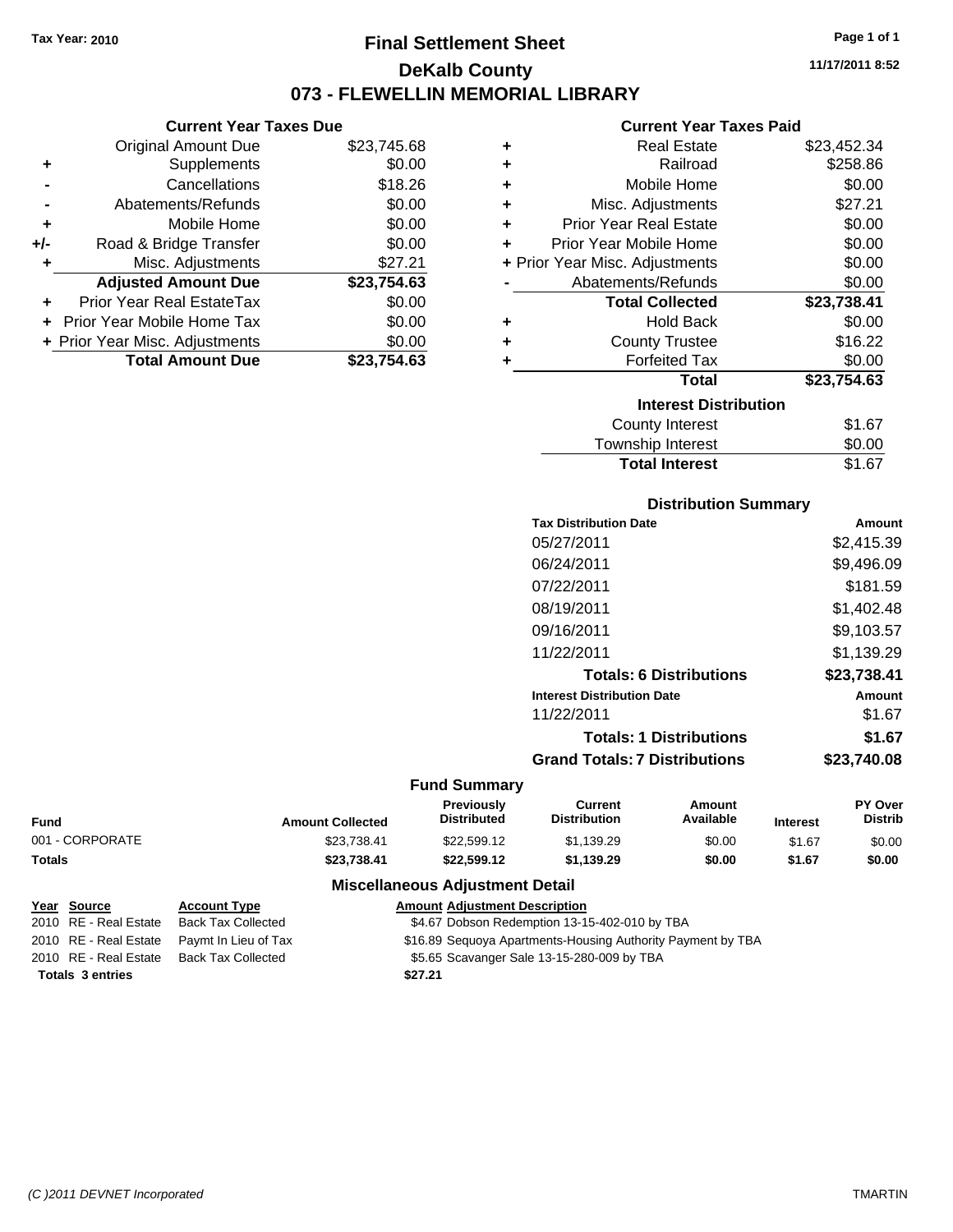### **Final Settlement Sheet Tax Year: 2010 Page 1 of 1 DeKalb County 074 - VILLAGE OF SOMONAUK**

**11/17/2011 8:52**

### **Current Year Taxes Paid**

| ٠ | <b>Real Estate</b>             | \$396,814.31 |
|---|--------------------------------|--------------|
| ٠ | Railroad                       | \$1,748.44   |
| ٠ | Mobile Home                    | \$0.00       |
| ٠ | Misc. Adjustments              | \$0.00       |
| ٠ | <b>Prior Year Real Estate</b>  | \$0.00       |
| ÷ | Prior Year Mobile Home         | \$0.00       |
|   | + Prior Year Misc. Adjustments | \$0.00       |
|   | Abatements/Refunds             | \$0.00       |
|   | <b>Total Collected</b>         | \$398,562.75 |
| ٠ | <b>Hold Back</b>               | \$0.00       |
| ÷ | <b>County Trustee</b>          | \$359.61     |
| ٠ | <b>Forfeited Tax</b>           | \$0.00       |
|   | <b>Total</b>                   | \$398,922.36 |
|   | <b>Interest Distribution</b>   |              |
|   | County Interest                | \$28.02      |
|   |                                | ີ ລ          |

| County Interest       | \$28.02 |
|-----------------------|---------|
| Township Interest     | \$0.00  |
| <b>Total Interest</b> | \$28.02 |

|         | <b>Road and Bridge Summary</b> |                   |  |
|---------|--------------------------------|-------------------|--|
| strint. |                                | $A \rightarrow A$ |  |

**Current Year Taxes Due** Original Amount Due \$346,517.67

**Adjusted Amount Due \$398,922.36**

**Total Amount Due \$398,922.36**

**+** Supplements \$0.00 **-** Cancellations \$145.87 **-** Abatements/Refunds \$0.00 **+** Mobile Home \$0.00 **+/-** Road & Bridge Transfer \$52,550.56 **+** Misc. Adjustments \$0.00

**+** Prior Year Real EstateTax \$0.00 **+** Prior Year Mobile Home Tax \$0.00 **+ Prior Year Misc. Adjustments**  $$0.00$ 

| <b>Rd./Br. District</b> | Amt. Due                | Amt. Distrib. |
|-------------------------|-------------------------|---------------|
| SOMONAUK ROAD & BRID    | \$52,593.90 \$52,550.56 |               |
| <b>Totals</b>           | \$52,593,90 \$52,550,56 |               |

### **Distribution Summary**

| <b>Tax Distribution Date</b>         | Amount       |
|--------------------------------------|--------------|
| 05/27/2011                           | \$62.384.53  |
| 06/24/2011                           | \$143,217.89 |
| 07/22/2011                           | \$5,305.97   |
| 08/19/2011                           | \$25,783.33  |
| 09/16/2011                           | \$139,302.92 |
| 11/22/2011                           | \$22,568.11  |
| <b>Totals: 6 Distributions</b>       | \$398,562.75 |
| <b>Interest Distribution Date</b>    | Amount       |
| 11/22/2011                           | \$28.02      |
| <b>Totals: 1 Distributions</b>       | \$28.02      |
| <b>Grand Totals: 7 Distributions</b> | \$398,590.77 |

| <b>Fund</b>                                   | <b>Amount Collected</b> | <b>Previously</b><br><b>Distributed</b> | <b>Current</b><br><b>Distribution</b> | Amount<br>Available | <b>Interest</b> | PY Over<br><b>Distrib</b> |
|-----------------------------------------------|-------------------------|-----------------------------------------|---------------------------------------|---------------------|-----------------|---------------------------|
| 001 - CORPORATE                               | \$101,872.93            | \$96,033,76                             | \$5.839.17                            | \$0.00              | \$8.24          | \$0.00                    |
| 003 - BONDS AND INTEREST                      | \$118,410.90            | \$111.623.82                            | \$6,787.08                            | \$0.00              | \$9.59          | \$0.00                    |
| 007 - ROAD AND BRIDGE                         | \$52,550.56             | \$49.815.21                             | \$2,735.35                            | \$0.00              | \$0.00          | \$0.00                    |
| 014 - POLICE PROTECTION                       | \$23,574.15             | \$22,222.93                             | \$1,351.22                            | \$0.00              | \$1.91          | \$0.00                    |
| 025 - GARBAGE DISPOSAL                        | \$14,405.18             | \$13,579.50                             | \$825.68                              | \$0.00              | \$1.17          | \$0.00                    |
| 027 - AUDIT                                   | \$19,208.17             | \$18,107.20                             | \$1.100.97                            | \$0.00              | \$1.56          | \$0.00                    |
| 035 - TORT JUDGEMENTS/LIABILITY<br><b>INS</b> | \$37,545.78             | \$35,393,72                             | \$2,152.06                            | \$0.00              | \$3.04          | \$0.00                    |
| 047 - SOCIAL SECURITY                         | \$30,995.08             | \$29,218.50                             | \$1.776.58                            | \$0.00              | \$2.51          | \$0.00                    |
| <b>Totals</b>                                 | \$398,562.75            | \$375,994.64                            | \$22.568.11                           | \$0.00              | \$28.02         | \$0.00                    |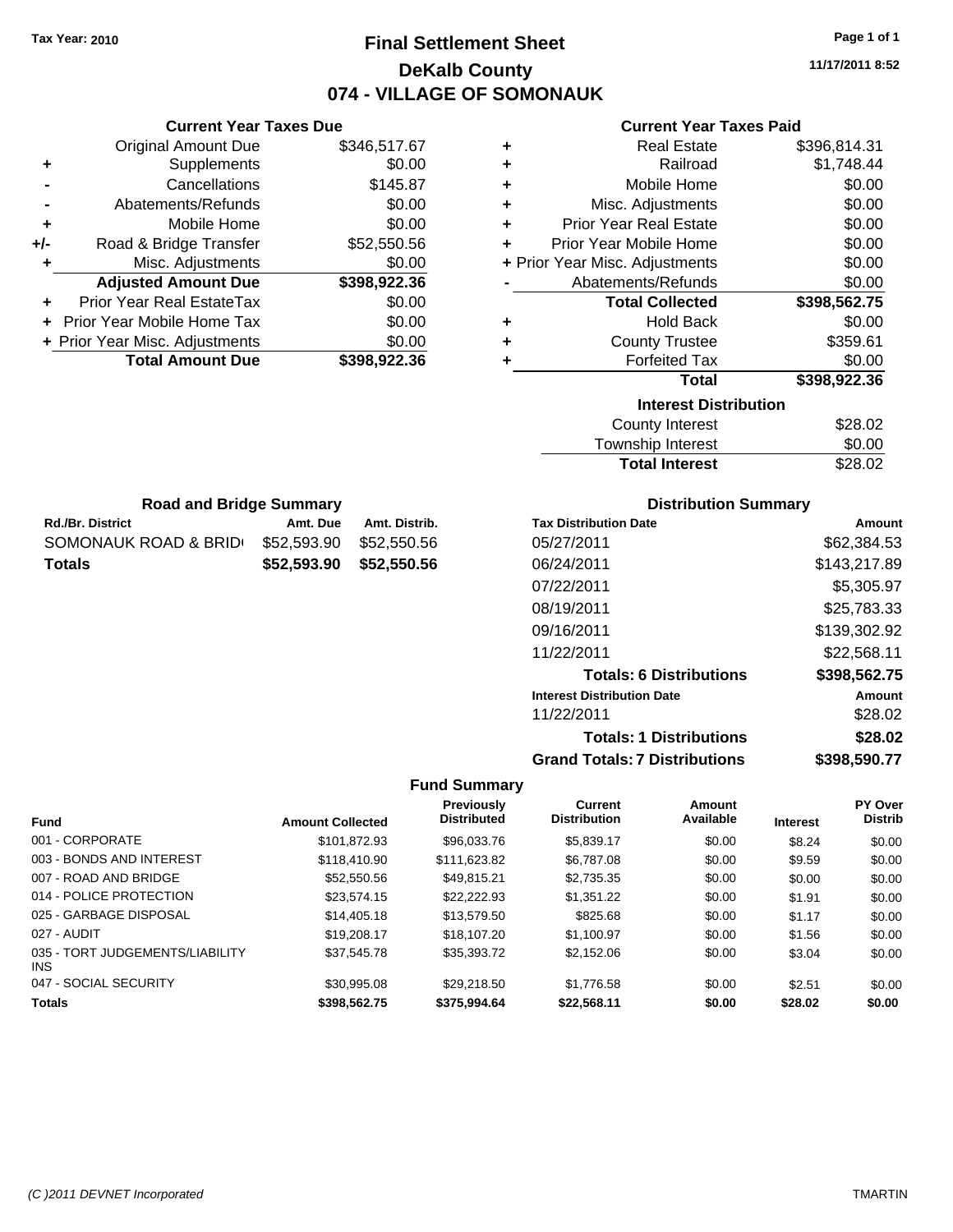## **Final Settlement Sheet Tax Year: 2010 Page 1 of 1 DeKalb County 075 - SOMONAUK LIBRARY**

### **Current Year Taxes Due**

|       | <b>Original Amount Due</b>     | \$141,648.07 |
|-------|--------------------------------|--------------|
| ٠     | Supplements                    | \$0.00       |
|       | Cancellations                  | \$45.34      |
|       | Abatements/Refunds             | \$0.00       |
| ÷     | Mobile Home                    | \$2.47       |
| $+/-$ | Road & Bridge Transfer         | \$0.00       |
| ٠     | Misc. Adjustments              | \$0.00       |
|       | <b>Adjusted Amount Due</b>     | \$141,605.20 |
|       | Prior Year Real EstateTax      | \$0.00       |
|       | Prior Year Mobile Home Tax     | \$0.00       |
|       | + Prior Year Misc. Adjustments | \$0.00       |
|       | <b>Total Amount Due</b>        | \$141,605.20 |

### **Current Year Taxes Paid**

| ٠ | <b>Real Estate</b>             | \$140,670.89 |
|---|--------------------------------|--------------|
| ÷ | Railroad                       | \$801.26     |
| ÷ | Mobile Home                    | \$2.47       |
| ٠ | Misc. Adjustments              | \$0.00       |
| ÷ | <b>Prior Year Real Estate</b>  | \$0.00       |
| ٠ | Prior Year Mobile Home         | \$0.00       |
|   | + Prior Year Misc. Adjustments | \$0.00       |
|   | Abatements/Refunds             | \$0.00       |
|   | <b>Total Collected</b>         | \$141,474.62 |
| ٠ | <b>Hold Back</b>               | \$0.00       |
| ٠ | <b>County Trustee</b>          | \$130.58     |
| ٠ | <b>Forfeited Tax</b>           | \$0.00       |
|   | Total                          | \$141,605.20 |
|   | <b>Interest Distribution</b>   |              |
|   | <b>County Interest</b>         | \$9.95       |
|   | Townehin Interest              | ፍስ ሰስ        |

| Township Interest     | \$0.00 |
|-----------------------|--------|
| <b>Total Interest</b> | \$9.95 |

### **Distribution Summary**

| <b>Tax Distribution Date</b>         | Amount       |
|--------------------------------------|--------------|
| 05/27/2011                           | \$21,887.77  |
| 06/24/2011                           | \$51,600.04  |
| 07/22/2011                           | \$1,670.99   |
| 08/19/2011                           | \$8,005.99   |
| 09/16/2011                           | \$50,641.01  |
| 11/22/2011                           | \$7,668.82   |
| <b>Totals: 6 Distributions</b>       | \$141,474.62 |
| <b>Interest Distribution Date</b>    | Amount       |
| 11/22/2011                           | \$9.95       |
| <b>Totals: 1 Distributions</b>       | \$9.95       |
| <b>Grand Totals: 7 Distributions</b> | \$141,484.57 |

|                                               |                         | Previously         | <b>Current</b>      | Amount    |                 | PY Over        |
|-----------------------------------------------|-------------------------|--------------------|---------------------|-----------|-----------------|----------------|
| <b>Fund</b>                                   | <b>Amount Collected</b> | <b>Distributed</b> | <b>Distribution</b> | Available | <b>Interest</b> | <b>Distrib</b> |
| 001 - CORPORATE                               | \$68,431,12             | \$64,721,73        | \$3,709.39          | \$0.00    | \$4.81          | \$0.00         |
| 003 - BONDS AND INTEREST                      | \$54,307.01             | \$51,363.23        | \$2,943.78          | \$0.00    | \$3.82          | \$0.00         |
| 004 - OPERATIONS & MAINTENANCE                | \$9,124.13              | \$8,629.54         | \$494.59            | \$0.00    | \$0.64          | \$0.00         |
| $005 - I. M. R. F.$                           | \$2,919.76              | \$2.761.49         | \$158.27            | \$0.00    | \$0.21          | \$0.00         |
| 027 - AUDIT                                   | \$702.56                | \$664.48           | \$38.08             | \$0.00    | \$0.05          | \$0.00         |
| 035 - TORT JUDGEMENTS/LIABILITY<br><b>INS</b> | \$3,599.54              | \$3,404.42         | \$195.12            | \$0.00    | \$0.25          | \$0.00         |
| 047 - SOCIAL SECURITY                         | \$2,390.50              | \$2,260.91         | \$129.59            | \$0.00    | \$0.17          | \$0.00         |
| <b>Totals</b>                                 | \$141.474.62            | \$133,805,80       | \$7,668.82          | \$0.00    | \$9.95          | \$0.00         |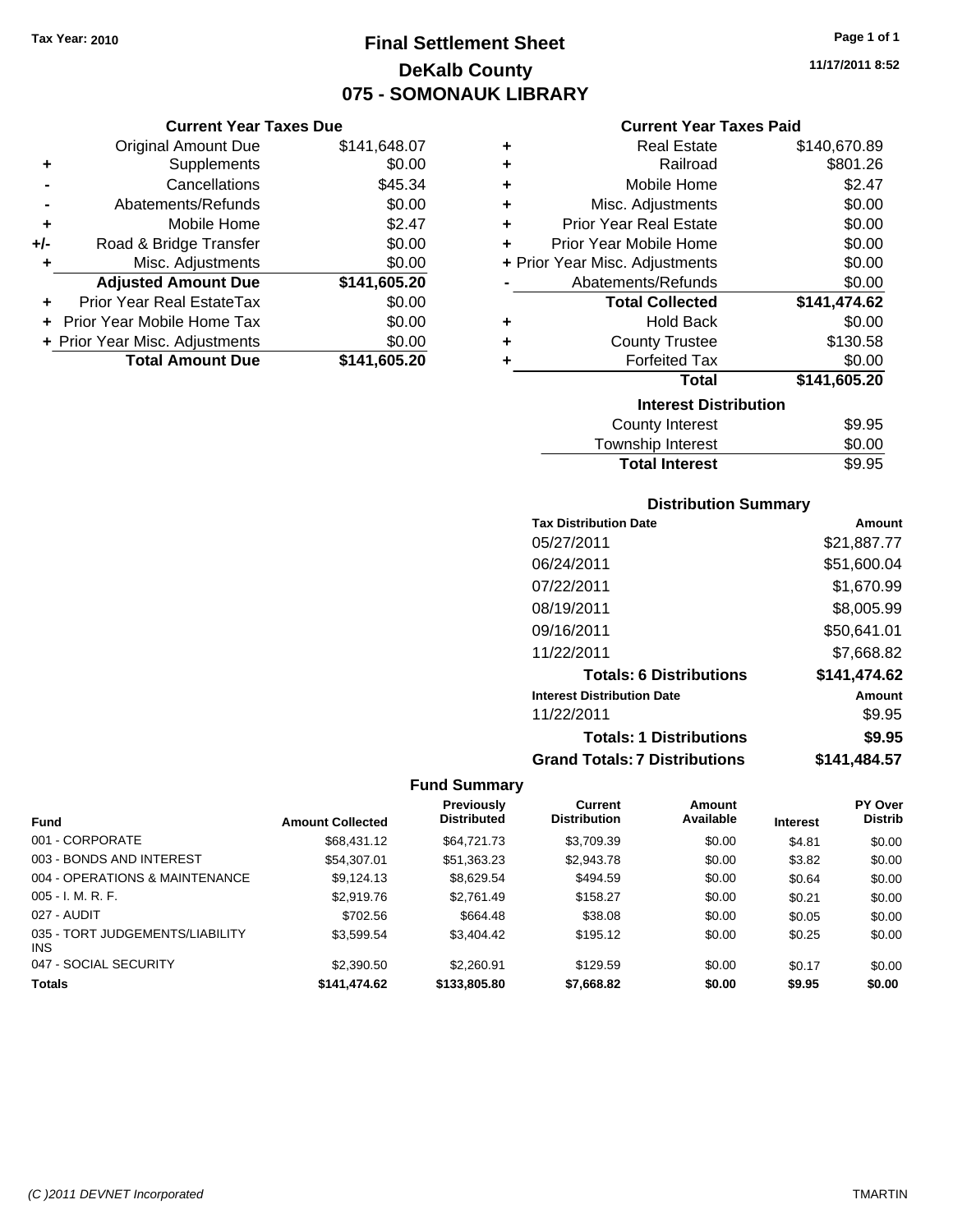### **Final Settlement Sheet Tax Year: 2010 Page 1 of 2 DeKalb County 076 - CITY OF SYCAMORE**

**11/17/2011 8:52**

| <b>Current Year Taxes Paid</b> |  |  |  |
|--------------------------------|--|--|--|
|--------------------------------|--|--|--|

| <b>Current Year Taxes Due</b> |                                                                |   |                               |                                                                  |
|-------------------------------|----------------------------------------------------------------|---|-------------------------------|------------------------------------------------------------------|
| <b>Original Amount Due</b>    | \$2,626,355.45                                                 |   | <b>Real Estate</b>            | \$2,660,155.06                                                   |
| Supplements                   | \$0.00                                                         | ٠ | Railroad                      | \$0.30                                                           |
| Cancellations                 | \$6,838.32                                                     |   | Mobile Home                   | \$1,178.27                                                       |
| Abatements/Refunds            | \$19.71                                                        |   | Misc. Adjustments             | \$1,198.72                                                       |
| Mobile Home                   | \$1,189.86                                                     | ٠ | <b>Prior Year Real Estate</b> | (\$24.89)                                                        |
| Road & Bridge Transfer        | \$41,418.74                                                    | ÷ | Prior Year Mobile Home        | \$0.01                                                           |
| Misc. Adjustments             | \$1,198.72                                                     |   |                               | \$11.21                                                          |
| <b>Adjusted Amount Due</b>    | \$2,663,304.74                                                 |   | Abatements/Refunds            | \$19.71                                                          |
| Prior Year Real EstateTax     | (\$24.89)                                                      |   | <b>Total Collected</b>        | \$2,662,498.97                                                   |
|                               | \$0.01                                                         | ٠ | <b>Hold Back</b>              | \$0.00                                                           |
|                               | \$11.21                                                        |   | <b>County Trustee</b>         | \$519.40                                                         |
| <b>Total Amount Due</b>       | \$2,663,291.07                                                 |   | <b>Forfeited Tax</b>          | \$272.70                                                         |
|                               |                                                                |   | Total                         | \$2,663,291.07                                                   |
| +/-<br>٠                      | + Prior Year Mobile Home Tax<br>+ Prior Year Misc. Adjustments |   |                               | <b>Current Year Taxes Paid</b><br>+ Prior Year Misc. Adjustments |

|   | <b>Interest Distribution</b><br>County Interact | <b>41 27 12</b> |
|---|-------------------------------------------------|-----------------|
|   | Total                                           | \$2,663,291.07  |
| ٠ | <b>Forfeited Tax</b>                            | \$272.70        |
| ÷ | <b>County Trustee</b>                           | \$519.40        |
| ÷ | <b>Hold Back</b>                                | \$0.00          |
|   | <b>Total Collected</b>                          | \$2,662,498.97  |
|   | Abatements/Refunds                              | \$19.71         |
|   | + Prior Year Misc. Adjustments                  | \$11.21         |
| ÷ | Prior Year Mobile Home                          | \$0.01          |
| ÷ | <b>Prior Year Real Estate</b>                   | (\$24.89)       |
| ÷ | Misc. Adjustments                               | \$1,198.72      |
| ÷ | Mobile Home                                     | \$1,178.27      |

| <b>Total Interest</b> | \$187.13 |
|-----------------------|----------|
| Township Interest     | \$0.00   |
| County Interest       | \$187.13 |

| <b>Road and Bridge Summary</b>              |             |               |  |  |
|---------------------------------------------|-------------|---------------|--|--|
| <b>Rd./Br. District</b>                     | Amt. Due    | Amt. Distrib. |  |  |
| <b>CORTLAND ROAD &amp; BRIDC</b>            | \$15,518.12 | \$15,506.94   |  |  |
| DEKALB ROAD & BRIDGE                        | \$14,706.40 | \$14,691.47   |  |  |
| <b>SYCAMORE ROAD &amp; BRID(</b>            | \$11,223.04 | \$11,220.33   |  |  |
| \$41,418.74<br>\$41,447.56<br><b>Totals</b> |             |               |  |  |

#### **Distribution Summary**

| <b>Tax Distribution Date</b>         | Amount         |
|--------------------------------------|----------------|
| 05/27/2011                           | \$294,780.46   |
| 06/24/2011                           | \$1,039,098.07 |
| 07/22/2011                           | \$26,826.00    |
| 08/19/2011                           | \$154,850.14   |
| 09/16/2011                           | \$1,017,372.02 |
| 11/22/2011                           | \$129,572.28   |
| <b>Totals: 6 Distributions</b>       | \$2,662,498.97 |
| <b>Interest Distribution Date</b>    | Amount         |
| 11/22/2011                           | \$187.13       |
| <b>Totals: 1 Distributions</b>       | \$187.13       |
| <b>Grand Totals: 7 Distributions</b> | \$2,662,686.10 |

#### **Fund Summary**

| <b>Fund</b>                  | <b>Amount Collected</b> | Previously<br><b>Distributed</b> | <b>Current</b><br><b>Distribution</b> | Amount<br>Available | <b>Interest</b> | <b>PY Over</b><br><b>Distrib</b> |
|------------------------------|-------------------------|----------------------------------|---------------------------------------|---------------------|-----------------|----------------------------------|
| 001 - CORPORATE              | \$1,284,803.71          | \$1,222,255.48                   | \$62,548.23                           | \$0.00              | \$91.72         | \$0.00                           |
| 003 - BONDS AND INTEREST     | \$156,284.54            | \$148,676.11                     | \$7,608.43                            | \$0.00              | \$11.16         | \$0.00                           |
| $005 - I. M. R. F.$          | \$178,393.33            | \$169,708.58                     | \$8.684.75                            | \$0.00              | \$12.74         | \$0.00                           |
| 007 - ROAD AND BRIDGE        | \$41,418,74             | \$39,448.87                      | \$1.969.87                            | \$0.00              | \$0.00          | \$0.00                           |
| 013 - FIREFIGHTER'S PENSION  | \$460,686,30            | \$438,258,64                     | \$22,427.66                           | \$0.00              | \$32.89         | \$0.00                           |
| 015 - POLICE PENSION         | \$323.905.24            | \$308.136.52                     | \$15,768,72                           | \$0.00              | \$23.12         | \$0.00                           |
| 047 - SOCIAL SECURITY        | \$136,954.08            | \$130,286,72                     | \$6,667,36                            | \$0.00              | \$9.78          | \$0.00                           |
| 048 - SCHOOL CROSSING GUARDS | \$19,980.49             | \$19,007.77                      | \$972.72                              | \$0.00              | \$1.43          | \$0.00                           |
| 143 - MEDICARE               | \$60.072.54             | \$57.148.00                      | \$2.924.54                            | \$0.00              | \$4.29          | \$0.00                           |
| <b>Totals</b>                | \$2.662.498.97          | \$2,532,926.69                   | \$129,572.28                          | \$0.00              | \$187.13        | \$0.00                           |

#### **Miscellaneous Adjustment Detail**

#### **Year Source Account Type Amount Adjustment Description**

2010 RE - Real Estate Back Tax Collected \$38.82 Brown's Supermarket Redemption 06-32-282-008 by TBA

- 2010 RE Real Estate Back Tax Collected \$6.17 Stogsdill Redemption 06-32-328-005 by TBA
- 2010 MH Mobile Home Back Tax Collected **Allen Redemption 08-01-401-005 2566J by TBA**
- 2010 RE Real Estate Paymt In Lieu of Tax \$560.59 Sycamore Units-Housing Authority by TBA
- 2010 RE Real Estate Back Tax Collected \$16.81 Boots Assignment 06-20-377-002 by TBA
- 2010 RE Real Estate Paymt In Lieu of Tax **\$560.59 Sycamore Units-Housing Authority by TBA**
- 2010 MH Mobile Home Back Tax Collected **64.31 Holub Redemption 08-01-401-005 2558J by TBA**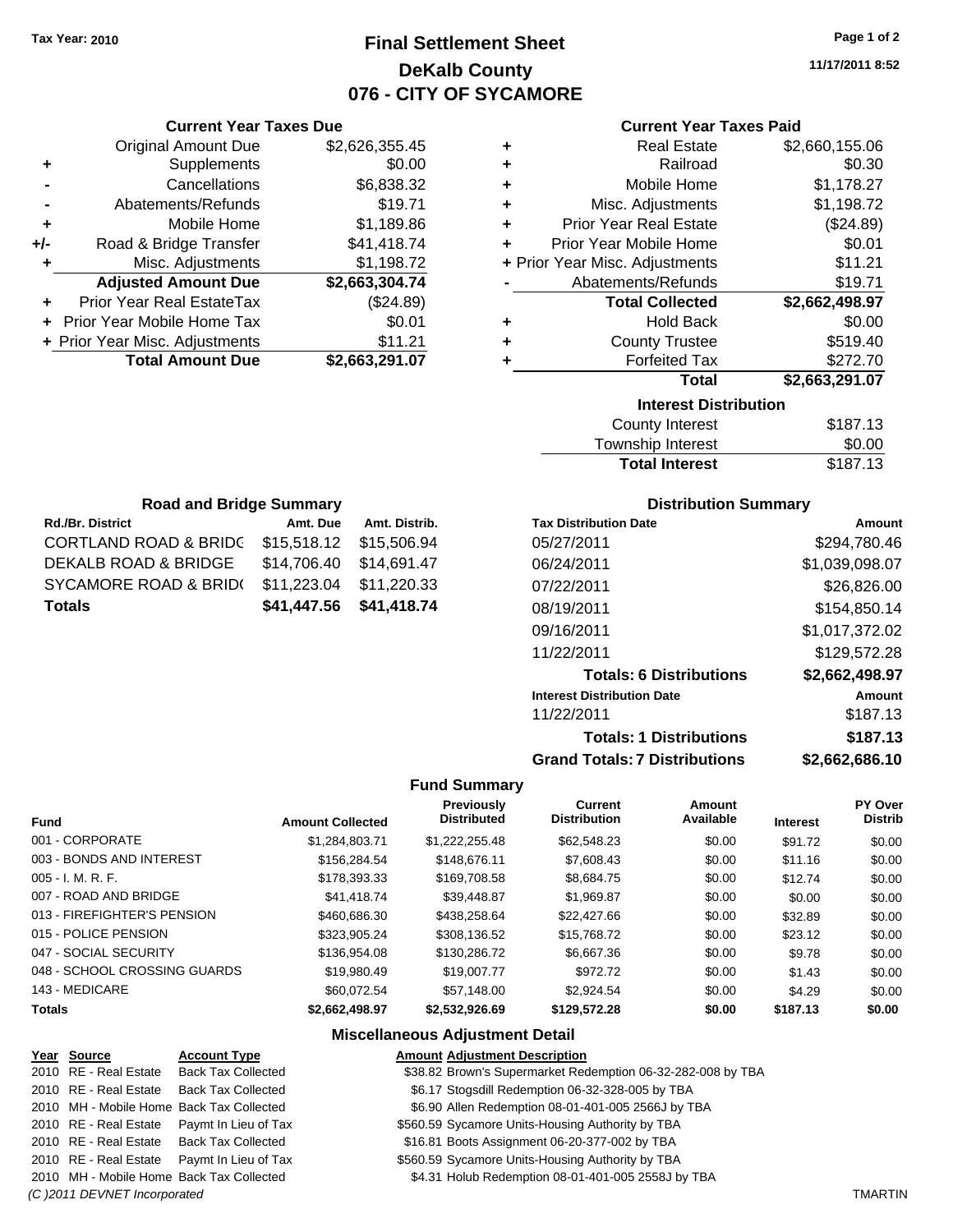### **Final Settlement Sheet Tax Year: 2010 Page 2 of 2 DeKalb County**

### **Miscellaneous Adjustment Detail**

### **Year Source Account Type Amount Adjustment Description**

2010 RE - Real Estate Back Tax Collected \$15.74 Scavanger Sale 08-01-415-020 by TBA

### **Abatement Detail**

#### **Year Source Account Type Amount Adjustment Description**

2010 810.79 06-20-476-008 PTAB Refund by TBA 20.61 06-20-476-007 PTAB Refund by TBA 20.61 06-20-480-008 PTAB Refund by TBA 20.61 06-20-476-009 PTAB Refund by TBA

2010 87.09 09-06-181-001 PTAB Refund by TBA

**Totals \$1,209.93 8 entries**

| Year Source                         | <b>Account Type</b> | Amount  |
|-------------------------------------|---------------------|---------|
| 2010 RE - Real Estate PTAB Decision |                     | \$10.79 |
| 2010 RE - Real Estate PTAB Decision |                     | \$0.61  |
| 2010 RE - Real Estate PTAB Decision |                     | \$0.61  |
| 2010 RE - Real Estate PTAB Decision |                     | \$0.61  |
| 2010 RE - Real Estate PTAB Decision |                     | \$7.09  |
| <b>Totals 5 entries</b>             |                     | \$19.71 |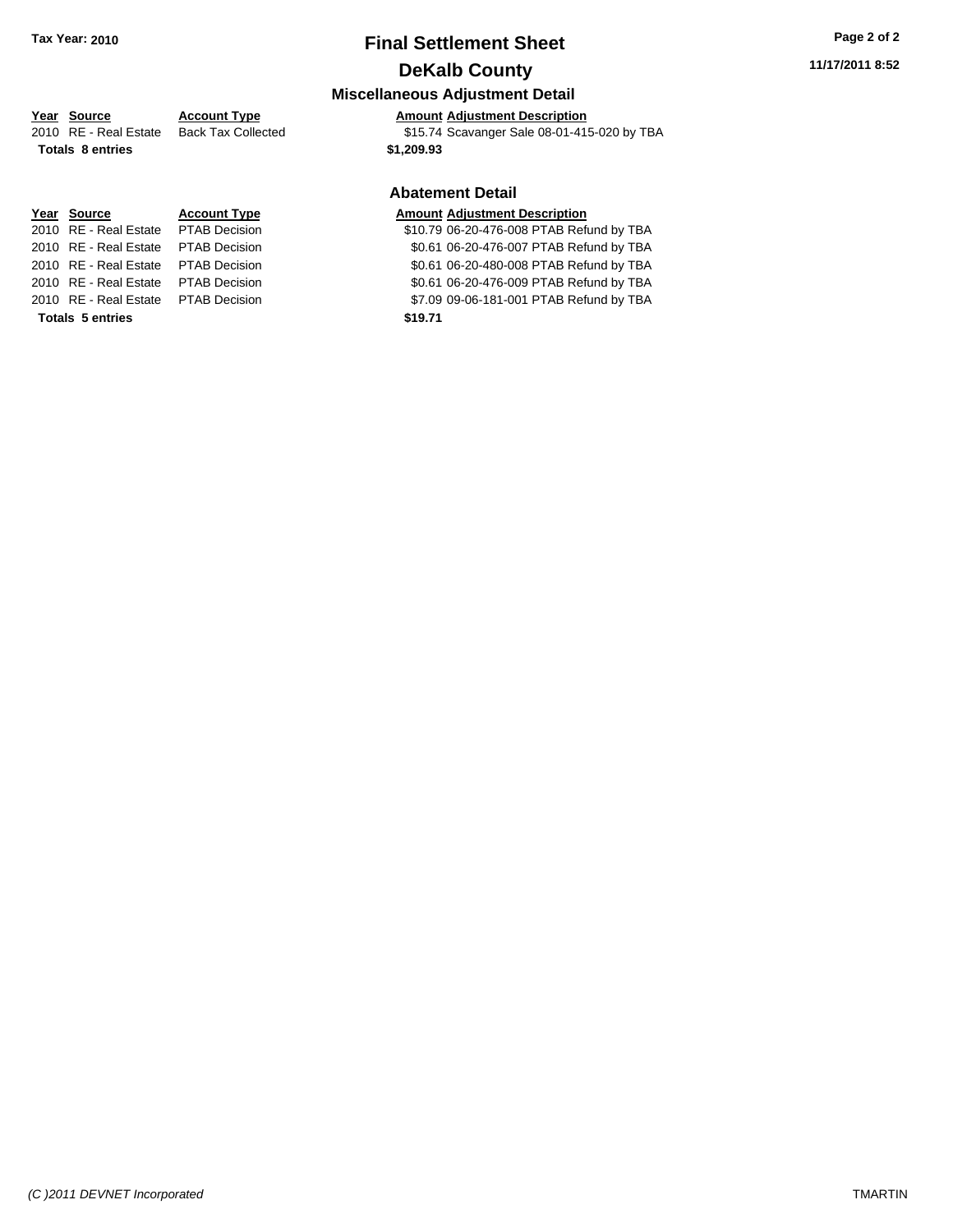### **Final Settlement Sheet Tax Year: 2010 Page 1 of 2 DeKalb County 077 - SYCAMORE LIBRARY**

### **Current Year Taxes Due**

|     | <b>Original Amount Due</b>     | \$872,607.91 |
|-----|--------------------------------|--------------|
| ٠   | Supplements                    | \$0.00       |
|     | Cancellations                  | \$2,272.08   |
|     | Abatements/Refunds             | \$6.54       |
| ٠   | Mobile Home                    | \$395.33     |
| +/- | Road & Bridge Transfer         | \$0.00       |
| ٠   | Misc. Adjustments              | \$398.29     |
|     | <b>Adjusted Amount Due</b>     | \$871,122.91 |
|     | Prior Year Real EstateTax      | (\$7.95)     |
|     | Prior Year Mobile Home Tax     | \$0.01       |
|     | + Prior Year Misc. Adjustments | \$3.72       |
|     | <b>Total Amount Due</b>        | \$871,118.69 |

### **Current Year Taxes Paid**

| ٠ | <b>Real Estate</b>             | \$870,076.41 |
|---|--------------------------------|--------------|
| ÷ | Railroad                       | \$0.10       |
| ÷ | Mobile Home                    | \$391.48     |
| ٠ | Misc. Adjustments              | \$398.29     |
| ٠ | <b>Prior Year Real Estate</b>  | (\$7.95)     |
| ٠ | Prior Year Mobile Home         | \$0.01       |
|   | + Prior Year Misc. Adjustments | \$3.72       |
|   | Abatements/Refunds             | \$6.54       |
|   | <b>Total Collected</b>         | \$870,855.52 |
| ٠ | <b>Hold Back</b>               | \$0.00       |
| ٠ | <b>County Trustee</b>          | \$172.57     |
| ٠ | <b>Forfeited Tax</b>           | \$90.60      |
|   | Total                          | \$871,118.69 |
|   | <b>Interest Distribution</b>   |              |
|   | <b>County Interest</b>         | \$61.21      |
|   | Township Interest              | \$0.00       |
|   | <b>Total Interest</b>          | \$61.21      |

### **Distribution Summary**

| <b>Tax Distribution Date</b>         | Amount       |
|--------------------------------------|--------------|
| 05/27/2011                           | \$96.355.00  |
| 06/24/2011                           | \$339.914.85 |
| 07/22/2011                           | \$8,747.61   |
| 08/19/2011                           | \$50.611.98  |
| 09/16/2011                           | \$332,827.90 |
| 11/22/2011                           | \$42,398.18  |
| <b>Totals: 6 Distributions</b>       | \$870,855.52 |
| <b>Interest Distribution Date</b>    | Amount       |
| 11/22/2011                           | \$61.21      |
| <b>Totals: 1 Distributions</b>       | \$61.21      |
| <b>Grand Totals: 7 Distributions</b> | \$870,916.73 |

### **Fund Summary**

| <b>Fund</b>                              | <b>Amount Collected</b> | <b>Previously</b><br><b>Distributed</b> | Current<br><b>Distribution</b> | Amount<br>Available | <b>Interest</b> | PY Over<br><b>Distrib</b> |
|------------------------------------------|-------------------------|-----------------------------------------|--------------------------------|---------------------|-----------------|---------------------------|
| 005 - I. M. R. F.                        | \$48,908.98             | \$46,527.84                             | \$2,381.14                     | \$0.00              | \$3.43          | \$0.00                    |
| 016 - LIBRARY (township, municipalities) | \$779,378.26            | \$741,433.68                            | \$37,944.58                    | \$0.00              | \$54.78         | \$0.00                    |
| 027 - AUDIT                              | \$2,650.01              | \$2,520.99                              | \$129.02                       | \$0.00              | \$0.19          | \$0.00                    |
| 047 - SOCIAL SECURITY                    | \$39.918.27             | \$37.974.83                             | \$1.943.44                     | \$0.00              | \$2.81          | \$0.00                    |
| Totals                                   | \$870.855.52            | \$828,457,34                            | \$42,398.18                    | \$0.00              | \$61.21         | \$0.00                    |

### **Miscellaneous Adjustment Detail**

| Year Source             | <b>Account Type</b>                        |          | <b>Amount Adjustment Description</b>                        |
|-------------------------|--------------------------------------------|----------|-------------------------------------------------------------|
| 2010 RE - Real Estate   | <b>Back Tax Collected</b>                  |          | \$12.90 Brown's Supermarket Redemption 06-32-282-008 by TBA |
|                         | 2010 RE - Real Estate Back Tax Collected   |          | \$2.05 Stogsdill Redemption 06-32-328-005 by TBA            |
|                         | 2010 MH - Mobile Home Back Tax Collected   |          | \$2.29 Allen Redemption 08-01-401-005 2566J by TBA          |
|                         | 2010 RE - Real Estate Paymt In Lieu of Tax |          | \$186.26 Sycamore Units-Housing Authority by TBA            |
|                         | 2010 RE - Real Estate Back Tax Collected   |          | \$5.59 Boots Assignment 06-20-377-002 by TBA                |
|                         | 2010 RE - Real Estate Paymt In Lieu of Tax |          | \$186.26 Sycamore Units-Housing Authority by TBA            |
|                         | 2010 MH - Mobile Home Back Tax Collected   |          | \$1.43 Holub Redemption 08-01-401-005 2558J by TBA          |
|                         | 2010 RE - Real Estate Back Tax Collected   |          | \$5.23 Scavanger Sale 08-01-415-020 by TBA                  |
| <b>Totals 8 entries</b> |                                            | \$402.01 |                                                             |

**11/17/2011 8:52**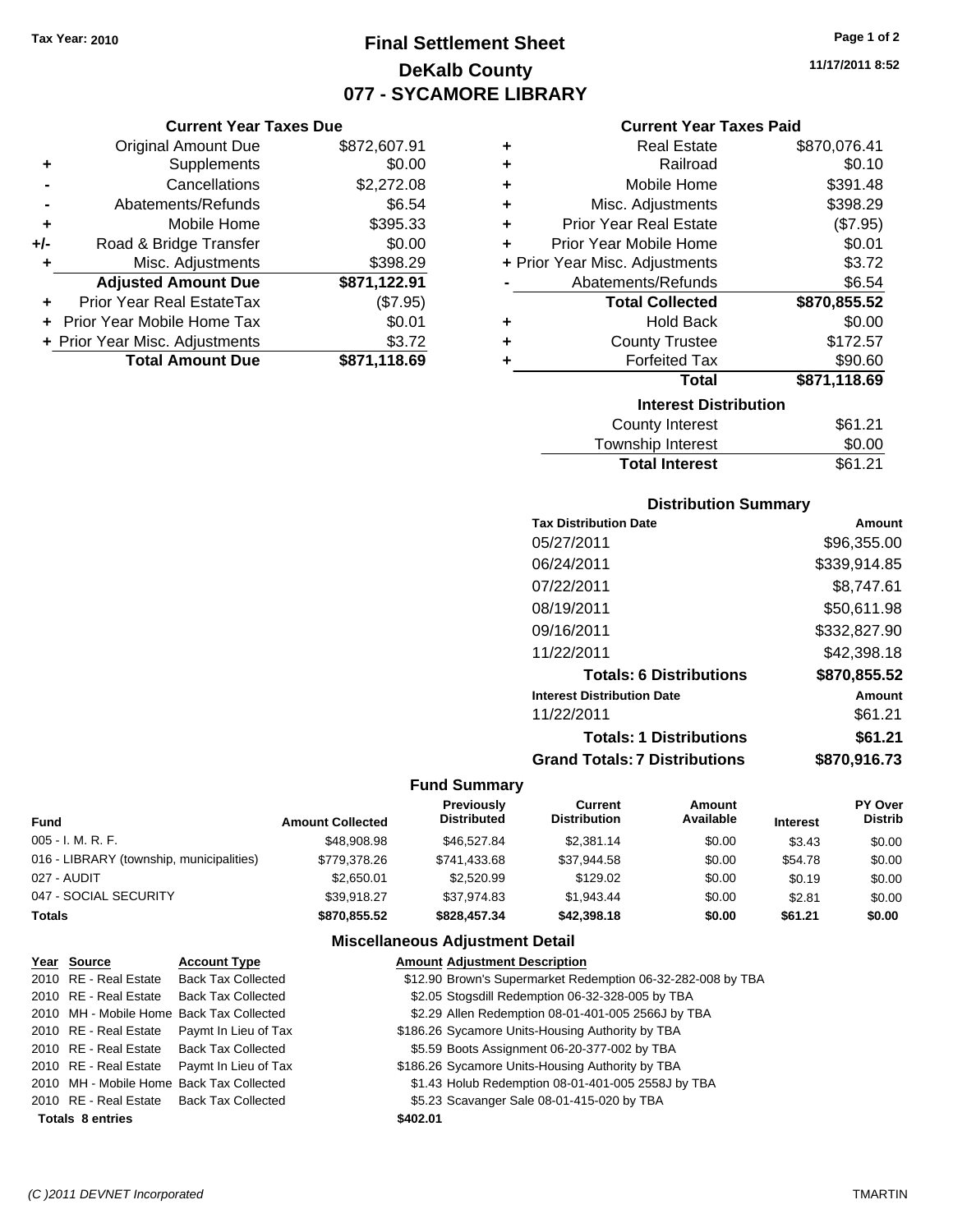### **Final Settlement Sheet Tax Year: 2010 Page 2 of 2 DeKalb County Abatement Detail**

| Year Source                         | <b>Account Type</b>  | Amount |
|-------------------------------------|----------------------|--------|
| 2010 RE - Real Estate               | <b>PTAB Decision</b> | \$3.59 |
| 2010 RE - Real Estate               | <b>PTAB Decision</b> | \$0.20 |
| 2010 RE - Real Estate               | <b>PTAB Decision</b> | \$0.20 |
| 2010 RE - Real Estate               | <b>PTAB Decision</b> | \$0.20 |
| 2010 RE - Real Estate PTAB Decision |                      | \$2.35 |
| <b>Totals 5 entries</b>             |                      | \$6.54 |

**Amount Adjustment Description** \$3.59 06-20-476-008 PTAB Refund by TBA \$0.20 06-20-476-007 PTAB Refund by TBA \$0.20 06-20-480-008 PTAB Refund by TBA \$0.20 06-20-476-009 PTAB Refund by TBA \$2.35 09-06-181-001 PTAB Refund by TBA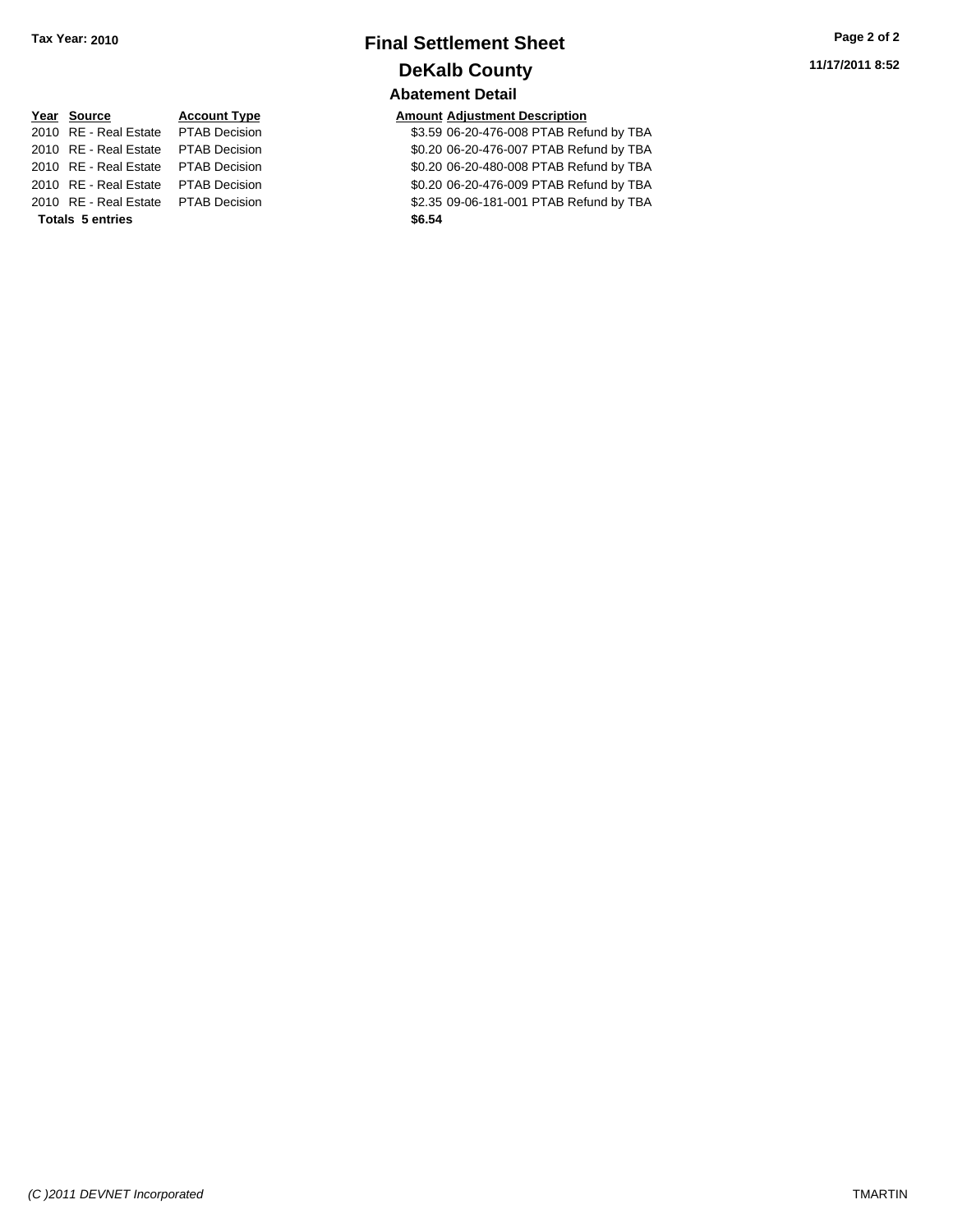### **Final Settlement Sheet Tax Year: 2010 Page 1 of 1 DeKalb County 078 - VILLAGE OF WATERMAN**

**11/17/2011 8:52**

#### **Current Year Taxes Paid**

| ٠ | <b>Real Estate</b>                   | \$198,661.89 |
|---|--------------------------------------|--------------|
| ÷ | Railroad                             | \$648.44     |
| ÷ | Mobile Home                          | \$64.87      |
| ÷ | Misc. Adjustments                    | \$0.00       |
| ÷ | <b>Prior Year Real Estate</b>        | \$0.00       |
| ÷ | Prior Year Mobile Home               | \$0.00       |
|   | + Prior Year Misc. Adjustments       | \$0.00       |
|   | Abatements/Refunds                   | \$0.00       |
|   | <b>Total Collected</b>               | \$199,375.20 |
| ٠ | Hold Back                            | \$0.00       |
| ÷ | <b>County Trustee</b>                | \$0.00       |
| ÷ | <b>Forfeited Tax</b>                 | \$0.00       |
|   | Total                                | \$199,375.20 |
|   | <b>Interest Distribution</b>         |              |
|   | <b>County Interest</b>               | \$14.01      |
|   | المتحدث والمنابذ والمرورين والتحاجين | mn nn        |

| <b>Total Interest</b> | \$14.01 |
|-----------------------|---------|
| Township Interest     | \$0.00  |
| County Interest       | \$14.01 |

| <b>Road and Bridge Summary</b> |                         |               |  |  |  |  |
|--------------------------------|-------------------------|---------------|--|--|--|--|
| <b>Rd./Br. District</b>        | Amt. Due                | Amt. Distrib. |  |  |  |  |
| CLINTON ROAD & BRIDGE          | \$37,902.21 \$37,902.21 |               |  |  |  |  |
| Totals                         | \$37,902.21 \$37,902.21 |               |  |  |  |  |

**Current Year Taxes Due** Original Amount Due \$161,435.16

**Adjusted Amount Due \$199,375.20**

**+** Supplements \$0.00 **-** Cancellations \$27.04 **-** Abatements/Refunds \$0.00 **+** Mobile Home \$64.87 **+/-** Road & Bridge Transfer \$37,902.21 **+** Misc. Adjustments \$0.00

**+** Prior Year Real EstateTax \$0.00 **+** Prior Year Mobile Home Tax \$0.00 **+ Prior Year Misc. Adjustments \$0.00<br>Total Amount Due \$199,375.20** 

**Total Amount Due** 

### **Distribution Summary**

| <b>Tax Distribution Date</b>         | Amount       |
|--------------------------------------|--------------|
| 05/27/2011                           | \$20,888.35  |
| 06/24/2011                           | \$79,434.66  |
| 07/22/2011                           | \$2,743.74   |
| 08/19/2011                           | \$10,775.95  |
| 09/16/2011                           | \$75,889.89  |
| 11/22/2011                           | \$9,642.61   |
| <b>Totals: 6 Distributions</b>       | \$199,375.20 |
| <b>Interest Distribution Date</b>    | Amount       |
| 11/22/2011                           | \$14.01      |
| <b>Totals: 1 Distributions</b>       | \$14.01      |
| <b>Grand Totals: 7 Distributions</b> | \$199,389.21 |

|                                         |                         | <b>Previously</b>  | <b>Current</b>      | Amount    |                 | PY Over        |
|-----------------------------------------|-------------------------|--------------------|---------------------|-----------|-----------------|----------------|
| <b>Fund</b>                             | <b>Amount Collected</b> | <b>Distributed</b> | <b>Distribution</b> | Available | <b>Interest</b> | <b>Distrib</b> |
| 001 - CORPORATE                         | \$89,595.70             | \$85,213,96        | \$4,381.74          | \$0.00    | \$7.78          | \$0.00         |
| 007 - ROAD AND BRIDGE                   | \$37.902.21             | \$36,156.56        | \$1,745.65          | \$0.00    | \$0.00          | \$0.00         |
| 014 - POLICE PROTECTION                 | \$26,550.20             | \$25.251.74        | \$1,298.46          | \$0.00    | \$2.30          | \$0.00         |
| 027 - AUDIT                             | \$13.523.20             | \$12,861.83        | \$661.37            | \$0.00    | \$1.17          | \$0.00         |
| 035 - TORT JUDGEMENTS/LIABILITY<br>INS. | \$28,790.96             | \$27.382.92        | \$1,408.04          | \$0.00    | \$2.50          | \$0.00         |
| 047 - SOCIAL SECURITY                   | \$2,628.46              | \$2,499.92         | \$128.54            | \$0.00    | \$0.23          | \$0.00         |
| 073 - CHLORINATION OF SEWAGE            | \$384.47                | \$365.66           | \$18.81             | \$0.00    | \$0.03          | \$0.00         |
| <b>Totals</b>                           | \$199,375,20            | \$189,732.59       | \$9.642.61          | \$0.00    | \$14.01         | \$0.00         |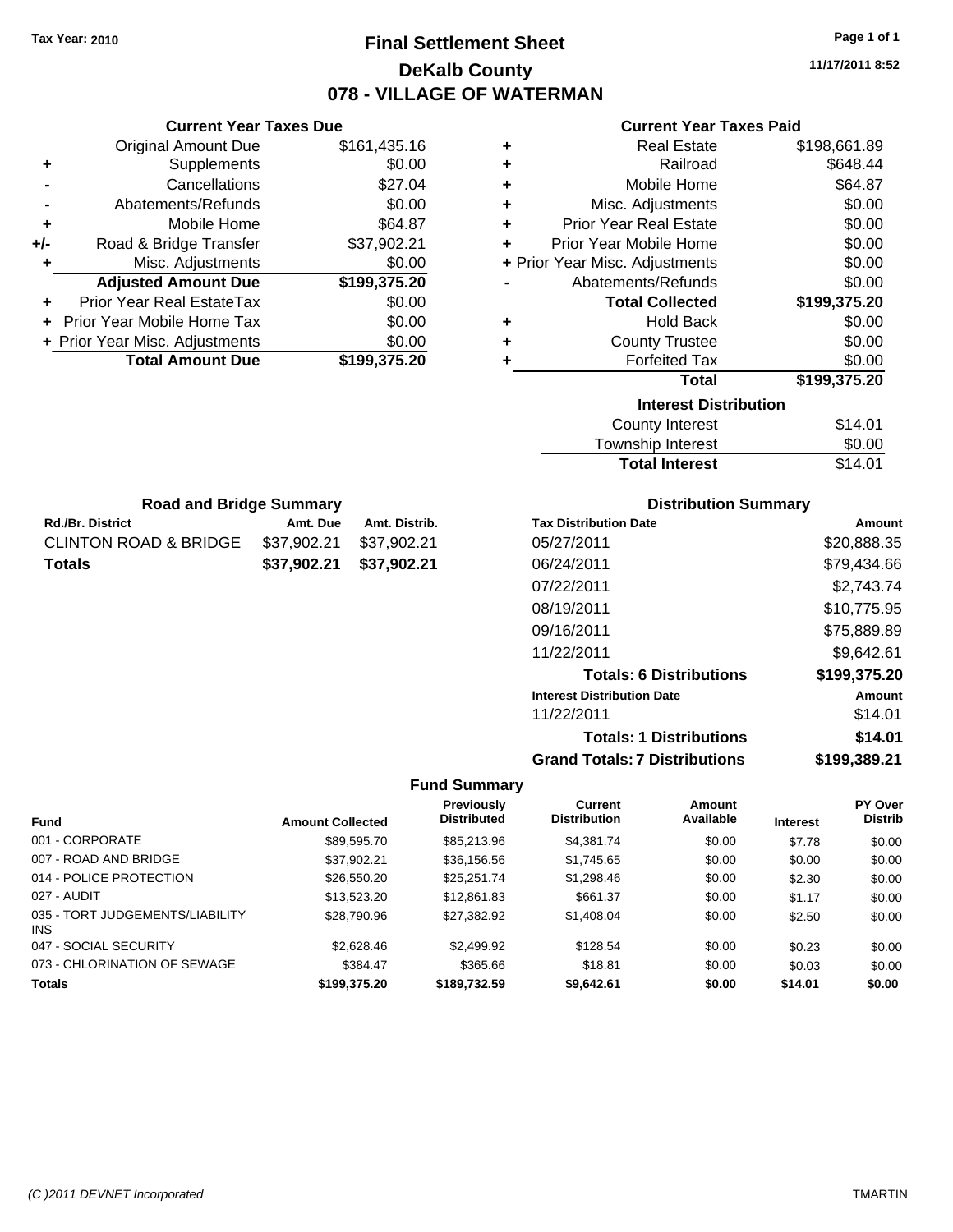**Current Year Taxes Due** Original Amount Due \$1,400.06

**Adjusted Amount Due \$1,400.06**

**Total Amount Due \$1,400.06**

**+** Supplements \$0.00 **-** Cancellations \$0.00 **-** Abatements/Refunds \$0.00 **+** Mobile Home \$0.00 **+/-** Road & Bridge Transfer \$0.00 **+** Misc. Adjustments \$0.00

**+** Prior Year Real EstateTax \$0.00 **+** Prior Year Mobile Home Tax \$0.00 **+ Prior Year Misc. Adjustments**  $$0.00$ 

### **Final Settlement Sheet Tax Year: 2010 Page 1 of 1 DeKalb County 079 - HINCKLEY SPEC SERV #1**

**11/17/2011 8:52**

### **Current Year Taxes Paid**

| ٠                  | <b>Real Estate</b>             | \$1,400.06 |
|--------------------|--------------------------------|------------|
| ٠                  | Railroad                       | \$0.00     |
| ٠                  | Mobile Home                    | \$0.00     |
| ÷                  | Misc. Adjustments              | \$0.00     |
| ÷                  | <b>Prior Year Real Estate</b>  | \$0.00     |
| ÷                  | Prior Year Mobile Home         | \$0.00     |
|                    | + Prior Year Misc. Adjustments | \$0.00     |
| Abatements/Refunds |                                | \$0.00     |
|                    | <b>Total Collected</b>         | \$1,400.06 |
| ٠                  | <b>Hold Back</b>               | \$0.00     |
| ٠                  | <b>County Trustee</b>          | \$0.00     |
| ٠                  | <b>Forfeited Tax</b>           | \$0.00     |
|                    | <b>Total</b>                   | \$1,400.06 |
|                    | <b>Interest Distribution</b>   |            |
|                    | <b>County Interest</b>         | \$0.10     |
|                    | Taurachin Internat             | ድስ ሰሰ      |

| Township Interest     | \$0.00 |
|-----------------------|--------|
| <b>Total Interest</b> | \$0.10 |

### **Distribution Summary**

| <b>Tax Distribution Date</b>         | Amount     |
|--------------------------------------|------------|
| 05/27/2011                           | \$49.74    |
| 06/24/2011                           | \$650.28   |
| 08/19/2011                           | \$20.89    |
| 09/16/2011                           | \$633.46   |
| 11/22/2011                           | \$45.69    |
| <b>Totals: 5 Distributions</b>       | \$1,400.06 |
| <b>Interest Distribution Date</b>    | Amount     |
| 11/22/2011                           | \$0.10     |
| <b>Totals: 1 Distributions</b>       | \$0.10     |
| <b>Grand Totals: 6 Distributions</b> | \$1,400.16 |
|                                      |            |

| <b>Fund</b>                | <b>Amount Collected</b> | Previously<br><b>Distributed</b> | Current<br><b>Distribution</b> | Amount<br>Available | <b>Interest</b> | <b>PY Over</b><br><b>Distrib</b> |
|----------------------------|-------------------------|----------------------------------|--------------------------------|---------------------|-----------------|----------------------------------|
| 023 - SPECIAL SERVICE AREA | \$1,400.06              | \$1.354.37                       | \$45.69                        | \$0.00              | \$0.10          | \$0.00                           |
| <b>Totals</b>              | \$1,400.06              | \$1,354,37                       | \$45.69                        | \$0.00              | \$0.10          | \$0.00                           |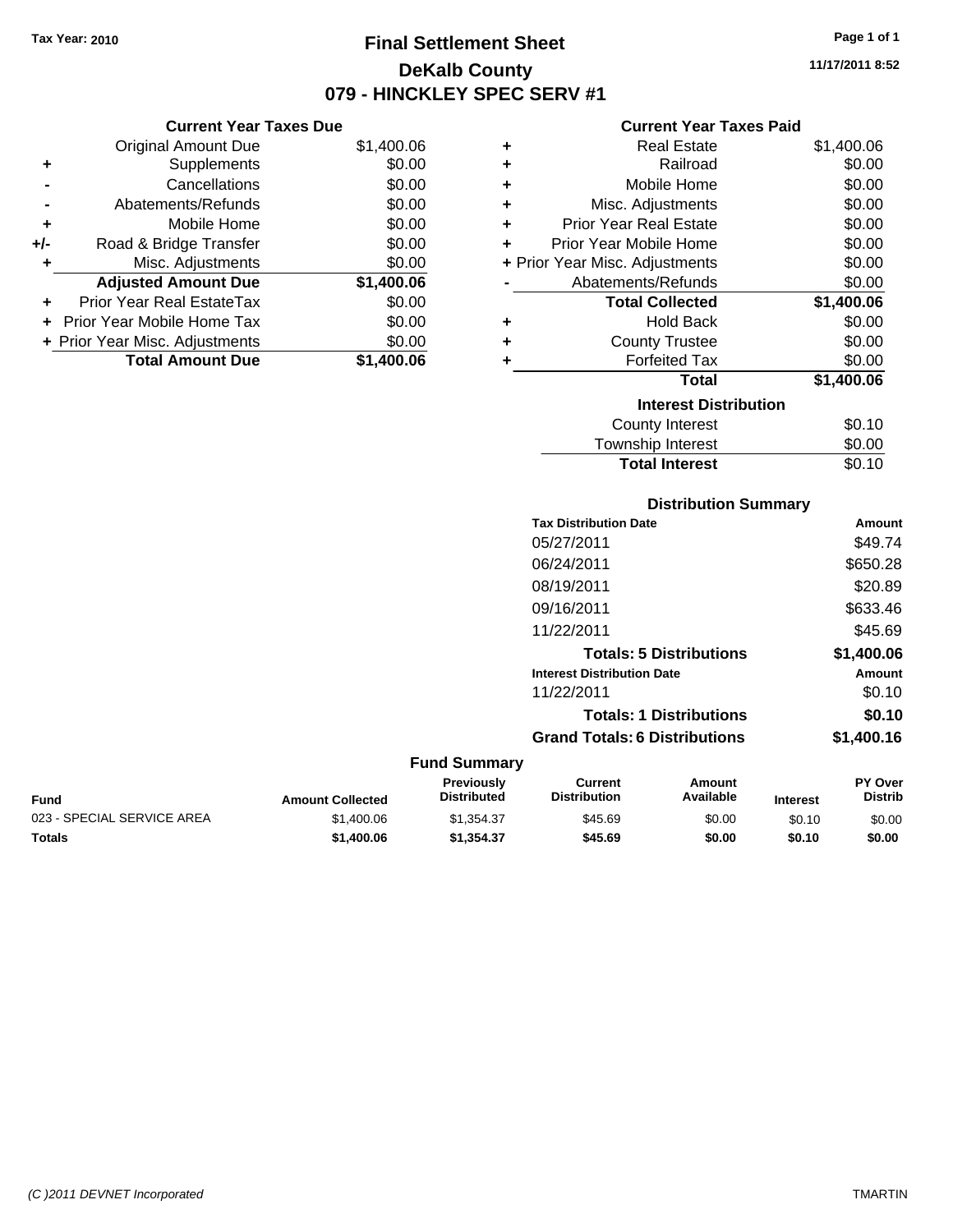## **Final Settlement Sheet Tax Year: 2010 Page 1 of 1 DeKalb County 085 - BURLINGTON FIRE**

**11/17/2011 8:52**

|     | <b>Original Amount Due</b>       | \$7,510.35 |
|-----|----------------------------------|------------|
| ٠   | Supplements                      | \$0.00     |
|     | Cancellations                    | \$0.00     |
|     | Abatements/Refunds               | \$0.00     |
| ٠   | Mobile Home                      | \$0.00     |
| +/- | Road & Bridge Transfer           | \$0.00     |
| ٠   | Misc. Adjustments                | \$0.00     |
|     | <b>Adjusted Amount Due</b>       | \$7,510.35 |
|     | <b>Prior Year Real EstateTax</b> | \$0.00     |
|     | Prior Year Mobile Home Tax       | \$0.00     |
|     | + Prior Year Misc. Adjustments   | \$0.00     |
|     | <b>Total Amount Due</b>          | \$7,510.35 |

### **Current Year Taxes Paid**

| ٠ | Real Estate                    | \$7,222.01 |
|---|--------------------------------|------------|
| ٠ | Railroad                       | \$288.34   |
| ÷ | Mobile Home                    | \$0.00     |
| ÷ | Misc. Adjustments              | \$0.00     |
| ÷ | <b>Prior Year Real Estate</b>  | \$0.00     |
| ÷ | Prior Year Mobile Home         | \$0.00     |
|   | + Prior Year Misc. Adjustments | \$0.00     |
|   | Abatements/Refunds             | \$0.00     |
|   |                                |            |
|   | <b>Total Collected</b>         | \$7,510.35 |
| ٠ | Hold Back                      | \$0.00     |
| ÷ | <b>County Trustee</b>          | \$0.00     |
| ٠ | <b>Forfeited Tax</b>           | \$0.00     |
|   | <b>Total</b>                   | \$7,510.35 |
|   | <b>Interest Distribution</b>   |            |
|   | <b>County Interest</b>         | \$0.53     |

### **Total Interest** \$0.53

| <b>Distribution Summary</b>          |            |
|--------------------------------------|------------|
| <b>Tax Distribution Date</b>         | Amount     |
| 05/27/2011                           | \$531.04   |
| 06/24/2011                           | \$3,251.37 |
| 08/19/2011                           | \$167.76   |
| 09/16/2011                           | \$3,477.45 |
| 11/22/2011                           | \$82.73    |
| <b>Totals: 5 Distributions</b>       | \$7,510.35 |
| <b>Interest Distribution Date</b>    | Amount     |
| 11/22/2011                           | \$0.53     |
| <b>Totals: 1 Distributions</b>       | \$0.53     |
| <b>Grand Totals: 6 Distributions</b> | \$7,510.88 |

| <b>Fund</b>     | <b>Amount Collected</b> | <b>Previously</b><br><b>Distributed</b> | Current<br><b>Distribution</b> | Amount<br>Available | <b>Interest</b> | <b>PY Over</b><br><b>Distrib</b> |
|-----------------|-------------------------|-----------------------------------------|--------------------------------|---------------------|-----------------|----------------------------------|
| 001 - CORPORATE | \$4.724.01              | \$4.671.96                              | \$52.05                        | \$0.00              | \$0.33          | \$0.00                           |
| 064 - AMBULANCE | \$2.786.34              | \$2.755.66                              | \$30.68                        | \$0.00              | \$0.20          | \$0.00                           |
| <b>Totals</b>   | \$7.510.35              | \$7.427.62                              | \$82.73                        | \$0.00              | \$0.53          | \$0.00                           |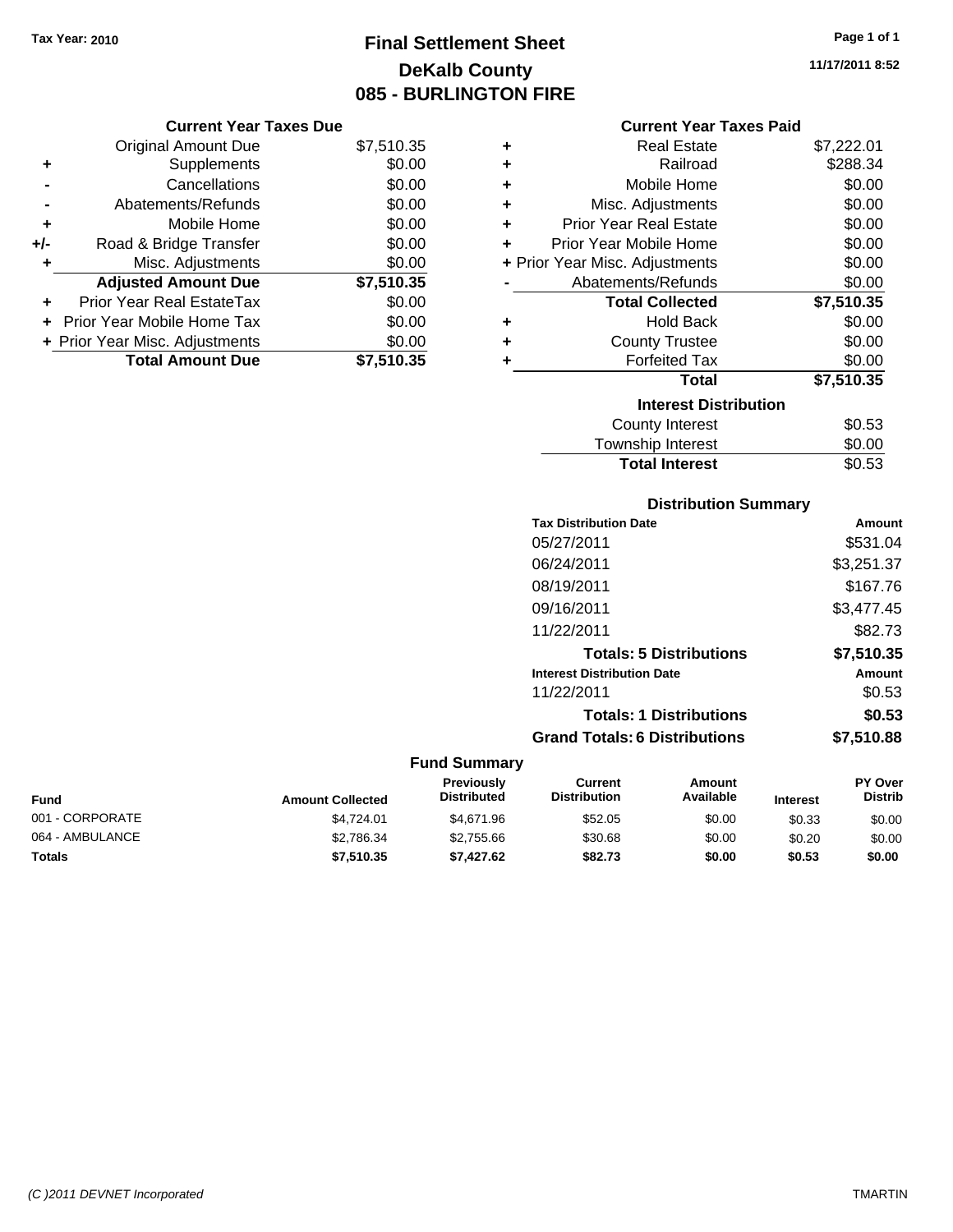### **Final Settlement Sheet Tax Year: 2010 Page 1 of 1 DeKalb County 086 - CORTLAND FIRE**

### **Current Year Taxes Due**

|       | <b>Original Amount Due</b>     | \$427,560.06 |
|-------|--------------------------------|--------------|
| ٠     | Supplements                    | \$0.00       |
|       | Cancellations                  | \$247.36     |
|       | Abatements/Refunds             | \$0.00       |
| ÷     | Mobile Home                    | \$427.66     |
| $+/-$ | Road & Bridge Transfer         | \$0.00       |
| ٠     | Misc. Adjustments              | \$49.67      |
|       | <b>Adjusted Amount Due</b>     | \$427,790.03 |
|       | Prior Year Real EstateTax      | \$333.91     |
|       | Prior Year Mobile Home Tax     | (\$0.01)     |
|       | + Prior Year Misc. Adjustments | \$39.01      |
|       | <b>Total Amount Due</b>        | \$428,162.94 |

| ٠ | <b>Real Estate</b>             | \$425,169.89 |
|---|--------------------------------|--------------|
| ٠ | Railroad                       | \$1,636.06   |
| ٠ | Mobile Home                    | \$412.57     |
| ٠ | Misc. Adjustments              | \$49.67      |
| ٠ | <b>Prior Year Real Estate</b>  | \$333.91     |
| ÷ | Prior Year Mobile Home         | (\$0.01)     |
|   | + Prior Year Misc. Adjustments | \$39.01      |
|   | Abatements/Refunds             | \$0.00       |
|   | <b>Total Collected</b>         | \$427,641.10 |
| ٠ | <b>Hold Back</b>               | \$0.00       |
| ٠ | <b>County Trustee</b>          | \$375.61     |
| ٠ | <b>Forfeited Tax</b>           | \$146.23     |
|   | <b>Total</b>                   | \$428,162.94 |
|   | <b>Interest Distribution</b>   |              |
|   | <b>County Interest</b>         | \$30.04      |
|   |                                |              |

| Township Interest     | \$0.00  |
|-----------------------|---------|
| <b>Total Interest</b> | \$30.04 |

### **Distribution Summary**

| <b>Tax Distribution Date</b>         | Amount       |
|--------------------------------------|--------------|
| 05/27/2011                           | \$48,085.45  |
| 06/24/2011                           | \$167,071.43 |
| 07/22/2011                           | \$2.759.44   |
| 08/19/2011                           | \$31,393.07  |
| 09/16/2011                           | \$159,648.24 |
| 11/22/2011                           | \$18,683.47  |
| <b>Totals: 6 Distributions</b>       | \$427,641.10 |
| <b>Interest Distribution Date</b>    | Amount       |
| 11/22/2011                           | \$30.04      |
| <b>Totals: 1 Distributions</b>       | \$30.04      |
| <b>Grand Totals: 7 Distributions</b> | \$427.671.14 |
|                                      |              |

### **Fund Summary**

 $\overline{\phantom{0}}$ 

| <b>Fund</b>     | <b>Amount Collected</b> | <b>Previously</b><br><b>Distributed</b> | Current<br><b>Distribution</b> | Amount<br>Available | <b>Interest</b> | <b>PY Over</b><br><b>Distrib</b> |
|-----------------|-------------------------|-----------------------------------------|--------------------------------|---------------------|-----------------|----------------------------------|
| 001 - CORPORATE | \$163,979.82            | \$156,815,64                            | \$7.164.18                     | \$0.00              | \$11.52         | \$0.00                           |
| 064 - AMBULANCE | \$263.661.28            | \$252.141.99                            | \$11.519.29                    | \$0.00              | \$18.52         | \$0.00                           |
| <b>Totals</b>   | \$427.641.10            | \$408,957.63                            | \$18,683,47                    | \$0.00              | \$30.04         | \$0.00                           |

### **Miscellaneous Adjustment Detail**

| Year Source             | <b>Account Type</b>                      | <b>Amount Adjustment Description</b>                     |
|-------------------------|------------------------------------------|----------------------------------------------------------|
|                         | 2010 RE - Real Estate Back Tax Collected | \$25.70 Work Redemption 09-29-255-050 by TBA             |
|                         | 2010 MH - Mobile Home Back Tax Collected | \$6.98 Zeman Homes Redemption 09-29-400-016 0045A by TBA |
|                         | 2010 MH - Mobile Home Back Tax Collected | \$11.97 Hernandez Redemption 09-29-400-016 00780 by TBA  |
|                         | 2010 RE - Real Estate Back Tax Collected | \$11.99 Boots Assignment 09-33-181-015 by TBA            |
|                         | 2010 MH - Mobile Home Back Tax Collected | \$20.06 Scavanger Sale 09-29-400-016 0027O by TBA        |
|                         | 2010 RE - Real Estate Back Tax Collected | \$1.61 Scavanger Sale 09-20-326-016 by TBA               |
|                         | 2010 RE - Real Estate Back Tax Collected | \$10.37 Work Redemption 09-29-255-056 by TBA             |
| <b>Totals 7 entries</b> |                                          | \$88.68                                                  |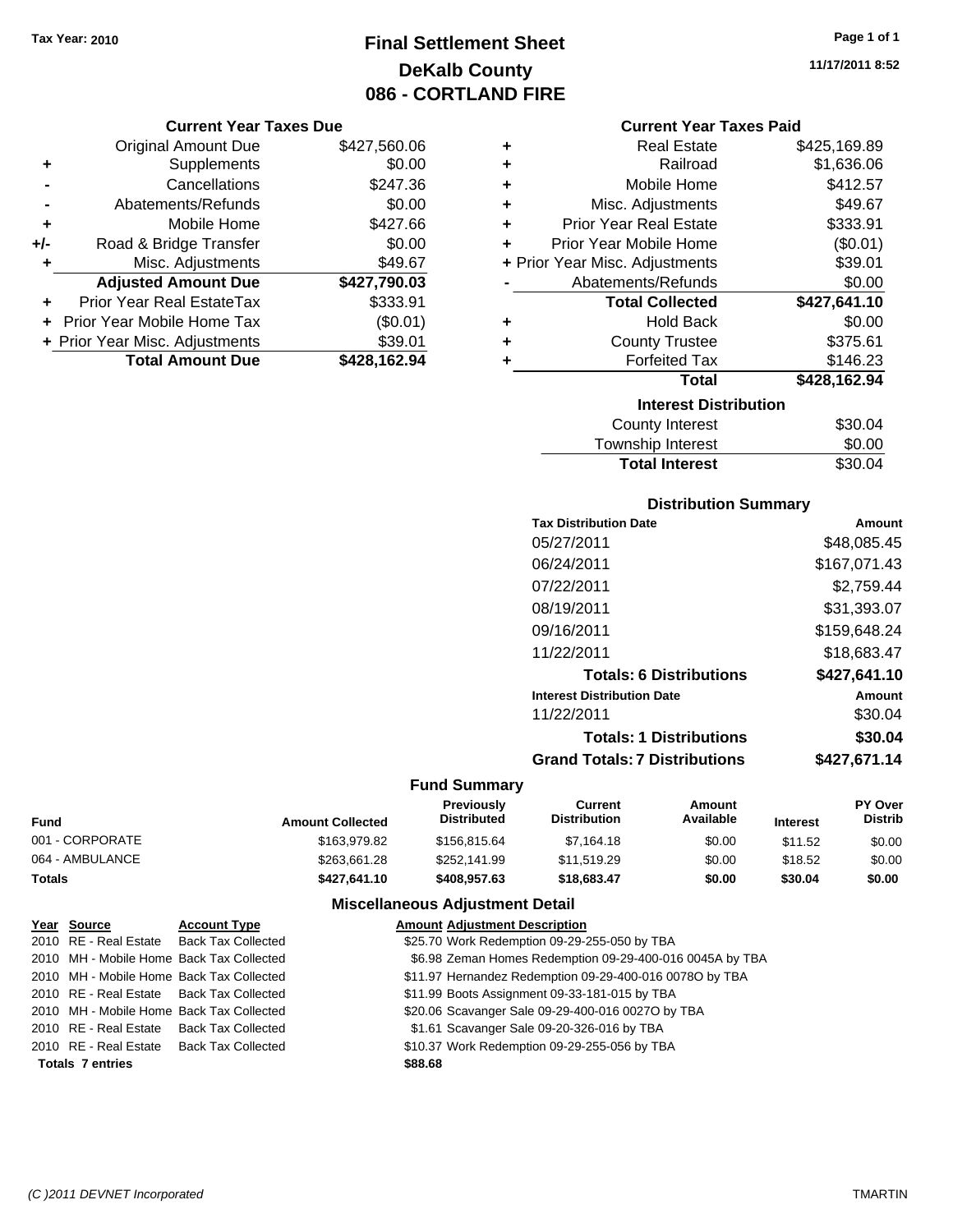### **Final Settlement Sheet Tax Year: 2010 Page 1 of 1 DeKalb County 087 - DE KALB FIRE**

#### **Current Year Taxes Due**

|     | <b>Original Amount Due</b>     | \$126,303.23 |
|-----|--------------------------------|--------------|
| ٠   | Supplements                    | \$0.00       |
|     | Cancellations                  | \$131.63     |
|     | Abatements/Refunds             | \$0.00       |
| ÷   | Mobile Home                    | \$4.12       |
| +/- | Road & Bridge Transfer         | \$0.00       |
| ٠   | Misc. Adjustments              | \$0.00       |
|     | <b>Adjusted Amount Due</b>     | \$126,175.72 |
|     | Prior Year Real EstateTax      | \$0.00       |
|     | Prior Year Mobile Home Tax     | \$0.00       |
|     | + Prior Year Misc. Adjustments | \$0.00       |
|     | <b>Total Amount Due</b>        | \$126,175.72 |

### **Current Year Taxes Paid**

| ٠ | <b>Real Estate</b>             | \$124,464.72 |
|---|--------------------------------|--------------|
| ٠ | Railroad                       | \$1,706.88   |
| ÷ | Mobile Home                    | \$4.12       |
| ٠ | Misc. Adjustments              | \$0.00       |
| ÷ | <b>Prior Year Real Estate</b>  | \$0.00       |
| ٠ | Prior Year Mobile Home         | \$0.00       |
|   | + Prior Year Misc. Adjustments | \$0.00       |
|   | Abatements/Refunds             | \$0.00       |
|   |                                |              |
|   | <b>Total Collected</b>         | \$126,175.72 |
| ٠ | Hold Back                      | \$0.00       |
| ÷ | <b>County Trustee</b>          | \$0.00       |
| ٠ | <b>Forfeited Tax</b>           | \$0.00       |
|   | <b>Total</b>                   | \$126,175.72 |
|   | <b>Interest Distribution</b>   |              |
|   | County Interest                | \$8.87       |

# **Distribution Summary**

**Total Interest** \$8.87

| <b>Tax Distribution Date</b>         | Amount       |
|--------------------------------------|--------------|
| 05/27/2011                           | \$9,467.06   |
| 06/24/2011                           | \$55,669.46  |
| 07/22/2011                           | \$1,335.35   |
| 08/19/2011                           | \$3,058.57   |
| 09/16/2011                           | \$45,156.50  |
| 11/22/2011                           | \$11,488.78  |
| <b>Totals: 6 Distributions</b>       | \$126,175.72 |
| <b>Interest Distribution Date</b>    | Amount       |
| 11/22/2011                           | \$8.87       |
| <b>Totals: 1 Distributions</b>       | \$8.87       |
| <b>Grand Totals: 7 Distributions</b> | \$126.184.59 |
|                                      |              |

### **Fund Summary**

|                 |                         | <b>Previously</b>  | Current             | Amount    |                 | <b>PY Over</b> |
|-----------------|-------------------------|--------------------|---------------------|-----------|-----------------|----------------|
| Fund            | <b>Amount Collected</b> | <b>Distributed</b> | <b>Distribution</b> | Available | <b>Interest</b> | Distrib        |
| 001 - CORPORATE | \$126.175.72            | \$114,686,94       | \$11,488.78         | \$0.00    | \$8.87          | \$0.00         |
| Totals          | \$126.175.72            | \$114,686,94       | \$11,488,78         | \$0.00    | \$8.87          | \$0.00         |

**11/17/2011 8:52**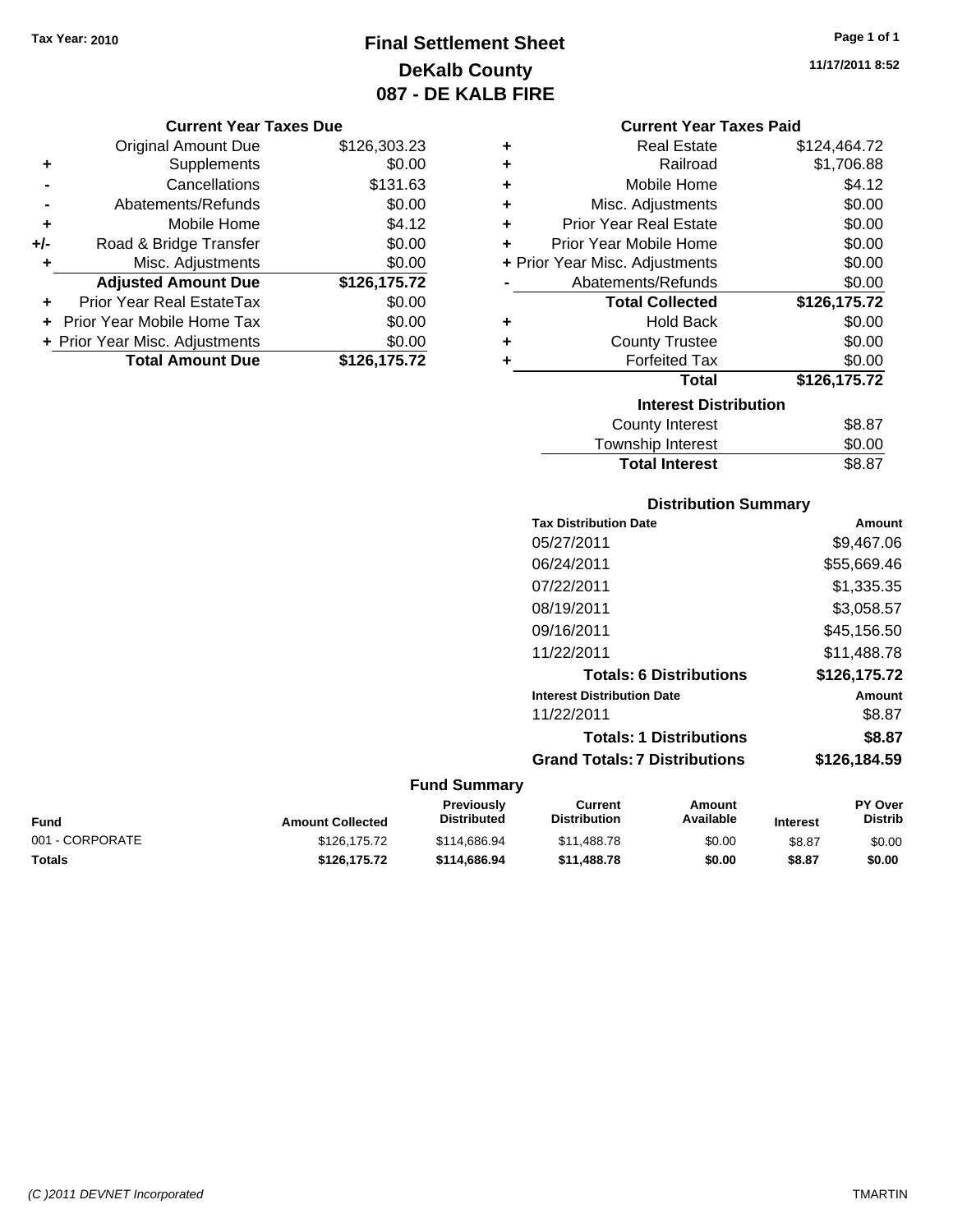## **Final Settlement Sheet Tax Year: 2010 Page 1 of 1 DeKalb County 088 - EARLVILLE FIRE**

**11/17/2011 8:52**

|     | <b>Original Amount Due</b>     | \$2,460.00 |
|-----|--------------------------------|------------|
| ٠   | Supplements                    | \$0.00     |
|     | Cancellations                  | \$0.00     |
|     | Abatements/Refunds             | \$0.00     |
| ÷   | Mobile Home                    | \$0.00     |
| +/- | Road & Bridge Transfer         | \$0.00     |
| ٠   | Misc. Adjustments              | \$0.00     |
|     | <b>Adjusted Amount Due</b>     | \$2,460.00 |
|     | Prior Year Real EstateTax      | \$0.00     |
|     | Prior Year Mobile Home Tax     | \$0.00     |
|     | + Prior Year Misc. Adjustments | \$0.00     |
|     | <b>Total Amount Due</b>        | \$2.460.00 |

| <b>Current Year Taxes Paid</b> |  |
|--------------------------------|--|
|--------------------------------|--|

| ٠ | Real Estate                    | \$2,314.98 |
|---|--------------------------------|------------|
| ÷ | Railroad                       | \$145.02   |
| ÷ | Mobile Home                    | \$0.00     |
| ٠ | Misc. Adjustments              | \$0.00     |
| ÷ | <b>Prior Year Real Estate</b>  | \$0.00     |
| ÷ | Prior Year Mobile Home         | \$0.00     |
|   | + Prior Year Misc. Adjustments | \$0.00     |
|   | Abatements/Refunds             | \$0.00     |
|   |                                |            |
|   | <b>Total Collected</b>         | \$2,460.00 |
| ٠ | Hold Back                      | \$0.00     |
| ÷ | <b>County Trustee</b>          | \$0.00     |
|   | <b>Forfeited Tax</b>           | \$0.00     |
|   | Total                          | \$2,460.00 |
|   | <b>Interest Distribution</b>   |            |
|   | <b>County Interest</b>         | \$0.17     |

### **Distribution Summary**

**Total Interest** \$0.17

| Amount     |
|------------|
| \$388.54   |
| \$1,010.47 |
| \$49.44    |
| \$22.84    |
| \$862.62   |
| \$126.09   |
| \$2,460.00 |
| Amount     |
| \$0.17     |
| \$0.17     |
| \$2.460.17 |
|            |

| Fund            | <b>Amount Collected</b> | <b>Previously</b><br><b>Distributed</b> | Current<br><b>Distribution</b> | Amount<br>Available | <b>Interest</b> | <b>PY Over</b><br><b>Distrib</b> |
|-----------------|-------------------------|-----------------------------------------|--------------------------------|---------------------|-----------------|----------------------------------|
| 001 - CORPORATE | \$1.190.02              | \$1.129.04                              | \$60.98                        | \$0.00              | \$0.08          | \$0.00                           |
| 064 - AMBULANCE | \$1,269.98              | \$1.204.87                              | \$65.11                        | \$0.00              | \$0.09          | \$0.00                           |
| Totals          | \$2,460.00              | \$2,333,91                              | \$126.09                       | \$0.00              | \$0.17          | \$0.00                           |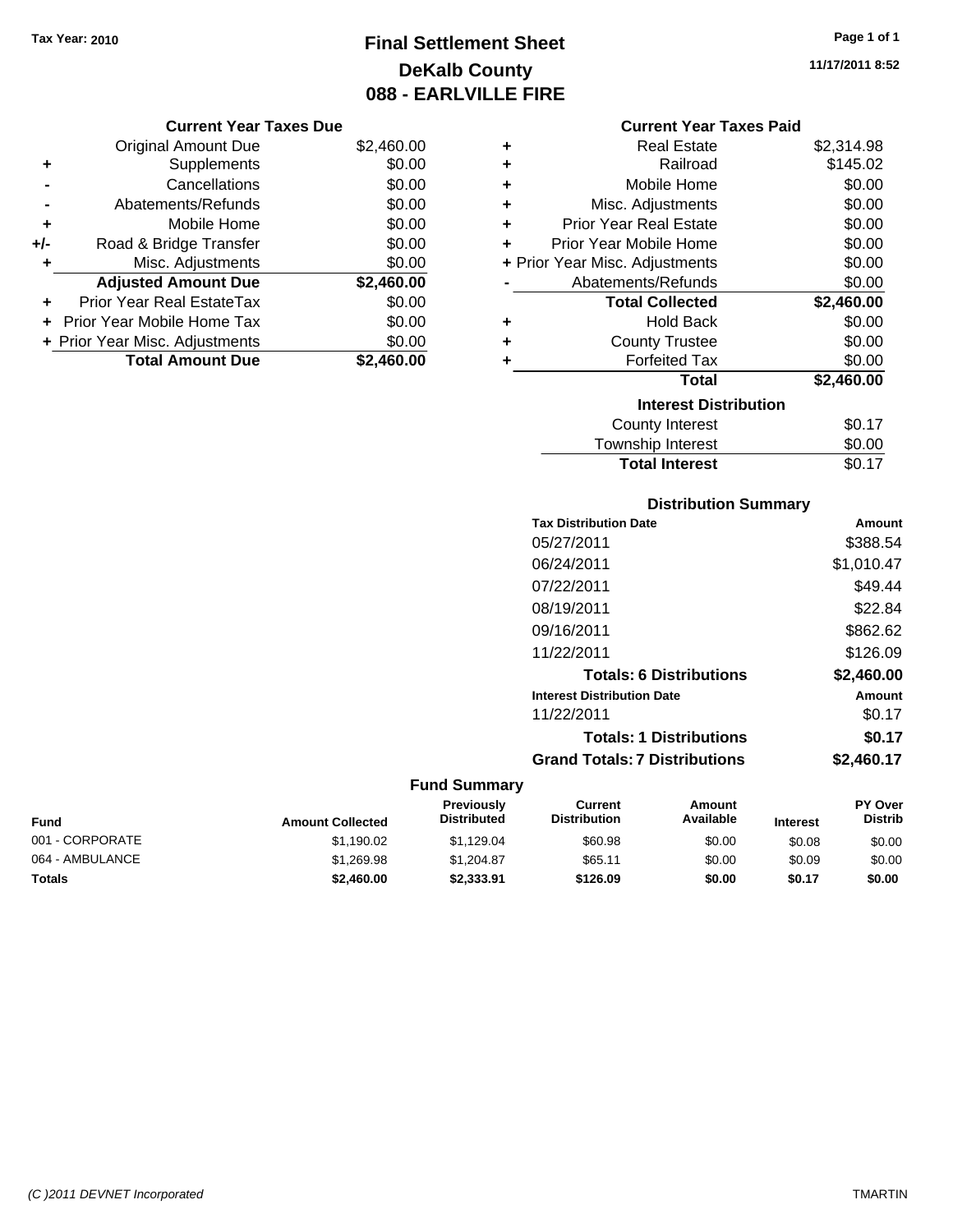**Current Year Taxes Due** Original Amount Due \$859,486.81

**Adjusted Amount Due \$856,463.72**

**Total Amount Due \$855,921.93**

**+** Supplements \$0.00 **-** Cancellations \$3,496.32 **-** Abatements/Refunds **\$4.95 +** Mobile Home \$367.72 **+/-** Road & Bridge Transfer \$0.00 **+** Misc. Adjustments \$110.46

**+** Prior Year Real EstateTax (\$541.79) **+** Prior Year Mobile Home Tax \$0.00 **+ Prior Year Misc. Adjustments**  $$0.00$ 

### **Final Settlement Sheet Tax Year: 2010 Page 1 of 1 DeKalb County 089 - GENOA-KINGSTON FIRE**

**11/17/2011 8:52**

### **Current Year Taxes Paid**

| ٠ | <b>Real Estate</b>             | \$850,364.74 |
|---|--------------------------------|--------------|
| ٠ | Railroad                       | \$5,203.00   |
| ٠ | Mobile Home                    | \$367.72     |
| ٠ | Misc. Adjustments              | \$110.46     |
| ٠ | <b>Prior Year Real Estate</b>  | (\$541.79)   |
|   | Prior Year Mobile Home         | \$0.00       |
|   | + Prior Year Misc. Adjustments | \$0.00       |
|   | Abatements/Refunds             | \$4.95       |
|   | <b>Total Collected</b>         | \$855,499.18 |
| ٠ | <b>Hold Back</b>               | \$0.00       |
| ٠ | <b>County Trustee</b>          | \$0.77       |
| ٠ | <b>Forfeited Tax</b>           | \$421.98     |
|   | <b>Total</b>                   | \$855,921.93 |
|   | <b>Interest Distribution</b>   |              |
|   | <b>County Interest</b>         | \$60.13      |
|   |                                |              |

| <b>Total Interest</b> | \$60.13 |
|-----------------------|---------|
| Township Interest     | \$0.00  |
| <b>COUTTLY TELEST</b> | JUU.IJ  |

#### **Distribution Summary**

| <b>Tax Distribution Date</b>         | Amount       |
|--------------------------------------|--------------|
| 05/27/2011                           | \$97,185.44  |
| 06/24/2011                           | \$348,044.46 |
| 07/22/2011                           | \$8,387.27   |
| 08/19/2011                           | \$50.481.43  |
| 09/16/2011                           | \$311,480.78 |
| 11/22/2011                           | \$39,919.80  |
| <b>Totals: 6 Distributions</b>       | \$855,499.18 |
| <b>Interest Distribution Date</b>    | Amount       |
| 11/22/2011                           | \$60.13      |
| <b>Totals: 1 Distributions</b>       | \$60.13      |
| <b>Grand Totals: 7 Distributions</b> | \$855,559.31 |
|                                      |              |

#### **Fund Summary**

| Fund                                   | <b>Amount Collected</b> | Previously<br><b>Distributed</b> | Current<br><b>Distribution</b> | Amount<br>Available | <b>Interest</b> | PY Over<br><b>Distrib</b> |
|----------------------------------------|-------------------------|----------------------------------|--------------------------------|---------------------|-----------------|---------------------------|
| 001 - CORPORATE                        | \$257,826.08            | \$245,795.25                     | \$12,030.83                    | \$0.00              | \$18.13         | \$0.00                    |
| 035 - TORT JUDGEMENTS/LIABILITY<br>INS | \$58,683.81             | \$55.945.47                      | \$2.738.34                     | \$0.00              | \$4.12          | \$0.00                    |
| 064 - AMBULANCE                        | \$538.989.29            | \$513,838,66                     | \$25,150.63                    | \$0.00              | \$37.88         | \$0.00                    |
| Totals                                 | \$855,499.18            | \$815,579.38                     | \$39,919.80                    | \$0.00              | \$60.13         | \$0.00                    |

### **Miscellaneous Adjustment Detail**

| Year Source             | <b>Account Type</b>       | <b>Amount Adjustment Description</b>                    |
|-------------------------|---------------------------|---------------------------------------------------------|
| 2010 RE - Real Estate   | <b>Back Tax Collected</b> | \$61.11 Lindgren Redemption 03-30-301-017 by TBA        |
| 2010 RE - Real Estate   | <b>Back Tax Collected</b> | \$11.06 Ezam Properties Redemption 03-30-130-016 by TBA |
| 2010 RE - Real Estate   | <b>Back Tax Collected</b> | \$15.22 Ezam Properties Redemption 03-30-130-018 by TBA |
| 2010 RE - Real Estate   | <b>Back Tax Collected</b> | \$23.07 Ezam Properties Redemption 03-30-130-022 by TBA |
| <b>Totals 4 entries</b> |                           | \$110.46                                                |
|                         |                           |                                                         |
|                         |                           |                                                         |

### **Abatement Detail**

### **Year Source Account Type Amount Adjustment Description**

2010 RE - Real Estate PTAB Decision \$4.95 03-19-401-005 PTAB Refund by TBA **Totals \$4.95 1 entries**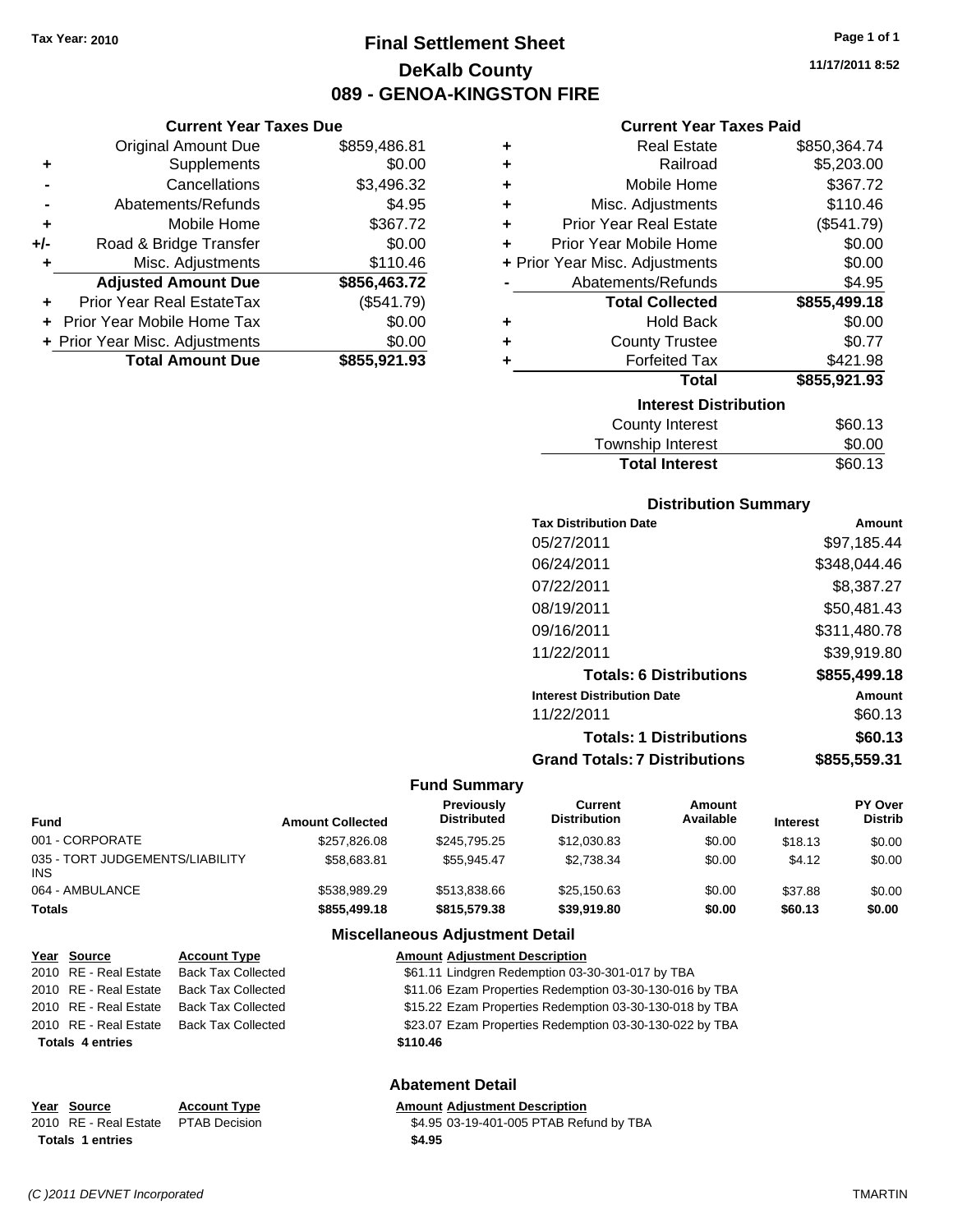## **Final Settlement Sheet Tax Year: 2010 Page 1 of 1 DeKalb County 090 - HAMPSHIRE FIRE**

**11/17/2011 8:52**

### **Current Year Taxes Due**

|       | <b>Original Amount Due</b>     | \$24,463.40 |
|-------|--------------------------------|-------------|
| ٠     | Supplements                    | \$0.00      |
|       | Cancellations                  | \$52.83     |
|       | Abatements/Refunds             | \$0.00      |
| ÷     | Mobile Home                    | \$13.77     |
| $+/-$ | Road & Bridge Transfer         | \$0.00      |
| ٠     | Misc. Adjustments              | \$0.00      |
|       | <b>Adjusted Amount Due</b>     | \$24,424.34 |
| ÷     | Prior Year Real EstateTax      | \$0.00      |
|       | Prior Year Mobile Home Tax     | \$0.00      |
|       | + Prior Year Misc. Adjustments | \$0.00      |
|       | <b>Total Amount Due</b>        | \$24,424.34 |

### **Current Year Taxes Paid**

| ٠ | Real Estate                    | \$23,973.77 |
|---|--------------------------------|-------------|
| ÷ | Railroad                       | \$436.80    |
| ٠ | Mobile Home                    | \$13.77     |
| ÷ | Misc. Adjustments              | \$0.00      |
| ÷ | Prior Year Real Estate         | \$0.00      |
| ٠ | Prior Year Mobile Home         | \$0.00      |
|   | + Prior Year Misc. Adjustments | \$0.00      |
|   | Abatements/Refunds             | \$0.00      |
|   | <b>Total Collected</b>         | \$24,424.34 |
| ٠ | Hold Back                      | \$0.00      |
| ÷ | <b>County Trustee</b>          | \$0.00      |
| ٠ | <b>Forfeited Tax</b>           | \$0.00      |
|   | <b>Total</b>                   | \$24,424.34 |
|   | <b>Interest Distribution</b>   |             |
|   | County Interest                | \$1.72      |
|   | <b>Township Interest</b>       | \$0.00      |
|   | <b>Total Interest</b>          | \$1.72      |

### **Distribution Summary**

| Amount      |
|-------------|
| \$5,777.70  |
| \$8,905.30  |
| \$46.15     |
| \$544.32    |
| \$8,425.27  |
| \$725.60    |
| \$24,424.34 |
| Amount      |
| \$1.72      |
| \$1.72      |
| \$24.426.06 |
|             |

| <b>Fund</b>                 | <b>Amount Collected</b> | <b>Previously</b><br><b>Distributed</b> | Current<br><b>Distribution</b> | Amount<br>Available | <b>Interest</b> | <b>PY Over</b><br><b>Distrib</b> |
|-----------------------------|-------------------------|-----------------------------------------|--------------------------------|---------------------|-----------------|----------------------------------|
| 001 - CORPORATE             | \$13,882,40             | \$13,469.97                             | \$412.43                       | \$0.00              | \$0.97          | \$0.00                           |
| 013 - FIREFIGHTER'S PENSION | \$237.04                | \$230.00                                | \$7.04                         | \$0.00              | \$0.02          | \$0.00                           |
| 064 - AMBULANCE             | \$10,304.90             | \$9.998.77                              | \$306.13                       | \$0.00              | \$0.73          | \$0.00                           |
| <b>Totals</b>               | \$24,424.34             | \$23,698,74                             | \$725.60                       | \$0.00              | \$1.72          | \$0.00                           |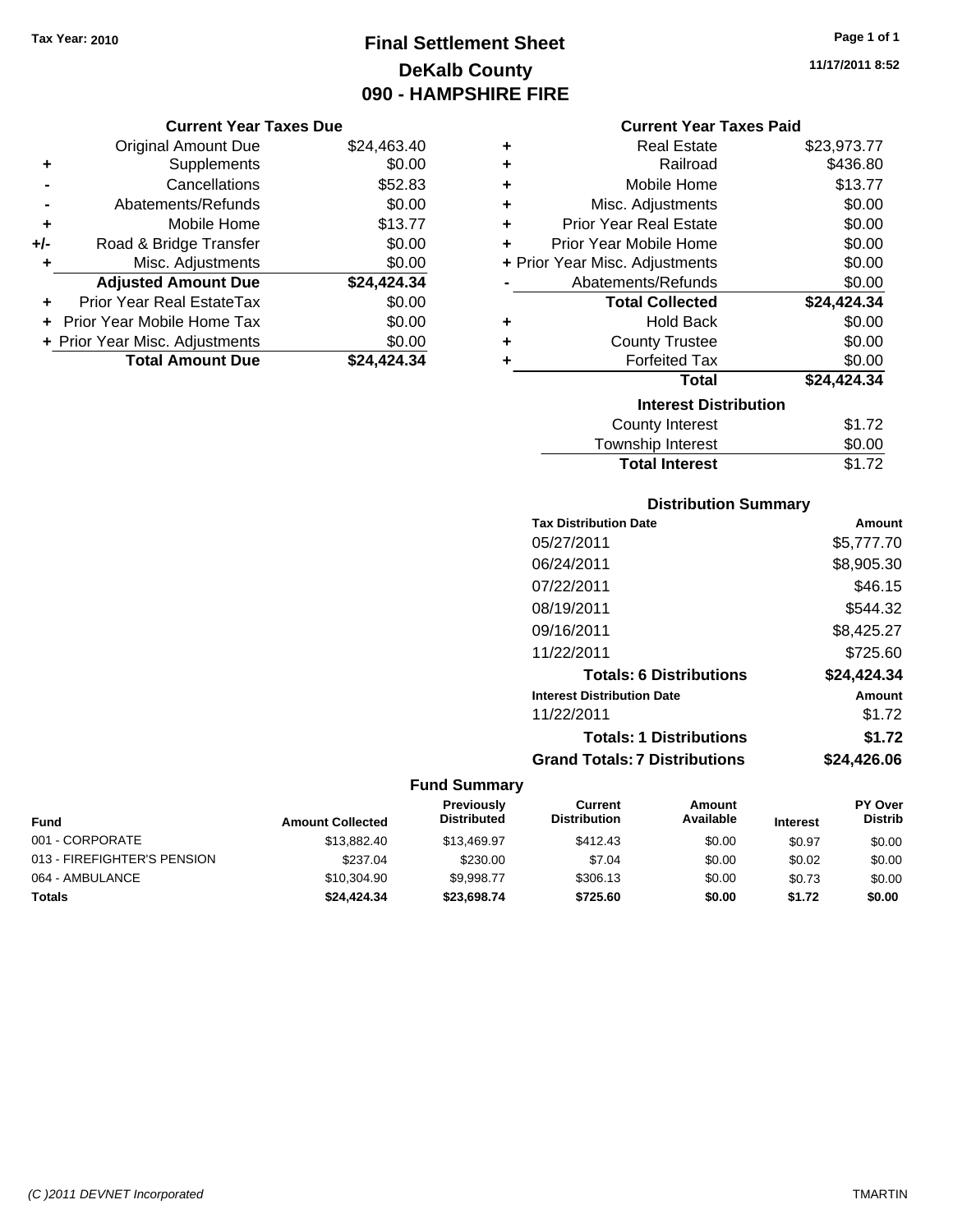## **Final Settlement Sheet Tax Year: 2010 Page 1 of 1 DeKalb County 091 - HINCKLEY FIRE**

#### **Current Year Taxes Due**

|       | <b>Original Amount Due</b>     | \$234,344.00 |
|-------|--------------------------------|--------------|
| ٠     | Supplements                    | \$0.00       |
|       | Cancellations                  | \$136.77     |
|       | Abatements/Refunds             | \$0.00       |
| ÷     | Mobile Home                    | \$21.60      |
| $+/-$ | Road & Bridge Transfer         | \$0.00       |
| ٠     | Misc. Adjustments              | \$50.03      |
|       | <b>Adjusted Amount Due</b>     | \$234,278.86 |
|       | Prior Year Real EstateTax      | \$2,104.31   |
|       | Prior Year Mobile Home Tax     | \$0.00       |
|       | + Prior Year Misc. Adjustments | \$0.00       |
|       | <b>Total Amount Due</b>        | \$236.383.17 |

### **Current Year Taxes Paid**

| ٠ | <b>Real Estate</b>             | \$232,556.82  |
|---|--------------------------------|---------------|
| ÷ | Railroad                       | \$1,634.04    |
| ٠ | Mobile Home                    | \$21.60       |
| ٠ | Misc. Adjustments              | \$50.03       |
| ÷ | <b>Prior Year Real Estate</b>  | \$2,104.31    |
| ÷ | Prior Year Mobile Home         | \$0.00        |
|   | + Prior Year Misc. Adjustments | \$0.00        |
|   | Abatements/Refunds             | \$0.00        |
|   | <b>Total Collected</b>         | \$236,366.80  |
| ٠ | <b>Hold Back</b>               | \$0.00        |
| ٠ | <b>County Trustee</b>          | \$16.37       |
| ٠ | <b>Forfeited Tax</b>           | \$0.00        |
|   | Total                          | \$236,383.17  |
|   | <b>Interest Distribution</b>   |               |
|   | <b>County Interest</b>         | \$16.62       |
|   |                                | $\sim$ $\sim$ |

#### Township Interest \$0.00<br>
Total Interest \$16.62 **Total Interest**

| <b>Distribution Summary</b>          |              |
|--------------------------------------|--------------|
| <b>Tax Distribution Date</b>         | Amount       |
| 05/27/2011                           | \$27.443.74  |
| 06/24/2011                           | \$92,376.27  |
| 07/22/2011                           | \$1,864.10   |
| 08/19/2011                           | \$11,554.82  |
| 09/16/2011                           | \$91,981.46  |
| 11/22/2011                           | \$11,146.41  |
| <b>Totals: 6 Distributions</b>       | \$236.366.80 |
| <b>Interest Distribution Date</b>    | Amount       |
| 11/22/2011                           | \$16.62      |
| <b>Totals: 1 Distributions</b>       | \$16.62      |
| <b>Grand Totals: 7 Distributions</b> | \$236,383.42 |

### **Fund Summary**

|                 |                         | <b>Previously</b><br><b>Distributed</b> | Current<br>Amount<br>Available<br><b>Distribution</b> |        |                 | <b>PY Over</b><br>Distrib |
|-----------------|-------------------------|-----------------------------------------|-------------------------------------------------------|--------|-----------------|---------------------------|
| Fund            | <b>Amount Collected</b> |                                         |                                                       |        | <b>Interest</b> |                           |
| 001 - CORPORATE | \$236,366.80            | \$225,220,39                            | \$11.146.41                                           | \$0.00 | \$16.62         | \$0.00                    |
| Totals          | \$236.366.80            | \$225.220.39                            | \$11.146.41                                           | \$0.00 | \$16.62         | \$0.00                    |

### **Miscellaneous Adjustment Detail**

|                         | <u>Year Source</u>    | <b>Account Type</b>                        | <b>Amount Adjustment Description</b>                            |
|-------------------------|-----------------------|--------------------------------------------|-----------------------------------------------------------------|
|                         | 2010 RE - Real Estate | Back Tax Collected                         | \$11.23 Nielsen Redemption 15-16-151-019 by TBA                 |
|                         | 2010 RE - Real Estate | Back Tax Collected                         | \$4.66 Popp Redemption 15-15-427-007 by TBA                     |
|                         |                       | 2010 RE - Real Estate Paymt In Lieu of Tax | \$34.14 Sunset View Apartments-Housing Authority Payment by TBA |
| <b>Totals 3 entries</b> |                       |                                            | \$50.03                                                         |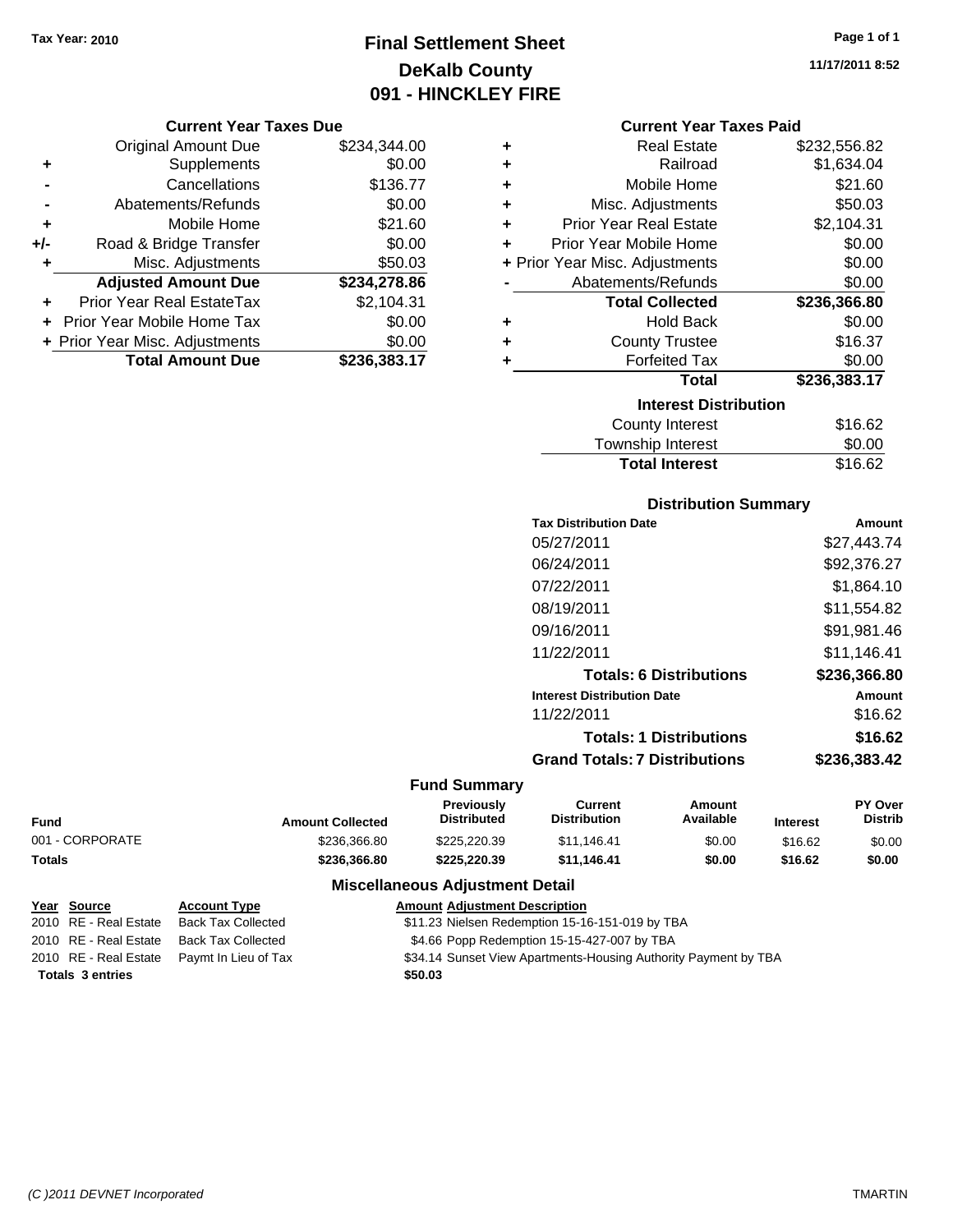### **Final Settlement Sheet Tax Year: 2010 Page 1 of 1 DeKalb County 092 - KIRKLAND FIRE**

#### **Current Year Taxes Due**

|       | <b>Original Amount Due</b>     | \$308,425.73 |
|-------|--------------------------------|--------------|
| ٠     | Supplements                    | \$0.00       |
|       | Cancellations                  | \$368.53     |
|       | Abatements/Refunds             | \$2.28       |
| ٠     | Mobile Home                    | \$3.99       |
| $+/-$ | Road & Bridge Transfer         | \$0.00       |
| ٠     | Misc. Adjustments              | \$0.00       |
|       | <b>Adjusted Amount Due</b>     | \$308,058.91 |
|       | Prior Year Real EstateTax      | (\$21.71)    |
|       | Prior Year Mobile Home Tax     | \$0.00       |
|       | + Prior Year Misc. Adjustments | \$0.00       |
|       | <b>Total Amount Due</b>        | \$308,037.20 |

#### **Current Year Taxes Paid**

| ٠ | <b>Real Estate</b>             | \$305,809.82 |
|---|--------------------------------|--------------|
| ٠ | Railroad                       | \$2,247.38   |
| ٠ | Mobile Home                    | \$3.99       |
| ٠ | Misc. Adjustments              | \$0.00       |
| ÷ | <b>Prior Year Real Estate</b>  | (\$21.71)    |
| ٠ | Prior Year Mobile Home         | \$0.00       |
|   | + Prior Year Misc. Adjustments | \$0.00       |
|   | Abatements/Refunds             | \$2.28       |
|   |                                |              |
|   | <b>Total Collected</b>         | \$308,037.20 |
| ٠ | <b>Hold Back</b>               | \$0.00       |
| ٠ | <b>County Trustee</b>          | \$0.00       |
| ٠ | <b>Forfeited Tax</b>           | \$0.00       |
|   | <b>Total</b>                   | \$308,037.20 |
|   | <b>Interest Distribution</b>   |              |
|   | <b>County Interest</b>         | \$21.66      |

### **Distribution Summary**

Total Interest \$21.66

| <b>Tax Distribution Date</b>         | <b>Amount</b> |
|--------------------------------------|---------------|
| 05/27/2011                           | \$41.304.66   |
| 06/24/2011                           | \$121,693.09  |
| 07/22/2011                           | \$2,882.97    |
| 08/19/2011                           | \$18.842.66   |
| 09/16/2011                           | \$110,152.57  |
| 11/22/2011                           | \$13,161.25   |
| <b>Totals: 6 Distributions</b>       | \$308,037.20  |
| <b>Interest Distribution Date</b>    | Amount        |
| 11/22/2011                           | \$21.66       |
| <b>Totals: 1 Distributions</b>       | \$21.66       |
| <b>Grand Totals: 7 Distributions</b> | \$308,058,86  |

#### **Fund Summary**

| <b>Fund</b>                                         | <b>Amount Collected</b> | Previously<br><b>Distributed</b> | Current<br><b>Distribution</b> | Amount<br>Available | <b>Interest</b> | <b>PY Over</b><br><b>Distrib</b> |
|-----------------------------------------------------|-------------------------|----------------------------------|--------------------------------|---------------------|-----------------|----------------------------------|
| 001 - CORPORATE                                     | \$178,484.42            | \$170.858.49                     | \$7.625.93                     | \$0.00              | \$12.55         | \$0.00                           |
| 027 - AUDIT                                         | \$2,025,36              | \$1.938.81                       | \$86.55                        | \$0.00              | \$0.14          | \$0.00                           |
| 035 - TORT JUDGMENTS, LIABILITY<br><b>INSURANCE</b> | \$10,958.43             | \$10.490.22                      | \$468.21                       | \$0.00              | \$0.77          | \$0.00                           |
| 062 - WORKERS COMPENSATION                          | \$6.846.13              | \$6,553.61                       | \$292.52                       | \$0.00              | \$0.48          | \$0.00                           |
| 064 - AMBULANCE                                     | \$109,722.86            | \$105.034.82                     | \$4,688.04                     | \$0.00              | \$7.72          | \$0.00                           |
| <b>Totals</b>                                       | \$308.037.20            | \$294.875.95                     | \$13.161.25                    | \$0.00              | \$21.66         | \$0.00                           |

### **Abatement Detail**

**Year Source Account Type Amount Adjustment Description**<br>2010 RE - Real Estate PTAB Decision **Amount** \$2.28 01-26-475-004 PTAB Ref

\$2.28 01-26-475-004 PTAB Refund by TBA

**Totals \$2.28 1 entries**

**11/17/2011 8:52**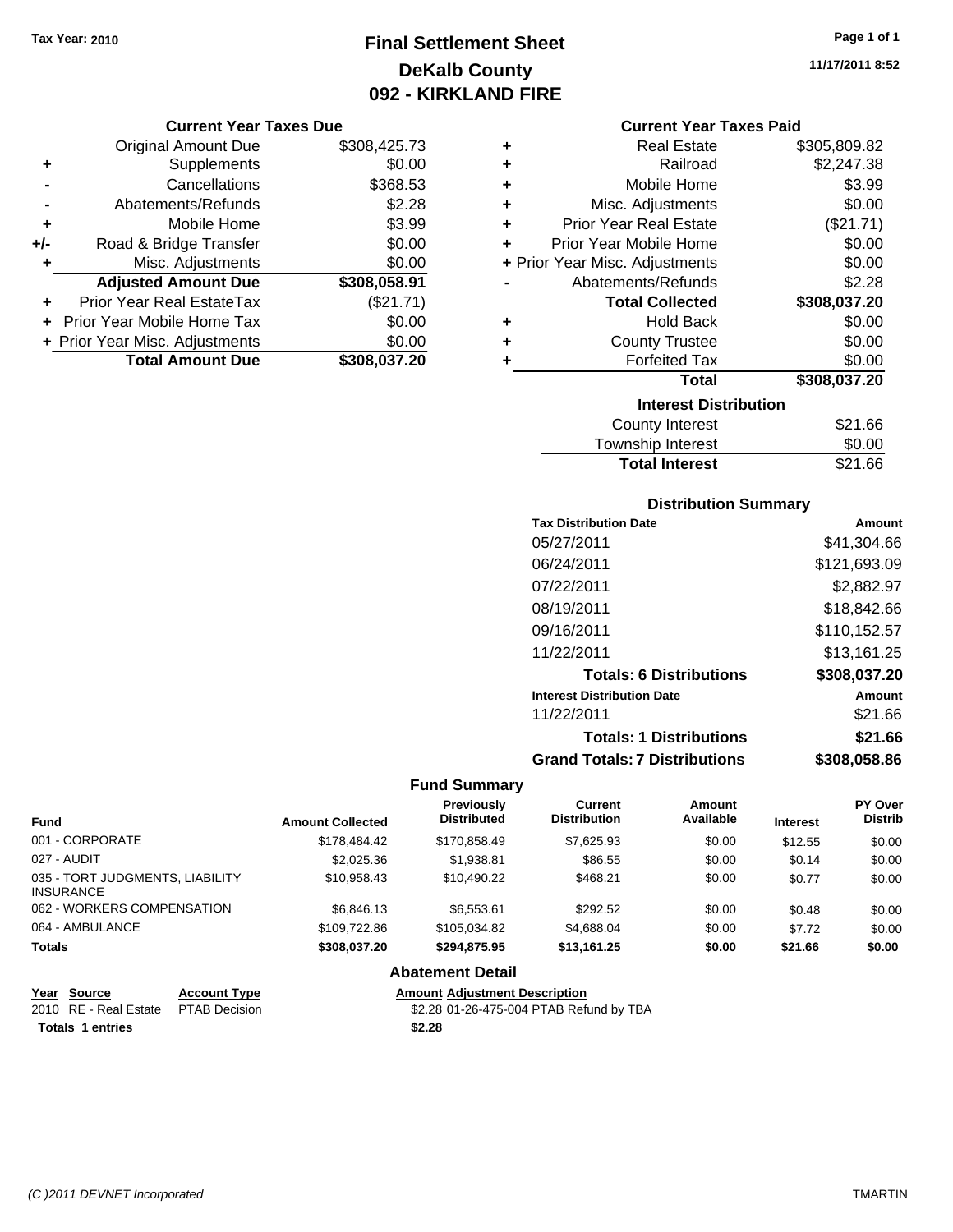### **Final Settlement Sheet Tax Year: 2010 Page 1 of 1 DeKalb County 093 - LEE FIRE**

**11/17/2011 8:52**

### **Current Year Taxes Due**

|     | <b>Original Amount Due</b>     | \$43,669.77 |
|-----|--------------------------------|-------------|
| ٠   | Supplements                    | \$0.00      |
|     | Cancellations                  | \$36.80     |
|     | Abatements/Refunds             | \$0.00      |
| ÷   | Mobile Home                    | \$3.30      |
| +/- | Road & Bridge Transfer         | \$0.00      |
| ٠   | Misc. Adjustments              | \$0.00      |
|     | <b>Adjusted Amount Due</b>     | \$43,636.27 |
| ÷   | Prior Year Real EstateTax      | \$0.00      |
|     | Prior Year Mobile Home Tax     | \$0.00      |
|     | + Prior Year Misc. Adjustments | \$0.00      |
|     | <b>Total Amount Due</b>        | \$43,636.27 |

|                                | <b>Current Year Taxes Paid</b> |             |  |  |
|--------------------------------|--------------------------------|-------------|--|--|
| ٠                              | Real Estate                    | \$42,968.81 |  |  |
| ٠                              | Railroad                       | \$635.26    |  |  |
| ÷                              | Mobile Home                    | \$3.30      |  |  |
| ÷                              | Misc. Adjustments              | \$0.00      |  |  |
| ÷                              | <b>Prior Year Real Estate</b>  | \$0.00      |  |  |
| ÷                              | Prior Year Mobile Home         | \$0.00      |  |  |
| + Prior Year Misc. Adjustments |                                | \$0.00      |  |  |
|                                | Abatements/Refunds             | \$0.00      |  |  |
|                                | <b>Total Collected</b>         | \$43,607.37 |  |  |
| ٠                              | Hold Back                      | \$0.00      |  |  |
| ÷                              | <b>County Trustee</b>          | \$28.90     |  |  |
| ٠                              | <b>Forfeited Tax</b>           | \$0.00      |  |  |
|                                | <b>Total</b>                   | \$43,636.27 |  |  |
| <b>Interest Distribution</b>   |                                |             |  |  |
|                                | <b>County Interest</b>         | \$3.07      |  |  |
|                                | <b>Township Interest</b>       | \$0.00      |  |  |

### **Distribution Summary**

**Total Interest** \$3.07

| <b>Tax Distribution Date</b>         | Amount      |
|--------------------------------------|-------------|
| 05/27/2011                           | \$2,658.51  |
| 06/24/2011                           | \$18,840.77 |
| 07/22/2011                           | \$631.42    |
| 08/19/2011                           | \$668.73    |
| 09/16/2011                           | \$18,673.06 |
| 11/22/2011                           | \$2.134.88  |
| <b>Totals: 6 Distributions</b>       | \$43,607.37 |
| <b>Interest Distribution Date</b>    | Amount      |
| 11/22/2011                           | \$3.07      |
| <b>Totals: 1 Distributions</b>       | \$3.07      |
| <b>Grand Totals: 7 Distributions</b> | \$43,610.44 |

| <b>Fund</b>                                   | <b>Amount Collected</b> | <b>Previously</b><br><b>Distributed</b> | Current<br><b>Distribution</b> | Amount<br>Available | <b>Interest</b> | <b>PY Over</b><br><b>Distrib</b> |
|-----------------------------------------------|-------------------------|-----------------------------------------|--------------------------------|---------------------|-----------------|----------------------------------|
| 001 - CORPORATE                               | \$26,869.69             | \$25.554.21                             | \$1.315.48                     | \$0.00              | \$1.89          | \$0.00                           |
| 035 - TORT JUDGEMENTS/LIABILITY<br><b>INS</b> | \$2.985.71              | \$2,839.54                              | \$146.17                       | \$0.00              | \$0.21          | \$0.00                           |
| 064 - AMBULANCE                               | \$13,751.97             | \$13,078.74                             | \$673.23                       | \$0.00              | \$0.97          | \$0.00                           |
| <b>Totals</b>                                 | \$43,607.37             | \$41,472.49                             | \$2,134.88                     | \$0.00              | \$3.07          | \$0.00                           |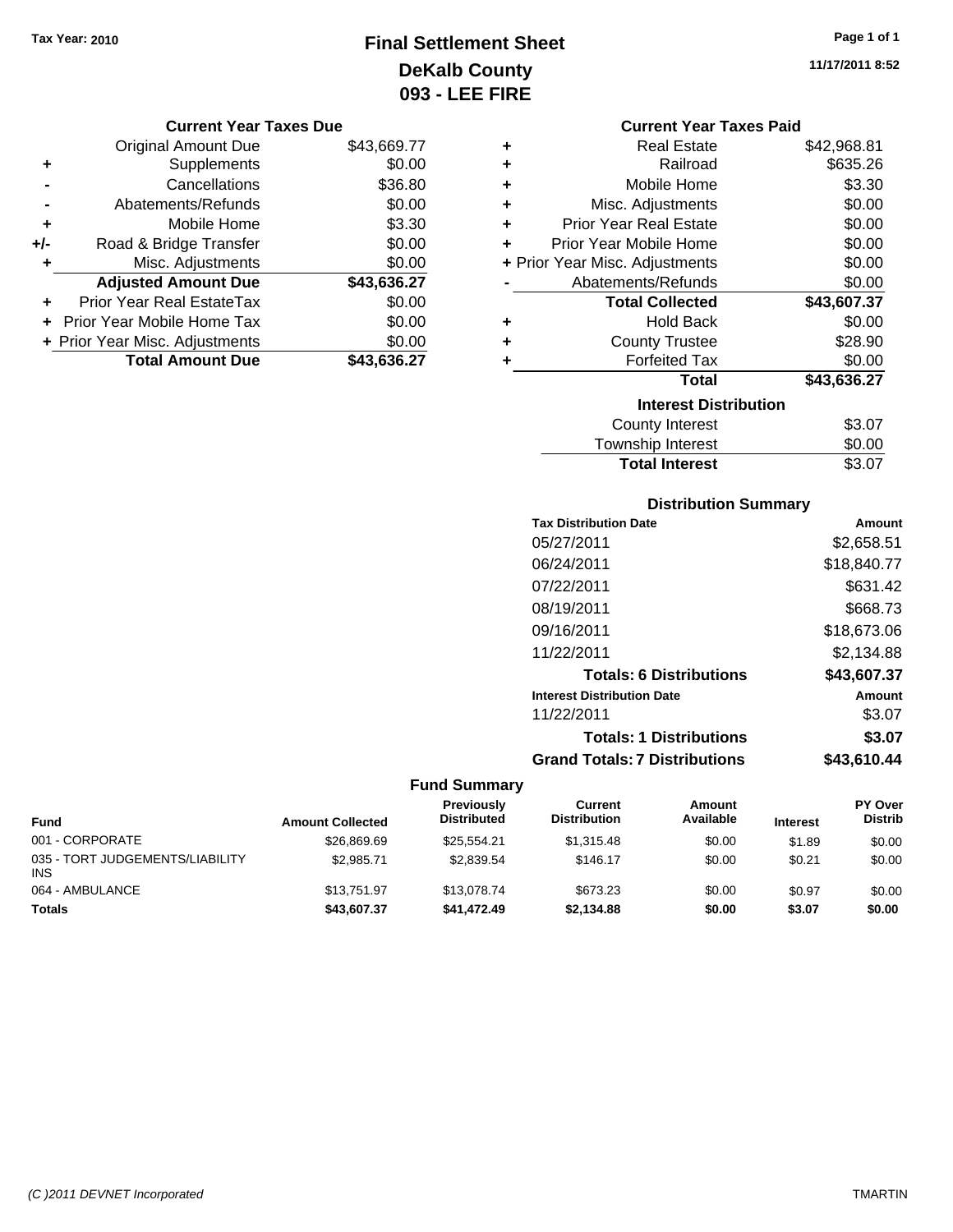### **Final Settlement Sheet Tax Year: 2010 Page 1 of 1 DeKalb County 094 - LELAND FIRE**

**11/17/2011 8:52**

#### **Current Year Taxes Due**

|     | <b>Original Amount Due</b>     | \$23,878.18 |
|-----|--------------------------------|-------------|
| ٠   | Supplements                    | \$0.00      |
|     | Cancellations                  | \$0.00      |
|     | Abatements/Refunds             | \$0.00      |
| ÷   | Mobile Home                    | \$1.97      |
| +/- | Road & Bridge Transfer         | \$0.00      |
| ٠   | Misc. Adjustments              | \$0.00      |
|     | <b>Adjusted Amount Due</b>     | \$23,880.15 |
|     | Prior Year Real EstateTax      | \$0.00      |
|     | Prior Year Mobile Home Tax     | \$0.00      |
|     | + Prior Year Misc. Adjustments | \$0.00      |
|     | <b>Total Amount Due</b>        | \$23,880.15 |

### **Current Year Taxes Paid**

| ٠ | Real Estate                    | \$23,878.18 |
|---|--------------------------------|-------------|
| ÷ | Railroad                       | \$0.00      |
| ÷ | Mobile Home                    | \$1.97      |
| ÷ | Misc. Adjustments              | \$0.00      |
| ÷ | Prior Year Real Estate         | \$0.00      |
| ٠ | Prior Year Mobile Home         | \$0.00      |
|   | + Prior Year Misc. Adjustments | \$0.00      |
|   | Abatements/Refunds             | \$0.00      |
|   | <b>Total Collected</b>         | \$23,880.15 |
| ٠ | Hold Back                      | \$0.00      |
| ٠ | <b>County Trustee</b>          | \$0.00      |
| ٠ | <b>Forfeited Tax</b>           | \$0.00      |
|   | Total                          | \$23,880.15 |
|   | <b>Interest Distribution</b>   |             |
|   | <b>County Interest</b>         | \$1.68      |
|   | <b>Township Interest</b>       | \$0.00      |
|   | <b>Total Interest</b>          | \$1.68      |

## **Distribution Summary**

|                     | <b>Tax Distribution Date</b>         | <b>Amount</b> |
|---------------------|--------------------------------------|---------------|
|                     | 05/27/2011                           | \$3,293.60    |
|                     | 06/24/2011                           | \$10,410.36   |
|                     | 07/22/2011                           | \$200.95      |
|                     | 08/19/2011                           | \$772.67      |
|                     | 09/16/2011                           | \$8,547.62    |
|                     | 11/22/2011                           | \$654.95      |
|                     | <b>Totals: 6 Distributions</b>       | \$23,880.15   |
|                     | <b>Interest Distribution Date</b>    | <b>Amount</b> |
|                     | 11/22/2011                           | \$1.68        |
|                     | <b>Totals: 1 Distributions</b>       | \$1.68        |
|                     | <b>Grand Totals: 7 Distributions</b> | \$23,881.83   |
| <b>Fund Summary</b> |                                      |               |

#### **Fund Interest Amount Collected Distributed PY Over Distrib Amount Available Current Distribution Previously** 001 - CORPORATE 60.00 \$23,880.15 \$23,225.20 \$654.95 \$0.00 \$1.68 \$0.00 **Totals \$23,880.15 \$23,225.20 \$654.95 \$0.00 \$1.68 \$0.00**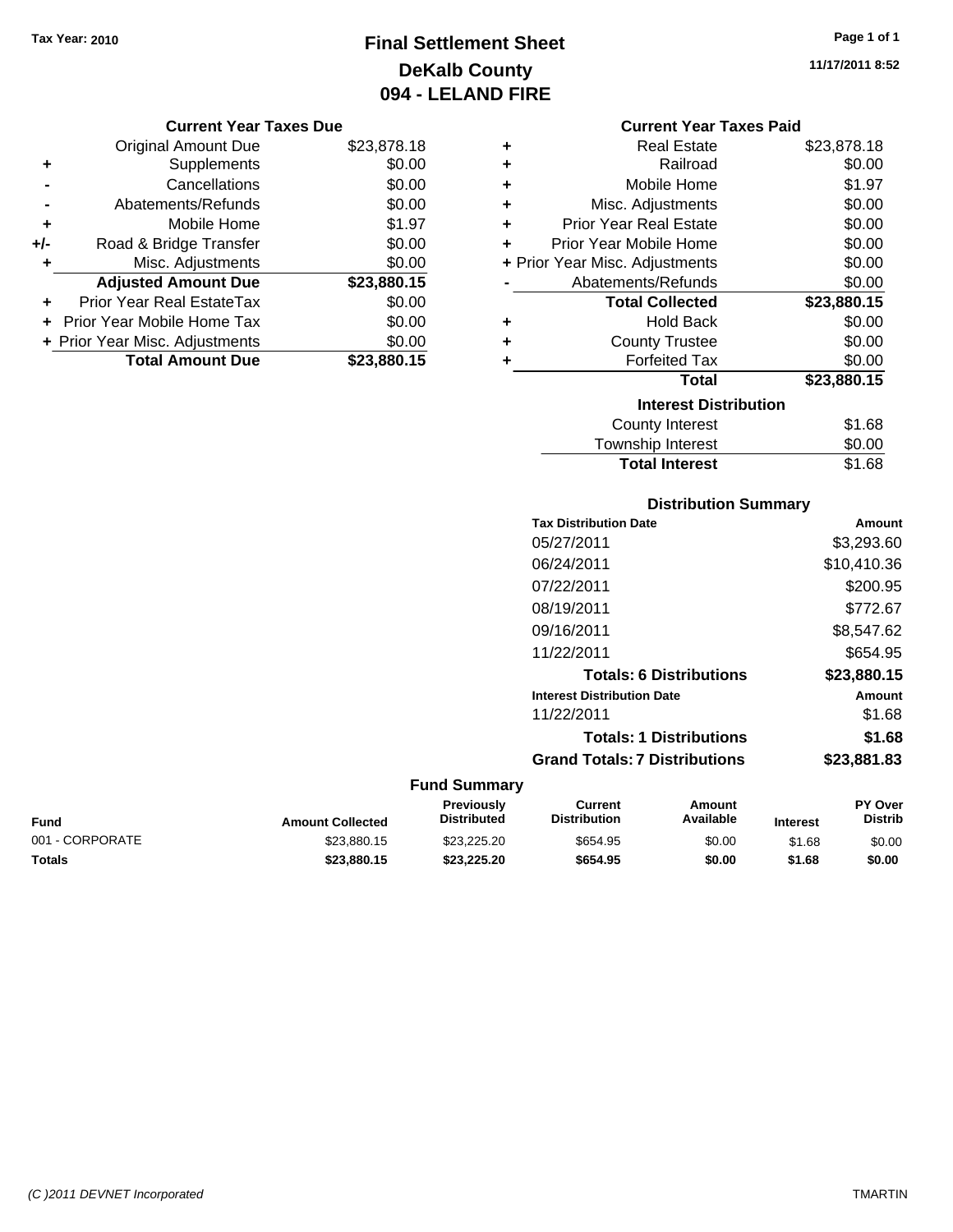### **Final Settlement Sheet Tax Year: 2010 Page 1 of 1 DeKalb County 095 - MALTA FIRE**

**11/17/2011 8:52**

| <b>Current Year Taxes Due</b> |  |
|-------------------------------|--|
|-------------------------------|--|

|     | <b>Original Amount Due</b>     | \$82,501.66 |
|-----|--------------------------------|-------------|
| ٠   | Supplements                    | \$0.00      |
|     | Cancellations                  | \$31.56     |
|     | Abatements/Refunds             | \$0.94      |
| ÷   | Mobile Home                    | \$4.20      |
| +/- | Road & Bridge Transfer         | \$0.00      |
| ٠   | Misc. Adjustments              | \$0.00      |
|     | <b>Adjusted Amount Due</b>     | \$82,473.36 |
|     | Prior Year Real EstateTax      | \$0.00      |
|     | Prior Year Mobile Home Tax     | \$0.00      |
|     | + Prior Year Misc. Adjustments | \$0.00      |
|     | <b>Total Amount Due</b>        | \$82,473,36 |

|   | <b>Current Year Taxes Paid</b> |             |
|---|--------------------------------|-------------|
| ٠ | Real Estate                    | \$81,035.96 |
| ÷ | Railroad                       | \$1,434.14  |
| ÷ | Mobile Home                    | \$4.20      |
| ÷ | Misc. Adjustments              | \$0.00      |
| ÷ | <b>Prior Year Real Estate</b>  | \$0.00      |
| ÷ | Prior Year Mobile Home         | \$0.00      |
|   | + Prior Year Misc. Adjustments | \$0.00      |
|   | Abatements/Refunds             | \$0.94      |
|   | <b>Total Collected</b>         | \$82,473.36 |
| ٠ | Hold Back                      | \$0.00      |
| ÷ | <b>County Trustee</b>          | \$0.00      |
| ٠ | <b>Forfeited Tax</b>           | \$0.00      |
|   | <b>Total</b>                   | \$82,473.36 |
|   | <b>Interest Distribution</b>   |             |
|   | County Interest                | \$5.80      |
|   | Township Interest              | \$0.00      |
|   | <b>Total Interest</b>          | \$5.80      |
|   |                                |             |

### **Distribution Summary**

| <b>Tax Distribution Date</b>         | Amount      |
|--------------------------------------|-------------|
| 05/27/2011                           | \$7.211.18  |
| 06/24/2011                           | \$35,977.03 |
| 07/22/2011                           | \$900.83    |
| 08/19/2011                           | \$2,509.63  |
| 09/16/2011                           | \$32,768.36 |
| 11/22/2011                           | \$3,106.33  |
| <b>Totals: 6 Distributions</b>       | \$82,473.36 |
| <b>Interest Distribution Date</b>    | Amount      |
| 11/22/2011                           | \$5.80      |
| <b>Totals: 1 Distributions</b>       | \$5.80      |
| <b>Grand Totals: 7 Distributions</b> | \$82,479.16 |
|                                      |             |

### **Fund Summary**

| <b>Fund</b>     | <b>Amount Collected</b> | <b>Previously</b><br><b>Distributed</b> | Current<br><b>Distribution</b> | Amount<br>Available | <b>Interest</b> | <b>PY Over</b><br><b>Distrib</b> |
|-----------------|-------------------------|-----------------------------------------|--------------------------------|---------------------|-----------------|----------------------------------|
| 001 - CORPORATE | \$82.473.36             | \$79.367.03                             | \$3.106.33                     | \$0.00              | \$5.80          | \$0.00                           |
| Totals          | \$82,473.36             | \$79.367.03                             | \$3.106.33                     | \$0.00              | \$5.80          | \$0.00                           |

### **Abatement Detail**

| Year Source             | <b>Account Ty</b> |
|-------------------------|-------------------|
| 2010   RE - Real Estate | <b>PTAB Decis</b> |

**Totals \$0.94 1 entries**

**Year Source Account Type Amount Adjustment Description** 20.94 07-22-474-003 PTAB Refund by TBA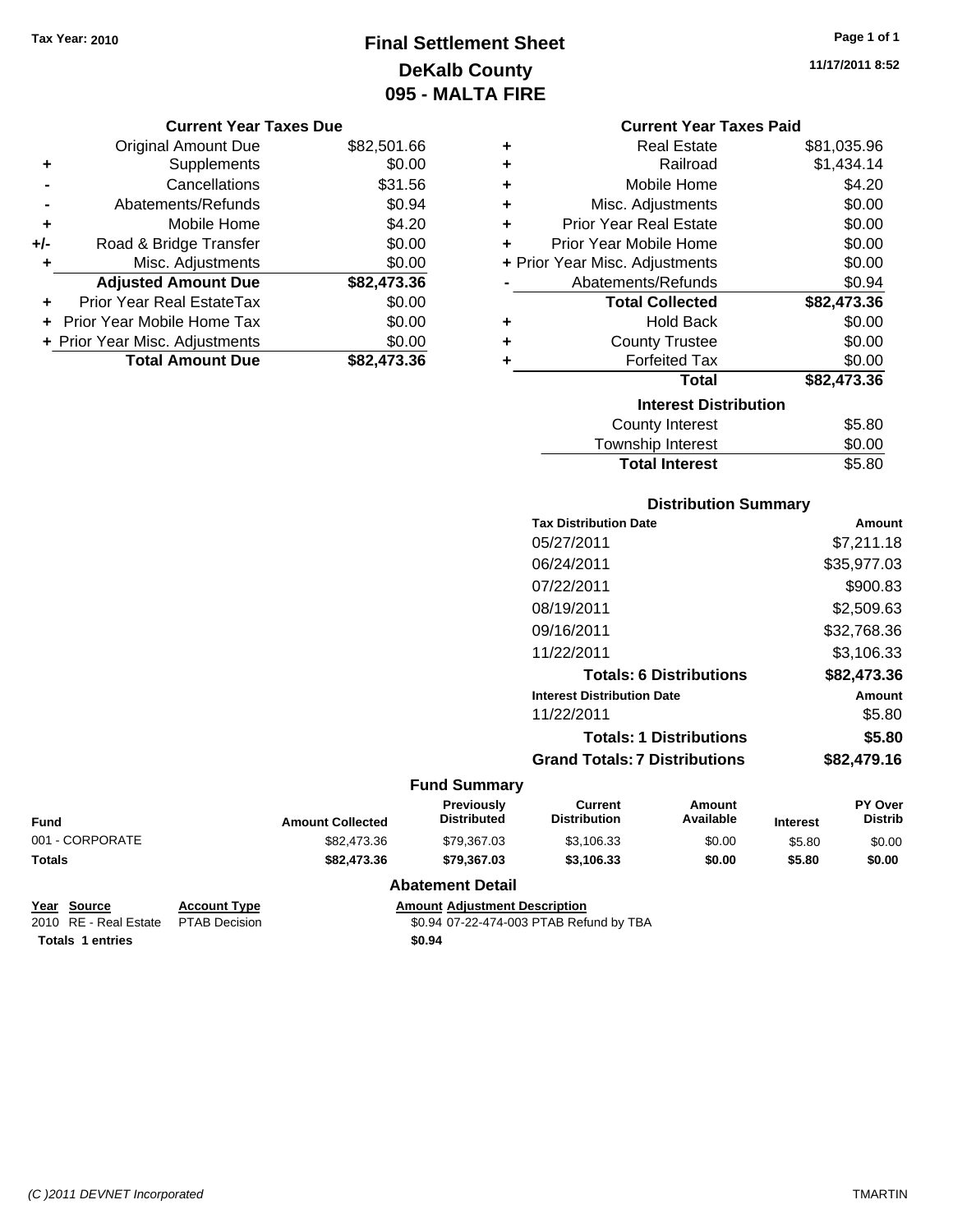### **Final Settlement Sheet Tax Year: 2010 Page 1 of 1 DeKalb County 096 - MAPLE PARK FIRE**

**11/17/2011 8:52**

### **Current Year Taxes Due**

|       | <b>Original Amount Due</b>     | \$158,774.33 |
|-------|--------------------------------|--------------|
| ٠     | Supplements                    | \$0.00       |
|       | Cancellations                  | \$60.76      |
|       | Abatements/Refunds             | \$0.00       |
| ÷     | Mobile Home                    | \$10.86      |
| $+/-$ | Road & Bridge Transfer         | \$0.00       |
| ٠     | Misc. Adjustments              | \$0.00       |
|       | <b>Adjusted Amount Due</b>     | \$158,724.43 |
|       | Prior Year Real EstateTax      | \$0.00       |
|       | Prior Year Mobile Home Tax     | \$0.00       |
|       | + Prior Year Misc. Adjustments | \$0.00       |
|       | <b>Total Amount Due</b>        | \$158,724.43 |

### **Current Year Taxes Paid**

| ٠ | <b>Real Estate</b>             | \$156,111.53 |
|---|--------------------------------|--------------|
| ÷ | Railroad                       | \$2,591.26   |
| ٠ | Mobile Home                    | \$10.86      |
| ٠ | Misc. Adjustments              | \$0.00       |
| ÷ | <b>Prior Year Real Estate</b>  | \$0.00       |
| ÷ | Prior Year Mobile Home         | \$0.00       |
|   | + Prior Year Misc. Adjustments | \$0.00       |
|   | Abatements/Refunds             | \$0.00       |
|   | <b>Total Collected</b>         | \$158,713.65 |
| ٠ | <b>Hold Back</b>               | \$0.00       |
|   |                                |              |
| ٠ | <b>County Trustee</b>          | \$10.78      |
| ٠ | <b>Forfeited Tax</b>           | \$0.00       |
|   | <b>Total</b>                   | \$158,724.43 |
|   | <b>Interest Distribution</b>   |              |

| <b>Total Interest</b> | \$11.16 |
|-----------------------|---------|
| Township Interest     | \$0.00  |
| County Interest       | \$11.16 |

### **Distribution Summary**

| Amount       |
|--------------|
| \$20,797.34  |
| \$60,764.76  |
| \$2,368.92   |
| \$8,316.73   |
| \$60,189.12  |
| \$6,276.78   |
| \$158,713.65 |
| Amount       |
| \$11.16      |
| \$11.16      |
| \$158,724.81 |
|              |

|                                               |                         | Previously<br><b>Distributed</b> | Current<br><b>Distribution</b> | <b>Amount</b><br>Available |                 | <b>PY Over</b><br><b>Distrib</b> |
|-----------------------------------------------|-------------------------|----------------------------------|--------------------------------|----------------------------|-----------------|----------------------------------|
| <b>Fund</b>                                   | <b>Amount Collected</b> |                                  |                                |                            | <b>Interest</b> |                                  |
| 001 - CORPORATE                               | \$75,521.83             | \$72,535.11                      | \$2,986.72                     | \$0.00                     | \$5.30          | \$0.00                           |
| 013 - FIREFIGHTER'S PENSION                   | \$2,347.69              | \$2,254.83                       | \$92.86                        | \$0.00                     | \$0.17          | \$0.00                           |
| 027 - AUDIT                                   | \$391.87                | \$376.37                         | \$15.50                        | \$0.00                     | \$0.03          | \$0.00                           |
| 035 - TORT JUDGEMENTS/LIABILITY<br><b>INS</b> | \$18,574.10             | \$17.839.54                      | \$734.56                       | \$0.00                     | \$1.31          | \$0.00                           |
| 064 - AMBULANCE                               | \$61,878.16             | \$59.431.02                      | \$2,447.14                     | \$0.00                     | \$4.35          | \$0.00                           |
| <b>Totals</b>                                 | \$158,713.65            | \$152,436.87                     | \$6,276,78                     | \$0.00                     | \$11.16         | \$0.00                           |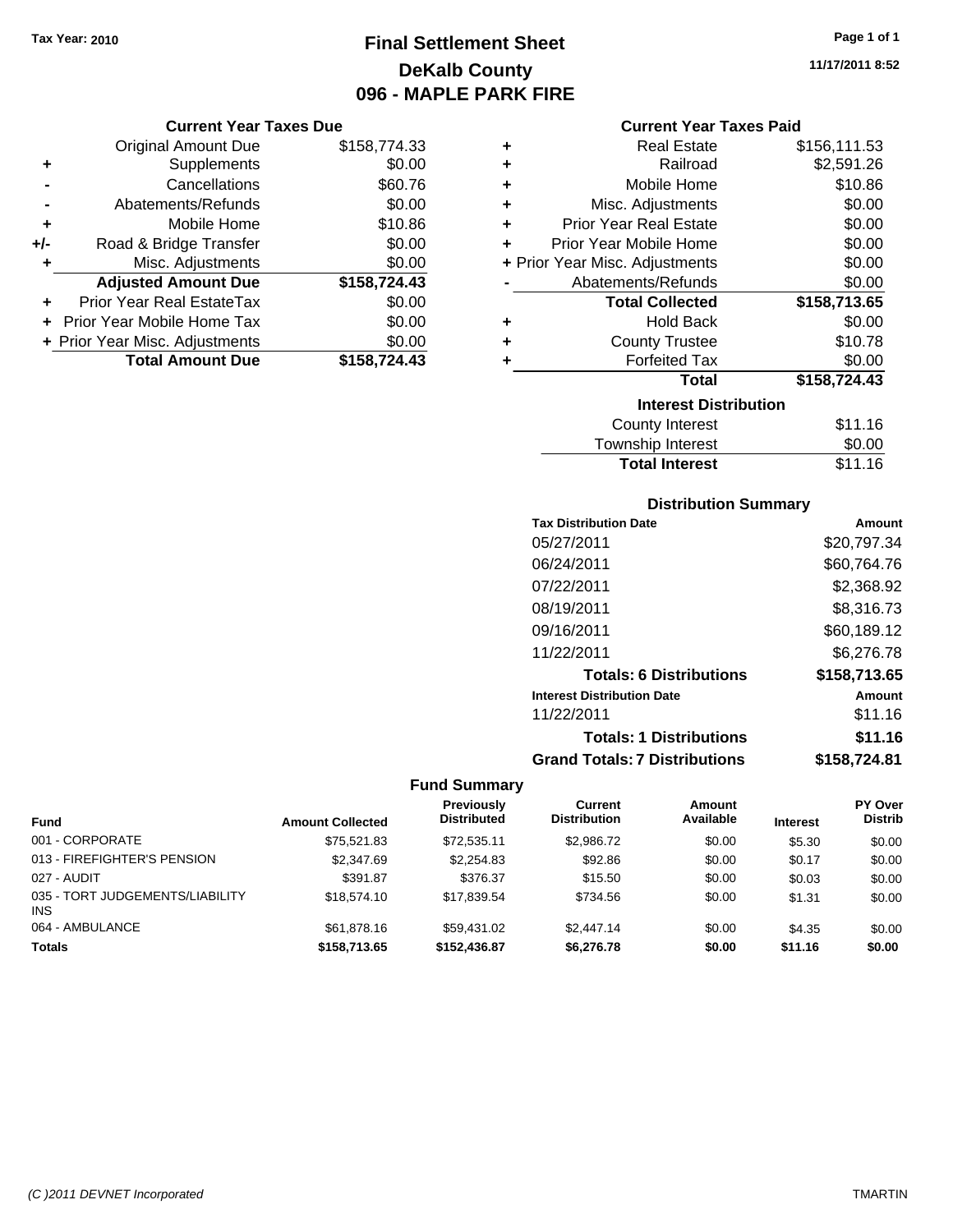### **Final Settlement Sheet Tax Year: 2010 Page 1 of 1 DeKalb County 097 - PAW PAW FIRE**

**11/17/2011 8:52**

### **Current Year Taxes Due**

|     | <b>Original Amount Due</b>       | \$29,969.43 |
|-----|----------------------------------|-------------|
| ٠   | Supplements                      | \$0.00      |
|     | Cancellations                    | \$0.00      |
|     | Abatements/Refunds               | \$0.00      |
| ÷   | Mobile Home                      | \$8.11      |
| +/- | Road & Bridge Transfer           | \$0.00      |
| ٠   | Misc. Adjustments                | \$0.00      |
|     | <b>Adjusted Amount Due</b>       | \$29,977.54 |
|     | <b>Prior Year Real EstateTax</b> | \$0.00      |
|     | Prior Year Mobile Home Tax       | \$0.00      |
|     | + Prior Year Misc. Adjustments   | \$0.00      |
|     | <b>Total Amount Due</b>          | \$29,977.54 |

|   | <b>Current Year Taxes Paid</b> |             |  |  |  |  |
|---|--------------------------------|-------------|--|--|--|--|
| ٠ | <b>Real Estate</b>             | \$28,860.95 |  |  |  |  |
| ÷ | Railroad                       | \$1,107.68  |  |  |  |  |
| ÷ | Mobile Home                    | \$8.11      |  |  |  |  |
| ٠ | Misc. Adjustments              | \$0.00      |  |  |  |  |
| ÷ | <b>Prior Year Real Estate</b>  | \$0.00      |  |  |  |  |
| ٠ | Prior Year Mobile Home         | \$0.00      |  |  |  |  |
|   | + Prior Year Misc. Adjustments | \$0.00      |  |  |  |  |
|   | Abatements/Refunds             | \$0.00      |  |  |  |  |
|   | <b>Total Collected</b>         | \$29,976.74 |  |  |  |  |
| ٠ | <b>Hold Back</b>               | \$0.00      |  |  |  |  |
| ٠ | <b>County Trustee</b>          | \$0.80      |  |  |  |  |
| ٠ | <b>Forfeited Tax</b>           | \$0.00      |  |  |  |  |
|   | Total                          | \$29,977.54 |  |  |  |  |
|   | <b>Interest Distribution</b>   |             |  |  |  |  |
|   | <b>County Interest</b>         | \$2.11      |  |  |  |  |
|   | <b>Township Interest</b>       | \$0.00      |  |  |  |  |

### **Distribution Summary**

**Total Interest** \$2.11

| <b>Tax Distribution Date</b>         | Amount      |
|--------------------------------------|-------------|
| 05/27/2011                           | \$2,372.97  |
| 06/24/2011                           | \$12,955.27 |
| 07/22/2011                           | \$219.32    |
| 08/19/2011                           | \$402.66    |
| 09/16/2011                           | \$12,152.35 |
| 11/22/2011                           | \$1.874.17  |
| <b>Totals: 6 Distributions</b>       | \$29,976.74 |
| <b>Interest Distribution Date</b>    | Amount      |
| 11/22/2011                           | \$2.11      |
| <b>Totals: 1 Distributions</b>       | \$2.11      |
| <b>Grand Totals: 7 Distributions</b> | \$29.978.85 |
|                                      |             |

| <b>Fund</b>                                   | <b>Amount Collected</b> | <b>Previously</b><br><b>Distributed</b> | Current<br><b>Distribution</b> | Amount<br>Available | <b>Interest</b> | <b>PY Over</b><br><b>Distrib</b> |
|-----------------------------------------------|-------------------------|-----------------------------------------|--------------------------------|---------------------|-----------------|----------------------------------|
| 001 - CORPORATE                               | \$26.910.33             | \$25,227.88                             | \$1.682.45                     | \$0.00              | \$1.89          | \$0.00                           |
| 035 - TORT JUDGEMENTS/LIABILITY<br><b>INS</b> | \$3.066.41              | \$2.874.69                              | \$191.72                       | \$0.00              | \$0.22          | \$0.00                           |
| <b>Totals</b>                                 | \$29.976.74             | \$28.102.57                             | \$1.874.17                     | \$0.00              | \$2.11          | \$0.00                           |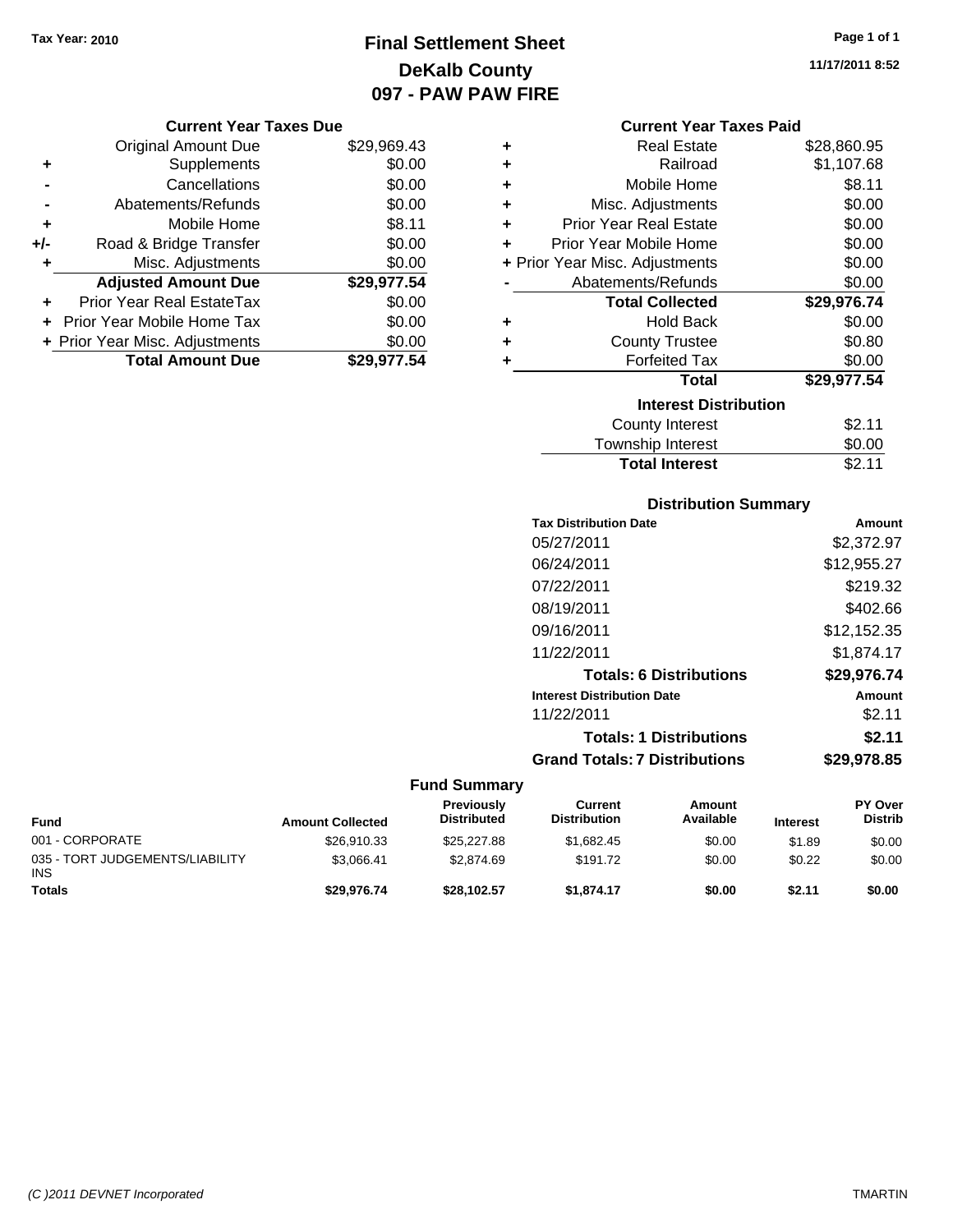## **Final Settlement Sheet Tax Year: 2010 Page 1 of 1 DeKalb County 098 - SANDWICH FIRE**

### **Current Year Taxes Due**

|     | <b>Original Amount Due</b>       | \$528,169.45 |
|-----|----------------------------------|--------------|
| ٠   | Supplements                      | \$0.00       |
|     | Cancellations                    | \$534.95     |
|     | Abatements/Refunds               | \$3.98       |
| ٠   | Mobile Home                      | \$367.61     |
| +/- | Road & Bridge Transfer           | \$0.00       |
| ٠   | Misc. Adjustments                | \$1.74       |
|     | <b>Adjusted Amount Due</b>       | \$527,999.87 |
|     | <b>Prior Year Real EstateTax</b> | \$617.49     |
|     | Prior Year Mobile Home Tax       | \$0.00       |
|     | + Prior Year Misc. Adjustments   | \$0.00       |
|     | <b>Total Amount Due</b>          | \$528,617,36 |

### **Current Year Taxes Paid**

| ٠ | Real Estate                    | \$526,289.52 |
|---|--------------------------------|--------------|
| ٠ | Railroad                       | \$1,119.22   |
| ٠ | Mobile Home                    | \$365.42     |
| ٠ | Misc. Adjustments              | \$1.74       |
| ٠ | <b>Prior Year Real Estate</b>  | \$617.49     |
| ٠ | Prior Year Mobile Home         | \$0.00       |
|   | + Prior Year Misc. Adjustments | \$0.00       |
|   | Abatements/Refunds             | \$3.98       |
|   | <b>Total Collected</b>         | \$528,389.41 |
| ٠ | Hold Back                      | \$0.00       |
| ٠ | <b>County Trustee</b>          | \$146.47     |
| ٠ | <b>Forfeited Tax</b>           | \$81.48      |
|   | Total                          | \$528,617.36 |
|   | <b>Interest Distribution</b>   |              |
|   | <b>County Interest</b>         | \$37.13      |
|   | <b>Township Interest</b>       | \$0.00       |
|   | <b>Total Interest</b>          | \$37.13      |

### **Distribution Summary**

| <b>Tax Distribution Date</b>         | Amount       |
|--------------------------------------|--------------|
| 05/27/2011                           | \$72.361.09  |
| 06/24/2011                           | \$198,666.23 |
| 07/22/2011                           | \$6,020.55   |
| 08/19/2011                           | \$34,402.86  |
| 09/16/2011                           | \$188,086.86 |
| 11/22/2011                           | \$28,851.82  |
| <b>Totals: 6 Distributions</b>       | \$528,389.41 |
| <b>Interest Distribution Date</b>    | Amount       |
| 11/22/2011                           | \$37.13      |
| <b>Totals: 1 Distributions</b>       | \$37.13      |
| <b>Grand Totals: 7 Distributions</b> | \$528,426.54 |

### **Fund Summary**

| <b>Fund</b>                             |                         |                                                                                         | <b>Amount Collected</b> | <b>Previously</b><br><b>Distributed</b> | Current<br><b>Distribution</b>                     | Amount<br>Available | <b>Interest</b> | <b>PY Over</b><br><b>Distrib</b> |
|-----------------------------------------|-------------------------|-----------------------------------------------------------------------------------------|-------------------------|-----------------------------------------|----------------------------------------------------|---------------------|-----------------|----------------------------------|
|                                         | 001 - CORPORATE         |                                                                                         | \$454,544.86            | \$429,725.19                            | \$24,819.67                                        | \$0.00              | \$31.95         | \$0.00                           |
| 027 - AUDIT                             |                         | \$4,624.47                                                                              | \$4,371.97              | \$252.50                                | \$0.00                                             | \$0.32              | \$0.00          |                                  |
| 035 - TORT JUDGEMENTS/LIABILITY<br>INS. |                         | \$69,220.08                                                                             | \$65,440.43             | \$3,779.65                              | \$0.00                                             | \$4.86              | \$0.00          |                                  |
| <b>Totals</b>                           |                         |                                                                                         | \$528,389.41            | \$499,537.59                            | \$28,851.82                                        | \$0.00              | \$37.13         | \$0.00                           |
|                                         |                         |                                                                                         |                         | <b>Miscellaneous Adjustment Detail</b>  |                                                    |                     |                 |                                  |
|                                         | Year Source             | <b>Amount Adjustment Description</b><br><b>Account Type</b>                             |                         |                                         |                                                    |                     |                 |                                  |
|                                         | 2010 RE - Real Estate   | <b>Back Tax Collected</b>                                                               |                         |                                         | \$1.39 Countryview Redemption 19-25-253-058 by TBA |                     |                 |                                  |
|                                         | 2010 RE - Real Estate   | <b>Back Tax Collected</b><br>\$0.35 Sandwich Mill Works Redemption 19-35-126-016 by TBA |                         |                                         |                                                    |                     |                 |                                  |
|                                         | <b>Totals 2 entries</b> |                                                                                         |                         | \$1.74                                  |                                                    |                     |                 |                                  |
|                                         |                         |                                                                                         |                         | <b>Abatement Detail</b>                 |                                                    |                     |                 |                                  |
|                                         | Year Source             | <b>Account Type</b>                                                                     |                         | <b>Amount Adjustment Description</b>    |                                                    |                     |                 |                                  |
| 2010                                    | <b>RE</b> - Real Estate | <b>PTAB Decision</b>                                                                    |                         |                                         | \$3.98 19-27-727-012 PTAB Refund by TBA            |                     |                 |                                  |
|                                         | <b>Totals 1 entries</b> |                                                                                         |                         | \$3.98                                  |                                                    |                     |                 |                                  |

**11/17/2011 8:52**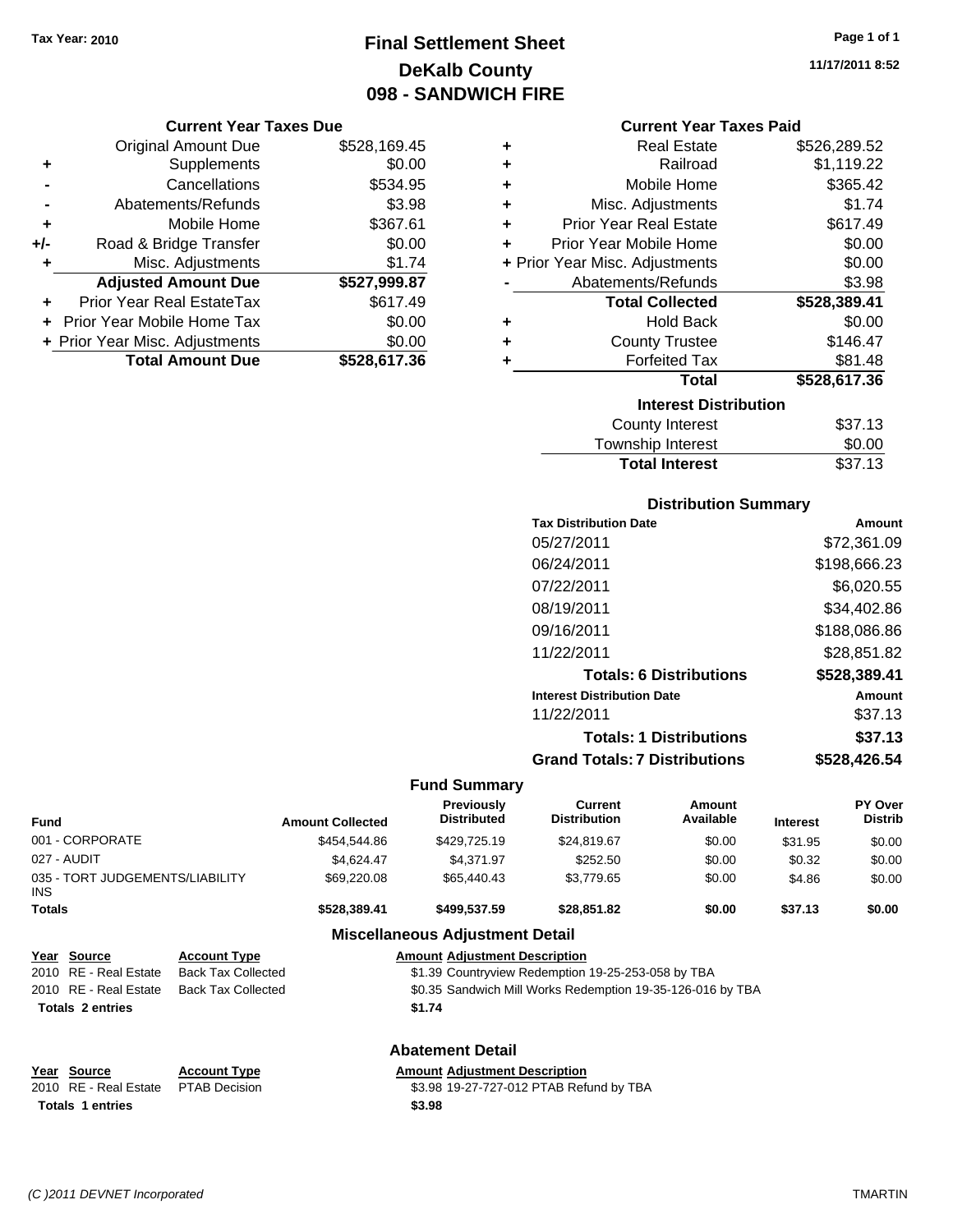## **Final Settlement Sheet Tax Year: 2010 Page 1 of 1 DeKalb County 099 - SHABBONA FIRE**

### **Current Year Taxes Due**

|       | <b>Original Amount Due</b>     | \$169,788.32 |
|-------|--------------------------------|--------------|
| ٠     | Supplements                    | \$0.00       |
|       | Cancellations                  | \$93.84      |
|       | Abatements/Refunds             | \$0.00       |
| ÷     | Mobile Home                    | \$7.25       |
| $+/-$ | Road & Bridge Transfer         | \$0.00       |
| ٠     | Misc. Adjustments              | \$76.47      |
|       | <b>Adjusted Amount Due</b>     | \$169,778.20 |
|       | Prior Year Real EstateTax      | \$0.00       |
|       | Prior Year Mobile Home Tax     | \$0.00       |
|       | + Prior Year Misc. Adjustments | \$0.00       |
|       | <b>Total Amount Due</b>        | \$169,778.20 |

#### **Current Year Taxes Paid**

| ٠ | <b>Real Estate</b>             | \$166,765.23 |
|---|--------------------------------|--------------|
| ٠ | Railroad                       | \$2,832.00   |
| ÷ | Mobile Home                    | \$7.25       |
| ٠ | Misc. Adjustments              | \$76.47      |
| ÷ | <b>Prior Year Real Estate</b>  | \$0.00       |
| ٠ | Prior Year Mobile Home         | \$0.00       |
|   | + Prior Year Misc. Adjustments | \$0.00       |
|   | Abatements/Refunds             | \$0.00       |
|   |                                |              |
|   | <b>Total Collected</b>         | \$169,680.95 |
| ٠ | <b>Hold Back</b>               | \$0.00       |
| ٠ | <b>County Trustee</b>          | \$97.25      |
| ٠ | <b>Forfeited Tax</b>           | \$0.00       |
|   | Total                          | \$169,778.20 |
|   | <b>Interest Distribution</b>   |              |
|   | <b>County Interest</b>         | \$11.93      |

### **Total Interest** \$11.93

| <b>Distribution Summary</b>          |              |
|--------------------------------------|--------------|
| <b>Tax Distribution Date</b>         | Amount       |
| 05/27/2011                           | \$14,241.80  |
| 06/24/2011                           | \$75,098.33  |
| 07/22/2011                           | \$556.32     |
| 08/19/2011                           | \$5,991.77   |
| 09/16/2011                           | \$66,332.88  |
| 11/22/2011                           | \$7.459.85   |
| <b>Totals: 6 Distributions</b>       | \$169,680.95 |
| <b>Interest Distribution Date</b>    | Amount       |
| 11/22/2011                           | \$11.93      |
| <b>Totals: 1 Distributions</b>       | \$11.93      |
| <b>Grand Totals: 7 Distributions</b> | \$169.692.88 |

### **Fund Summary**

| Fund                                   | <b>Amount Collected</b> | <b>Previously</b><br><b>Distributed</b> | Current<br><b>Distribution</b> | Amount<br>Available | <b>Interest</b> | <b>PY Over</b><br><b>Distrib</b> |
|----------------------------------------|-------------------------|-----------------------------------------|--------------------------------|---------------------|-----------------|----------------------------------|
| 001 - CORPORATE                        | \$116,664.48            | \$111.535.47                            | \$5,129.01                     | \$0.00              | \$8.20          | \$0.00                           |
| 035 - TORT JUDGEMENTS/LIABILITY<br>INS | \$23.167.21             | \$22,148.69                             | \$1.018.52                     | \$0.00              | \$1.63          | \$0.00                           |
| 064 - AMBULANCE                        | \$29.849.26             | \$28,536.94                             | \$1.312.32                     | \$0.00              | \$2.10          | \$0.00                           |
| Totals                                 | \$169,680.95            | \$162,221.10                            | \$7,459.85                     | \$0.00              | \$11.93         | \$0.00                           |

### **Miscellaneous Adjustment Detail**

| <u>Year Source</u>      | <b>Account Type</b>                        | <b>Amount Adjustment Description</b>                        |
|-------------------------|--------------------------------------------|-------------------------------------------------------------|
| 2010 RE - Real Estate   | <b>Back Tax Collected</b>                  | \$13.13 Dobson Redemption 13-15-402-010 by TBA              |
|                         | 2010 RE - Real Estate Paymt In Lieu of Tax | \$47.47 Sequoya Apartments-Housing Authority Payment by TBA |
| 2010 RE - Real Estate   | Back Tax Collected                         | \$15.87 Scavanger Sale 13-15-280-009 by TBA                 |
| <b>Totals 3 entries</b> |                                            | \$76.47                                                     |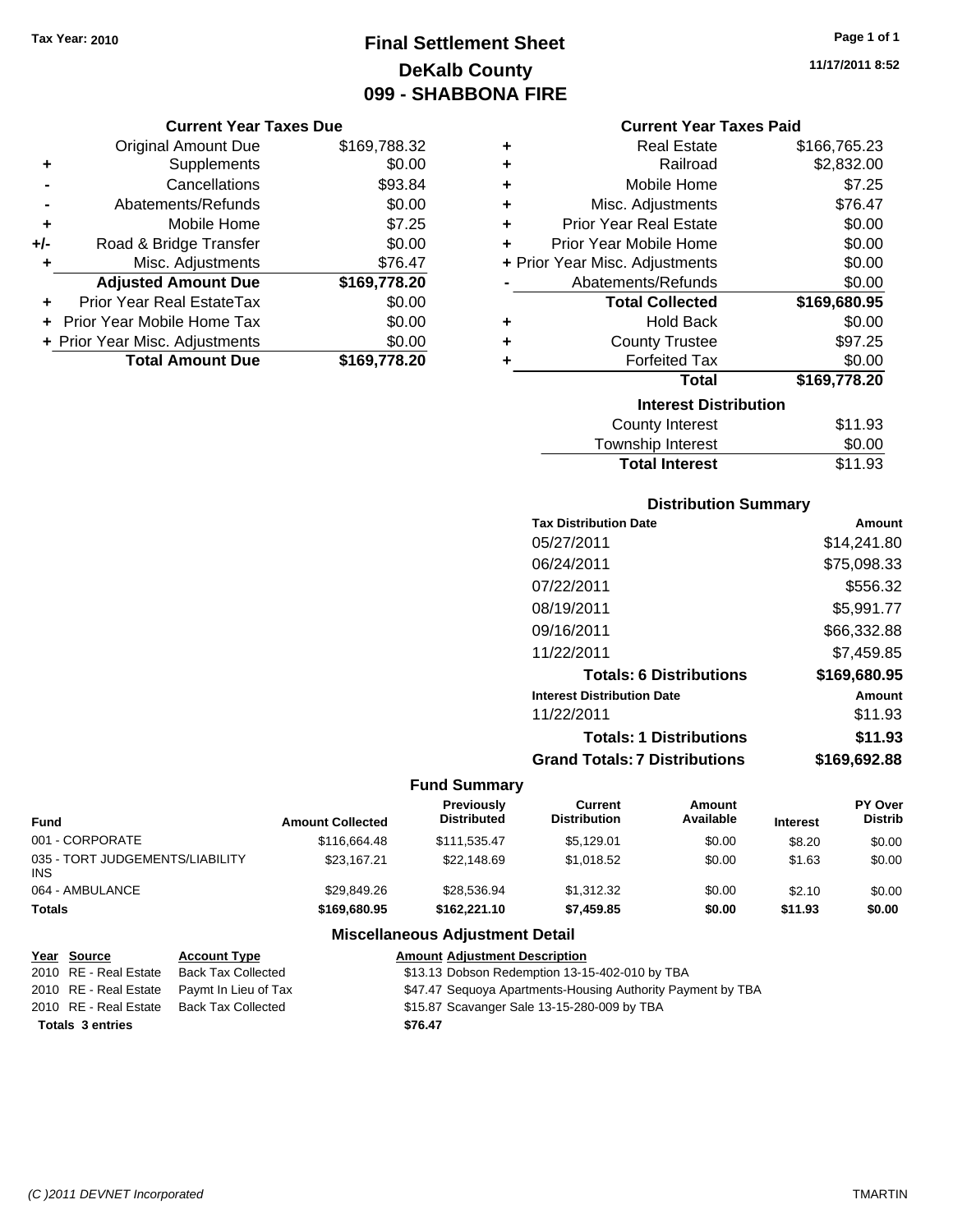## **Final Settlement Sheet Tax Year: 2010 Page 1 of 1 DeKalb County 100 - SOMONAUK FIRE**

#### **Current Year Taxes Due**

|       | <b>Original Amount Due</b>     | \$242,697.46 |
|-------|--------------------------------|--------------|
| ٠     | Supplements                    | \$0.00       |
|       | Cancellations                  | \$106.61     |
|       | Abatements/Refunds             | \$0.00       |
| ٠     | Mobile Home                    | \$11.27      |
| $+/-$ | Road & Bridge Transfer         | \$0.00       |
| ٠     | Misc. Adjustments              | \$10.63      |
|       | <b>Adjusted Amount Due</b>     | \$242,612.75 |
|       | Prior Year Real EstateTax      | \$0.00       |
|       | Prior Year Mobile Home Tax     | \$0.00       |
|       | + Prior Year Misc. Adjustments | \$0.00       |
|       | <b>Total Amount Due</b>        | \$242,612.75 |

| ٠ | <b>Real Estate</b>             | \$240,076.64 |  |  |  |
|---|--------------------------------|--------------|--|--|--|
| ÷ | Railroad                       | \$2,358.16   |  |  |  |
| ÷ | Mobile Home                    | \$11.27      |  |  |  |
| ٠ | Misc. Adjustments              | \$10.63      |  |  |  |
| ÷ | <b>Prior Year Real Estate</b>  | \$0.00       |  |  |  |
| ٠ | Prior Year Mobile Home         | \$0.00       |  |  |  |
|   | + Prior Year Misc. Adjustments | \$0.00       |  |  |  |
|   | Abatements/Refunds             | \$0.00       |  |  |  |
|   | <b>Total Collected</b>         | \$242,456.70 |  |  |  |
| ٠ | <b>Hold Back</b>               | \$0.00       |  |  |  |
| ٠ | <b>County Trustee</b>          | \$156.05     |  |  |  |
| ٠ | <b>Forfeited Tax</b>           | \$0.00       |  |  |  |
|   | Total                          | \$242,612.75 |  |  |  |
|   | <b>Interest Distribution</b>   |              |  |  |  |
|   | <b>County Interest</b>         | \$17.05      |  |  |  |
|   | Tauraahin Intornat             | ሮስ ሰሰ        |  |  |  |

| <b>Total Interest</b>   | \$17.05     |
|-------------------------|-------------|
| Township Interest       | \$0.00      |
| <b>OVAILLY THIGLEST</b> | $V1$ . $V0$ |

### **Distribution Summary**

| <b>Tax Distribution Date</b>         | Amount       |
|--------------------------------------|--------------|
| 05/27/2011                           | \$36,723.29  |
| 06/24/2011                           | \$91,689.47  |
| 07/22/2011                           | \$2,925.67   |
| 08/19/2011                           | \$12,645.32  |
| 09/16/2011                           | \$86,824.10  |
| 11/22/2011                           | \$11,648.85  |
| <b>Totals: 6 Distributions</b>       | \$242,456.70 |
| <b>Interest Distribution Date</b>    | Amount       |
| 11/22/2011                           | \$17.05      |
| <b>Totals: 1 Distributions</b>       | \$17.05      |
| <b>Grand Totals: 7 Distributions</b> | \$242,473.75 |
|                                      |              |

### **Fund Summary**

| Fund            | <b>Amount Collected</b> | <b>Previously</b><br><b>Distributed</b> | Current<br><b>Distribution</b> | Amount<br>Available | <b>Interest</b> | <b>PY Over</b><br><b>Distrib</b> |
|-----------------|-------------------------|-----------------------------------------|--------------------------------|---------------------|-----------------|----------------------------------|
| 001 - CORPORATE | \$128,107.33            | \$121.952.40                            | \$6.154.93                     | \$0.00              | \$9.01          | \$0.00                           |
| 064 - AMBULANCE | \$114,349.37            | \$108.855.45                            | \$5,493.92                     | \$0.00              | \$8.04          | \$0.00                           |
| <b>Totals</b>   | \$242,456.70            | \$230,807.85                            | \$11,648.85                    | \$0.00              | \$17.05         | \$0.00                           |

### **Miscellaneous Adjustment Detail**

|                         | Year Source           | <b>Account Type</b> | <b>Amount Adiustment Description</b>                       |
|-------------------------|-----------------------|---------------------|------------------------------------------------------------|
|                         | 2010 RE - Real Estate | Back Tax Collected  | \$10.63 Jehovahs Witnesses Redemption 19-35-300-019 by TBA |
| <b>Totals 1 entries</b> |                       |                     | \$10.63                                                    |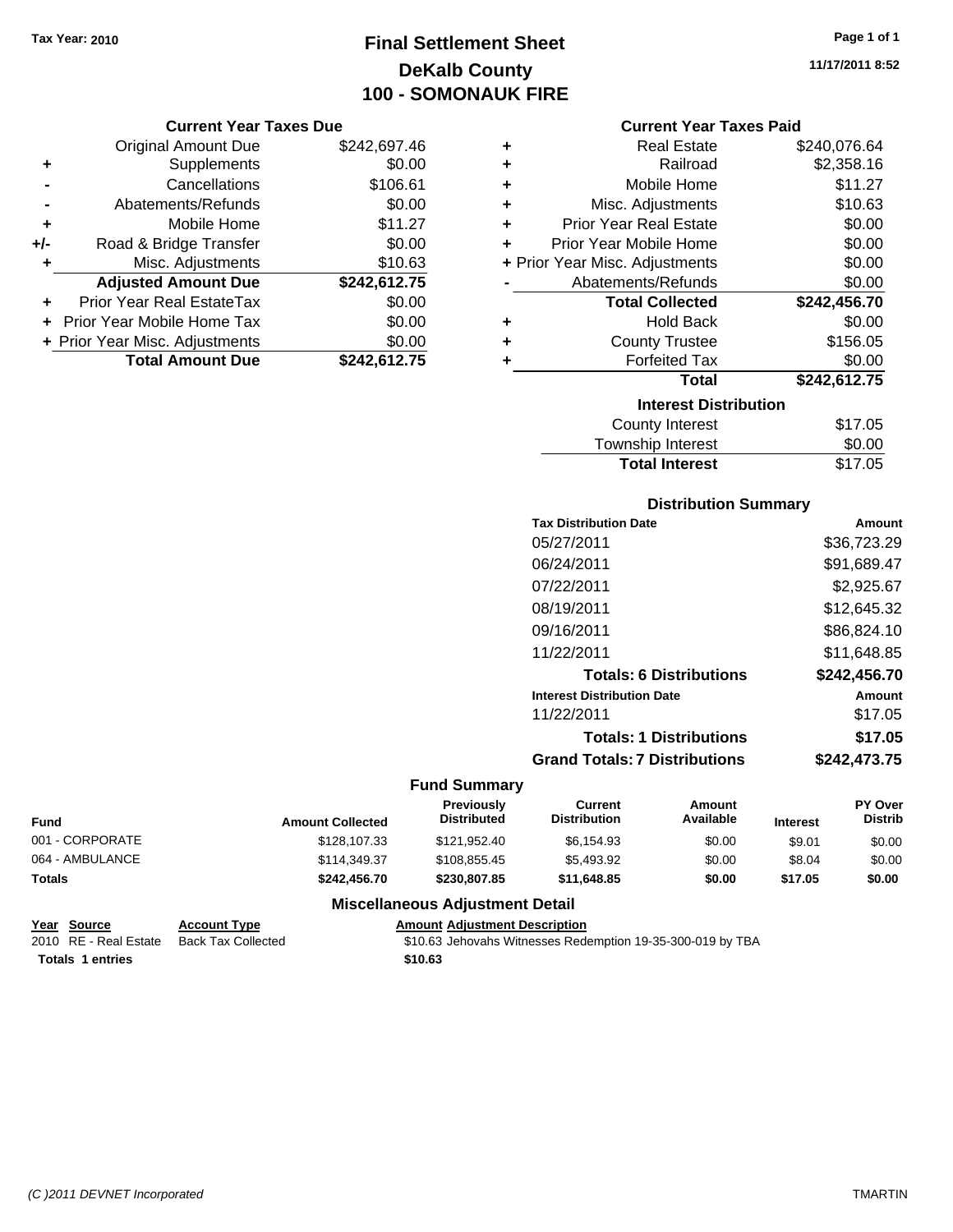## **Final Settlement Sheet Tax Year: 2010 Page 1 of 1 DeKalb County 101 - SYCAMORE FIRE**

#### **Current Year Taxes Due**

|       | <b>Original Amount Due</b>       | \$307,620.91 |
|-------|----------------------------------|--------------|
| ٠     | Supplements                      | \$0.00       |
|       | Cancellations                    | \$225.59     |
|       | Abatements/Refunds               | \$7.30       |
| ÷     | Mobile Home                      | \$312.06     |
| $+/-$ | Road & Bridge Transfer           | \$0.00       |
| ٠     | Misc. Adjustments                | \$0.00       |
|       | <b>Adjusted Amount Due</b>       | \$307,700.08 |
|       | <b>Prior Year Real EstateTax</b> | (\$123.64)   |
|       | Prior Year Mobile Home Tax       | \$5.33       |
|       | + Prior Year Misc. Adjustments   | \$32.09      |
|       | <b>Total Amount Due</b>          | \$307,613.86 |

| ٠ | <b>Real Estate</b>             | \$307,285.12 |  |  |  |
|---|--------------------------------|--------------|--|--|--|
| ٠ | Railroad                       | \$0.00       |  |  |  |
| ٠ | Mobile Home                    | \$312.06     |  |  |  |
| ÷ | Misc. Adjustments              | \$0.00       |  |  |  |
| ÷ | <b>Prior Year Real Estate</b>  | (\$123.64)   |  |  |  |
| ٠ | Prior Year Mobile Home         | \$5.33       |  |  |  |
|   | + Prior Year Misc. Adjustments | \$32.09      |  |  |  |
|   | Abatements/Refunds             | \$7.30       |  |  |  |
|   | <b>Total Collected</b>         | \$307,503.66 |  |  |  |
| ٠ | <b>Hold Back</b>               | \$0.00       |  |  |  |
| ٠ | <b>County Trustee</b>          | \$110.20     |  |  |  |
| ٠ | <b>Forfeited Tax</b>           | \$0.00       |  |  |  |
|   | <b>Total</b>                   | \$307,613.86 |  |  |  |
|   | <b>Interest Distribution</b>   |              |  |  |  |
|   | <b>County Interest</b>         | \$21.60      |  |  |  |
|   | Townehin Interact              | ደስ ሰስ        |  |  |  |

| <b>Total Interest</b> | \$21.60        |
|-----------------------|----------------|
| Township Interest     | \$0.00         |
| <b>COUTTY THEFEST</b> | <b>JZ 1.00</b> |

#### **Distribution Summary**

| Amount       |
|--------------|
| \$37,523.46  |
| \$123.884.05 |
| \$3,246.73   |
| \$12,337.91  |
| \$118,024.59 |
| \$12,486.92  |
| \$307,503.66 |
| Amount       |
| \$21.60      |
| \$21.60      |
| \$307,525.26 |
|              |

#### **Fund Summary**

| <b>Fund</b>     | <b>Amount Collected</b> | Previously<br><b>Distributed</b> | Current<br><b>Distribution</b> | Amount<br>Available | <b>Interest</b> | <b>PY Over</b><br><b>Distrib</b> |
|-----------------|-------------------------|----------------------------------|--------------------------------|---------------------|-----------------|----------------------------------|
| 001 - CORPORATE | \$148,253.05            | \$142,232.89                     | \$6,020.16                     | \$0.00              | \$10.41         | \$0.00                           |
| 064 - AMBULANCE | \$159,250.61            | \$152,783.85                     | \$6,466.76                     | \$0.00              | \$11.19         | \$0.00                           |
| <b>Totals</b>   | \$307.503.66            | \$295.016.74                     | \$12,486.92                    | \$0.00              | \$21.60         | \$0.00                           |

## **Year Source Account Type Amount Adjustment Description** 2010 MH - Mobile Home Back Tax Collected \$16.07 Scavanger Sale 06-33-400-039 0009O by TBA **Totals \$32.09 2 entries**

# **Year Source Account Type Amount Adjustment Description Totals \$7.30 2 entries**

### **Miscellaneous Adjustment Detail**

2010 MH - Mobile Home Back Tax Collected \$16.02 Scavanger Sale 06-33-400-039 0003B by TBA

#### **Abatement Detail**

## 2010 RE - Real Estate \$1.05 05-26-327-008 PTAB Refund by TBA PTAB Decision

2010 RE - Real Estate \$6.25 09-16-200-008 PTAB Refund by TBA PTAB Decision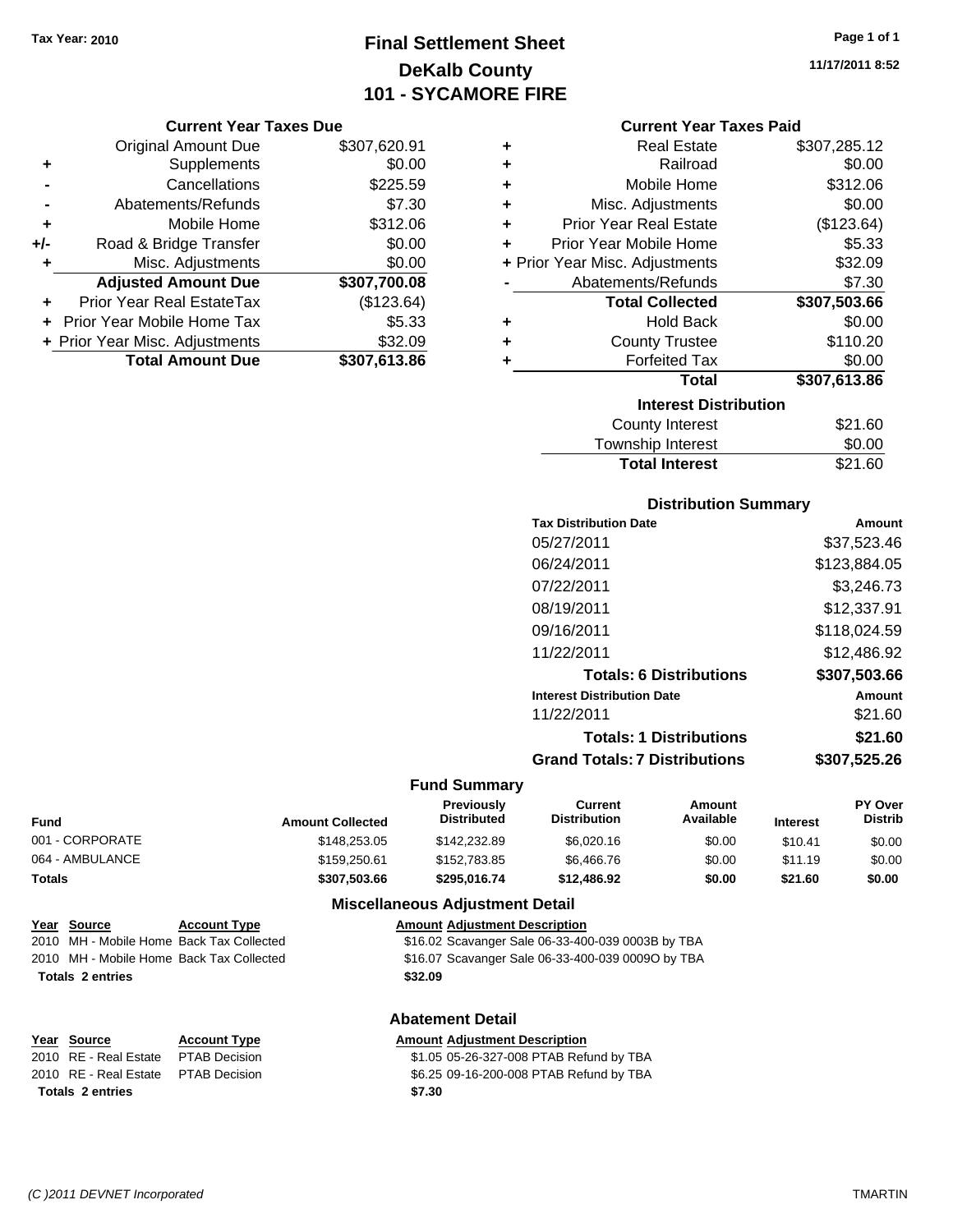## **Final Settlement Sheet Tax Year: 2010 Page 1 of 1 DeKalb County 102 - WATERMAN FIRE**

#### **Current Year Taxes Due**

|       | <b>Original Amount Due</b>       | \$133,902.28 |
|-------|----------------------------------|--------------|
| ٠     | Supplements                      | \$0.00       |
|       | Cancellations                    | \$39.36      |
|       | Abatements/Refunds               | \$0.00       |
| ÷     | Mobile Home                      | \$28.56      |
| $+/-$ | Road & Bridge Transfer           | \$0.00       |
| ٠     | Misc. Adjustments                | \$0.00       |
|       | <b>Adjusted Amount Due</b>       | \$133,891.48 |
|       | <b>Prior Year Real EstateTax</b> | \$0.00       |
|       | Prior Year Mobile Home Tax       | \$0.00       |
|       | + Prior Year Misc. Adjustments   | \$0.00       |
|       | <b>Total Amount Due</b>          | \$133,891.48 |

| ٠ | <b>Real Estate</b>             | \$132,372.24 |
|---|--------------------------------|--------------|
| ٠ | Railroad                       | \$1,490.68   |
| ٠ | Mobile Home                    | \$28.56      |
| ٠ | Misc. Adjustments              | \$0.00       |
| ÷ | <b>Prior Year Real Estate</b>  | \$0.00       |
| ÷ | Prior Year Mobile Home         | \$0.00       |
|   | + Prior Year Misc. Adjustments | \$0.00       |
|   | Abatements/Refunds             | \$0.00       |
|   | <b>Total Collected</b>         | \$133,891.48 |
| ٠ | <b>Hold Back</b>               | \$0.00       |
| ٠ | <b>County Trustee</b>          | \$0.00       |
| ٠ | <b>Forfeited Tax</b>           | \$0.00       |
|   | Total                          | \$133,891.48 |
|   | <b>Interest Distribution</b>   |              |
|   |                                |              |

### Township Interest  $$0.00$ **Total Interest** \$9.41

### **Distribution Summary**

| <b>Tax Distribution Date</b>         | Amount       |
|--------------------------------------|--------------|
| 05/27/2011                           | \$13,121.07  |
| 06/24/2011                           | \$55.709.61  |
| 07/22/2011                           | \$1,909.39   |
| 08/19/2011                           | \$4.988.70   |
| 09/16/2011                           | \$52,712.14  |
| 11/22/2011                           | \$5.450.57   |
| <b>Totals: 6 Distributions</b>       | \$133,891.48 |
| <b>Interest Distribution Date</b>    | Amount       |
| 11/22/2011                           | \$9.41       |
| <b>Totals: 1 Distributions</b>       | \$9.41       |
| <b>Grand Totals: 7 Distributions</b> | \$133,900.89 |
|                                      |              |

### **Fund Summary**

| Fund            | <b>Amount Collected</b> | <b>Previously</b><br>Distributed | Current<br><b>Distribution</b> | Amount<br>Available | <b>Interest</b> | <b>PY Over</b><br><b>Distrib</b> |
|-----------------|-------------------------|----------------------------------|--------------------------------|---------------------|-----------------|----------------------------------|
| 001 - CORPORATE | \$133.891.48            | \$128,440.91                     | \$5.450.57                     | \$0.00              | \$9.41          | \$0.00                           |
| Totals          | \$133.891.48            | \$128,440.91                     | \$5,450.57                     | \$0.00              | \$9.41          | \$0.00                           |

**11/17/2011 8:52**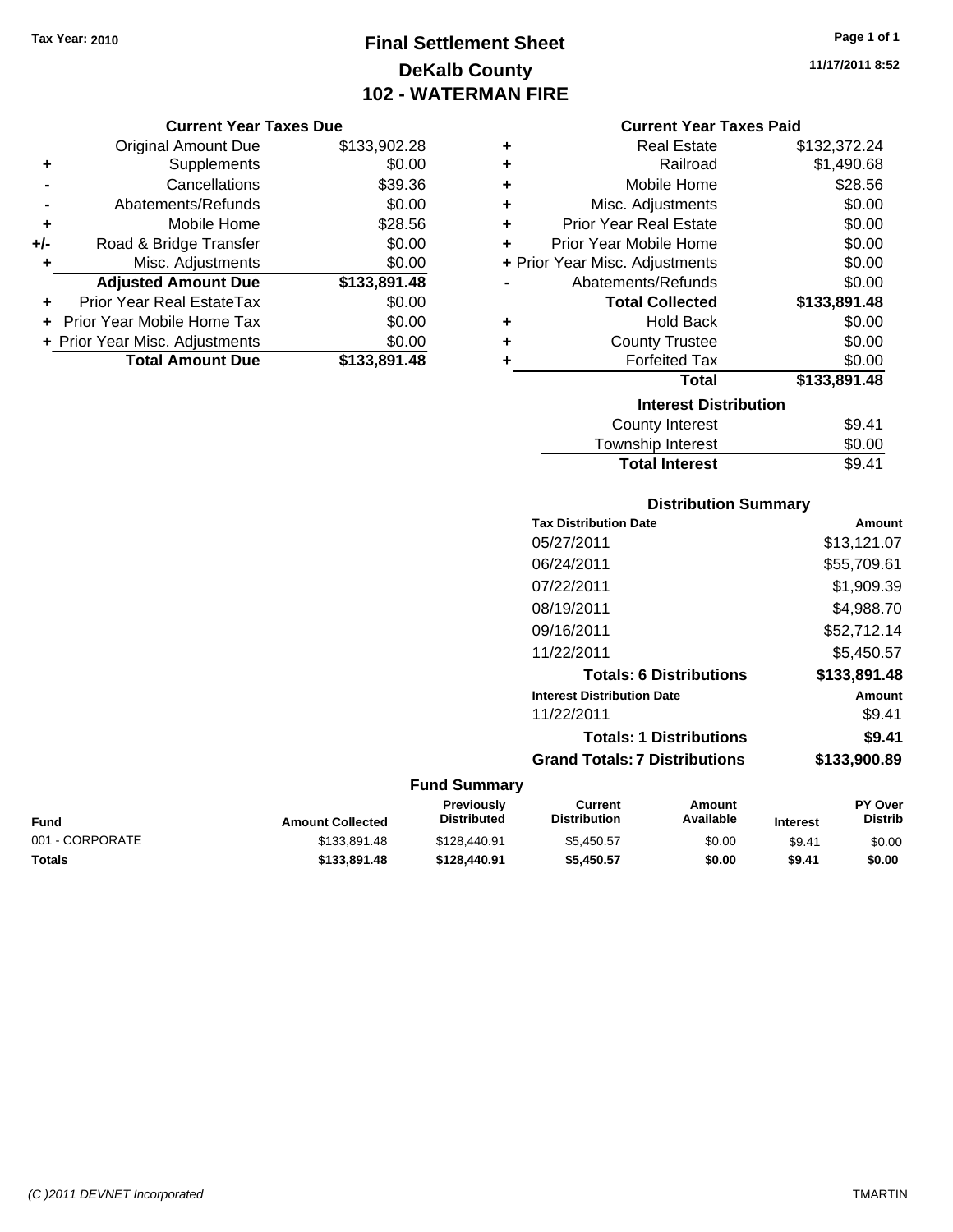### **Final Settlement Sheet Tax Year: 2010 Page 1 of 1 DeKalb County 103 - EARLVILLE LIBRARY DISTRICT**

**11/17/2011 8:52**

### **Current Year Taxes Paid**

|     | <b>Current Year Taxes Due</b>  |            |   | <b>Current Year Taxes Paid</b> |            |
|-----|--------------------------------|------------|---|--------------------------------|------------|
|     | Original Amount Due            | \$3,650.16 |   | <b>Real Estate</b>             | \$3,650.16 |
| ٠   | <b>Supplements</b>             | \$0.00     |   | Railroad                       | \$0.00     |
|     | Cancellations                  | \$0.00     | ٠ | Mobile Home                    | \$0.00     |
|     | Abatements/Refunds             | \$0.00     | ٠ | Misc. Adjustments              | \$0.00     |
| ٠   | Mobile Home                    | \$0.00     |   | <b>Prior Year Real Estate</b>  | \$0.00     |
| +/- | Road & Bridge Transfer         | \$0.00     |   | Prior Year Mobile Home         | \$0.00     |
|     | Misc. Adjustments              | \$0.00     |   | + Prior Year Misc. Adjustments | \$0.00     |
|     | <b>Adjusted Amount Due</b>     | \$3,650.16 |   | Abatements/Refunds             | \$0.00     |
| ٠   | Prior Year Real EstateTax      | \$0.00     |   | <b>Total Collected</b>         | \$3,650.16 |
|     | + Prior Year Mobile Home Tax   | \$0.00     | ٠ | <b>Hold Back</b>               | \$0.00     |
|     | + Prior Year Misc. Adjustments | \$0.00     | ٠ | <b>County Trustee</b>          | \$0.00     |
|     | <b>Total Amount Due</b>        | \$3,650.16 |   | <b>Forfeited Tax</b>           | \$0.00     |
|     |                                |            |   | <b>Total</b>                   | \$3,650.16 |
|     |                                |            |   |                                |            |

| <b>Interest Distribution</b> |        |  |  |  |
|------------------------------|--------|--|--|--|
| County Interest              | \$0.26 |  |  |  |
| <b>Township Interest</b>     | \$0.00 |  |  |  |
| <b>Total Interest</b>        | \$0.26 |  |  |  |

### **Distribution Summary**

| <b>Tax Distribution Date</b>         | Amount     |
|--------------------------------------|------------|
| 05/27/2011                           | \$704.15   |
| 06/24/2011                           | \$1,545.32 |
| 07/22/2011                           | \$64.96    |
| 08/19/2011                           | \$64.50    |
| 09/16/2011                           | \$1,133.44 |
| 11/22/2011                           | \$137.79   |
| <b>Totals: 6 Distributions</b>       | \$3,650.16 |
| <b>Interest Distribution Date</b>    | Amount     |
| 11/22/2011                           | \$0.26     |
| <b>Totals: 1 Distributions</b>       | \$0.26     |
| <b>Grand Totals: 7 Distributions</b> | \$3,650.42 |

|                                                     |                         | Previously         | Current             | <b>Amount</b> |                 | <b>PY Over</b> |
|-----------------------------------------------------|-------------------------|--------------------|---------------------|---------------|-----------------|----------------|
| <b>Fund</b>                                         | <b>Amount Collected</b> | <b>Distributed</b> | <b>Distribution</b> | Available     | <b>Interest</b> | <b>Distrib</b> |
| 001 - CORPORATE                                     | \$2,224.54              | \$2.140.57         | \$83.97             | \$0.00        | \$0.17          | \$0.00         |
| 004 - OPERATIONS & MAINTENANCE                      | \$296.60                | \$285.41           | \$11.19             | \$0.00        | \$0.02          | \$0.00         |
| 027 - AUDIT                                         | \$63.62                 | \$61.21            | \$2.41              | \$0.00        | \$0.00          | \$0.00         |
| 031 - WORKING CASH                                  | \$741.51                | \$713.51           | \$28.00             | \$0.00        | \$0.05          | \$0.00         |
| 035 - TORT JUDGMENTS, LIABILITY<br><b>INSURANCE</b> | \$143.56                | \$138.14           | \$5.42              | \$0.00        | \$0.01          | \$0.00         |
| 047 - SOCIAL SECURITY                               | \$180.33                | \$173.53           | \$6.80              | \$0.00        | \$0.01          | \$0.00         |
| <b>Totals</b>                                       | \$3,650,16              | \$3.512.37         | \$137.79            | \$0.00        | \$0.26          | \$0.00         |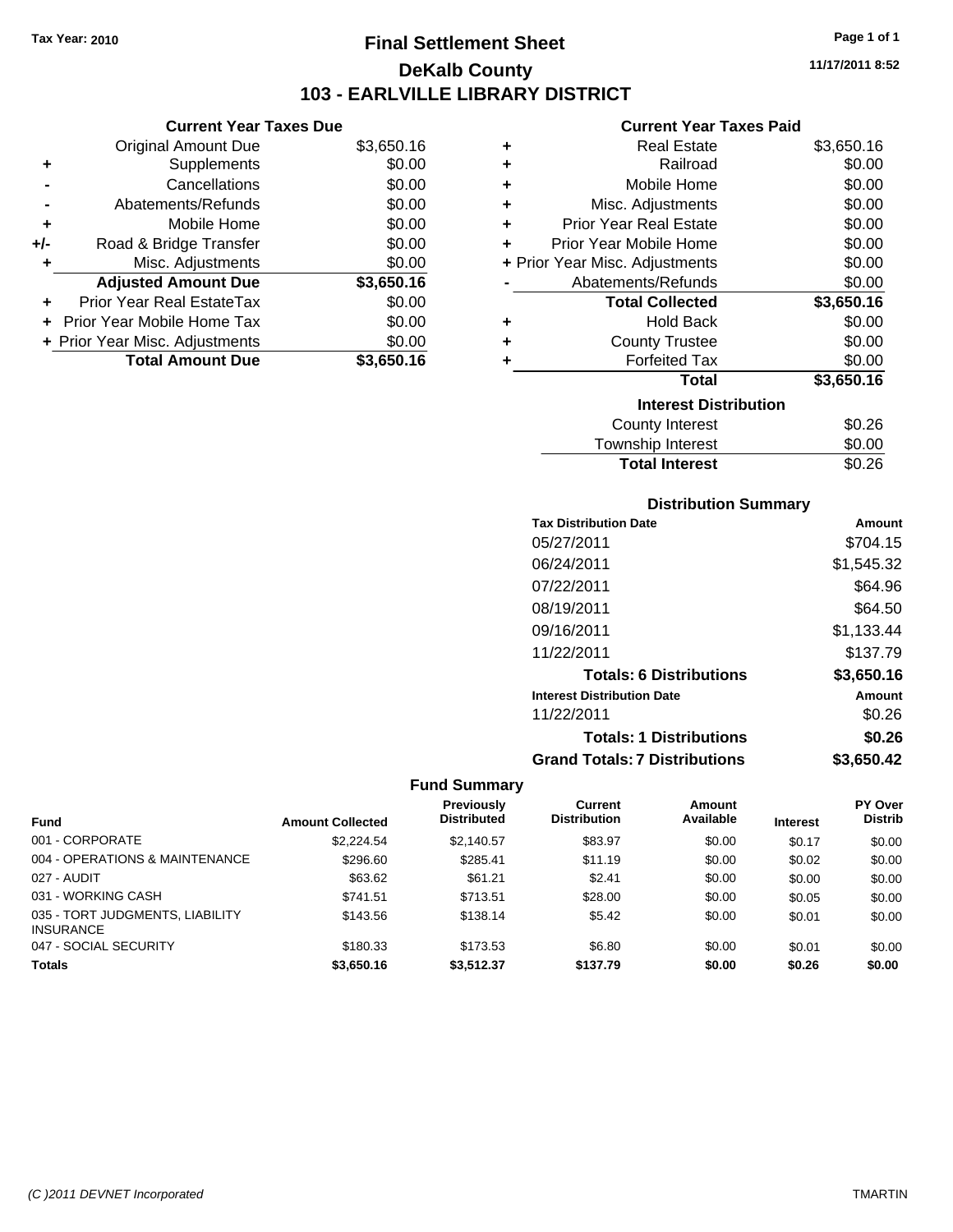### **Final Settlement Sheet Tax Year: 2010 Page 1 of 2 DeKalb County 110 - DEKALB PARK**

#### **Current Year Taxes Due**

|       | <b>Original Amount Due</b>        | \$3,436,454.46 |
|-------|-----------------------------------|----------------|
| ٠     | Supplements                       | \$168.19       |
|       | Cancellations                     | \$72,373.51    |
|       | Abatements/Refunds                | \$0.41         |
| ٠     | Mobile Home                       | \$1,924.69     |
| $+/-$ | Road & Bridge Transfer            | \$0.00         |
| ٠     | Misc. Adjustments                 | \$2,558.45     |
|       | <b>Adjusted Amount Due</b>        | \$3,368,731.87 |
|       | <b>Prior Year Real EstateTax</b>  | (\$1,218.65)   |
|       | <b>Prior Year Mobile Home Tax</b> | \$0.00         |
|       | + Prior Year Misc. Adjustments    | \$6.65         |
|       | <b>Total Amount Due</b>           | \$3,367,519.87 |

| ٠ | <b>Real Estate</b>             | \$3,354,577.47 |
|---|--------------------------------|----------------|
| ÷ | Railroad                       | \$5,855.06     |
| ÷ | Mobile Home                    | \$1,920.30     |
| ٠ | Misc. Adjustments              | \$2,558.45     |
| ÷ | <b>Prior Year Real Estate</b>  | (\$1,218.65)   |
| ÷ | Prior Year Mobile Home         | \$0.00         |
|   | + Prior Year Misc. Adjustments | \$6.65         |
|   | Abatements/Refunds             | \$0.41         |
|   | <b>Total Collected</b>         | \$3,363,698.87 |
| ٠ | <b>Hold Back</b>               | \$0.00         |
| ٠ | <b>County Trustee</b>          | \$609.38       |
| ٠ | <b>Forfeited Tax</b>           | \$3,211.62     |
|   | Total                          | \$3,367,519.87 |
|   | <b>Interest Distribution</b>   |                |
|   | County Interest                | \$236.38       |

| County Interest       | \$236.38 |
|-----------------------|----------|
| Township Interest     | \$0.00   |
| <b>Total Interest</b> | \$236.38 |

### **Distribution Summary**

| <b>Tax Distribution Date</b>         | Amount         |
|--------------------------------------|----------------|
| 05/27/2011                           | \$400,062.72   |
| 06/24/2011                           | \$1,270,421.25 |
| 07/22/2011                           | \$45,359.69    |
| 08/19/2011                           | \$194,024.80   |
| 09/16/2011                           | \$1,284,259.54 |
| 11/22/2011                           | \$169,570.87   |
| <b>Totals: 6 Distributions</b>       | \$3,363,698.87 |
| <b>Interest Distribution Date</b>    | Amount         |
| 11/22/2011                           | \$236.38       |
| <b>Totals: 1 Distributions</b>       | \$236.38       |
| <b>Grand Totals: 7 Distributions</b> | \$3,363,935.25 |

#### **Fund Summary**

|                                         |                         | Previously         | Current             | Amount    |                 | PY Over        |
|-----------------------------------------|-------------------------|--------------------|---------------------|-----------|-----------------|----------------|
| <b>Fund</b>                             | <b>Amount Collected</b> | <b>Distributed</b> | <b>Distribution</b> | Available | <b>Interest</b> | <b>Distrib</b> |
| 001 - CORPORATE                         | \$893,395.05            | \$848,357.14       | \$45,037.91         | \$0.00    | \$62.77         | \$0.00         |
| 003 - BONDS AND INTEREST                | \$1,085,391.63          | \$1,030,674.84     | \$54,716.79         | \$0.00    | \$76.27         | \$0.00         |
| $005 - I. M. R. F.$                     | \$226.619.13            | \$215.194.79       | \$11,424.34         | \$0.00    | \$15.93         | \$0.00         |
| 027 - AUDIT                             | \$25,439.65             | \$24,157.20        | \$1,282.45          | \$0.00    | \$1.79          | \$0.00         |
| 035 - TORT JUDGEMENTS/LIABILITY<br>INS. | \$85,979.50             | \$81,645.11        | \$4,334.39          | \$0.00    | \$6.04          | \$0.00         |
| 047 - SOCIAL SECURITY                   | \$186,537.29            | \$177,133.58       | \$9,403.71          | \$0.00    | \$13.11         | \$0.00         |
| 060 - UNEMPLOYMENT INSURANCE            | \$10,800.85             | \$10.256.36        | \$544.49            | \$0.00    | \$0.76          | \$0.00         |
| 062 - WORKERS COMPENSATION              | \$61,559.03             | \$58,455.73        | \$3,103.30          | \$0.00    | \$4.33          | \$0.00         |
| 122 - RECREATION                        | \$421.918.84            | \$400,649,06       | \$21,269.78         | \$0.00    | \$29.65         | \$0.00         |
| 123 - AQUARIUM AND MUSEUM               | \$126,057.98            | \$119,703.13       | \$6,354.85          | \$0.00    | \$8.86          | \$0.00         |
| 126 - REC PROGRAMS/HANDICAPPED          | \$239,999.92            | \$227.901.06       | \$12,098.86         | \$0.00    | \$16.87         | \$0.00         |
| <b>Totals</b>                           | \$3,363,698.87          | \$3,194,128.00     | \$169,570.87        | \$0.00    | \$236.38        | \$0.00         |

### **Miscellaneous Adjustment Detail**

#### **Year Source Account Type Amount Adjustment Description**

- 2010 RE Real Estate Back Tax Collected \$1.60 LaSalle Bank Redemption 08-15-128-009 by TBA
- 2010 RE Real Estate Back Tax Collected \$1.60 LaSalle Bank Redemption 08-15-128-010 by TBA
- 2010 RE Real Estate Paymt In Lieu of Tax \$855.28 DeKalb Units-Housing Authority by TBA
- 2010 RE Real Estate Paymt In Lieu of Tax Additional Tax per Target Agreement 08-26-200-010 by TBA

*(C )2011 DEVNET Incorporated* TMARTIN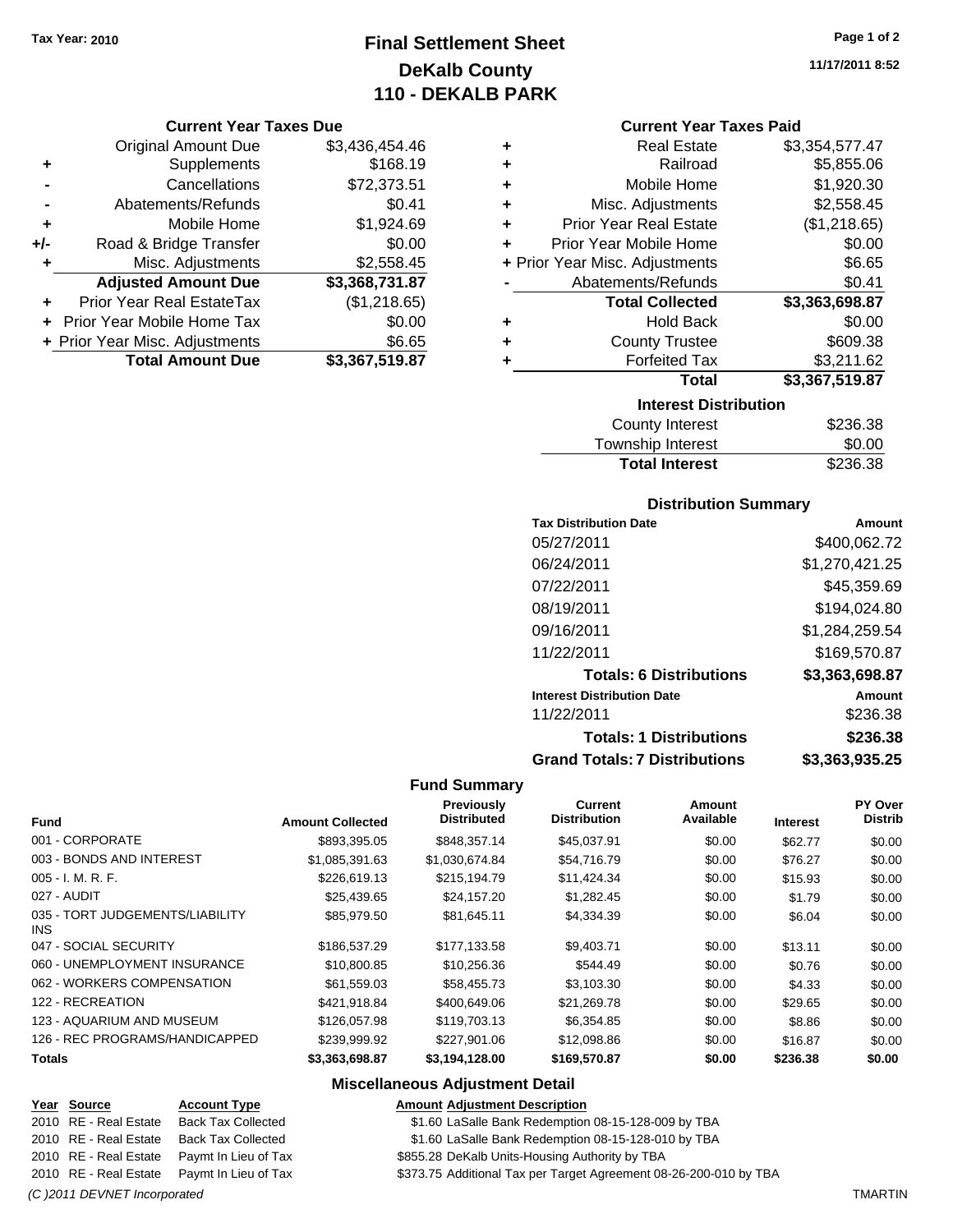|      |                          |                                          | <b>Miscellaneous Adjustment Detail</b>                            |
|------|--------------------------|------------------------------------------|-------------------------------------------------------------------|
|      | Year Source              | <b>Account Type</b>                      | <b>Amount Adiustment Description</b>                              |
|      | 2010 RE - Real Estate    | <b>Back Tax Collected</b>                | \$14.00 South Point Greens Redemption 11-03-126-010 by TBA        |
|      |                          | 2010 MH - Mobile Home Back Tax Collected | \$6.65 Stark Redemption 08-26-176-027 0814A by TBA                |
|      | 2010 RE - Real Estate    | Paymt In Lieu of Tax                     | \$373.75 Additional Tax per Target Agreement 08-26-200-010 by TBA |
|      | 2010 RE - Real Estate    | Paymt In Lieu of Tax                     | \$855.28 DeKalb Units-Housing Authority by TBA                    |
|      | 2010 RE - Real Estate    | <b>Back Tax Collected</b>                | \$15.28 Gardens of Rivermist Redemption 08-02-303-003 by TBA      |
|      | 2010 RE - Real Estate    | <b>Back Tax Collected</b>                | \$67.91 Johnson Redemption 08-10-476-007 by TBA                   |
|      | <b>Totals 10 entries</b> |                                          | \$2,565.10                                                        |
|      |                          |                                          |                                                                   |
|      |                          |                                          | <b>Abatement Detail</b>                                           |
|      | Year Source              | <b>Account Type</b>                      | <b>Amount Adjustment Description</b>                              |
| 2010 | RE - Real Estate         | <b>PTAB Decision</b>                     | \$0.41 08-02-376-013 PTAB Refund by TBA                           |

**Totals 1 entries** \$0.41

\$0.41 08-02-376-013 PTAB Refund by TBA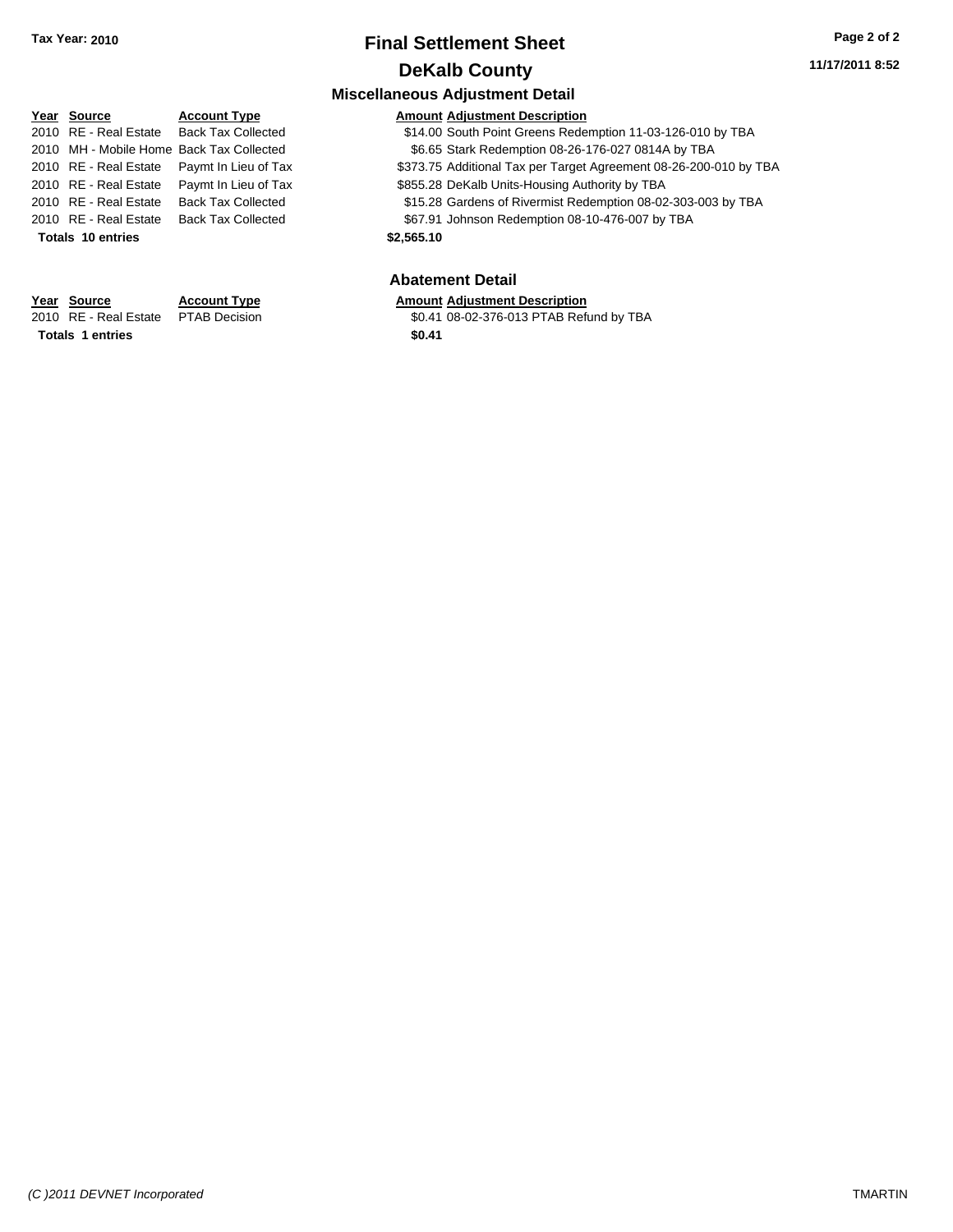## **Final Settlement Sheet Tax Year: 2010 Page 1 of 1 DeKalb County 111 - FRANKLIN TWP PARK**

**11/17/2011 8:52**

#### **Current Year Taxes Paid**

|     | <b>Current Year Taxes Due</b>  |             |
|-----|--------------------------------|-------------|
|     | <b>Original Amount Due</b>     | \$36,984.81 |
| ٠   | Supplements                    | \$0.00      |
|     | Cancellations                  | \$22.17     |
|     | Abatements/Refunds             | \$0.40      |
| ٠   | Mobile Home                    | \$0.00      |
| +/- | Road & Bridge Transfer         | \$0.00      |
|     | Misc. Adjustments              | \$0.00      |
|     | <b>Adjusted Amount Due</b>     | \$36,962.24 |
|     | Prior Year Real EstateTax      | (\$3.71)    |
|     | Prior Year Mobile Home Tax     | \$0.00      |
|     | + Prior Year Misc. Adjustments | \$0.00      |
|     | <b>Total Amount Due</b>        | \$36,958.53 |

| ٠ | Real Estate                    | \$36,679.54 |
|---|--------------------------------|-------------|
| ٠ | Railroad                       | \$283.10    |
| ٠ | Mobile Home                    | \$0.00      |
| ٠ | Misc. Adjustments              | \$0.00      |
| ٠ | <b>Prior Year Real Estate</b>  | (\$3.71)    |
| ٠ | Prior Year Mobile Home         | \$0.00      |
|   | + Prior Year Misc. Adjustments | \$0.00      |
|   | Abatements/Refunds             | \$0.40      |
|   | <b>Total Collected</b>         | \$36,958.53 |
| ٠ | <b>Hold Back</b>               | \$0.00      |
| ٠ | <b>County Trustee</b>          | \$0.00      |
| ٠ | <b>Forfeited Tax</b>           | \$0.00      |
|   | Total                          | \$36,958.53 |
|   | <b>Interest Distribution</b>   |             |
|   | <b>County Interest</b>         | \$2.60      |
|   | <b>Township Interest</b>       | \$0.00      |
|   | <b>Total Interest</b>          | \$2.60      |

#### **Distribution Summary**

| <b>Tax Distribution Date</b>         | Amount      |
|--------------------------------------|-------------|
| 05/27/2011                           | \$5,371.25  |
| 06/24/2011                           | \$14,053.60 |
| 07/22/2011                           | \$278.64    |
| 08/19/2011                           | \$2,790.76  |
| 09/16/2011                           | \$12,934.02 |
| 11/22/2011                           | \$1,530.26  |
| <b>Totals: 6 Distributions</b>       | \$36,958.53 |
| <b>Interest Distribution Date</b>    | Amount      |
| 11/22/2011                           | \$2.60      |
| <b>Totals: 1 Distributions</b>       | \$2.60      |
| <b>Grand Totals: 7 Distributions</b> | \$36.961.13 |
|                                      |             |

#### **Fund Summary**

| <b>Fund</b>                                   |                                                             | <b>Amount Collected</b> | Previously<br><b>Distributed</b> | Current<br><b>Distribution</b> | Amount<br>Available | <b>Interest</b> | <b>PY Over</b><br><b>Distrib</b> |
|-----------------------------------------------|-------------------------------------------------------------|-------------------------|----------------------------------|--------------------------------|---------------------|-----------------|----------------------------------|
| 001 - CORPORATE                               |                                                             | \$34,503.82             | \$33,075.19                      | \$1,428.63                     | \$0.00              | \$2.43          | \$0.00                           |
| 035 - TORT JUDGEMENTS/LIABILITY<br><b>INS</b> |                                                             | \$2,454.71              | \$2,353,08                       | \$101.63                       | \$0.00              | \$0.17          | \$0.00                           |
| <b>Totals</b>                                 |                                                             | \$36,958,53             | \$35.428.27                      | \$1.530.26                     | \$0.00              | \$2.60          | \$0.00                           |
|                                               |                                                             |                         | <b>Abatement Detail</b>          |                                |                     |                 |                                  |
| Year Source                                   | <b>Amount Adiustment Description</b><br><b>Account Type</b> |                         |                                  |                                |                     |                 |                                  |

**Year Source Account Type Amount Adjustment Description Totals 1 entries** \$0.40

\$0.40 01-26-475-004 PTAB Refund by TBA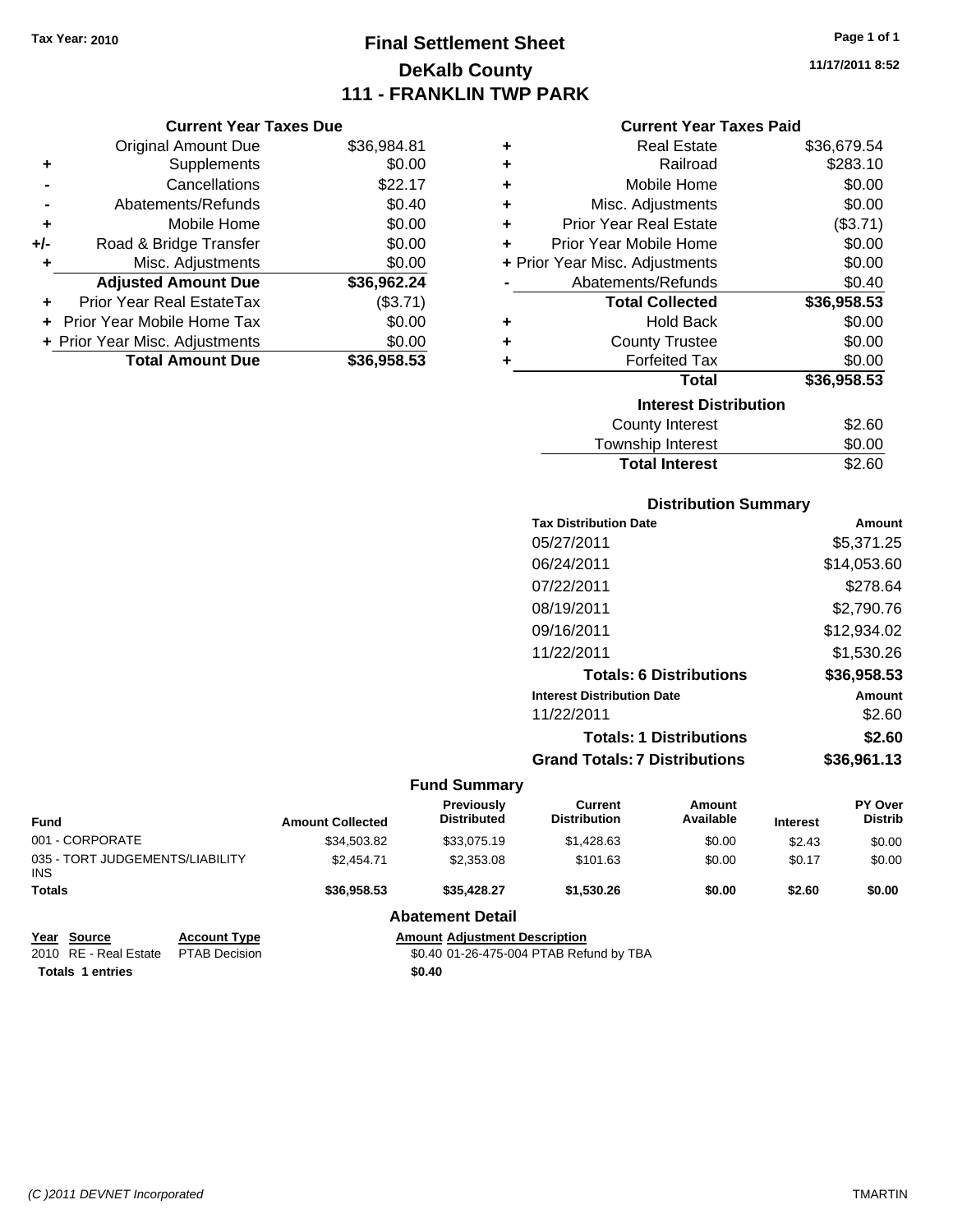## **Final Settlement Sheet Tax Year: 2010 Page 1 of 2 DeKalb County 112 - GENOA TWP PARK**

#### **Current Year Taxes Due**

|       | <b>Original Amount Due</b>     | \$568,130.83 |
|-------|--------------------------------|--------------|
| ٠     | Supplements                    | \$0.00       |
|       | Cancellations                  | \$3,545.73   |
|       | Abatements/Refunds             | \$6.13       |
| ٠     | Mobile Home                    | \$404.50     |
| $+/-$ | Road & Bridge Transfer         | \$0.00       |
| ٠     | Misc. Adjustments              | \$136.75     |
|       | <b>Adjusted Amount Due</b>     | \$565,120.22 |
|       | Prior Year Real EstateTax      | (\$157.66)   |
|       | Prior Year Mobile Home Tax     | \$0.00       |
|       | + Prior Year Misc. Adjustments | \$0.00       |
|       | <b>Total Amount Due</b>        | \$564,962.56 |

| ٠ | <b>Real Estate</b>             | \$561,102.60 |
|---|--------------------------------|--------------|
| ٠ | Railroad                       | \$3,142.54   |
| ٠ | Mobile Home                    | \$404.50     |
| ٠ | Misc. Adjustments              | \$136.75     |
| ÷ | <b>Prior Year Real Estate</b>  | (\$157.66)   |
| ÷ | Prior Year Mobile Home         | \$0.00       |
|   | + Prior Year Misc. Adjustments | \$0.00       |
|   | Abatements/Refunds             | \$6.13       |
|   | <b>Total Collected</b>         | \$564,622.60 |
| ٠ | <b>Hold Back</b>               | \$0.00       |
| ٠ | <b>County Trustee</b>          | \$0.95       |
| ٠ | <b>Forfeited Tax</b>           | \$339.01     |
|   | <b>Total</b>                   | \$564,962.56 |
|   | <b>Interest Distribution</b>   |              |
|   | <b>County Interest</b>         | \$39.67      |
|   |                                |              |

| <b>Total Interest</b>  | \$39.67       |
|------------------------|---------------|
| Township Interest      | \$0.00        |
| <b>OUGHLY HILLIGOL</b> | <b>UUU.UI</b> |

#### **Distribution Summary**

| <b>Tax Distribution Date</b>         | Amount       |
|--------------------------------------|--------------|
| 05/27/2011                           | \$67,282.79  |
| 06/24/2011                           | \$225,365.38 |
| 07/22/2011                           | \$5,969.61   |
| 08/19/2011                           | \$31,938.89  |
| 09/16/2011                           | \$206,410.96 |
| 11/22/2011                           | \$27,654.97  |
| <b>Totals: 6 Distributions</b>       | \$564,622.60 |
| <b>Interest Distribution Date</b>    | Amount       |
| 11/22/2011                           | \$39.67      |
| <b>Totals: 1 Distributions</b>       | \$39.67      |
| <b>Grand Totals: 7 Distributions</b> | \$564,662.27 |

#### **Fund Summary**

|                                               |                         | Previously         | <b>Current</b>      | <b>Amount</b> |                 | PY Over        |
|-----------------------------------------------|-------------------------|--------------------|---------------------|---------------|-----------------|----------------|
| <b>Fund</b>                                   | <b>Amount Collected</b> | <b>Distributed</b> | <b>Distribution</b> | Available     | <b>Interest</b> | <b>Distrib</b> |
| 001 - CORPORATE                               | \$93,758.95             | \$89,166.65        | \$4,592.30          | \$0.00        | \$6.58          | \$0.00         |
| 003 - BONDS AND INTEREST                      | \$247.912.24            | \$235,769.61       | \$12,142.63         | \$0.00        | \$17.42         | \$0.00         |
| 005 - I. M. R. F.                             | \$17,338.42             | \$16,489.20        | \$849.22            | \$0.00        | \$1.22          | \$0.00         |
| 027 - AUDIT                                   | \$3,941.06              | \$3,748.03         | \$193.03            | \$0.00        | \$0.28          | \$0.00         |
| 035 - TORT JUDGEMENTS/LIABILITY<br><b>INS</b> | \$0.00                  | \$0.00             | \$0.00              | \$0.00        | \$0.00          | \$0.00         |
| 047 - SOCIAL SECURITY                         | \$30.735.81             | \$29,230.38        | \$1,505.43          | \$0.00        | \$2.16          | \$0.00         |
| 060 - UNEMPLOYMENT INSURANCE                  | \$0.00                  | \$0.00             | \$0.00              | \$0.00        | \$0.00          | \$0.00         |
| 062 - WORKERS COMPENSATION                    | \$1,586.03              | \$1,508.35         | \$77.68             | \$0.00        | \$0.11          | \$0.00         |
| 122 - RECREATION                              | \$112.552.99            | \$107,040.21       | \$5,512.78          | \$0.00        | \$7.91          | \$0.00         |
| 126 - REC PROGRAMS/HANDICAPPED                | \$47,340.79             | \$45,022.05        | \$2,318.74          | \$0.00        | \$3.33          | \$0.00         |
| 143 - MEDICARE                                | \$9,456.31              | \$8,993.15         | \$463.16            | \$0.00        | \$0.66          | \$0.00         |
| <b>Totals</b>                                 | \$564,622.60            | \$536,967.63       | \$27,654.97         | \$0.00        | \$39.67         | \$0.00         |

#### **Miscellaneous Adjustment Detail**

#### **Year Source Account Type Amount Adjustment Description**

2010 RE - Real Estate Back Tax Collected \$75.66 Lindgren Redemption 03-30-301-017 by TBA

2010 RE - Real Estate Back Tax Collected \$13.69 Ezam Properties Redemption 03-30-130-016 by TBA

2010 RE - Real Estate Back Tax Collected \$18.84 Ezam Properties Redemption 03-30-130-018 by TBA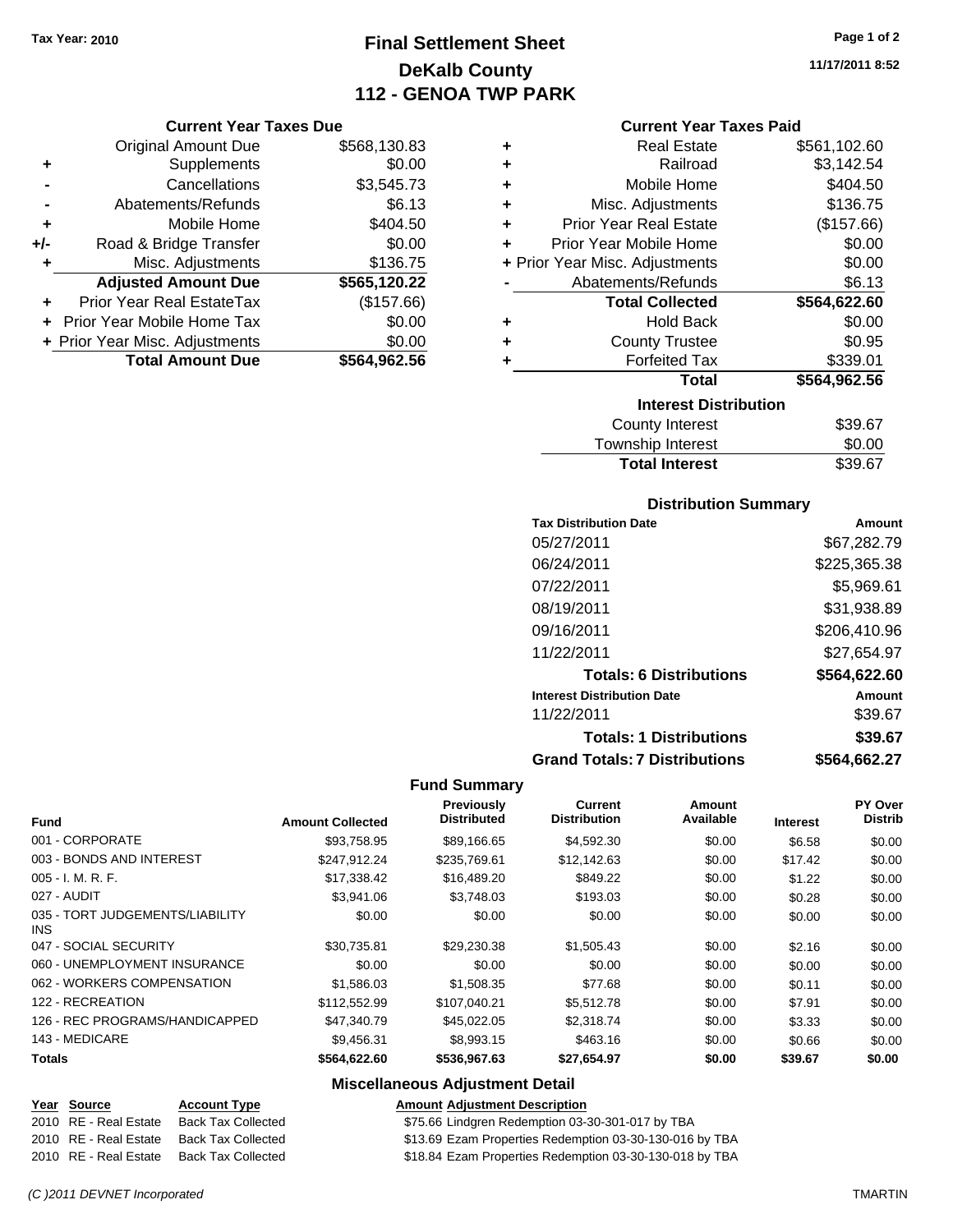#### **11/17/2011 8:52**

### **Miscellaneous Adjustment Detail**

**Year Source Account Type Amount Adjustment Description**<br>
2010 RE - Real Estate Back Tax Collected **1999** \$28.56 Ezam Properties Redemp \$28.56 Ezam Properties Redemption 03-30-130-022 by TBA **Totals \$136.75 4 entries**

#### **Abatement Detail**

\$6.13 03-19-401-005 PTAB Refund by TBA

**Year Source Account Type Amount Adjustment Description**<br>2010 RE - Real Estate PTAB Decision **Amount 66.13 03-19-401-005 PTAB Ref**u **Totals \$6.13 1 entries**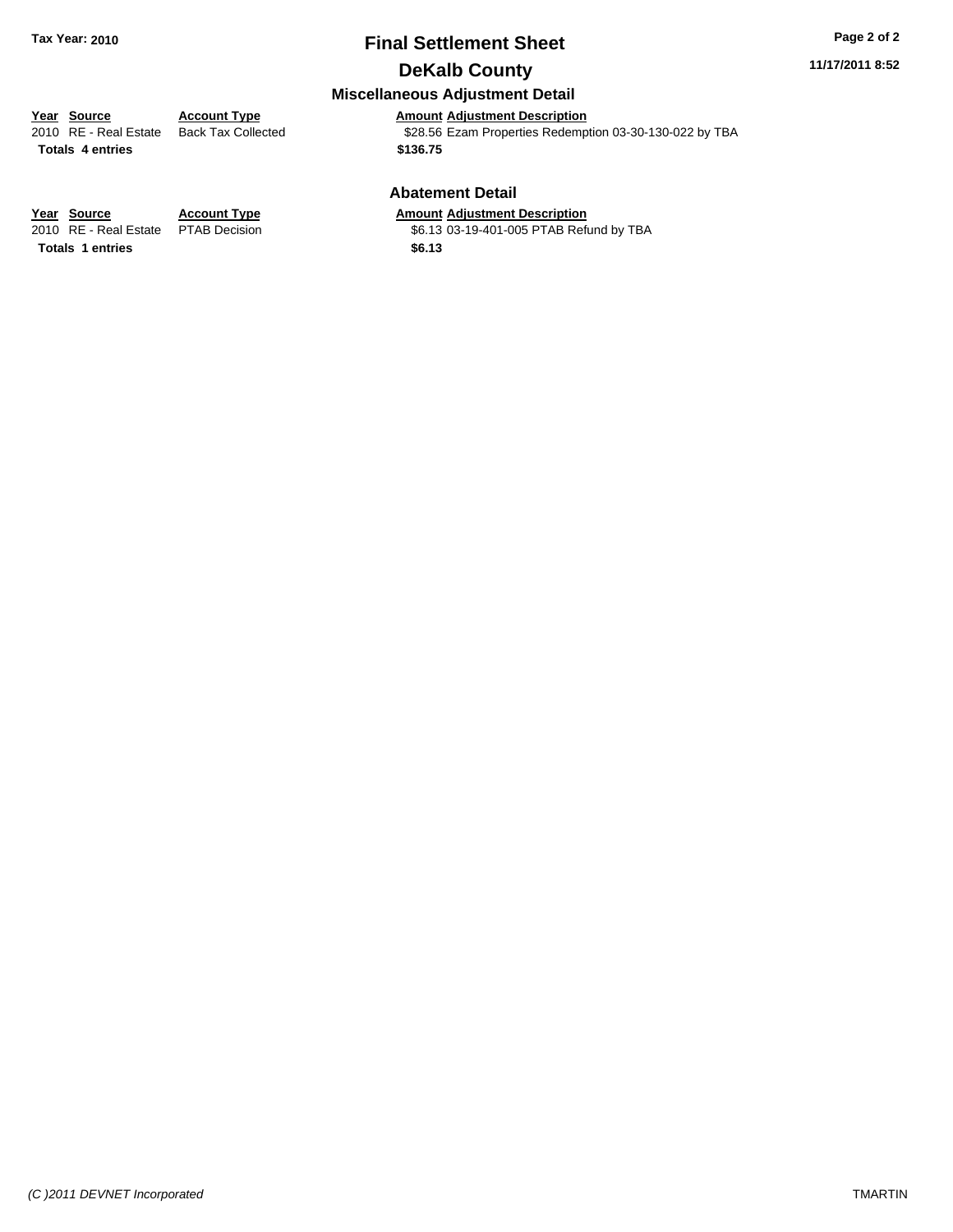## **Final Settlement Sheet Tax Year: 2010 Page 1 of 1 DeKalb County 113 - KINGSTON TWP PARK**

**11/17/2011 8:52**

#### **Current Year Taxes Paid**

|     | <b>Current Year Taxes Due</b>  |             |
|-----|--------------------------------|-------------|
|     | Original Amount Due            | \$46,684.39 |
| ٠   | Supplements                    | \$0.00      |
|     | Cancellations                  | \$97.05     |
|     | Abatements/Refunds             | \$0.00      |
| ٠   | Mobile Home                    | \$6.17      |
| +/- | Road & Bridge Transfer         | \$0.00      |
| ٠   | Misc. Adjustments              | \$0.00      |
|     | <b>Adjusted Amount Due</b>     | \$46,593.51 |
|     | Prior Year Real EstateTax      | (\$55.76)   |
|     | Prior Year Mobile Home Tax     | \$0.00      |
|     | + Prior Year Misc. Adjustments | \$0.00      |
|     | <b>Total Amount Due</b>        | \$46,537.75 |

| ٠ | <b>Real Estate</b>             | \$46,144.96 |
|---|--------------------------------|-------------|
| ٠ | Railroad                       | \$422.84    |
| ٠ | Mobile Home                    | \$6.17      |
| ٠ | Misc. Adjustments              | \$0.00      |
| ÷ | <b>Prior Year Real Estate</b>  | (\$55.76)   |
| ٠ | Prior Year Mobile Home         | \$0.00      |
|   | + Prior Year Misc. Adjustments | \$0.00      |
|   | Abatements/Refunds             | \$0.00      |
|   | <b>Total Collected</b>         | \$46,518.21 |
| ٠ | Hold Back                      | \$0.00      |
| ٠ | <b>County Trustee</b>          | \$0.00      |
| ٠ | <b>Forfeited Tax</b>           | \$19.54     |
|   | Total                          | \$46,537.75 |
|   | <b>Interest Distribution</b>   |             |
|   | County Interest                | \$3.27      |
|   | <b>Township Interest</b>       | \$0.00      |
|   | <b>Total Interest</b>          | \$3.27      |

### **Distribution Summary**

| <b>Tax Distribution Date</b>         | Amount      |
|--------------------------------------|-------------|
| 05/27/2011                           | \$5,575.70  |
| 06/24/2011                           | \$18,897.79 |
| 07/22/2011                           | \$523.00    |
| 08/19/2011                           | \$2,837.05  |
| 09/16/2011                           | \$16,466.64 |
| 11/22/2011                           | \$2,218.03  |
| <b>Totals: 6 Distributions</b>       | \$46,518.21 |
| <b>Interest Distribution Date</b>    | Amount      |
| 11/22/2011                           | \$3.27      |
| <b>Totals: 1 Distributions</b>       | \$3.27      |
| <b>Grand Totals: 7 Distributions</b> | \$46,521.48 |
|                                      |             |

| <b>Fund</b>                                   | <b>Amount Collected</b> | <b>Previously</b><br><b>Distributed</b> | Current<br><b>Distribution</b> | Amount<br>Available | <b>Interest</b> | <b>PY Over</b><br><b>Distrib</b> |
|-----------------------------------------------|-------------------------|-----------------------------------------|--------------------------------|---------------------|-----------------|----------------------------------|
| 001 - CORPORATE                               | \$37,080.90             | \$35,312.84                             | \$1,768.06                     | \$0.00              | \$2.61          | \$0.00                           |
| 035 - TORT JUDGEMENTS/LIABILITY<br><b>INS</b> | \$4.274.71              | \$4.070.90                              | \$203.81                       | \$0.00              | \$0.30          | \$0.00                           |
| 122 - RECREATION                              | \$5.162.60              | \$4.916.44                              | \$246.16                       | \$0.00              | \$0.36          | \$0.00                           |
| <b>Totals</b>                                 | \$46,518.21             | \$44,300.18                             | \$2.218.03                     | \$0.00              | \$3.27          | \$0.00                           |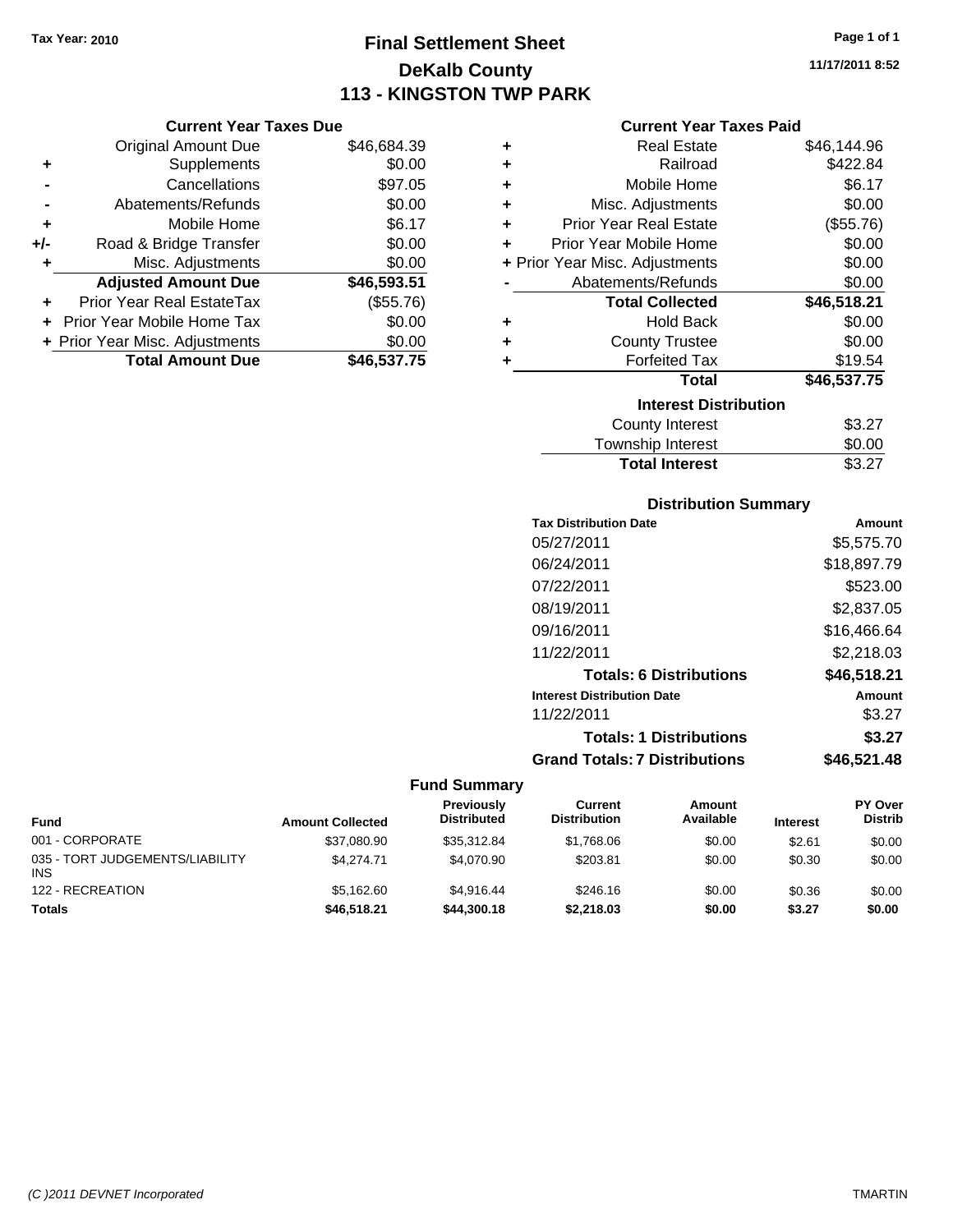## **Final Settlement Sheet Tax Year: 2010 Page 1 of 2 DeKalb County 114 - SANDWICH PARK**

**11/17/2011 8:52**

#### **Current Year Taxes Due**

|       | <b>Original Amount Due</b>     | \$428,489.45 |
|-------|--------------------------------|--------------|
| ٠     | Supplements                    | \$0.00       |
|       | Cancellations                  | \$459.27     |
|       | Abatements/Refunds             | \$3.70       |
| ٠     | Mobile Home                    | \$338.14     |
| $+/-$ | Road & Bridge Transfer         | \$0.00       |
| ٠     | Misc. Adjustments              | \$1.29       |
|       | <b>Adjusted Amount Due</b>     | \$428,365.91 |
|       | Prior Year Real EstateTax      | \$431.17     |
|       | Prior Year Mobile Home Tax     | \$0.00       |
|       | + Prior Year Misc. Adjustments | \$0.00       |
|       | <b>Total Amount Due</b>        | \$428,797.08 |

#### **Current Year Taxes Paid**

| ٠ | <b>Real Estate</b>             | \$427,334.07 |
|---|--------------------------------|--------------|
| ٠ | Railroad                       | \$559.48     |
| ٠ | Mobile Home                    | \$336.11     |
| ÷ | Misc. Adjustments              | \$1.29       |
| ÷ | <b>Prior Year Real Estate</b>  | \$431.17     |
| ÷ | Prior Year Mobile Home         | \$0.00       |
|   | + Prior Year Misc. Adjustments | \$0.00       |
|   | Abatements/Refunds             | \$3.70       |
|   |                                |              |
|   | <b>Total Collected</b>         | \$428,658.42 |
| ٠ | <b>Hold Back</b>               | \$0.00       |
| ٠ | <b>County Trustee</b>          | \$63.01      |
| ٠ | <b>Forfeited Tax</b>           | \$75.65      |
|   | Total                          | \$428,797.08 |
|   | <b>Interest Distribution</b>   |              |

## Township Interest

| Township Interest     | \$0.00  |
|-----------------------|---------|
| <b>Total Interest</b> | \$30.12 |
|                       |         |

## **Distribution Summary**

| <b>Tax Distribution Date</b>         | Amount       |
|--------------------------------------|--------------|
| 05/27/2011                           | \$60,928.49  |
| 06/24/2011                           | \$158,229.92 |
| 07/22/2011                           | \$5,070.13   |
| 08/19/2011                           | \$29,500.15  |
| 09/16/2011                           | \$151,581.15 |
| 11/22/2011                           | \$23,348.58  |
| <b>Totals: 6 Distributions</b>       | \$428,658.42 |
| <b>Interest Distribution Date</b>    | Amount       |
| 11/22/2011                           | \$30.12      |
| <b>Totals: 1 Distributions</b>       | \$30.12      |
| <b>Grand Totals: 7 Distributions</b> | \$428,688.54 |

#### **Fund Summary**

| <b>Fund</b>                                   | <b>Amount Collected</b> | Previously<br><b>Distributed</b> | <b>Current</b><br><b>Distribution</b> | Amount<br>Available | <b>Interest</b> | <b>PY Over</b><br><b>Distrib</b> |
|-----------------------------------------------|-------------------------|----------------------------------|---------------------------------------|---------------------|-----------------|----------------------------------|
| 001 - CORPORATE                               | \$138,703.99            | \$131.148.92                     | \$7,555.07                            | \$0.00              | \$9.76          | \$0.00                           |
| 003 - BONDS AND INTEREST                      | \$97,369.35             | \$92,065.73                      | \$5,303.62                            | \$0.00              | \$6.84          | \$0.00                           |
| $005 - I. M. R. F.$                           | \$26,901.33             | \$25.436.04                      | \$1,465.29                            | \$0.00              | \$1.89          | \$0.00                           |
| 027 - AUDIT                                   | \$6.949.41              | \$6,570.90                       | \$378.51                              | \$0.00              | \$0.49          | \$0.00                           |
| 035 - TORT JUDGEMENTS/LIABILITY<br><b>INS</b> | \$21.681.53             | \$20,500.56                      | \$1.180.97                            | \$0.00              | \$1.52          | \$0.00                           |
| 047 - SOCIAL SECURITY                         | \$8,678,63              | \$8,205.90                       | \$472.73                              | \$0.00              | \$0.61          | \$0.00                           |
| 060 - UNEMPLOYMENT INSURANCE                  | \$4,339.31              | \$4.102.95                       | \$236.36                              | \$0.00              | \$0.30          | \$0.00                           |
| 122 - RECREATION                              | \$123,154.42            | \$116,446,34                     | \$6,708.08                            | \$0.00              | \$8.65          | \$0.00                           |
| 125 - PAVING & LIGHTING, STREETS              | \$880.45                | \$832.50                         | \$47.95                               | \$0.00              | \$0.06          | \$0.00                           |
| <b>Totals</b>                                 | \$428,658.42            | \$405,309.84                     | \$23,348.58                           | \$0.00              | \$30.12         | \$0.00                           |

### **Miscellaneous Adjustment Detail**

#### **Year Source Account Type Amount Adjustment Description**

| 2010 RE - Real Estate Back Tax Collected | \$1.29 Countryview Redemption 19-25-253-058 by TBA |
|------------------------------------------|----------------------------------------------------|
| <b>Totals 1 entries</b>                  | \$1.29                                             |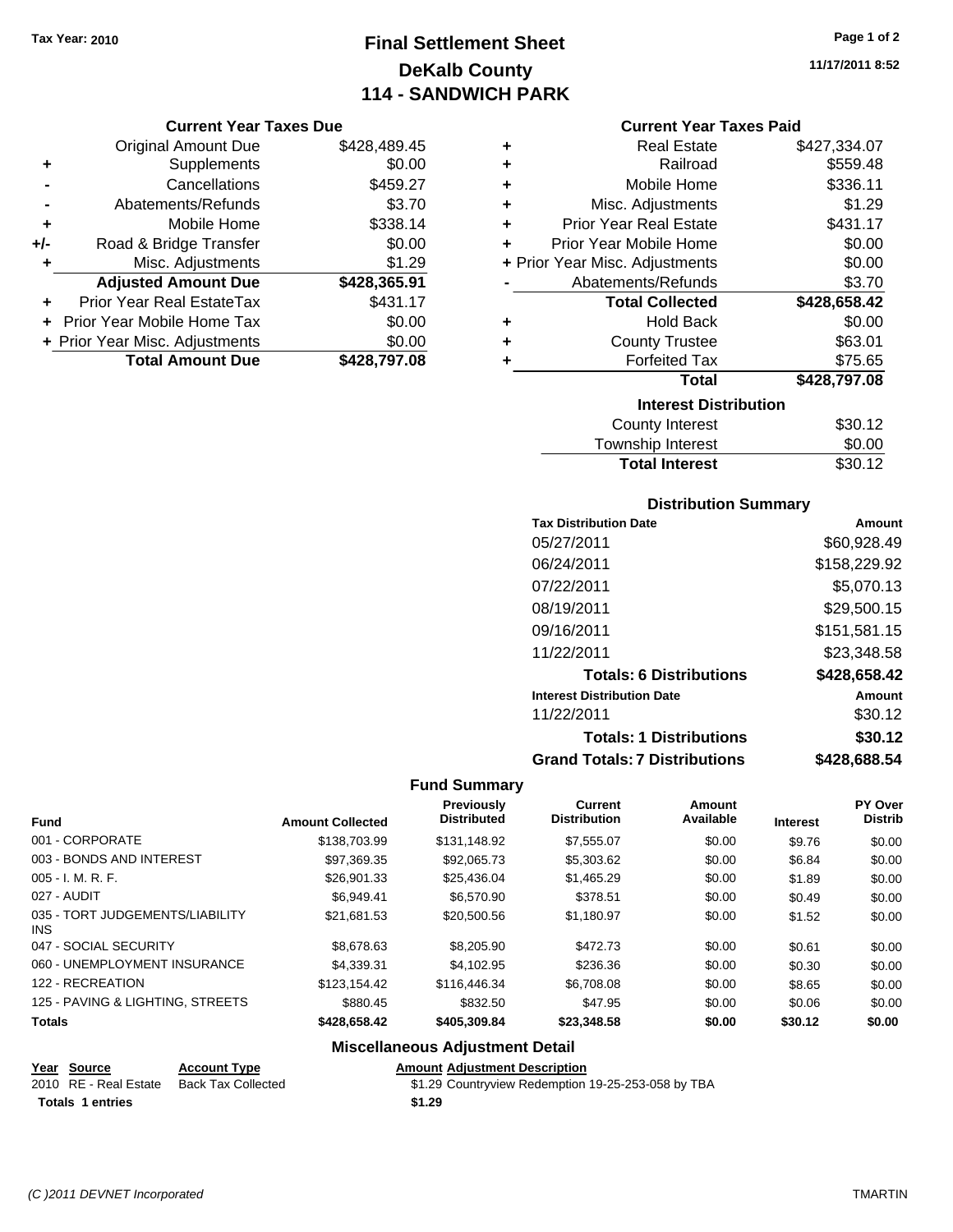## **Final Settlement Sheet Tax Year: 2010 Page 2 of 2 DeKalb County Abatement Detail**

**11/17/2011 8:52**

**Totals 1 entries** \$3.70

**Year Source Account Type Amount Adjustment Description**<br>
2010 RE - Real Estate PTAB Decision **Amount** \$3.70 19-27-727-012 PTAB Refu \$3.70 19-27-727-012 PTAB Refund by TBA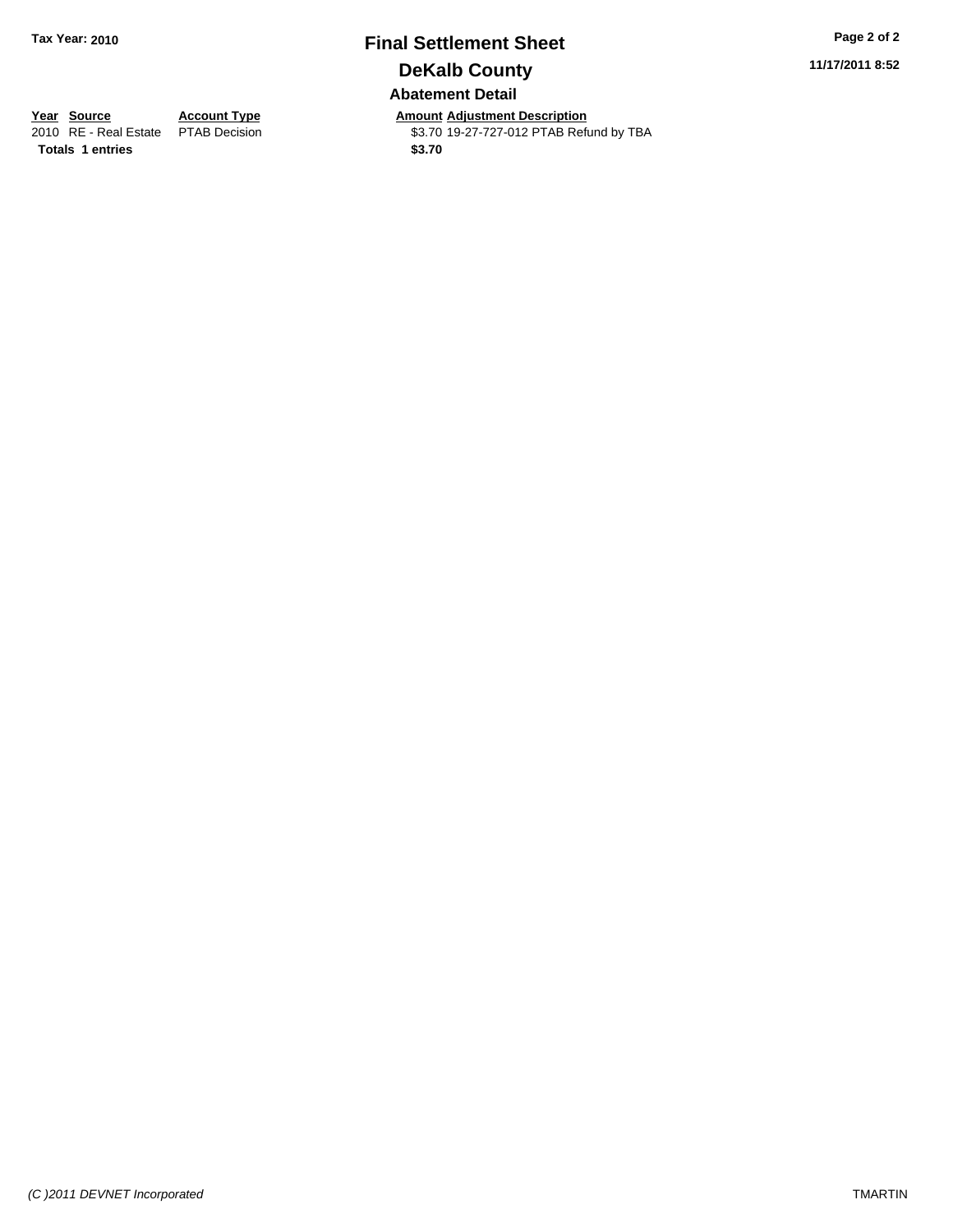## **Final Settlement Sheet Tax Year: 2010 Page 1 of 2 DeKalb County 115 - SYCAMORE PARK**

#### **Current Year Taxes Due**

|     | <b>Original Amount Due</b>     | \$2,142,160.14 |
|-----|--------------------------------|----------------|
| ٠   | Supplements                    | \$0.00         |
|     | Cancellations                  | \$2,710.49     |
|     | Abatements/Refunds             | \$14.98        |
| ÷   | Mobile Home                    | \$1,359.25     |
| +/- | Road & Bridge Transfer         | \$0.00         |
| ٠   | Misc. Adjustments              | \$911.24       |
|     | <b>Adjusted Amount Due</b>     | \$2,141,705.16 |
|     | Prior Year Real EstateTax      | (\$17.72)      |
|     | Prior Year Mobile Home Tax     | \$8.06         |
|     | + Prior Year Misc. Adjustments | \$57.05        |
|     | <b>Total Amount Due</b>        | \$2,141,752.55 |

| ٠ | <b>Real Estate</b>             | \$2,138,856.11 |
|---|--------------------------------|----------------|
| ٠ | Railroad                       | \$0.22         |
| ٠ | Mobile Home                    | \$1,350.44     |
| ٠ | Misc. Adjustments              | \$911.24       |
| ٠ | <b>Prior Year Real Estate</b>  | (\$17.72)      |
| ٠ | Prior Year Mobile Home         | \$8.06         |
|   | + Prior Year Misc. Adjustments | \$57.05        |
|   | Abatements/Refunds             | \$14.98        |
|   | <b>Total Collected</b>         | \$2,141,150.42 |
| ٠ | <b>Hold Back</b>               | \$0.00         |
| ٠ | <b>County Trustee</b>          | \$394.83       |
|   |                                |                |
| ٠ | <b>Forfeited Tax</b>           | \$207.30       |
|   | Total                          | \$2,141,752.55 |
|   | <b>Interest Distribution</b>   |                |

| <b>Total Interest</b> | \$150.46 |
|-----------------------|----------|
| Township Interest     | \$0.00   |
| County Interest       | \$150.46 |

### **Distribution Summary**

| <b>Tax Distribution Date</b>         | Amount         |
|--------------------------------------|----------------|
| 05/27/2011                           | \$238,456.74   |
| 06/24/2011                           | \$836,099.35   |
| 07/22/2011                           | \$21,622.71    |
| 08/19/2011                           | \$124,167.59   |
| 09/16/2011                           | \$818,170.04   |
| 11/22/2011                           | \$102,633.99   |
| <b>Totals: 6 Distributions</b>       | \$2,141,150.42 |
| <b>Interest Distribution Date</b>    | Amount         |
| 11/22/2011                           | \$150.46       |
| <b>Totals: 1 Distributions</b>       | \$150.46       |
| <b>Grand Totals: 7 Distributions</b> | \$2,141,300.88 |

#### **Fund Summary**

|                                                |                         | Previously         | <b>Current</b>      | Amount<br>Available |                 | <b>PY Over</b> |
|------------------------------------------------|-------------------------|--------------------|---------------------|---------------------|-----------------|----------------|
| <b>Fund</b>                                    | <b>Amount Collected</b> | <b>Distributed</b> | <b>Distribution</b> |                     | <b>Interest</b> | <b>Distrib</b> |
| 001 - CORPORATE                                | \$466,777,28            | \$444.402.67       | \$22,374.61         | \$0.00              | \$32.81         | \$0.00         |
| 003 - BONDS AND INTEREST                       | \$543,000.03            | \$516,971.85       | \$26,028.18         | \$0.00              | \$38.16         | \$0.00         |
| $005 - I. M. R. F.$                            | \$97,976.88             | \$93,280.48        | \$4,696.40          | \$0.00              | \$6.88          | \$0.00         |
| 014 - POLICE PROTECTION                        | \$0.00                  | \$0.00             | \$0.00              | \$0.00              | \$0.00          | \$0.00         |
| 027 - AUDIT                                    | \$23,013.08             | \$21,909.97        | \$1,103.11          | \$0.00              | \$1.62          | \$0.00         |
| 035 - TORT JUDGEMENTS/LIABILITY<br>INS.        | \$97,976.88             | \$93,280.48        | \$4,696.40          | \$0.00              | \$6.88          | \$0.00         |
| 039 - PLAYGROUND AND RECREATION<br><b>COMM</b> | \$334,865.22            | \$318,813.81       | \$16,051.41         | \$0.00              | \$23.53         | \$0.00         |
| 047 - SOCIAL SECURITY                          | \$88,966.93             | \$84,702.39        | \$4,264.54          | \$0.00              | \$6.25          | \$0.00         |
| 122 - RECREATION                               | \$301,863.67            | \$287,394.12       | \$14,469.55         | \$0.00              | \$21.21         | \$0.00         |
| 125 - PAVING & LIGHTING, STREETS               | \$0.00                  | \$0.00             | \$0.00              | \$0.00              | \$0.00          | \$0.00         |
| 126 - REC PROGRAMS/HANDICAPPED                 | \$186,710.45            | \$177,760.66       | \$8,949.79          | \$0.00              | \$13.12         | \$0.00         |
| <b>Totals</b>                                  | \$2,141,150.42          | \$2.038.516.43     | \$102.633.99        | \$0.00              | \$150.46        | \$0.00         |

### **Miscellaneous Adjustment Detail**

| Year Source           | <b>Account Type</b>                      | <b>Amount Adjustment Description</b>                        |
|-----------------------|------------------------------------------|-------------------------------------------------------------|
| 2010 RE - Real Estate | Back Tax Collected                       | \$29.51 Brown's Supermarket Redemption 06-32-282-008 by TBA |
|                       | 2010 RE - Real Estate Back Tax Collected | \$4.69 Stogsdill Redemption 06-32-328-005 by TBA            |
|                       | 2010 MH - Mobile Home Back Tax Collected | \$5.25 Allen Redemption 08-01-401-005 2566J by TBA          |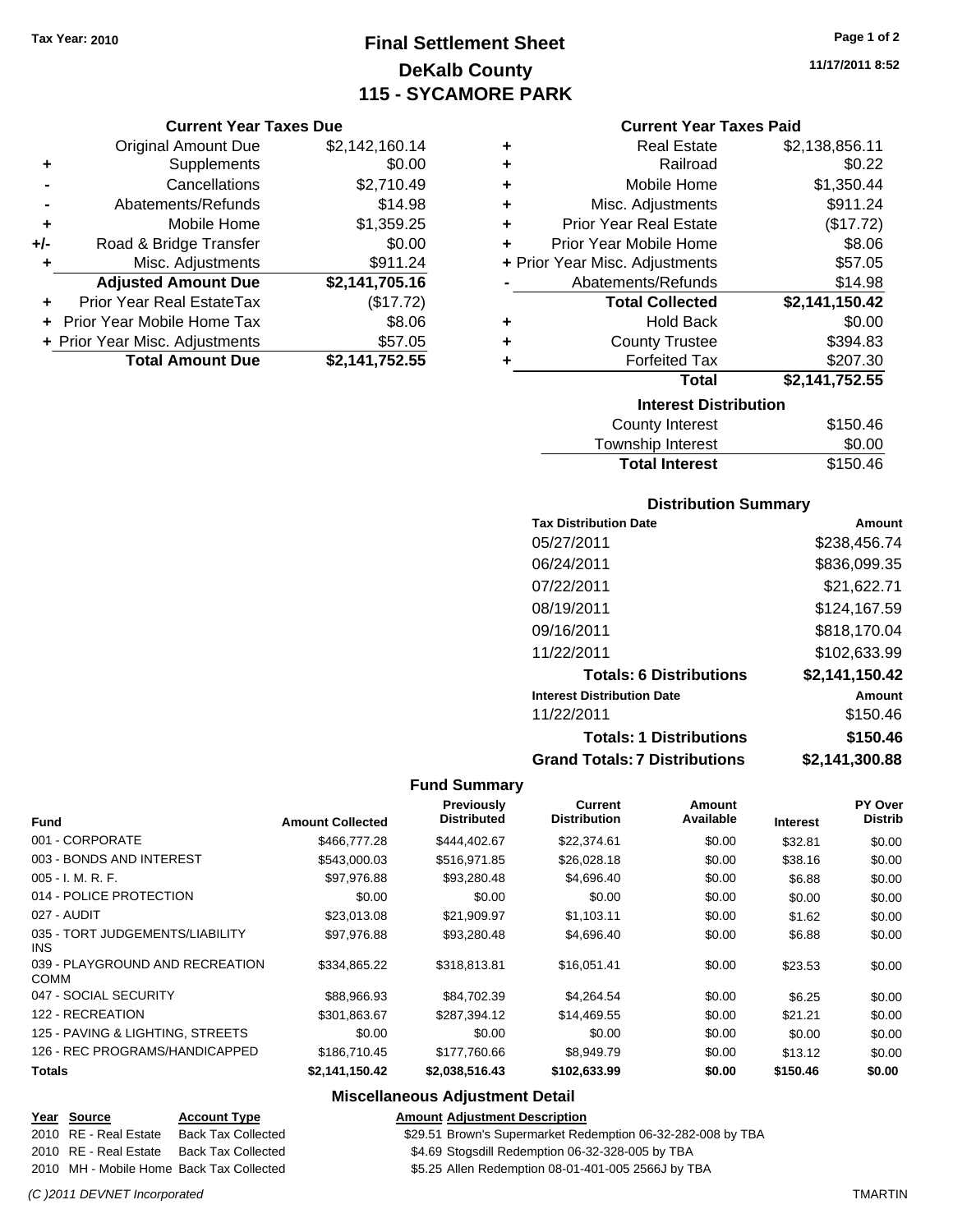**Miscellaneous Adjustment Detail**

## **Year Source Account Type Amount Adjustment Description**

2010 RE - Real Estate Paymt In Lieu of Tax \$426.15 Sycamore Units-Housing Authority by TBA

2010 RE - Real Estate Back Tax Collected \$12.78 Boots Assignment 06-20-377-002 by TBA

2010 MH - Mobile Home Back Tax Collected \$24.23 Scavanger Sale 06-33-400-039 0003B by TBA

2010 RE - Real Estate Paymt In Lieu of Tax S426.15 Sycamore Units-Housing Authority by TBA

2010 MH - Mobile Home Back Tax Collected \$3.28 Holub Redemption 08-01-401-005 2558J by TBA

2010 MH - Mobile Home Back Tax Collected \$24.29 Scavanger Sale 06-33-400-039 0009O by TBA

2010 RE - Real Estate Back Tax Collected \$11.96 Scavanger Sale 08-01-415-020 by TBA

**Totals \$968.29 10 entries**

#### **Abatement Detail**

#### **Amount Adjustment Description**

\$8.21 06-20-476-008 PTAB Refund by TBA \$0.46 06-20-476-007 PTAB Refund by TBA \$0.46 06-20-480-008 PTAB Refund by TBA \$0.46 06-20-476-009 PTAB Refund by TBA \$5.39 09-06-181-001 PTAB Refund by TBA **11/17/2011 8:52**

| <u>. var vvarvv</u>                     |  |
|-----------------------------------------|--|
| 2010 RE - Real Estate  Paymt In Lieu of |  |
| 2010 RE - Real Estate Back Tax Collect  |  |
| 2010 MH - Mobile Home Back Tax Collect  |  |
| 2010 RE - Real Estate  Paymt In Lieu of |  |
| 2010 MH - Mobile Home Back Tax Collect  |  |
| 2010 MH - Mobile Home Back Tax Collect  |  |
| 2010 RE - Real Estate Back Tax Collect  |  |
| <b>Totals 10 entries</b>                |  |
|                                         |  |

| Year Source                         | <b>Account Type</b> | Amount  |
|-------------------------------------|---------------------|---------|
| 2010 RE - Real Estate PTAB Decision |                     | \$8.21  |
| 2010 RE - Real Estate PTAB Decision |                     | \$0.46  |
| 2010 RE - Real Estate PTAB Decision |                     | \$0.46  |
| 2010 RE - Real Estate PTAB Decision |                     | \$0.46  |
| 2010 RE - Real Estate PTAB Decision |                     | \$5.39  |
| <b>Totals 5 entries</b>             |                     | \$14.98 |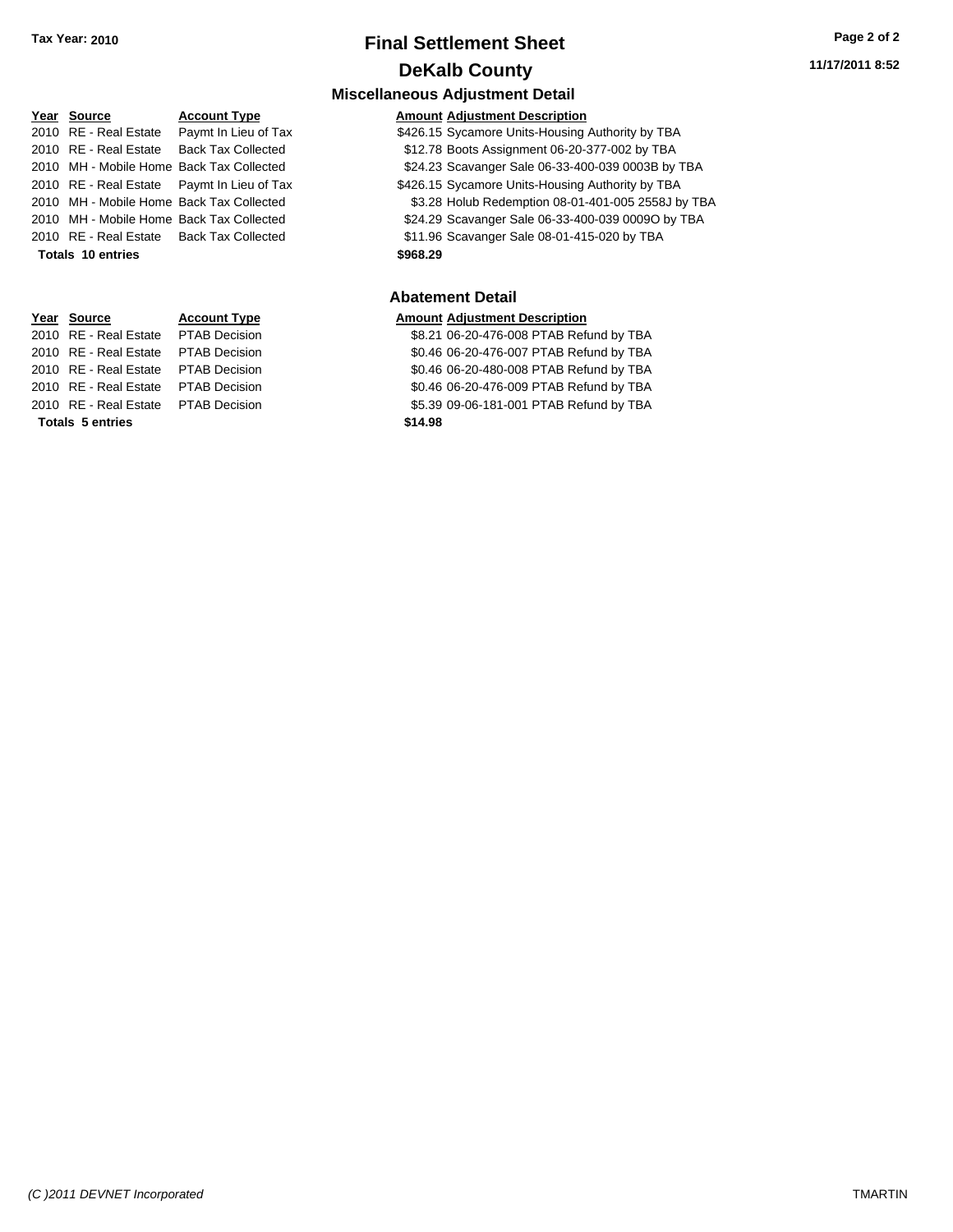## **Final Settlement Sheet Tax Year: 2010 Page 1 of 1 DeKalb County 120 - SCHOOL DISTRICT 1**

**11/17/2011 8:52**

|     | <b>Original Amount Due</b>       | \$410,483.56 |
|-----|----------------------------------|--------------|
| ٠   | Supplements                      | \$0.00       |
|     | Cancellations                    | \$0.00       |
|     | Abatements/Refunds               | \$0.00       |
| ٠   | Mobile Home                      | \$0.00       |
| +/- | Road & Bridge Transfer           | \$0.00       |
| ٠   | Misc. Adjustments                | \$0.00       |
|     | <b>Adjusted Amount Due</b>       | \$410,483.56 |
|     | <b>Prior Year Real EstateTax</b> | \$0.00       |
|     | + Prior Year Mobile Home Tax     | \$0.00       |
|     | + Prior Year Misc. Adjustments   | \$0.00       |
|     | <b>Total Amount Due</b>          | \$410,483,56 |

### **Current Year Taxes Paid**

|   | <b>Real Estate</b>             | \$410,483.56 |
|---|--------------------------------|--------------|
| ٠ | Railroad                       | \$0.00       |
| ٠ | Mobile Home                    | \$0.00       |
| ٠ | Misc. Adjustments              | \$0.00       |
| ٠ | <b>Prior Year Real Estate</b>  | \$0.00       |
| ÷ | Prior Year Mobile Home         | \$0.00       |
|   | + Prior Year Misc. Adjustments | \$0.00       |
|   | Abatements/Refunds             | \$0.00       |
|   | <b>Total Collected</b>         | \$410,483.56 |
| ٠ | <b>Hold Back</b>               | \$0.00       |
| ٠ | <b>County Trustee</b>          | \$0.00       |
| ٠ | <b>Forfeited Tax</b>           | \$0.00       |
|   | Total                          | \$410,483.56 |
|   | <b>Interest Distribution</b>   |              |
|   | <b>County Interest</b>         | \$28.86      |

| <b>Total Interest</b> | \$28.86 |
|-----------------------|---------|
| Township Interest     | \$0.00  |
| County interest       | ა∠ბ.ŏo  |

### **Distribution Summary**

| <b>Tax Distribution Date</b>         | Amount       |
|--------------------------------------|--------------|
| 05/27/2011                           | \$61,859.84  |
| 06/24/2011                           | \$180,070.96 |
| 07/22/2011                           | \$4,922.48   |
| 08/19/2011                           | \$15,332.84  |
| 09/16/2011                           | \$139,625.13 |
| 11/22/2011                           | \$8,672.31   |
| <b>Totals: 6 Distributions</b>       | \$410,483.56 |
| <b>Interest Distribution Date</b>    | Amount       |
| 11/22/2011                           | \$28.86      |
| <b>Totals: 1 Distributions</b>       | \$28.86      |
| <b>Grand Totals: 7 Distributions</b> | \$410,512.42 |

|                                         |                         | <b>Previously</b>  | Current             | Amount    |                 | PY Over        |
|-----------------------------------------|-------------------------|--------------------|---------------------|-----------|-----------------|----------------|
| <b>Fund</b>                             | <b>Amount Collected</b> | <b>Distributed</b> | <b>Distribution</b> | Available | <b>Interest</b> | <b>Distrib</b> |
| 002 - EDUCATION                         | \$266,620.97            | \$260,988,04       | \$5,632.93          | \$0.00    | \$18.75         | \$0.00         |
| 003 - BONDS AND INTEREST                | \$36,787.13             | \$36,009.92        | \$777.21            | \$0.00    | \$2.59          | \$0.00         |
| 004 - OPERATIONS & MAINTENANCE          | \$41.018.80             | \$40.152.19        | \$866.61            | \$0.00    | \$2.88          | \$0.00         |
| $005 - I. M. R. F.$                     | \$4,151.22              | \$4,063.52         | \$87.70             | \$0.00    | \$0.29          | \$0.00         |
| 030 - TRANSPORTATION SYSTEM             | \$16,407.44             | \$16,060.81        | \$346.63            | \$0.00    | \$1.15          | \$0.00         |
| 031 - WORKING CASH                      | \$4,101.96              | \$4,015.30         | \$86.66             | \$0.00    | \$0.29          | \$0.00         |
| 032 - FIRE PREV/SFTY/ENERGY             | \$4,101.96              | \$4,015.30         | \$86.66             | \$0.00    | \$0.29          | \$0.00         |
| 033 - SPECIAL EDUCATION                 | \$3.281.41              | \$3,212.08         | \$69.33             | \$0.00    | \$0.23          | \$0.00         |
| 035 - TORT JUDGEMENTS/LIABILITY<br>INS. | \$22,109.06             | \$21,641.95        | \$467.11            | \$0.00    | \$1.55          | \$0.00         |
| 047 - SOCIAL SECURITY                   | \$7,801.65              | \$7,636.84         | \$164.81            | \$0.00    | \$0.55          | \$0.00         |
| 057 - LEASE/PURCHASE/RENTAL             | \$4,101.96              | \$4,015.30         | \$86.66             | \$0.00    | \$0.29          | \$0.00         |
| <b>Totals</b>                           | \$410,483,56            | \$401.811.25       | \$8.672.31          | \$0.00    | \$28.86         | \$0.00         |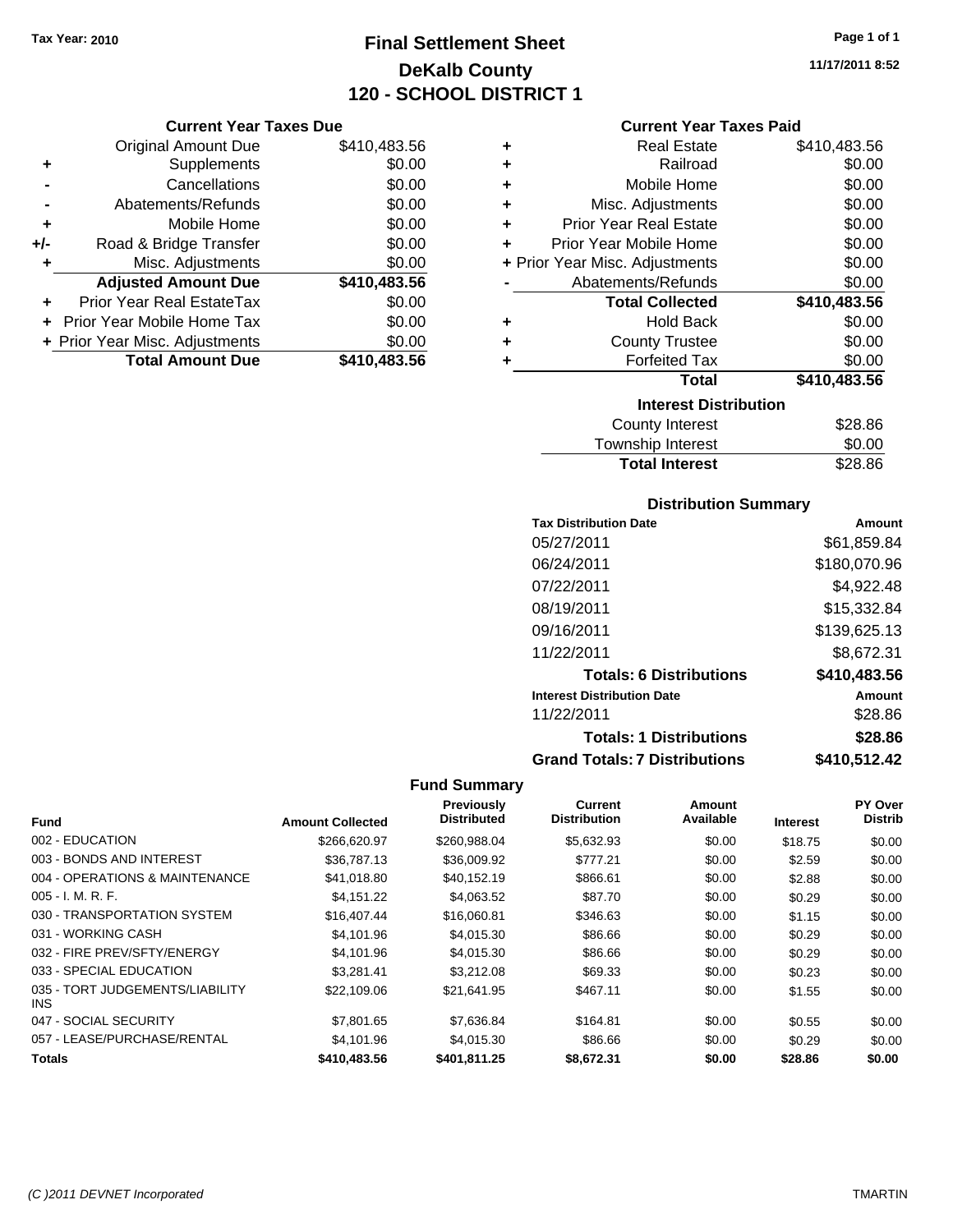## **Final Settlement Sheet Tax Year: 2010 Page 1 of 1 DeKalb County 121 - SCHOOL DISTRICT 9**

**11/17/2011 8:52**

#### **Current Year Taxes Due**

|     | <b>Original Amount Due</b>       | \$71,187.17 |
|-----|----------------------------------|-------------|
| ٠   | Supplements                      | \$0.00      |
|     | Cancellations                    | \$0.00      |
|     | Abatements/Refunds               | \$0.00      |
| ÷   | Mobile Home                      | \$0.00      |
| +/- | Road & Bridge Transfer           | \$0.00      |
| ٠   | Misc. Adjustments                | \$0.00      |
|     | <b>Adjusted Amount Due</b>       | \$71,187.17 |
|     | <b>Prior Year Real EstateTax</b> | \$0.00      |
|     | Prior Year Mobile Home Tax       | \$0.00      |
|     | + Prior Year Misc. Adjustments   | \$0.00      |
|     | <b>Total Amount Due</b>          | \$71,187.17 |

#### **Current Year Taxes Paid**

| ٠ | Real Estate                    | \$67,655.89 |
|---|--------------------------------|-------------|
| ٠ | Railroad                       | \$3,531.28  |
| ÷ | Mobile Home                    | \$0.00      |
| ٠ | Misc. Adjustments              | \$0.00      |
| ÷ | <b>Prior Year Real Estate</b>  | \$0.00      |
| ٠ | Prior Year Mobile Home         | \$0.00      |
|   | + Prior Year Misc. Adjustments | \$0.00      |
|   | Abatements/Refunds             | \$0.00      |
|   | <b>Total Collected</b>         | \$71,187.17 |
| ٠ | <b>Hold Back</b>               | \$0.00      |
| ÷ | <b>County Trustee</b>          | \$0.00      |
| ٠ | <b>Forfeited Tax</b>           | \$0.00      |
|   | Total                          | \$71,187.17 |
|   | <b>Interest Distribution</b>   |             |
|   | <b>County Interest</b>         | \$5.01      |
|   | <b>Township Interest</b>       | \$0.00      |
|   | <b>Total Interest</b>          | \$5.01      |

### **Distribution Summary**

| <b>Tax Distribution Date</b>         | Amount      |
|--------------------------------------|-------------|
| 05/27/2011                           | \$13,051.44 |
| 06/24/2011                           | \$30,407.90 |
| 07/22/2011                           | \$1,204.05  |
| 08/19/2011                           | \$1,195.51  |
| 09/16/2011                           | \$22,774.29 |
| 11/22/2011                           | \$2,553.98  |
| <b>Totals: 6 Distributions</b>       | \$71,187.17 |
| <b>Interest Distribution Date</b>    | Amount      |
| 11/22/2011                           | \$5.01      |
| <b>Totals: 1 Distributions</b>       | \$5.01      |
| <b>Grand Totals: 7 Distributions</b> | \$71,192.18 |

|                                         |                         | <b>Previously</b>  | Current             | Amount    |                 | PY Over        |
|-----------------------------------------|-------------------------|--------------------|---------------------|-----------|-----------------|----------------|
| <b>Fund</b>                             | <b>Amount Collected</b> | <b>Distributed</b> | <b>Distribution</b> | Available | <b>Interest</b> | <b>Distrib</b> |
| 002 - EDUCATION                         | \$40,570.71             | \$39.115.17        | \$1,455.54          | \$0.00    | \$2.88          | \$0.00         |
| 003 - BONDS AND INTEREST                | \$11.429.24             | \$11,019.19        | \$410.05            | \$0.00    | \$0.80          | \$0.00         |
| 004 - OPERATIONS & MAINTENANCE          | \$11.000.91             | \$10,606.22        | \$394.69            | \$0.00    | \$0.77          | \$0.00         |
| $005 - I. M. R. F.$                     | \$848.41                | \$817.97           | \$30.44             | \$0.00    | \$0.06          | \$0.00         |
| 030 - TRANSPORTATION SYSTEM             | \$3,120.85              | \$3,008.90         | \$111.95            | \$0.00    | \$0.22          | \$0.00         |
| 031 - WORKING CASH                      | \$780.21                | \$752.21           | \$28.00             | \$0.00    | \$0.05          | \$0.00         |
| 032 - FIRE PREV/SFTY/ENERGY             | \$780.21                | \$752.21           | \$28.00             | \$0.00    | \$0.05          | \$0.00         |
| 033 - SPECIAL EDUCATION                 | \$624.17                | \$601.78           | \$22.39             | \$0.00    | \$0.04          | \$0.00         |
| 035 - TORT JUDGEMENTS/LIABILITY<br>INS. | \$403.84                | \$389.36           | \$14.48             | \$0.00    | \$0.03          | \$0.00         |
| 047 - SOCIAL SECURITY                   | \$848.41                | \$817.97           | \$30.44             | \$0.00    | \$0.06          | \$0.00         |
| 057 - LEASE/PURCHASE/RENTAL             | \$780.21                | \$752.21           | \$28.00             | \$0.00    | \$0.05          | \$0.00         |
| <b>Totals</b>                           | \$71.187.17             | \$68,633.19        | \$2,553.98          | \$0.00    | \$5.01          | \$0.00         |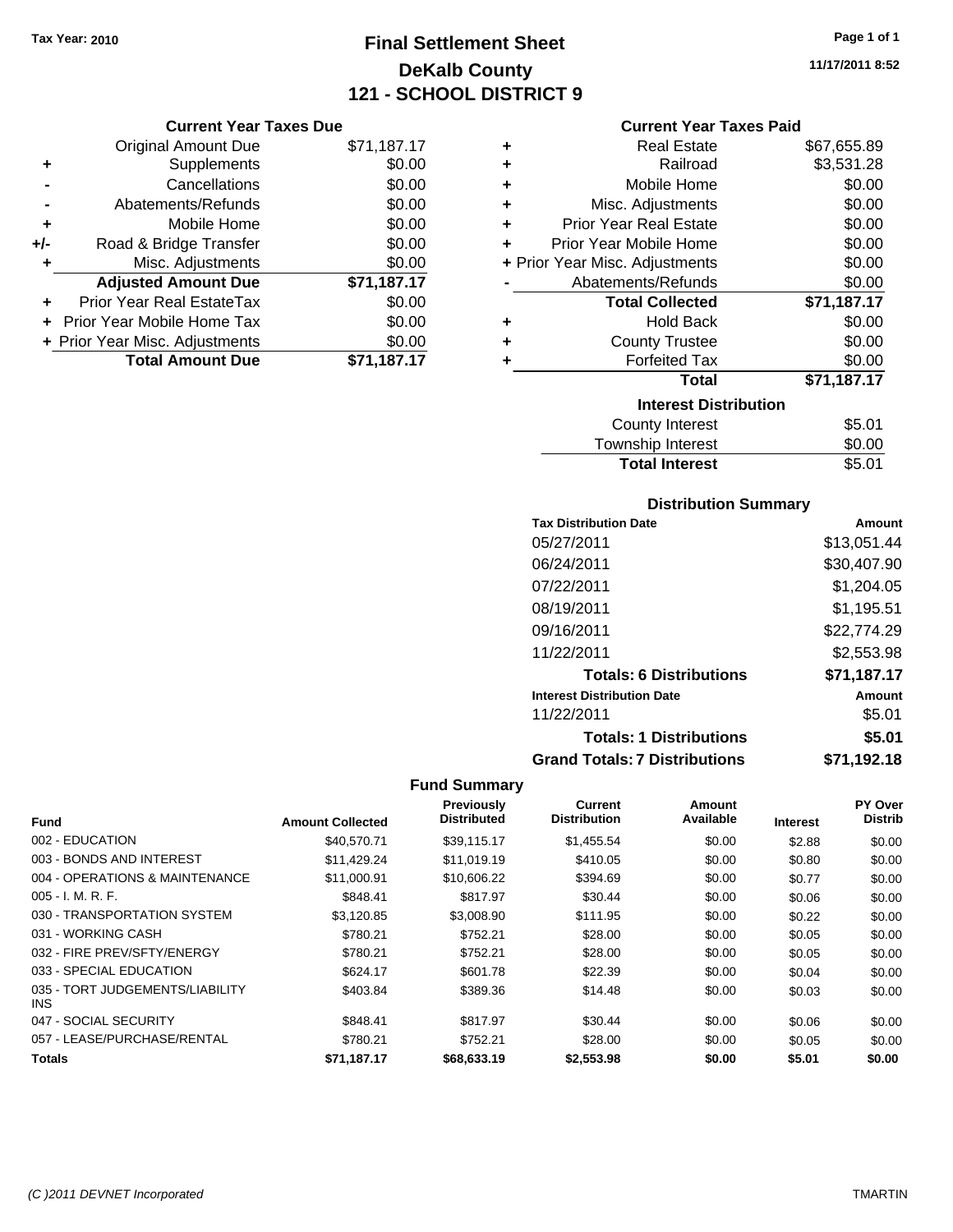## **Final Settlement Sheet Tax Year: 2010 Page 1 of 1 DeKalb County 122 - SCHOOL DISTRICT 100**

**11/17/2011 8:52**

#### **Current Year Taxes Paid**

| <b>Current Year Taxes Due</b> |                                |  |  |  |  |  |
|-------------------------------|--------------------------------|--|--|--|--|--|
| <b>Original Amount Due</b>    | \$11,402.15                    |  |  |  |  |  |
| Supplements                   | \$0.00                         |  |  |  |  |  |
| Cancellations                 | \$0.00                         |  |  |  |  |  |
| Abatements/Refunds            | \$0.00                         |  |  |  |  |  |
| Mobile Home                   | \$0.00                         |  |  |  |  |  |
| Road & Bridge Transfer        | \$0.00                         |  |  |  |  |  |
| Misc. Adjustments             | \$0.00                         |  |  |  |  |  |
| <b>Adjusted Amount Due</b>    | \$11,402.15                    |  |  |  |  |  |
| Prior Year Real EstateTax     | \$0.00                         |  |  |  |  |  |
| Prior Year Mobile Home Tax    | \$0.00                         |  |  |  |  |  |
|                               | \$0.00                         |  |  |  |  |  |
| <b>Total Amount Due</b>       | \$11,402.15                    |  |  |  |  |  |
|                               | + Prior Year Misc. Adjustments |  |  |  |  |  |

| ٠ | Real Estate                    | \$11,402.15 |  |  |  |  |  |
|---|--------------------------------|-------------|--|--|--|--|--|
| ٠ | Railroad                       | \$0.00      |  |  |  |  |  |
| ٠ | Mobile Home                    | \$0.00      |  |  |  |  |  |
| ٠ | Misc. Adjustments              | \$0.00      |  |  |  |  |  |
| ٠ | <b>Prior Year Real Estate</b>  | \$0.00      |  |  |  |  |  |
| ٠ | Prior Year Mobile Home         | \$0.00      |  |  |  |  |  |
|   | + Prior Year Misc. Adjustments | \$0.00      |  |  |  |  |  |
|   | Abatements/Refunds             | \$0.00      |  |  |  |  |  |
|   | <b>Total Collected</b>         | \$11,402.15 |  |  |  |  |  |
| ٠ | <b>Hold Back</b>               | \$0.00      |  |  |  |  |  |
| ٠ | <b>County Trustee</b>          | \$0.00      |  |  |  |  |  |
| ٠ | <b>Forfeited Tax</b>           | \$0.00      |  |  |  |  |  |
|   | Total                          | \$11,402.15 |  |  |  |  |  |
|   | <b>Interest Distribution</b>   |             |  |  |  |  |  |
|   | <b>County Interest</b>         | \$0.80      |  |  |  |  |  |
|   | <b>Township Interest</b>       | \$0.00      |  |  |  |  |  |
|   | <b>Total Interest</b>          | \$0.80      |  |  |  |  |  |

### **Distribution Summary**

| <b>Tax Distribution Date</b>         | Amount      |
|--------------------------------------|-------------|
| 05/27/2011                           | \$8,738.82  |
| 11/22/2011                           | \$2,663.33  |
| <b>Totals: 2 Distributions</b>       | \$11,402.15 |
| <b>Interest Distribution Date</b>    | Amount      |
| 11/22/2011                           | \$0.80      |
| <b>Totals: 1 Distributions</b>       | \$0.80      |
| <b>Grand Totals: 3 Distributions</b> | \$11,402.95 |

|                                         | <b>Amount Collected</b> | Previously<br><b>Distributed</b> | Current<br><b>Distribution</b> | Amount<br>Available |                 | PY Over<br><b>Distrib</b> |
|-----------------------------------------|-------------------------|----------------------------------|--------------------------------|---------------------|-----------------|---------------------------|
| Fund                                    |                         |                                  |                                |                     | <b>Interest</b> |                           |
| 002 - EDUCATION                         | \$6,506.35              | \$4,986.60                       | \$1,519.75                     | \$0.00              | \$0.45          | \$0.00                    |
| 003 - BONDS AND INTEREST                | \$2,061.70              | \$1,580.13                       | \$481.57                       | \$0.00              | \$0.14          | \$0.00                    |
| 004 - OPERATIONS & MAINTENANCE          | \$1,531.22              | \$1.173.55                       | \$357.67                       | \$0.00              | \$0.11          | \$0.00                    |
| $005 - I. M. R. F.$                     | \$133.98                | \$102.68                         | \$31.30                        | \$0.00              | \$0.01          | \$0.00                    |
| 030 - TRANSPORTATION SYSTEM             | \$523.18                | \$400.97                         | \$122.21                       | \$0.00              | \$0.04          | \$0.00                    |
| 031 - WORKING CASH                      | \$0.00                  | \$0.00                           | \$0.00                         | \$0.00              | \$0.00          | \$0.00                    |
| 032 - FIRE PREV/SFTY/ENERGY             | \$98.26                 | \$75.31                          | \$22.95                        | \$0.00              | \$0.01          | \$0.00                    |
| 033 - SPECIAL EDUCATION                 | \$109.76                | \$84.12                          | \$25.64                        | \$0.00              | \$0.01          | \$0.00                    |
| 035 - TORT JUDGEMENTS/LIABILITY<br>INS. | \$178.65                | \$136.92                         | \$41.73                        | \$0.00              | \$0.01          | \$0.00                    |
| 047 - SOCIAL SECURITY                   | \$259.05                | \$198.54                         | \$60.51                        | \$0.00              | \$0.02          | \$0.00                    |
| 057 - LEASE/PURCHASE/RENTAL             | \$0.00                  | \$0.00                           | \$0.00                         | \$0.00              | \$0.00          | \$0.00                    |
| <b>Totals</b>                           | \$11,402.15             | \$8.738.82                       | \$2,663,33                     | \$0.00              | \$0.80          | \$0.00                    |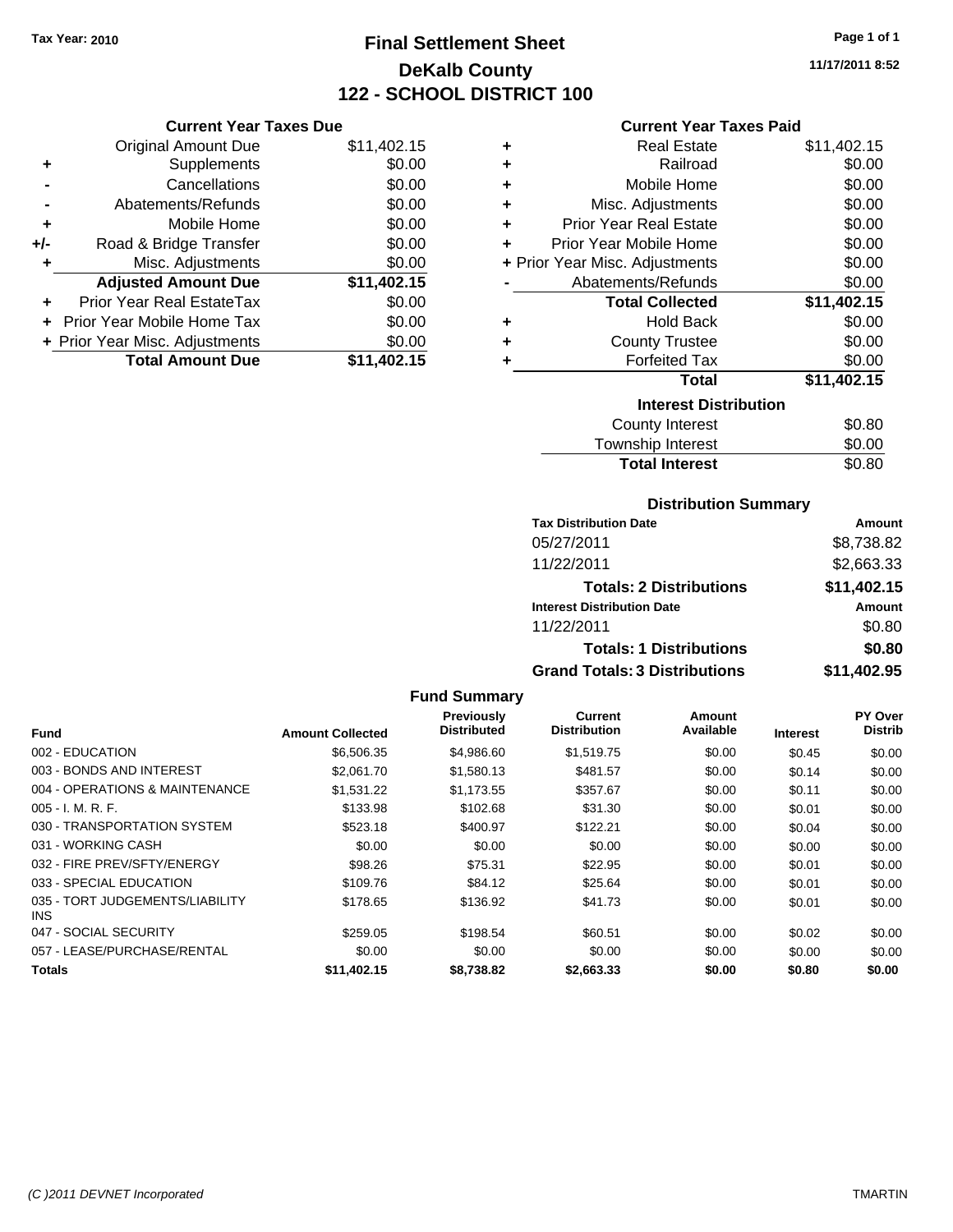**Current Year Taxes Due** Original Amount Due \$66,860.47

**Adjusted Amount Due \$66,860.47**

**Total Amount Due \$66,860.47**

**+** Supplements \$0.00 **-** Cancellations \$0.00 **-** Abatements/Refunds \$0.00 **+** Mobile Home \$0.00 **+/-** Road & Bridge Transfer \$0.00 **+** Misc. Adjustments \$0.00

**+** Prior Year Real EstateTax \$0.00 **+** Prior Year Mobile Home Tax \$0.00 **+ Prior Year Misc. Adjustments**  $$0.00$ 

## **Final Settlement Sheet Tax Year: 2010 Page 1 of 1 DeKalb County 123 - SCHOOL DISTRICT 161**

**11/17/2011 8:52**

#### **Current Year Taxes Paid**

| ٠ | <b>Real Estate</b>             | \$66,860.47 |
|---|--------------------------------|-------------|
| ٠ | Railroad                       | \$0.00      |
| ٠ | Mobile Home                    | \$0.00      |
| ٠ | Misc. Adjustments              | \$0.00      |
| ٠ | <b>Prior Year Real Estate</b>  | \$0.00      |
| ٠ | Prior Year Mobile Home         | \$0.00      |
|   | + Prior Year Misc. Adjustments | \$0.00      |
|   | Abatements/Refunds             | \$0.00      |
|   | <b>Total Collected</b>         | \$66,860.47 |
| ٠ | <b>Hold Back</b>               | \$0.00      |
| ÷ | <b>County Trustee</b>          | \$0.00      |
| ٠ | <b>Forfeited Tax</b>           | \$0.00      |
|   | <b>Total</b>                   | \$66,860.47 |
|   |                                |             |
|   | <b>Interest Distribution</b>   |             |
|   | County Interest                | \$4.70      |

## **Distribution Summary**

Total Interest \$4.70

| <b>Tax Distribution Date</b>         | Amount      |
|--------------------------------------|-------------|
| 05/27/2011                           | \$6,473.94  |
| 06/24/2011                           | \$32,636.40 |
| 07/22/2011                           | \$1,091.62  |
| 08/19/2011                           | \$573.11    |
| 09/16/2011                           | \$23.365.96 |
| 11/22/2011                           | \$2.719.44  |
| <b>Totals: 6 Distributions</b>       | \$66,860.47 |
| <b>Interest Distribution Date</b>    | Amount      |
| 11/22/2011                           | \$4.70      |
| <b>Totals: 1 Distributions</b>       | \$4.70      |
| <b>Grand Totals: 7 Distributions</b> | \$66.865.17 |

|                                         |                         | Previously         | <b>Current</b>      | Amount    |                 | PY Over        |
|-----------------------------------------|-------------------------|--------------------|---------------------|-----------|-----------------|----------------|
| <b>Fund</b>                             | <b>Amount Collected</b> | <b>Distributed</b> | <b>Distribution</b> | Available | <b>Interest</b> | <b>Distrib</b> |
| 002 - EDUCATION                         | \$49,866,08             | \$47,837.85        | \$2,028.23          | \$0.00    | \$3.51          | \$0.00         |
| 003 - BONDS AND INTEREST                | \$0.00                  | \$0.00             | \$0.00              | \$0.00    | \$0.00          | \$0.00         |
| 004 - OPERATIONS & MAINTENANCE          | \$5,236.71              | \$5,023.72         | \$212.99            | \$0.00    | \$0.37          | \$0.00         |
| $005 - I. M. R. F.$                     | \$1,759.63              | \$1,688.06         | \$71.57             | \$0.00    | \$0.12          | \$0.00         |
| 030 - TRANSPORTATION SYSTEM             | \$2,515.96              | \$2,413.63         | \$102.33            | \$0.00    | \$0.18          | \$0.00         |
| 031 - WORKING CASH                      | \$1.049.11              | \$1,006.44         | \$42.67             | \$0.00    | \$0.07          | \$0.00         |
| 033 - SPECIAL EDUCATION                 | \$419.15                | \$402.10           | \$17.05             | \$0.00    | \$0.03          | \$0.00         |
| 035 - TORT JUDGEMENTS/LIABILITY<br>INS. | \$3,309.59              | \$3.174.99         | \$134.60            | \$0.00    | \$0.23          | \$0.00         |
| 047 - SOCIAL SECURITY                   | \$1,655.13              | \$1,587.80         | \$67.33             | \$0.00    | \$0.12          | \$0.00         |
| 057 - LEASE/PURCHASE/RENTAL             | \$1.049.11              | \$1,006.44         | \$42.67             | \$0.00    | \$0.07          | \$0.00         |
| <b>Totals</b>                           | \$66.860.47             | \$64,141.03        | \$2.719.44          | \$0.00    | \$4.70          | \$0.00         |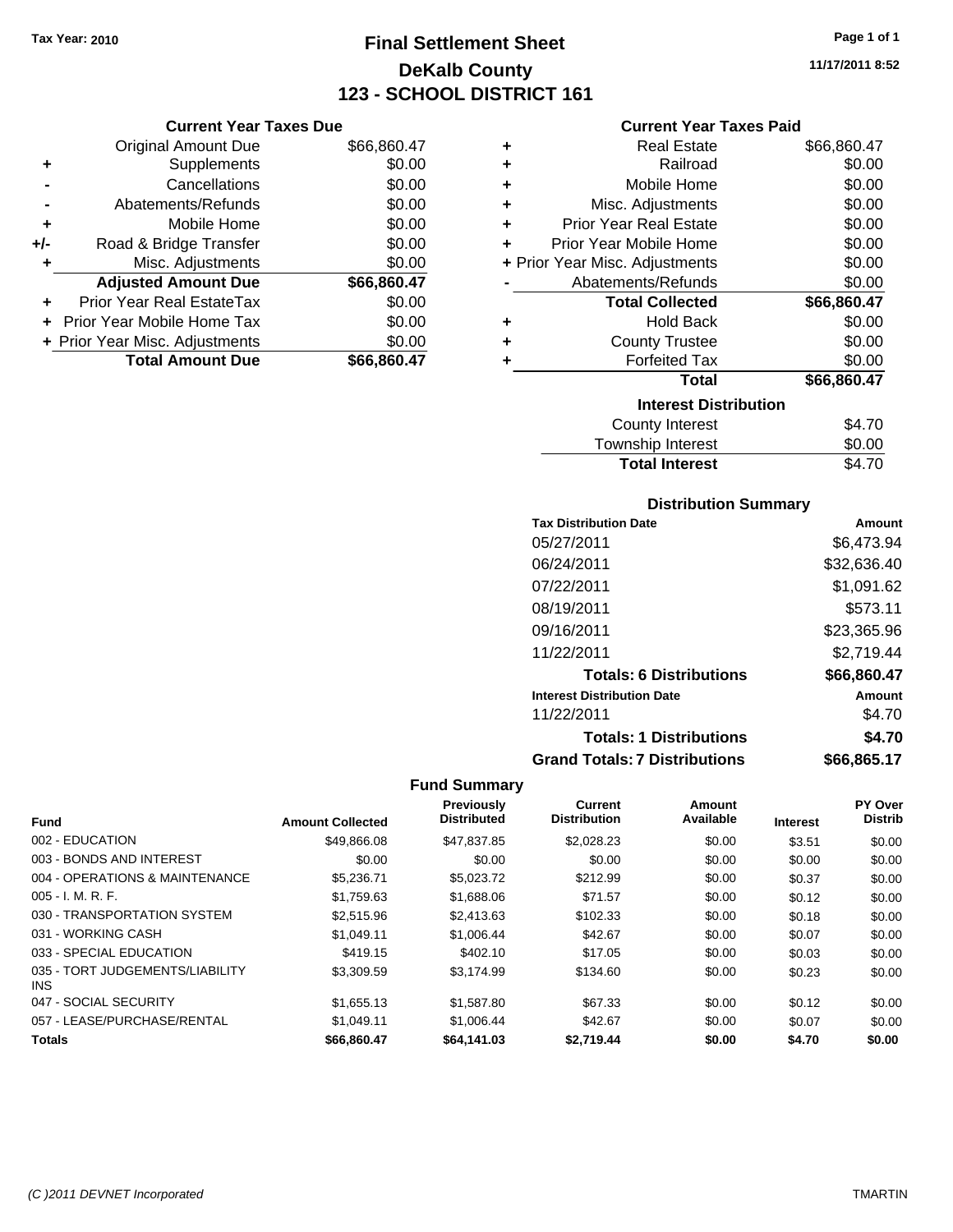**Current Year Taxes Due**

## **Final Settlement Sheet Tax Year: 2010 Page 1 of 1 DeKalb County 124 - SCHOOL DISTRICT 212**

**11/17/2011 8:52**

#### **Current Year Taxes Paid**

|     | <b>Original Amount Due</b>     | \$271,947.03 | ٠ | <b>Real Estate</b>             | \$271,258.95 |
|-----|--------------------------------|--------------|---|--------------------------------|--------------|
| ٠   | Supplements                    | \$0.00       | ٠ | Railroad                       | \$0.00       |
|     | Cancellations                  | \$688.08     | ٠ | Mobile Home                    | \$62.36      |
|     | Abatements/Refunds             | \$0.00       | ٠ | Misc. Adjustments              | \$0.00       |
| ٠   | Mobile Home                    | \$62.36      | ٠ | <b>Prior Year Real Estate</b>  | \$0.00       |
| +/- | Road & Bridge Transfer         | \$0.00       | ÷ | Prior Year Mobile Home         | \$0.00       |
|     | Misc. Adjustments              | \$0.00       |   | + Prior Year Misc. Adjustments | \$0.00       |
|     | <b>Adjusted Amount Due</b>     | \$271,321.31 |   | Abatements/Refunds             | \$0.00       |
| ÷.  | Prior Year Real EstateTax      | \$0.00       |   | <b>Total Collected</b>         | \$271,321.31 |
|     | Prior Year Mobile Home Tax     | \$0.00       | ٠ | <b>Hold Back</b>               | \$0.00       |
|     | + Prior Year Misc. Adjustments | \$0.00       |   | <b>County Trustee</b>          | \$0.00       |
|     | <b>Total Amount Due</b>        | \$271,321.31 |   | <b>Forfeited Tax</b>           | \$0.00       |
|     |                                |              |   | <b>Total</b>                   | \$271,321.31 |
|     |                                |              |   | <b>Interest Distribution</b>   |              |
|     |                                |              |   | <b>County Interest</b>         | \$19.07      |
|     |                                |              |   | <b>Township Interest</b>       | \$0.00       |

# **Distribution Summary**

**Total Interest** \$19.07

| PISU INUUVII VUIIIIIIUI V            |              |
|--------------------------------------|--------------|
| <b>Tax Distribution Date</b>         | Amount       |
| 05/27/2011                           | \$25,564.69  |
| 06/24/2011                           | \$115,725.84 |
| 07/22/2011                           | \$2,433.62   |
| 08/19/2011                           | \$7,028.05   |
| 09/16/2011                           | \$107,207.45 |
| 11/22/2011                           | \$13.361.66  |
| <b>Totals: 6 Distributions</b>       | \$271.321.31 |
| <b>Interest Distribution Date</b>    | Amount       |
| 11/22/2011                           | \$19.07      |
| <b>Totals: 1 Distributions</b>       | \$19.07      |
| <b>Grand Totals: 7 Distributions</b> | \$271,340.38 |

|                                         |                         | <b>Previously</b><br><b>Distributed</b> | Current<br><b>Distribution</b> | Amount<br>Available |                 | PY Over<br><b>Distrib</b> |
|-----------------------------------------|-------------------------|-----------------------------------------|--------------------------------|---------------------|-----------------|---------------------------|
| <b>Fund</b>                             | <b>Amount Collected</b> |                                         |                                |                     | <b>Interest</b> |                           |
| 002 - EDUCATION                         | \$138,630.26            | \$131,803.19                            | \$6,827.07                     | \$0.00              | \$9.75          | \$0.00                    |
| 003 - BONDS AND INTEREST                | \$37.294.74             | \$35,458.11                             | \$1,836.63                     | \$0.00              | \$2.62          | \$0.00                    |
| 004 - OPERATIONS & MAINTENANCE          | \$26,659.76             | \$25,346.86                             | \$1,312.90                     | \$0.00              | \$1.87          | \$0.00                    |
| $005 - I. M. R. F.$                     | \$4,342.23              | \$4,128.39                              | \$213.84                       | \$0.00              | \$0.31          | \$0.00                    |
| 030 - TRANSPORTATION SYSTEM             | \$12,796.60             | \$12,166.40                             | \$630.20                       | \$0.00              | \$0.90          | \$0.00                    |
| 031 - WORKING CASH                      | \$5,332.01              | \$5,069.43                              | \$262.58                       | \$0.00              | \$0.37          | \$0.00                    |
| 032 - FIRE PREV/SFTY/ENERGY             | \$1,076.06              | \$1,023.06                              | \$53.00                        | \$0.00              | \$0.08          | \$0.00                    |
| 033 - SPECIAL EDUCATION                 | \$2,132.86              | \$2,027.82                              | \$105.04                       | \$0.00              | \$0.15          | \$0.00                    |
| 035 - TORT JUDGEMENTS/LIABILITY<br>INS. | \$32,575.11             | \$30,970.88                             | \$1,604.23                     | \$0.00              | \$2.29          | \$0.00                    |
| 047 - SOCIAL SECURITY                   | \$5,149.67              | \$4,896,08                              | \$253.59                       | \$0.00              | \$0.36          | \$0.00                    |
| 057 - LEASE/PURCHASE/RENTAL             | \$5,332.01              | \$5.069.43                              | \$262.58                       | \$0.00              | \$0.37          | \$0.00                    |
| <b>Totals</b>                           | \$271.321.31            | \$257.959.65                            | \$13,361.66                    | \$0.00              | \$19.07         | \$0.00                    |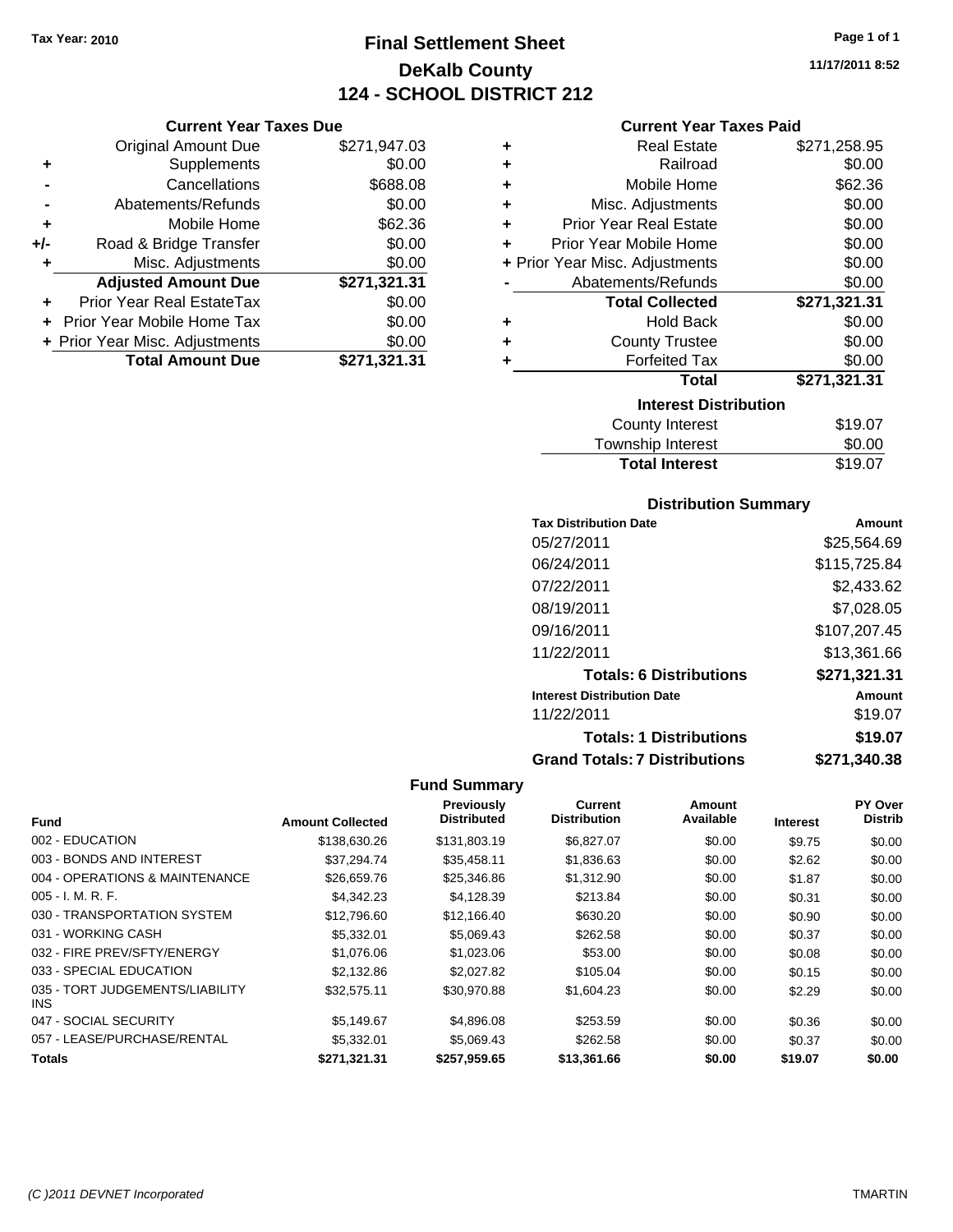## **Final Settlement Sheet Tax Year: 2010 Page 1 of 1 DeKalb County 125 - SCHOOL DISTRICT 220**

**11/17/2011 8:52**

#### **Current Year Taxes Paid**

|     | <b>Current Year Taxes Due</b>  |            |  |  |  |
|-----|--------------------------------|------------|--|--|--|
|     | <b>Original Amount Due</b>     | \$2,715.63 |  |  |  |
| ٠   | Supplements                    | \$0.00     |  |  |  |
|     | Cancellations                  | \$0.00     |  |  |  |
|     | Abatements/Refunds             | \$0.00     |  |  |  |
| ٠   | Mobile Home                    | \$0.00     |  |  |  |
| +/- | Road & Bridge Transfer         | \$0.00     |  |  |  |
| ٠   | Misc. Adjustments              | \$0.00     |  |  |  |
|     | <b>Adjusted Amount Due</b>     | \$2,715.63 |  |  |  |
|     | Prior Year Real EstateTax      | \$0.00     |  |  |  |
|     | Prior Year Mobile Home Tax     | \$0.00     |  |  |  |
|     | + Prior Year Misc. Adjustments | \$0.00     |  |  |  |
|     | <b>Total Amount Due</b>        | \$2.715.63 |  |  |  |

| ٠ | <b>Real Estate</b>             | \$2,715.63 |
|---|--------------------------------|------------|
| ٠ | Railroad                       | \$0.00     |
| ٠ | Mobile Home                    | \$0.00     |
| ÷ | Misc. Adjustments              | \$0.00     |
| ÷ | <b>Prior Year Real Estate</b>  | \$0.00     |
| ٠ | Prior Year Mobile Home         | \$0.00     |
|   | + Prior Year Misc. Adjustments | \$0.00     |
|   | Abatements/Refunds             | \$0.00     |
|   |                                |            |
|   | <b>Total Collected</b>         | \$2,715.63 |
| ٠ | <b>Hold Back</b>               | \$0.00     |
| ٠ | <b>County Trustee</b>          | \$0.00     |
| ٠ | <b>Forfeited Tax</b>           | \$0.00     |
|   | Total                          | \$2,715.63 |
|   | <b>Interest Distribution</b>   |            |
|   | County Interest                | \$0.19     |

### **Distribution Summary**

**Total Interest** \$0.19

| <b>Tax Distribution Date</b>         | Amount     |  |  |
|--------------------------------------|------------|--|--|
| 06/24/2011                           | \$1,357.82 |  |  |
| 09/16/2011                           | \$1,357.81 |  |  |
| <b>Totals: 2 Distributions</b>       | \$2,715.63 |  |  |
| <b>Interest Distribution Date</b>    | Amount     |  |  |
| 11/22/2011                           | \$0.19     |  |  |
| <b>Totals: 1 Distributions</b>       | \$0.19     |  |  |
| <b>Grand Totals: 3 Distributions</b> | \$2,715.82 |  |  |

|                                               |                         | <b>Previously</b>  | <b>Current</b>      | Amount    |                 | PY Over        |
|-----------------------------------------------|-------------------------|--------------------|---------------------|-----------|-----------------|----------------|
| <b>Fund</b>                                   | <b>Amount Collected</b> | <b>Distributed</b> | <b>Distribution</b> | Available | <b>Interest</b> | <b>Distrib</b> |
| 002 - EDUCATION                               | \$1,358.04              | \$1,358.04         | \$0.00              | \$0.00    | \$0.11          | \$0.00         |
| 003 - BONDS AND INTEREST                      | \$455.48                | \$455.48           | \$0.00              | \$0.00    | \$0.03          | \$0.00         |
| 004 - OPERATIONS & MAINTENANCE                | \$280.42                | \$280.42           | \$0.00              | \$0.00    | \$0.02          | \$0.00         |
| $005 - I. M. R. F.$                           | \$36.43                 | \$36.43            | \$0.00              | \$0.00    | \$0.00          | \$0.00         |
| 030 - TRANSPORTATION SYSTEM                   | \$105.90                | \$105.90           | \$0.00              | \$0.00    | \$0.01          | \$0.00         |
| 031 - WORKING CASH                            | \$33.62                 | \$33.62            | \$0.00              | \$0.00    | \$0.00          | \$0.00         |
| 032 - FIRE PREV/SFTY/ENERGY                   | \$32.37                 | \$32.37            | \$0.00              | \$0.00    | \$0.00          | \$0.00         |
| 033 - SPECIAL EDUCATION                       | \$13.35                 | \$13.35            | \$0.00              | \$0.00    | \$0.00          | \$0.00         |
| 035 - TORT JUDGEMENTS/LIABILITY<br><b>INS</b> | \$329.97                | \$329.97           | \$0.00              | \$0.00    | \$0.02          | \$0.00         |
| 047 - SOCIAL SECURITY                         | \$36.43                 | \$36.43            | \$0.00              | \$0.00    | \$0.00          | \$0.00         |
| 057 - LEASE/PURCHASE/RENTAL                   | \$33.62                 | \$33.62            | \$0.00              | \$0.00    | \$0.00          | \$0.00         |
| Totals                                        | \$2.715.63              | \$2.715.63         | \$0.00              | \$0.00    | \$0.19          | \$0.00         |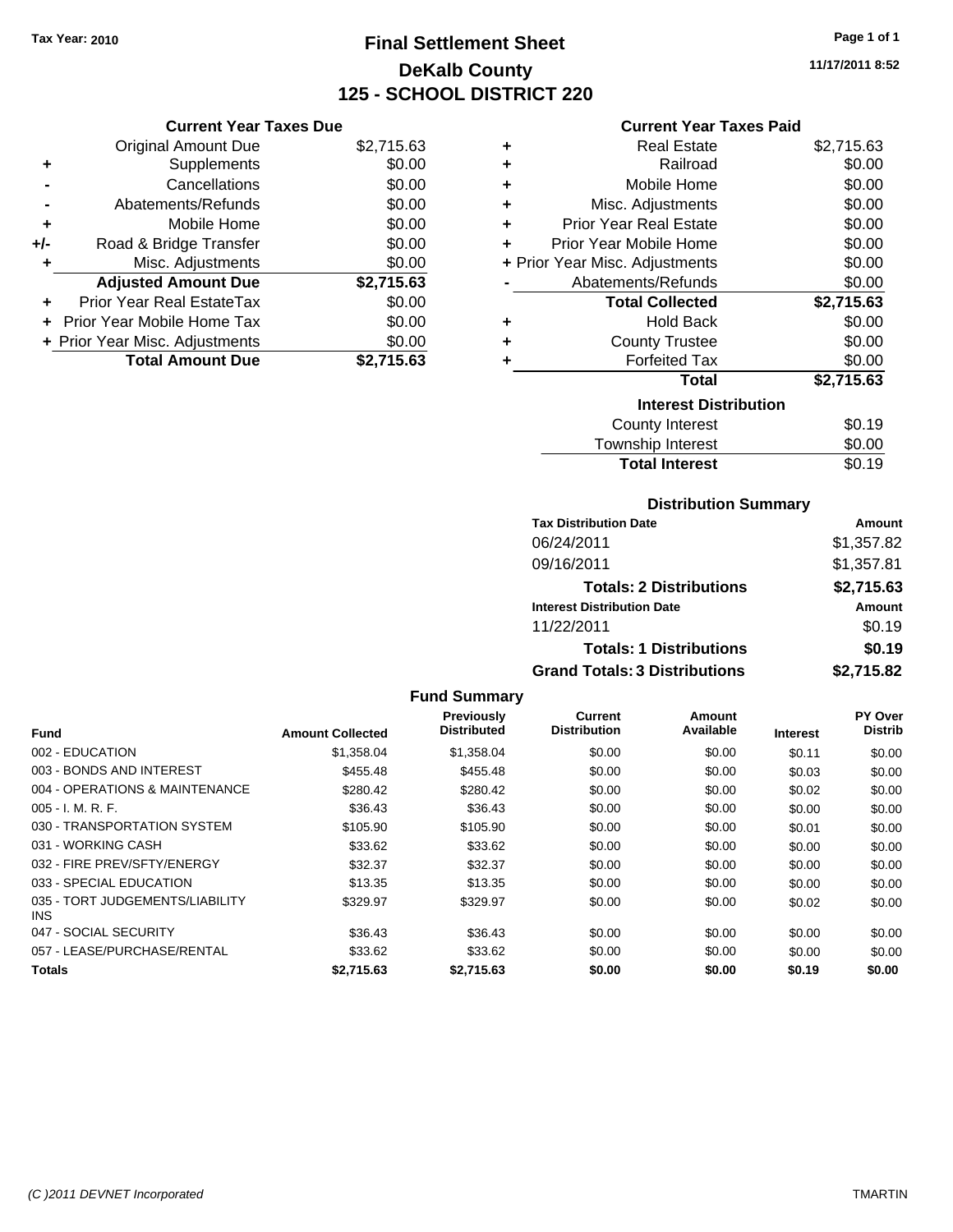**Current Year Taxes Due**

## **Final Settlement Sheet Tax Year: 2010 Page 1 of 1 DeKalb County 126 - SCHOOL DISTRICT 269**

| <b>Current Year Taxes Due</b> |                                |              |   | <b>Current Year Taxes Paid</b> |              |
|-------------------------------|--------------------------------|--------------|---|--------------------------------|--------------|
|                               | Original Amount Due            | \$272,588.43 | ٠ | <b>Real Estate</b>             | \$271,722.39 |
| ٠                             | Supplements                    | \$0.00       | ٠ | Railroad                       | \$0.00       |
|                               | Cancellations                  | \$866.04     | ٠ | Mobile Home                    | \$78.49      |
|                               | Abatements/Refunds             | \$0.00       | ٠ | Misc. Adjustments              | \$0.00       |
| ٠                             | Mobile Home                    | \$78.49      | ٠ | <b>Prior Year Real Estate</b>  | \$0.00       |
| +/-                           | Road & Bridge Transfer         | \$0.00       | ٠ | Prior Year Mobile Home         | \$0.00       |
|                               | Misc. Adjustments              | \$0.00       |   | + Prior Year Misc. Adjustments | \$0.00       |
|                               | <b>Adjusted Amount Due</b>     | \$271,800.88 |   | Abatements/Refunds             | \$0.00       |
| ÷.                            | Prior Year Real EstateTax      | \$0.00       |   | <b>Total Collected</b>         | \$271,800.88 |
|                               | + Prior Year Mobile Home Tax   | \$0.00       | ٠ | <b>Hold Back</b>               | \$0.00       |
|                               | + Prior Year Misc. Adjustments | \$0.00       | ٠ | <b>County Trustee</b>          | \$0.00       |
|                               | <b>Total Amount Due</b>        | \$271,800.88 |   | <b>Forfeited Tax</b>           | \$0.00       |
|                               |                                |              |   | <b>Total</b>                   | \$271,800.88 |
|                               |                                |              |   | <b>Interest Distribution</b>   |              |
|                               |                                |              |   | County Interest                | \$19.11      |

## **Distribution Summary**

Township Interest \$0.00 Total Interest \$19.11

| PISUINUUVII VUIIIIIIAI Y             |              |  |  |  |  |
|--------------------------------------|--------------|--|--|--|--|
| <b>Tax Distribution Date</b>         | Amount       |  |  |  |  |
| 05/27/2011                           | \$25,667.78  |  |  |  |  |
| 06/24/2011                           | \$111,608.20 |  |  |  |  |
| 07/22/2011                           | \$1.965.57   |  |  |  |  |
| 08/19/2011                           | \$8,269.53   |  |  |  |  |
| 09/16/2011                           | \$110,206.38 |  |  |  |  |
| 11/22/2011                           | \$14.083.42  |  |  |  |  |
| <b>Totals: 6 Distributions</b>       | \$271,800.88 |  |  |  |  |
| <b>Interest Distribution Date</b>    | Amount       |  |  |  |  |
| 11/22/2011                           | \$19.11      |  |  |  |  |
| <b>Totals: 1 Distributions</b>       | \$19.11      |  |  |  |  |
| <b>Grand Totals: 7 Distributions</b> | \$271.819.99 |  |  |  |  |

#### **Fund Summary**

|                                         |                         | Previously         | <b>Current</b>      | Amount    |                 | PY Over        |
|-----------------------------------------|-------------------------|--------------------|---------------------|-----------|-----------------|----------------|
| <b>Fund</b>                             | <b>Amount Collected</b> | <b>Distributed</b> | <b>Distribution</b> | Available | <b>Interest</b> | <b>Distrib</b> |
| 002 - EDUCATION                         | \$178,239.37            | \$169,003.91       | \$9.235.46          | \$0.00    | \$12.53         | \$0.00         |
| 003 - BONDS AND INTEREST                | \$0.00                  | \$0.00             | \$0.00              | \$0.00    | \$0.00          | \$0.00         |
| 004 - OPERATIONS & MAINTENANCE          | \$46.681.80             | \$44.262.98        | \$2,418.82          | \$0.00    | \$3.28          | \$0.00         |
| $005 - I. M. R. F.$                     | \$3.836.48              | \$3.637.67         | \$198.81            | \$0.00    | \$0.27          | \$0.00         |
| 030 - TRANSPORTATION SYSTEM             | \$10,185.20             | \$9.657.44         | \$527.76            | \$0.00    | \$0.72          | \$0.00         |
| 031 - WORKING CASH                      | \$4.243.91              | \$4.024.00         | \$219.91            | \$0.00    | \$0.30          | \$0.00         |
| 033 - SPECIAL EDUCATION                 | \$1,697.39              | \$1,609.44         | \$87.95             | \$0.00    | \$0.12          | \$0.00         |
| 035 - TORT JUDGEMENTS/LIABILITY<br>INS. | \$23,080.25             | \$21,884.35        | \$1,195.90          | \$0.00    | \$1.62          | \$0.00         |
| 047 - SOCIAL SECURITY                   | \$3.836.48              | \$3.637.67         | \$198.81            | \$0.00    | \$0.27          | \$0.00         |
| <b>Totals</b>                           | \$271.800.88            | \$257.717.46       | \$14,083,42         | \$0.00    | \$19.11         | \$0.00         |

**11/17/2011 8:52**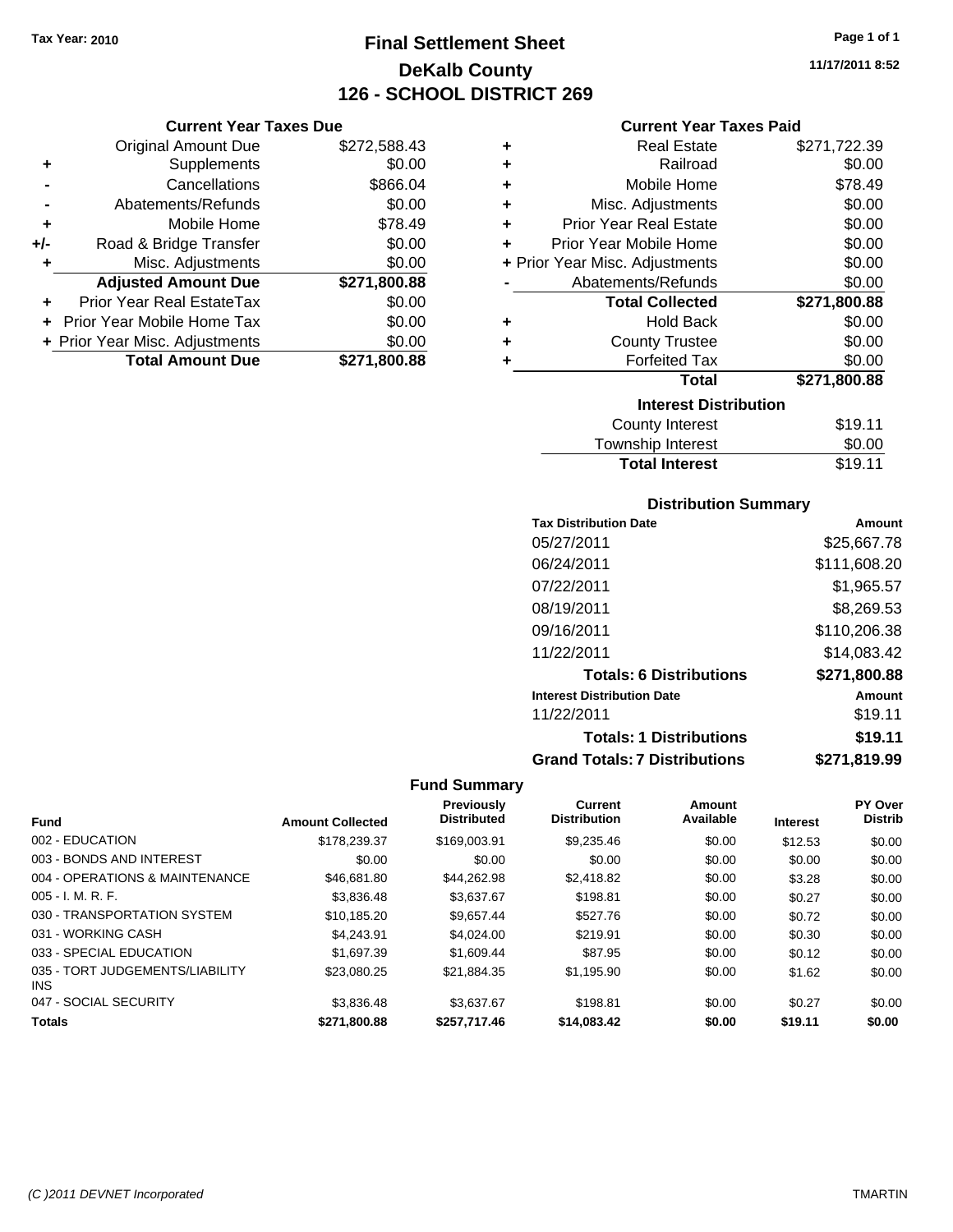## **Final Settlement Sheet Tax Year: 2010 Page 1 of 1 DeKalb County 127 - SCHOOL DISTRICT 271**

**11/17/2011 8:52**

#### **Current Year Taxes Paid**

|     | <b>Current Year Taxes Due</b>  |             |
|-----|--------------------------------|-------------|
|     | <b>Original Amount Due</b>     | \$54,526.40 |
| ٠   | Supplements                    | \$0.00      |
|     | Cancellations                  | \$0.00      |
|     | Abatements/Refunds             | \$0.00      |
| ٠   | Mobile Home                    | \$51.34     |
| +/- | Road & Bridge Transfer         | \$0.00      |
| ٠   | Misc. Adjustments              | \$0.00      |
|     | <b>Adjusted Amount Due</b>     | \$54,577.74 |
|     | Prior Year Real EstateTax      | \$0.00      |
|     | Prior Year Mobile Home Tax     | \$0.00      |
|     | + Prior Year Misc. Adjustments | \$0.00      |
|     | <b>Total Amount Due</b>        | \$54,577.74 |

| ٠ | Real Estate                    | \$54,526.40 |
|---|--------------------------------|-------------|
| ٠ | Railroad                       | \$0.00      |
| ٠ | Mobile Home                    | \$51.34     |
| ٠ | Misc. Adjustments              | \$0.00      |
| ٠ | <b>Prior Year Real Estate</b>  | \$0.00      |
| ٠ | Prior Year Mobile Home         | \$0.00      |
|   | + Prior Year Misc. Adjustments | \$0.00      |
|   | Abatements/Refunds             | \$0.00      |
|   | <b>Total Collected</b>         | \$54,577.74 |
| ٠ | <b>Hold Back</b>               | \$0.00      |
| ٠ | <b>County Trustee</b>          | \$0.00      |
| ٠ | <b>Forfeited Tax</b>           | \$0.00      |
|   | Total                          | \$54,577.74 |
|   | <b>Interest Distribution</b>   |             |
|   | <b>County Interest</b>         | \$3.83      |
|   | <b>Township Interest</b>       | \$0.00      |
|   | <b>Total Interest</b>          | \$3.83      |

### **Distribution Summary**

| <b>Tax Distribution Date</b>         | Amount      |
|--------------------------------------|-------------|
| 05/27/2011                           | \$4,169.07  |
| 06/24/2011                           | \$27,723.79 |
| 08/19/2011                           | \$617.09    |
| 09/16/2011                           | \$21,579.10 |
| 11/22/2011                           | \$488.69    |
| <b>Totals: 5 Distributions</b>       | \$54,577.74 |
| <b>Interest Distribution Date</b>    | Amount      |
| 11/22/2011                           | \$3.83      |
| <b>Totals: 1 Distributions</b>       | \$3.83      |
| <b>Grand Totals: 6 Distributions</b> | \$54,581.57 |

| <b>Fund</b>                             | <b>Amount Collected</b> | Previously<br><b>Distributed</b> | <b>Current</b><br><b>Distribution</b> | Amount<br>Available | <b>Interest</b> | PY Over<br><b>Distrib</b> |
|-----------------------------------------|-------------------------|----------------------------------|---------------------------------------|---------------------|-----------------|---------------------------|
|                                         |                         |                                  |                                       |                     |                 |                           |
| 002 - EDUCATION                         | \$29,989.05             | \$29,720.53                      | \$268.52                              | \$0.00              | \$2.11          | \$0.00                    |
| 003 - BONDS AND INTEREST                | \$11,998.16             | \$11,890.72                      | \$107.44                              | \$0.00              | \$0.84          | \$0.00                    |
| 004 - OPERATIONS & MAINTENANCE          | \$5,305.77              | \$5,258.27                       | \$47.50                               | \$0.00              | \$0.37          | \$0.00                    |
| $005 - I. M. R. F.$                     | \$1.268.77              | \$1.257.41                       | \$11.36                               | \$0.00              | \$0.09          | \$0.00                    |
| 030 - TRANSPORTATION SYSTEM             | \$1.614.85              | \$1,600.38                       | \$14.47                               | \$0.00              | \$0.11          | \$0.00                    |
| 031 - WORKING CASH                      | \$314.92                | \$312.10                         | \$2.82                                | \$0.00              | \$0.02          | \$0.00                    |
| 032 - FIRE PREV/SFTY/ENERGY             | \$25.37                 | \$25.15                          | \$0.22                                | \$0.00              | \$0.00          | \$0.00                    |
| 033 - SPECIAL EDUCATION                 | \$254.50                | \$252.22                         | \$2.28                                | \$0.00              | \$0.02          | \$0.00                    |
| 035 - TORT JUDGEMENTS/LIABILITY<br>INS. | \$2,076.13              | \$2,057.54                       | \$18.59                               | \$0.00              | \$0.15          | \$0.00                    |
| 047 - SOCIAL SECURITY                   | \$1,384.14              | \$1.371.75                       | \$12.39                               | \$0.00              | \$0.10          | \$0.00                    |
| 057 - LEASE/PURCHASE/RENTAL             | \$346.08                | \$342.98                         | \$3.10                                | \$0.00              | \$0.02          | \$0.00                    |
| <b>Totals</b>                           | \$54.577.74             | \$54,089.05                      | \$488.69                              | \$0.00              | \$3.83          | \$0.00                    |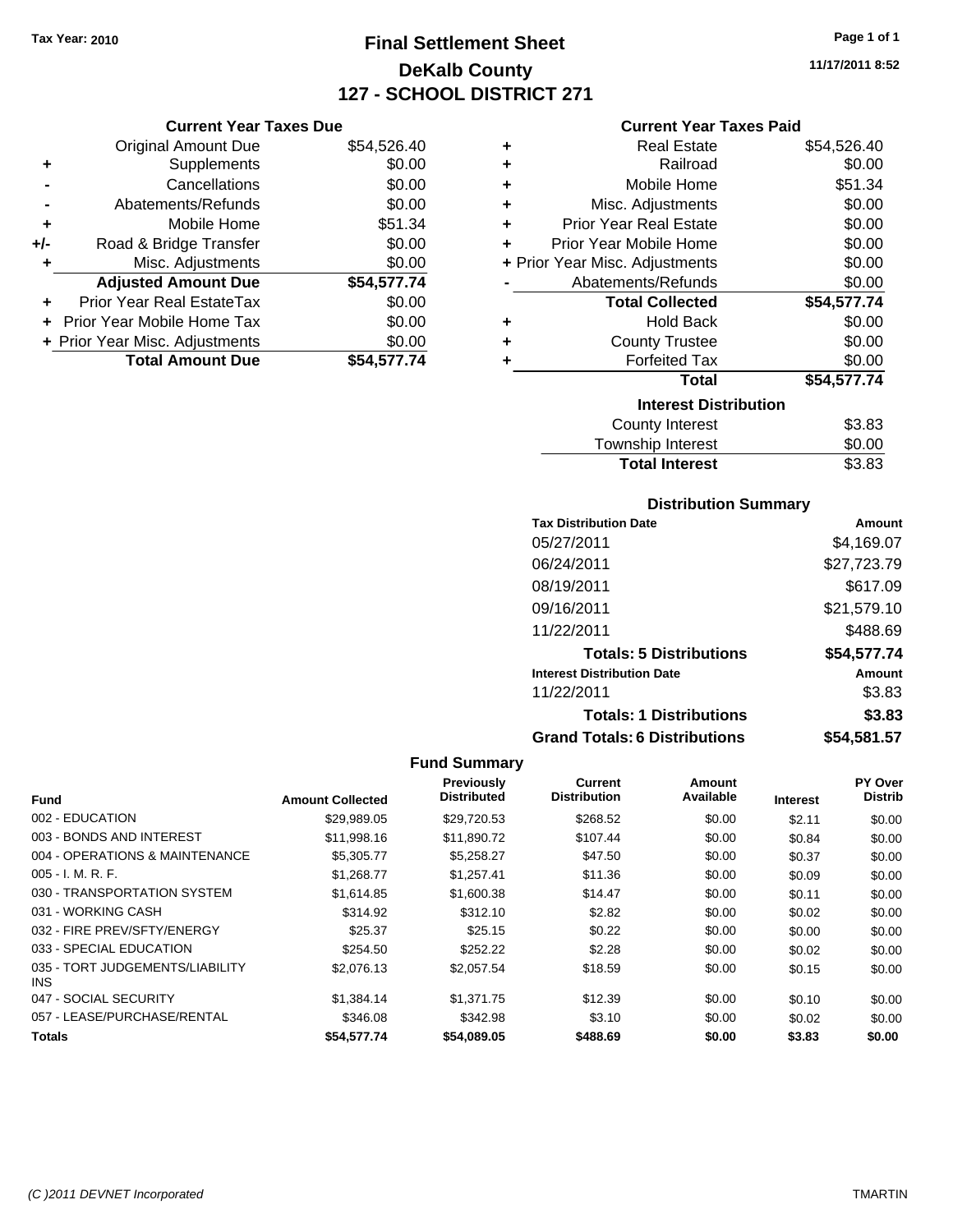## **Final Settlement Sheet Tax Year: 2010 Page 1 of 1 DeKalb County 128 - SCHOOL DISTRICT 300**

**11/17/2011 8:52**

#### **Current Year Taxes Paid**

|     | <b>Current Year Taxes Due</b>    |            |  |  |  |
|-----|----------------------------------|------------|--|--|--|
|     | <b>Original Amount Due</b>       | \$6,866.59 |  |  |  |
| ٠   | Supplements                      | \$0.00     |  |  |  |
|     | Cancellations                    | \$0.00     |  |  |  |
|     | Abatements/Refunds               | \$0.00     |  |  |  |
| ٠   | Mobile Home                      | \$0.00     |  |  |  |
| +/- | Road & Bridge Transfer           | \$0.00     |  |  |  |
| ٠   | Misc. Adjustments                | \$0.00     |  |  |  |
|     | <b>Adjusted Amount Due</b>       | \$6,866.59 |  |  |  |
| ٠   | <b>Prior Year Real EstateTax</b> | \$0.00     |  |  |  |
|     | Prior Year Mobile Home Tax       | \$0.00     |  |  |  |
|     | + Prior Year Misc. Adjustments   | \$0.00     |  |  |  |
|     | <b>Total Amount Due</b>          | \$6.866.59 |  |  |  |

| ٠ | <b>Real Estate</b>             | \$6,866.59 |
|---|--------------------------------|------------|
| ÷ | Railroad                       | \$0.00     |
| ÷ | Mobile Home                    | \$0.00     |
| ÷ | Misc. Adjustments              | \$0.00     |
| ÷ | <b>Prior Year Real Estate</b>  | \$0.00     |
| ٠ | Prior Year Mobile Home         | \$0.00     |
|   | + Prior Year Misc. Adjustments | \$0.00     |
|   | Abatements/Refunds             | \$0.00     |
|   |                                |            |
|   | <b>Total Collected</b>         | \$6,866.59 |
| ٠ | <b>Hold Back</b>               | \$0.00     |
| ٠ | <b>County Trustee</b>          | \$0.00     |
| ٠ | <b>Forfeited Tax</b>           | \$0.00     |
|   | <b>Total</b>                   | \$6,866.59 |
|   | <b>Interest Distribution</b>   |            |
|   | <b>County Interest</b>         | \$0.48     |

## **Distribution Summary**

Total Interest \$0.48

| <b>Tax Distribution Date</b>         | Amount     |
|--------------------------------------|------------|
| 05/27/2011                           | \$3,433.30 |
| 08/19/2011                           | \$3,433.29 |
| <b>Totals: 2 Distributions</b>       | \$6,866.59 |
| <b>Interest Distribution Date</b>    | Amount     |
| 11/22/2011                           | \$0.48     |
| <b>Totals: 1 Distributions</b>       | \$0.48     |
| <b>Grand Totals: 3 Distributions</b> | \$6,867.07 |

| <b>Fund</b>                                   | <b>Amount Collected</b> | <b>Previously</b><br><b>Distributed</b> | Current<br><b>Distribution</b> | Amount<br>Available | <b>Interest</b> | PY Over<br><b>Distrib</b> |
|-----------------------------------------------|-------------------------|-----------------------------------------|--------------------------------|---------------------|-----------------|---------------------------|
| 002 - EDUCATION                               | \$4,689.52              | \$4,689.52                              | \$0.00                         | \$0.00              | \$0.33          |                           |
|                                               |                         |                                         |                                |                     |                 | \$0.00                    |
| 003 - BONDS AND INTEREST                      | \$935.74                | \$935.74                                | \$0.00                         | \$0.00              | \$0.07          | \$0.00                    |
| 004 - OPERATIONS & MAINTENANCE                | \$618.04                | \$618.04                                | \$0.00                         | \$0.00              | \$0.04          | \$0.00                    |
| $005 - I. M. R. F.$                           | \$132.42                | \$132.42                                | \$0.00                         | \$0.00              | \$0.01          | \$0.00                    |
| 030 - TRANSPORTATION SYSTEM                   | \$298.13                | \$298.13                                | \$0.00                         | \$0.00              | \$0.02          | \$0.00                    |
| 031 - WORKING CASH                            | \$0.84                  | \$0.84                                  | \$0.00                         | \$0.00              | \$0.00          | \$0.00                    |
| 033 - SPECIAL EDUCATION                       | \$59.48                 | \$59.48                                 | \$0.00                         | \$0.00              | \$0.00          | \$0.00                    |
| 035 - TORT JUDGEMENTS/LIABILITY<br><b>INS</b> | \$0.00                  | \$0.00                                  | \$0.00                         | \$0.00              | \$0.00          | \$0.00                    |
| 047 - SOCIAL SECURITY                         | \$132.42                | \$132.42                                | \$0.00                         | \$0.00              | \$0.01          | \$0.00                    |
| <b>Totals</b>                                 | \$6,866.59              | \$6,866.59                              | \$0.00                         | \$0.00              | \$0.48          | \$0.00                    |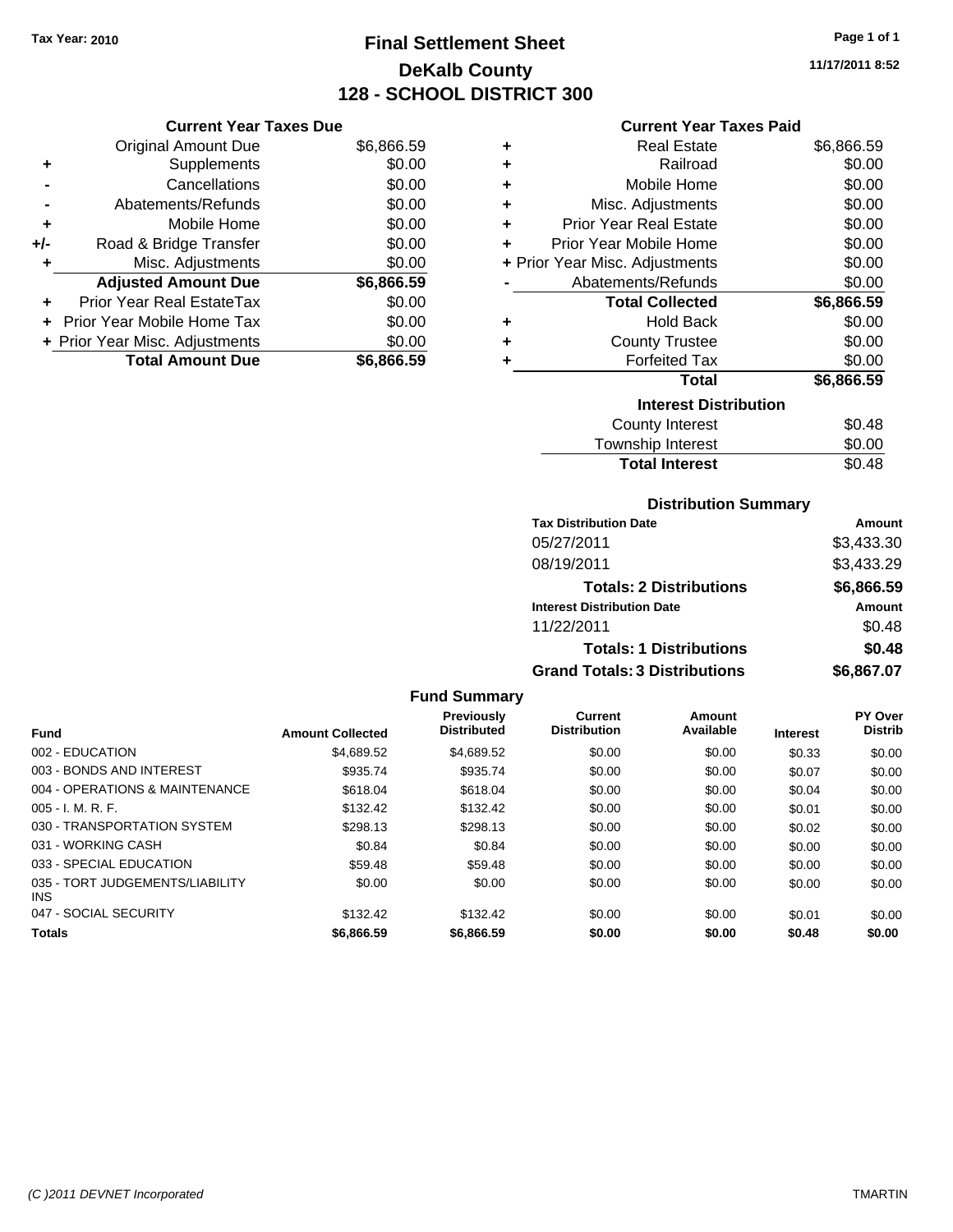## **Final Settlement Sheet Tax Year: 2010 Page 1 of 1 DeKalb County 129 - SCHOOL DISTRICT 301**

**11/17/2011 8:52**

#### **Current Year Taxes Paid**

| <b>Current Year Taxes Due</b> |                                |            |  |  |  |
|-------------------------------|--------------------------------|------------|--|--|--|
|                               | <b>Original Amount Due</b>     | \$6,805.37 |  |  |  |
| ٠                             | Supplements                    | \$0.00     |  |  |  |
|                               | Cancellations                  | \$0.00     |  |  |  |
|                               | Abatements/Refunds             | \$0.00     |  |  |  |
| ٠                             | Mobile Home                    | \$0.00     |  |  |  |
| +/-                           | Road & Bridge Transfer         | \$0.00     |  |  |  |
| ٠                             | Misc. Adjustments              | \$0.00     |  |  |  |
|                               | <b>Adjusted Amount Due</b>     | \$6,805.37 |  |  |  |
|                               | Prior Year Real EstateTax      | \$0.00     |  |  |  |
|                               | Prior Year Mobile Home Tax     | \$0.00     |  |  |  |
|                               | + Prior Year Misc. Adjustments | \$0.00     |  |  |  |
|                               | <b>Total Amount Due</b>        | \$6,805.37 |  |  |  |

| ٠ | Real Estate                    | \$6,805.37 |
|---|--------------------------------|------------|
| ٠ | Railroad                       | \$0.00     |
| ٠ | Mobile Home                    | \$0.00     |
| ٠ | Misc. Adjustments              | \$0.00     |
| ٠ | <b>Prior Year Real Estate</b>  | \$0.00     |
| ٠ | Prior Year Mobile Home         | \$0.00     |
|   | + Prior Year Misc. Adjustments | \$0.00     |
|   | Abatements/Refunds             | \$0.00     |
|   | <b>Total Collected</b>         | \$6,805.37 |
| ٠ | <b>Hold Back</b>               | \$0.00     |
| ٠ | <b>County Trustee</b>          | \$0.00     |
| ٠ | <b>Forfeited Tax</b>           | \$0.00     |
|   | Total                          | \$6,805.37 |
|   | <b>Interest Distribution</b>   |            |
|   | <b>County Interest</b>         | \$0.48     |
|   | <b>Township Interest</b>       | \$0.00     |
|   | <b>Total Interest</b>          | \$0.48     |

### **Distribution Summary**

| <b>Tax Distribution Date</b>         | Amount     |
|--------------------------------------|------------|
| 06/24/2011                           | \$2,121.47 |
| 09/16/2011                           | \$4,683.89 |
| 11/22/2011                           | \$0.01     |
| <b>Totals: 3 Distributions</b>       | \$6,805.37 |
| <b>Interest Distribution Date</b>    | Amount     |
| 11/22/2011                           | \$0.48     |
| <b>Totals: 1 Distributions</b>       | \$0.48     |
| <b>Grand Totals: 4 Distributions</b> | \$6,805.85 |

|                                |                         | <b>Fund Summary</b>              |                                |                     |                 |                                  |
|--------------------------------|-------------------------|----------------------------------|--------------------------------|---------------------|-----------------|----------------------------------|
| <b>Fund</b>                    | <b>Amount Collected</b> | Previously<br><b>Distributed</b> | Current<br><b>Distribution</b> | Amount<br>Available | <b>Interest</b> | <b>PY Over</b><br><b>Distrib</b> |
| 002 - EDUCATION                | \$4,463.03              | \$4,463.02                       | \$0.01                         | \$0.00              | \$0.31          | \$0.00                           |
| 003 - BONDS AND INTEREST       | \$1,115.67              | \$1,115.67                       | \$0.00                         | \$0.00              | \$0.08          | \$0.00                           |
| 004 - OPERATIONS & MAINTENANCE | \$661.09                | \$661.09                         | \$0.00                         | \$0.00              | \$0.05          | \$0.00                           |
| $005 - I. M. R. F.$            | \$141.04                | \$141.04                         | \$0.00                         | \$0.00              | \$0.01          | \$0.00                           |
| 030 - TRANSPORTATION SYSTEM    | \$274.67                | \$274.67                         | \$0.00                         | \$0.00              | \$0.02          | \$0.00                           |
| 031 - WORKING CASH             | \$8.83                  | \$8.83                           | \$0.00                         | \$0.00              | \$0.00          | \$0.00                           |
| 047 - SOCIAL SECURITY          | \$141.04                | \$141.04                         | \$0.00                         | \$0.00              | \$0.01          | \$0.00                           |
| <b>Totals</b>                  | \$6,805,37              | \$6,805,36                       | \$0.01                         | \$0.00              | \$0.48          | \$0.00                           |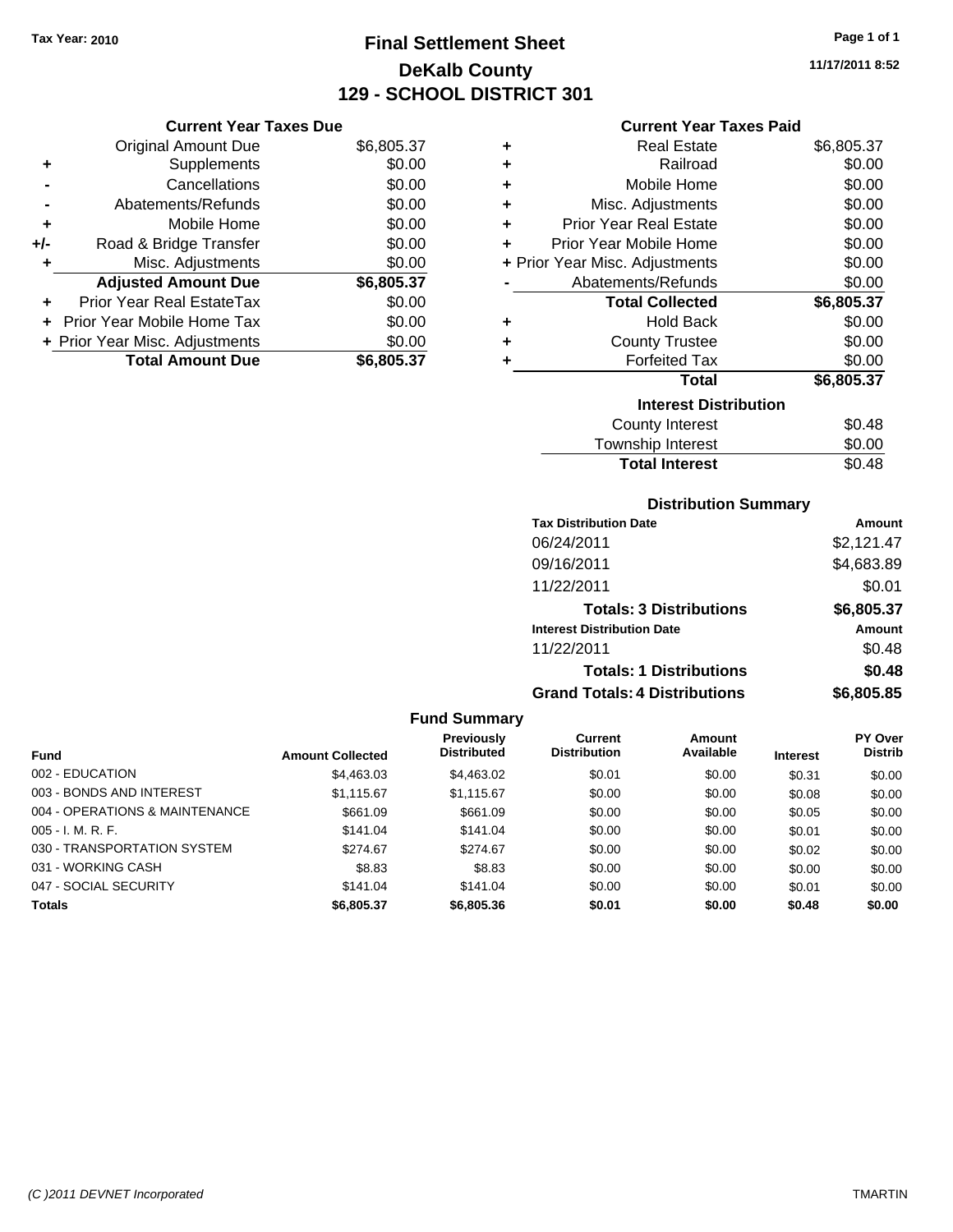**Current Year Taxes Due** Original Amount Due \$1,671,111.97

**Adjusted Amount Due \$1,670,624.91**

**Total Amount Due \$1,670,624.91**

**+** Supplements \$0.00 **-** Cancellations \$646.76 **-** Abatements/Refunds \$0.00 **+** Mobile Home \$159.70 **+/-** Road & Bridge Transfer \$0.00 **+** Misc. Adjustments \$0.00

**+** Prior Year Real EstateTax \$0.00 **+** Prior Year Mobile Home Tax \$0.00 **+ Prior Year Misc. Adjustments**  $$0.00$ 

## **Final Settlement Sheet Tax Year: 2010 Page 1 of 1 DeKalb County 130 - SCHOOL DISTRICT 302**

**11/17/2011 8:52**

#### **Current Year Taxes Paid**

| ٠ | <b>Real Estate</b>             | \$1,644,700.91 |  |  |  |
|---|--------------------------------|----------------|--|--|--|
| ÷ | Railroad                       | \$25,649.50    |  |  |  |
| ÷ | Mobile Home                    | \$159.70       |  |  |  |
| ÷ | Misc. Adjustments              | \$0.00         |  |  |  |
| ٠ | <b>Prior Year Real Estate</b>  | \$0.00         |  |  |  |
| ٠ | Prior Year Mobile Home         | \$0.00         |  |  |  |
|   | + Prior Year Misc. Adjustments | \$0.00         |  |  |  |
|   | Abatements/Refunds             | \$0.00         |  |  |  |
|   | <b>Total Collected</b>         | \$1,670,510.11 |  |  |  |
| ٠ | <b>Hold Back</b>               | \$0.00         |  |  |  |
| ٠ | <b>County Trustee</b>          | \$114.80       |  |  |  |
|   | <b>Forfeited Tax</b>           | \$0.00         |  |  |  |
|   | Total                          | \$1,670,624.91 |  |  |  |
|   | <b>Interest Distribution</b>   |                |  |  |  |
|   | County Interest                | \$117.45       |  |  |  |
|   |                                |                |  |  |  |

#### Township Interest \$0.00 Total Interest \$117.45

| <b>Distribution Summary</b>          |                |  |  |  |
|--------------------------------------|----------------|--|--|--|
| <b>Tax Distribution Date</b>         | Amount         |  |  |  |
| 05/27/2011                           | \$210,629.86   |  |  |  |
| 06/24/2011                           | \$653,797.86   |  |  |  |
| 07/22/2011                           | \$27.924.26    |  |  |  |
| 08/19/2011                           | \$79.444.63    |  |  |  |
| 09/16/2011                           | \$636,001.41   |  |  |  |
| 11/22/2011                           | \$62.712.09    |  |  |  |
| <b>Totals: 6 Distributions</b>       | \$1,670,510.11 |  |  |  |
| <b>Interest Distribution Date</b>    | Amount         |  |  |  |
| 11/22/2011                           | \$117.45       |  |  |  |
| <b>Totals: 1 Distributions</b>       | \$117.45       |  |  |  |
| <b>Grand Totals: 7 Distributions</b> | \$1,670,627.56 |  |  |  |

|                                |                         | <b>Previously</b>  | Current             | Amount    |                 | PY Over        |
|--------------------------------|-------------------------|--------------------|---------------------|-----------|-----------------|----------------|
| <b>Fund</b>                    | <b>Amount Collected</b> | <b>Distributed</b> | <b>Distribution</b> | Available | <b>Interest</b> | <b>Distrib</b> |
| 002 - EDUCATION                | \$1,117,494.43          | \$1,075,542.89     | \$41,951.54         | \$0.00    | \$78.56         | \$0.00         |
| 003 - BONDS AND INTEREST       | \$296,999.98            | \$285,850.41       | \$11,149.57         | \$0.00    | \$20.88         | \$0.00         |
| 004 - OPERATIONS & MAINTENANCE | \$134,071.81            | \$129,038.65       | \$5,033.16          | \$0.00    | \$9.43          | \$0.00         |
| $005 - I. M. R. F.$            | \$20,837.94             | \$20,055.69        | \$782.25            | \$0.00    | \$1.47          | \$0.00         |
| 030 - TRANSPORTATION SYSTEM    | \$63,410.89             | \$61,030.40        | \$2,380.49          | \$0.00    | \$4.46          | \$0.00         |
| 031 - WORKING CASH             | \$4,388.43              | \$4,223.69         | \$164.74            | \$0.00    | \$0.31          | \$0.00         |
| 033 - SPECIAL EDUCATION        | \$7,575.76              | \$7,291.37         | \$284.39            | \$0.00    | \$0.53          | \$0.00         |
| 047 - SOCIAL SECURITY          | \$25,730.87             | \$24.764.92        | \$965.95            | \$0.00    | \$1.81          | \$0.00         |
| <b>Totals</b>                  | \$1,670,510.11          | \$1,607,798.02     | \$62,712.09         | \$0.00    | \$117.45        | \$0.00         |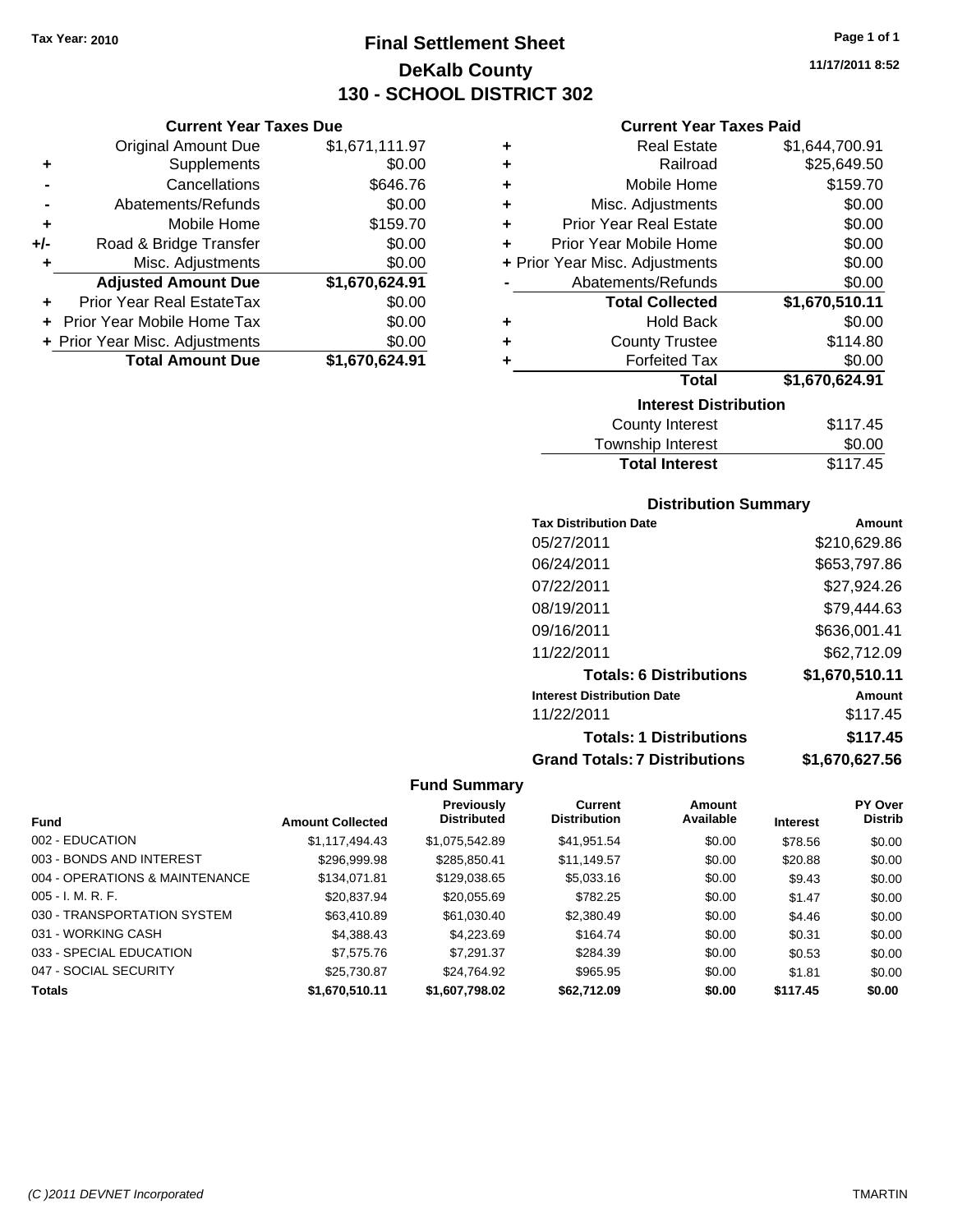**Current Year Taxes Due** Original Amount Due \$9,492,295.82

**Adjusted Amount Due \$9,455,839.42**

**Total Amount Due \$9,449,527.44**

**+** Supplements \$0.00 **-** Cancellations \$42,100.45 **-** Abatements/Refunds \$57.87 **+** Mobile Home \$4,410.10 **+/-** Road & Bridge Transfer \$0.00 **+** Misc. Adjustments \$1,291.82

**+** Prior Year Real EstateTax (\$6,311.98) **+** Prior Year Mobile Home Tax \$0.00 **+ Prior Year Misc. Adjustments**  $$0.00$ 

## **Final Settlement Sheet Tax Year: 2010 Page 1 of 2 DeKalb County 131 - SCHOOL DISTRICT 424**

**11/17/2011 8:52**

#### **Current Year Taxes Paid**

| ٠ | <b>Real Estate</b>             | \$9,383,525.38 |
|---|--------------------------------|----------------|
| ٠ | Railroad                       | \$61,725.34    |
| ٠ | Mobile Home                    | \$4,410.08     |
| ÷ | Misc. Adjustments              | \$1,291.82     |
| ÷ | <b>Prior Year Real Estate</b>  | (\$6,311.98)   |
| ÷ | Prior Year Mobile Home         | \$0.00         |
|   | + Prior Year Misc. Adjustments | \$0.00         |
|   | Abatements/Refunds             | \$57.87        |
|   | <b>Total Collected</b>         | \$9,444,582.77 |
| ٠ | <b>Hold Back</b>               | \$0.00         |
| ٠ | <b>County Trustee</b>          | \$9.01         |
| ٠ | <b>Forfeited Tax</b>           | \$4,935.66     |
|   | <b>Total</b>                   | \$9,449,527.44 |
|   | <b>Interest Distribution</b>   |                |
|   | <b>County Interest</b>         | \$663.79       |

| <b>Total Interest</b> | \$663.79 |
|-----------------------|----------|
| Township Interest     | \$0.00   |
| County Interest       | \$663.79 |

#### **Distribution Summary**

| <b>Tax Distribution Date</b>         | Amount         |
|--------------------------------------|----------------|
| 05/27/2011                           | \$1,103,911.17 |
| 06/24/2011                           | \$3,825,364.98 |
| 07/22/2011                           | \$95,515.90    |
| 08/19/2011                           | \$551,439.67   |
| 09/16/2011                           | \$3,408,406.13 |
| 11/22/2011                           | \$459,944.92   |
| <b>Totals: 6 Distributions</b>       | \$9,444,582.77 |
| <b>Interest Distribution Date</b>    | Amount         |
| 11/22/2011                           | \$663.79       |
| <b>Totals: 1 Distributions</b>       | \$663.79       |
| <b>Grand Totals: 7 Distributions</b> | \$9,445,246.56 |

#### **Fund Summary**

|                                         |                         | Previously         | Current             | Amount    |                 | PY Over        |
|-----------------------------------------|-------------------------|--------------------|---------------------|-----------|-----------------|----------------|
| <b>Fund</b>                             | <b>Amount Collected</b> | <b>Distributed</b> | <b>Distribution</b> | Available | <b>Interest</b> | <b>Distrib</b> |
| 002 - EDUCATION                         | \$4,653,053.14          | \$4,426,452.48     | \$226,600.66        | \$0.00    | \$327.04        | \$0.00         |
| 003 - BONDS AND INTEREST                | \$1,889,266.01          | \$1,797,260.03     | \$92,005.98         | \$0.00    | \$132.78        | \$0.00         |
| 004 - OPERATIONS & MAINTENANCE          | \$1,481,430.02          | \$1,409,285.35     | \$72,144.67         | \$0.00    | \$104.12        | \$0.00         |
| $005 - I. M. R. F.$                     | \$271,966.20            | \$258,721.62       | \$13,244.58         | \$0.00    | \$19.11         | \$0.00         |
| 030 - TRANSPORTATION SYSTEM             | \$398.570.84            | \$379.160.73       | \$19,410.11         | \$0.00    | \$28.01         | \$0.00         |
| 031 - WORKING CASH                      | \$93.784.71             | \$89,217.48        | \$4,567.23          | \$0.00    | \$6.59          | \$0.00         |
| 032 - FIRE PREV/SFTY/ENERGY             | \$9,387.89              | \$8,930.72         | \$457.17            | \$0.00    | \$0.66          | \$0.00         |
| 033 - SPECIAL EDUCATION                 | \$79.721.73             | \$75,839.32        | \$3,882.41          | \$0.00    | \$5.60          | \$0.00         |
| 035 - TORT JUDGEMENTS/LIABILITY<br>INS. | \$168,812.48            | \$160.591.43       | \$8,221.05          | \$0.00    | \$11.86         | \$0.00         |
| 047 - SOCIAL SECURITY                   | \$351,687.95            | \$334,560.98       | \$17,126.97         | \$0.00    | \$24.72         | \$0.00         |
| 057 - LEASE/PURCHASE/RENTAL             | \$46,901.80             | \$44,617.71        | \$2,284.09          | \$0.00    | \$3.30          | \$0.00         |
| <b>Totals</b>                           | \$9,444,582.77          | \$8,984,637.85     | \$459,944.92        | \$0.00    | \$663.79        | \$0.00         |

### **Miscellaneous Adjustment Detail**

#### **Year Source Account Type Amount Adjustment Description**

2010 RE - Real Estate Back Tax Collected \$714.73 Lindgren Redemption 03-30-301-017 by TBA 2010 RE - Real Estate Back Tax Collected \$129.30 Ezam Properties Redemption 03-30-130-016 by TBA 2010 RE - Real Estate Back Tax Collected \$177.97 Ezam Properties Redemption 03-30-130-018 by TBA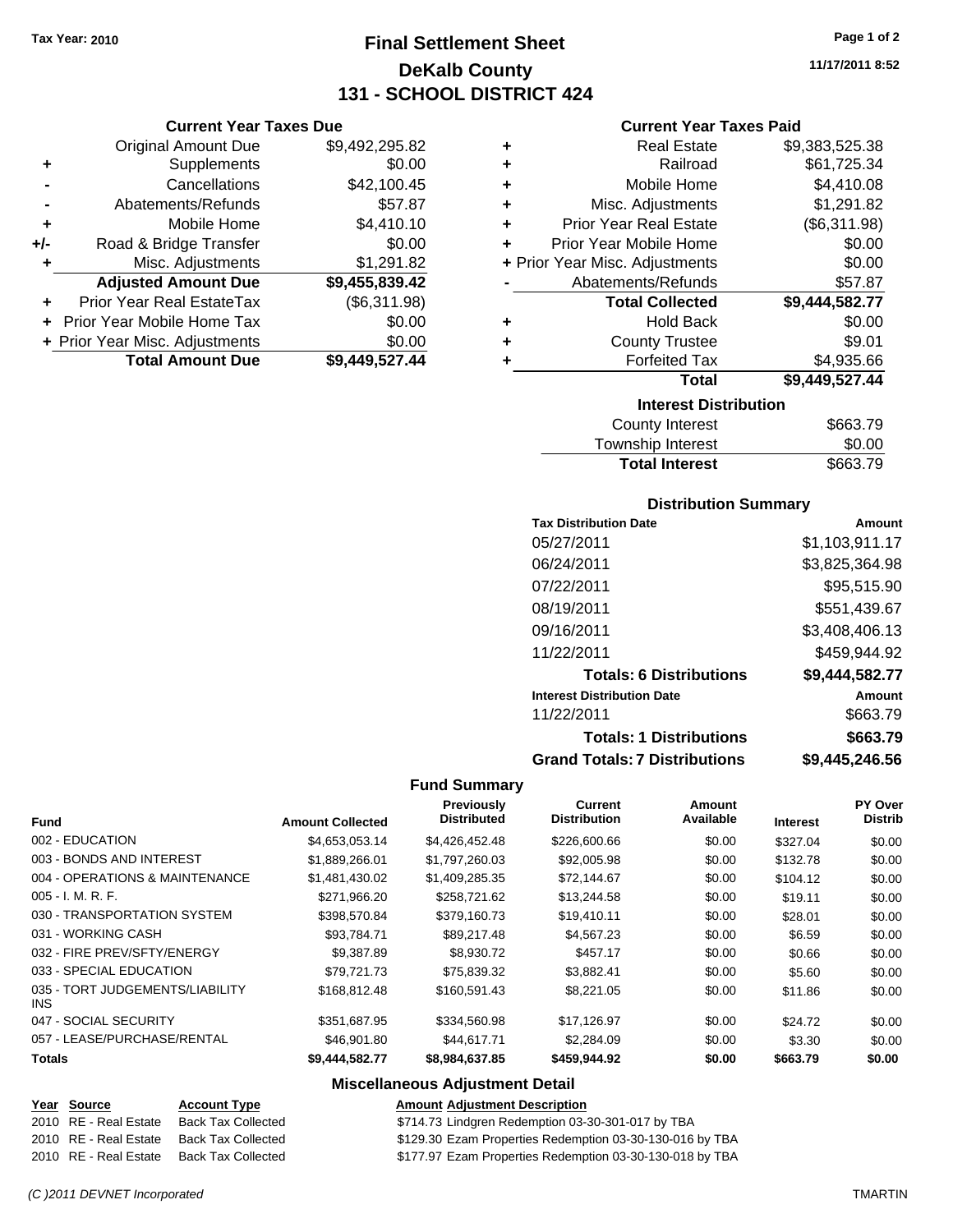#### **11/17/2011 8:52**

### **Miscellaneous Adjustment Detail**

**Year Source Account Type Amount Adjustment Description**<br>
2010 RE - Real Estate Back Tax Collected **1999** \$269.82 Ezam Properties Redemp \$269.82 Ezam Properties Redemption 03-30-130-022 by TBA **Totals \$1,291.82 4 entries**

#### **Abatement Detail**

\$57.87 03-19-401-005 PTAB Refund by TBA

**Year Source Account Type Amount Adjustment Description**<br>
2010 RE - Real Estate PTAB Decision **Amount** \$57.87 03-19-401-005 PTAB Refu **Totals \$57.87 1 entries**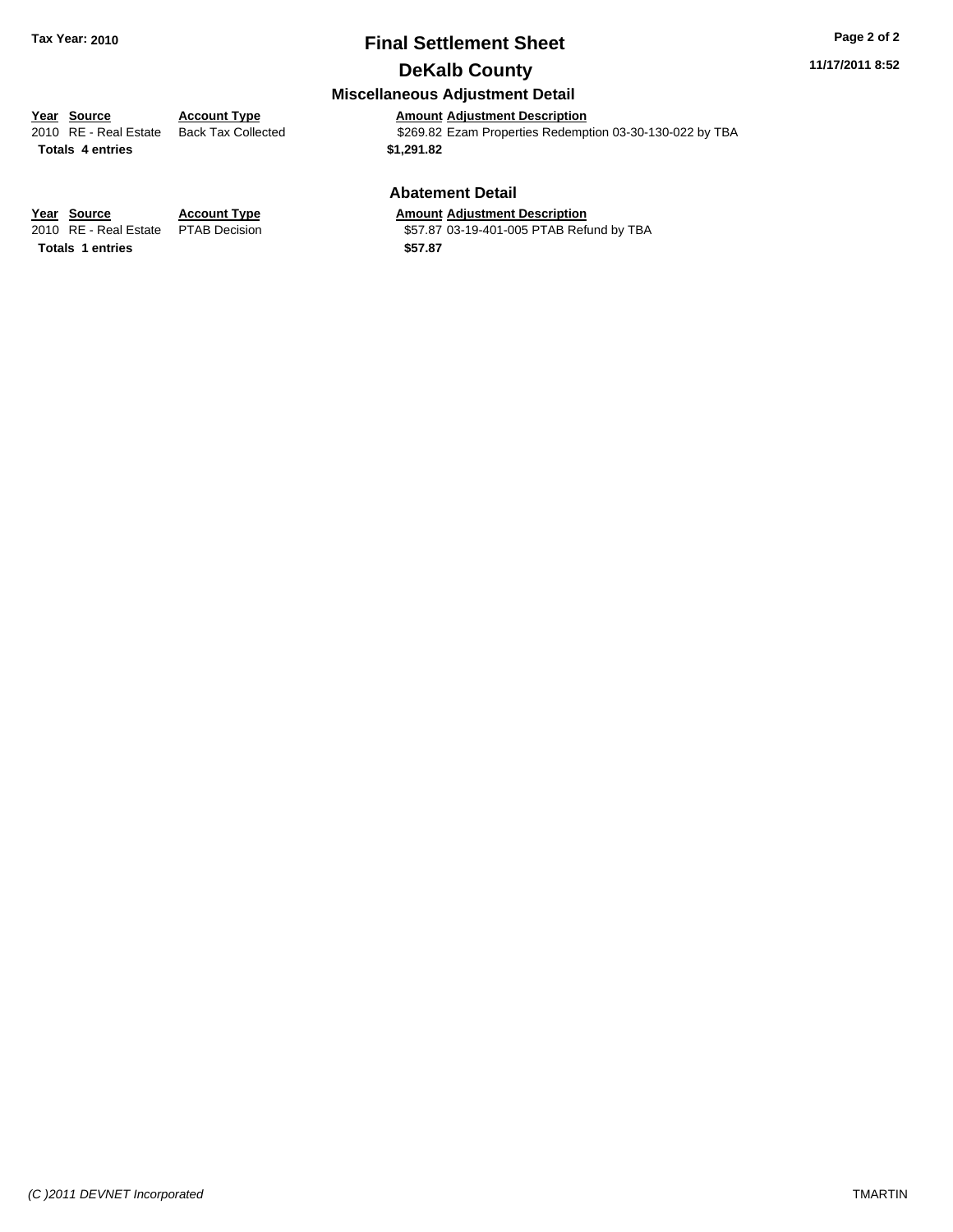**Current Year Taxes Due** Original Amount Due \$6,692,528.04

**Adjusted Amount Due \$6,691,503.88**

**Total Amount Due \$6,691,503.88**

**+** Supplements \$0.00 **-** Cancellations \$2,887.36 **-** Abatements/Refunds \$0.00 **+** Mobile Home \$908.37 **+/-** Road & Bridge Transfer \$0.00 **+** Misc. Adjustments \$954.83

**+** Prior Year Real EstateTax \$0.00 **+** Prior Year Mobile Home Tax \$0.00 **+ Prior Year Misc. Adjustments**  $$0.00$ 

## **Final Settlement Sheet Tax Year: 2010 Page 1 of 2 DeKalb County 132 - SCHOOL DISTRICT 425**

**11/17/2011 8:52**

#### **Current Year Taxes Paid**

| ÷ | <b>Real Estate</b>             | \$6,587,764.70 |  |  |  |
|---|--------------------------------|----------------|--|--|--|
| ٠ | Railroad                       | \$100,360.94   |  |  |  |
| ٠ | Mobile Home                    | \$908.37       |  |  |  |
| ÷ | Misc. Adjustments              | \$954.83       |  |  |  |
| ÷ | <b>Prior Year Real Estate</b>  | \$0.00         |  |  |  |
| ٠ | Prior Year Mobile Home         | \$0.00         |  |  |  |
|   | + Prior Year Misc. Adjustments | \$0.00         |  |  |  |
|   | Abatements/Refunds             | \$0.00         |  |  |  |
|   | <b>Total Collected</b>         | \$6,689,988.84 |  |  |  |
| ٠ | <b>Hold Back</b>               | \$0.00         |  |  |  |
| ٠ | <b>County Trustee</b>          | \$1,515.04     |  |  |  |
|   | <b>Forfeited Tax</b>           | \$0.00         |  |  |  |
|   | Total                          | \$6,691,503.88 |  |  |  |
|   | <b>Interest Distribution</b>   |                |  |  |  |
|   | County Interest<br>\$470.34    |                |  |  |  |

| <b>Total Interest</b>  | \$470.34 |
|------------------------|----------|
| Township Interest      | \$0.00   |
| <b>County Interest</b> | \$470.34 |

#### **Distribution Summary**

| <b>Tax Distribution Date</b>         | Amount         |
|--------------------------------------|----------------|
| 05/27/2011                           | \$603,935.39   |
| 06/24/2011                           | \$2,853,183.35 |
| 07/22/2011                           | \$63,170.58    |
| 08/19/2011                           | \$220,040.10   |
| 09/16/2011                           | \$2,672,939.77 |
| 11/22/2011                           | \$276,719.65   |
| <b>Totals: 6 Distributions</b>       | \$6,689,988.84 |
| <b>Interest Distribution Date</b>    | Amount         |
| 11/22/2011                           | \$470.34       |
| <b>Totals: 1 Distributions</b>       | \$470.34       |
| <b>Grand Totals: 7 Distributions</b> | \$6,690,459.18 |

#### **Fund Summary**

|                                               |                         | Previously<br><b>Distributed</b> | Current<br><b>Distribution</b> | Amount<br>Available |                 | PY Over<br><b>Distrib</b> |
|-----------------------------------------------|-------------------------|----------------------------------|--------------------------------|---------------------|-----------------|---------------------------|
| <b>Fund</b>                                   | <b>Amount Collected</b> |                                  |                                |                     | <b>Interest</b> |                           |
| 002 - EDUCATION                               | \$4,868,070.73          | \$4,666,711.54                   | \$201,359.19                   | \$0.00              | \$342.25        | \$0.00                    |
| 003 - BONDS AND INTEREST                      | \$0.00                  | \$0.00                           | \$0.00                         | \$0.00              | \$0.00          | \$0.00                    |
| 004 - OPERATIONS & MAINTENANCE                | \$1,075,489.30          | \$1,031,003.57                   | \$44,485.73                    | \$0.00              | \$75.61         | \$0.00                    |
| $005 - I. M. R. F.$                           | \$82,801.99             | \$79,377.01                      | \$3,424.98                     | \$0.00              | \$5.82          | \$0.00                    |
| 030 - TRANSPORTATION SYSTEM                   | \$294.292.61            | \$282.119.70                     | \$12,172.91                    | \$0.00              | \$20.69         | \$0.00                    |
| 031 - WORKING CASH                            | \$0.00                  | \$0.00                           | \$0.00                         | \$0.00              | \$0.00          | \$0.00                    |
| 032 - FIRE PREV/SFTY/ENERGY                   | \$143,413.29            | \$137.481.25                     | \$5,932.04                     | \$0.00              | \$10.08         | \$0.00                    |
| 033 - SPECIAL EDUCATION                       | \$0.00                  | \$0.00                           | \$0.00                         | \$0.00              | \$0.00          | \$0.00                    |
| 035 - TORT JUDGEMENTS/LIABILITY<br><b>INS</b> | \$106.210.26            | \$101,817.07                     | \$4,393.19                     | \$0.00              | \$7.47          | \$0.00                    |
| 047 - SOCIAL SECURITY                         | \$119,710.66            | \$114,759.05                     | \$4,951.61                     | \$0.00              | \$8.42          | \$0.00                    |
| 057 - LEASE/PURCHASE/RENTAL                   | \$0.00                  | \$0.00                           | \$0.00                         | \$0.00              | \$0.00          | \$0.00                    |
| <b>Totals</b>                                 | \$6,689,988.84          | \$6,413,269.19                   | \$276,719.65                   | \$0.00              | \$470.34        | \$0.00                    |

### **Miscellaneous Adjustment Detail**

#### **Year Source Account Type Amount Adjustment Description**

2010 RE - Real Estate Back Tax Collected \$164.01 Dobson Redemption 13-15-402-010 by TBA 2010 RE - Real Estate Paymt In Lieu of Tax \$592.68 Sequoya Apartments-Housing Authority Payment by TBA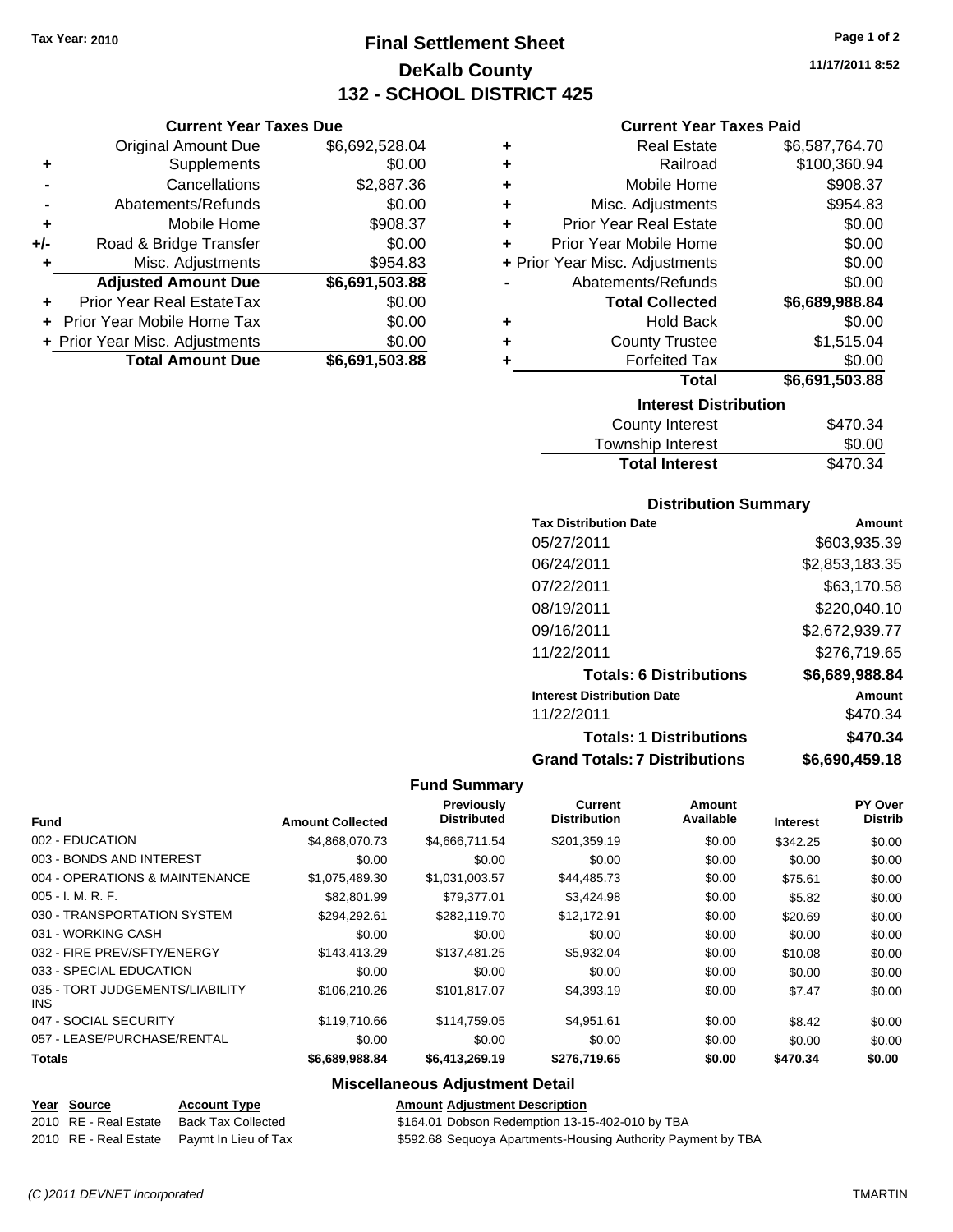**11/17/2011 8:52**

## **Miscellaneous Adjustment Detail**

**<u>Year Source</u> Account Type**<br> **Account Type Adding Description** 

Amount Adjustment Description<br>\$198.14 Scavanger Sale 13-15-280-009 by TBA **Totals \$954.83 3 entries**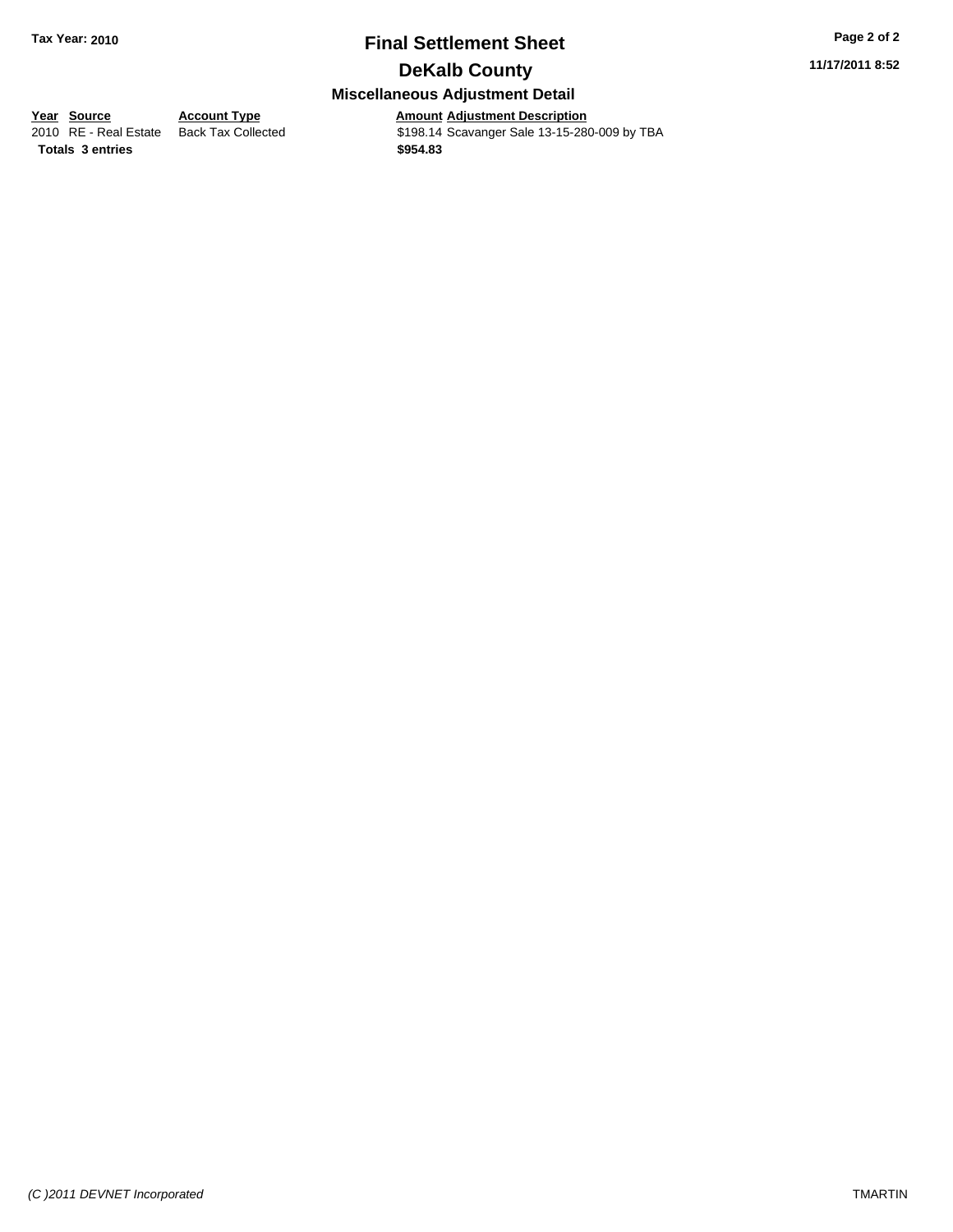**Current Year Taxes Due** Original Amount Due \$3,802,233.85

**Adjusted Amount Due \$3,800,501.90**

**Total Amount Due \$3,800,202.25**

**+** Supplements \$0.00 **-** Cancellations \$1,701.51 **-** Abatements/Refunds \$30.44 **+** Mobile Home \$0.00 **+/-** Road & Bridge Transfer \$0.00 **+** Misc. Adjustments \$0.00

**+** Prior Year Real EstateTax (\$299.65) **+** Prior Year Mobile Home Tax \$0.00 **+ Prior Year Misc. Adjustments**  $$0.00$ 

## **Final Settlement Sheet Tax Year: 2010 Page 1 of 1 DeKalb County 133 - SCHOOL DISTRICT 426**

**11/17/2011 8:52**

#### **Current Year Taxes Paid**

|       | \$3,769,384.58                                                                                                                                                                                                                                                                       |
|-------|--------------------------------------------------------------------------------------------------------------------------------------------------------------------------------------------------------------------------------------------------------------------------------------|
|       | \$31,147.76                                                                                                                                                                                                                                                                          |
|       | \$0.00                                                                                                                                                                                                                                                                               |
|       | \$0.00                                                                                                                                                                                                                                                                               |
|       | (\$299.65)                                                                                                                                                                                                                                                                           |
|       | \$0.00                                                                                                                                                                                                                                                                               |
|       | \$0.00                                                                                                                                                                                                                                                                               |
|       | \$30.44                                                                                                                                                                                                                                                                              |
|       | \$3,800,202.25                                                                                                                                                                                                                                                                       |
|       | \$0.00                                                                                                                                                                                                                                                                               |
|       | \$0.00                                                                                                                                                                                                                                                                               |
|       | \$0.00                                                                                                                                                                                                                                                                               |
| Total | \$3,800,202.25                                                                                                                                                                                                                                                                       |
|       |                                                                                                                                                                                                                                                                                      |
|       | <b>Interest Distribution</b>                                                                                                                                                                                                                                                         |
|       | <b>Real Estate</b><br>Railroad<br>Mobile Home<br>Misc. Adjustments<br><b>Prior Year Real Estate</b><br>Prior Year Mobile Home<br>+ Prior Year Misc. Adjustments<br>Abatements/Refunds<br><b>Total Collected</b><br><b>Hold Back</b><br><b>County Trustee</b><br><b>Forfeited Tax</b> |

| <b>Total Interest</b>  | \$267.21 |
|------------------------|----------|
| Township Interest      | \$0.00   |
| <b>County Interest</b> | \$267.21 |

#### **Distribution Summary**

| <b>Tax Distribution Date</b>         | Amount         |
|--------------------------------------|----------------|
| 05/27/2011                           | \$520,410.75   |
| 06/24/2011                           | \$1,480,999.90 |
| 07/22/2011                           | \$36,445.11    |
| 08/19/2011                           | \$244,374.81   |
| 09/16/2011                           | \$1,360,856.39 |
| 11/22/2011                           | \$157,115.29   |
| <b>Totals: 6 Distributions</b>       | \$3,800,202.25 |
| <b>Interest Distribution Date</b>    | Amount         |
| 11/22/2011                           | \$267.21       |
| <b>Totals: 1 Distributions</b>       | \$267.21       |
| <b>Grand Totals: 7 Distributions</b> | \$3,800,469,46 |

#### **Fund Summary**

| <b>Fund</b>                             | <b>Amount Collected</b> | Previously<br><b>Distributed</b> | <b>Current</b><br><b>Distribution</b> | <b>Amount</b><br>Available | <b>Interest</b> | PY Over<br><b>Distrib</b> |
|-----------------------------------------|-------------------------|----------------------------------|---------------------------------------|----------------------------|-----------------|---------------------------|
| 002 - EDUCATION                         | \$2,371,972.24          | \$2,273,905.61                   | \$98,066.63                           | \$0.00                     | \$166.78        | \$0.00                    |
| 003 - BONDS AND INTEREST                | \$519,419.24            | \$497,944.41                     | \$21,474.83                           | \$0.00                     | \$36.52         | \$0.00                    |
| 004 - OPERATIONS & MAINTENANCE          | \$470,841.25            | \$451,374.83                     | \$19,466.42                           | \$0.00                     | \$33.11         | \$0.00                    |
| 005 - I. M. R. F.                       | \$62,942.76             | \$60,340.44                      | \$2,602.32                            | \$0.00                     | \$4.43          | \$0.00                    |
| 030 - TRANSPORTATION SYSTEM             | \$142,062.96            | \$136,189.53                     | \$5,873.43                            | \$0.00                     | \$9.99          | \$0.00                    |
| 031 - WORKING CASH                      | \$35,516.70             | \$34.048.29                      | \$1,468.41                            | \$0.00                     | \$2.50          | \$0.00                    |
| 032 - FIRE PREV/SFTY/ENERGY             | \$17.081.90             | \$16,375,66                      | \$706.24                              | \$0.00                     | \$1.20          | \$0.00                    |
| 033 - SPECIAL EDUCATION                 | \$28,414.11             | \$27,239.37                      | \$1,174.74                            | \$0.00                     | \$2.00          | \$0.00                    |
| 035 - TORT JUDGEMENTS/LIABILITY<br>INS. | \$84,512.70             | \$81.018.61                      | \$3,494.09                            | \$0.00                     | \$5.94          | \$0.00                    |
| 047 - SOCIAL SECURITY                   | \$67,438.39             | \$64.650.21                      | \$2,788.18                            | \$0.00                     | \$4.74          | \$0.00                    |
| 057 - LEASE/PURCHASE/RENTAL             | \$0.00                  | \$0.00                           | \$0.00                                | \$0.00                     | \$0.00          | \$0.00                    |
| Totals                                  | \$3,800,202.25          | \$3,643,086.96                   | \$157,115.29                          | \$0.00                     | \$267.21        | \$0.00                    |

#### **Abatement Detail**

#### **Year Source Account Type Amount Adjustment Description** 2010 RE - Real Estate \$30.44 01-26-475-004 PTAB Refund by TBA PTAB Decision

**Totals \$30.44 1 entries**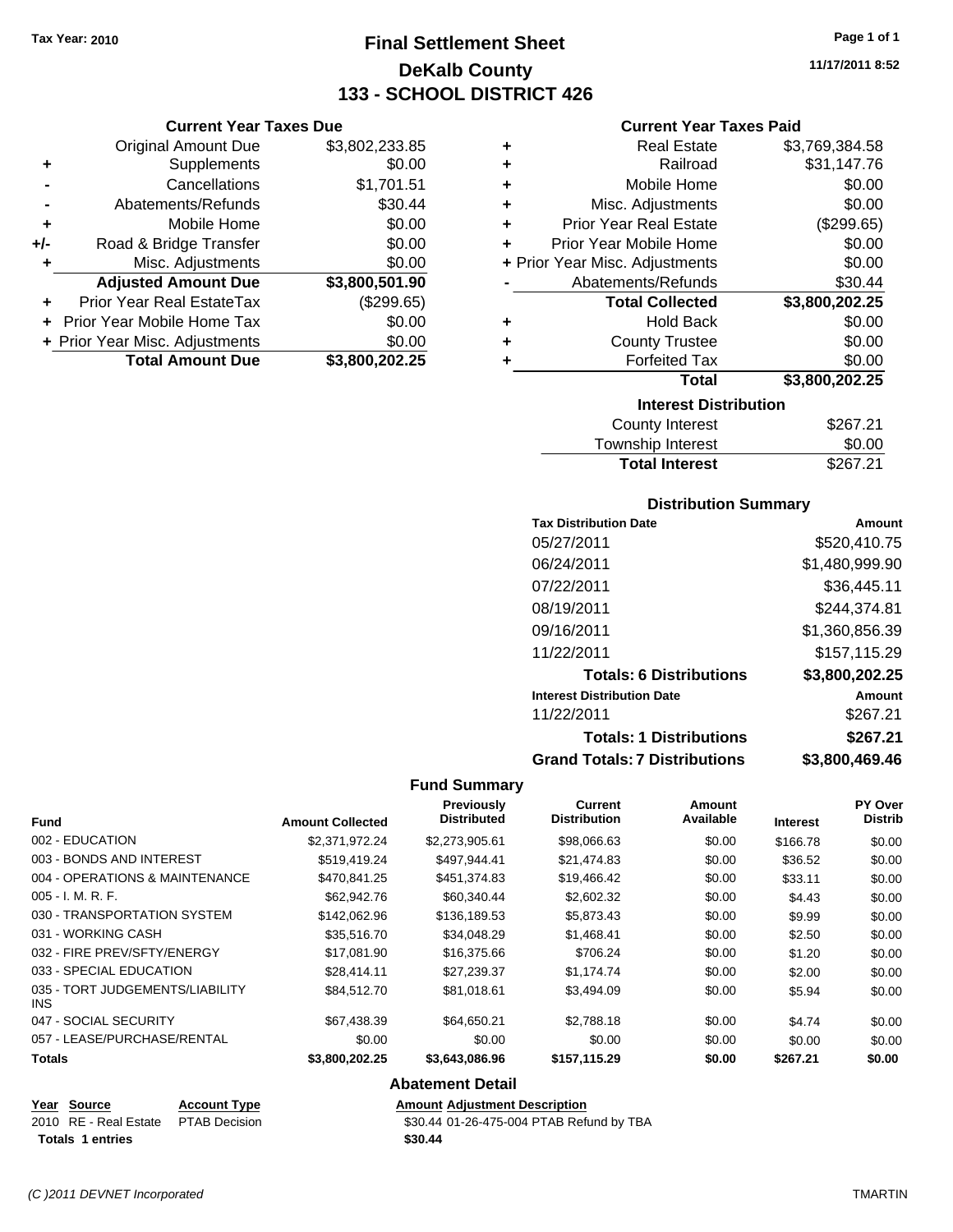**Current Year Taxes Due** Original Amount Due \$28,647,729.44

**Adjusted Amount Due \$28,630,990.95**

**Total Amount Due \$28,629,285.73**

**+** Supplements \$0.00 **-** Cancellations \$32,242.21 **-** Abatements/Refunds \$298.97 **+** Mobile Home \$5,470.29 **+/-** Road & Bridge Transfer \$0.00 **+** Misc. Adjustments \$10,332.40

**+** Prior Year Real EstateTax (\$2,355.25) **+** Prior Year Mobile Home Tax \$92.52 **+ Prior Year Misc. Adjustments \$557.51** 

## **Final Settlement Sheet Tax Year: 2010 Page 1 of 2 DeKalb County 134 - SCHOOL DISTRICT 427**

**11/17/2011 8:52**

#### **Current Year Taxes Paid**

| <b>Interest Distribution</b> |                                |                 |  |  |
|------------------------------|--------------------------------|-----------------|--|--|
|                              | Total                          | \$28,629,285.73 |  |  |
|                              | <b>Forfeited Tax</b>           | \$2,381.87      |  |  |
| ٠                            | <b>County Trustee</b>          | \$9,152.14      |  |  |
| ٠                            | Hold Back                      | \$0.00          |  |  |
|                              | <b>Total Collected</b>         | \$28,617,751.72 |  |  |
|                              | Abatements/Refunds             | \$298.97        |  |  |
|                              | + Prior Year Misc. Adjustments | \$557.51        |  |  |
| ÷                            | Prior Year Mobile Home         | \$92.52         |  |  |
| ٠                            | <b>Prior Year Real Estate</b>  | (\$2,355.25)    |  |  |
| ٠                            | Misc. Adjustments              | \$10,332.40     |  |  |
| ÷                            | Mobile Home                    | \$5,470.29      |  |  |
| ÷                            | Railroad                       | \$4,358.46      |  |  |
| ٠                            | <b>Real Estate</b>             | \$28,599,594.76 |  |  |
|                              |                                |                 |  |  |

| County Interest       | \$2,011.83 |
|-----------------------|------------|
| Township Interest     | \$0.00     |
| <b>Total Interest</b> | \$2,011.83 |

#### **Distribution Summary**

| <b>Tax Distribution Date</b>         | Amount          |
|--------------------------------------|-----------------|
| 05/27/2011                           | \$3,285,978.19  |
| 06/24/2011                           | \$11,217,163.39 |
| 07/22/2011                           | \$290,522.14    |
| 08/19/2011                           | \$1,637,523.72  |
| 09/16/2011                           | \$10,923,338.13 |
| 11/22/2011                           | \$1,263,226.15  |
| <b>Totals: 6 Distributions</b>       | \$28,617,751.72 |
| <b>Interest Distribution Date</b>    | Amount          |
| 11/22/2011                           | \$2,011.83      |
| <b>Totals: 1 Distributions</b>       | \$2,011.83      |
| <b>Grand Totals: 7 Distributions</b> | \$28.619.763.55 |

#### **Fund Summary**

| <b>Fund</b>                    | <b>Amount Collected</b> | Previously<br><b>Distributed</b> | <b>Current</b><br><b>Distribution</b> | Amount<br>Available | <b>Interest</b> | PY Over<br><b>Distrib</b> |
|--------------------------------|-------------------------|----------------------------------|---------------------------------------|---------------------|-----------------|---------------------------|
| 002 - EDUCATION                | \$17,690,406.62         | \$16,909,528.23                  | \$780,878.39                          | \$0.00              | \$1.243.64      | \$0.00                    |
| 003 - BONDS AND INTEREST       | \$5.725.181.56          | \$5,472,464.33                   | \$252.717.23                          | \$0.00              | \$402.48        | \$0.00                    |
| 004 - OPERATIONS & MAINTENANCE | \$2,685,861.83          | \$2,567,304.29                   | \$118,557.54                          | \$0.00              | \$188.82        | \$0.00                    |
| $005 - I. M. R. F.$            | \$488,590.88            | \$467.023.82                     | \$21,567.06                           | \$0.00              | \$34.35         | \$0.00                    |
| 030 - TRANSPORTATION SYSTEM    | \$961.785.40            | \$919,330.90                     | \$42,454.50                           | \$0.00              | \$67.61         | \$0.00                    |
| 031 - WORKING CASH             | \$2,003.25              | \$1.914.82                       | \$88.43                               | \$0.00              | \$0.14          | \$0.00                    |
| 032 - FIRE PREV/SFTY/ENERGY    | \$2,003.25              | \$1.914.82                       | \$88.43                               | \$0.00              | \$0.14          | \$0.00                    |
| 033 - SPECIAL EDUCATION        | \$208,508.95            | \$199,305.06                     | \$9,203.89                            | \$0.00              | \$14.66         | \$0.00                    |
| 047 - SOCIAL SECURITY          | \$621.119.69            | \$593.702.61                     | \$27,417.08                           | \$0.00              | \$43.66         | \$0.00                    |
| 057 - LEASE/PURCHASE/RENTAL    | \$232,290.29            | \$222,036.69                     | \$10,253.60                           | \$0.00              | \$16.33         | \$0.00                    |
| <b>Totals</b>                  | \$28.617.751.72         | \$27.354.525.57                  | \$1.263.226.15                        | \$0.00              | \$2.011.83      | \$0.00                    |

#### **Miscellaneous Adjustment Detail**

#### **Year Source Account Type Amount Adjustment Description** \$339.03 Brown's Supermarket Redemption 06-32-282-008 by TBA

| 2010 RE - Real Estate - Dack Tax Collected |  |
|--------------------------------------------|--|
| 2010 RE - Real Estate Back Tax Collected   |  |
| 2010 RE - Real Estate Paymt In Lieu of Ta  |  |
| 2010 RE - Real Estate Back Tax Collected   |  |
| 2010 MH - Mobile Home Back Tax Collected   |  |

1x 54,896.31 Sycamore Units-Housing Authority by TBA

\$146.86 Boots Assignment 06-20-377-002 by TBA

\$278.40 Scavanger Sale 06-33-400-039 0003B by TBA

\$53.89 Stogsdill Redemption 06-32-328-005 by TBA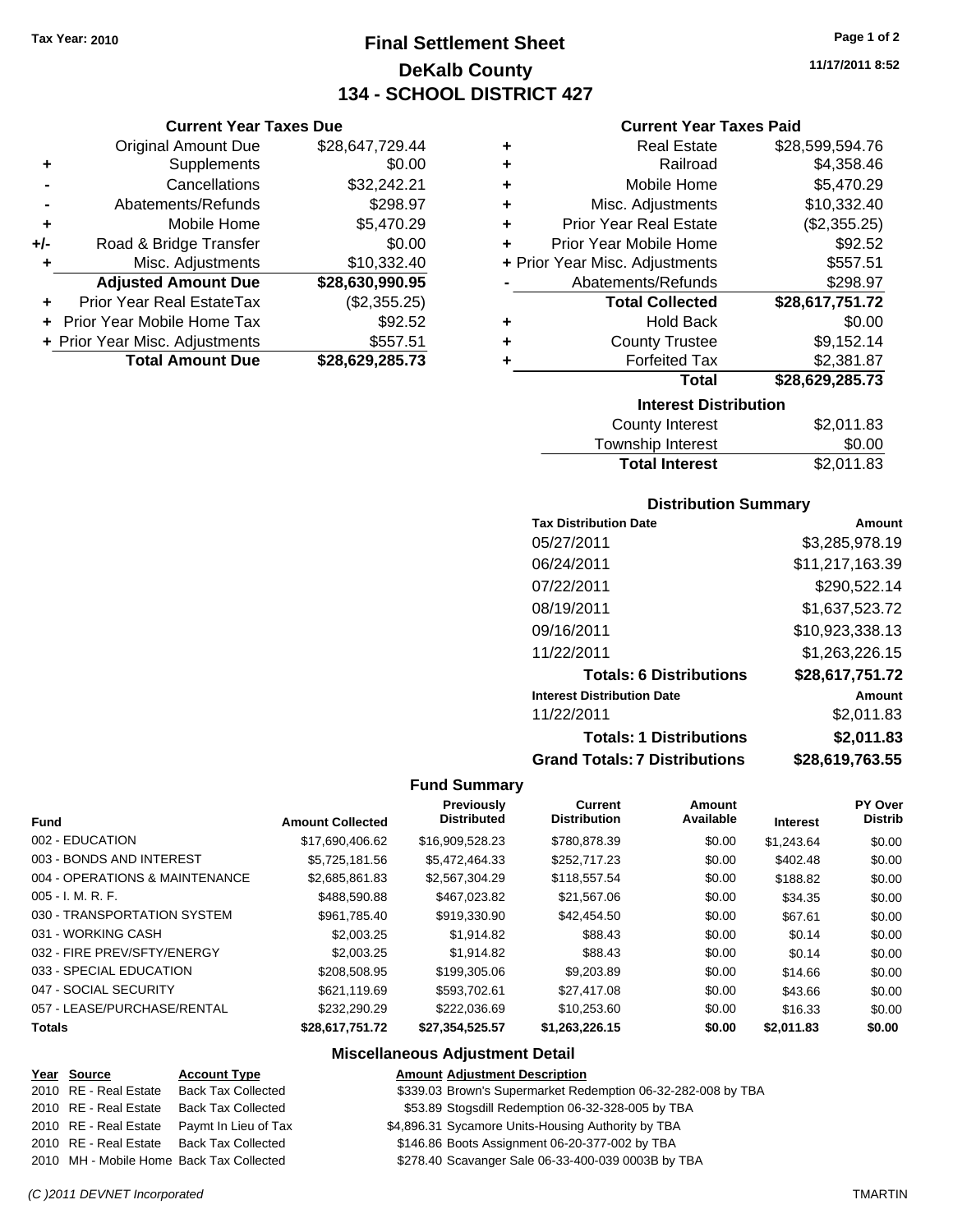**Miscellaneous Adjustment Detail**

#### **Year Source Account Type Amount Adjustment Description** 2010 RE - Real Estate Paymt In Lieu of Tax \$4,896.31 Sycamore Units-Housing Authority by TBA 2010 MH - Mobile Home Back Tax Collected \$279.11 Scavanger Sale 06-33-400-039 0009O by TBA **Totals \$10,889.91 7 entries**

# **Year Source Account Type Amount Adjustment Description** 2010 RE - Real Estate \$61.89 09-06-181-001 PTAB Refund by TBA PTAB Decision 2010 RE - Real Estate \$108.55 09-16-200-008 PTAB Refund by TBA PTAB Decision **Totals \$298.97 7 entries**

## **Abatement Detail** 2010 RE - Real Estate PTAB Decision \$94.28 06-20-476-008 PTAB Refund by TBA 2010 RE - Real Estate \$18.23 05-26-327-008 PTAB Refund by TBA PTAB Decision 2010 RE - Real Estate \$5.34 06-20-476-007 PTAB Refund by TBA PTAB Decision 2010 RE - Real Estate \$5.34 06-20-480-008 PTAB Refund by TBA PTAB Decision 2010 RE - Real Estate \$5.34 06-20-476-009 PTAB Refund by TBA PTAB Decision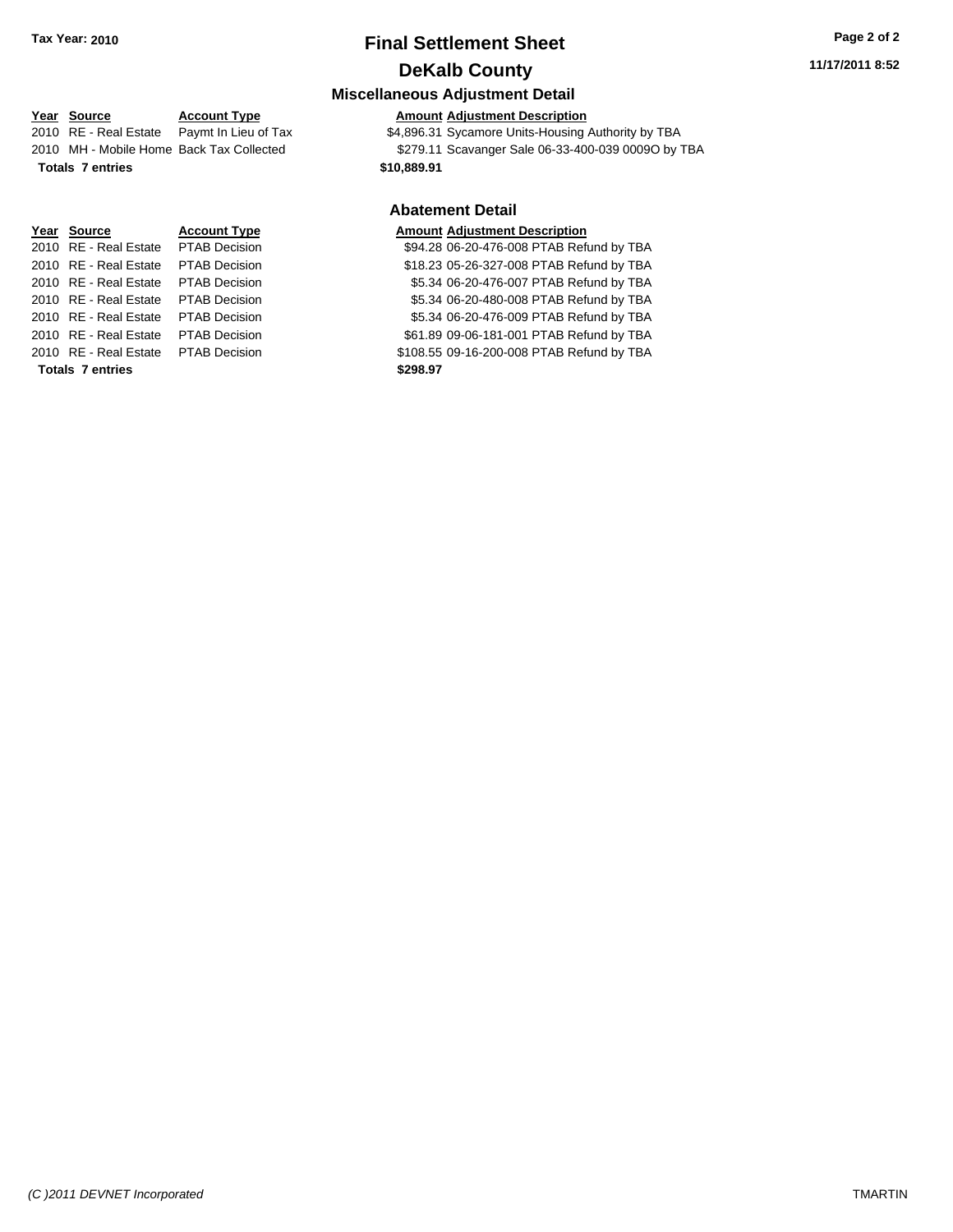**Current Year Taxes Due** Original Amount Due \$45,812,280.61

**Adjusted Amount Due \$45,751,262.81**

**Total Amount Due \$45,744,457.35**

**+** Supplements \$1,722.42 **-** Cancellations \$434,971.88 **-** Abatements/Refunds \$35.69 **+** Mobile Home \$36,331.89 **+/-** Road & Bridge Transfer \$0.00 **+** Misc. Adjustments \$335,935.46

**+** Prior Year Real EstateTax (\$7,462.98) **+** Prior Year Mobile Home Tax \$0.00 **+ Prior Year Misc. Adjustments \$657.52** 

## **Final Settlement Sheet Tax Year: 2010 Page 1 of 2 DeKalb County 135 - SCHOOL DISTRICT 428**

**11/17/2011 8:52**

#### **Current Year Taxes Paid**

| <b>Interest Distribution</b>       |                 |  |  |  |
|------------------------------------|-----------------|--|--|--|
| Total                              | \$45,744,457.35 |  |  |  |
| <b>Forfeited Tax</b>               | \$34,700.30     |  |  |  |
| <b>County Trustee</b><br>٠         | \$7,945.95      |  |  |  |
| <b>Hold Back</b><br>٠              | \$0.00          |  |  |  |
| <b>Total Collected</b>             | \$45,701,811.10 |  |  |  |
| Abatements/Refunds                 | \$35.69         |  |  |  |
| + Prior Year Misc. Adjustments     | \$657.52        |  |  |  |
| Prior Year Mobile Home<br>٠        | \$0.00          |  |  |  |
| <b>Prior Year Real Estate</b><br>÷ | (\$7,462.98)    |  |  |  |
| Misc. Adjustments<br>÷             | \$335,935.46    |  |  |  |
| Mobile Home<br>÷                   | \$35,989.92     |  |  |  |
| Railroad<br>٠                      | \$171,090.64    |  |  |  |
| <b>Real Estate</b><br>٠            | \$45,165,636.23 |  |  |  |
|                                    |                 |  |  |  |

| County Interest       | \$3,210.93 |
|-----------------------|------------|
| Township Interest     | \$0.00     |
| <b>Total Interest</b> | \$3,210.93 |
|                       |            |

#### **Distribution Summary**

| <b>Tax Distribution Date</b>         | Amount          |
|--------------------------------------|-----------------|
| 05/27/2011                           | \$5,050,248.15  |
| 06/24/2011                           | \$17.638.743.98 |
| 07/22/2011                           | \$706.710.43    |
| 08/19/2011                           | \$2,626,294.46  |
| 09/16/2011                           | \$17,261,014.35 |
| 11/22/2011                           | \$2,418,799.73  |
| <b>Totals: 6 Distributions</b>       | \$45,701,811.10 |
| <b>Interest Distribution Date</b>    | Amount          |
| 11/22/2011                           | \$3.210.93      |
| <b>Totals: 1 Distributions</b>       | \$3,210.93      |
| <b>Grand Totals: 7 Distributions</b> | \$45,705,022.03 |

#### **Fund Summary**

|                                         |                         | Previously<br><b>Distributed</b> | Current<br><b>Distribution</b> | Amount<br>Available |                 | PY Over<br><b>Distrib</b> |
|-----------------------------------------|-------------------------|----------------------------------|--------------------------------|---------------------|-----------------|---------------------------|
| <b>Fund</b>                             | <b>Amount Collected</b> |                                  |                                |                     | <b>Interest</b> |                           |
| 002 - EDUCATION                         | \$31,088,794.12         | \$29,443,398.35                  | \$1,645,395.77                 | \$0.00              | \$2,184.24      | \$0.00                    |
| 003 - BONDS AND INTEREST                | \$4,271,748.27          | \$4,045,663.04                   | \$226,085.23                   | \$0.00              | \$300.13        | \$0.00                    |
| 004 - OPERATIONS & MAINTENANCE          | \$5,817,977.66          | \$5,510,057.22                   | \$307,920.44                   | \$0.00              | \$408.76        | \$0.00                    |
| $005 - I. M. R. F.$                     | \$225,035.70            | \$213,125.55                     | \$11,910.15                    | \$0.00              | \$15.81         | \$0.00                    |
| 030 - TRANSPORTATION SYSTEM             | \$1,496,231.60          | \$1,417,042.51                   | \$79,189.09                    | \$0.00              | \$105.12        | \$0.00                    |
| 031 - WORKING CASH                      | \$126,639.73            | \$119,937.23                     | \$6,702.50                     | \$0.00              | \$8.90          | \$0.00                    |
| 032 - FIRE PREV/SFTY/ENERGY             | \$0.00                  | \$0.00                           | \$0.00                         | \$0.00              | \$0.00          | \$0.00                    |
| 033 - SPECIAL EDUCATION                 | \$1,148,075.20          | \$1.087.312.53                   | \$60,762.67                    | \$0.00              | \$80.66         | \$0.00                    |
| 035 - TORT JUDGEMENTS/LIABILITY<br>INS. | \$0.00                  | \$0.00                           | \$0.00                         | \$0.00              | \$0.00          | \$0.00                    |
| 047 - SOCIAL SECURITY                   | \$1,527,308.82          | \$1,446,474,94                   | \$80,833.88                    | \$0.00              | \$107.31        | \$0.00                    |
| 057 - LEASE/PURCHASE/RENTAL             | \$0.00                  | \$0.00                           | \$0.00                         | \$0.00              | \$0.00          | \$0.00                    |
| <b>Totals</b>                           | \$45,701,811.10         | \$43,283,011.37                  | \$2,418,799.73                 | \$0.00              | \$3,210.93      | \$0.00                    |

### **Miscellaneous Adjustment Detail**

| <u>Year Source</u>           | <b>Account Type</b>                      | <b>Amount Adjustment Description</b>                      |                |
|------------------------------|------------------------------------------|-----------------------------------------------------------|----------------|
| 2010 RE - Real Estate        | <b>Back Tax Collected</b>                | \$318.00 Work Redemption 09-29-255-050 by TBA             |                |
| 2010 RE - Real Estate        | <b>Back Tax Collected</b>                | \$16.38 LaSalle Bank Redemption 08-15-128-009 by TBA      |                |
| 2010 RE - Real Estate        | <b>Back Tax Collected</b>                | \$16.38 LaSalle Bank Redemption 08-15-128-010 by TBA      |                |
|                              | 2010 MH - Mobile Home Back Tax Collected | \$86.34 Zeman Homes Redemption 09-29-400-016 0045A by TBA |                |
| (C) 2011 DEVNET Incorporated |                                          |                                                           | <b>TMARTIN</b> |

**Amount Adjustment Description**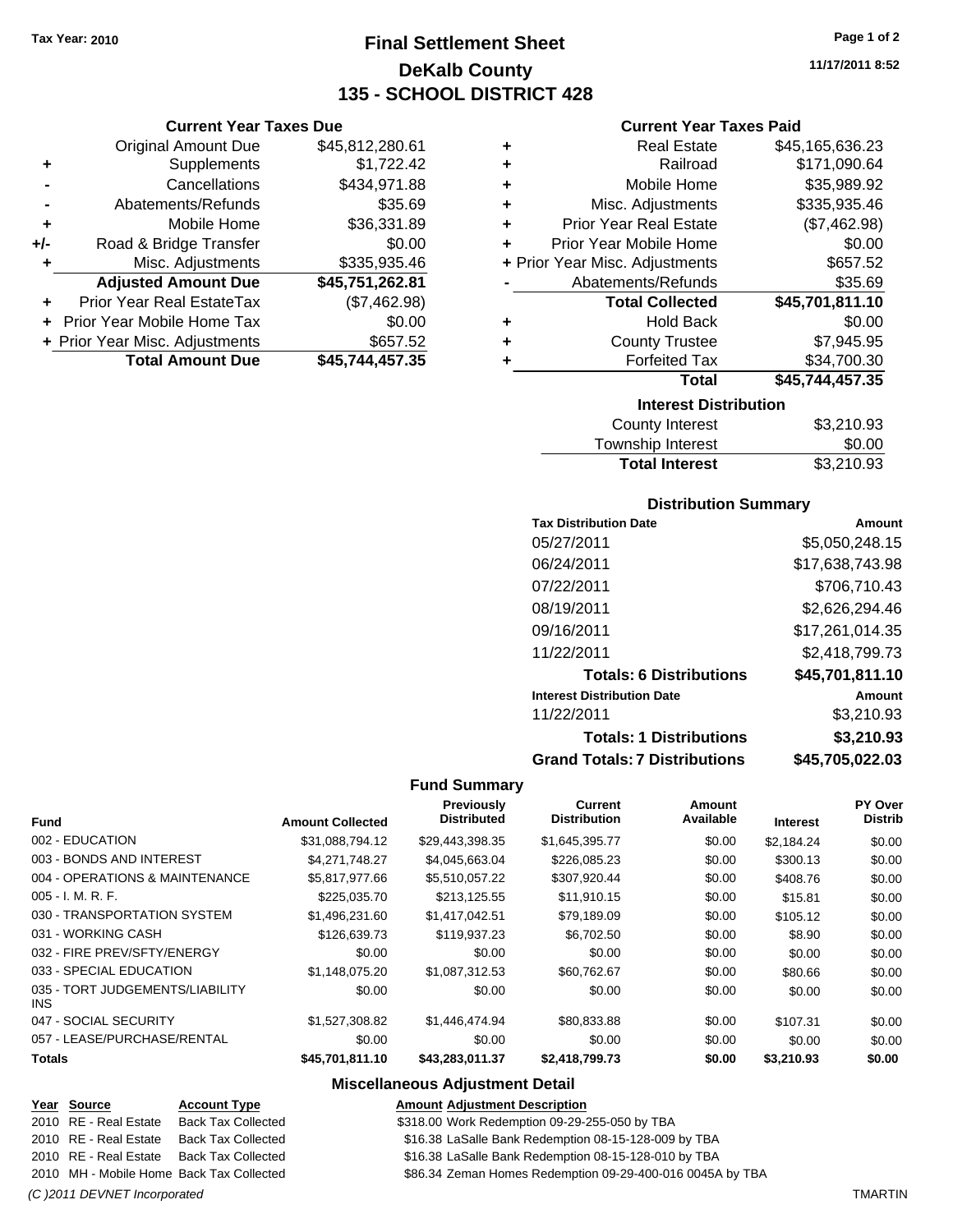#### **Miscellaneous Adjustment Detail**

|      | Year Source              | <b>Account Type</b>                      |              | <b>Amount Adjustment Description</b>                                  |
|------|--------------------------|------------------------------------------|--------------|-----------------------------------------------------------------------|
| 2010 |                          | MH - Mobile Home Back Tax Collected      |              | \$65.67 Allen Redemption 08-01-401-005 2566J by TBA                   |
| 2010 |                          | MH - Mobile Home Back Tax Collected      |              | \$148.08 Hernandez Redemption 09-29-400-016 0078O by TBA              |
|      | 2010 RE - Real Estate    | Paymt In Lieu of Tax                     |              | \$8,759.02 DeKalb Units-Housing Authority by TBA                      |
|      | 2010 RE - Real Estate    | Paymt In Lieu of Tax                     |              | \$158,312.49 Additional Tax per Target Agreement 08-26-200-010 by TBA |
|      | 2010 RE - Real Estate    | <b>Back Tax Collected</b>                |              | \$148.31 Boots Assignment 09-33-181-015 by TBA                        |
|      | 2010 RE - Real Estate    | <b>Back Tax Collected</b>                |              | \$143.38 South Point Greens Redemption 11-03-126-010 by TBA           |
|      |                          | 2010 MH - Mobile Home Back Tax Collected |              | \$248.24 Scavanger Sale 09-29-400-016 0027O by TBA                    |
|      |                          | 2010 MH - Mobile Home Back Tax Collected |              | \$68.15 Stark Redemption 08-26-176-027 0814A by TBA                   |
|      | 2010 RE - Real Estate    | Paymt In Lieu of Tax                     |              | \$158,312.49 Additional Tax per Target Agreement 08-26-200-010 by TBA |
|      | 2010 RE - Real Estate    | Paymt In Lieu of Tax                     |              | \$8,759.02 DeKalb Units-Housing Authority by TBA                      |
|      |                          | 2010 MH - Mobile Home Back Tax Collected |              | \$41.04 Holub Redemption 08-01-401-005 2558J by TBA                   |
|      | 2010 RE - Real Estate    | <b>Back Tax Collected</b>                |              | \$149.75 Scavanger Sale 08-01-415-020 by TBA                          |
|      | 2010 RE - Real Estate    | <b>Back Tax Collected</b>                |              | \$19.92 Scavanger Sale 09-20-326-016 by TBA                           |
|      | 2010 RE - Real Estate    | <b>Back Tax Collected</b>                |              | \$156.45 Gardens of Rivermist Redemption 08-02-303-003 by TBA         |
|      | 2010 RE - Real Estate    | <b>Back Tax Collected</b>                |              | \$128.35 Work Redemption 09-29-255-056 by TBA                         |
|      | 2010 RE - Real Estate    | <b>Back Tax Collected</b>                |              | \$695.52 Johnson Redemption 08-10-476-007 by TBA                      |
|      | <b>Totals 20 entries</b> |                                          | \$336,592.98 |                                                                       |

## **Abatement Detail**

# **Year Source Account Type Amount Adjustment Description**<br>2010 RE - Real Estate PTAB Decision **Amount** \$4.17 08-02-376-013 PTAB Refu

\$4.17 08-02-376-013 PTAB Refund by TBA 2010 RE - Real Estate \$31.52 07-22-474-003 PTAB Refund by TBA PTAB Decision

**Totals \$35.69 2 entries**

*(C )2011 DEVNET Incorporated* TMARTIN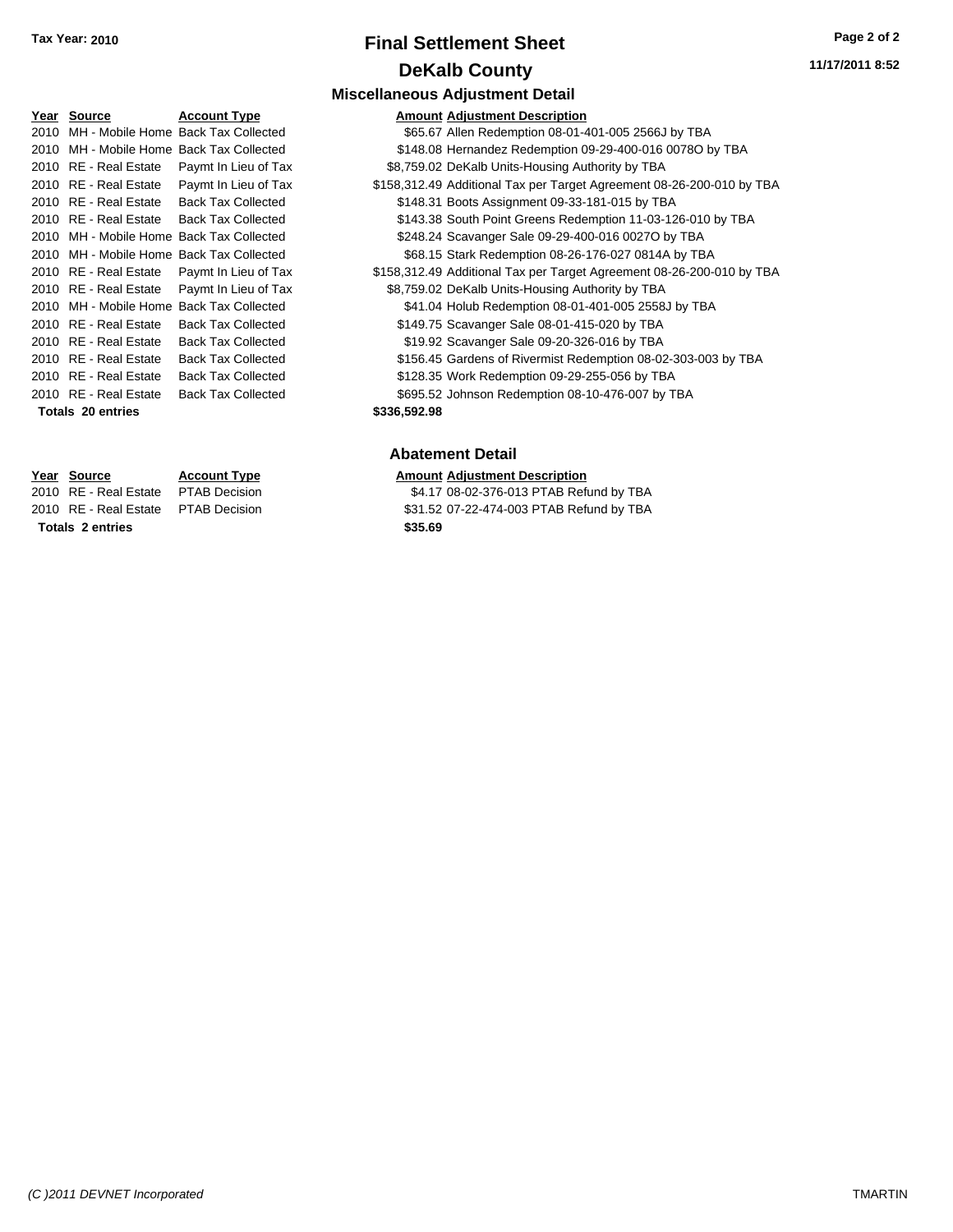**Current Year Taxes Due** Original Amount Due \$4,410,014.60

**Adjusted Amount Due \$4,409,125.06**

**Total Amount Due \$4,448,828.09**

**+** Supplements \$0.00 **-** Cancellations \$2,237.15 **-** Abatements/Refunds \$0.00 **+** Mobile Home \$419.35 **+/-** Road & Bridge Transfer \$0.00 **+** Misc. Adjustments \$928.26

**+** Prior Year Real EstateTax \$39,703.03 **+** Prior Year Mobile Home Tax \$0.00 **+ Prior Year Misc. Adjustments**  $$0.00$ 

## **Final Settlement Sheet Tax Year: 2010 Page 1 of 2 DeKalb County 136 - SCHOOL DISTRICT 429**

**11/17/2011 8:52**

#### **Current Year Taxes Paid**

| ٠ | <b>Real Estate</b>             | \$4,377,159.16 |
|---|--------------------------------|----------------|
| ٠ | Railroad                       | \$30,314.84    |
| ÷ | Mobile Home                    | \$419.35       |
| ٠ | Misc. Adjustments              | \$928.26       |
| ÷ | <b>Prior Year Real Estate</b>  | \$39,703.03    |
| ٠ | Prior Year Mobile Home         | \$0.00         |
|   | + Prior Year Misc. Adjustments | \$0.00         |
|   | Abatements/Refunds             | \$0.00         |
|   | <b>Total Collected</b>         | \$4,448,524.64 |
| ٠ | Hold Back                      | \$0.00         |
| ٠ | <b>County Trustee</b>          | \$303.45       |
| ٠ | <b>Forfeited Tax</b>           | \$0.00         |
|   | Total                          | \$4,448,828.09 |
|   | <b>Interest Distribution</b>   |                |
|   | <b>County Interest</b>         | \$312.77       |

| <b>Total Interest</b>  | \$312.77 |
|------------------------|----------|
| Township Interest      | \$0.00   |
| <b>County Interest</b> | \$312.77 |

#### **Distribution Summary**

| <b>Tax Distribution Date</b>         | Amount         |
|--------------------------------------|----------------|
| 05/27/2011                           | \$517,213.11   |
| 06/24/2011                           | \$1,729,817.08 |
| 07/22/2011                           | \$34,208.73    |
| 08/19/2011                           | \$213,725.90   |
| 09/16/2011                           | \$1,735,840.62 |
| 11/22/2011                           | \$217,719.20   |
| <b>Totals: 6 Distributions</b>       | \$4,448,524.64 |
| <b>Interest Distribution Date</b>    | Amount         |
| 11/22/2011                           | \$312.77       |
| <b>Totals: 1 Distributions</b>       | \$312.77       |
| <b>Grand Totals: 7 Distributions</b> | \$4,448,837.41 |

#### **Fund Summary**

|                                         |                         | Previously         | <b>Current</b>      | Amount    |                 | PY Over        |
|-----------------------------------------|-------------------------|--------------------|---------------------|-----------|-----------------|----------------|
| <b>Fund</b>                             | <b>Amount Collected</b> | <b>Distributed</b> | <b>Distribution</b> | Available | <b>Interest</b> | <b>Distrib</b> |
| 002 - EDUCATION                         | \$2,772,387.29          | \$2.636.701.42     | \$135,685.87        | \$0.00    | \$194.92        | \$0.00         |
| 003 - BONDS AND INTEREST                | \$767.290.42            | \$729,737.78       | \$37,552.64         | \$0.00    | \$53.95         | \$0.00         |
| 004 - OPERATIONS & MAINTENANCE          | \$464,368.14            | \$441,641.10       | \$22,727.04         | \$0.00    | \$32.65         | \$0.00         |
| $005 - I. M. R. F.$                     | \$66,331.94             | \$63.085.54        | \$3,246.40          | \$0.00    | \$4.66          | \$0.00         |
| 030 - TRANSPORTATION SYSTEM             | \$176.833.31            | \$168,178.75       | \$8,654.56          | \$0.00    | \$12.43         | \$0.00         |
| 032 - FIRE PREV/SFTY/ENERGY             | \$0.00                  | \$0.00             | \$0.00              | \$0.00    | \$0.00          | \$0.00         |
| 033 - SPECIAL EDUCATION                 | \$31,504.46             | \$29.962.55        | \$1,541.91          | \$0.00    | \$2.22          | \$0.00         |
| 035 - TORT JUDGEMENTS/LIABILITY<br>INS. | \$84.904.54             | \$80.749.15        | \$4,155.39          | \$0.00    | \$5.97          | \$0.00         |
| 047 - SOCIAL SECURITY                   | \$84.904.54             | \$80.749.15        | \$4,155.39          | \$0.00    | \$5.97          | \$0.00         |
| 057 - LEASE/PURCHASE/RENTAL             | \$0.00                  | \$0.00             | \$0.00              | \$0.00    | \$0.00          | \$0.00         |
| <b>Totals</b>                           | \$4,448,524,64          | \$4.230.805.44     | \$217.719.20        | \$0.00    | \$312.77        | \$0.00         |

#### **Miscellaneous Adjustment Detail**

#### **Year Source Account Type Amount Adjustment Description** \$208.39 Nielsen Redemption 15-16-151-019 by TBA 2010 RE - Real Estate Back Tax Collected \$86.44 Popp Redemption 15-15-427-007 by TBA 2010 RE - Real Estate Paymt In Lieu of Tax \$633.43 Sunset View Apartments-Housing Authority Payment by TBA **Totals \$928.26 3 entries**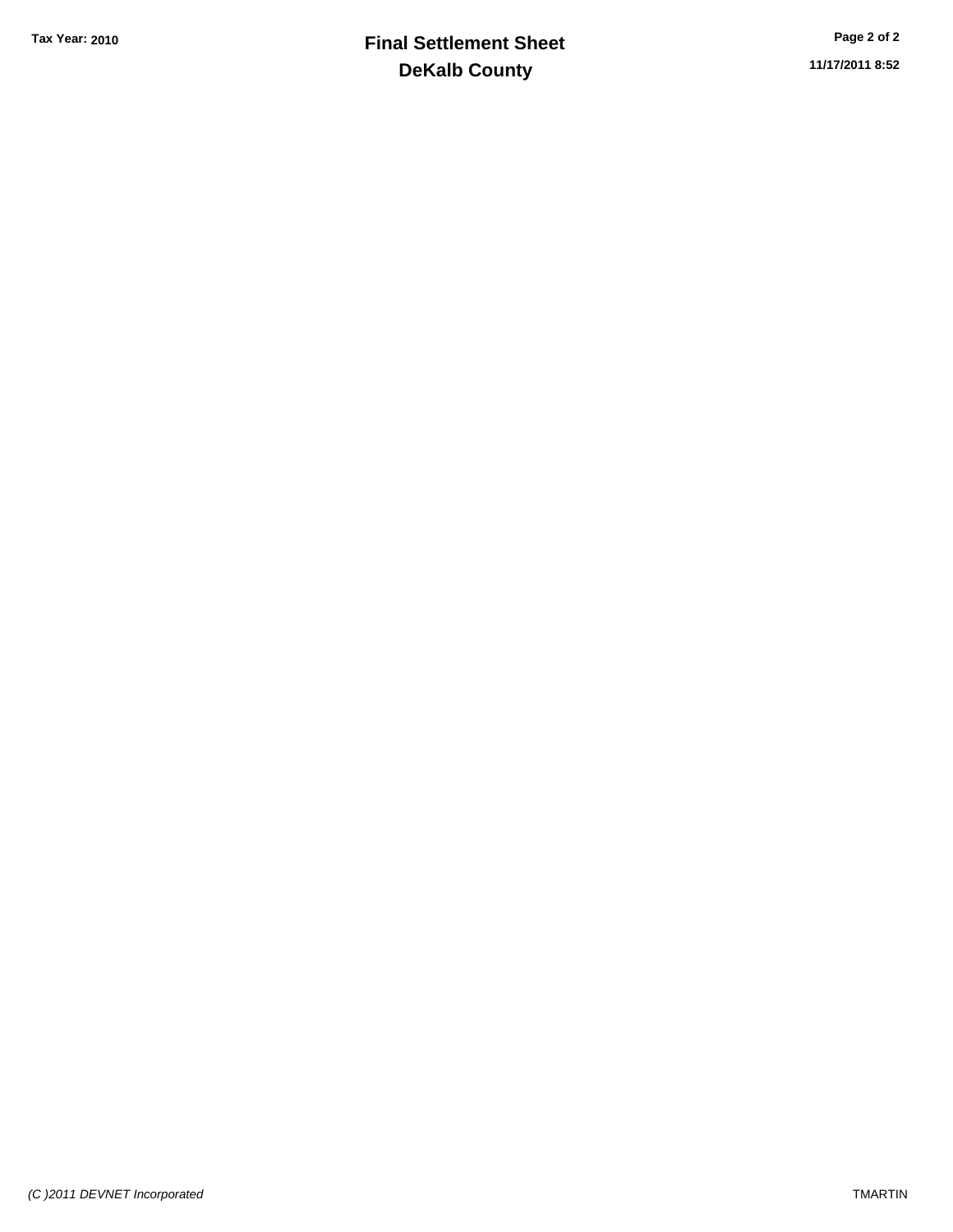**Current Year Taxes Due** Original Amount Due \$7,797,316.86

**Adjusted Amount Due \$7,795,021.24**

**Total Amount Due \$7,803,804.25**

**+** Supplements \$0.00 **-** Cancellations \$7,673.04 **-** Abatements/Refunds \$57.12 **+** Mobile Home \$5,306.20 **+/-** Road & Bridge Transfer \$0.00 **+** Misc. Adjustments \$128.34

**+** Prior Year Real EstateTax \$8,783.01 **+** Prior Year Mobile Home Tax \$0.00 **+ Prior Year Misc. Adjustments**  $$0.00$ 

## **Final Settlement Sheet Tax Year: 2010 Page 1 of 2 DeKalb County 137 - SCHOOL DISTRICT 430**

**11/17/2011 8:52**

#### **Current Year Taxes Paid**

|   |                                | 00 IO IO       |
|---|--------------------------------|----------------|
|   | <b>Interest Distribution</b>   |                |
|   | Total                          | \$7,803,804.25 |
| ٠ | <b>Forfeited Tax</b>           | \$1,168.62     |
| ٠ | <b>County Trustee</b>          | \$2,100.77     |
| ٠ | <b>Hold Back</b>               | \$0.00         |
|   | <b>Total Collected</b>         | \$7,800,534.86 |
|   | Abatements/Refunds             | \$57.12        |
|   | + Prior Year Misc. Adjustments | \$0.00         |
| ÷ | Prior Year Mobile Home         | \$0.00         |
| ٠ | <b>Prior Year Real Estate</b>  | \$8,783.01     |
| ٠ | Misc. Adjustments              | \$128.34       |
| ٠ | Mobile Home                    | \$5,274.79     |
| ٠ | Railroad                       | \$20,076.54    |
| ٠ | <b>Real Estate</b>             | \$7,766,329.30 |
|   |                                |                |

| County Interest       | \$548.12 |
|-----------------------|----------|
| Township Interest     | \$0.00   |
| <b>Total Interest</b> | \$548.12 |

#### **Distribution Summary**

| <b>Tax Distribution Date</b>         | Amount         |
|--------------------------------------|----------------|
| 05/27/2011                           | \$1,059,023.19 |
| 06/24/2011                           | \$2,945,419.85 |
| 07/22/2011                           | \$86,639.25    |
| 08/19/2011                           | \$495,070.05   |
| 09/16/2011                           | \$2,791,078.46 |
| 11/22/2011                           | \$423,304.06   |
| <b>Totals: 6 Distributions</b>       | \$7,800,534.86 |
| <b>Interest Distribution Date</b>    | Amount         |
| 11/22/2011                           | \$548.12       |
| <b>Totals: 1 Distributions</b>       | \$548.12       |
| <b>Grand Totals: 7 Distributions</b> | \$7,801,082.98 |

#### **Fund Summary**

|                                         |                         | Previously         | <b>Current</b>      | Amount    |                 | PY Over        |
|-----------------------------------------|-------------------------|--------------------|---------------------|-----------|-----------------|----------------|
| <b>Fund</b>                             | <b>Amount Collected</b> | <b>Distributed</b> | <b>Distribution</b> | Available | <b>Interest</b> | <b>Distrib</b> |
| 002 - EDUCATION                         | \$6,209,724.96          | \$5,872,747.77     | \$336,977.19        | \$0.00    | \$436.34        | \$0.00         |
| 003 - BONDS AND INTEREST                | \$414,060.20            | \$391,590.82       | \$22,469.38         | \$0.00    | \$29.09         | \$0.00         |
| 004 - OPERATIONS & MAINTENANCE          | \$806.356.90            | \$762.599.14       | \$43,757.76         | \$0.00    | \$56.66         | \$0.00         |
| $005 - I. M. R. F.$                     | \$0.00                  | \$0.00             | \$0.00              | \$0.00    | \$0.00          | \$0.00         |
| 030 - TRANSPORTATION SYSTEM             | \$370.392.80            | \$350.293.07       | \$20,099.73         | \$0.00    | \$26.03         | \$0.00         |
| 031 - WORKING CASH                      | \$0.00                  | \$0.00             | \$0.00              | \$0.00    | \$0.00          | \$0.00         |
| 032 - FIRE PREV/SFTY/ENERGY             | \$0.00                  | \$0.00             | \$0.00              | \$0.00    | \$0.00          | \$0.00         |
| 033 - SPECIAL EDUCATION                 | \$0.00                  | \$0.00             | \$0.00              | \$0.00    | \$0.00          | \$0.00         |
| 035 - TORT JUDGEMENTS/LIABILITY<br>INS. | \$0.00                  | \$0.00             | \$0.00              | \$0.00    | \$0.00          | \$0.00         |
| 047 - SOCIAL SECURITY                   | \$0.00                  | \$0.00             | \$0.00              | \$0.00    | \$0.00          | \$0.00         |
| 057 - LEASE/PURCHASE/RENTAL             | \$0.00                  | \$0.00             | \$0.00              | \$0.00    | \$0.00          | \$0.00         |
| <b>Totals</b>                           | \$7.800.534.86          | \$7.377.230.80     | \$423,304,06        | \$0.00    | \$548.12        | \$0.00         |

#### **Miscellaneous Adjustment Detail**

#### **Year Source Account Type Amount Adjustment Description**

2010 RE - Real Estate Back Tax Collected \$19.93 Countryview Redemption 19-25-253-058 by TBA 2010 RE - Real Estate Back Tax Collected \$103.44 Jehovahs Witnesses Redemption 19-35-300-019 by TBA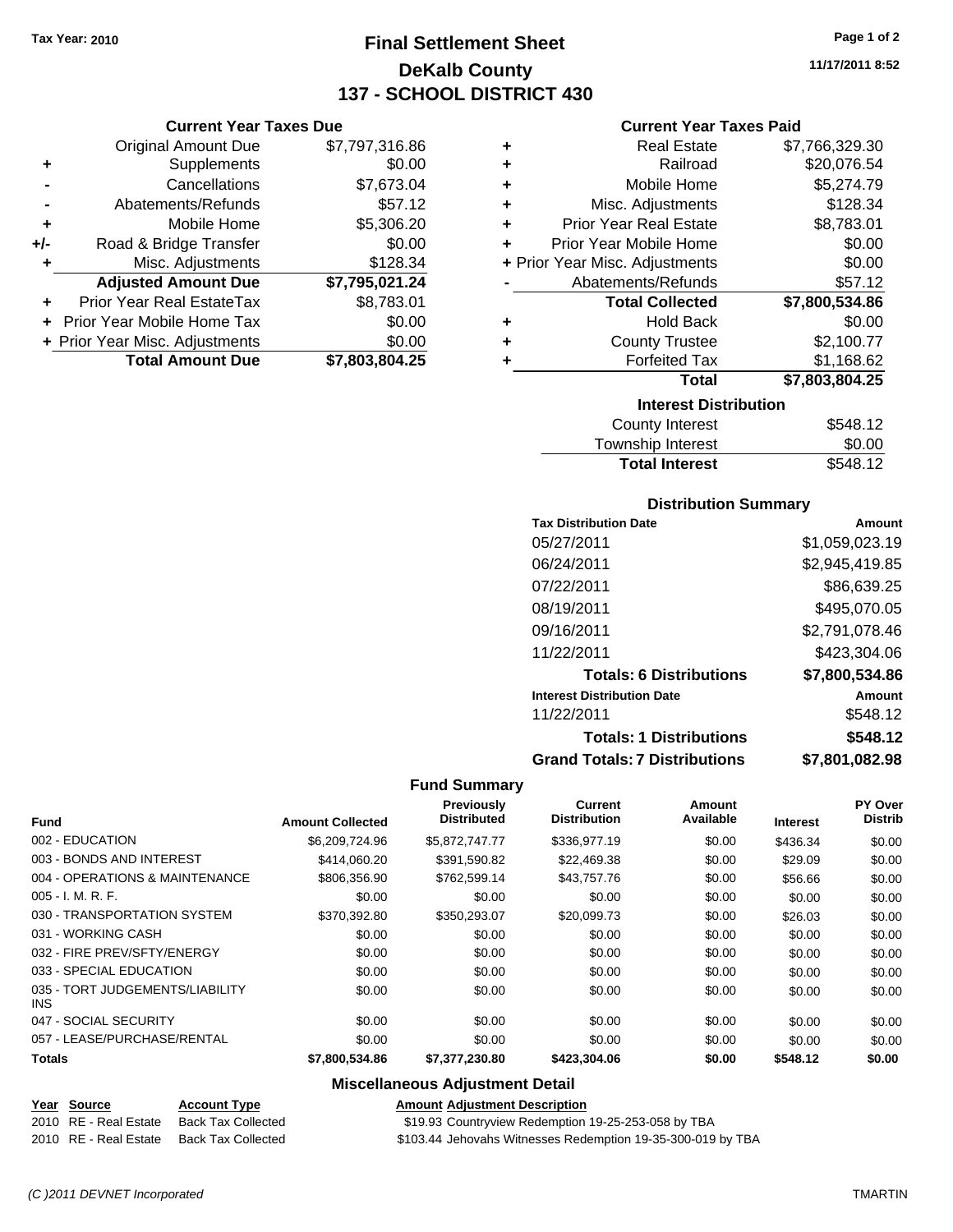#### **11/17/2011 8:52**

### **Miscellaneous Adjustment Detail**

**Year Source Account Type Amount Adjustment Description**<br>
2010 RE - Real Estate Back Tax Collected **1991** \$4.97 Sandwich Mill Works Rede **Totals \$128.34 3 entries**

\$4.97 Sandwich Mill Works Redemption 19-35-126-016 by TBA

#### **Abatement Detail**

\$57.12 19-27-727-012 PTAB Refund by TBA

**Year Source Account Type Amount Adjustment Description**<br>
2010 RE - Real Estate PTAB Decision **Amount** 19-27-727-012 PTAB Ref **Totals 1 entries** \$57.12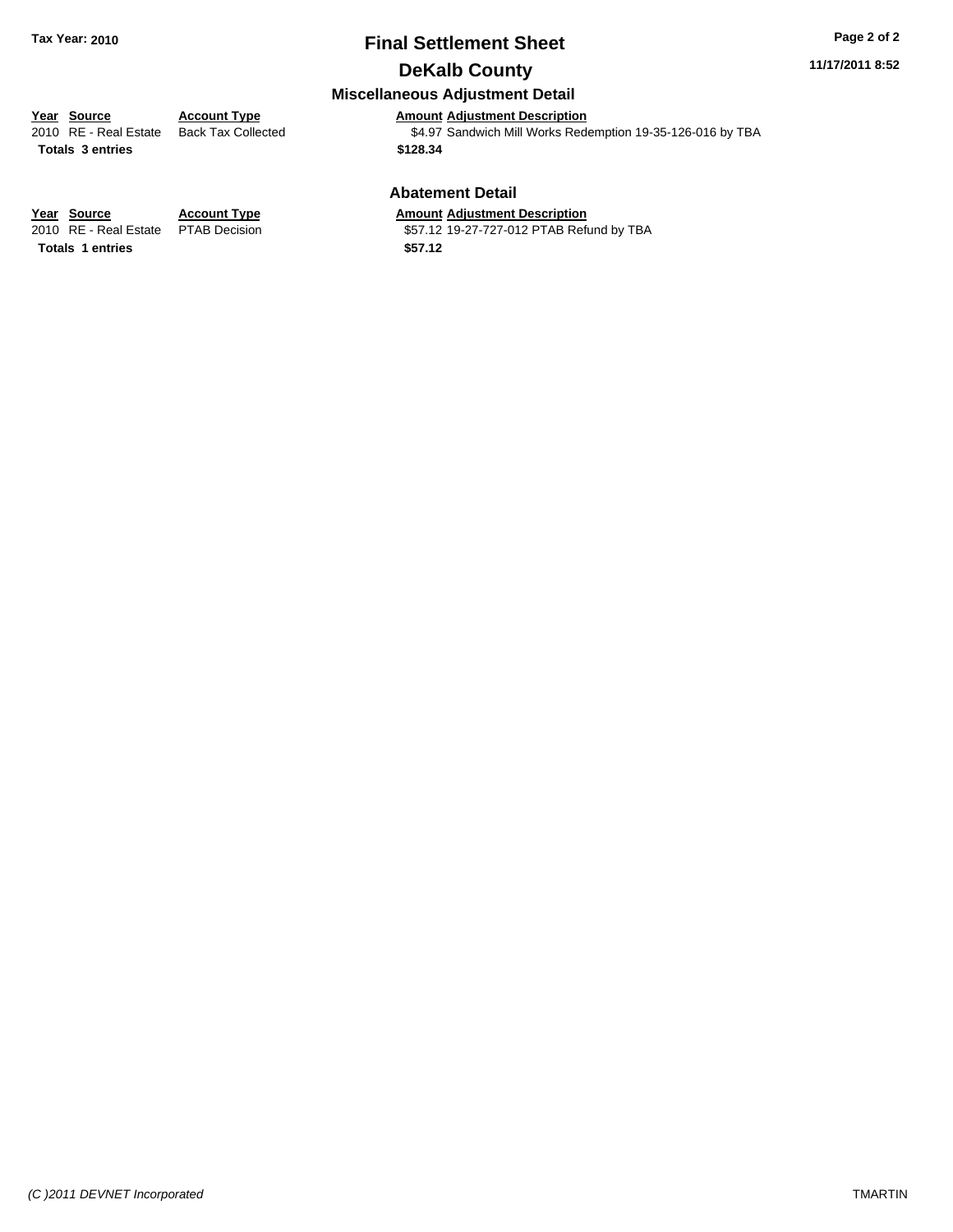**Current Year Taxes Due**

## **Final Settlement Sheet Tax Year: 2010 Page 1 of 1 DeKalb County 139 - SCHOOL DISTRICT 432**

|                      | <b>Current Year Taxes Due</b>  |                |   | <b>Current Year Taxes Paid</b> |                |
|----------------------|--------------------------------|----------------|---|--------------------------------|----------------|
|                      | Original Amount Due            | \$2,408,838.89 | ٠ | <b>Real Estate</b>             | \$2,384,650.26 |
| ÷                    | Supplements                    | \$0.00         | ٠ | Railroad                       | \$21,310.20    |
| $\blacksquare$       | Cancellations                  | \$1,168.24     | ٠ | Mobile Home                    | \$85.71        |
|                      | Abatements/Refunds             | \$0.00         | ٠ | Misc. Adjustments              | \$0.00         |
| $\ddot{\phantom{1}}$ | Mobile Home                    | \$85.71        | ٠ | <b>Prior Year Real Estate</b>  | \$0.00         |
| I-                   | Road & Bridge Transfer         | \$0.00         |   | Prior Year Mobile Home         | \$0.00         |
| ٠                    | Misc. Adjustments              | \$0.00         |   | + Prior Year Misc. Adjustments | \$0.00         |
|                      | <b>Adjusted Amount Due</b>     | \$2,407,756.36 |   | Abatements/Refunds             | \$0.00         |
| ÷                    | Prior Year Real EstateTax      | \$0.00         |   | <b>Total Collected</b>         | \$2,406,046.17 |
|                      | + Prior Year Mobile Home Tax   | \$0.00         | ٠ | <b>Hold Back</b>               | \$0.00         |
|                      | + Prior Year Misc. Adjustments | \$0.00         | ٠ | <b>County Trustee</b>          | \$1,710.19     |
|                      | <b>Total Amount Due</b>        | \$2,407,756.36 |   | <b>Forfeited Tax</b>           | \$0.00         |
|                      |                                |                |   | <b>Total</b>                   | \$2,407,756.36 |
|                      |                                |                |   | <b>Interest Distribution</b>   |                |

| ilituruat Piatribution |          |
|------------------------|----------|
| County Interest        | \$169.17 |
| Township Interest      | \$0.00   |
| <b>Total Interest</b>  | \$169.17 |
|                        |          |

#### **Distribution Summary**

| <b>Tax Distribution Date</b>         | Amount         |
|--------------------------------------|----------------|
| 05/27/2011                           | \$376,707.49   |
| 06/24/2011                           | \$901,789.21   |
| 07/22/2011                           | \$30,574.11    |
| 08/19/2011                           | \$137,361.38   |
| 09/16/2011                           | \$842,718.17   |
| 11/22/2011                           | \$116,895.81   |
| <b>Totals: 6 Distributions</b>       | \$2,406,046.17 |
| <b>Interest Distribution Date</b>    | Amount         |
| 11/22/2011                           | \$169.17       |
| <b>Totals: 1 Distributions</b>       | \$169.17       |
| <b>Grand Totals: 7 Distributions</b> | \$2,406,215.34 |

#### **Fund Summary**

|                                         |                         | Previously         | <b>Current</b>      | Amount    |                 | PY Over        |
|-----------------------------------------|-------------------------|--------------------|---------------------|-----------|-----------------|----------------|
| <b>Fund</b>                             | <b>Amount Collected</b> | <b>Distributed</b> | <b>Distribution</b> | Available | <b>Interest</b> | <b>Distrib</b> |
| 002 - EDUCATION                         | \$1,546,527.09          | \$1,471,390.34     | \$75,136.75         | \$0.00    | \$108.73        | \$0.00         |
| 003 - BONDS AND INTEREST                | \$298,681.76            | \$284.170.53       | \$14.511.23         | \$0.00    | \$21.00         | \$0.00         |
| 004 - OPERATIONS & MAINTENANCE          | \$190,147.42            | \$180,909.26       | \$9,238.16          | \$0.00    | \$13.37         | \$0.00         |
| $005 - I. M. R. F.$                     | \$45,625.86             | \$43,409.16        | \$2,216.70          | \$0.00    | \$3.21          | \$0.00         |
| 030 - TRANSPORTATION SYSTEM             | \$101.412.43            | \$96.485.41        | \$4,927.02          | \$0.00    | \$7.13          | \$0.00         |
| 031 - WORKING CASH                      | \$25.352.51             | \$24.120.78        | \$1.231.73          | \$0.00    | \$1.78          | \$0.00         |
| 033 - SPECIAL EDUCATION                 | \$20,282.96             | \$19.297.52        | \$985.44            | \$0.00    | \$1.43          | \$0.00         |
| 035 - TORT JUDGEMENTS/LIABILITY<br>INS. | \$70.191.58             | \$66,781,38        | \$3,410.20          | \$0.00    | \$4.94          | \$0.00         |
| 047 - SOCIAL SECURITY                   | \$82,472.05             | \$78.465.20        | \$4,006.85          | \$0.00    | \$5.80          | \$0.00         |
| 057 - LEASE/PURCHASE/RENTAL             | \$25.352.51             | \$24.120.78        | \$1.231.73          | \$0.00    | \$1.78          | \$0.00         |
| <b>Totals</b>                           | \$2.406.046.17          | \$2,289,150.36     | \$116,895.81        | \$0.00    | \$169.17        | \$0.00         |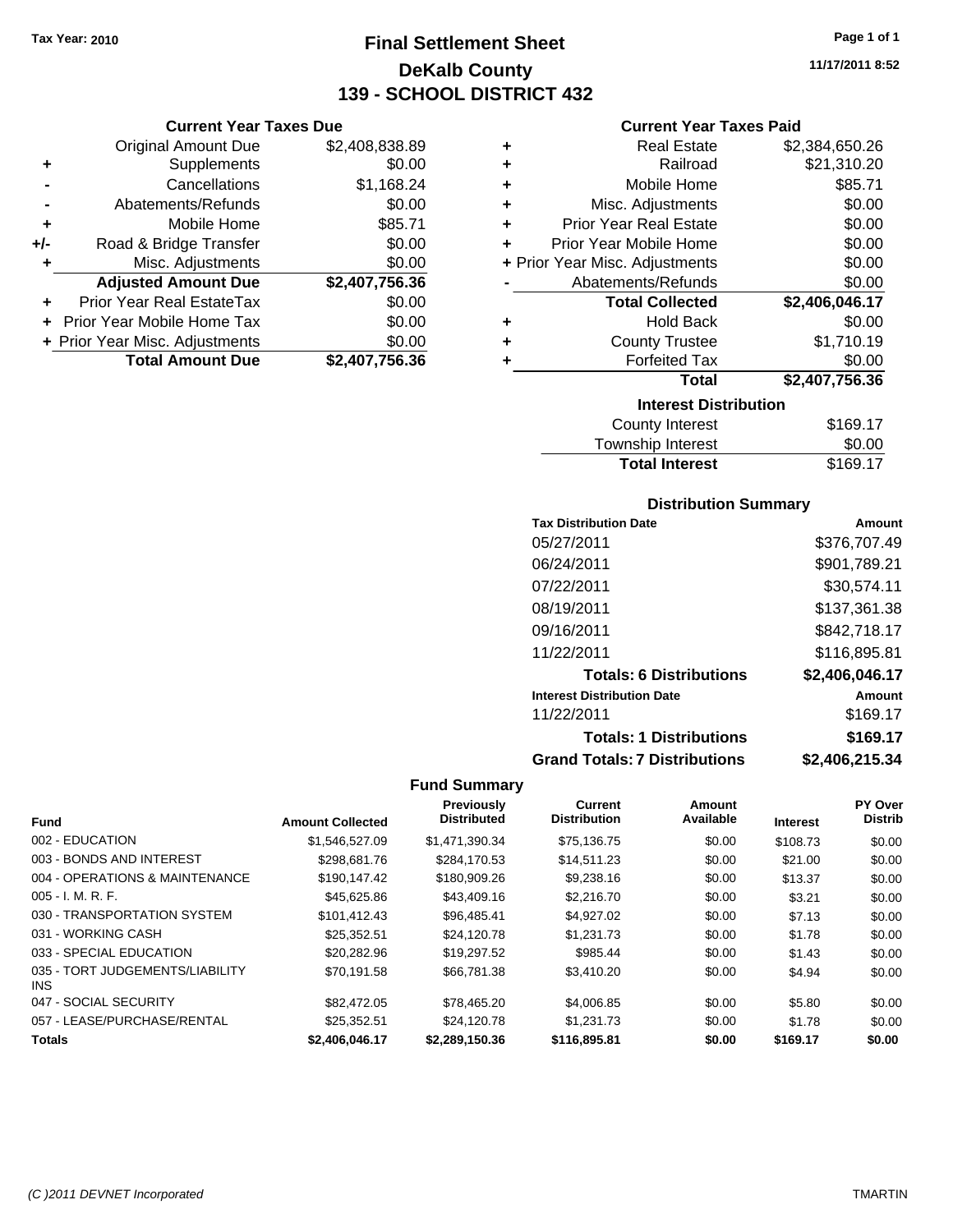## **Final Settlement Sheet Tax Year: 2010 Page 1 of 1 DeKalb County 141 - CC 509 ELGIN**

**11/17/2011 8:52**

#### **Current Year Taxes Due**

|       | <b>Original Amount Due</b>     | \$1,143.41 |
|-------|--------------------------------|------------|
| ٠     | Supplements                    | \$0.00     |
|       | Cancellations                  | \$0.00     |
|       | Abatements/Refunds             | \$0.00     |
| ÷     | Mobile Home                    | \$0.00     |
| $+/-$ | Road & Bridge Transfer         | \$0.00     |
| ٠     | Misc. Adjustments              | \$0.00     |
|       | <b>Adjusted Amount Due</b>     | \$1,143.41 |
| ÷     | Prior Year Real EstateTax      | \$0.00     |
|       | Prior Year Mobile Home Tax     | \$0.00     |
|       | + Prior Year Misc. Adjustments | \$0.00     |
|       | <b>Total Amount Due</b>        | \$1,143.41 |

#### **Current Year Taxes Paid**

|   | <b>Real Estate</b>             | \$1,143.41 |
|---|--------------------------------|------------|
| ٠ | Railroad                       | \$0.00     |
| ٠ | Mobile Home                    | \$0.00     |
| ٠ | Misc. Adjustments              | \$0.00     |
| ٠ | <b>Prior Year Real Estate</b>  | \$0.00     |
| ٠ | Prior Year Mobile Home         | \$0.00     |
|   | + Prior Year Misc. Adjustments | \$0.00     |
|   | Abatements/Refunds             | \$0.00     |
|   | <b>Total Collected</b>         | \$1,143.41 |
|   |                                |            |
| ٠ | <b>Hold Back</b>               | \$0.00     |
| ÷ | <b>County Trustee</b>          | \$0.00     |
|   | <b>Forfeited Tax</b>           | \$0.00     |
|   | <b>Total</b>                   | \$1,143.41 |
|   | <b>Interest Distribution</b>   |            |
|   | County Interest                | \$0.08     |

| Township Interest     | \$0.00 |
|-----------------------|--------|
| <b>Total Interest</b> | \$0.08 |

### **Distribution Summary**

| <b>Tax Distribution Date</b>         | Amount     |
|--------------------------------------|------------|
| 05/27/2011                           | \$319.62   |
| 06/24/2011                           | \$157.15   |
| 08/19/2011                           | \$319.66   |
| 09/16/2011                           | \$346.98   |
| <b>Totals: 4 Distributions</b>       | \$1,143.41 |
| <b>Interest Distribution Date</b>    | Amount     |
| 11/22/2011                           | \$0.08     |
| <b>Totals: 1 Distributions</b>       | \$0.08     |
| <b>Grand Totals: 5 Distributions</b> | \$1,143.49 |

| <b>Fund Summary</b>                           |                         |                                         |                                |                     |                 |                           |
|-----------------------------------------------|-------------------------|-----------------------------------------|--------------------------------|---------------------|-----------------|---------------------------|
| <b>Fund</b>                                   | <b>Amount Collected</b> | <b>Previously</b><br><b>Distributed</b> | Current<br><b>Distribution</b> | Amount<br>Available | <b>Interest</b> | PY Over<br><b>Distrib</b> |
| 003 - BONDS AND INTEREST                      | \$258.26                | \$258.26                                | \$0.00                         | \$0.00              | \$0.03          | \$0.00                    |
| 027 - AUDIT                                   | \$1.36                  | \$1.36                                  | \$0.00                         | \$0.00              | \$0.00          | \$0.00                    |
| 035 - TORT JUDGEMENTS/LIABILITY<br><b>INS</b> | \$31.46                 | \$31.46                                 | \$0.00                         | \$0.00              | \$0.00          | \$0.00                    |
| 047 - SOCIAL SECURITY                         | \$10.93                 | \$10.93                                 | \$0.00                         | \$0.00              | \$0.00          | \$0.00                    |
| 136 - OPERATIONS & MAINTENANCE<br>(colleges)  | \$212.25                | \$212.25                                | \$0.00                         | \$0.00              | \$0.01          | \$0.00                    |
| 159 - EDUCATIONAL PURPOSES<br>(colleges)      | \$629.15                | \$629.15                                | \$0.00                         | \$0.00              | \$0.04          | \$0.00                    |
| <b>Totals</b>                                 | \$1.143.41              | \$1.143.41                              | \$0.00                         | \$0.00              | \$0.08          | \$0.00                    |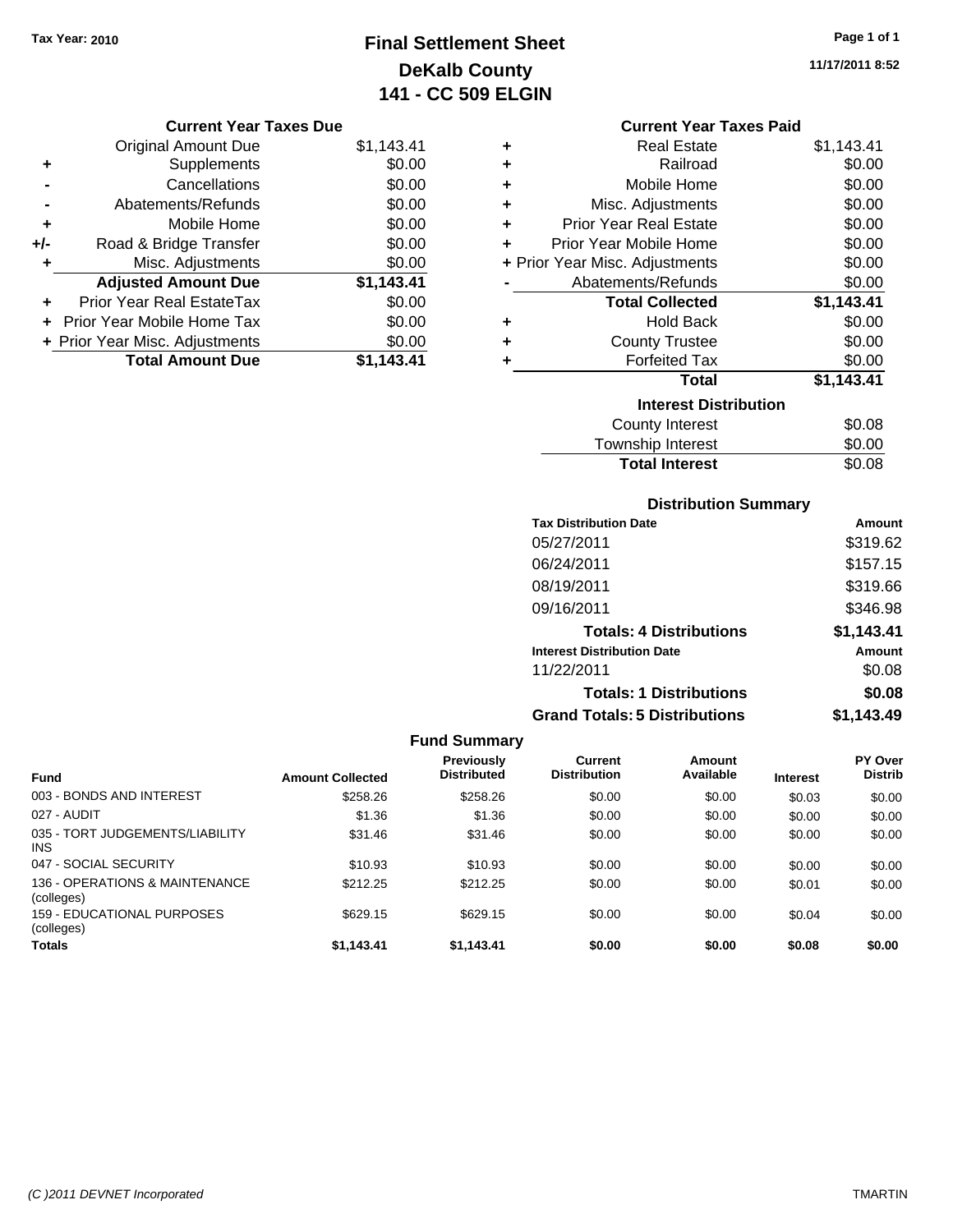## **Final Settlement Sheet Tax Year: 2010 Page 1 of 1 DeKalb County 142 - CC 511 ROCK VALLEY**

#### **Current Year Taxes Due**

|       | <b>Original Amount Due</b>        | \$718.76 |
|-------|-----------------------------------|----------|
| ٠     | Supplements                       | \$0.00   |
|       | Cancellations                     | \$0.00   |
|       | Abatements/Refunds                | \$0.00   |
| ٠     | Mobile Home                       | \$0.00   |
| $+/-$ | Road & Bridge Transfer            | \$0.00   |
| ٠     | Misc. Adjustments                 | \$0.00   |
|       | <b>Adjusted Amount Due</b>        | \$718.76 |
|       | Prior Year Real EstateTax         | \$0.00   |
|       | <b>Prior Year Mobile Home Tax</b> | \$0.00   |
|       | + Prior Year Misc. Adjustments    | \$0.00   |
|       | <b>Total Amount Due</b>           | \$718.76 |

#### **Current Year Taxes Paid**

| ٠                            | Real Estate                    | \$718.76 |  |  |
|------------------------------|--------------------------------|----------|--|--|
| ٠                            | Railroad                       | \$0.00   |  |  |
| ٠                            | Mobile Home                    | \$0.00   |  |  |
| ٠                            | Misc. Adjustments              | \$0.00   |  |  |
| ٠                            | <b>Prior Year Real Estate</b>  | \$0.00   |  |  |
| ٠                            | Prior Year Mobile Home         | \$0.00   |  |  |
|                              | + Prior Year Misc. Adjustments | \$0.00   |  |  |
|                              | Abatements/Refunds             | \$0.00   |  |  |
|                              | <b>Total Collected</b>         | \$718.76 |  |  |
| ٠                            | <b>Hold Back</b>               | \$0.00   |  |  |
| ٠                            | <b>County Trustee</b>          | \$0.00   |  |  |
| ٠                            | <b>Forfeited Tax</b>           | \$0.00   |  |  |
|                              | Total                          | \$718.76 |  |  |
| <b>Interest Distribution</b> |                                |          |  |  |
|                              | County Interest                | \$0.05   |  |  |
|                              | <b>Township Interest</b>       | \$0.00   |  |  |
|                              | <b>Total Interest</b>          | \$0.05   |  |  |

### **Distribution Summary**

| <b>Tax Distribution Date</b>         | Amount   |
|--------------------------------------|----------|
| 05/27/2011                           | \$550.87 |
| 11/22/2011                           | \$167.89 |
| <b>Totals: 2 Distributions</b>       | \$718.76 |
| <b>Interest Distribution Date</b>    | Amount   |
| 11/22/2011                           | \$0.05   |
| <b>Totals: 1 Distributions</b>       | \$0.05   |
| <b>Grand Totals: 3 Distributions</b> | \$718.81 |

| <b>Fund Summary</b>                           |                         |                                  |                                       |                     |                 |                           |
|-----------------------------------------------|-------------------------|----------------------------------|---------------------------------------|---------------------|-----------------|---------------------------|
| <b>Fund</b>                                   | <b>Amount Collected</b> | Previously<br><b>Distributed</b> | <b>Current</b><br><b>Distribution</b> | Amount<br>Available | <b>Interest</b> | PY Over<br><b>Distrib</b> |
| 003 - BONDS AND INTEREST                      | \$238.24                | \$182.58                         | \$55.66                               | \$0.00              | \$0.02          | \$0.00                    |
| 027 - AUDIT                                   | \$1.60                  | \$1.23                           | \$0.37                                | \$0.00              | \$0.00          | \$0.00                    |
| 035 - TORT JUDGEMENTS/LIABILITY<br><b>INS</b> | \$32.93                 | \$25.24                          | \$7.69                                | \$0.00              | \$0.00          | \$0.00                    |
| 047 - SOCIAL SECURITY                         | \$10.70                 | \$8.20                           | \$2.50                                | \$0.00              | \$0.00          | \$0.00                    |
| 136 - OPERATIONS & MAINTENANCE<br>(colleges)  | \$64.50                 | \$49.44                          | \$15.06                               | \$0.00              | \$0.00          | \$0.00                    |
| 141 - HLTH, SFTY/HANDICAP<br>ACCESS/ENERGY    | \$0.00                  | \$0.00                           | \$0.00                                | \$0.00              | \$0.00          | \$0.00                    |
| 159 - EDUCATIONAL PURPOSES<br>(colleges)      | \$370.79                | \$284.18                         | \$86.61                               | \$0.00              | \$0.03          | \$0.00                    |
| <b>Totals</b>                                 | \$718.76                | \$550.87                         | \$167.89                              | \$0.00              | \$0.05          | \$0.00                    |

**11/17/2011 8:52**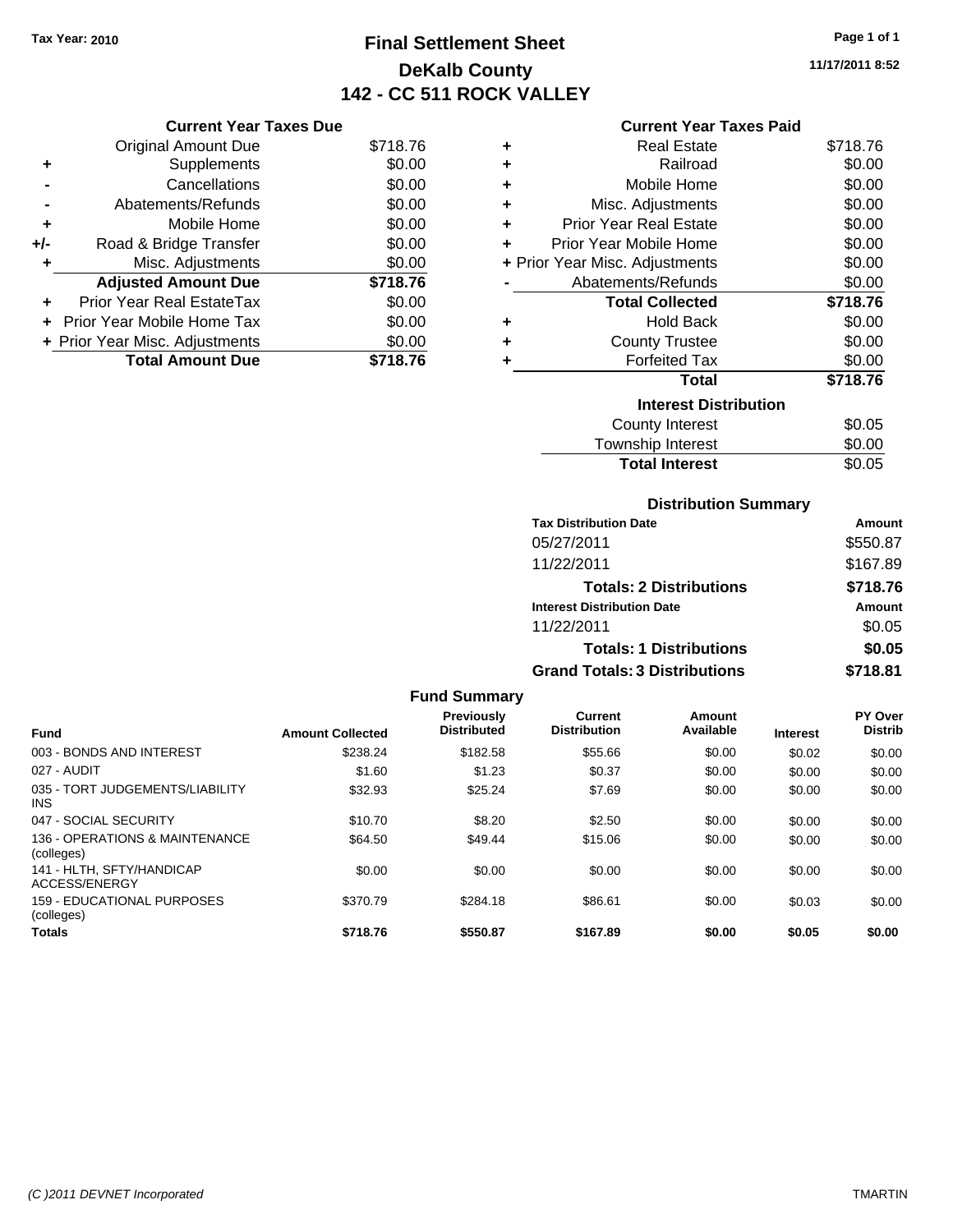Original Amount Due

**Adjusted Amount Due** 

**Total Amount Due** 

**+** Supplements **-** Cancellations **-** Abatements/Refunds **+** Mobile Home **+/-** Road & Bridge Transfer **+** Misc. Adjustments

**+** Prior Year Real EstateTax \$0.00 **+** Prior Year Mobile Home Tax **+ Prior Year Misc. Adjustments** 

## **Final Settlement Sheet Tax Year: 2010 Page 1 of 1 DeKalb County 143 - CC 513 ILLINOIS VALLEY**

**11/17/2011 8:52**

### **Current Year Taxes Paid**

| <b>Current Year Taxes Due</b> |            |           | <b>Current Year Taxes Paid</b> |            |
|-------------------------------|------------|-----------|--------------------------------|------------|
| ıl Amount Due                 | \$5,460.55 | ٠         | <b>Real Estate</b>             | \$5,189.67 |
| Supplements                   | \$0.00     | ÷         | Railroad                       | \$270.88   |
| Cancellations                 | \$0.00     | $\ddot{}$ | Mobile Home                    | \$0.00     |
| าents/Refunds                 | \$0.00     | ÷         | Misc. Adjustments              | \$0.00     |
| Mobile Home                   | \$0.00     | ÷         | <b>Prior Year Real Estate</b>  | \$0.00     |
| ridge Transfer                | \$0.00     | ÷         | Prior Year Mobile Home         | \$0.00     |
| . Adjustments                 | \$0.00     |           | + Prior Year Misc. Adjustments | \$0.00     |
| <b>Amount Due</b>             | \$5,460.55 |           | Abatements/Refunds             | \$0.00     |
| eal EstateTax                 | \$0.00     |           | <b>Total Collected</b>         | \$5,460.55 |
| pile Home Tax                 | \$0.00     | ÷         | <b>Hold Back</b>               | \$0.00     |
| . Adjustments                 | \$0.00     | ÷         | <b>County Trustee</b>          | \$0.00     |
| <b>Amount Due</b>             | \$5,460.55 |           | <b>Forfeited Tax</b>           | \$0.00     |
|                               |            |           | <b>Total</b>                   | \$5,460.55 |
|                               |            |           | <b>Interest Distribution</b>   |            |
|                               |            |           |                                |            |

| <u>MICICSL DISLINUITION</u> |        |  |
|-----------------------------|--------|--|
| County Interest             | \$0.38 |  |
| Township Interest           | \$0.00 |  |
| <b>Total Interest</b>       | \$0.38 |  |

### **Distribution Summary**

| <b>Tax Distribution Date</b>         | Amount     |
|--------------------------------------|------------|
| 05/27/2011                           | \$1,001.13 |
| 06/24/2011                           | \$2,332.52 |
| 07/22/2011                           | \$92.36    |
| 08/19/2011                           | \$91.71    |
| 09/16/2011                           | \$1,746.92 |
| 11/22/2011                           | \$195.91   |
| <b>Totals: 6 Distributions</b>       | \$5,460.55 |
| <b>Interest Distribution Date</b>    | Amount     |
| 11/22/2011                           | \$0.38     |
| <b>Totals: 1 Distributions</b>       | \$0.38     |
| <b>Grand Totals: 7 Distributions</b> | \$5,460.93 |

| <b>Fund</b>                                      | <b>Amount Collected</b> | Previously<br><b>Distributed</b> | Current<br><b>Distribution</b> | Amount<br>Available | <b>Interest</b> | PY Over<br><b>Distrib</b> |
|--------------------------------------------------|-------------------------|----------------------------------|--------------------------------|---------------------|-----------------|---------------------------|
| 003 - BONDS AND INTEREST                         | \$616.21                | \$594.11                         | \$22.10                        | \$0.00              | \$0.05          | \$0.00                    |
| 027 - AUDIT                                      | \$15.76                 | \$15.19                          | \$0.57                         | \$0.00              | \$0.00          | \$0.00                    |
| 035 - TORT JUDGEMENTS/LIABILITY<br><b>INS</b>    | \$0.00                  | \$0.00                           | \$0.00                         | \$0.00              | \$0.00          | \$0.00                    |
| 047 - SOCIAL SECURITY                            | \$132.64                | \$127.88                         | \$4.76                         | \$0.00              | \$0.01          | \$0.00                    |
| 136 - OPERATIONS & MAINTENANCE<br>(colleges)     | \$624.17                | \$601.78                         | \$22.39                        | \$0.00              | \$0.04          | \$0.00                    |
| 141 - HLTH, SFTY/HANDICAP<br>ACCESS/ENERGY       | \$771.47                | \$743.81                         | \$27.66                        | \$0.00              | \$0.05          | \$0.00                    |
| 149 - STATEWIDE AVERAGE<br><b>ADDITIONAL TAX</b> | \$1,271.75              | \$1.226.11                       | \$45.64                        | \$0.00              | \$0.09          | \$0.00                    |
| 159 - EDUCATIONAL PURPOSES<br>(colleges)         | \$2.028.55              | \$1,955.76                       | \$72.79                        | \$0.00              | \$0.14          | \$0.00                    |
| <b>Totals</b>                                    | \$5,460.55              | \$5,264.64                       | \$195.91                       | \$0.00              | \$0.38          | \$0.00                    |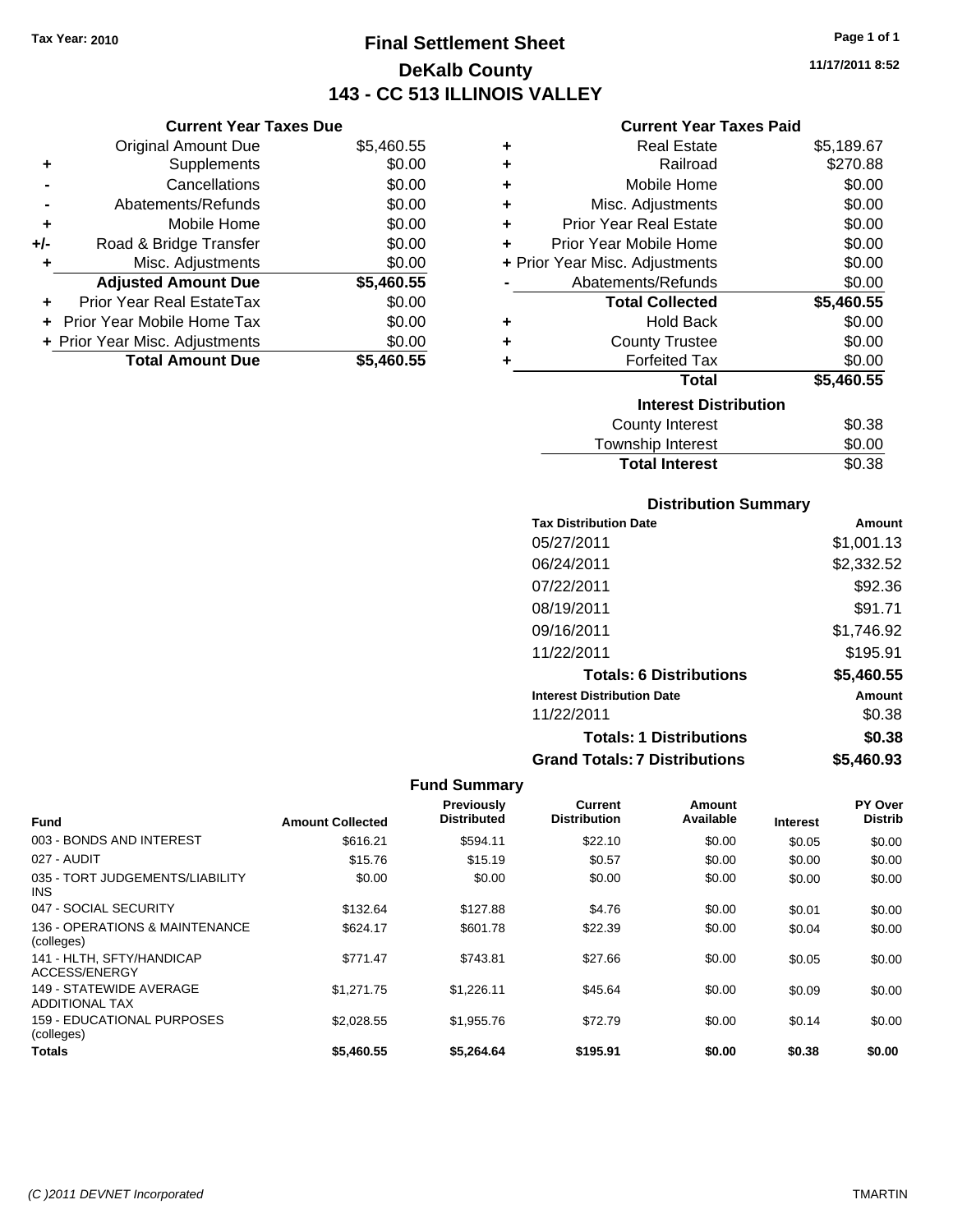## **Final Settlement Sheet Tax Year: 2010 Page 1 of 2 DeKalb County 144 - CC 516 WAUBONSEE**

**11/17/2011 8:52**

### **Current Year Taxes Paid**

|     | <b>Total Amount Due</b>           | \$1,482,720.45 |
|-----|-----------------------------------|----------------|
|     | + Prior Year Misc. Adjustments    | \$0.00         |
|     | <b>Prior Year Mobile Home Tax</b> | \$0.00         |
|     | Prior Year Real EstateTax         | \$4,370.32     |
|     | <b>Adjusted Amount Due</b>        | \$1,478,350.13 |
| ٠   | Misc. Adjustments                 | \$87.96        |
| +/- | Road & Bridge Transfer            | \$0.00         |
| ٠   | Mobile Home                       | \$566.39       |
| -   | Abatements/Refunds                | \$5.52         |
|     | Cancellations                     | \$1,072.72     |
| ٠   | Supplements                       | \$0.00         |
|     | <b>Original Amount Due</b>        | \$1,478,774.02 |
|     |                                   |                |

**Current Year Taxes Due**

| ٠ | <b>Real Estate</b>             | \$1,469,035.17 |
|---|--------------------------------|----------------|
| ÷ | Railroad                       | \$8,173.10     |
| ٠ | Mobile Home                    | \$563.35       |
| ٠ | Misc. Adjustments              | \$87.96        |
| ÷ | <b>Prior Year Real Estate</b>  | \$4,370.32     |
| ÷ | Prior Year Mobile Home         | \$0.00         |
|   | + Prior Year Misc. Adjustments | \$0.00         |
|   | Abatements/Refunds             | \$5.52         |
|   |                                |                |
|   | <b>Total Collected</b>         | \$1,482,224.38 |
| ٠ | <b>Hold Back</b>               | \$0.00         |
| ٠ | <b>County Trustee</b>          | \$383.12       |
| ٠ | <b>Forfeited Tax</b>           | \$112.95       |
|   | <b>Total</b>                   | \$1,482,720.45 |
|   | <b>Interest Distribution</b>   |                |
|   | County Interest                | \$104.18       |

## **Distribution Summary**

Total Interest \$104.18

| <b>Tax Distribution Date</b>         | Amount         |
|--------------------------------------|----------------|
| 05/27/2011                           | \$197,719.61   |
| 06/24/2011                           | \$566,838.40   |
| 07/22/2011                           | \$16,286.23    |
| 08/19/2011                           | \$84,273.36    |
| 09/16/2011                           | \$542,726.33   |
| 11/22/2011                           | \$74.380.45    |
| <b>Totals: 6 Distributions</b>       | \$1,482,224.38 |
| <b>Interest Distribution Date</b>    | Amount         |
| 11/22/2011                           | \$104.18       |
| <b>Totals: 1 Distributions</b>       | \$104.18       |
| <b>Grand Totals: 7 Distributions</b> | \$1,482,328.56 |

### **Fund Summary**

| <b>Fund</b>                                     | <b>Amount Collected</b> | <b>Previously</b><br><b>Distributed</b> | Current<br><b>Distribution</b> | Amount<br>Available | <b>Interest</b> | <b>PY Over</b><br><b>Distrib</b> |
|-------------------------------------------------|-------------------------|-----------------------------------------|--------------------------------|---------------------|-----------------|----------------------------------|
|                                                 |                         |                                         |                                |                     |                 |                                  |
| 003 - BONDS AND INTEREST                        | \$168,183.62            | \$159,743.82                            | \$8,439.80                     | \$0.00              | \$11.82         | \$0.00                           |
| 027 - AUDIT                                     | \$2,512.34              | \$2,386.30                              | \$126.04                       | \$0.00              | \$0.18          | \$0.00                           |
| 035 - TORT JUDGEMENTS/LIABILITY<br><b>INS</b>   | \$35,318.45             | \$33,546.10                             | \$1,772.35                     | \$0.00              | \$2.48          | \$0.00                           |
| 047 - SOCIAL SECURITY                           | \$0.00                  | \$0.00                                  | \$0.00                         | \$0.00              | \$0.00          | \$0.00                           |
| 136 - OPERATIONS & MAINTENANCE<br>(colleges)    | \$294.202.25            | \$279.438.72                            | \$14.763.53                    | \$0.00              | \$20.68         | \$0.00                           |
| <b>159 - EDUCATIONAL PURPOSES</b><br>(colleges) | \$982,007.72            | \$932,728.99                            | \$49,278.73                    | \$0.00              | \$69.02         | \$0.00                           |
| <b>Totals</b>                                   | \$1,482,224,38          | \$1,407,843.93                          | \$74.380.45                    | \$0.00              | \$104.18        | \$0.00                           |

### **Miscellaneous Adjustment Detail**

### **Year Source Account Type Amount Adjustment Description**  $$16.96$  Nielsen Redemption 15-16-151-019 by TBA 2010 RE - Real Estate Back Tax Collected \$1.93 Countryview Redemption 19-25-253-058 by TBA 2010 RE - Real Estate Back Tax Collected \$7.04 Popp Redemption 15-15-427-007 by TBA 2010 RE - Real Estate Back Tax Collected \$10.00 Jehovahs Witnesses Redemption 19-35-300-019 by TBA 2010 RE - Real Estate Paymt In Lieu of Tax \$51.55 Sunset View Apartments-Housing Authority Payment by TBA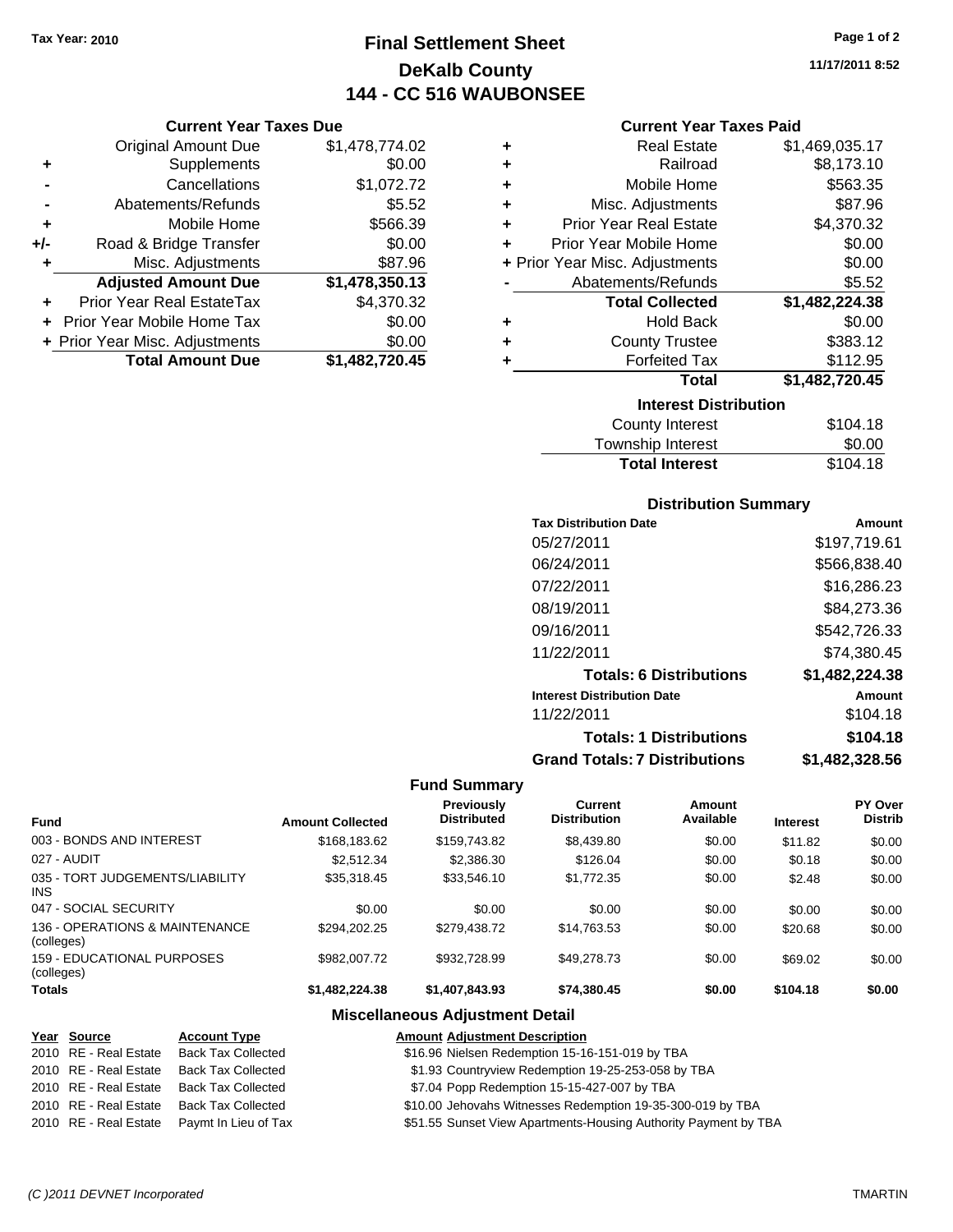## **Final Settlement Sheet Tax Year: 2010 Page 2 of 2 DeKalb County**

### **11/17/2011 8:52**

### **Miscellaneous Adjustment Detail**

**Year Source Account Type Amount Adjustment Description**<br>
2010 RE - Real Estate Back Tax Collected **1991** \$0.48 Sandwich Mill Works Rede **Totals \$87.96 6 entries**

**Abatement Detail**

### **Year Source Account Type Amount Adjustment Description**

2010 RE - Real Estate \$5.52 19-27-727-012 PTAB Refund by TBA PTAB Decision

\$0.48 Sandwich Mill Works Redemption 19-35-126-016 by TBA

Totals 1 entries **12.52 12.52**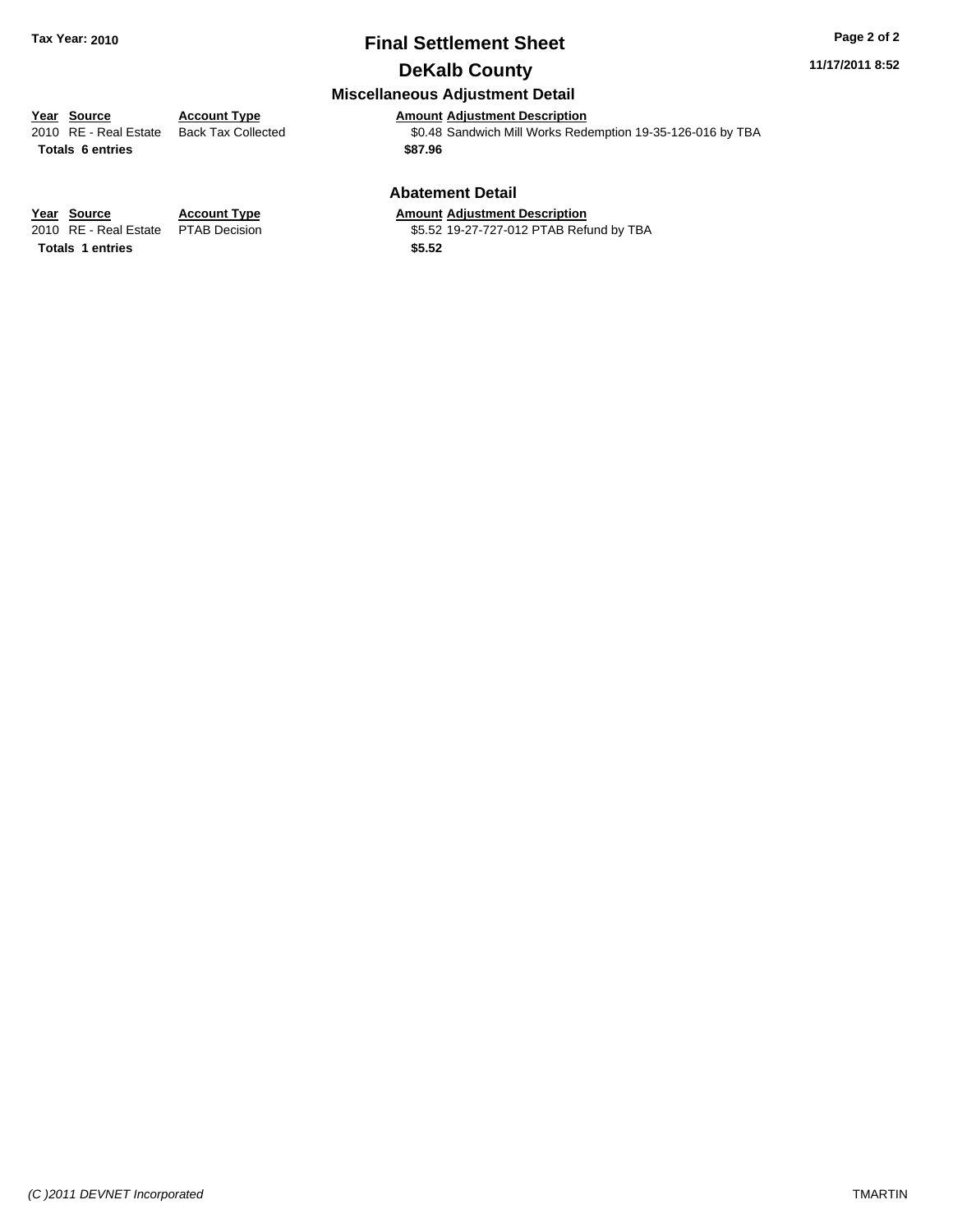## **Final Settlement Sheet Tax Year: 2010 Page 1 of 2 DeKalb County 145 - CC 523 KISHWAUKEE**

### **Current Year Taxes Due**

|     | <b>Original Amount Due</b>     | \$9,976,430.21 |
|-----|--------------------------------|----------------|
| ٠   | Supplements                    | \$168.04       |
|     | Cancellations                  | \$82,928.26    |
|     | Abatements/Refunds             | \$45.65        |
| ٠   | Mobile Home                    | \$4,803.96     |
| +/- | Road & Bridge Transfer         | \$0.00         |
| ٠   | Misc. Adjustments              | \$34,149.34    |
|     | <b>Adjusted Amount Due</b>     | \$9,932,577.64 |
|     | Prior Year Real EstateTax      | (\$1,978.92)   |
|     | Prior Year Mobile Home Tax     | \$9.83         |
|     | + Prior Year Misc. Adjustments | \$123.40       |
|     | <b>Total Amount Due</b>        | \$9,930,731.95 |

### **Current Year Taxes Paid**

| ٠ | <b>Real Estate</b>             | \$9,847,142.44 |  |  |
|---|--------------------------------|----------------|--|--|
| ٠ | Railroad                       | \$40,374.48    |  |  |
| ٠ | Mobile Home                    | \$4,770.59     |  |  |
| ÷ | Misc. Adjustments              | \$34,149.34    |  |  |
| ÷ | <b>Prior Year Real Estate</b>  | (\$1,978.92)   |  |  |
| ÷ | Prior Year Mobile Home         | \$9.83         |  |  |
|   | + Prior Year Misc. Adjustments | \$123.40       |  |  |
|   | Abatements/Refunds             | \$45.65        |  |  |
|   | <b>Total Collected</b>         | \$9,924,545.51 |  |  |
| ٠ | <b>Hold Back</b>               | \$0.00         |  |  |
| ٠ | <b>County Trustee</b>          | \$1,934.46     |  |  |
| ٠ | <b>Forfeited Tax</b>           | \$4,251.98     |  |  |
|   | Total                          | \$9,930,731.95 |  |  |
|   | <b>Interest Distribution</b>   |                |  |  |
|   | County Interest                | \$697 50       |  |  |

| <b>Total Interest</b>  | \$697.50 |
|------------------------|----------|
| Township Interest      | \$0.00   |
| <b>County Interest</b> | \$697.50 |

### **Distribution Summary**

| <b>Tax Distribution Date</b>         | Amount         |
|--------------------------------------|----------------|
| 05/27/2011                           | \$1,113,404.97 |
| 06/24/2011                           | \$3,905,344.88 |
| 07/22/2011                           | \$123,779.56   |
| 08/19/2011                           | \$537,633.11   |
| 09/16/2011                           | \$3,763,960.28 |
| 11/22/2011                           | \$480,422.71   |
| <b>Totals: 6 Distributions</b>       | \$9,924,545.51 |
| <b>Interest Distribution Date</b>    | Amount         |
| 11/22/2011                           | \$697.50       |
| <b>Totals: 1 Distributions</b>       | \$697.50       |
| <b>Grand Totals: 7 Distributions</b> | \$9,925,243.01 |

### **Fund Summary**

 $\frac{1}{2}$ 

|                                              |                         | <b>Previously</b><br><b>Distributed</b> | Current             | Amount<br>Available |                 | PY Over        |
|----------------------------------------------|-------------------------|-----------------------------------------|---------------------|---------------------|-----------------|----------------|
| <b>Fund</b>                                  | <b>Amount Collected</b> |                                         | <b>Distribution</b> |                     | <b>Interest</b> | <b>Distrib</b> |
| 003 - BONDS AND INTEREST                     | \$2,776,639.74          | \$2,642,229.49                          | \$134,410.25        | \$0.00              | \$195.15        | \$0.00         |
| 027 - AUDIT                                  | \$20,553.71             | \$19,558.76                             | \$994.95            | \$0.00              | \$1.44          | \$0.00         |
| 035 - TORT JUDGEMENTS/LIABILITY<br>INS.      | \$736,907.43            | \$701.235.55                            | \$35.671.88         | \$0.00              | \$51.79         | \$0.00         |
| 047 - SOCIAL SECURITY                        | \$189.052.67            | \$179.901.11                            | \$9,151.56          | \$0.00              | \$13.29         | \$0.00         |
| 136 - OPERATIONS & MAINTENANCE<br>(colleges) | \$1,328,866.87          | \$1,264,539.68                          | \$64,327.19         | \$0.00              | \$93.39         | \$0.00         |
| 159 - EDUCATIONAL PURPOSES<br>(colleges)     | \$4.872.525.09          | \$4,636,658.21                          | \$235,866,88        | \$0.00              | \$342.44        | \$0.00         |
| <b>Totals</b>                                | \$9,924,545.51          | \$9,444,122.80                          | \$480,422.71        | \$0.00              | \$697.50        | \$0.00         |

### **Miscellaneous Adjustment Detail**

| Year Source                  | <b>Account Type</b>       | <b>Amount Adjustment Description</b>                        |                |
|------------------------------|---------------------------|-------------------------------------------------------------|----------------|
| 2010 RE - Real Estate        | <b>Back Tax Collected</b> | \$31.02 Work Redemption 09-29-255-050 by TBA                |                |
| 2010 RE - Real Estate        | <b>Back Tax Collected</b> | \$1.60 LaSalle Bank Redemption 08-15-128-009 by TBA         |                |
| 2010 RE - Real Estate        | <b>Back Tax Collected</b> | \$1.60 LaSalle Bank Redemption 08-15-128-010 by TBA         |                |
| 2010 RE - Real Estate        | <b>Back Tax Collected</b> | \$36.03 Brown's Supermarket Redemption 06-32-282-008 by TBA |                |
| 2010 RE - Real Estate        | Back Tax Collected        | \$20.08 Dobson Redemption 13-15-402-010 by TBA              |                |
| 2010 RE - Real Estate        | <b>Back Tax Collected</b> | \$5.73 Stogsdill Redemption 06-32-328-005 by TBA            |                |
| 2010 RE - Real Estate        | <b>Back Tax Collected</b> | \$88.84 Lindgren Redemption 03-30-301-017 by TBA            |                |
| 2010 RE - Real Estate        | <b>Back Tax Collected</b> | \$16.07 Ezam Properties Redemption 03-30-130-016 by TBA     |                |
| (C) 2011 DEVNET Incorporated |                           |                                                             | <b>TMARTIN</b> |

**11/17/2011 8:52**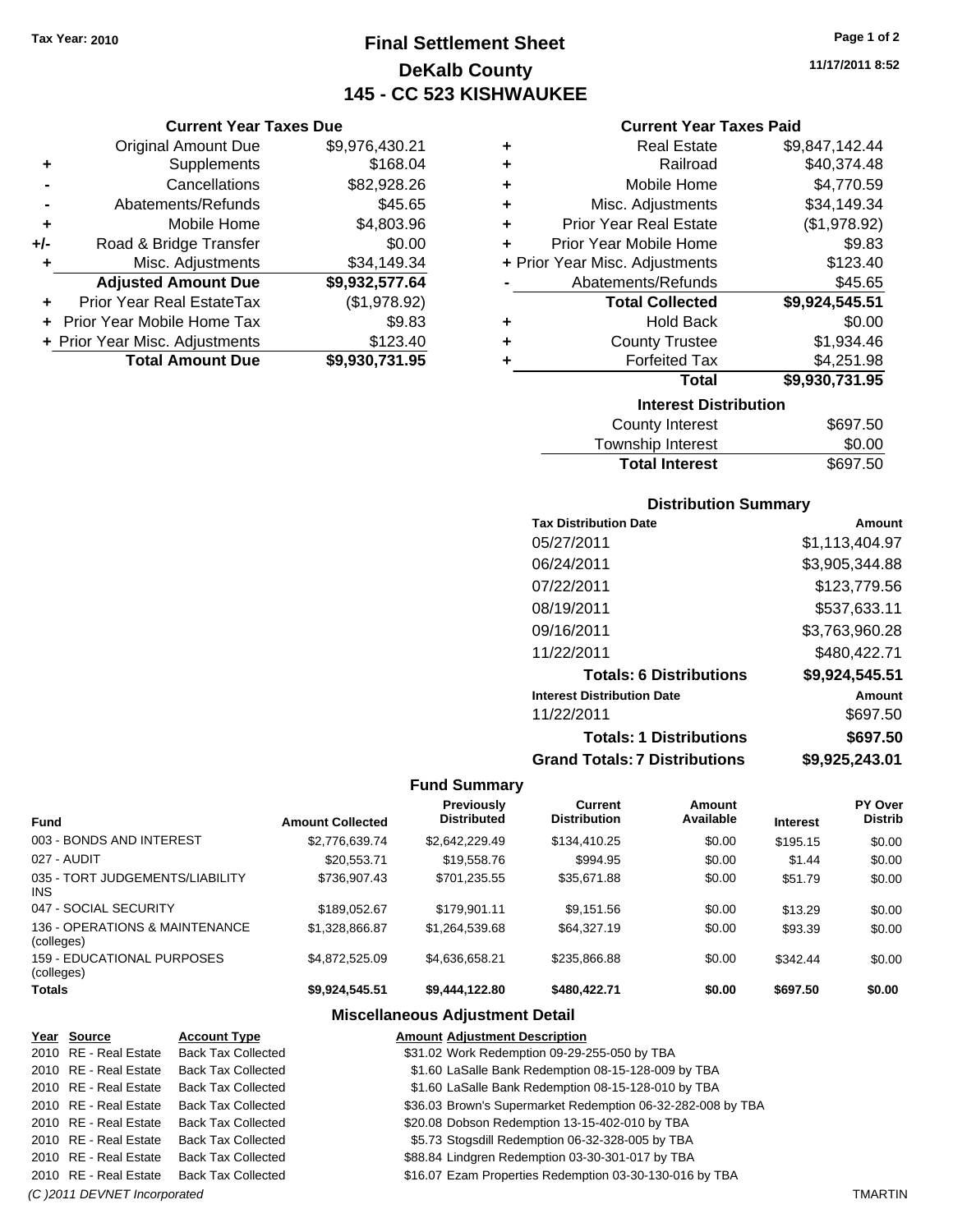# **Final Settlement Sheet Tax Year: 2010 Page 2 of 2 DeKalb County**

| Y <u>ear</u> | <b>Source</b>            | <b>Account Type</b>                        | Amount      |
|--------------|--------------------------|--------------------------------------------|-------------|
|              | 2010 RE - Real Estate    | <b>Back Tax Collected</b>                  | \$22.12     |
|              |                          | 2010 RE - Real Estate Back Tax Collected   | \$33.54     |
|              |                          | 2010 MH - Mobile Home Back Tax Collected   | \$8.42      |
|              |                          | 2010 MH - Mobile Home Back Tax Collected   | \$6.41      |
|              |                          | 2010 MH - Mobile Home Back Tax Collected   | \$14.45     |
|              | 2010 RE - Real Estate    | Paymt In Lieu of Tax                       | \$72.56     |
|              | 2010 RE - Real Estate    | Paymt In Lieu of Tax                       | \$854.52    |
|              | 2010 RE - Real Estate    | Paymt In Lieu of Tax                       | \$520.36    |
|              | 2010 RE - Real Estate    | Paymt In Lieu of Tax                       | \$15,444.94 |
|              | 2010 RE - Real Estate    | <b>Back Tax Collected</b>                  | \$15.61     |
|              |                          | 2010 RE - Real Estate Back Tax Collected   | \$14.47     |
|              |                          | 2010 RE - Real Estate Back Tax Collected   | \$13.99     |
|              |                          | 2010 MH - Mobile Home Back Tax Collected   | \$24.22     |
|              |                          | 2010 MH - Mobile Home Back Tax Collected   | \$29.59     |
|              |                          | 2010 MH - Mobile Home Back Tax Collected   | \$6.65      |
|              | 2010 RE - Real Estate    | Paymt In Lieu of Tax                       | \$15,444.94 |
|              |                          | 2010 RE - Real Estate Paymt In Lieu of Tax | \$854.52    |
|              | 2010 RE - Real Estate    | Paymt In Lieu of Tax                       | \$520.36    |
|              |                          | 2010 MH - Mobile Home Back Tax Collected   | \$4.00      |
|              |                          | 2010 MH - Mobile Home Back Tax Collected   | \$29.66     |
|              | 2010 RE - Real Estate    | <b>Back Tax Collected</b>                  | \$14.61     |
|              | 2010 RE - Real Estate    | <b>Back Tax Collected</b>                  | \$24.26     |
|              | 2010 RE - Real Estate    | <b>Back Tax Collected</b>                  | \$1.94      |
|              | 2010 RE - Real Estate    | <b>Back Tax Collected</b>                  | \$15.26     |
|              | 2010 RE - Real Estate    | <b>Back Tax Collected</b>                  | \$12.52     |
|              | 2010 RE - Real Estate    | <b>Back Tax Collected</b>                  | \$67.85     |
|              | <b>Totals 34 entries</b> |                                            | \$34,272.74 |

| Year Source                         | <b>Account Type</b>  | Amount  |
|-------------------------------------|----------------------|---------|
| 2010 RE - Real Estate               | <b>PTAB Decision</b> | \$10.02 |
| 2010 RE - Real Estate PTAB Decision |                      | \$0.41  |
| 2010 RE - Real Estate               | PTAB Decision        | \$1.94  |
| 2010 RE - Real Estate               | PTAB Decision        | \$3.07  |
| 2010 RE - Real Estate               | PTAB Decision        | \$7.19  |
| 2010 RE - Real Estate               | PTAB Decision        | \$0.57  |
| 2010 RE - Real Estate               | <b>PTAB Decision</b> | \$0.57  |
| 2010 RE - Real Estate               | <b>PTAB Decision</b> | \$0.57  |
| 2010 RE - Real Estate               | <b>PTAB Decision</b> | \$3.19  |
| 2010 RE - Real Estate               | PTAB Decision        | \$6.58  |
| 2010 RE - Real Estate PTAB Decision |                      | \$11.54 |
| Totals 11 entries                   |                      | \$45.65 |

## **Miscellaneous Adjustment Detail**

| Year Source           | <b>Account Type</b>                      |             | <b>Amount Adjustment Description</b>                                 |
|-----------------------|------------------------------------------|-------------|----------------------------------------------------------------------|
| 2010 RE - Real Estate | <b>Back Tax Collected</b>                |             | \$22.12 Ezam Properties Redemption 03-30-130-018 by TBA              |
| 2010 RE - Real Estate | <b>Back Tax Collected</b>                |             | \$33.54 Ezam Properties Redemption 03-30-130-022 by TBA              |
|                       | 2010 MH - Mobile Home Back Tax Collected |             | \$8.42 Zeman Homes Redemption 09-29-400-016 0045A by TBA             |
|                       | 2010 MH - Mobile Home Back Tax Collected |             | \$6.41 Allen Redemption 08-01-401-005 2566J by TBA                   |
|                       | 2010 MH - Mobile Home Back Tax Collected |             | \$14.45 Hernandez Redemption 09-29-400-016 00780 by TBA              |
| 2010 RE - Real Estate | Paymt In Lieu of Tax                     |             | \$72.56 Sequoya Apartments-Housing Authority Payment by TBA          |
| 2010 RE - Real Estate | Paymt In Lieu of Tax                     |             | \$854.52 DeKalb Units-Housing Authority by TBA                       |
| 2010 RE - Real Estate | Paymt In Lieu of Tax                     |             | \$520.36 Sycamore Units-Housing Authority by TBA                     |
| 2010 RE - Real Estate | Paymt In Lieu of Tax                     |             | \$15,444.94 Additional Tax per Target Agreement 08-26-200-010 by TBA |
| 2010 RE - Real Estate | <b>Back Tax Collected</b>                |             | \$15.61 Boots Assignment 06-20-377-002 by TBA                        |
| 2010 RE - Real Estate | <b>Back Tax Collected</b>                |             | \$14.47 Boots Assignment 09-33-181-015 by TBA                        |
| 2010 RE - Real Estate | <b>Back Tax Collected</b>                |             | \$13.99 South Point Greens Redemption 11-03-126-010 by TBA           |
|                       | 2010 MH - Mobile Home Back Tax Collected |             | \$24.22 Scavanger Sale 09-29-400-016 0027O by TBA                    |
|                       | 2010 MH - Mobile Home Back Tax Collected |             | \$29.59 Scavanger Sale 06-33-400-039 0003B by TBA                    |
|                       | 2010 MH - Mobile Home Back Tax Collected |             | \$6.65 Stark Redemption 08-26-176-027 0814A by TBA                   |
| 2010 RE - Real Estate | Paymt In Lieu of Tax                     |             | \$15,444.94 Additional Tax per Target Agreement 08-26-200-010 by TBA |
| 2010 RE - Real Estate | Paymt In Lieu of Tax                     |             | \$854.52 DeKalb Units-Housing Authority by TBA                       |
| 2010 RE - Real Estate | Paymt In Lieu of Tax                     |             | \$520.36 Sycamore Units-Housing Authority by TBA                     |
|                       | 2010 MH - Mobile Home Back Tax Collected |             | \$4.00 Holub Redemption 08-01-401-005 2558J by TBA                   |
|                       | 2010 MH - Mobile Home Back Tax Collected |             | \$29.66 Scavanger Sale 06-33-400-039 0009O by TBA                    |
| 2010 RE - Real Estate | <b>Back Tax Collected</b>                |             | \$14.61 Scavanger Sale 08-01-415-020 by TBA                          |
| 2010 RE - Real Estate | <b>Back Tax Collected</b>                |             | \$24.26 Scavanger Sale 13-15-280-009 by TBA                          |
| 2010 RE - Real Estate | <b>Back Tax Collected</b>                |             | \$1.94 Scavanger Sale 09-20-326-016 by TBA                           |
| 2010 RE - Real Estate | <b>Back Tax Collected</b>                |             | \$15.26 Gardens of Rivermist Redemption 08-02-303-003 by TBA         |
| 2010 RE - Real Estate | <b>Back Tax Collected</b>                |             | \$12.52 Work Redemption 09-29-255-056 by TBA                         |
| 2010 RE - Real Estate | <b>Back Tax Collected</b>                |             | \$67.85 Johnson Redemption 08-10-476-007 by TBA                      |
| Totals 34 entries     |                                          | \$34,272.74 |                                                                      |
|                       |                                          |             |                                                                      |

### **Abatement Detail**

### **Year Source Account Type Amount Adjustment Description**

| 2010 RE - Real Estate | PTAB Decision        | \$10.02 06-20-476-008 PTAB Refund by TBA |
|-----------------------|----------------------|------------------------------------------|
| 2010 RE - Real Estate | <b>PTAB Decision</b> | \$0.41 08-02-376-013 PTAB Refund by TBA  |
| 2010 RE - Real Estate | <b>PTAB Decision</b> | \$1.94 05-26-327-008 PTAB Refund by TBA  |
| 2010 RE - Real Estate | PTAB Decision        | \$3.07 07-22-474-003 PTAB Refund by TBA  |
| 2010 RE - Real Estate | <b>PTAB Decision</b> | \$7.19 03-19-401-005 PTAB Refund by TBA  |
| 2010 RE - Real Estate | <b>PTAB Decision</b> | \$0.57 06-20-476-007 PTAB Refund by TBA  |
| 2010 RE - Real Estate | <b>PTAB Decision</b> | \$0.57 06-20-480-008 PTAB Refund by TBA  |
| 2010 RE - Real Estate | <b>PTAB Decision</b> | \$0.57 06-20-476-009 PTAB Refund by TBA  |
| 2010 RE - Real Estate | <b>PTAB Decision</b> | \$3.19 01-26-475-004 PTAB Refund by TBA  |
| 2010 RE - Real Estate | <b>PTAB Decision</b> | \$6.58 09-06-181-001 PTAB Refund by TBA  |
| 2010 RE - Real Estate | <b>PTAB Decision</b> | \$11.54 09-16-200-008 PTAB Refund by TBA |
| Totals 11 entries     |                      | \$45.65                                  |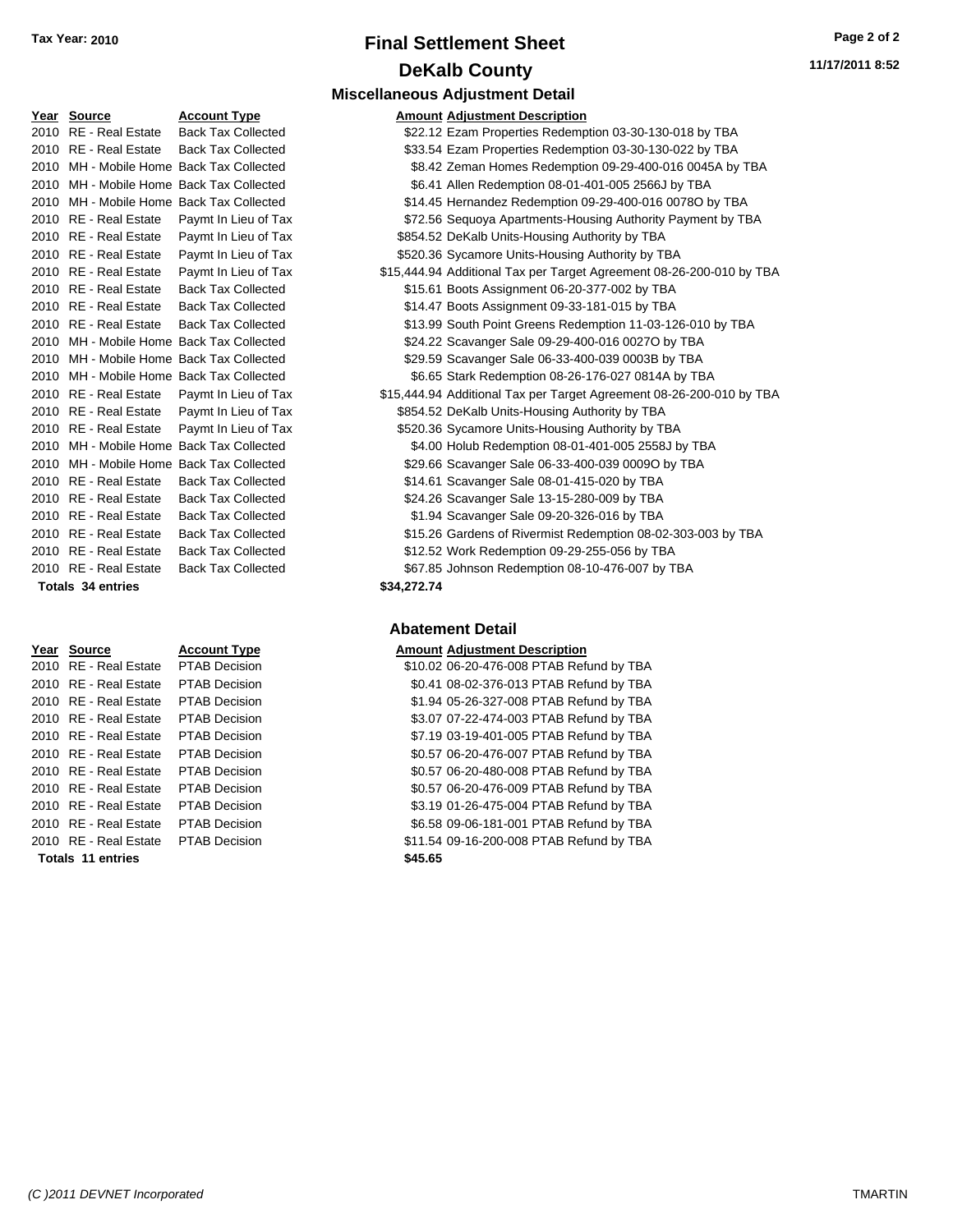## **Final Settlement Sheet Tax Year: 2010 Page 1 of 2 DeKalb County 150 - DE KALB SANITARY**

### **Current Year Taxes Due**

|     | <b>Original Amount Due</b>     | \$621,083.99 |
|-----|--------------------------------|--------------|
| ٠   | Supplements                    | \$31.07      |
|     | Cancellations                  | \$13,352.28  |
|     | Abatements/Refunds             | \$0.08       |
| ÷   | Mobile Home                    | \$355.55     |
| +/- | Road & Bridge Transfer         | \$0.00       |
| ٠   | Misc. Adjustments              | \$472.66     |
|     | <b>Adjusted Amount Due</b>     | \$608,590.91 |
|     | Prior Year Real EstateTax      | (\$213.26)   |
|     | Prior Year Mobile Home Tax     | \$0.00       |
|     | + Prior Year Misc. Adjustments | \$1.23       |
|     | <b>Total Amount Due</b>        | \$608,378.88 |

| ٠ | <b>Real Estate</b>             | \$606,137.09 |
|---|--------------------------------|--------------|
| ٠ | Railroad                       | \$920.60     |
| ٠ | Mobile Home                    | \$354.75     |
| ٠ | Misc. Adjustments              | \$472.66     |
| ٠ | <b>Prior Year Real Estate</b>  | (\$213.26)   |
| ÷ | Prior Year Mobile Home         | \$0.00       |
|   | + Prior Year Misc. Adjustments | \$1.23       |
|   | Abatements/Refunds             | \$0.08       |
|   | <b>Total Collected</b>         | \$607,672.99 |
| ٠ | <b>Hold Back</b>               | \$0.00       |
| ٠ | <b>County Trustee</b>          | \$112.58     |
|   |                                |              |
| ٠ | <b>Forfeited Tax</b>           | \$593.31     |
|   | Total                          | \$608,378.88 |
|   | <b>Interest Distribution</b>   |              |

| <b>Total Interest</b>  | \$42.70 |
|------------------------|---------|
| Township Interest      | \$0.00  |
| <b>County Interest</b> | \$42.70 |

### **Distribution Summary**

| \$71,870.07  |
|--------------|
| \$229,661.48 |
| \$8,329.41   |
| \$34,915.84  |
| \$229,682.40 |
| \$33,213.79  |
| \$607.672.99 |
| Amount       |
| \$42.70      |
| \$42.70      |
| \$607.715.69 |
|              |

### **Fund Summary**

| <b>Fund</b>              | <b>Amount Collected</b> | <b>Previously</b><br><b>Distributed</b> | Current<br><b>Distribution</b> | Amount<br>Available | <b>Interest</b> | PY Over<br><b>Distrib</b> |
|--------------------------|-------------------------|-----------------------------------------|--------------------------------|---------------------|-----------------|---------------------------|
| 001 - CORPORATE          | \$246,894.48            | \$233.399.91                            | \$13,494.57                    | \$0.00              | \$17.35         | \$0.00                    |
| 003 - BONDS AND INTEREST | \$0.00                  | \$0.00                                  | \$0.00                         | \$0.00              | \$0.00          | \$0.00                    |
| 005 - I. M. R. F.        | \$125,970.00            | \$119,084.82                            | \$6,885.18                     | \$0.00              | \$8.85          | \$0.00                    |
| 027 - AUDIT              | \$20.653.00             | \$19.524.15                             | \$1,128.85                     | \$0.00              | \$1.45          | \$0.00                    |
| 045 - PUBLIC BENEFIT     | \$141.166.69            | \$133,450.88                            | \$7,715.81                     | \$0.00              | \$9.92          | \$0.00                    |
| 047 - SOCIAL SECURITY    | \$72.988.82             | \$68,999.44                             | \$3,989.38                     | \$0.00              | \$5.13          | \$0.00                    |
| <b>Totals</b>            | \$607.672.99            | \$574.459.20                            | \$33,213.79                    | \$0.00              | \$42.70         | \$0.00                    |

## **Miscellaneous Adjustment Detail**

| Year Source           | <b>Account Type</b>                        | <b>Amount Adjustment Description</b>                             |
|-----------------------|--------------------------------------------|------------------------------------------------------------------|
| 2010 RE - Real Estate | <b>Back Tax Collected</b>                  | \$0.30 LaSalle Bank Redemption 08-15-128-009 by TBA              |
| 2010 RE - Real Estate | <b>Back Tax Collected</b>                  | \$0.30 LaSalle Bank Redemption 08-15-128-010 by TBA              |
| 2010 RE - Real Estate | Paymt In Lieu of Tax                       | \$158.00 DeKalb Units-Housing Authority by TBA                   |
| 2010 RE - Real Estate | Paymt In Lieu of Tax                       | \$69.05 Additional Tax per Target Agreement 08-26-200-010 by TBA |
| 2010 RE - Real Estate | <b>Back Tax Collected</b>                  | \$2.59 South Point Greens Redemption 11-03-126-010 by TBA        |
|                       | 2010 MH - Mobile Home Back Tax Collected   | \$1.23 Stark Redemption 08-26-176-027 0814A by TBA               |
| 2010 RE - Real Estate | Paymt In Lieu of Tax                       | \$69.05 Additional Tax per Target Agreement 08-26-200-010 by TBA |
|                       | 2010 RE - Real Estate Paymt In Lieu of Tax | \$158.00 DeKalb Units-Housing Authority by TBA                   |
| 2010 RE - Real Estate | <b>Back Tax Collected</b>                  | \$2.82 Gardens of Rivermist Redemption 08-02-303-003 by TBA      |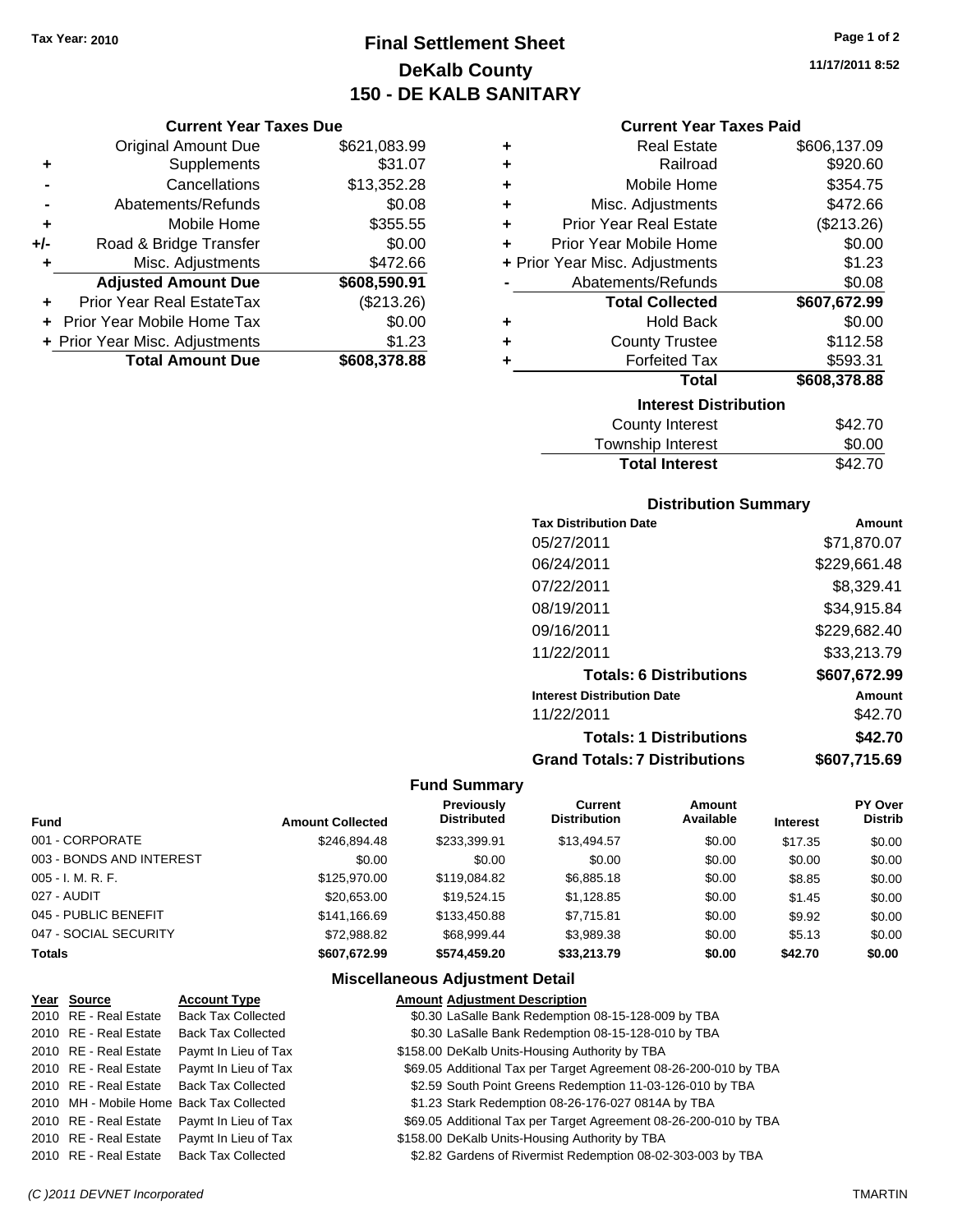## **Final Settlement Sheet Tax Year: 2010 Page 2 of 2 DeKalb County**

### **11/17/2011 8:52**

## **Miscellaneous Adjustment Detail**

**Year Source Account Type Amount Adjustment Description**<br>
2010 RE - Real Estate Back Tax Collected **1991** \$12.55 Johnson Redemption 08-1  $$12.55$  Johnson Redemption 08-10-476-007 by TBA **Totals \$473.89 10 entries**

### **Abatement Detail**

\$0.08 08-02-376-013 PTAB Refund by TBA

**Year Source Account Type Amount Adjustment Description**<br>2010 RE - Real Estate PTAB Decision **Amount COLOGES ACCOL ACCOL ADDER ADDER ADDER ACCOLL Totals \$0.08 1 entries**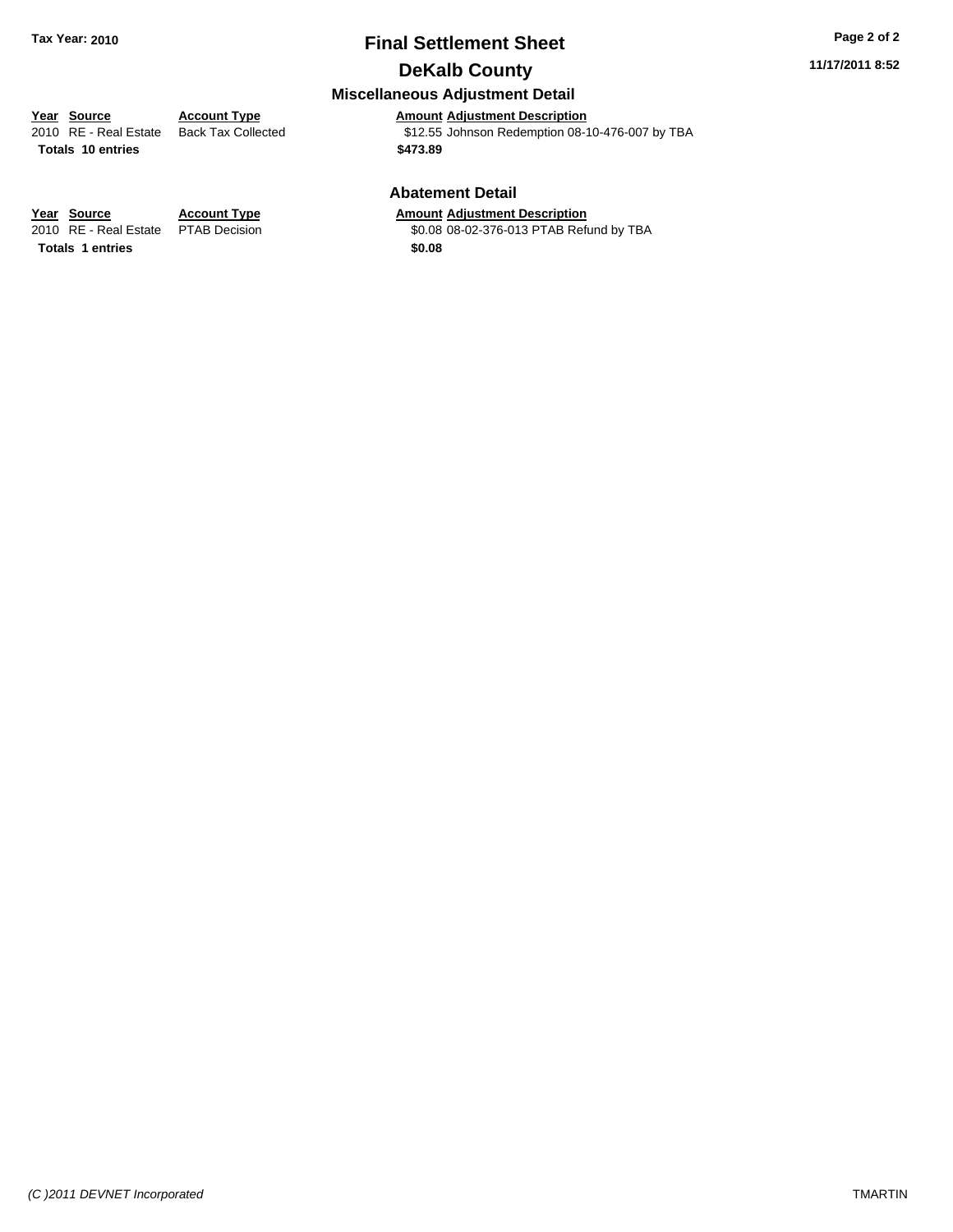**Current Year Taxes Due** Original Amount Due \$3,399.98

**Adjusted Amount Due \$3,399.98**

**Total Amount Due \$3,399.98**

**+** Supplements \$0.00 **-** Cancellations \$0.00 **-** Abatements/Refunds \$0.00 **+** Mobile Home \$0.00 **+/-** Road & Bridge Transfer \$0.00 **+** Misc. Adjustments \$0.00

**+** Prior Year Real EstateTax \$0.00 **+** Prior Year Mobile Home Tax \$0.00 **+ Prior Year Misc. Adjustments**  $$0.00$ 

## **Final Settlement Sheet Tax Year: 2010 Page 1 of 1 DeKalb County 151 - FAIRDALE STREET LIGHT**

**11/17/2011 8:52**

| <b>Current Year Taxes Paid</b> |  |  |  |
|--------------------------------|--|--|--|
|--------------------------------|--|--|--|

| ÷ | <b>Real Estate</b>             | \$3,399.98 |
|---|--------------------------------|------------|
| ٠ | Railroad                       | \$0.00     |
| ٠ | Mobile Home                    | \$0.00     |
| ٠ | Misc. Adjustments              | \$0.00     |
| ÷ | <b>Prior Year Real Estate</b>  | \$0.00     |
| ÷ | Prior Year Mobile Home         | \$0.00     |
|   | + Prior Year Misc. Adjustments | \$0.00     |
|   | Abatements/Refunds             | \$0.00     |
|   | <b>Total Collected</b>         | \$3,399.98 |
| ٠ | <b>Hold Back</b>               | \$0.00     |
| ٠ | <b>County Trustee</b>          | \$0.00     |
|   | <b>Forfeited Tax</b>           | \$0.00     |
|   | <b>Total</b>                   | \$3,399.98 |
|   | <b>Interest Distribution</b>   |            |
|   | <b>County Interest</b>         | \$0.24     |
|   | Townshin Interest              | ፍስ ሰስ      |

## County Interest  $$0.24$ wnship Interest  $$0.00$ **Total Interest** \$0.24

| <b>Distribution Summary</b> |  |
|-----------------------------|--|
|-----------------------------|--|

|                     | <b>Tax Distribution Date</b>         | Amount     |
|---------------------|--------------------------------------|------------|
|                     | 05/27/2011                           | \$287.41   |
|                     | 06/24/2011                           | \$1,284.62 |
|                     | 07/22/2011                           | \$25.79    |
|                     | 08/19/2011                           | \$146.37   |
|                     | 09/16/2011                           | \$1,214.80 |
|                     | 11/22/2011                           | \$440.99   |
|                     | <b>Totals: 6 Distributions</b>       | \$3,399.98 |
|                     | <b>Interest Distribution Date</b>    | Amount     |
|                     | 11/22/2011                           | \$0.24     |
|                     | <b>Totals: 1 Distributions</b>       | \$0.24     |
|                     | <b>Grand Totals: 7 Distributions</b> | \$3,400.22 |
| <b>Fund Summary</b> |                                      |            |

### **Fund Interest Amount Collected Distributed PY Over Distrib Amount Available Current Distribution Previously** 001 - CORPORATE \$3,399.98 \$2,958.99 \$440.99 \$0.00 \$0.24 \$0.00 **Totals \$3,399.98 \$2,958.99 \$440.99 \$0.00 \$0.24 \$0.00**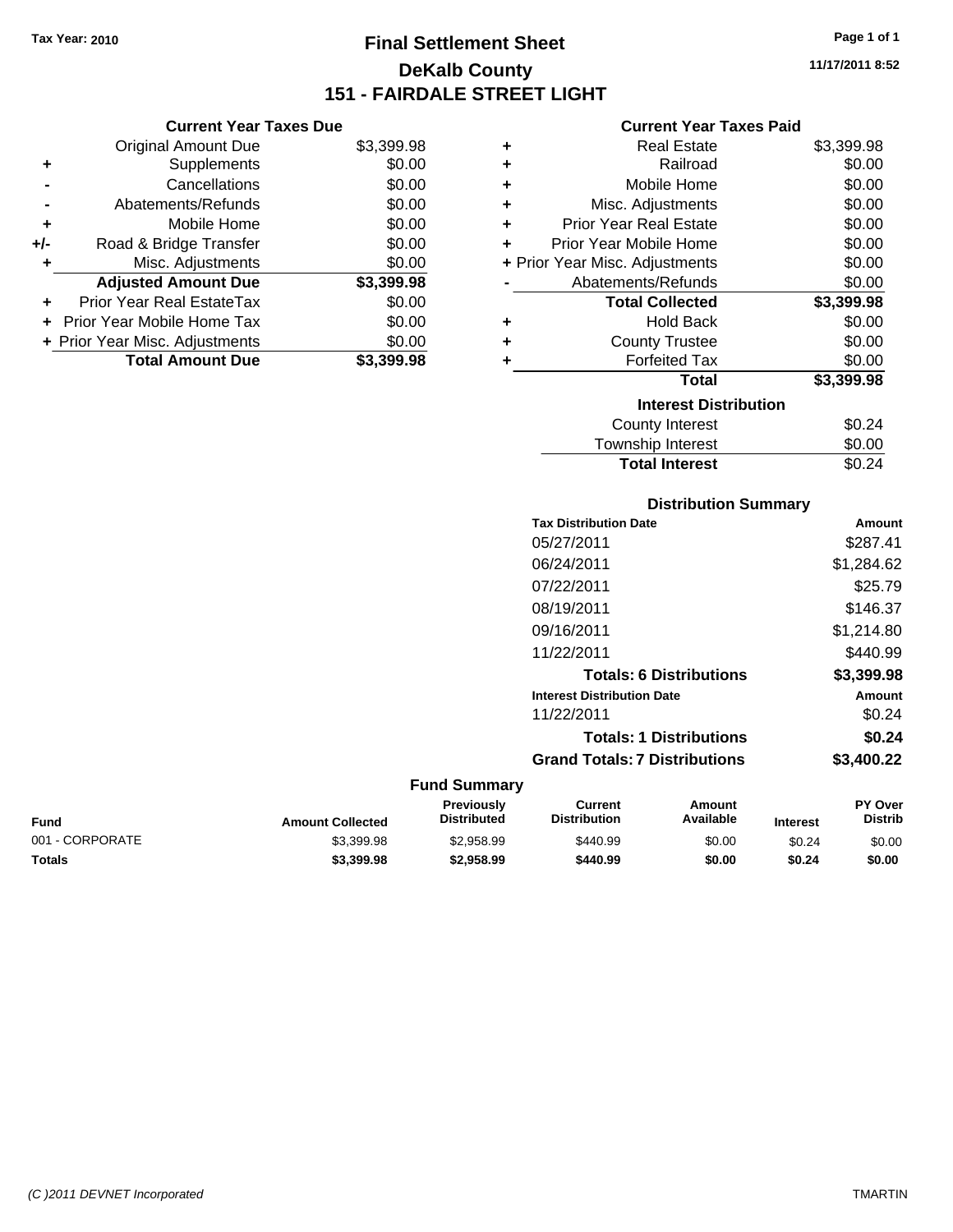**Current Year Taxes Due**

## **Final Settlement Sheet Tax Year: 2010 Page 1 of 1 DeKalb County 152 - AFTON-PIERCE MULTI TWP**

**11/17/2011 8:52**

### **Current Year Taxes Paid**

|                | <b>Original Amount Due</b>     | \$24,501.12 | ٠  | <b>Real Estate</b>             | \$24,277.72 |
|----------------|--------------------------------|-------------|----|--------------------------------|-------------|
| ٠              | Supplements                    | \$0.00      | ٠  | Railroad                       | \$201.72    |
| $\blacksquare$ | Cancellations                  | \$21.13     |    | Mobile Home                    | \$0.90      |
| $\blacksquare$ | Abatements/Refunds             | \$0.00      |    | Misc. Adjustments              | \$1.06      |
| ٠              | Mobile Home                    | \$0.90      |    | <b>Prior Year Real Estate</b>  | \$0.00      |
| I-             | Road & Bridge Transfer         | \$0.00      | ÷. | Prior Year Mobile Home         | \$0.00      |
| ÷              | Misc. Adjustments              | \$1.06      |    | + Prior Year Misc. Adjustments | \$0.00      |
|                | <b>Adjusted Amount Due</b>     | \$24,481.95 |    | Abatements/Refunds             | \$0.00      |
| ÷              | Prior Year Real EstateTax      | \$0.00      |    | <b>Total Collected</b>         | \$24,481.40 |
|                | + Prior Year Mobile Home Tax   | \$0.00      | ٠  | <b>Hold Back</b>               | \$0.00      |
|                | + Prior Year Misc. Adjustments | \$0.00      | ٠  | <b>County Trustee</b>          | \$0.55      |
|                | <b>Total Amount Due</b>        | \$24,481.95 |    | <b>Forfeited Tax</b>           | \$0.00      |
|                |                                |             |    | <b>Total</b>                   | \$24,481.95 |
|                |                                |             |    | <b>Interest Distribution</b>   |             |
|                |                                |             |    | County Interest                | \$1.72      |

| Interest Distribution |        |  |  |  |
|-----------------------|--------|--|--|--|
| County Interest       | \$1.72 |  |  |  |
| Township Interest     | \$0.00 |  |  |  |
| <b>Total Interest</b> | \$1.72 |  |  |  |
|                       |        |  |  |  |

### **Distribution Summary**

| <b>Tax Distribution Date</b>         | Amount      |
|--------------------------------------|-------------|
| 05/27/2011                           | \$2,339.76  |
| 06/24/2011                           | \$10,400.60 |
| 07/22/2011                           | \$181.64    |
| 08/19/2011                           | \$853.62    |
| 09/16/2011                           | \$9,605.79  |
| 11/22/2011                           | \$1,099.99  |
| <b>Totals: 6 Distributions</b>       | \$24,481.40 |
| <b>Interest Distribution Date</b>    | Amount      |
| 11/22/2011                           | \$1.72      |
| <b>Totals: 1 Distributions</b>       | \$1.72      |
| <b>Grand Totals: 7 Distributions</b> | \$24,483.12 |
|                                      |             |

### **Fund Summary**

| Fund                                    | <b>Amount Collected</b> | <b>Previously</b><br><b>Distributed</b> | Current<br><b>Distribution</b> | Amount<br>Available | <b>Interest</b> | <b>PY Over</b><br><b>Distrib</b> |
|-----------------------------------------|-------------------------|-----------------------------------------|--------------------------------|---------------------|-----------------|----------------------------------|
| 147 - ASSESSING PURPOSES<br>(multi-twp) | \$24,481.40             | \$23.381.41                             | \$1.099.99                     | \$0.00              | \$1.72          | \$0.00                           |
| <b>Totals</b>                           | \$24,481.40             | \$23.381.41                             | \$1,099.99                     | \$0.00              | \$1.72          | \$0.00                           |
|                                         |                         | Miccollangous Adjustment Detail         |                                |                     |                 |                                  |

### **Miscellaneous Adjustment Detail**

| Year Source             | <b>Account Type</b> | <b>Amount Adiustment Description</b>                      |
|-------------------------|---------------------|-----------------------------------------------------------|
| 2010 RE - Real Estate   | Back Tax Collected  | \$1.06 South Point Greens Redemption 11-03-126-010 by TBA |
| <b>Totals 1 entries</b> |                     | \$1.06                                                    |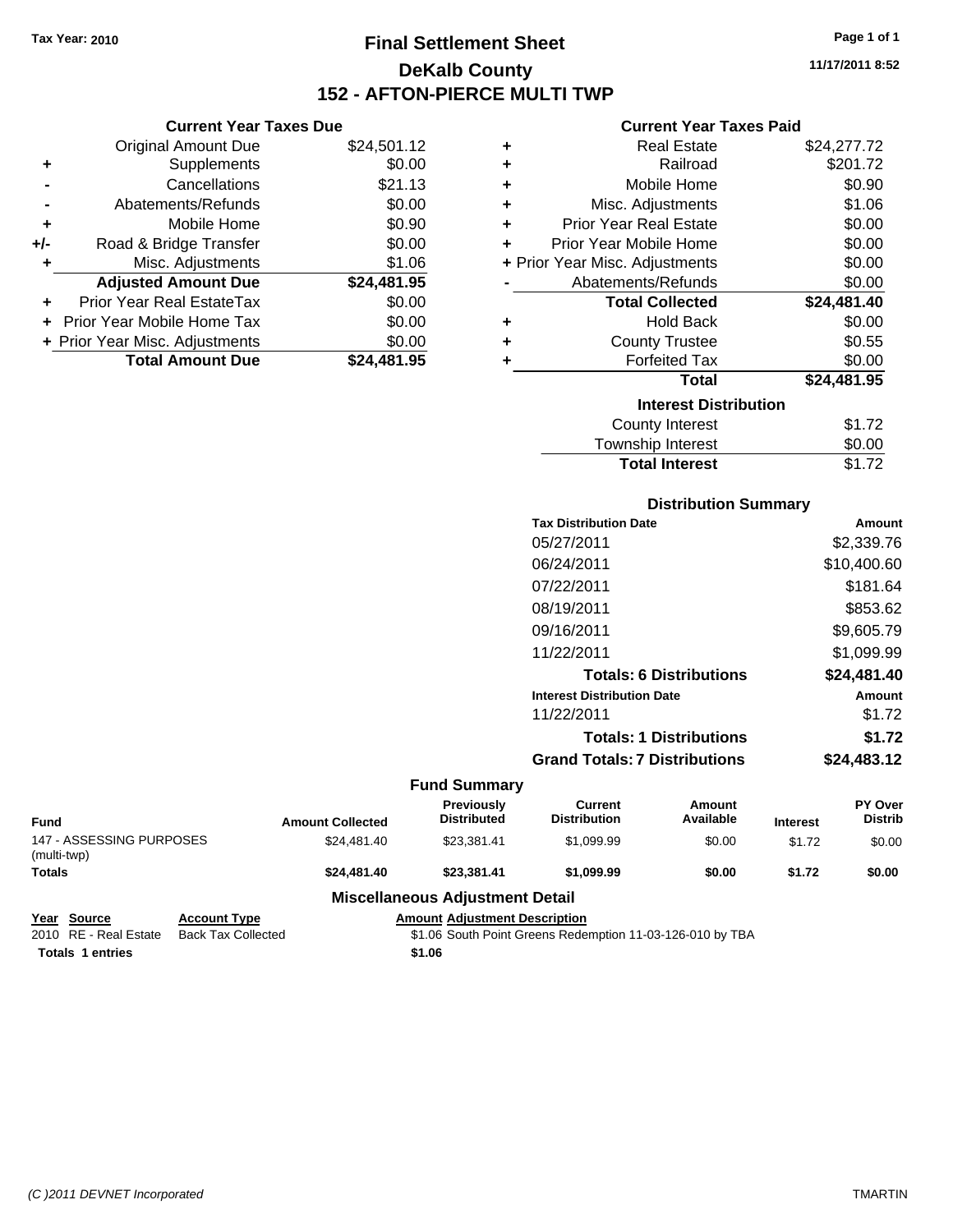## **Final Settlement Sheet Tax Year: 2010 Page 1 of 1 DeKalb County 153 - MILAN-MALTA MULTI-TWP**

**11/17/2011 8:52**

### **Current Year Taxes Paid**

|     | <b>Current Year Taxes Due</b>  |             |
|-----|--------------------------------|-------------|
|     | <b>Original Amount Due</b>     | \$12,055.62 |
| ٠   | Supplements                    | \$0.00      |
|     | Cancellations                  | \$3.76      |
|     | Abatements/Refunds             | \$0.11      |
| ٠   | Mobile Home                    | \$0.00      |
| +/- | Road & Bridge Transfer         | \$0.00      |
| ٠   | Misc. Adjustments              | \$0.00      |
|     | <b>Adjusted Amount Due</b>     | \$12,051.75 |
|     | Prior Year Real EstateTax      | \$0.00      |
|     | Prior Year Mobile Home Tax     | \$0.00      |
|     | + Prior Year Misc. Adjustments | \$0.00      |
|     | <b>Total Amount Due</b>        | \$12,051.75 |

| ٠ | Real Estate                    | \$11,881.34 |
|---|--------------------------------|-------------|
| ٠ | Railroad                       | \$170.52    |
| ٠ | Mobile Home                    | \$0.00      |
| ٠ | Misc. Adjustments              | \$0.00      |
| ٠ | <b>Prior Year Real Estate</b>  | \$0.00      |
| ٠ | Prior Year Mobile Home         | \$0.00      |
|   | + Prior Year Misc. Adjustments | \$0.00      |
|   | Abatements/Refunds             | \$0.11      |
|   | <b>Total Collected</b>         | \$12,051.75 |
| ٠ | <b>Hold Back</b>               | \$0.00      |
| ٠ | <b>County Trustee</b>          | \$0.00      |
| ٠ | <b>Forfeited Tax</b>           | \$0.00      |
|   | Total                          | \$12,051.75 |
|   | <b>Interest Distribution</b>   |             |
|   | <b>County Interest</b>         | \$0.85      |
|   | <b>Township Interest</b>       | \$0.00      |
|   | <b>Total Interest</b>          | \$0.85      |

## **Distribution Summary Tax Distribution Date Amount** 05/27/2011 \$889.86 06/24/2011 \$5,480.55 07/22/2011 \$98.13 08/19/2011 \$280.20 09/16/2011 \$4,926.59 11/22/2011 \$376.42 **Totals: 6 Distributions \$12,051.75 Interest Distribution Date Amount** 11/22/2011 \$0.85 **Totals: 1 Distributions \$0.85 Grand Totals: 7 Distributions \$12,052.60**

|                                         |                      |                                         | <b>Fund Summary</b>                     |                                |                     |                 |                                  |
|-----------------------------------------|----------------------|-----------------------------------------|-----------------------------------------|--------------------------------|---------------------|-----------------|----------------------------------|
| <b>Fund</b>                             |                      | <b>Amount Collected</b>                 | <b>Previously</b><br><b>Distributed</b> | Current<br><b>Distribution</b> | Amount<br>Available | <b>Interest</b> | <b>PY Over</b><br><b>Distrib</b> |
| 147 - ASSESSING PURPOSES<br>(multi-twp) |                      | \$12.051.75                             | \$11,675.33                             | \$376.42                       | \$0.00              | \$0.85          | \$0.00                           |
| <b>Totals</b>                           |                      | \$12.051.75                             | \$11,675.33                             | \$376.42                       | \$0.00              | \$0.85          | \$0.00                           |
|                                         |                      |                                         | <b>Abatement Detail</b>                 |                                |                     |                 |                                  |
| Year Source                             | <b>Account Type</b>  | <b>Amount Adjustment Description</b>    |                                         |                                |                     |                 |                                  |
| 2010 RE - Real Estate                   | <b>PTAB Decision</b> | \$0.11 07-22-474-003 PTAB Refund by TBA |                                         |                                |                     |                 |                                  |

**Totals 1 entries** \$0.11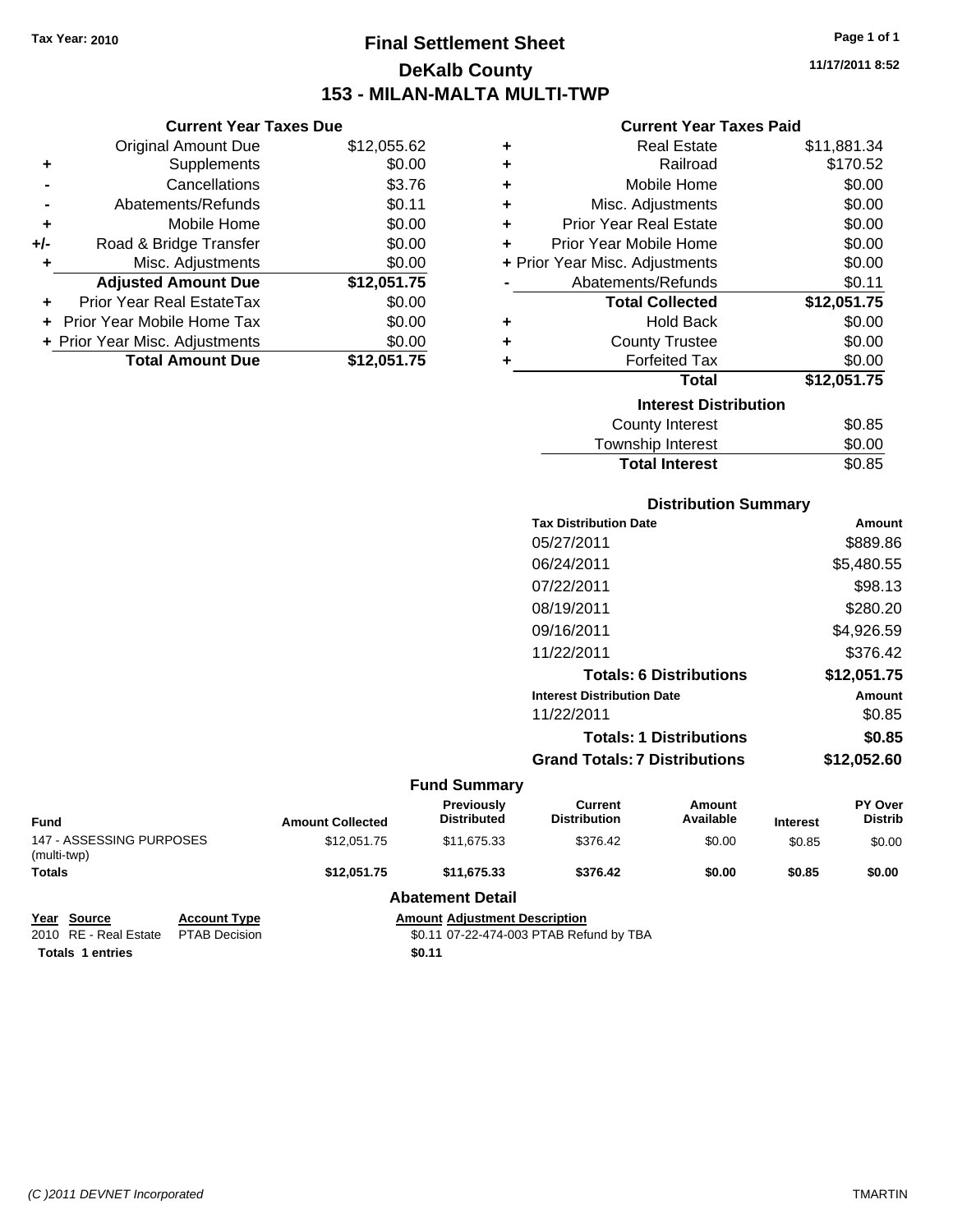## **Final Settlement Sheet Tax Year: 2010 Page 1 of 1 DeKalb County 154 - PAW PAW-SHABBONA MULT TWP**

### **Current Year Taxes Due**

|       | <b>Total Amount Due</b>           | \$11,752.68 |
|-------|-----------------------------------|-------------|
|       | + Prior Year Misc. Adjustments    | \$0.00      |
|       | <b>Prior Year Mobile Home Tax</b> | \$0.00      |
|       | Prior Year Real EstateTax         | \$0.00      |
|       | <b>Adjusted Amount Due</b>        | \$11,752.68 |
| ٠     | Misc. Adjustments                 | \$4.33      |
| $+/-$ | Road & Bridge Transfer            | \$0.00      |
| ÷     | Mobile Home                       | \$1.37      |
|       | Abatements/Refunds                | \$0.00      |
|       | Cancellations                     | \$6.96      |
| ٠     | Supplements                       | \$0.00      |
|       | <b>Original Amount Due</b>        | \$11,753.94 |
|       |                                   |             |

### **Current Year Taxes Paid**

| ٠ | Real Estate                    | \$11,444.59 |
|---|--------------------------------|-------------|
| ٠ | Railroad                       | \$295.52    |
| ÷ | Mobile Home                    | \$1.37      |
| ٠ | Misc. Adjustments              | \$4.33      |
| ٠ | <b>Prior Year Real Estate</b>  | \$0.00      |
| ٠ | Prior Year Mobile Home         | \$0.00      |
|   | + Prior Year Misc. Adjustments | \$0.00      |
|   | Abatements/Refunds             | \$0.00      |
|   | <b>Total Collected</b>         | \$11,745.81 |
| ٠ | <b>Hold Back</b>               | \$0.00      |
| ٠ | <b>County Trustee</b>          | \$6.87      |
|   | <b>Forfeited Tax</b>           | \$0.00      |
|   | Total                          | \$11,752.68 |
|   | <b>Interest Distribution</b>   |             |
|   | County Interest                | \$0.83      |
|   | <b>Township Interest</b>       | \$0.00      |
|   | <b>Total Interest</b>          | \$0.83      |

### **Distribution Summary Tax Distribution Date Amount**

| гах різтгіонтоп рате                 | AMOUNT      |
|--------------------------------------|-------------|
| 05/27/2011                           | \$1,057.14  |
| 06/24/2011                           | \$5,020.38  |
| 07/22/2011                           | \$89.05     |
| 08/19/2011                           | \$422.02    |
| 09/16/2011                           | \$4,525.98  |
| 11/22/2011                           | \$631.24    |
| <b>Totals: 6 Distributions</b>       | \$11,745.81 |
| <b>Interest Distribution Date</b>    | Amount      |
| 11/22/2011                           | \$0.83      |
| <b>Totals: 1 Distributions</b>       | \$0.83      |
| <b>Grand Totals: 7 Distributions</b> | \$11,746.64 |

|                                         |                     |                         | <b>Fund Summary</b>                    |                                |                            |                 |                           |
|-----------------------------------------|---------------------|-------------------------|----------------------------------------|--------------------------------|----------------------------|-----------------|---------------------------|
| Fund                                    |                     | <b>Amount Collected</b> | Previously<br><b>Distributed</b>       | <b>Current</b><br>Distribution | <b>Amount</b><br>Available | <b>Interest</b> | PY Over<br><b>Distrib</b> |
| 147 - ASSESSING PURPOSES<br>(multi-twp) |                     | \$11.745.81             | \$11.114.57                            | \$631.24                       | \$0.00                     | \$0.83          | \$0.00                    |
| <b>Totals</b>                           |                     | \$11.745.81             | \$11.114.57                            | \$631.24                       | \$0.00                     | \$0.83          | \$0.00                    |
|                                         |                     |                         | <b>Miscellaneous Adjustment Detail</b> |                                |                            |                 |                           |
| Year<br>Source                          | <b>Account Type</b> |                         | <b>Amount Adjustment Description</b>   |                                |                            |                 |                           |

### 2010 RE - Real Estate Back Tax Collected **120.74 Dobson Redemption 13-15-402-010 by TBA**<br>2010 RE - Real Estate Paymt In Lieu of Tax \$2.69 Sequoya Apartments-Housing Authority Pay \$2.69 Sequoya Apartments-Housing Authority Payment by TBA 2010 RE - Real Estate Back Tax Collected \$0.90 Scavanger Sale 13-15-280-009 by TBA **Totals \$4.33 3 entries**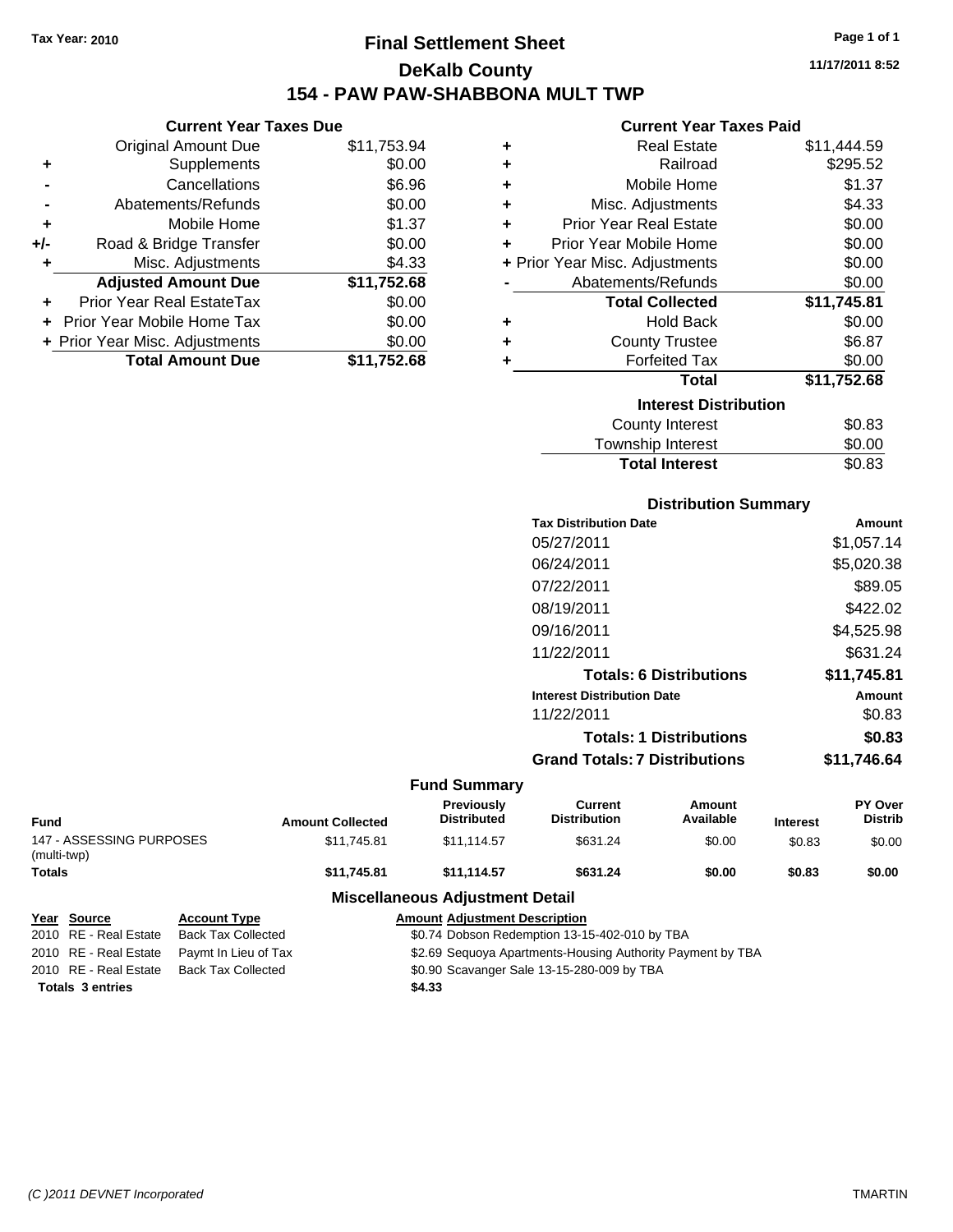## **Final Settlement Sheet Tax Year: 2010 Page 1 of 1 DeKalb County 155 - SOUTH GROVE-MAYFIELD MULT**

**11/17/2011 8:52**

### **Current Year Taxes Paid**

| ٠ | <b>Real Estate</b>             | \$10,590.83 |
|---|--------------------------------|-------------|
| ٠ | Railroad                       | \$0.00      |
| ÷ | Mobile Home                    | \$1.05      |
| ÷ | Misc. Adjustments              | \$0.00      |
| ÷ | <b>Prior Year Real Estate</b>  | (\$1.77)    |
| ٠ | Prior Year Mobile Home         | \$0.00      |
|   | + Prior Year Misc. Adjustments | \$0.00      |
|   | Abatements/Refunds             | \$0.07      |
|   | <b>Total Collected</b>         | \$10,590.04 |
| ٠ | <b>Hold Back</b>               | \$0.00      |
| ٠ | <b>County Trustee</b>          | \$0.00      |
| ÷ | <b>Forfeited Tax</b>           | \$0.00      |
|   | Total                          | \$10,590.04 |
|   | <b>Interest Distribution</b>   |             |
|   | County Interest                | \$0.74      |
|   | Townshin Interest              | ደ0 00       |

## **Distribution Summary** Township Interest  $$0.00$ **Total Interest** \$0.74

| <b>Tax Distribution Date</b>         | Amount      |
|--------------------------------------|-------------|
| 05/27/2011                           | \$1,176.73  |
| 06/24/2011                           | \$4,372.72  |
| 07/22/2011                           | \$157.11    |
| 08/19/2011                           | \$285.79    |
| 09/16/2011                           | \$4,248.27  |
| 11/22/2011                           | \$349.42    |
| <b>Totals: 6 Distributions</b>       | \$10,590.04 |
| <b>Interest Distribution Date</b>    | Amount      |
| 11/22/2011                           | \$0.74      |
| <b>Totals: 1 Distributions</b>       | \$0.74      |
| <b>Grand Totals: 7 Distributions</b> | \$10,590.78 |
|                                      |             |

|                                         |                     |                         | <b>Fund Summary</b>                  |                                |                     |                 |                                  |
|-----------------------------------------|---------------------|-------------------------|--------------------------------------|--------------------------------|---------------------|-----------------|----------------------------------|
| Fund                                    |                     | <b>Amount Collected</b> | Previously<br><b>Distributed</b>     | Current<br><b>Distribution</b> | Amount<br>Available | <b>Interest</b> | <b>PY Over</b><br><b>Distrib</b> |
| 147 - ASSESSING PURPOSES<br>(multi-twp) |                     | \$10,590.04             | \$10.240.62                          | \$349.42                       | \$0.00              | \$0.74          | \$0.00                           |
| <b>Totals</b>                           |                     | \$10,590,04             | \$10,240.62                          | \$349.42                       | \$0.00              | \$0.74          | \$0.00                           |
|                                         |                     |                         | <b>Abatement Detail</b>              |                                |                     |                 |                                  |
| Year Source                             | <b>Account Type</b> |                         | <b>Amount Adjustment Description</b> |                                |                     |                 |                                  |

**Totals 1 entries** \$0.07

**Current Year Taxes Due** Original Amount Due \$10,599.23

**Adjusted Amount Due \$10,591.81**

**Total Amount Due \$10,590.04**

**+** Supplements \$0.00 **-** Cancellations \$8.40 **-** Abatements/Refunds \$0.07 **+** Mobile Home \$1.05 **+/-** Road & Bridge Transfer \$0.00 **+** Misc. Adjustments \$0.00

**+** Prior Year Real EstateTax (\$1.77) **+** Prior Year Mobile Home Tax \$0.00 **+ Prior Year Misc. Adjustments**  $$0.00$ 

2010 RE - Real Estate PTAB Decision \$0.07 05-26-327-008 PTAB Refund by TBA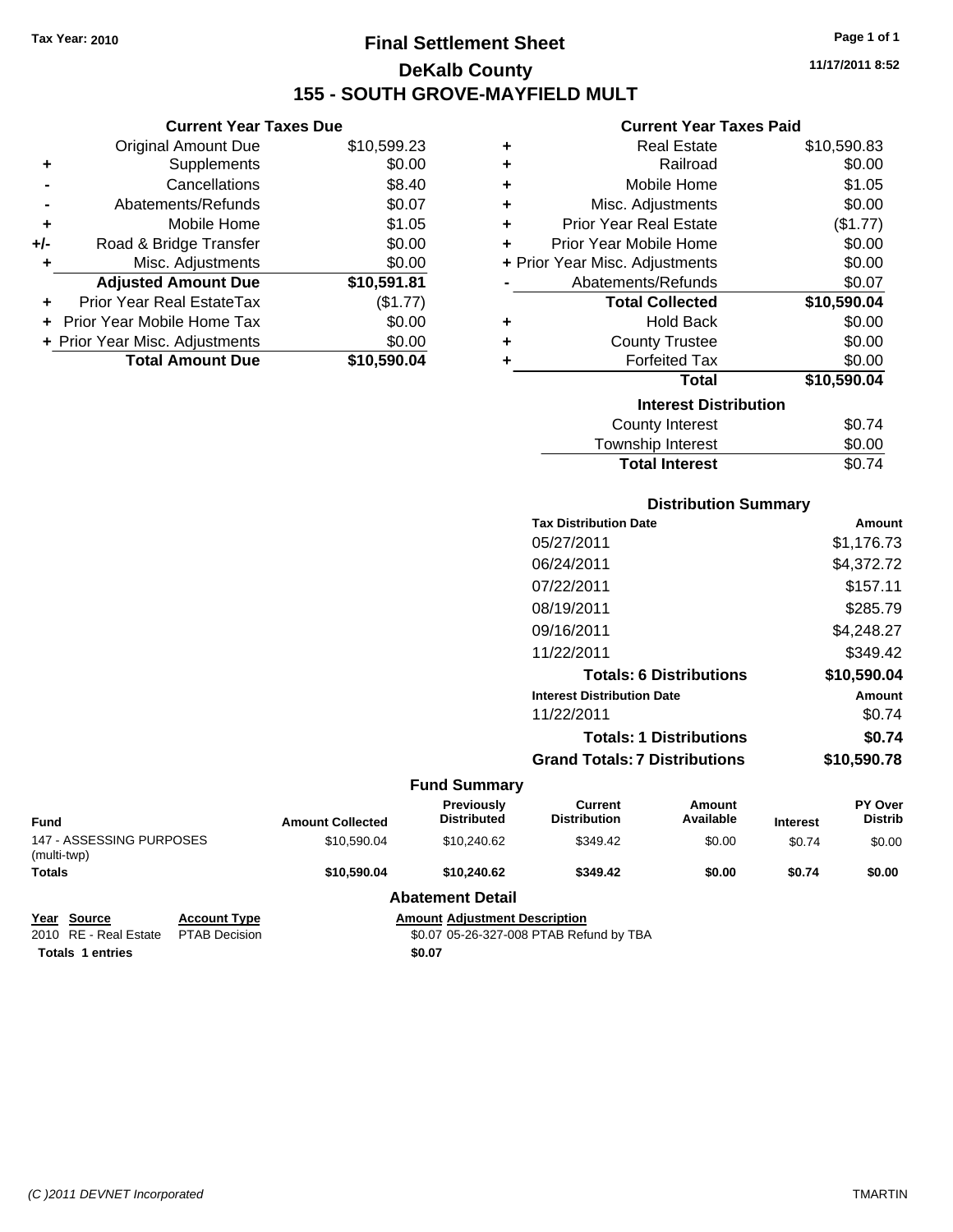## **Final Settlement Sheet Tax Year: 2010 Page 1 of 1 DeKalb County 156 - VICTOR-SOMONAUK MULTI TWP**

### **Current Year Taxes Due**

|       | <b>Original Amount Due</b>       | \$20,081.54 |
|-------|----------------------------------|-------------|
| ٠     | Supplements                      | \$0.00      |
|       | Cancellations                    | \$8.58      |
|       | Abatements/Refunds               | \$0.00      |
| ٠     | Mobile Home                      | \$0.78      |
| $+/-$ | Road & Bridge Transfer           | \$0.00      |
| ٠     | Misc. Adjustments                | \$0.00      |
|       | <b>Adjusted Amount Due</b>       | \$20,073.74 |
|       | <b>Prior Year Real EstateTax</b> | \$0.00      |
|       | Prior Year Mobile Home Tax       | \$0.00      |
|       | + Prior Year Misc. Adjustments   | \$0.00      |
|       | <b>Total Amount Due</b>          | \$20,073.74 |

### **Current Year Taxes Paid**

| ٠ | <b>Real Estate</b>             | \$19,897.16 |
|---|--------------------------------|-------------|
| ٠ | Railroad                       | \$163.18    |
| ٠ | Mobile Home                    | \$0.78      |
| ٠ | Misc. Adjustments              | \$0.00      |
| ÷ | <b>Prior Year Real Estate</b>  | \$0.00      |
| ٠ | Prior Year Mobile Home         | \$0.00      |
|   | + Prior Year Misc. Adjustments | \$0.00      |
|   | Abatements/Refunds             | \$0.00      |
|   |                                |             |
|   | <b>Total Collected</b>         | \$20,061.12 |
| ٠ | <b>Hold Back</b>               | \$0.00      |
| ٠ | <b>County Trustee</b>          | \$12.62     |
| ٠ | <b>Forfeited Tax</b>           | \$0.00      |
|   | <b>Total</b>                   | \$20,073.74 |
|   | <b>Interest Distribution</b>   |             |
|   | <b>County Interest</b>         | \$1.41      |

### **Distribution Summary Tax Distribution Date Amount** 05/27/2011 \$3,046.99 06/24/2011 \$7,745.80 07/22/2011 \$214.14 08/19/2011 \$962.13 09/16/2011 \$7,213.28 11/22/2011 \$878.78 **Totals: 6 Distributions \$20,061.12 Interest Distribution Date Amount** 11/22/2011 \$1.41 **Totals: 1 Distributions \$1.41**

Total Interest **\$1.41** 

**Grand Totals: 7 Distributions \$20,062.53**

| <b>Fund</b>                             | <b>Amount Collected</b> | <b>Previously</b><br><b>Distributed</b> | Current<br><b>Distribution</b> | Amount<br>Available | <b>Interest</b> | <b>PY Over</b><br>Distrib |
|-----------------------------------------|-------------------------|-----------------------------------------|--------------------------------|---------------------|-----------------|---------------------------|
| 147 - ASSESSING PURPOSES<br>(multi-twp) | \$20.061.12             | \$19.182.34                             | \$878.78                       | \$0.00              | \$1.41          | \$0.00                    |
| <b>Totals</b>                           | \$20.061.12             | \$19,182,34                             | \$878.78                       | \$0.00              | \$1.41          | \$0.00                    |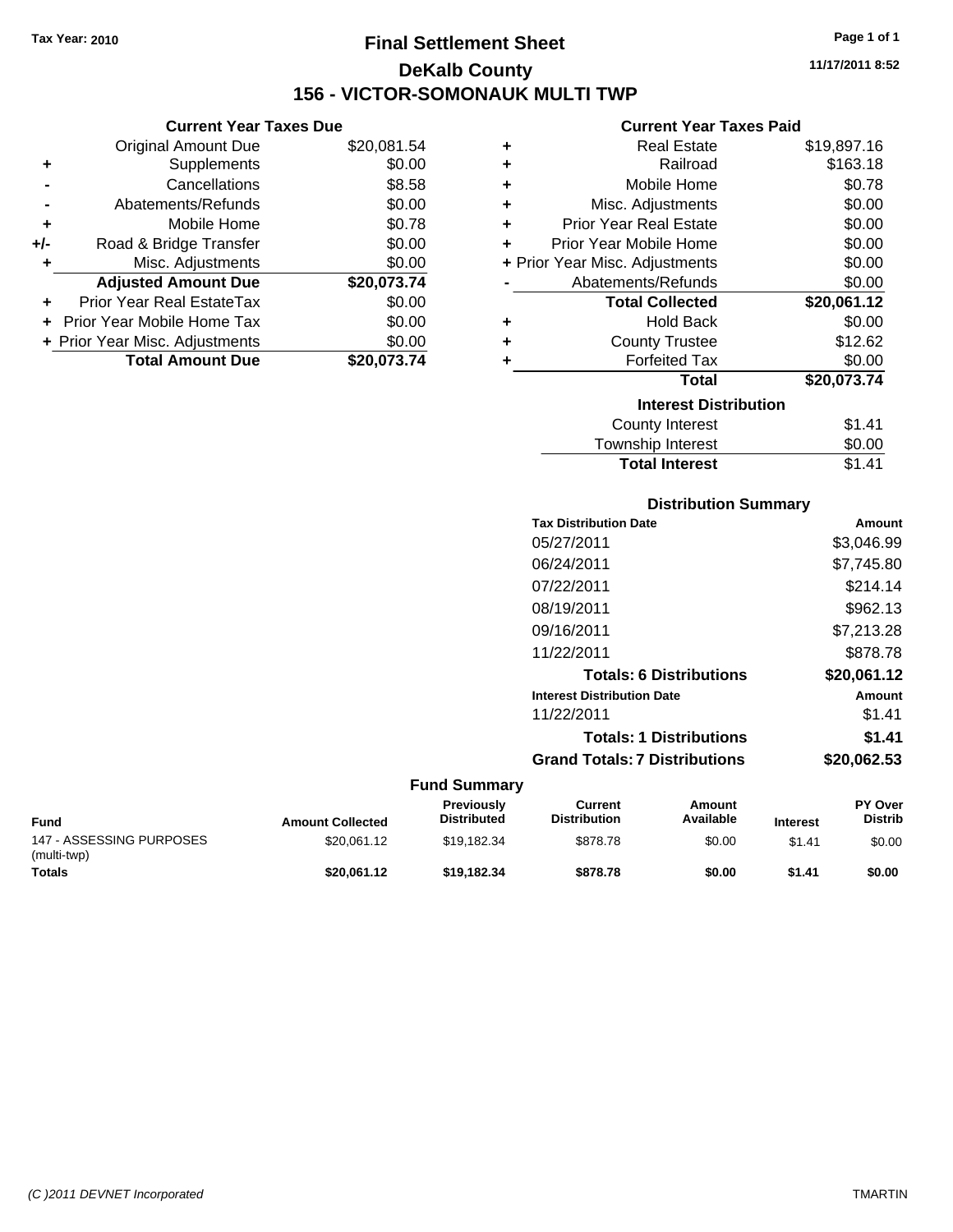**Current Year Taxes Due** Original Amount Due \$208,614.48

**Adjusted Amount Due \$207,060.30**

**Total Amount Due \$206,759.75**

**+** Supplements \$0.00 **-** Cancellations \$1,779.97 **-** Abatements/Refunds \$2.80 **+** Mobile Home \$179.13 **+/-** Road & Bridge Transfer \$0.00 **+** Misc. Adjustments \$49.46

**+** Prior Year Real EstateTax (\$300.55) **+** Prior Year Mobile Home Tax \$0.00 **+ Prior Year Misc. Adjustments**  $$0.00$ 

## **Final Settlement Sheet Tax Year: 2010 Page 1 of 2 DeKalb County 157 - GENOA PUBLIC LIBRARY DIST**

**11/17/2011 8:52**

### **Current Year Taxes Paid**

| ٠                            | <b>Real Estate</b>             | \$206,400.03 |  |  |
|------------------------------|--------------------------------|--------------|--|--|
| ٠                            | Railroad                       | \$434.04     |  |  |
| ÷                            | Mobile Home                    | \$179.13     |  |  |
| ÷                            | Misc. Adjustments              | \$49.46      |  |  |
| ٠                            | <b>Prior Year Real Estate</b>  | (\$300.55)   |  |  |
| ÷                            | Prior Year Mobile Home         | \$0.00       |  |  |
|                              | + Prior Year Misc. Adjustments | \$0.00       |  |  |
|                              | Abatements/Refunds             | \$2.80       |  |  |
|                              | <b>Total Collected</b>         | \$206,759.31 |  |  |
| ٠                            | <b>Hold Back</b>               | \$0.00       |  |  |
| ٠                            | <b>County Trustee</b>          | \$0.44       |  |  |
| ٠                            | <b>Forfeited Tax</b>           | \$0.00       |  |  |
|                              | <b>Total</b>                   | \$206,759.75 |  |  |
| <b>Interest Distribution</b> |                                |              |  |  |
|                              | <b>County Interest</b>         | \$14.53      |  |  |
|                              | Tauraahin Intornat             | ሮስ ሰሰ        |  |  |

| <b>Total Interest</b>  | \$14.53   |
|------------------------|-----------|
| Township Interest      | \$0.00    |
| <b>OUGHLY HILLICAL</b> | , ט. דו ש |

### **Distribution Summary**

| <b>Tax Distribution Date</b>         | Amount       |
|--------------------------------------|--------------|
| 05/27/2011                           | \$22,606.03  |
| 06/24/2011                           | \$81,348.79  |
| 07/22/2011                           | \$2,604.53   |
| 08/19/2011                           | \$13,760.92  |
| 09/16/2011                           | \$75,245.26  |
| 11/22/2011                           | \$11,193.78  |
| <b>Totals: 6 Distributions</b>       | \$206,759.31 |
| <b>Interest Distribution Date</b>    | Amount       |
| 11/22/2011                           | \$14.53      |
| <b>Totals: 1 Distributions</b>       | \$14.53      |
| <b>Grand Totals: 7 Distributions</b> | \$206.773.84 |
|                                      |              |

### **Fund Summary**

|                                         |                         | <b>Previously</b><br><b>Distributed</b> | Current<br><b>Distribution</b> | Amount<br>Available |                 | PY Over<br><b>Distrib</b> |
|-----------------------------------------|-------------------------|-----------------------------------------|--------------------------------|---------------------|-----------------|---------------------------|
| Fund                                    | <b>Amount Collected</b> |                                         |                                |                     | <b>Interest</b> |                           |
| 001 - CORPORATE                         | \$158,096.01            | \$149,536.86                            | \$8,559.15                     | \$0.00              | \$11.10         | \$0.00                    |
| 004 - OPERATIONS & MAINTENANCE          | \$13.651.91             | \$12,912.80                             | \$739.11                       | \$0.00              | \$0.96          | \$0.00                    |
| 005 - I. M. R. F.                       | \$15.595.44             | \$14,751.11                             | \$844.33                       | \$0.00              | \$1.10          | \$0.00                    |
| 027 - AUDIT                             | \$2,246.87              | \$2,125.21                              | \$121.66                       | \$0.00              | \$0.16          | \$0.00                    |
| 035 - TORT JUDGEMENTS/LIABILITY<br>INS. | \$9,755.32              | \$9,227.18                              | \$528.14                       | \$0.00              | \$0.69          | \$0.00                    |
| 047 - SOCIAL SECURITY                   | \$7,413.76              | \$7.012.37                              | \$401.39                       | \$0.00              | \$0.52          | \$0.00                    |
| <b>Totals</b>                           | \$206,759.31            | \$195,565,53                            | \$11,193.78                    | \$0.00              | \$14.53         | \$0.00                    |

### **Miscellaneous Adjustment Detail**

| Year Source             | <b>Account Type</b>       | <b>Amount Adjustment Description</b>                   |
|-------------------------|---------------------------|--------------------------------------------------------|
| 2010 RE - Real Estate   | <b>Back Tax Collected</b> | \$34.59 Lindgren Redemption 03-30-301-017 by TBA       |
| 2010 RE - Real Estate   | Back Tax Collected        | \$6.26 Ezam Properties Redemption 03-30-130-016 by TBA |
| 2010 RE - Real Estate   | <b>Back Tax Collected</b> | \$8.61 Ezam Properties Redemption 03-30-130-018 by TBA |
| <b>Totals 3 entries</b> |                           | \$49.46                                                |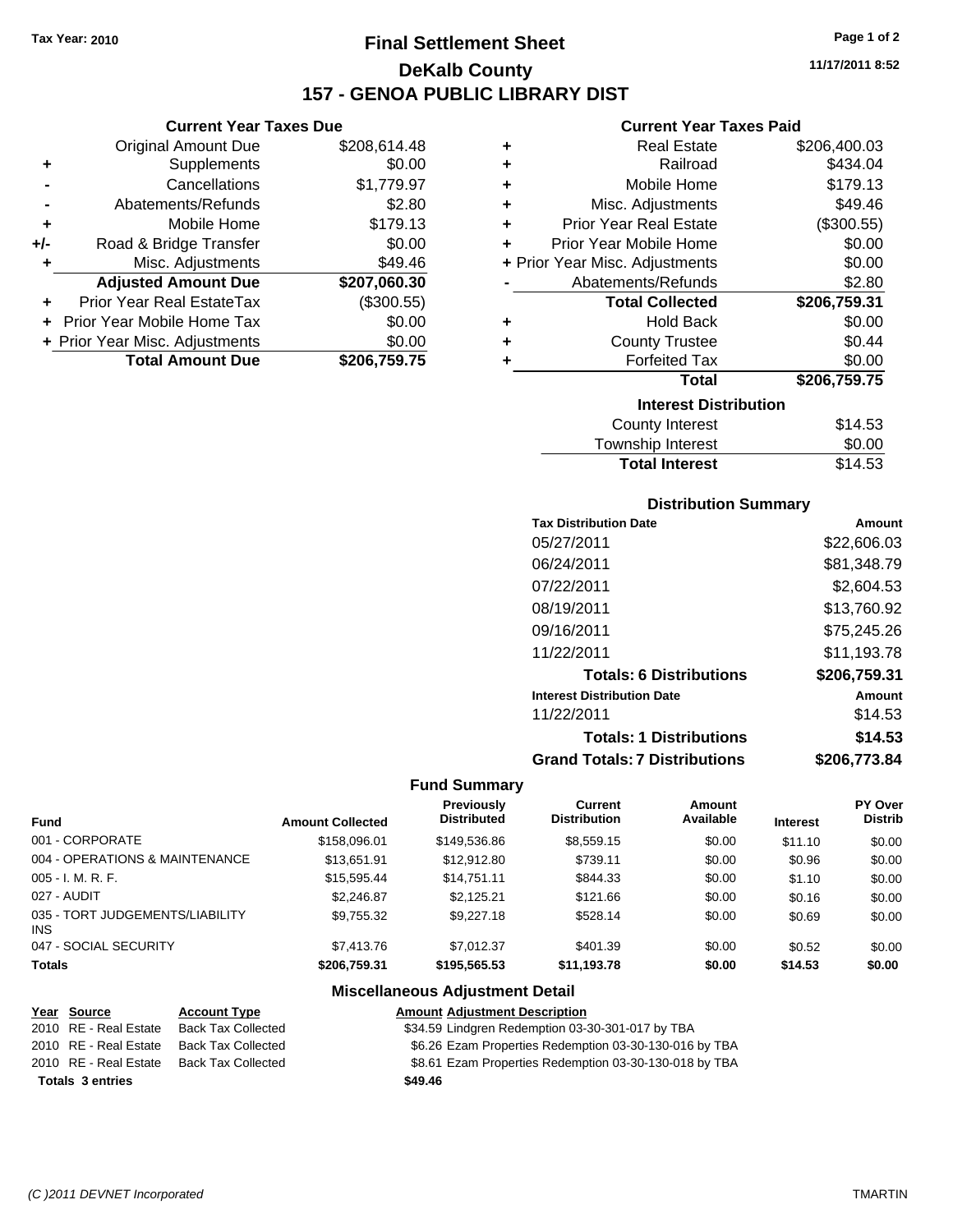## **Final Settlement Sheet Tax Year: 2010 Page 2 of 2 DeKalb County Abatement Detail**

\$2.80 03-19-401-005 PTAB Refund by TBA

**11/17/2011 8:52**

**Totals 1 entries** \$2.80

**Year Source Account Type Amount Adjustment Description**<br>
2010 RE - Real Estate PTAB Decision **Amount** \$2.80 03-19-401-005 PTAB Refu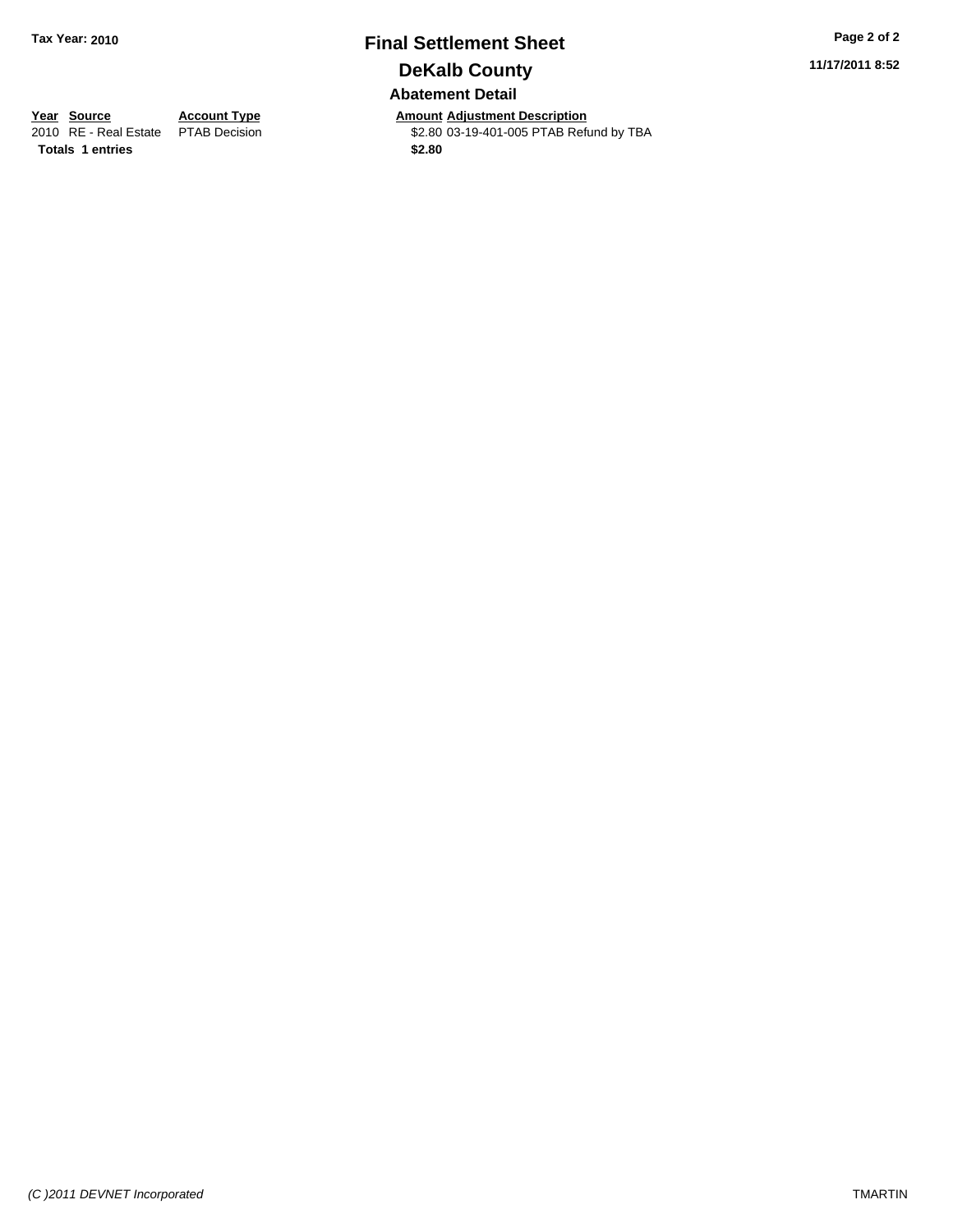## **Final Settlement Sheet Tax Year: 2010 Page 1 of 1 DeKalb County 158 - DEKALB TIF1**

### **Current Year Taxes Due**

|     | <b>Original Amount Due</b>     | \$4,411,183.26 |
|-----|--------------------------------|----------------|
| ٠   | Supplements                    | \$0.00         |
|     | Cancellations                  | \$1,837.28     |
|     | Abatements/Refunds             | \$0.00         |
| ÷   | Mobile Home                    | \$0.00         |
| +/- | Road & Bridge Transfer         | \$0.00         |
| ٠   | Misc. Adjustments              | \$0.00         |
|     | <b>Adjusted Amount Due</b>     | \$4,409,345.98 |
|     | Prior Year Real EstateTax      | \$0.00         |
|     | Prior Year Mobile Home Tax     | \$0.00         |
|     | + Prior Year Misc. Adjustments | \$0.00         |
|     | <b>Total Amount Due</b>        | \$4,409,345.98 |

| ٠ | <b>Real Estate</b>             | \$4,405,546.52 |
|---|--------------------------------|----------------|
| ٠ | Railroad                       | \$0.00         |
| ٠ | Mobile Home                    | \$0.00         |
| ٠ | Misc. Adjustments              | \$0.00         |
| ٠ | <b>Prior Year Real Estate</b>  | \$0.00         |
| ٠ | Prior Year Mobile Home         | \$0.00         |
|   | + Prior Year Misc. Adjustments | \$0.00         |
|   | Abatements/Refunds             | \$0.00         |
|   | <b>Total Collected</b>         | \$4,405,546.52 |
| ٠ | Hold Back                      | \$0.00         |
| ٠ | <b>County Trustee</b>          | \$0.00         |
| ٠ | <b>Forfeited Tax</b>           | \$3,799.46     |
|   | Total                          | \$4,409,345.98 |
|   | <b>Interest Distribution</b>   |                |
|   | County Interest                | \$309.77       |

| <b>Total Interest</b> | \$309.77 |
|-----------------------|----------|
| Township Interest     | \$0.00   |
| County Interest       | \$309.77 |

### **Distribution Summary**

|                     | <b>Tax Distribution Date</b>         | Amount         |
|---------------------|--------------------------------------|----------------|
|                     | 05/27/2011                           | \$652,042.23   |
|                     | 06/24/2011                           | \$1,516,236.04 |
|                     | 07/22/2011                           | \$43,143.33    |
|                     | 08/19/2011                           | \$147,025.47   |
|                     | 09/16/2011                           | \$1,660,755.33 |
|                     | 11/22/2011                           | \$386,344.12   |
|                     | <b>Totals: 6 Distributions</b>       | \$4,405,546.52 |
|                     | <b>Interest Distribution Date</b>    | Amount         |
|                     | 11/22/2011                           | \$309.77       |
|                     | <b>Totals: 1 Distributions</b>       | \$309.77       |
|                     | <b>Grand Totals: 7 Distributions</b> | \$4,405,856.29 |
| <b>Fund Summary</b> |                                      |                |

| <b>Amount Collected</b> | <b>Previously</b><br><b>Distributed</b> | Current<br><b>Distribution</b> | Amount<br>Available | <b>Interest</b> | <b>PY Over</b><br><b>Distrib</b> |
|-------------------------|-----------------------------------------|--------------------------------|---------------------|-----------------|----------------------------------|
| \$4.405.546.52          | \$4.019.202.40                          | \$386,344.12                   | \$0.00              | \$309.77        | \$0.00                           |
| \$4.405.546.52          | \$4.019.202.40                          | \$386,344.12                   | \$0.00              | \$309.77        | \$0.00                           |
|                         |                                         |                                |                     |                 |                                  |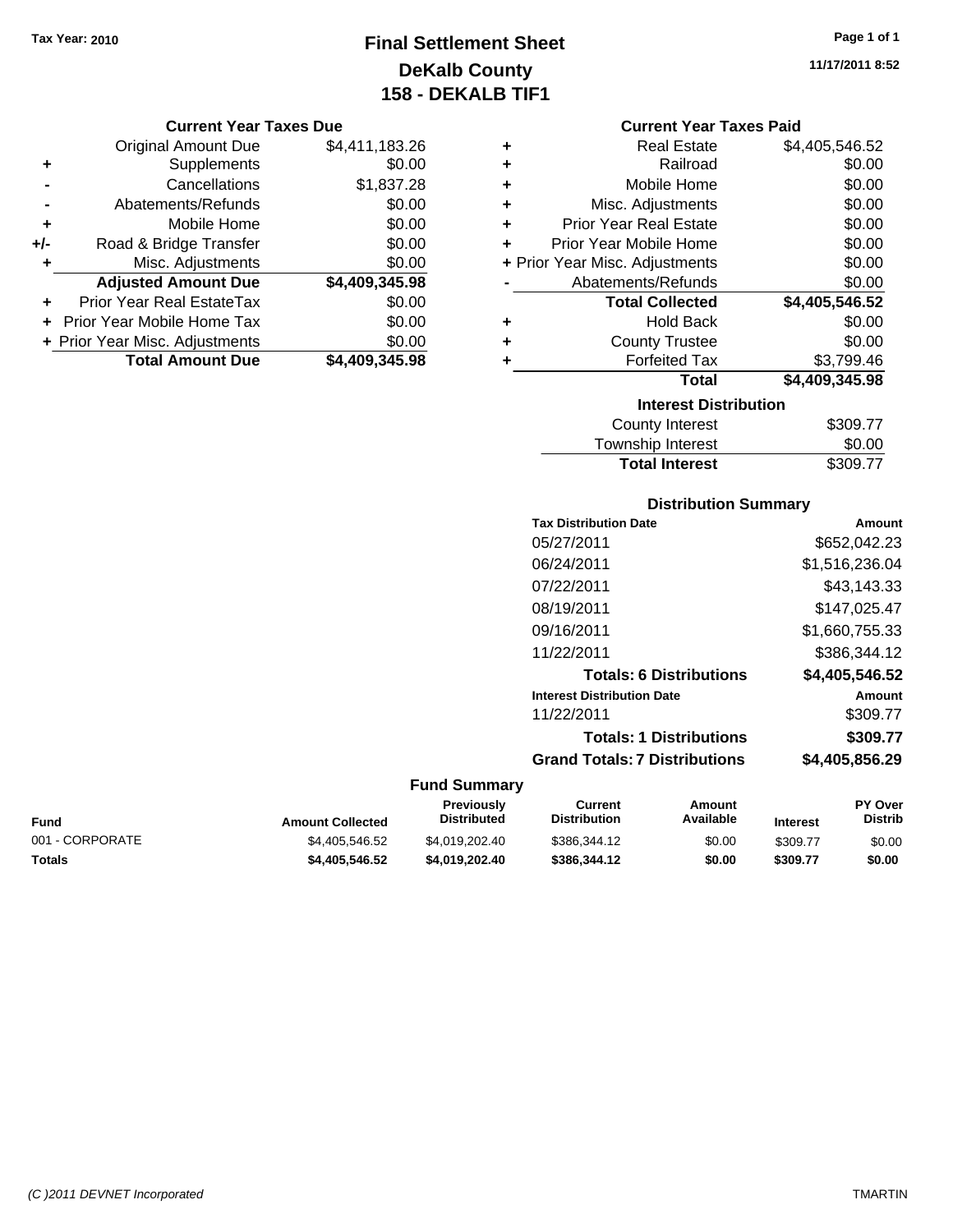## **Final Settlement Sheet Tax Year: 2010 Page 1 of 1 DeKalb County 159 - DEKALB TIF2**

### **Current Year Taxes Due**

|       | <b>Original Amount Due</b>       | \$1,922,555.64 |
|-------|----------------------------------|----------------|
| ٠     | Supplements                      | \$0.00         |
|       | Cancellations                    | \$2,370.72     |
|       | Abatements/Refunds               | \$0.00         |
| ÷     | Mobile Home                      | \$0.00         |
| $+/-$ | Road & Bridge Transfer           | \$0.00         |
| ٠     | Misc. Adjustments                | \$0.00         |
|       | <b>Adjusted Amount Due</b>       | \$1,920,184.92 |
|       | <b>Prior Year Real EstateTax</b> | \$0.00         |
|       | Prior Year Mobile Home Tax       | \$0.00         |
|       | + Prior Year Misc. Adjustments   | \$0.00         |
|       | <b>Total Amount Due</b>          | \$1,920,184.92 |

| ٠ | <b>Real Estate</b>             | \$1,920,184.92 |
|---|--------------------------------|----------------|
| ٠ | Railroad                       | \$0.00         |
| ÷ | Mobile Home                    | \$0.00         |
| ÷ | Misc. Adjustments              | \$0.00         |
| ٠ | <b>Prior Year Real Estate</b>  | \$0.00         |
| ٠ | Prior Year Mobile Home         | \$0.00         |
|   | + Prior Year Misc. Adjustments | \$0.00         |
|   | Abatements/Refunds             | \$0.00         |
|   | <b>Total Collected</b>         | \$1,920,184.92 |
| ٠ | <b>Hold Back</b>               | \$0.00         |
| ٠ | <b>County Trustee</b>          | \$0.00         |
| ٠ | <b>Forfeited Tax</b>           | \$0.00         |
|   | Total                          | \$1,920,184.92 |
|   | <b>Interest Distribution</b>   |                |
|   | County Interest                | ፍ135 ሰ2        |

| <b>Total Interest</b> | \$135.02 |
|-----------------------|----------|
| Township Interest     | \$0.00   |
| County Interest       | \$135.02 |

### **Distribution Summary**

| <b>Tax Distribution Date</b>         | Amount         |
|--------------------------------------|----------------|
| 05/27/2011                           | \$174,894.57   |
| 06/24/2011                           | \$597,499.79   |
| 07/22/2011                           | \$200,890.66   |
| 08/19/2011                           | \$74,495.41    |
| 09/16/2011                           | \$776.864.81   |
| 11/22/2011                           | \$95,539,68    |
| <b>Totals: 6 Distributions</b>       | \$1,920,184.92 |
| <b>Interest Distribution Date</b>    | Amount         |
| 11/22/2011                           | \$135.02       |
| <b>Totals: 1 Distributions</b>       | \$135.02       |
| <b>Grand Totals: 7 Distributions</b> | \$1,920,319.94 |
|                                      |                |

### **Fund Summary**

| Fund            | <b>Amount Collected</b> | <b>Previously</b><br><b>Distributed</b> | Current<br><b>Distribution</b> | Amount<br>Available | <b>Interest</b> | <b>PY Over</b><br><b>Distrib</b> |
|-----------------|-------------------------|-----------------------------------------|--------------------------------|---------------------|-----------------|----------------------------------|
| 001 - CORPORATE | \$1.920.184.92          | \$1.824.645.24                          | \$95,539.68                    | \$0.00              | \$135.02        | \$0.00                           |
| Totals          | \$1,920,184,92          | \$1.824.645.24                          | \$95,539.68                    | \$0.00              | \$135.02        | \$0.00                           |

### **Miscellaneous Adjustment Detail**

| Year Source             | <b>Account Type</b>                        | <b>Amount Adiustment Description</b>         |
|-------------------------|--------------------------------------------|----------------------------------------------|
|                         | 2010 RE - Real Estate Paymt In Lieu of Tax | \$0.00 DeKalb Units-Housing Authority by TBA |
|                         | 2010 RE - Real Estate Paymt In Lieu of Tax | \$0.00 DeKalb Units-Housing Authority by TBA |
| <b>Totals 2 entries</b> |                                            | \$0.00                                       |

**11/17/2011 8:52**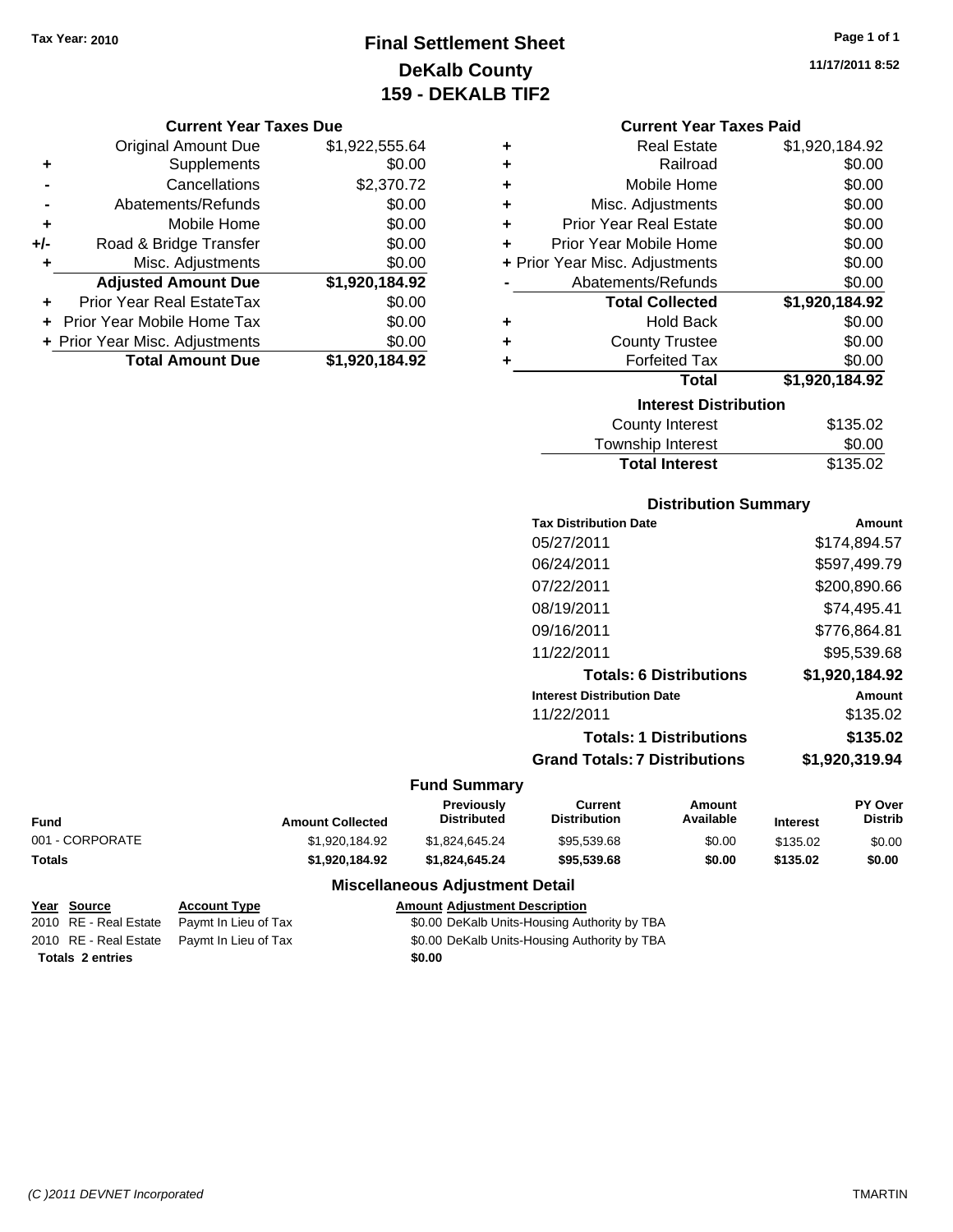**Current Year Taxes Due** Original Amount Due \$2,289,957.70

**Adjusted Amount Due \$2,284,640.24**

**Total Amount Due \$2,284,640.24**

**+** Supplements \$0.00 **-** Cancellations \$5,317.46 **-** Abatements/Refunds \$0.00 **+** Mobile Home \$0.00 **+/-** Road & Bridge Transfer \$0.00 **+** Misc. Adjustments \$0.00

**+** Prior Year Real EstateTax \$0.00 **+** Prior Year Mobile Home Tax \$0.00 **+ Prior Year Misc. Adjustments**  $$0.00$ 

## **Final Settlement Sheet Tax Year: 2010 Page 1 of 1 DeKalb County 160 - DEKALB TIF1 AMENDED**

**11/17/2011 8:52**

### **Current Year Taxes Paid**

| ٠ | <b>Real Estate</b>             | \$2,282,469.44 |
|---|--------------------------------|----------------|
| ٠ | Railroad                       | \$0.00         |
| ٠ | Mobile Home                    | \$0.00         |
| ÷ | Misc. Adjustments              | \$0.00         |
| ÷ | <b>Prior Year Real Estate</b>  | \$0.00         |
| ÷ | Prior Year Mobile Home         | \$0.00         |
|   | + Prior Year Misc. Adjustments | \$0.00         |
|   | Abatements/Refunds             | \$0.00         |
|   | <b>Total Collected</b>         | \$2,282,469.44 |
| ٠ | <b>Hold Back</b>               | \$0.00         |
| ÷ | <b>County Trustee</b>          | \$0.00         |
| ٠ | <b>Forfeited Tax</b>           | \$2,170.80     |
|   | Total                          | \$2,284,640.24 |
|   | <b>Interest Distribution</b>   |                |
|   | County Interest                | \$160.49       |
|   |                                |                |

| <b>Total Interest</b> | \$160.49 |
|-----------------------|----------|
| Township Interest     | \$0.00   |
| County Interest       | \$160.49 |

### **Distribution Summary**

|                     | <b>Tax Distribution Date</b>         | Amount         |
|---------------------|--------------------------------------|----------------|
|                     | 05/27/2011                           | \$334,145.88   |
|                     | 06/24/2011                           | \$793,926.11   |
|                     | 07/22/2011                           | \$26,272.88    |
|                     | 08/19/2011                           | \$202,749.51   |
|                     | 09/16/2011                           | \$830,499.08   |
|                     | 11/22/2011                           | \$94,875.98    |
|                     | <b>Totals: 6 Distributions</b>       | \$2,282,469.44 |
|                     | <b>Interest Distribution Date</b>    | Amount         |
|                     | 11/22/2011                           | \$160.49       |
|                     | <b>Totals: 1 Distributions</b>       | \$160.49       |
|                     | <b>Grand Totals: 7 Distributions</b> | \$2,282,629.93 |
| <b>Fund Summary</b> |                                      |                |

### **Fund Interest Amount Collected Distributed PY Over Distrib Amount Available Current Distribution Previously** 001 - CORPORATE \$2,282,469.44 \$2,187,593.46 \$94,875.98 \$0.00 \$160.49 \$0.00 **Totals \$2,282,469.44 \$2,187,593.46 \$94,875.98 \$0.00 \$160.49 \$0.00**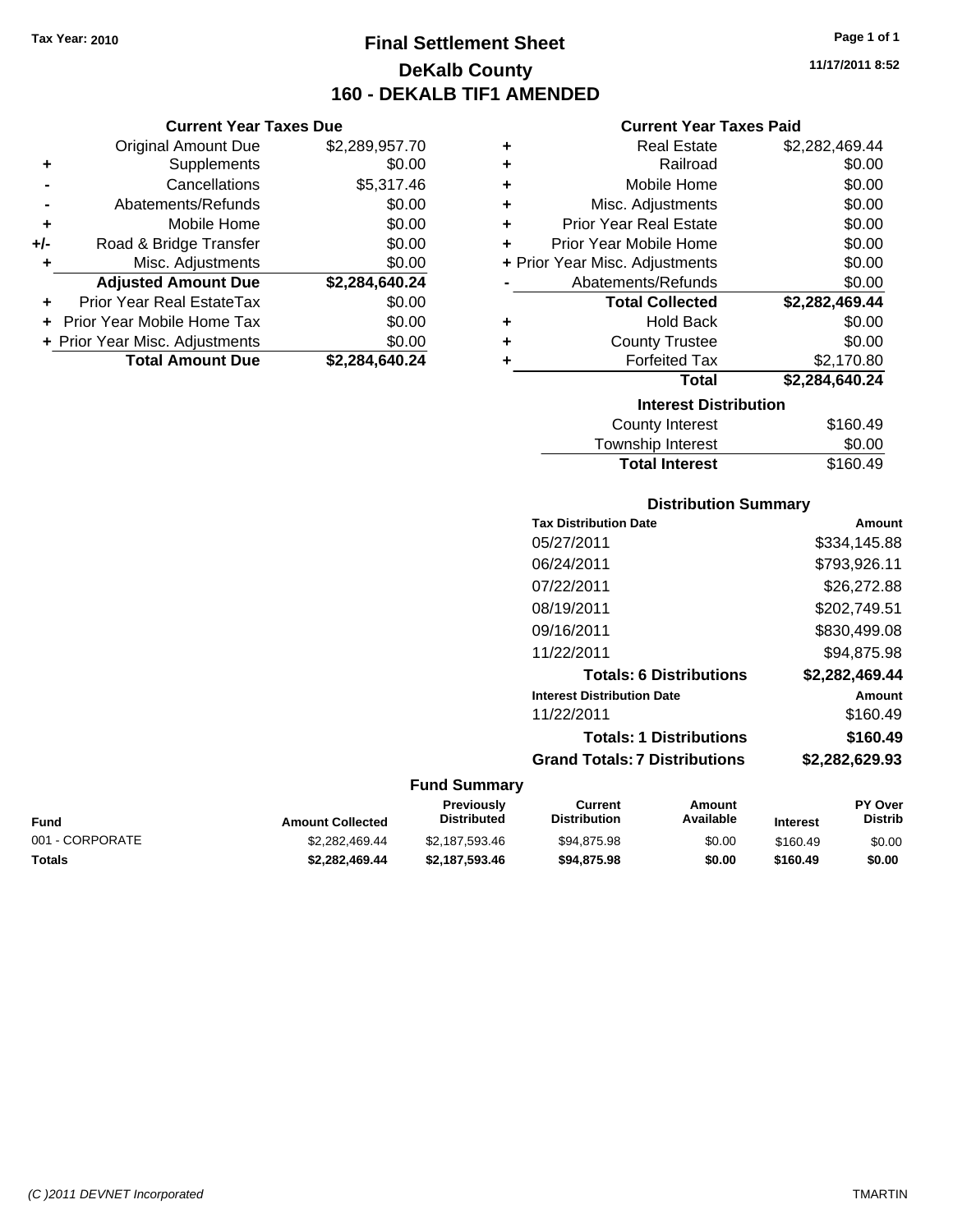## **Final Settlement Sheet Tax Year: 2010 Page 1 of 1 DeKalb County 163 - MALTA TIF**

**11/17/2011 8:52**

### **Current Year Taxes Due**

|       | <b>Original Amount Due</b>     | \$357,996.40 |
|-------|--------------------------------|--------------|
| ٠     | Supplements                    | \$0.00       |
|       | Cancellations                  | \$187.80     |
|       | Abatements/Refunds             | \$0.00       |
| ÷     | Mobile Home                    | \$0.00       |
| $+/-$ | Road & Bridge Transfer         | \$0.00       |
| ٠     | Misc. Adjustments              | \$0.00       |
|       | <b>Adjusted Amount Due</b>     | \$357,808.60 |
|       | Prior Year Real EstateTax      | (\$1,280.46) |
|       | Prior Year Mobile Home Tax     | \$0.00       |
|       | + Prior Year Misc. Adjustments | \$0.00       |
|       | <b>Total Amount Due</b>        | \$356,528.14 |

|                              | <b>Current Year Taxes Paid</b> |              |  |
|------------------------------|--------------------------------|--------------|--|
| ٠                            | <b>Real Estate</b>             | \$357,808.60 |  |
| ٠                            | Railroad                       | \$0.00       |  |
| ÷                            | Mobile Home                    | \$0.00       |  |
| ÷                            | Misc. Adjustments              | \$0.00       |  |
| ÷                            | <b>Prior Year Real Estate</b>  | (\$1,280.46) |  |
| ÷                            | Prior Year Mobile Home         | \$0.00       |  |
|                              | + Prior Year Misc. Adjustments | \$0.00       |  |
|                              | Abatements/Refunds             | \$0.00       |  |
|                              | <b>Total Collected</b>         | \$356,528.14 |  |
| ٠                            | <b>Hold Back</b>               | \$0.00       |  |
| ÷                            | <b>County Trustee</b>          | \$0.00       |  |
| ٠                            | <b>Forfeited Tax</b>           | \$0.00       |  |
|                              | Total                          | \$356,528.14 |  |
| <b>Interest Distribution</b> |                                |              |  |
|                              | <b>County Interest</b>         | \$25.07      |  |
|                              | <b>Township Interest</b>       | \$0.00       |  |

### **Distribution Summary**

Total Interest \$25.07

|                     | <b>Tax Distribution Date</b>         | Amount       |
|---------------------|--------------------------------------|--------------|
|                     | 05/27/2011                           | \$57,689.58  |
|                     | 06/24/2011                           | \$114,292.36 |
|                     | 08/19/2011                           | \$38,117.34  |
|                     | 09/16/2011                           | \$136,392.24 |
|                     | 11/22/2011                           | \$10,036.62  |
|                     | <b>Totals: 5 Distributions</b>       | \$356,528.14 |
|                     | <b>Interest Distribution Date</b>    | Amount       |
|                     | 11/22/2011                           | \$25.07      |
|                     | <b>Totals: 1 Distributions</b>       | \$25.07      |
|                     | <b>Grand Totals: 6 Distributions</b> | \$356,553.21 |
| <b>Fund Summarv</b> |                                      |              |

| Fund            | <b>Amount Collected</b> | <b>Previously</b><br><b>Distributed</b> | Current<br><b>Distribution</b> | Amount<br>Available | <b>Interest</b> | <b>PY Over</b><br><b>Distrib</b> |
|-----------------|-------------------------|-----------------------------------------|--------------------------------|---------------------|-----------------|----------------------------------|
| 001 - CORPORATE | \$356,528.14            | \$346.491.52                            | \$10.036.62                    | \$0.00              | \$25.07         | \$0.00                           |
| Totals          | \$356,528.14            | \$346.491.52                            | \$10,036.62                    | \$0.00              | \$25.07         | \$0.00                           |

### **Abatement Detail**

### **Year Source Account Type Amount Adjustment Description**

2010 RE - Real Estate \$0.00 07-22-474-003 PTAB Refund by TBA PTAB Decision

**Totals 1 entries** \$0.00

*(C )2011 DEVNET Incorporated* TMARTIN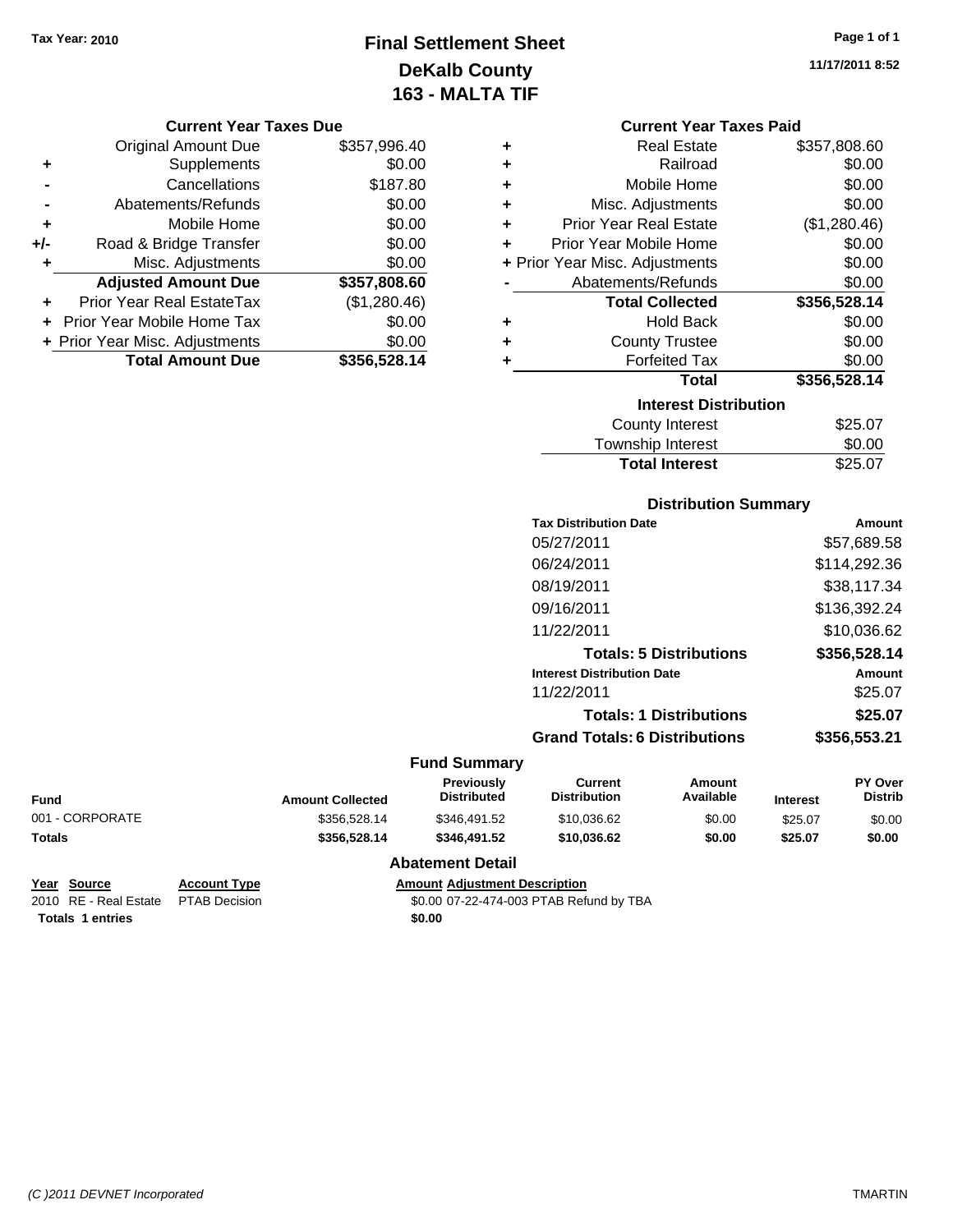## **Final Settlement Sheet Tax Year: 2010 Page 1 of 1 DeKalb County 164 - DEKALB TIF5**

**11/17/2011 8:52**

### **Current Year Taxes Due**

|     | <b>Original Amount Due</b>       | \$2,610.76 |
|-----|----------------------------------|------------|
| ٠   | Supplements                      | \$0.00     |
|     | Cancellations                    | \$0.00     |
|     | Abatements/Refunds               | \$0.00     |
| ٠   | Mobile Home                      | \$0.00     |
| +/- | Road & Bridge Transfer           | \$0.00     |
| ٠   | Misc. Adjustments                | \$0.00     |
|     | <b>Adjusted Amount Due</b>       | \$2,610.76 |
|     | <b>Prior Year Real EstateTax</b> | \$0.00     |
|     | Prior Year Mobile Home Tax       | \$0.00     |
|     | + Prior Year Misc. Adjustments   | \$0.00     |
|     | <b>Total Amount Due</b>          | \$2,610.76 |

### **Current Year Taxes Paid**

| ٠ | <b>Real Estate</b>             | \$2,610.76 |
|---|--------------------------------|------------|
| ÷ | Railroad                       | \$0.00     |
| ÷ | Mobile Home                    | \$0.00     |
| ÷ | Misc. Adjustments              | \$0.00     |
| ÷ | <b>Prior Year Real Estate</b>  | \$0.00     |
| ٠ | Prior Year Mobile Home         | \$0.00     |
|   | + Prior Year Misc. Adjustments | \$0.00     |
|   | Abatements/Refunds             | \$0.00     |
|   | <b>Total Collected</b>         | \$2,610.76 |
|   |                                |            |
| ٠ | <b>Hold Back</b>               | \$0.00     |
| ٠ | <b>County Trustee</b>          | \$0.00     |
|   | <b>Forfeited Tax</b>           | \$0.00     |
|   | <b>Total</b>                   | \$2,610.76 |
|   | <b>Interest Distribution</b>   |            |
|   | County Interest                | \$0.18     |

| Township Interest     | \$0.00 |
|-----------------------|--------|
| <b>Total Interest</b> | \$0.18 |

### **Distribution Summary**

| <b>Tax Distribution Date</b>         | Amount     |
|--------------------------------------|------------|
| 05/27/2011                           | \$254.80   |
| 06/24/2011                           | \$1,370.06 |
| 08/19/2011                           | \$254.80   |
| 09/16/2011                           | \$187.82   |
| 11/22/2011                           | \$543.28   |
| <b>Totals: 5 Distributions</b>       | \$2,610.76 |
| <b>Interest Distribution Date</b>    | Amount     |
| 11/22/2011                           | \$0.18     |
| <b>Totals: 1 Distributions</b>       | \$0.18     |
| <b>Grand Totals: 6 Distributions</b> | \$2.610.94 |
|                                      |            |

| <b>Fund</b>     | <b>Amount Collected</b> | <b>Previously</b><br><b>Distributed</b> | Current<br><b>Distribution</b> | Amount<br>Available | <b>Interest</b> | <b>PY Over</b><br><b>Distrib</b> |
|-----------------|-------------------------|-----------------------------------------|--------------------------------|---------------------|-----------------|----------------------------------|
| 001 - CORPORATE | \$2,610.76              | \$2,067.48                              | \$543.28                       | \$0.00              | \$0.18          | \$0.00                           |
| <b>Totals</b>   | \$2,610.76              | \$2.067.48                              | \$543.28                       | \$0.00              | \$0.18          | \$0.00                           |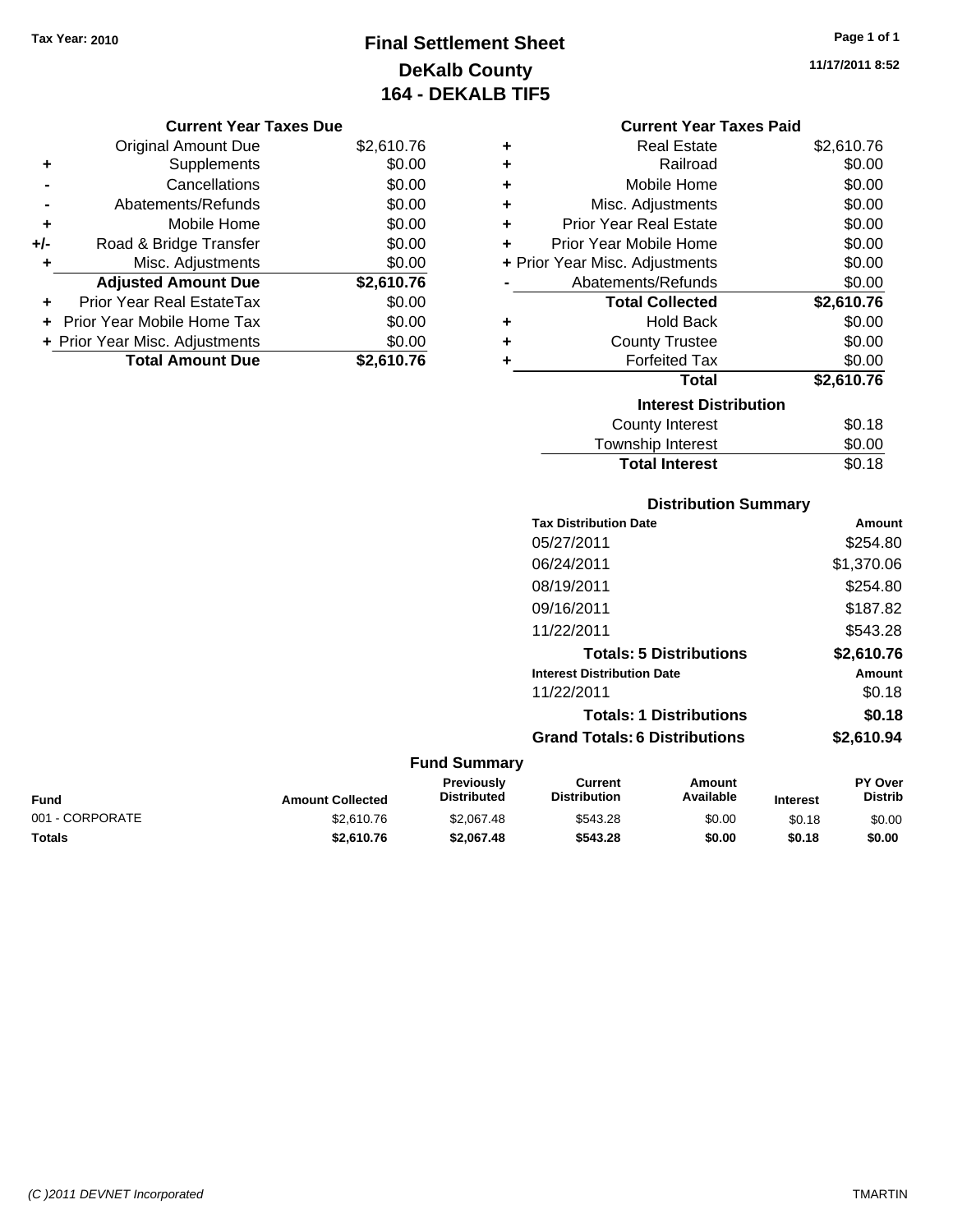## **Final Settlement Sheet Tax Year: 2010 Page 1 of 1 DeKalb County 170 - KIRKLAND TIF**

**11/17/2011 8:52**

### **Current Year Taxes Due**

|       | <b>Original Amount Due</b>       | \$310,040.52 |
|-------|----------------------------------|--------------|
| ٠     | Supplements                      | \$0.00       |
|       | Cancellations                    | \$0.00       |
|       | Abatements/Refunds               | \$0.00       |
| ÷     | Mobile Home                      | \$0.00       |
| $+/-$ | Road & Bridge Transfer           | \$0.00       |
| ٠     | Misc. Adjustments                | \$0.00       |
|       | <b>Adjusted Amount Due</b>       | \$310,040.52 |
|       | <b>Prior Year Real EstateTax</b> | \$0.00       |
|       | Prior Year Mobile Home Tax       | \$0.00       |
|       | + Prior Year Misc. Adjustments   | \$0.00       |
|       | <b>Total Amount Due</b>          | \$310,040.52 |

### **Current Year Taxes Paid**

|   | <b>Real Estate</b>             | \$310,040.52 |
|---|--------------------------------|--------------|
| ٠ | Railroad                       | \$0.00       |
| ٠ | Mobile Home                    | \$0.00       |
| ٠ | Misc. Adjustments              | \$0.00       |
| ٠ | <b>Prior Year Real Estate</b>  | \$0.00       |
| ٠ | Prior Year Mobile Home         | \$0.00       |
|   | + Prior Year Misc. Adjustments | \$0.00       |
|   | Abatements/Refunds             | \$0.00       |
|   | <b>Total Collected</b>         | \$310,040.52 |
| ٠ | <b>Hold Back</b>               | \$0.00       |
| ٠ | <b>County Trustee</b>          | \$0.00       |
| ٠ | <b>Forfeited Tax</b>           | \$0.00       |
|   | <b>Total</b>                   | \$310,040.52 |
|   | <b>Interest Distribution</b>   |              |
|   |                                | \$21.80      |

| <b>Total Interest</b> | \$21.80 |
|-----------------------|---------|
| Township Interest     | \$0.00  |
| County Interest       | \$21.80 |

### **Distribution Summary**

| <b>Tax Distribution Date</b>         | Amount       |
|--------------------------------------|--------------|
| 05/27/2011                           | \$48,022.41  |
| 06/24/2011                           | \$86,211.27  |
| 07/22/2011                           | \$2,535.75   |
| 08/19/2011                           | \$19,152.87  |
| 09/16/2011                           | \$83.253.18  |
| 11/22/2011                           | \$70.865.04  |
| <b>Totals: 6 Distributions</b>       | \$310,040.52 |
| <b>Interest Distribution Date</b>    | Amount       |
| 11/22/2011                           | \$21.80      |
| <b>Totals: 1 Distributions</b>       | \$21.80      |
| <b>Grand Totals: 7 Distributions</b> | \$310.062.32 |
|                                      |              |

### **Fund Summary**

 $\overline{\phantom{0}}$ 

| Fund            | <b>Amount Collected</b> | <b>Previously</b><br><b>Distributed</b> | Current<br><b>Distribution</b> | Amount<br>Available | <b>Interest</b> | <b>PY Over</b><br><b>Distrib</b> |
|-----------------|-------------------------|-----------------------------------------|--------------------------------|---------------------|-----------------|----------------------------------|
| 001 - CORPORATE | \$310,040.52            | \$239.175.48                            | \$70,865.04                    | \$0.00              | \$21.80         | \$0.00                           |
| Totals          | \$310.040.52            | \$239,175.48                            | \$70.865.04                    | \$0.00              | \$21.80         | \$0.00                           |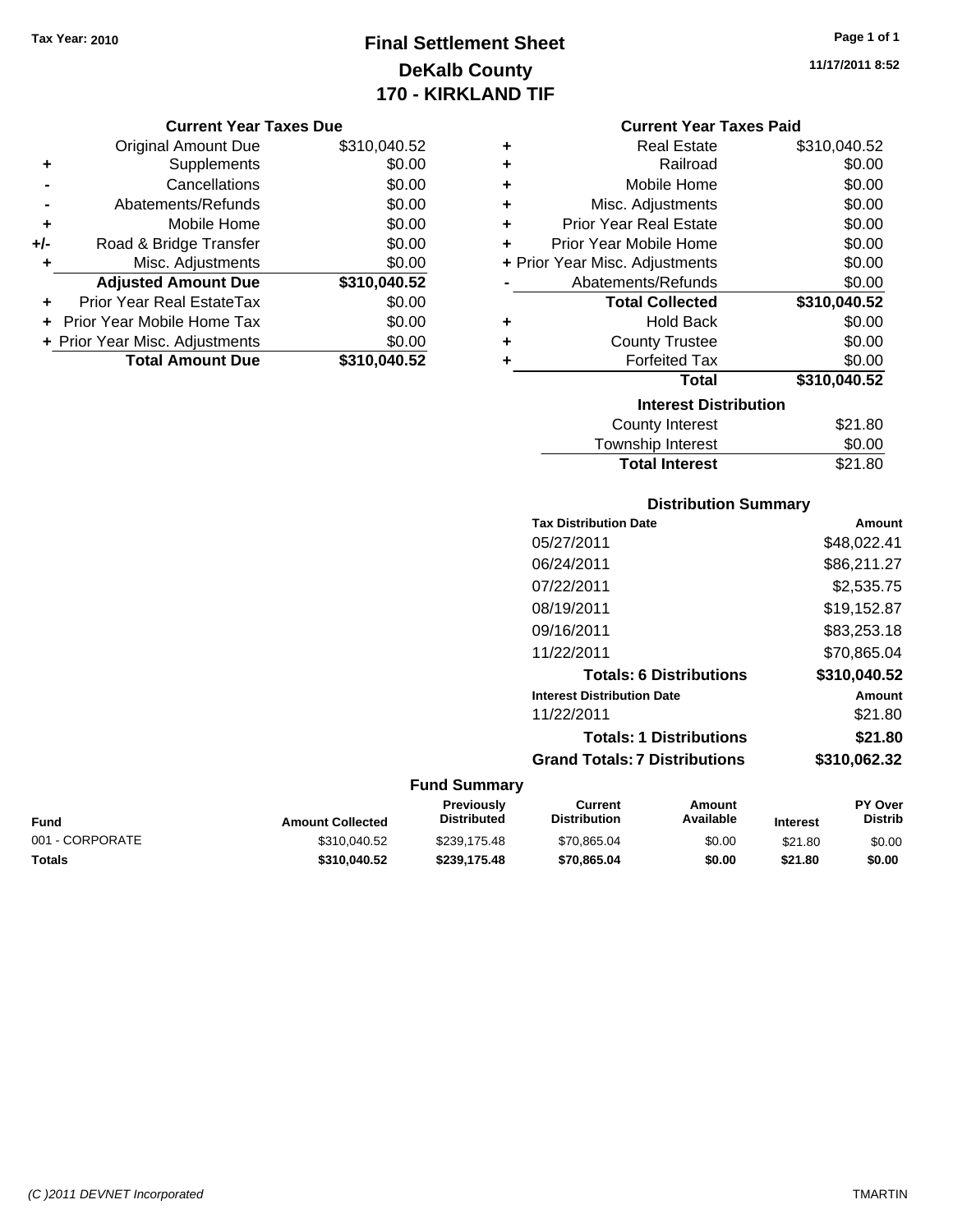## **Final Settlement Sheet Tax Year: 2010 Page 1 of 1 DeKalb County 171 - WATERMAN TIF**

**11/17/2011 8:52**

### **Current Year Taxes Due**

|       | <b>Original Amount Due</b>     | \$81,936.44 |
|-------|--------------------------------|-------------|
| ٠     | Supplements                    | \$0.00      |
|       | Cancellations                  | \$0.00      |
|       | Abatements/Refunds             | \$0.00      |
| ÷     | Mobile Home                    | \$0.00      |
| $+/-$ | Road & Bridge Transfer         | \$0.00      |
| ٠     | Misc. Adjustments              | \$0.00      |
|       | <b>Adjusted Amount Due</b>     | \$81,936.44 |
| ÷     | Prior Year Real EstateTax      | \$0.00      |
|       | Prior Year Mobile Home Tax     | \$0.00      |
|       | + Prior Year Misc. Adjustments | \$0.00      |
|       | <b>Total Amount Due</b>        | \$81,936.44 |

### **Current Year Taxes Paid**

| ٠ | Real Estate                    | \$81,936.44 |
|---|--------------------------------|-------------|
| ٠ | Railroad                       | \$0.00      |
| ٠ | Mobile Home                    | \$0.00      |
| ÷ | Misc. Adjustments              | \$0.00      |
| ÷ | <b>Prior Year Real Estate</b>  | \$0.00      |
| ٠ | Prior Year Mobile Home         | \$0.00      |
|   | + Prior Year Misc. Adjustments | \$0.00      |
|   | Abatements/Refunds             | \$0.00      |
|   | <b>Total Collected</b>         | \$81,936.44 |
| ٠ | Hold Back                      | \$0.00      |
| ٠ | <b>County Trustee</b>          | \$0.00      |
| ٠ | <b>Forfeited Tax</b>           | \$0.00      |
|   | <b>Total</b>                   | \$81,936.44 |
|   | <b>Interest Distribution</b>   |             |
|   | <b>County Interest</b>         | \$5.76      |
|   | <b>Township Interest</b>       | \$0.00      |
|   | <b>Total Interest</b>          | \$5.76      |

### **Distribution Summary**

| <b>Tax Distribution Date</b>         | Amount      |
|--------------------------------------|-------------|
| 05/27/2011                           | \$14,547.38 |
| 06/24/2011                           | \$30,933.21 |
| 07/22/2011                           | \$588.14    |
| 08/19/2011                           | \$1,460.75  |
| 09/16/2011                           | \$28,611.04 |
| 11/22/2011                           | \$5.795.92  |
| <b>Totals: 6 Distributions</b>       | \$81.936.44 |
| <b>Interest Distribution Date</b>    | Amount      |
| 11/22/2011                           | \$5.76      |
| <b>Totals: 1 Distributions</b>       | \$5.76      |
| <b>Grand Totals: 7 Distributions</b> | \$81,942.20 |

| Fund            | <b>Amount Collected</b> | <b>Previously</b><br><b>Distributed</b> | Current<br><b>Distribution</b> | Amount<br>Available | <b>Interest</b> | <b>PY Over</b><br>Distrib |
|-----------------|-------------------------|-----------------------------------------|--------------------------------|---------------------|-----------------|---------------------------|
| 001 - CORPORATE | \$81.936.44             | \$76.140.52                             | \$5.795.92                     | \$0.00              | \$5.76          | \$0.00                    |
| Totals          | \$81.936.44             | \$76,140.52                             | \$5.795.92                     | \$0.00              | \$5.76          | \$0.00                    |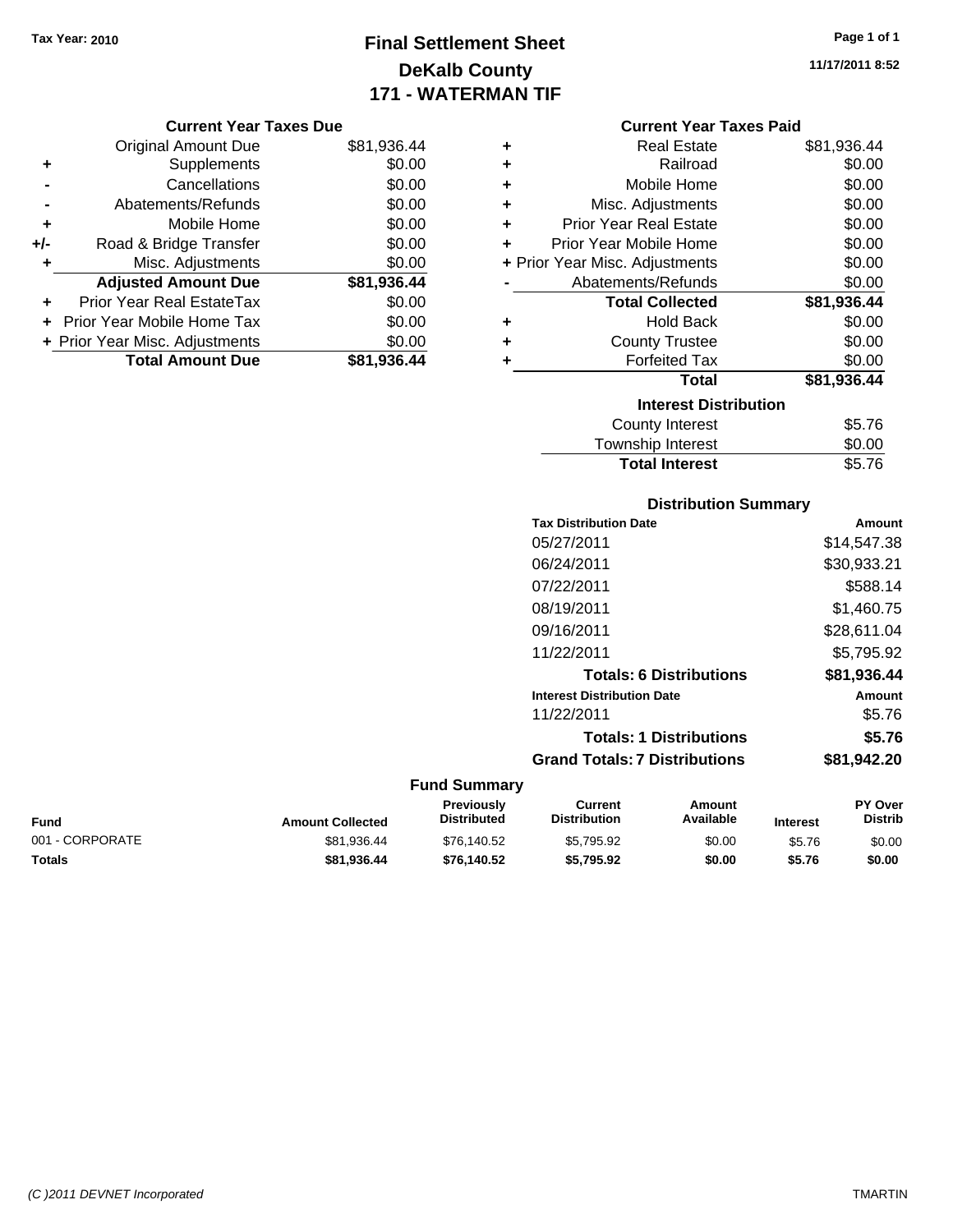## **Final Settlement Sheet Tax Year: 2010 Page 1 of 1 DeKalb County 180 - SYCAMORE TIF DISTRICT (expires 2023)**

**11/17/2011 8:52**

## **Current Year Taxes Paid**

|     | <b>Current Year Taxes Due</b>     |             |
|-----|-----------------------------------|-------------|
|     | <b>Original Amount Due</b>        | \$65,402.42 |
| ٠   | Supplements                       | \$0.00      |
|     | Cancellations                     | \$0.00      |
|     | Abatements/Refunds                | \$0.00      |
| ٠   | Mobile Home                       | \$0.00      |
| +/- | Road & Bridge Transfer            | \$0.00      |
| ٠   | Misc. Adjustments                 | \$0.00      |
|     | <b>Adjusted Amount Due</b>        | \$65,402.42 |
|     | Prior Year Real EstateTax         | \$0.00      |
|     | <b>Prior Year Mobile Home Tax</b> | \$0.00      |
|     | + Prior Year Misc. Adjustments    | \$0.00      |
|     | <b>Total Amount Due</b>           | \$65,402.42 |

| ٠ | <b>Real Estate</b>             | \$65,402.42 |
|---|--------------------------------|-------------|
| ٠ | Railroad                       | \$0.00      |
| ÷ | Mobile Home                    | \$0.00      |
| ٠ | Misc. Adjustments              | \$0.00      |
| ÷ | Prior Year Real Estate         | \$0.00      |
| ÷ | Prior Year Mobile Home         | \$0.00      |
|   | + Prior Year Misc. Adjustments | \$0.00      |
|   | Abatements/Refunds             | \$0.00      |
|   | <b>Total Collected</b>         | \$65,402.42 |
| ٠ | <b>Hold Back</b>               | \$0.00      |
| ÷ | <b>County Trustee</b>          | \$0.00      |
| ٠ | <b>Forfeited Tax</b>           | \$0.00      |
|   | Total                          | \$65,402.42 |
|   | <b>Interest Distribution</b>   |             |
|   | <b>County Interest</b>         | \$4.60      |
|   | <b>Township Interest</b>       | \$0.00      |
|   | <b>Total Interest</b>          | \$4.60      |

### **Distribution Summary**

| <b>Tax Distribution Date</b>         | Amount      |
|--------------------------------------|-------------|
| 06/24/2011                           | \$33,072.31 |
| 09/16/2011                           | \$32,330.11 |
| <b>Totals: 2 Distributions</b>       | \$65,402.42 |
| <b>Interest Distribution Date</b>    | Amount      |
| 11/22/2011                           | \$4.60      |
| <b>Totals: 1 Distributions</b>       | \$4.60      |
| <b>Grand Totals: 3 Distributions</b> | \$65,407.02 |
|                                      |             |

| Fund            | <b>Amount Collected</b> | <b>Previously</b><br><b>Distributed</b> | Current<br><b>Distribution</b> | Amount<br>Available | <b>Interest</b> | <b>PY Over</b><br><b>Distrib</b> |
|-----------------|-------------------------|-----------------------------------------|--------------------------------|---------------------|-----------------|----------------------------------|
| 001 - CORPORATE | \$65,402.42             | \$65,402.42                             | \$0.00                         | \$0.00              | \$4.60          | \$0.00                           |
| Totals          | \$65,402.42             | \$65,402.42                             | \$0.00                         | \$0.00              | \$4.60          | \$0.00                           |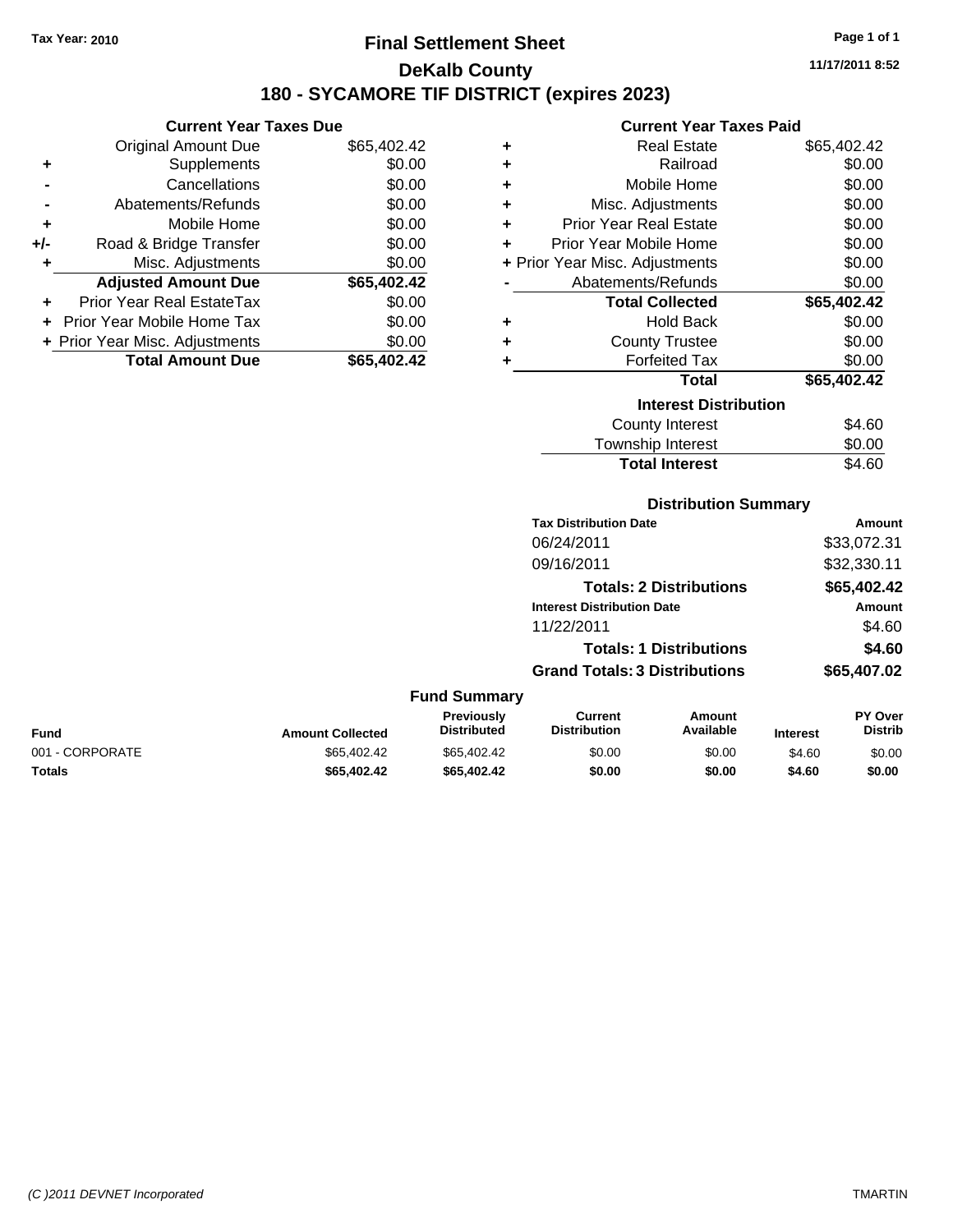## **Final Settlement Sheet Tax Year: 2010 Page 1 of 1 DeKalb County 201 - DEKALB SSA #6 (GREEK ROW)**

**11/17/2011 8:52**

### **Current Year Taxes Paid**

|     | <b>Current Year Taxes Due</b>  |             |      |
|-----|--------------------------------|-------------|------|
|     | <b>Original Amount Due</b>     | \$10,101.40 |      |
|     | Supplements                    | \$0.00      |      |
|     | Cancellations                  | \$0.00      |      |
|     | Abatements/Refunds             | \$0.00      | ٠    |
|     | Mobile Home                    | \$0.00      |      |
| +/- | Road & Bridge Transfer         | \$0.00      |      |
|     | Misc. Adjustments              | \$0.00      | + Pr |
|     | <b>Adjusted Amount Due</b>     | \$10,101.40 |      |
|     | Prior Year Real EstateTax      | \$0.00      |      |
|     | Prior Year Mobile Home Tax     | \$0.00      |      |
|     | + Prior Year Misc. Adjustments | \$0.00      |      |
|     | <b>Total Amount Due</b>        | \$10,101.40 |      |
|     |                                |             |      |

| ٠ | Real Estate                    | \$10,101.40 |
|---|--------------------------------|-------------|
| ÷ | Railroad                       | \$0.00      |
| ÷ | Mobile Home                    | \$0.00      |
| ÷ | Misc. Adjustments              | \$0.00      |
| ÷ | <b>Prior Year Real Estate</b>  | \$0.00      |
| ٠ | Prior Year Mobile Home         | \$0.00      |
|   | + Prior Year Misc. Adjustments | \$0.00      |
|   | Abatements/Refunds             | \$0.00      |
|   | <b>Total Collected</b>         | \$10,101.40 |
| ٠ | <b>Hold Back</b>               | \$0.00      |
| ٠ | <b>County Trustee</b>          | \$0.00      |
| ٠ | <b>Forfeited Tax</b>           | \$0.00      |
|   | Total                          | \$10,101.40 |
|   | <b>Interest Distribution</b>   |             |
|   | County Interest                | \$0.71      |
|   | <b>Township Interest</b>       | \$0.00      |
|   | <b>Total Interest</b>          | \$0.71      |

| <b>Distribution Summary</b>          |             |
|--------------------------------------|-------------|
| <b>Tax Distribution Date</b>         | Amount      |
| 05/27/2011                           | \$622.18    |
| 06/24/2011                           | \$3,330.55  |
| 07/22/2011                           | \$541.52    |
| 08/19/2011                           | \$46.11     |
| 09/16/2011                           | \$3,324.76  |
| 11/22/2011                           | \$2,236.28  |
| <b>Totals: 6 Distributions</b>       | \$10,101.40 |
| <b>Interest Distribution Date</b>    | Amount      |
| 11/22/2011                           | \$0.71      |
| <b>Totals: 1 Distributions</b>       | \$0.71      |
| <b>Grand Totals: 7 Distributions</b> | \$10.102.11 |

| <b>Amount Collected</b> | <b>Previously</b><br><b>Distributed</b> | Current<br><b>Distribution</b> | Amount<br>Available | <b>Interest</b> | <b>PY Over</b><br><b>Distrib</b> |
|-------------------------|-----------------------------------------|--------------------------------|---------------------|-----------------|----------------------------------|
| \$10.101.40             | \$7,865.12                              | \$2,236.28                     | \$0.00              | \$0.71          | \$0.00                           |
| \$10.101.40             | \$7,865.12                              | \$2.236.28                     | \$0.00              | \$0.71          | \$0.00                           |
|                         |                                         |                                |                     |                 |                                  |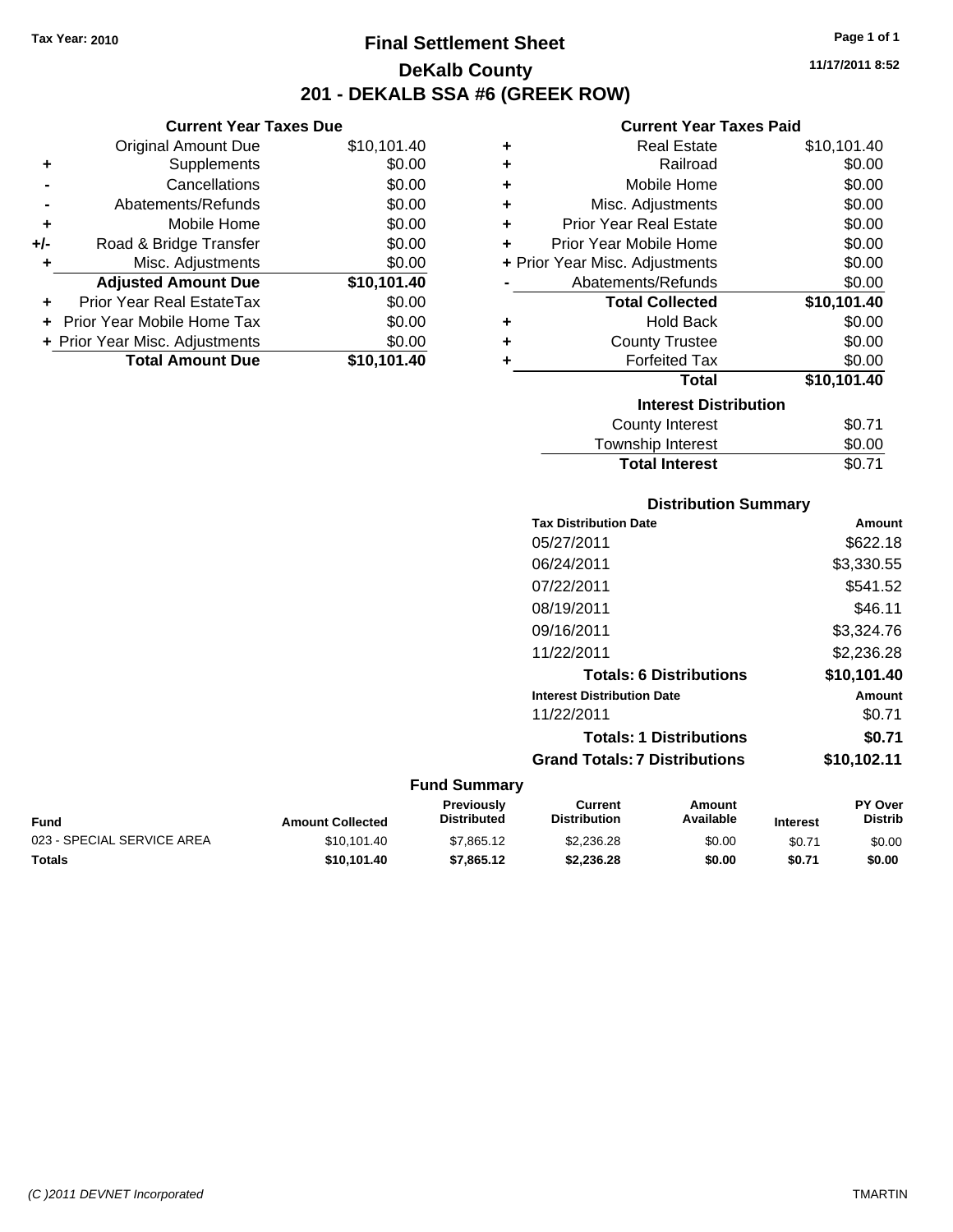**Current Year Taxes Due** Original Amount Due \$60,001.15

**Adjusted Amount Due \$59,639.53**

**Total Amount Due \$59,170.21**

**+** Supplements \$0.00 **-** Cancellations \$361.62 **-** Abatements/Refunds \$0.00 **+** Mobile Home \$0.00 **+/-** Road & Bridge Transfer \$0.00 **+** Misc. Adjustments \$0.00

**+** Prior Year Real EstateTax (\$469.32) **+** Prior Year Mobile Home Tax \$0.00 **+ Prior Year Misc. Adjustments**  $$0.00$ 

## **Final Settlement Sheet Tax Year: 2010 Page 1 of 1 DeKalb County 204 - GENOA RIVER BEND SSA**

**11/17/2011 8:52**

### **Current Year Taxes Paid**

| ٠ | <b>Real Estate</b>             | \$59,639.53 |
|---|--------------------------------|-------------|
| ٠ | Railroad                       | \$0.00      |
| ÷ | Mobile Home                    | \$0.00      |
| ÷ | Misc. Adjustments              | \$0.00      |
| ÷ | <b>Prior Year Real Estate</b>  | (\$469.32)  |
| ÷ | Prior Year Mobile Home         | \$0.00      |
|   | + Prior Year Misc. Adjustments | \$0.00      |
|   | Abatements/Refunds             | \$0.00      |
|   | <b>Total Collected</b>         | \$59,170.21 |
| ٠ | <b>Hold Back</b>               | \$0.00      |
| ÷ | <b>County Trustee</b>          | \$0.00      |
| ٠ | <b>Forfeited Tax</b>           | \$0.00      |
|   | <b>Total</b>                   | \$59,170.21 |
|   | <b>Interest Distribution</b>   |             |
|   | County Interest                | \$4.16      |
|   | <b>Township Interest</b>       | \$0.00      |

# **Distribution Summary** Total Interest **\$4.16**

| Amount      |
|-------------|
| \$6.984.38  |
| \$23,402.16 |
| \$485.89    |
| \$5.628.26  |
| \$20.747.44 |
| \$1,922.08  |
| \$59,170.21 |
| Amount      |
| \$4.16      |
| \$4.16      |
| \$59.174.37 |
|             |

| Fund                       | <b>Amount Collected</b> | <b>Previously</b><br><b>Distributed</b> | Current<br><b>Distribution</b> | Amount<br>Available | <b>Interest</b> | <b>PY Over</b><br><b>Distrib</b> |
|----------------------------|-------------------------|-----------------------------------------|--------------------------------|---------------------|-----------------|----------------------------------|
| 023 - SPECIAL SERVICE AREA | \$59.170.21             | \$57,248,13                             | \$1,922.08                     | \$0.00              | \$4.16          | \$0.00                           |
| Totals                     | \$59.170.21             | \$57,248,13                             | \$1.922.08                     | \$0.00              | \$4.16          | \$0.00                           |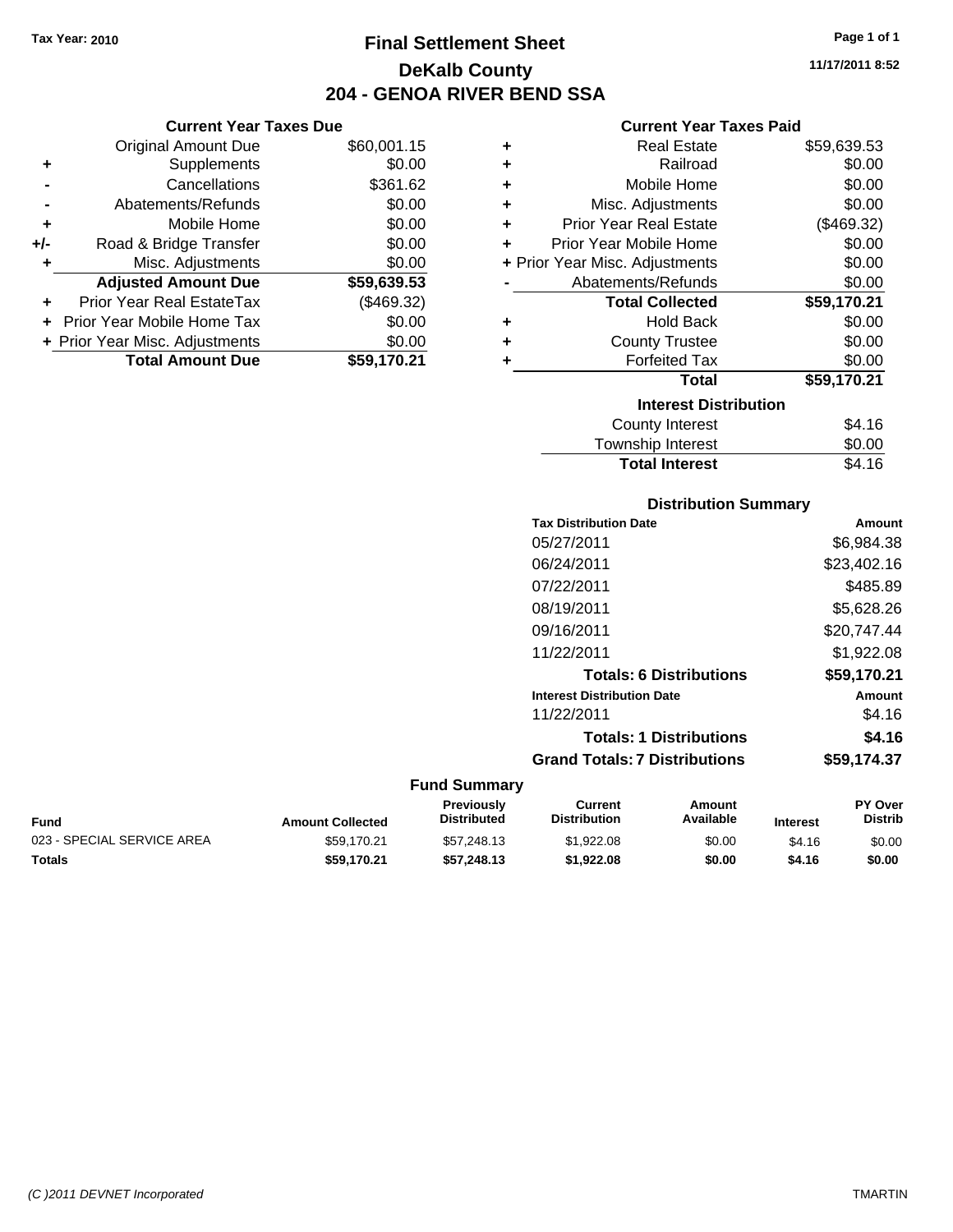## **Final Settlement Sheet Tax Year: 2010 Page 1 of 1 DeKalb County 207 - DERBY ESTATES SSA**

**11/17/2011 8:52**

### **Current Year Taxes Paid**

|     | <b>Original Amount Due</b>     | \$4,000.01 |
|-----|--------------------------------|------------|
| ٠   | Supplements                    | \$0.00     |
|     | Cancellations                  | \$2.14     |
|     | Abatements/Refunds             | \$0.00     |
| ٠   | Mobile Home                    | \$0.00     |
| +/- | Road & Bridge Transfer         | \$0.00     |
| ٠   | Misc. Adjustments              | \$0.00     |
|     | <b>Adjusted Amount Due</b>     | \$3,997.87 |
| ٠   | Prior Year Real EstateTax      | (\$2.26)   |
|     | Prior Year Mobile Home Tax     | \$0.00     |
|     | + Prior Year Misc. Adjustments | \$0.00     |
|     | <b>Total Amount Due</b>        | \$3,995.61 |
|     |                                |            |

**Current Year Taxes Due**

| ٠ | <b>Real Estate</b>             | \$3,997.87 |
|---|--------------------------------|------------|
| ٠ | Railroad                       | \$0.00     |
| ٠ | Mobile Home                    | \$0.00     |
| ٠ | Misc. Adjustments              | \$0.00     |
| ٠ | <b>Prior Year Real Estate</b>  | (\$2.26)   |
| ٠ | Prior Year Mobile Home         | \$0.00     |
|   | + Prior Year Misc. Adjustments | \$0.00     |
|   | Abatements/Refunds             | \$0.00     |
|   | <b>Total Collected</b>         | \$3,995.61 |
| ٠ | <b>Hold Back</b>               | \$0.00     |
| ٠ | <b>County Trustee</b>          | \$0.00     |
| ٠ | <b>Forfeited Tax</b>           | \$0.00     |
|   | Total                          | \$3,995.61 |
|   | <b>Interest Distribution</b>   |            |
|   | <b>County Interest</b>         | \$0.28     |
|   | Township Interest              | \$0.00     |
|   | <b>Total Interest</b>          | \$0.28     |

## **Distribution Summary Tax Distribution Date Amount** 05/27/2011 \$587.07 06/24/2011 \$1,410.72 07/22/2011 \$111.15 08/19/2011 \$132.23 09/16/2011 \$1,422.77 11/22/2011 \$331.67 **Totals: 6 Distributions \$3,995.61 Interest Distribution Date Amount** 11/22/2011 \$0.28 **Totals: 1 Distributions \$0.28 Grand Totals: 7 Distributions \$3,995.89**

| <b>Fund</b>                | <b>Amount Collected</b> | <b>Previously</b><br><b>Distributed</b> | Current<br><b>Distribution</b> | Amount<br>Available | <b>Interest</b> | <b>PY Over</b><br>Distrib |
|----------------------------|-------------------------|-----------------------------------------|--------------------------------|---------------------|-----------------|---------------------------|
| 023 - SPECIAL SERVICE AREA | \$3.995.61              | \$3.663.94                              | \$331.67                       | \$0.00              | \$0.28          | \$0.00                    |
| <b>Totals</b>              | \$3,995.61              | \$3,663.94                              | \$331.67                       | \$0.00              | \$0.28          | \$0.00                    |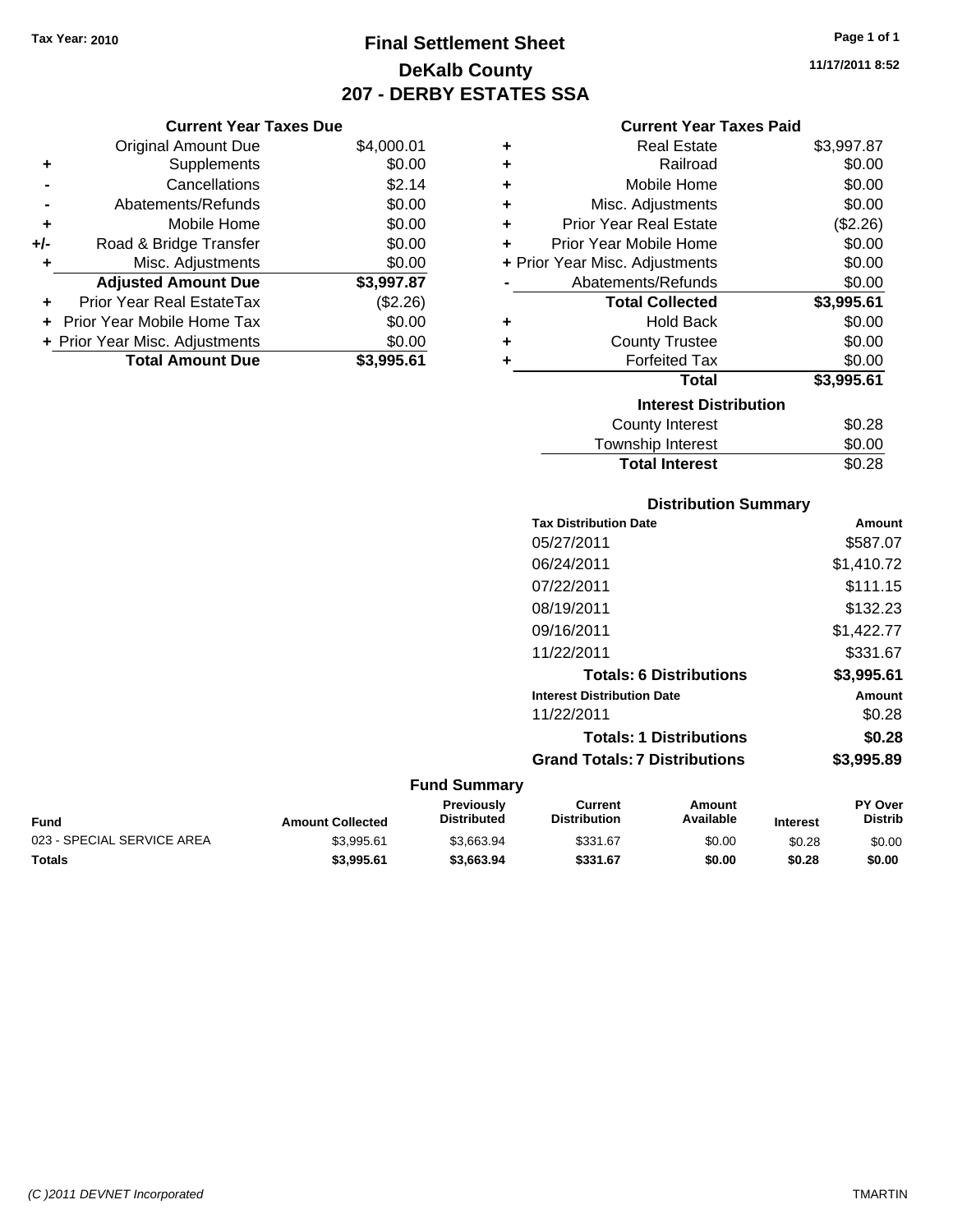**Current Year Taxes Due** Original Amount Due \$1,660.03

**Adjusted Amount Due \$1,633.51**

**Total Amount Due \$1,631.42**

**+** Supplements \$0.00 **-** Cancellations \$26.52 **-** Abatements/Refunds \$0.00 **+** Mobile Home \$0.00 **+/-** Road & Bridge Transfer \$0.00 **+** Misc. Adjustments \$0.00

**+** Prior Year Real EstateTax (\$2.09) **+** Prior Year Mobile Home Tax \$0.00 **+ Prior Year Misc. Adjustments**  $$0.00$ 

## **Final Settlement Sheet Tax Year: 2010 Page 1 of 1 DeKalb County 213 - GENOA OAK CREEK EST SSA#4**

**11/17/2011 8:52**

### **Current Year Taxes Paid**

| ٠ | <b>Real Estate</b>             | \$1,633.51 |
|---|--------------------------------|------------|
| ٠ | Railroad                       | \$0.00     |
| ÷ | Mobile Home                    | \$0.00     |
| ÷ | Misc. Adjustments              | \$0.00     |
| ÷ | <b>Prior Year Real Estate</b>  | (\$2.09)   |
| ÷ | Prior Year Mobile Home         | \$0.00     |
|   | + Prior Year Misc. Adjustments | \$0.00     |
|   | Abatements/Refunds             | \$0.00     |
|   | <b>Total Collected</b>         | \$1,631.42 |
| ÷ | <b>Hold Back</b>               | \$0.00     |
| ٠ | <b>County Trustee</b>          | \$0.00     |
| ٠ | <b>Forfeited Tax</b>           | \$0.00     |
|   | <b>Total</b>                   | \$1,631.42 |
|   | <b>Interest Distribution</b>   |            |
|   | <b>County Interest</b>         | \$0.11     |
|   | Townshin Interest              | ፍስ ሰስ      |

### $T_{\text{F}}$   $\sim$   $T_{\text{F}}$   $\sim$   $T_{\text{F}}$   $\sim$   $T_{\text{F}}$   $\sim$   $T_{\text{F}}$   $\sim$   $T_{\text{F}}$   $\sim$   $T_{\text{F}}$   $\sim$   $T_{\text{F}}$   $\sim$   $T_{\text{F}}$   $\sim$   $T_{\text{F}}$   $\sim$   $T_{\text{F}}$   $\sim$   $T_{\text{F}}$   $\sim$   $T_{\text{F}}$   $\sim$   $T_{\text{F}}$   $\sim$   $T_{\text{F}}$

| <b>Distribution Summary</b> |
|-----------------------------|
|-----------------------------|

Total Interest \$0.11

| <b>Tax Distribution Date</b>         | Amount     |
|--------------------------------------|------------|
| 06/24/2011                           | \$825.21   |
| 09/16/2011                           | \$806.21   |
| <b>Totals: 2 Distributions</b>       | \$1,631.42 |
| <b>Interest Distribution Date</b>    | Amount     |
| 11/22/2011                           | \$0.11     |
| <b>Totals: 1 Distributions</b>       | \$0.11     |
| <b>Grand Totals: 3 Distributions</b> | \$1,631.53 |

| <b>Fund</b>                | <b>Amount Collected</b> | <b>Previously</b><br><b>Distributed</b> | Current<br><b>Distribution</b> | Amount<br>Available | <b>Interest</b> | <b>PY Over</b><br><b>Distrib</b> |
|----------------------------|-------------------------|-----------------------------------------|--------------------------------|---------------------|-----------------|----------------------------------|
| 023 - SPECIAL SERVICE AREA | \$1.631.42              | \$1.631.42                              | \$0.00                         | \$0.00              | \$0.11          | \$0.00                           |
| <b>Totals</b>              | \$1.631.42              | \$1.631.42                              | \$0.00                         | \$0.00              | \$0.11          | \$0.00                           |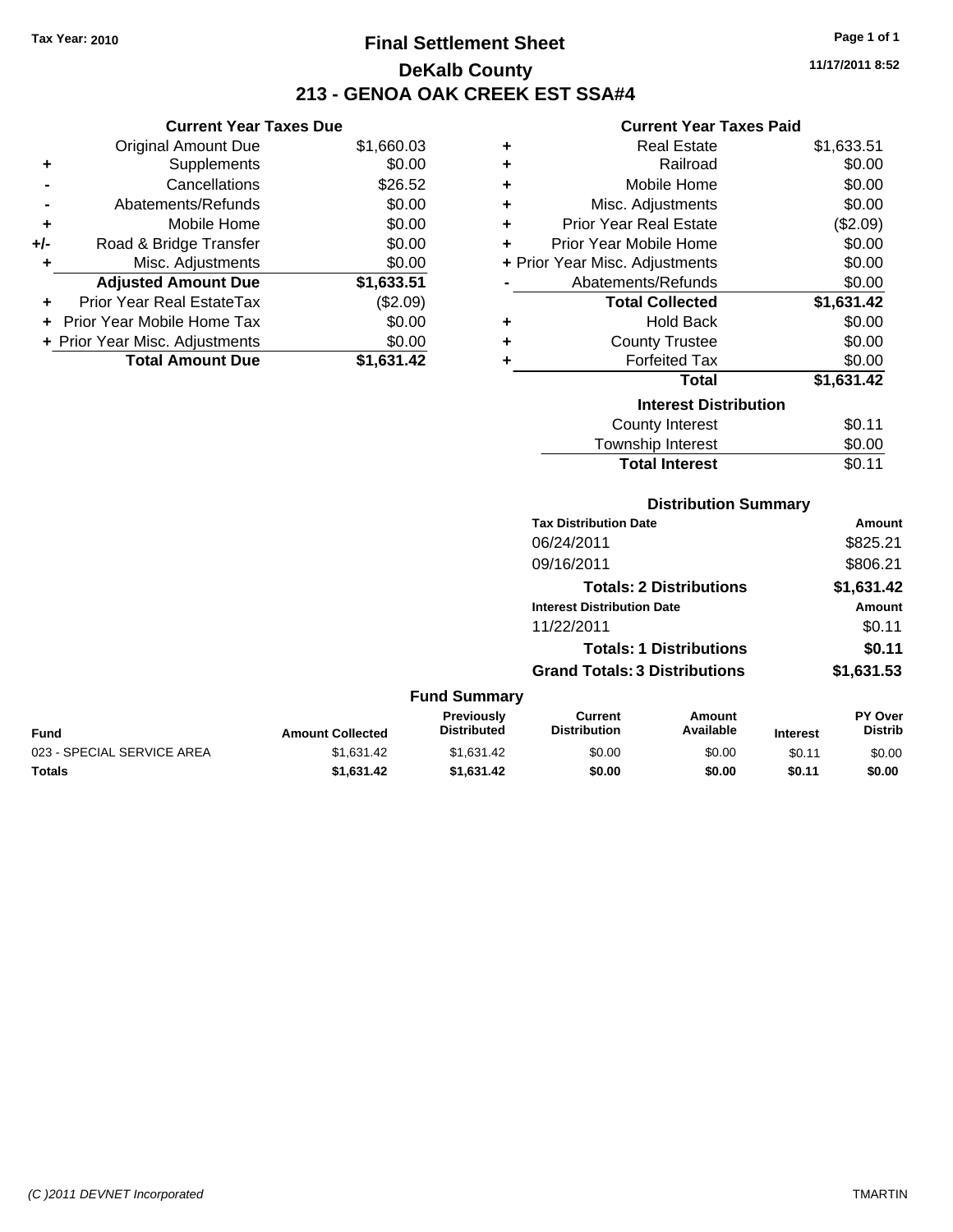**Current Year Taxes Due** Original Amount Due \$11,320.14

**Adjusted Amount Due \$11,319.36**

**Total Amount Due \$11,319.36**

**+** Supplements \$0.00 **-** Cancellations \$0.78 **-** Abatements/Refunds \$0.00 **+** Mobile Home \$0.00 **+/-** Road & Bridge Transfer \$0.00 **+** Misc. Adjustments \$0.00

**+** Prior Year Real EstateTax \$0.00 **+** Prior Year Mobile Home Tax \$0.00 **+ Prior Year Misc. Adjustments**  $$0.00$ 

## **Final Settlement Sheet Tax Year: 2010 Page 1 of 1 DeKalb County AF-DK #5 - AFTON DEKALB DRAINAGE #5**

**11/17/2011 8:52**

### **Current Year Taxes Paid**

| ٠ | <b>Real Estate</b>             | \$11,319.36 |
|---|--------------------------------|-------------|
| ٠ | Railroad                       | \$0.00      |
| ٠ | Mobile Home                    | \$0.00      |
| ٠ | Misc. Adjustments              | \$0.00      |
| ÷ | <b>Prior Year Real Estate</b>  | \$0.00      |
| ٠ | Prior Year Mobile Home         | \$0.00      |
|   | + Prior Year Misc. Adjustments | \$0.00      |
|   | Abatements/Refunds             | \$0.00      |
|   | <b>Total Collected</b>         | \$11,319.36 |
| ٠ | <b>Hold Back</b>               | \$0.00      |
| ٠ | <b>County Trustee</b>          | \$0.00      |
| ٠ | <b>Forfeited Tax</b>           | \$0.00      |
|   | <b>Total</b>                   | \$11,319.36 |
|   | <b>Interest Distribution</b>   |             |
|   | <b>County Interest</b>         | \$0.00      |
|   | <b>Township Interest</b>       | \$0.00      |

## **Distribution Summary** Township Interest  $$0.00$ **Total Interest** \$0.00

| <b>Tax Distribution Date</b>         | Amount      |
|--------------------------------------|-------------|
| 05/27/2011                           | \$2,479.73  |
| 06/24/2011                           | \$4,870.61  |
| 07/22/2011                           | \$5.90      |
| 08/19/2011                           | \$646.77    |
| 09/16/2011                           | \$3,148.42  |
| 11/22/2011                           | \$167.93    |
| <b>Totals: 6 Distributions</b>       | \$11,319.36 |
| <b>Grand Totals: 6 Distributions</b> | \$11,319.36 |

| <b>Fund Summary</b> |                         |                                         |                                |                     |                 |                                  |
|---------------------|-------------------------|-----------------------------------------|--------------------------------|---------------------|-----------------|----------------------------------|
| <b>Fund</b>         | <b>Amount Collected</b> | <b>Previously</b><br><b>Distributed</b> | Current<br><b>Distribution</b> | Amount<br>Available | <b>Interest</b> | <b>PY Over</b><br><b>Distrib</b> |
| 001 - CORPORATE     | \$11,319,36             | \$11.151.43                             | \$167.93                       | \$0.00              | \$0.00          | \$0.00                           |
| <b>Totals</b>       | \$11,319.36             | \$11.151.43                             | \$167.93                       | \$0.00              | \$0.00          | \$0.00                           |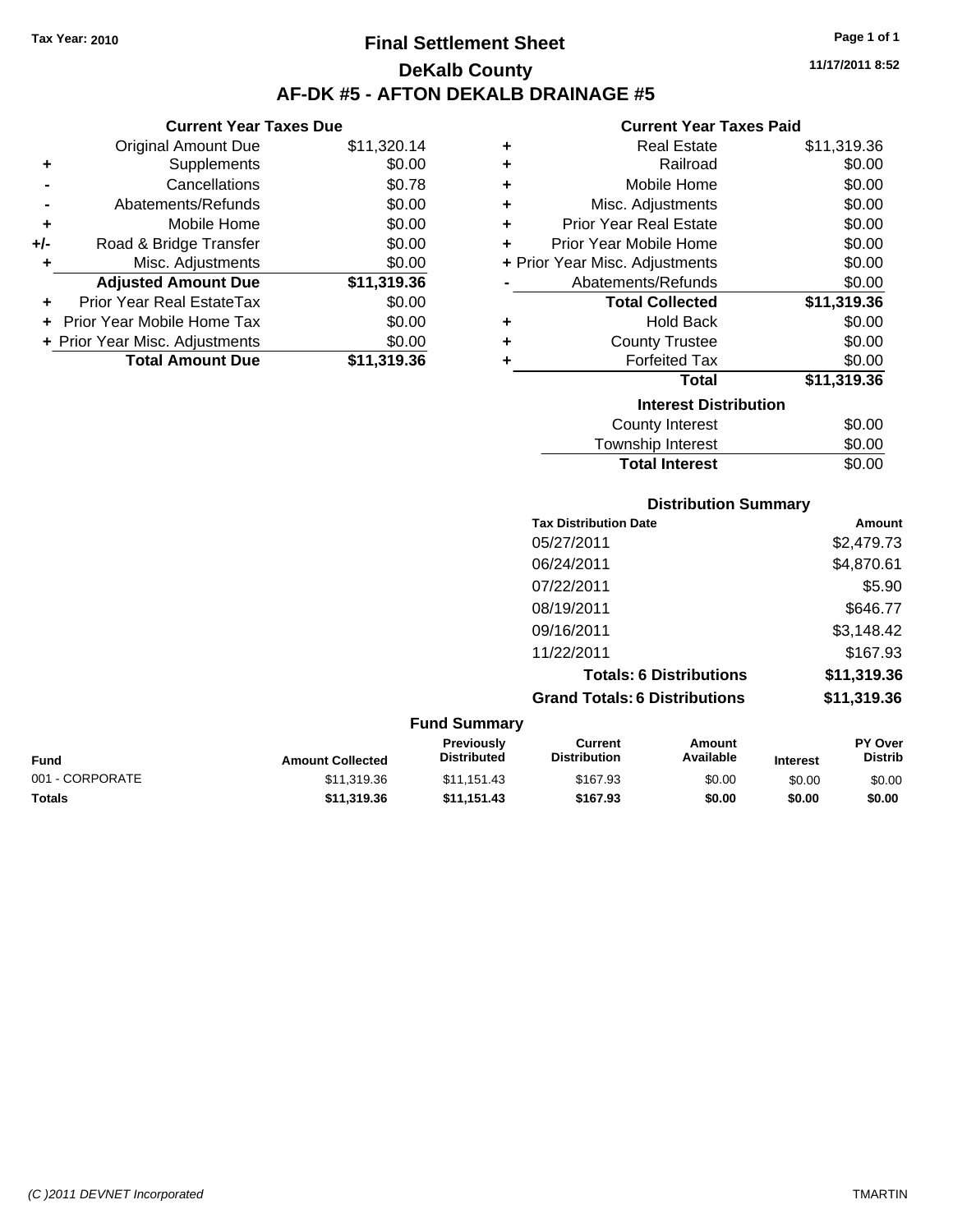**Current Year Taxes Due** Original Amount Due \$7,449.88

**Adjusted Amount Due \$7,449.88**

**Total Amount Due \$7,449.88**

**+** Supplements \$0.00 **-** Cancellations \$0.00 **-** Abatements/Refunds \$0.00 **+** Mobile Home \$0.00 **+/-** Road & Bridge Transfer \$0.00 **+** Misc. Adjustments \$0.00

**+** Prior Year Real EstateTax \$0.00 **+** Prior Year Mobile Home Tax \$0.00 **+ Prior Year Misc. Adjustments**  $$0.00$ 

## **Final Settlement Sheet Tax Year: 2010 Page 1 of 1 DeKalb County AF-MI #4 - AF/ MI/ DK DRAINAGE #4**

**11/17/2011 8:52**

### **Current Year Taxes Paid**

| ٠ | <b>Real Estate</b>             | \$7,449.88 |
|---|--------------------------------|------------|
| ÷ | Railroad                       | \$0.00     |
| ÷ | Mobile Home                    | \$0.00     |
| ÷ | Misc. Adjustments              | \$0.00     |
| ÷ | <b>Prior Year Real Estate</b>  | \$0.00     |
| ÷ | Prior Year Mobile Home         | \$0.00     |
|   | + Prior Year Misc. Adjustments | \$0.00     |
|   | Abatements/Refunds             | \$0.00     |
|   | <b>Total Collected</b>         | \$7,449.88 |
| ٠ | <b>Hold Back</b>               | \$0.00     |
| ÷ | <b>County Trustee</b>          | \$0.00     |
| ٠ | <b>Forfeited Tax</b>           | \$0.00     |
|   | Total                          | \$7,449.88 |
|   | <b>Interest Distribution</b>   |            |
|   | County Interest                | \$0.00     |
|   | Townshin Interest              | ደ0 00      |

# Township Interest  $$0.00$ **Total Interest** \$0.00

### **Distribution Summary**

| <b>Tax Distribution Date</b>         | Amount     |
|--------------------------------------|------------|
| 05/27/2011                           | \$1,479.97 |
| 06/24/2011                           | \$3,044.24 |
| 07/22/2011                           | \$33.38    |
| 08/19/2011                           | \$88.96    |
| 09/16/2011                           | \$2,690.97 |
| 11/22/2011                           | \$112.36   |
| <b>Totals: 6 Distributions</b>       | \$7,449.88 |
| <b>Grand Totals: 6 Distributions</b> | \$7,449.88 |

| <b>Fund Summary</b> |                         |                                  |                                |                     |                 |                                  |
|---------------------|-------------------------|----------------------------------|--------------------------------|---------------------|-----------------|----------------------------------|
| Fund                | <b>Amount Collected</b> | Previously<br><b>Distributed</b> | Current<br><b>Distribution</b> | Amount<br>Available | <b>Interest</b> | <b>PY Over</b><br><b>Distrib</b> |
| 001 - CORPORATE     | \$7,449.88              | \$7,337.52                       | \$112.36                       | \$0.00              | \$0.00          | \$0.00                           |
| Totals              | \$7,449.88              | \$7,337.52                       | \$112.36                       | \$0.00              | \$0.00          | \$0.00                           |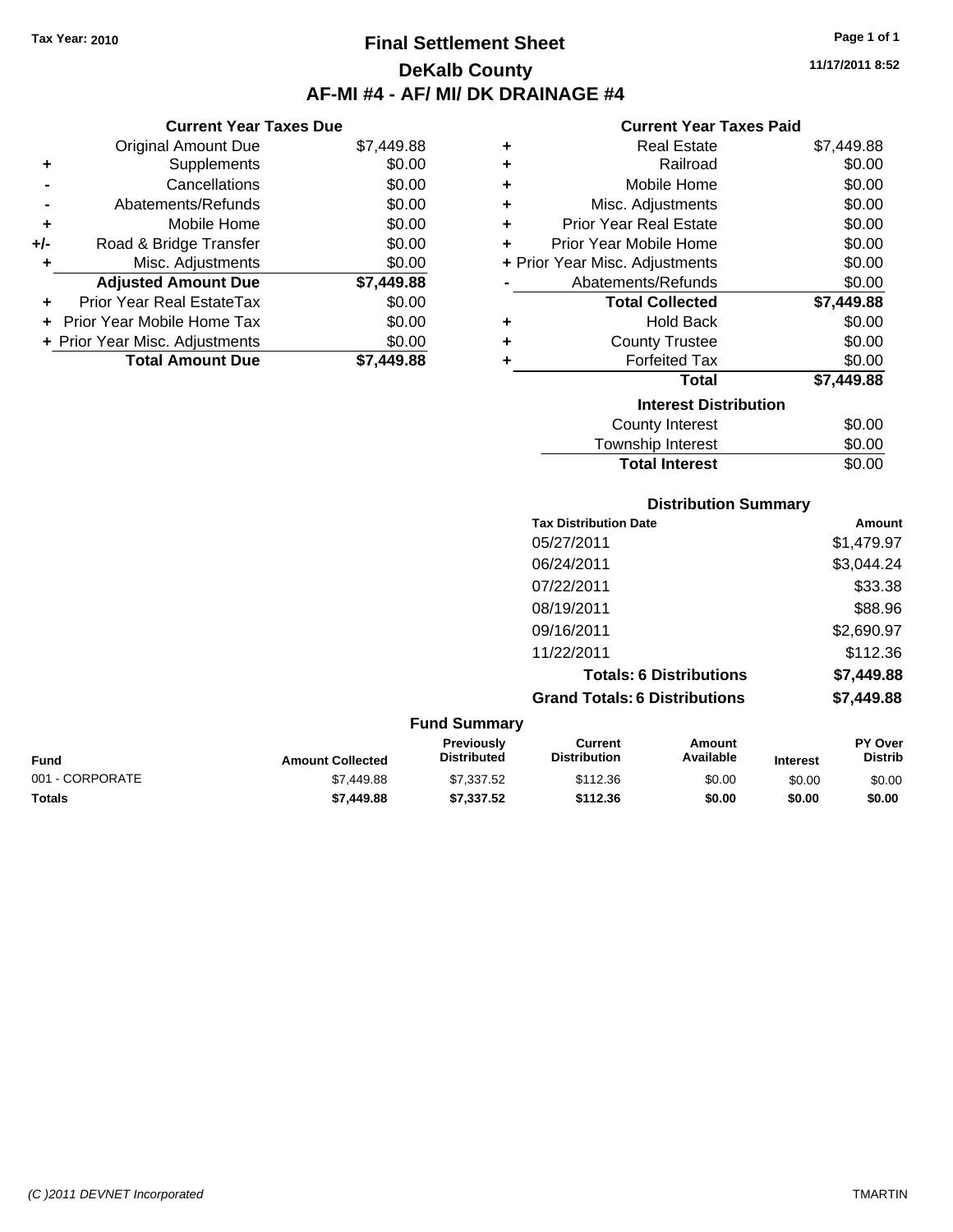**Current Year Taxes Due** Original Amount Due \$11,819.50

**Adjusted Amount Due \$11,819.50**

**Total Amount Due \$11,819.50**

**+** Supplements \$0.00 **-** Cancellations \$0.00 **-** Abatements/Refunds \$0.00 **+** Mobile Home \$0.00 **+/-** Road & Bridge Transfer \$0.00 **+** Misc. Adjustments \$0.00

**+** Prior Year Real EstateTax \$0.00 **+** Prior Year Mobile Home Tax \$0.00 **+ Prior Year Misc. Adjustments**  $$0.00$ 

## **Final Settlement Sheet Tax Year: 2010 Page 1 of 1 DeKalb County COON #1 - COON CREEK DRAINAGE #1**

**11/17/2011 8:52**

### **Current Year Taxes Paid**

| ٠ | <b>Real Estate</b>             | \$11,819.50 |  |  |  |
|---|--------------------------------|-------------|--|--|--|
| ÷ | Railroad                       | \$0.00      |  |  |  |
| ÷ | Mobile Home                    | \$0.00      |  |  |  |
| ÷ | Misc. Adjustments              | \$0.00      |  |  |  |
| ÷ | <b>Prior Year Real Estate</b>  | \$0.00      |  |  |  |
| ÷ | Prior Year Mobile Home         | \$0.00      |  |  |  |
|   | + Prior Year Misc. Adjustments | \$0.00      |  |  |  |
|   | Abatements/Refunds             | \$0.00      |  |  |  |
|   | <b>Total Collected</b>         | \$11,819.50 |  |  |  |
| ٠ | <b>Hold Back</b>               | \$0.00      |  |  |  |
| ÷ | <b>County Trustee</b>          | \$0.00      |  |  |  |
|   | <b>Forfeited Tax</b>           | \$0.00      |  |  |  |
|   | <b>Total</b>                   | \$11,819.50 |  |  |  |
|   | <b>Interest Distribution</b>   |             |  |  |  |
|   | County Interest                | \$0.00      |  |  |  |
|   | Township Interest              | \$0.00      |  |  |  |

# Township Interest  $$0.00$ Total Interest \$0.00

| <b>Distribution Summary</b>          |             |
|--------------------------------------|-------------|
| <b>Tax Distribution Date</b>         | Amount      |
| 05/27/2011                           | \$2,419.22  |
| 06/24/2011                           | \$4,717.90  |
| 07/22/2011                           | \$165.64    |
| 08/19/2011                           | \$227.78    |
| 09/16/2011                           | \$4,139.35  |
| 11/22/2011                           | \$149.61    |
| <b>Totals: 6 Distributions</b>       | \$11,819.50 |
| <b>Grand Totals: 6 Distributions</b> | \$11,819.50 |

### **Fund Summary Fund Interest Amount Collected Distributed PY Over Distrib Amount Available Current Distribution Previously** 001 - CORPORATE \$11,819.50 \$11,669.89 \$149.61 \$0.00 \$0.00 \$0.00 **Totals \$11,819.50 \$11,669.89 \$149.61 \$0.00 \$0.00 \$0.00**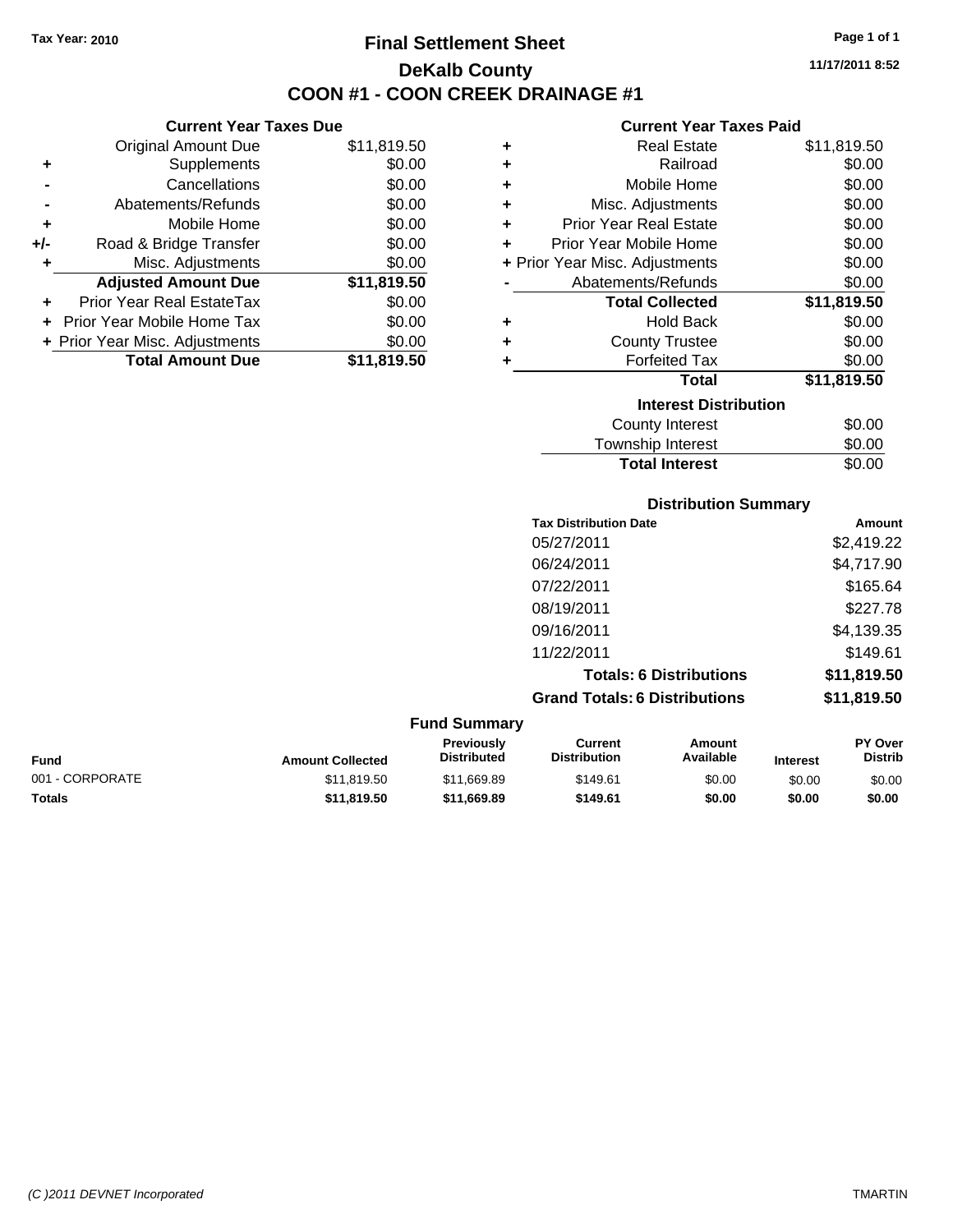**Current Year Taxes Due** Original Amount Due \$7,812.10

**Adjusted Amount Due \$7,812.10**

Total Amount Due \$7,812.10

**+** Supplements \$0.00 **-** Cancellations \$0.00 **-** Abatements/Refunds \$0.00 **+** Mobile Home \$0.00 **+/-** Road & Bridge Transfer \$0.00 **+** Misc. Adjustments \$0.00

**+** Prior Year Real EstateTax \$0.00 **+** Prior Year Mobile Home Tax \$0.00 **+ Prior Year Misc. Adjustments**  $$0.00$ 

## **Final Settlement Sheet Tax Year: 2010 Page 1 of 1 DeKalb County CO-PI #15 - CORTLAND PIERCE DRAINAGE**

**11/17/2011 8:52**

### **Current Year Taxes Paid**

| ٠ | <b>Real Estate</b>             | \$7,777.10 |
|---|--------------------------------|------------|
| ٠ | Railroad                       | \$0.00     |
| ÷ | Mobile Home                    | \$0.00     |
| ٠ | Misc. Adjustments              | \$0.00     |
| ÷ | <b>Prior Year Real Estate</b>  | \$0.00     |
| ٠ | Prior Year Mobile Home         | \$0.00     |
|   | + Prior Year Misc. Adjustments | \$0.00     |
|   | Abatements/Refunds             | \$0.00     |
|   | <b>Total Collected</b>         | \$7,777.10 |
| ٠ | <b>Hold Back</b>               | \$0.00     |
| ٠ | <b>County Trustee</b>          | \$10.00    |
| ٠ | <b>Forfeited Tax</b>           | \$25.00    |
|   | Total                          | \$7,812.10 |
|   | <b>Interest Distribution</b>   |            |
|   | <b>County Interest</b>         | \$0.00     |
|   | Township Interest              | \$0.00     |

| <b>County Interest</b> | \$0.00 |
|------------------------|--------|
| Township Interest      | \$0.00 |
| <b>Total Interest</b>  | \$0.00 |
|                        |        |

### **Distribution Summary**

| <b>Tax Distribution Date</b>         | Amount     |
|--------------------------------------|------------|
| 05/27/2011                           | \$825.04   |
| 06/24/2011                           | \$3,418.16 |
| 07/22/2011                           | \$75.40    |
| 08/19/2011                           | \$190.45   |
| 09/16/2011                           | \$2,633.39 |
| 11/22/2011                           | \$634.66   |
| <b>Totals: 6 Distributions</b>       | \$7,777.10 |
| <b>Grand Totals: 6 Distributions</b> | \$7,777.10 |

|                 |                         | <b>Fund Summary</b>                     |                                |                     |                 |                                  |
|-----------------|-------------------------|-----------------------------------------|--------------------------------|---------------------|-----------------|----------------------------------|
| Fund            | <b>Amount Collected</b> | <b>Previously</b><br><b>Distributed</b> | Current<br><b>Distribution</b> | Amount<br>Available | <b>Interest</b> | <b>PY Over</b><br><b>Distrib</b> |
| 001 - CORPORATE | \$7,777.10              | \$7.142.44                              | \$634.66                       | \$0.00              | \$0.00          | \$0.00                           |
| <b>Totals</b>   | \$7,777.10              | \$7.142.44                              | \$634.66                       | \$0.00              | \$0.00          | \$0.00                           |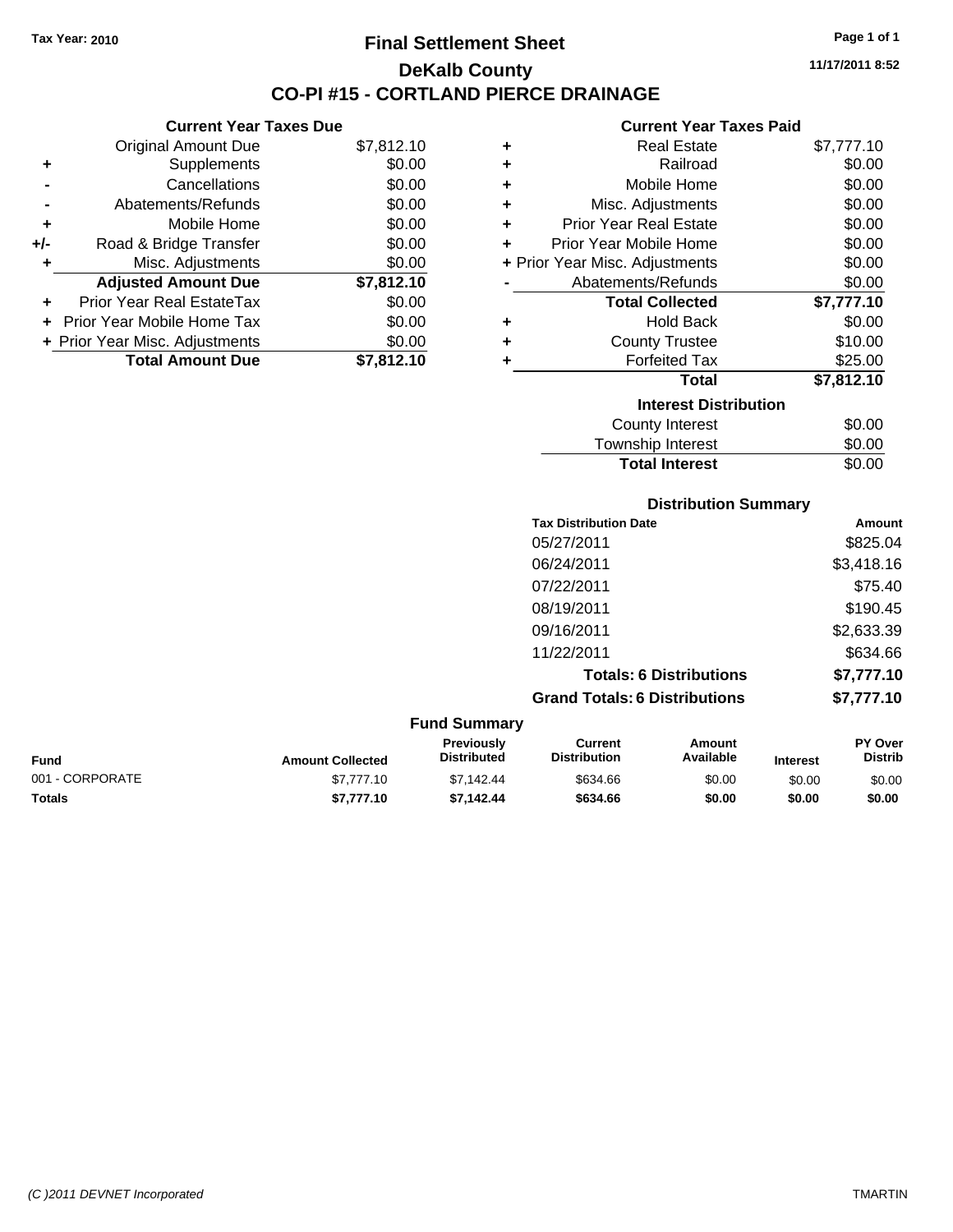**Current Year Taxes Due** Original Amount Due \$378,975.52

**Adjusted Amount Due \$378,975.52**

**Total Amount Due \$378,975.52**

**+** Supplements \$0.00 **-** Cancellations \$0.00 **-** Abatements/Refunds \$0.00 **+** Mobile Home \$0.00 **+/-** Road & Bridge Transfer \$0.00 **+** Misc. Adjustments \$0.00

**+** Prior Year Real EstateTax \$0.00 **+** Prior Year Mobile Home Tax \$0.00 **+ Prior Year Misc. Adjustments**  $$0.00$ 

## **Final Settlement Sheet Tax Year: 2010 Page 1 of 1 DeKalb County CO-SBA#9 - CORTLAND SBA #9**

**11/17/2011 8:52**

### **Current Year Taxes Paid**

| ٠ | <b>Real Estate</b>             | \$378,975.52 |
|---|--------------------------------|--------------|
| ٠ | Railroad                       | \$0.00       |
| ٠ | Mobile Home                    | \$0.00       |
| ÷ | Misc. Adjustments              | \$0.00       |
| ٠ | <b>Prior Year Real Estate</b>  | \$0.00       |
| ÷ | Prior Year Mobile Home         | \$0.00       |
|   | + Prior Year Misc. Adjustments | \$0.00       |
|   | Abatements/Refunds             | \$0.00       |
|   | <b>Total Collected</b>         | \$378,975.52 |
| ٠ | <b>Hold Back</b>               | \$0.00       |
| ٠ | <b>County Trustee</b>          | \$0.00       |
| ٠ | <b>Forfeited Tax</b>           | \$0.00       |
|   | Total                          | \$378,975.52 |
|   | <b>Interest Distribution</b>   |              |
|   | <b>County Interest</b>         | \$0.00       |
|   |                                |              |

| <b>Total Interest</b> | \$0.00 |
|-----------------------|--------|
| Township Interest     | \$0.00 |
| <b>OVAIRS HILLING</b> | vv.vv  |

### **Distribution Summary**

| <b>Tax Distribution Date</b>         | Amount       |
|--------------------------------------|--------------|
| 05/27/2011                           | \$31,732.40  |
| 06/24/2011                           | \$160,475.28 |
| 08/19/2011                           | \$23,572.64  |
| 09/16/2011                           | \$162,288.56 |
| 11/22/2011                           | \$906.64     |
| <b>Totals: 5 Distributions</b>       | \$378,975.52 |
| <b>Grand Totals: 5 Distributions</b> | \$378,975.52 |
|                                      |              |

| Fund                       | <b>Amount Collected</b> | <b>Previously</b><br><b>Distributed</b> | Current<br><b>Distribution</b> | Amount<br>Available | <b>Interest</b> | <b>PY Over</b><br><b>Distrib</b> |
|----------------------------|-------------------------|-----------------------------------------|--------------------------------|---------------------|-----------------|----------------------------------|
| 023 - SPECIAL SERVICE AREA | \$378,975.52            | \$378,068.88                            | \$906.64                       | \$0.00              | \$0.00          | \$0.00                           |
| Totals                     | \$378.975.52            | \$378,068,88                            | \$906.64                       | \$0.00              | \$0.00          | \$0.00                           |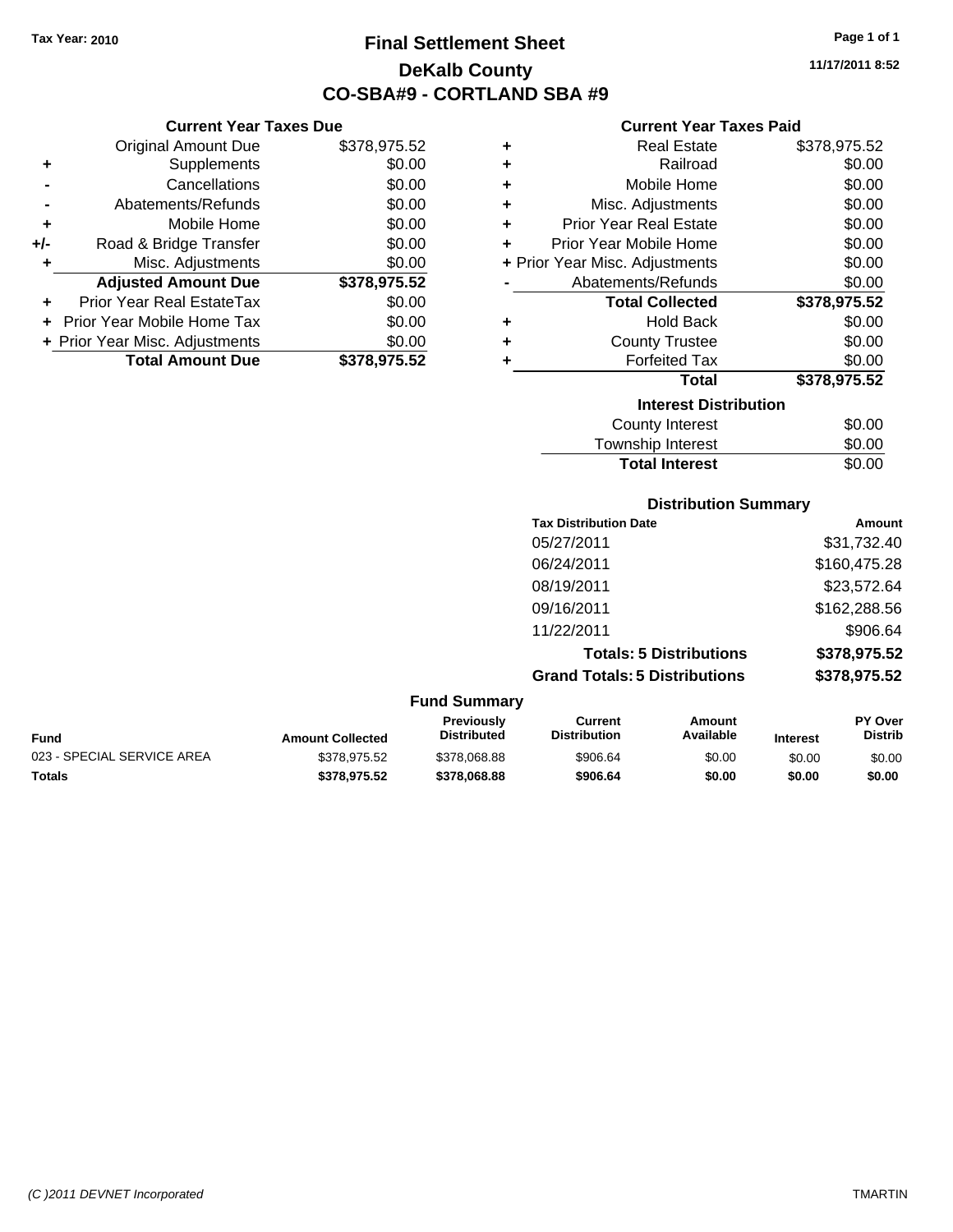## **Final Settlement Sheet Tax Year: 2010 Page 1 of 1 DeKalb County CO-SSA#1 - CORTLAND SBA #1**

**11/17/2011 8:52**

### **Current Year Taxes Paid**

| ٠ | <b>Real Estate</b>             | \$379,999.70 |
|---|--------------------------------|--------------|
| ٠ | Railroad                       | \$0.00       |
| ÷ | Mobile Home                    | \$0.00       |
| ÷ | Misc. Adjustments              | \$0.00       |
| ÷ | <b>Prior Year Real Estate</b>  | \$0.00       |
| ÷ | Prior Year Mobile Home         | \$0.00       |
|   | + Prior Year Misc. Adjustments | \$0.00       |
|   | Abatements/Refunds             | \$0.00       |
|   | <b>Total Collected</b>         | \$379,999.70 |
| ٠ | <b>Hold Back</b>               | \$0.00       |
| ٠ | <b>County Trustee</b>          | \$0.00       |
| ٠ | <b>Forfeited Tax</b>           | \$0.00       |
|   | <b>Total</b>                   | \$379,999.70 |
|   | <b>Interest Distribution</b>   |              |
|   | <b>County Interest</b>         | \$0.00       |
|   |                                |              |

| <b>Total Interest</b> | \$0.00       |
|-----------------------|--------------|
| Township Interest     | \$0.00       |
|                       | <b>vv.vv</b> |

### **Distribution Summary**

| \$40,425.50<br>\$147,148.82 |
|-----------------------------|
|                             |
|                             |
| \$2,425.53                  |
| \$37,999.97                 |
| \$145,531.80                |
| \$6,468.08                  |
| \$379,999.70                |
| \$379,999.70                |
|                             |

### **Fund Summary Fund Interest Amount Collected Distributed PY Over Distrib Amount Available Current Distribution Previously** 023 - SPECIAL SERVICE AREA  $$379,999.70$  \$373,531.62 \$6,468.08 \$0.00 \$0.00 \$0.00 \$0.00 **Totals \$379,999.70 \$373,531.62 \$6,468.08 \$0.00 \$0.00 \$0.00**

**+** Mobile Home \$0.00 **+/-** Road & Bridge Transfer \$0.00 **+** Misc. Adjustments \$0.00 **Adjusted Amount Due \$379,999.70 +** Prior Year Real EstateTax \$0.00 **+** Prior Year Mobile Home Tax \$0.00 **+ Prior Year Misc. Adjustments**  $$0.00$ **Total Amount Due \$379,999.70**

**Current Year Taxes Due** Original Amount Due \$379,999.70

**+** Supplements \$0.00 **-** Cancellations \$0.00 **-** Abatements/Refunds \$0.00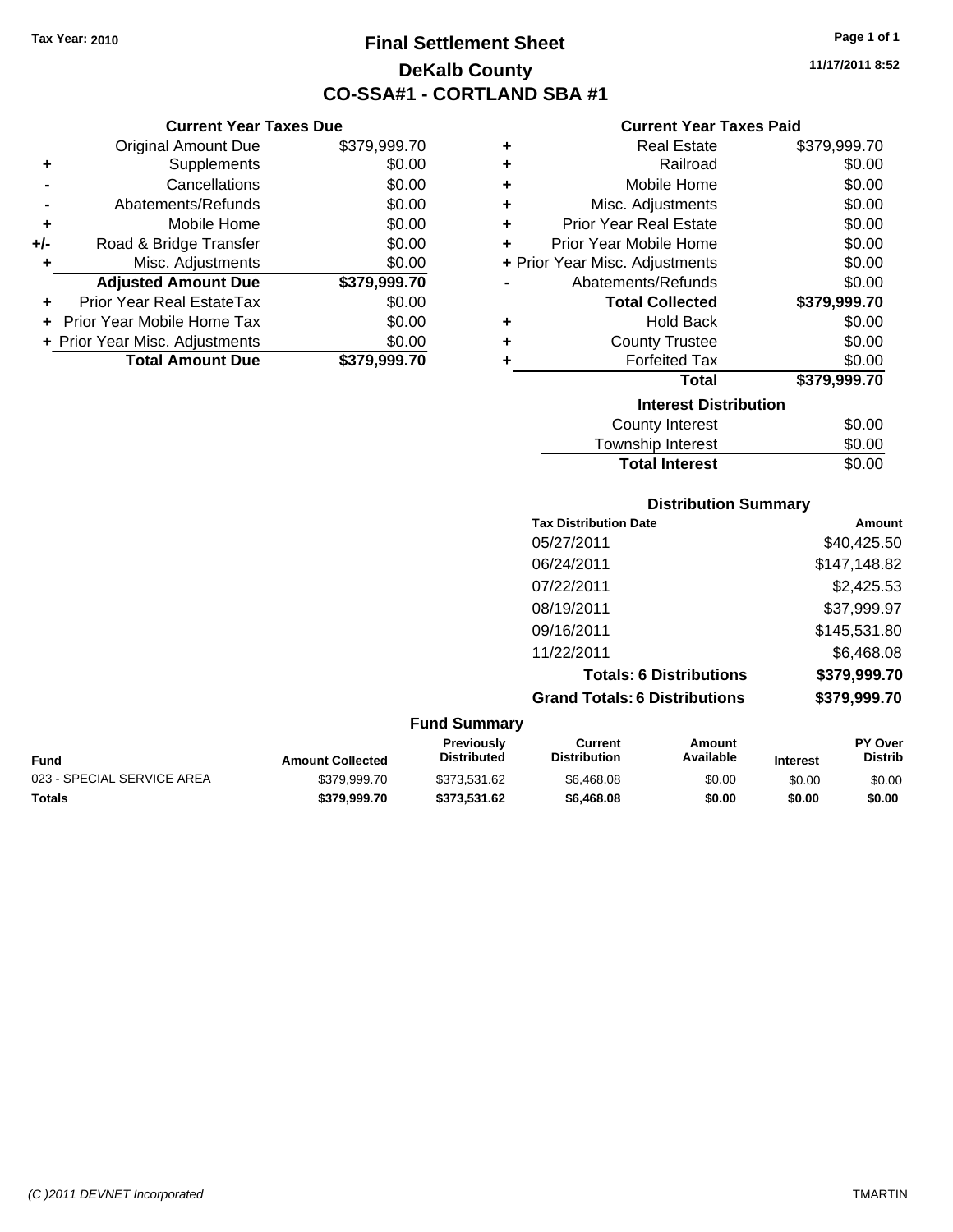**Current Year Taxes Due**

## **Final Settlement Sheet Tax Year: 2010 Page 1 of 1 DeKalb County CO-SSA#4 - CORTLAND SBA #4**

**11/17/2011 8:52**

### **Current Year Taxes Paid**

|                | OGNOM TOGET GAOS DUC           |              |   | odilent i cal taxco i dia      |              |
|----------------|--------------------------------|--------------|---|--------------------------------|--------------|
|                | <b>Original Amount Due</b>     | \$919,463.38 | ٠ | <b>Real Estate</b>             | \$190,358.10 |
| ÷              | Supplements                    | \$0.00       | ٠ | Railroad                       | \$0.00       |
| $\blacksquare$ | Cancellations                  | \$0.00       | ٠ | Mobile Home                    | \$0.00       |
| $\blacksquare$ | Abatements/Refunds             | \$0.00       | ٠ | Misc. Adjustments              | \$0.00       |
| ٠              | Mobile Home                    | \$0.00       | ٠ | <b>Prior Year Real Estate</b>  | \$0.00       |
| I-             | Road & Bridge Transfer         | \$0.00       |   | Prior Year Mobile Home         | \$0.00       |
| ٠              | Misc. Adjustments              | \$0.00       |   | + Prior Year Misc. Adjustments | \$0.00       |
|                | <b>Adjusted Amount Due</b>     | \$919,463.38 |   | Abatements/Refunds             | \$0.00       |
| ÷              | Prior Year Real EstateTax      | \$0.00       |   | <b>Total Collected</b>         | \$190,358.10 |
|                | + Prior Year Mobile Home Tax   | \$0.00       | ٠ | <b>Hold Back</b>               | \$0.00       |
|                | + Prior Year Misc. Adjustments | \$0.00       | ٠ | <b>County Trustee</b>          | \$729,105.28 |
|                | <b>Total Amount Due</b>        | \$919,463.38 |   | <b>Forfeited Tax</b>           | \$0.00       |
|                |                                |              |   | <b>Total</b>                   | \$919,463.38 |
|                |                                |              |   | <b>Interest Distribution</b>   |              |
|                |                                |              |   | County Interest                | \$0.00       |

| ilituruat Piatribution                                                                                          |
|-----------------------------------------------------------------------------------------------------------------|
| <b>County Interest</b>                                                                                          |
| the contract of the contract of the contract of the contract of the contract of the contract of the contract of |

| Township Interest     | \$0.00 |
|-----------------------|--------|
| <b>Total Interest</b> | \$0.00 |

### **Distribution Summary**

| <b>Tax Distribution Date</b>         | Amount       |
|--------------------------------------|--------------|
| 05/27/2011                           | \$718.34     |
| 11/22/2011                           | \$189,639.76 |
| <b>Totals: 2 Distributions</b>       | \$190,358.10 |
| <b>Grand Totals: 2 Distributions</b> | \$190,358.10 |
|                                      |              |

|                            |                         | <b>Previously</b>  | Current             | Amount    |                 | PY Over        |
|----------------------------|-------------------------|--------------------|---------------------|-----------|-----------------|----------------|
| <b>Fund</b>                | <b>Amount Collected</b> | <b>Distributed</b> | <b>Distribution</b> | Available | <b>Interest</b> | <b>Distrib</b> |
| 023 - SPECIAL SERVICE AREA | \$190.358.10            | \$718.34           | \$189,639.76        | \$0.00    | \$0.00          | \$0.00         |
| Totals                     | \$190,358.10            | \$718.34           | \$189,639.76        | \$0.00    | \$0.00          | \$0.00         |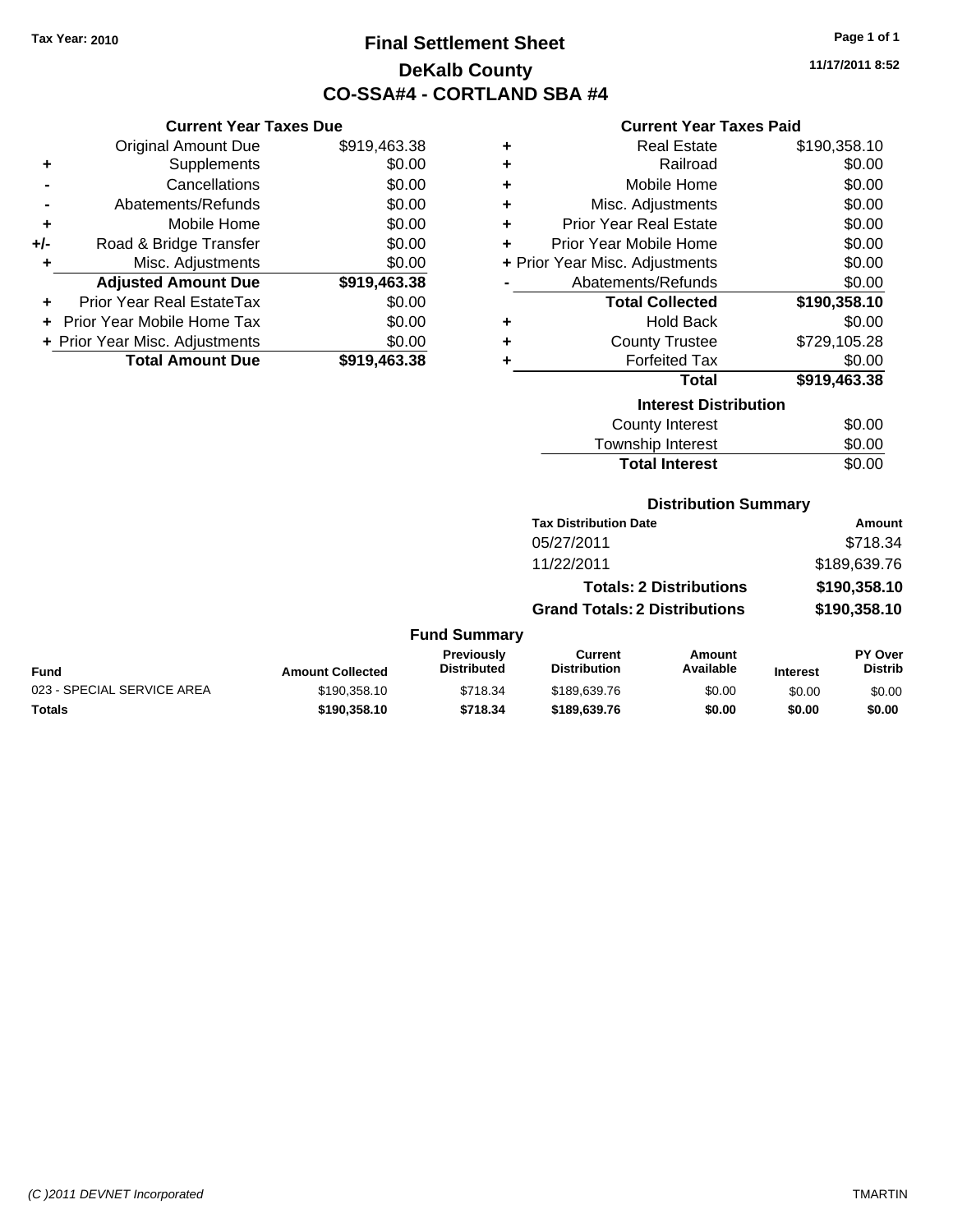## **Final Settlement Sheet Tax Year: 2010 Page 1 of 1 DeKalb County CO-SSA#7 - CORTLAND SBA #7**

**11/17/2011 8:52**

### **Current Year Taxes Paid**

|     | <b>Current Year Taxes Due</b>  |              |  |  |  |
|-----|--------------------------------|--------------|--|--|--|
|     | <b>Original Amount Due</b>     | \$380,715.02 |  |  |  |
| ٠   | Supplements                    | \$0.00       |  |  |  |
|     | Cancellations                  | \$0.00       |  |  |  |
|     | Abatements/Refunds             | \$0.00       |  |  |  |
| ٠   | Mobile Home                    | \$0.00       |  |  |  |
| +/- | Road & Bridge Transfer         | \$0.00       |  |  |  |
| ٠   | Misc. Adjustments              | \$0.00       |  |  |  |
|     | <b>Adjusted Amount Due</b>     | \$380,715.02 |  |  |  |
|     | Prior Year Real EstateTax      | \$0.00       |  |  |  |
|     | Prior Year Mobile Home Tax     | \$0.00       |  |  |  |
|     | + Prior Year Misc. Adjustments | \$0.00       |  |  |  |
|     | <b>Total Amount Due</b>        | \$380,715.02 |  |  |  |

| ٠ | <b>Real Estate</b>             | \$93,382.94  |
|---|--------------------------------|--------------|
| ٠ | Railroad                       | \$0.00       |
| ٠ | Mobile Home                    | \$0.00       |
| ٠ | Misc. Adjustments              | \$0.00       |
| ٠ | <b>Prior Year Real Estate</b>  | \$0.00       |
| ÷ | Prior Year Mobile Home         | \$0.00       |
|   | + Prior Year Misc. Adjustments | \$0.00       |
|   | Abatements/Refunds             | \$0.00       |
|   | <b>Total Collected</b>         | \$93,382.94  |
| ٠ | <b>Hold Back</b>               | \$0.00       |
| ÷ | <b>County Trustee</b>          | \$287,332.08 |
| ٠ | <b>Forfeited Tax</b>           | \$0.00       |
|   | <b>Total</b>                   | \$380,715.02 |
|   | <b>Interest Distribution</b>   |              |
|   | <b>County Interest</b>         | \$0.00       |
|   | -                              |              |

| <b>Total Interest</b> | \$0.00 |
|-----------------------|--------|
| Township Interest     | \$0.00 |
| County Interest       | \$0.00 |

### **Distribution Summary**

| <b>Tax Distribution Date</b>         | Amount      |
|--------------------------------------|-------------|
| 11/22/2011                           | \$93,382.94 |
| <b>Totals: 1 Distributions</b>       | \$93,382,94 |
| <b>Grand Totals: 1 Distributions</b> | \$93,382,94 |

|                            |                         | Previously         | Current      | Amount    |                 | PY Over        |
|----------------------------|-------------------------|--------------------|--------------|-----------|-----------------|----------------|
| Fund                       | <b>Amount Collected</b> | <b>Distributed</b> | Distribution | Available | <b>Interest</b> | <b>Distrib</b> |
| 023 - SPECIAL SERVICE AREA | \$93.382.94             | \$0.00             | \$93.382.94  | \$0.00    | \$0.00          | \$0.00         |
| Totals                     | \$93,382.94             | \$0.00             | \$93.382.94  | \$0.00    | \$0.00          | \$0.00         |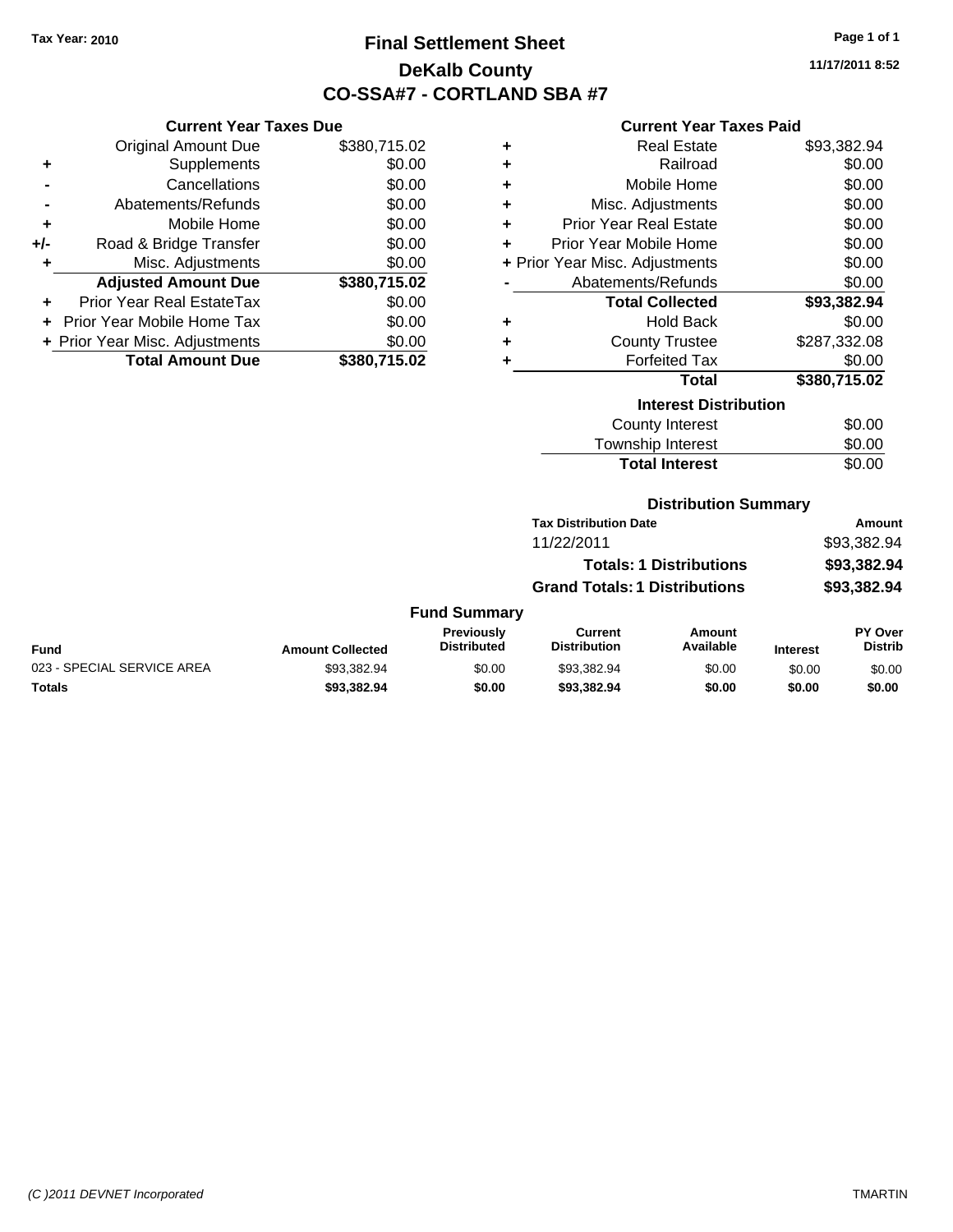## **Final Settlement Sheet Tax Year: 2010 Page 1 of 1 DeKalb County CO-SSA#8 - CORTLAND SBA #8**

**11/17/2011 8:52**

### **Current Year Taxes Paid**

|     | <b>Current Year Taxes Due</b>  |              |  |  |  |
|-----|--------------------------------|--------------|--|--|--|
|     | <b>Original Amount Due</b>     | \$294,517.28 |  |  |  |
| ٠   | Supplements                    | \$0.00       |  |  |  |
|     | Cancellations                  | \$0.00       |  |  |  |
|     | Abatements/Refunds             | \$0.00       |  |  |  |
| ٠   | Mobile Home                    | \$0.00       |  |  |  |
| +/- | Road & Bridge Transfer         | \$0.00       |  |  |  |
| ٠   | Misc. Adjustments              | \$0.00       |  |  |  |
|     | <b>Adjusted Amount Due</b>     | \$294,517.28 |  |  |  |
|     | Prior Year Real EstateTax      | \$0.00       |  |  |  |
|     | Prior Year Mobile Home Tax     | \$0.00       |  |  |  |
|     | + Prior Year Misc. Adjustments | \$0.00       |  |  |  |
|     | <b>Total Amount Due</b>        | \$294.517.28 |  |  |  |

| ٠ | <b>Real Estate</b>             | \$157,315.32 |
|---|--------------------------------|--------------|
| ٠ | Railroad                       | \$0.00       |
| ٠ | Mobile Home                    | \$0.00       |
| ٠ | Misc. Adjustments              | \$0.00       |
| ٠ | <b>Prior Year Real Estate</b>  | \$0.00       |
| ÷ | Prior Year Mobile Home         | \$0.00       |
|   | + Prior Year Misc. Adjustments | \$0.00       |
|   | Abatements/Refunds             | \$0.00       |
|   | <b>Total Collected</b>         | \$157,315.32 |
| ٠ | <b>Hold Back</b>               | \$0.00       |
| ٠ | <b>County Trustee</b>          | \$33,043.22  |
| ٠ | <b>Forfeited Tax</b>           | \$104,158.74 |
|   | <b>Total</b>                   | \$294,517.28 |
|   | <b>Interest Distribution</b>   |              |
|   | County Interest                |              |

| <b>Total Interest</b> | \$0.00       |
|-----------------------|--------------|
| Township Interest     | \$0.00       |
| County Interest       | <b>SU.UU</b> |

### **Distribution Summary**

| <b>Tax Distribution Date</b>         | Amount       |  |  |
|--------------------------------------|--------------|--|--|
| 11/22/2011                           | \$157,315.32 |  |  |
| <b>Totals: 1 Distributions</b>       | \$157,315.32 |  |  |
| <b>Grand Totals: 1 Distributions</b> | \$157,315.32 |  |  |

### **Fund Summary**

| Fund                       | <b>Amount Collected</b> | <b>Previously</b><br><b>Distributed</b> | Current<br><b>Distribution</b> | Amount<br>Available | <b>Interest</b> | <b>PY Over</b><br><b>Distrib</b> |
|----------------------------|-------------------------|-----------------------------------------|--------------------------------|---------------------|-----------------|----------------------------------|
| 023 - SPECIAL SERVICE AREA | \$157,315,32            | \$0.00                                  | \$157.315.32                   | \$0.00              | \$0.00          | \$0.00                           |
| Totals                     | \$157.315.32            | \$0.00                                  | \$157.315.32                   | \$0.00              | \$0.00          | \$0.00                           |

### **Miscellaneous Adjustment Detail**

### **Year Source Account Type Amount Adjustment Description**

2010 RE - Real Estate Back Tax Collected \$0.00 Boots Assignment 09-33-181-015 by TBA **Totals 1 entries** \$0.00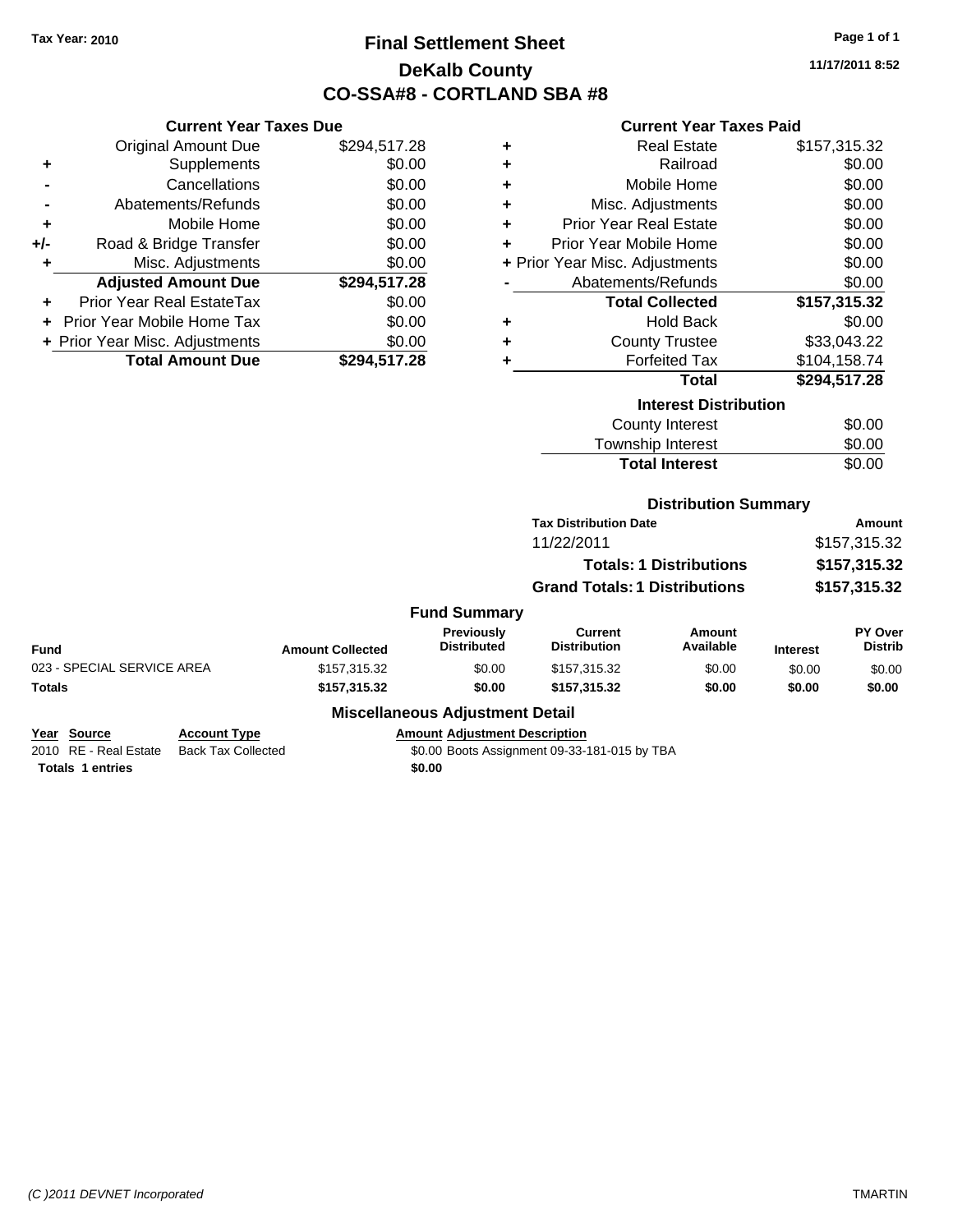**Current Year Taxes Due** Original Amount Due \$1,250.28

**Adjusted Amount Due \$1,250.28**

**Total Amount Due \$1,250.28**

**+** Supplements \$0.00 **-** Cancellations \$0.00 **-** Abatements/Refunds \$0.00 **+** Mobile Home \$0.00 **+/-** Road & Bridge Transfer \$0.00 **+** Misc. Adjustments \$0.00

**+** Prior Year Real EstateTax \$0.00 **+** Prior Year Mobile Home Tax \$0.00 **+ Prior Year Misc. Adjustments**  $$0.00$ 

## **Final Settlement Sheet Tax Year: 2010 Page 1 of 1 DeKalb County MA-DK #3 - MALTA DEKALB DRAINAGE #3**

**11/17/2011 8:52**

#### **Current Year Taxes Paid**

| ٠ | <b>Real Estate</b>             | \$1,250.28 |
|---|--------------------------------|------------|
| ٠ | Railroad                       | \$0.00     |
| ÷ | Mobile Home                    | \$0.00     |
| ٠ | Misc. Adjustments              | \$0.00     |
| ٠ | <b>Prior Year Real Estate</b>  | \$0.00     |
| ٠ | Prior Year Mobile Home         | \$0.00     |
|   | + Prior Year Misc. Adjustments | \$0.00     |
|   | Abatements/Refunds             | \$0.00     |
|   | <b>Total Collected</b>         | \$1,250.28 |
| ٠ | <b>Hold Back</b>               | \$0.00     |
| ٠ | <b>County Trustee</b>          | \$0.00     |
| ٠ | <b>Forfeited Tax</b>           | \$0.00     |
|   | Total                          | \$1,250.28 |
|   | <b>Interest Distribution</b>   |            |
|   | <b>County Interest</b>         | \$0.00     |
|   | Township Interest              | \$0.00     |

| <b>Total Interest</b> | \$0.00 |
|-----------------------|--------|
| Township Interest     | \$0.00 |
| County Interest       | \$0.00 |

## **Distribution Summary**

| <b>Tax Distribution Date</b>         | Amount     |
|--------------------------------------|------------|
| 05/27/2011                           | \$100.04   |
| 06/24/2011                           | \$523.01   |
| 08/19/2011                           | \$19.78    |
| 09/16/2011                           | \$571.27   |
| 11/22/2011                           | \$36.18    |
| <b>Totals: 5 Distributions</b>       | \$1,250.28 |
| <b>Grand Totals: 5 Distributions</b> | \$1,250.28 |
|                                      |            |

#### **Fund Summary Fund Interest Amount Collected Distributed PY Over Distrib Amount Available Current Distribution Previously** 001 - CORPORATE \$1,250.28 \$1,214.10 \$36.18 \$0.00 \$0.00 \$0.00 **Totals \$1,250.28 \$1,214.10 \$36.18 \$0.00 \$0.00 \$0.00**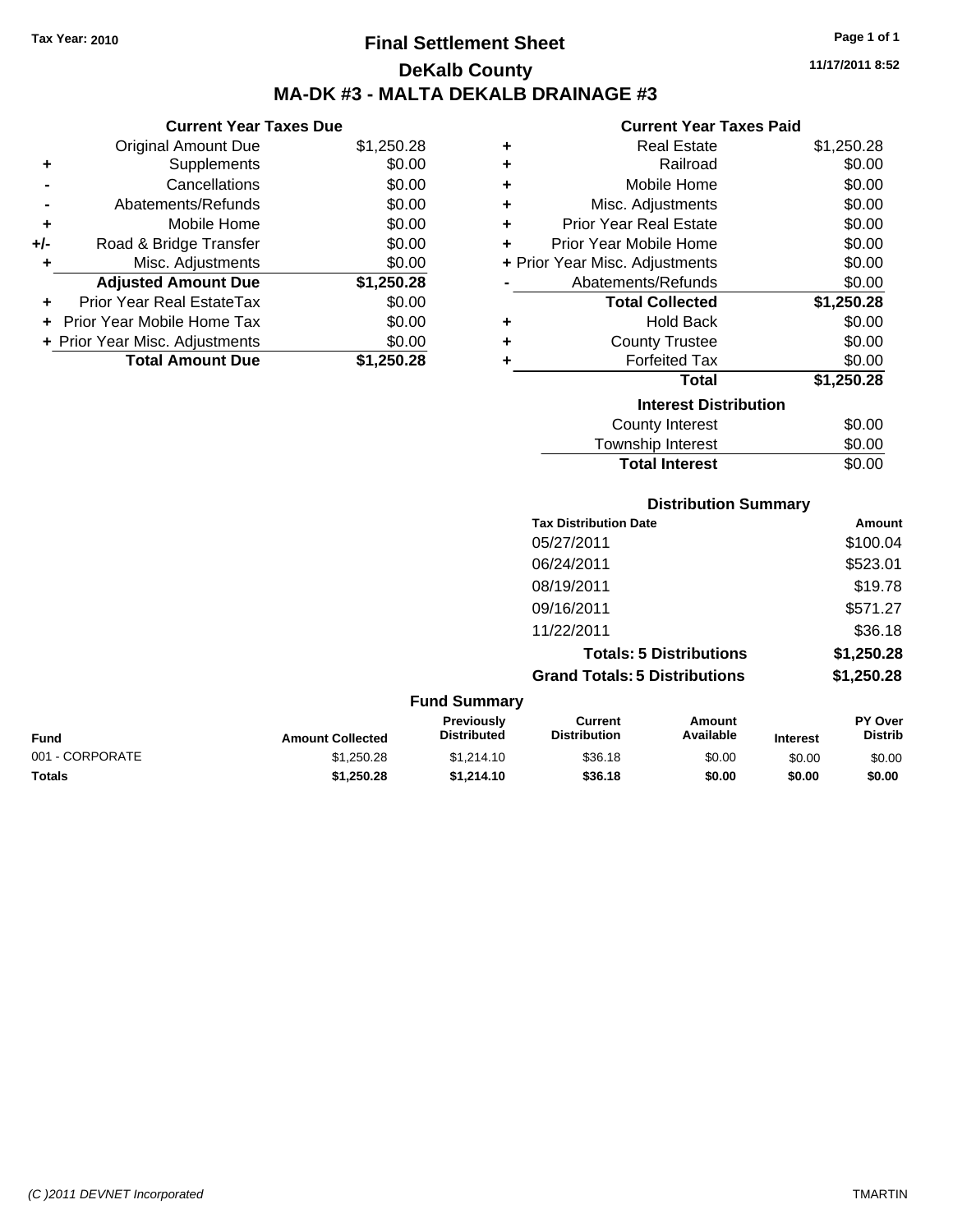## **Final Settlement Sheet Tax Year: 2010 Page 1 of 1 DeKalb County MAMIAFDK - MA-MI-AF-DK DRAINAGE #11**

**11/17/2011 8:52**

#### **Current Year Taxes Paid**

| <b>Current Year Taxes Due</b>  |             |  |  |  |
|--------------------------------|-------------|--|--|--|
| <b>Original Amount Due</b>     | \$22,699.06 |  |  |  |
| Supplements                    | \$0.00      |  |  |  |
| Cancellations                  | \$0.00      |  |  |  |
| Abatements/Refunds             | \$0.00      |  |  |  |
| Mobile Home                    | \$0.00      |  |  |  |
| Road & Bridge Transfer         | \$0.00      |  |  |  |
| Misc. Adjustments              | \$0.00      |  |  |  |
| <b>Adjusted Amount Due</b>     | \$22,699.06 |  |  |  |
|                                |             |  |  |  |
| Prior Year Real EstateTax      | \$0.00      |  |  |  |
| Prior Year Mobile Home Tax     | \$0.00      |  |  |  |
| + Prior Year Misc. Adjustments | \$0.00      |  |  |  |
|                                |             |  |  |  |

| ٠ | <b>Real Estate</b>             | \$22,699.06 |
|---|--------------------------------|-------------|
| ٠ | Railroad                       | \$0.00      |
| ٠ | Mobile Home                    | \$0.00      |
| ٠ | Misc. Adjustments              | \$0.00      |
| ÷ | <b>Prior Year Real Estate</b>  | \$0.00      |
| ÷ | Prior Year Mobile Home         | \$0.00      |
|   | + Prior Year Misc. Adjustments | \$0.00      |
|   | Abatements/Refunds             | \$0.00      |
|   | <b>Total Collected</b>         | \$22,699.06 |
| ٠ | <b>Hold Back</b>               | \$0.00      |
| ٠ | <b>County Trustee</b>          | \$0.00      |
| ٠ | <b>Forfeited Tax</b>           | \$0.00      |
|   | Total                          | \$22,699.06 |
|   | <b>Interest Distribution</b>   |             |
|   | <b>County Interest</b>         | \$0.00      |
|   | <b>Township Interest</b>       | \$0.00      |
|   | <b>Total Interest</b>          | \$0.00      |

## **Distribution Summary**

| <b>Tax Distribution Date</b>         | Amount      |
|--------------------------------------|-------------|
| 05/27/2011                           | \$1,783.50  |
| 06/24/2011                           | \$11,076.53 |
| 09/16/2011                           | \$9,824.03  |
| 11/22/2011                           | \$15.00     |
| <b>Totals: 4 Distributions</b>       | \$22,699.06 |
| <b>Grand Totals: 4 Distributions</b> | \$22,699.06 |

#### **Fund Summary**

| Fund            | <b>Amount Collected</b> | Previously<br><b>Distributed</b> | Current<br><b>Distribution</b> | Amount<br>Available | <b>Interest</b> | <b>PY Over</b><br>Distrib |
|-----------------|-------------------------|----------------------------------|--------------------------------|---------------------|-----------------|---------------------------|
| 001 - CORPORATE | \$22,699.06             | \$22,684.06                      | \$15.00                        | \$0.00              | \$0.00          | \$0.00                    |
| Totals          | \$22,699.06             | \$22.684.06                      | \$15.00                        | \$0.00              | \$0.00          | \$0.00                    |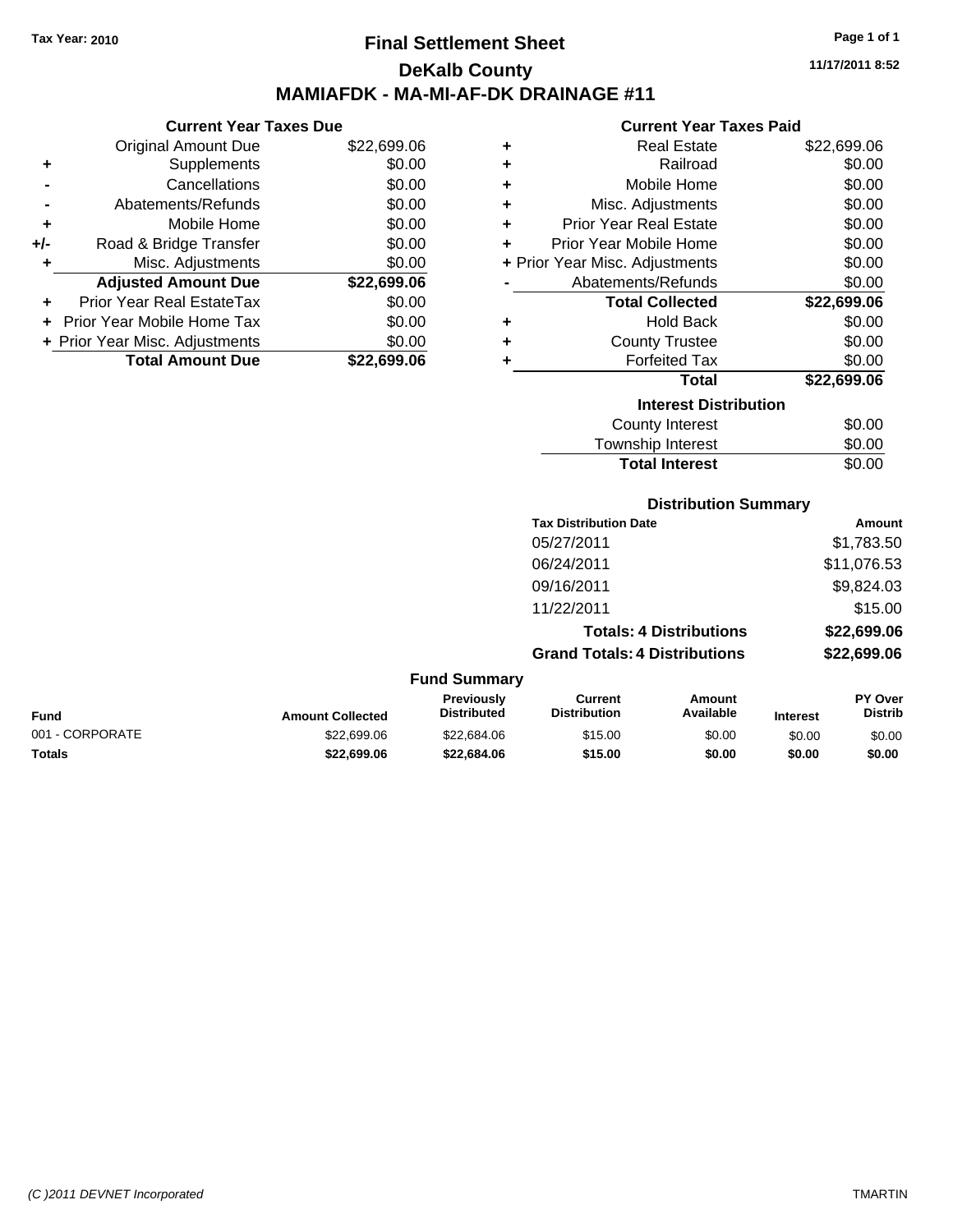**Current Year Taxes Due** Original Amount Due \$37,714.24

**Adjusted Amount Due \$37,714.24**

**Total Amount Due \$37,739.04**

**+** Supplements \$0.00 **-** Cancellations \$0.00 **-** Abatements/Refunds \$0.00 **+** Mobile Home \$0.00 **+/-** Road & Bridge Transfer \$0.00 **+** Misc. Adjustments \$0.00

**+** Prior Year Real EstateTax \$24.80 **+** Prior Year Mobile Home Tax \$0.00 **+ Prior Year Misc. Adjustments**  $$0.00$ 

## **Final Settlement Sheet Tax Year: 2010 Page 1 of 1 DeKalb County NO-LR-SA # - NO-LR-SA DRAINAGE #10**

**11/17/2011 8:52**

#### **Current Year Taxes Paid**

|   | un viit 1 vai 1 unvolt ulu     |             |
|---|--------------------------------|-------------|
| ٠ | Real Estate                    | \$37,658.50 |
| ٠ | Railroad                       | \$0.00      |
| ÷ | Mobile Home                    | \$0.00      |
| ÷ | Misc. Adjustments              | \$0.00      |
| ÷ | <b>Prior Year Real Estate</b>  | \$24.80     |
| ÷ | Prior Year Mobile Home         | \$0.00      |
|   | + Prior Year Misc. Adjustments | \$0.00      |
|   | Abatements/Refunds             | \$0.00      |
|   | <b>Total Collected</b>         | \$37,683.30 |
| ٠ | <b>Hold Back</b>               | \$0.00      |
| ÷ | <b>County Trustee</b>          | \$44.60     |
| ÷ | <b>Forfeited Tax</b>           | \$11.14     |
|   | <b>Total</b>                   | \$37,739.04 |
|   | <b>Interest Distribution</b>   |             |
|   |                                |             |
|   | County Interest                | \$0.00      |

## Township Interest  $$0.00$ **Total Interest** \$0.00

| <b>Distribution Summary</b> |  |
|-----------------------------|--|
|                             |  |

| <b>Tax Distribution Date</b>         | Amount      |
|--------------------------------------|-------------|
| 05/27/2011                           | \$6,842.02  |
| 06/24/2011                           | \$14,380.94 |
| 07/22/2011                           | \$423.70    |
| 08/19/2011                           | \$2,126.15  |
| 09/16/2011                           | \$11,803.79 |
| 11/22/2011                           | \$2,106.70  |
| <b>Totals: 6 Distributions</b>       | \$37,683.30 |
| <b>Grand Totals: 6 Distributions</b> | \$37,683.30 |
|                                      |             |

| <b>Fund Summary</b> |                         |                                         |                                |                     |                 |                                  |
|---------------------|-------------------------|-----------------------------------------|--------------------------------|---------------------|-----------------|----------------------------------|
| Fund                | <b>Amount Collected</b> | <b>Previously</b><br><b>Distributed</b> | Current<br><b>Distribution</b> | Amount<br>Available | <b>Interest</b> | <b>PY Over</b><br><b>Distrib</b> |
| 001 - CORPORATE     | \$37,683.30             | \$35,576.60                             | \$2,106.70                     | \$0.00              | \$0.00          | \$0.00                           |
| Totals              | \$37.683.30             | \$35,576.60                             | \$2.106.70                     | \$0.00              | \$0.00          | \$0.00                           |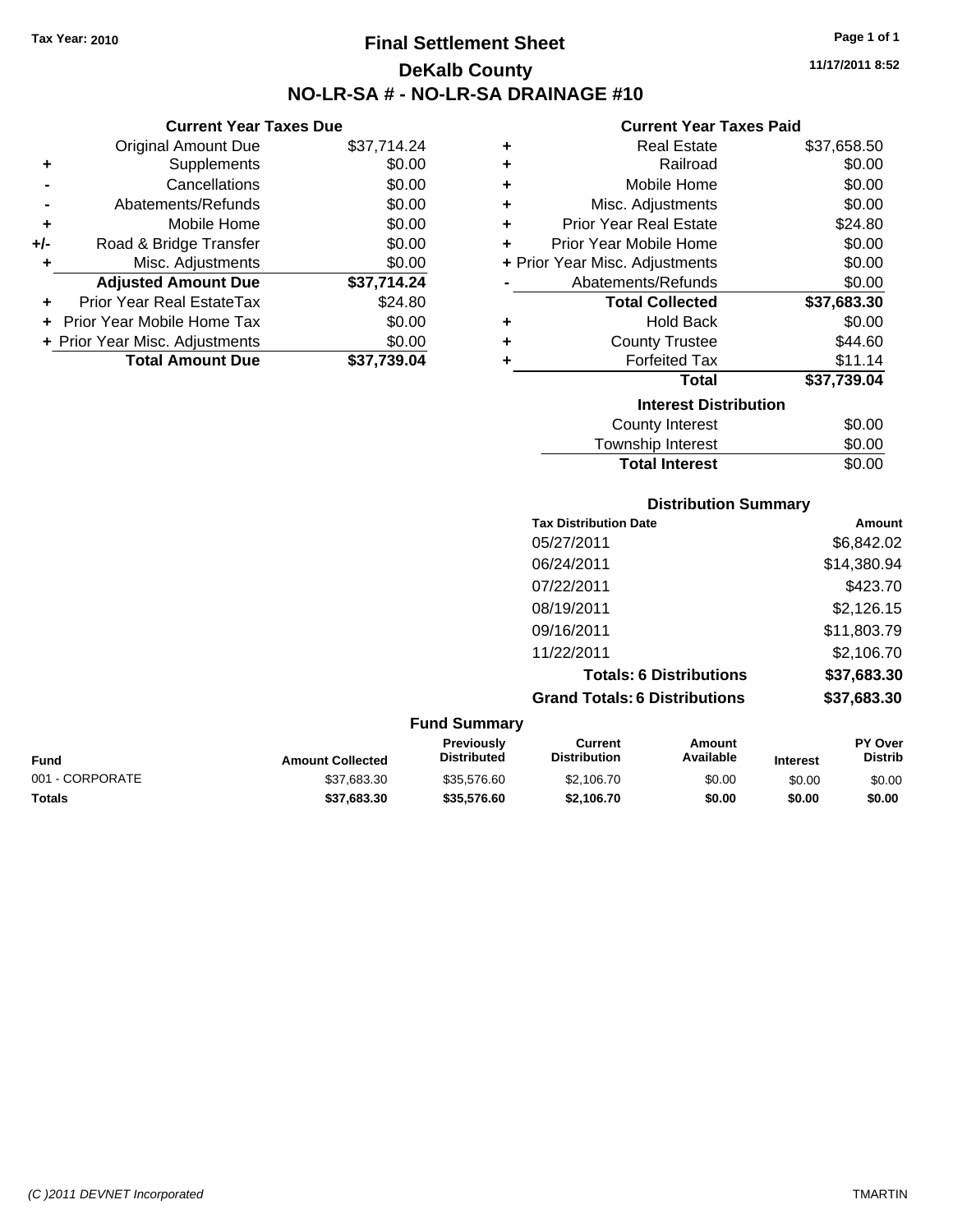## **Final Settlement Sheet Tax Year: 2010 Page 1 of 1 DeKalb County SH-MI #6 - SHABBONA/MILAN DRAINAGE**

**11/17/2011 8:52**

#### **Current Year Taxes Paid**

| ٠ | <b>Real Estate</b>             | \$10,741.90 |
|---|--------------------------------|-------------|
| ٠ | Railroad                       | \$0.00      |
| ٠ | Mobile Home                    | \$0.00      |
| ٠ | Misc. Adjustments              | \$0.00      |
| ٠ | <b>Prior Year Real Estate</b>  | \$0.00      |
| ÷ | Prior Year Mobile Home         | \$0.00      |
|   | + Prior Year Misc. Adjustments | \$0.00      |
|   | Abatements/Refunds             | \$0.00      |
|   | <b>Total Collected</b>         | \$10,741.90 |
| ٠ | <b>Hold Back</b>               | \$0.00      |
| ٠ | <b>County Trustee</b>          | \$0.00      |
| ٠ | <b>Forfeited Tax</b>           | \$0.00      |
|   | <b>Total</b>                   | \$10,741.90 |
|   | <b>Interest Distribution</b>   |             |
|   | <b>County Interest</b>         | \$0.00      |
|   | Townehin Interact              | ቁስ ሰስ       |

## Township Interest  $\frac{$0.00}{0.00}$ **Total Interest**

| <b>Distribution Summary</b>    |             |  |
|--------------------------------|-------------|--|
| <b>Tax Distribution Date</b>   | Amount      |  |
| 05/27/2011                     | \$919.55    |  |
| 06/24/2011                     | \$5,705.57  |  |
| 08/19/2011                     | \$39.42     |  |
| 09/16/2011                     | \$3,846.81  |  |
| 11/22/2011                     | \$230.55    |  |
| <b>Totals: 5 Distributions</b> | \$10,741.90 |  |

**Grand Totals: 5 Distributions \$10,741.90**

|                         | <b>Fund Summary</b>                     |                                |                     |                 |                                  |
|-------------------------|-----------------------------------------|--------------------------------|---------------------|-----------------|----------------------------------|
| <b>Amount Collected</b> | <b>Previously</b><br><b>Distributed</b> | Current<br><b>Distribution</b> | Amount<br>Available | <b>Interest</b> | <b>PY Over</b><br><b>Distrib</b> |
| \$10.741.90             | \$10.511.35                             | \$230.55                       | \$0.00              | \$0.00          | \$0.00                           |
| \$10.741.90             | \$10,511,35                             | \$230.55                       | \$0.00              | \$0.00          | \$0.00                           |
|                         |                                         |                                |                     |                 |                                  |

 $F_{\text{max}}$ 

|     | <b>Total Amount Due</b>        | \$10,741.90 |
|-----|--------------------------------|-------------|
|     | + Prior Year Misc. Adjustments | \$0.00      |
|     | + Prior Year Mobile Home Tax   | \$0.00      |
|     | Prior Year Real EstateTax      | \$0.00      |
|     | <b>Adjusted Amount Due</b>     | \$10,741.90 |
| ÷   | Misc. Adjustments              | \$0.00      |
| +/- | Road & Bridge Transfer         | \$0.00      |
| ٠   | Mobile Home                    | \$0.00      |
|     | Abatements/Refunds             | \$0.00      |

**+** Supplements \$0.00 **-** Cancellations \$0.10

**Current Year Taxes Due** Original Amount Due \$10,742.00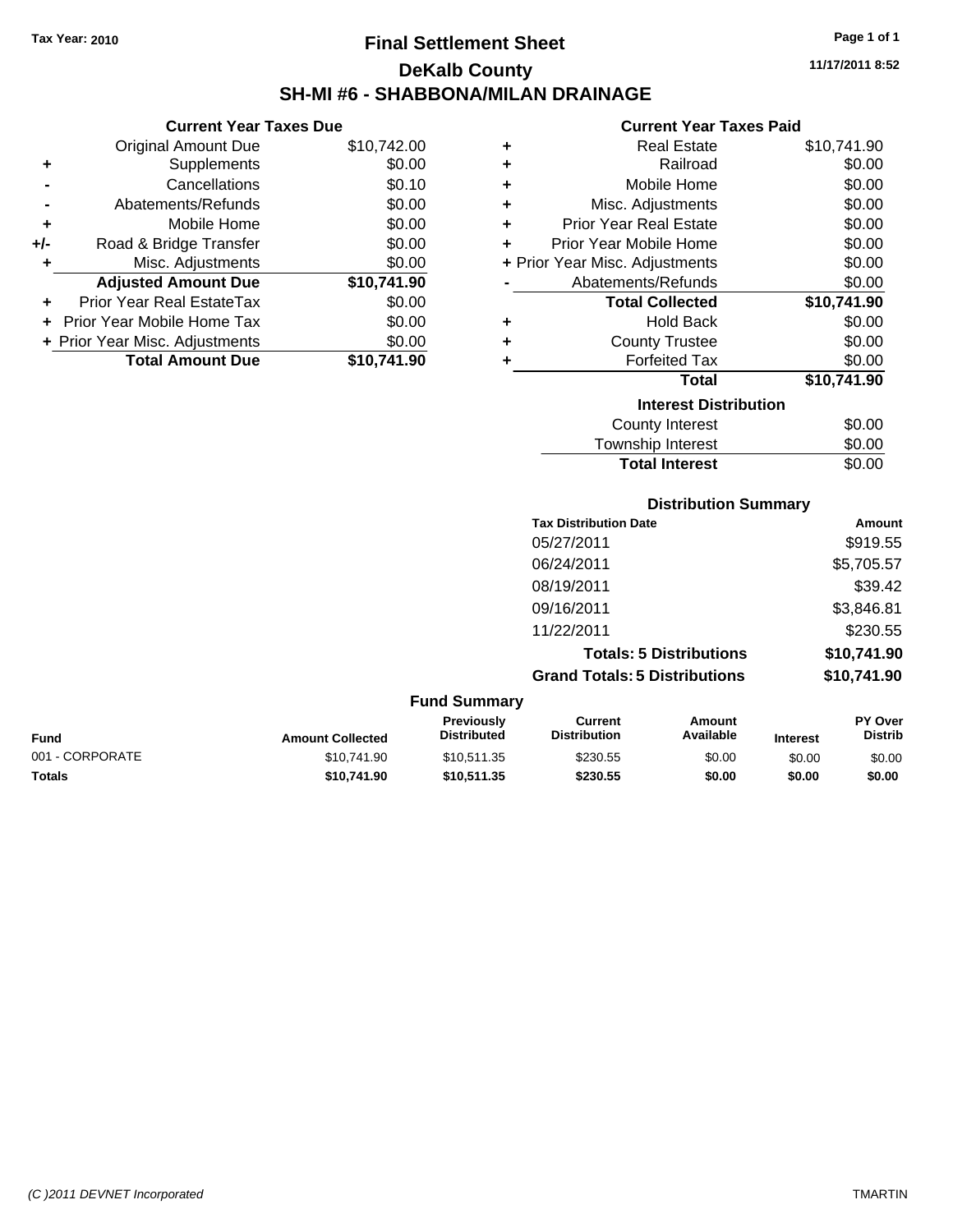## **Final Settlement Sheet Tax Year: 2010 Page 1 of 1 DeKalb County SQ GR #12 - SQUAW GROVE DRAINAGE**

**Current Year Taxes Paid**

|   | GUITEIN TEAT TAXES FAIU        |             |
|---|--------------------------------|-------------|
| ٠ | <b>Real Estate</b>             | \$16,734.00 |
| ٠ | Railroad                       | \$0.00      |
| ÷ | Mobile Home                    | \$0.00      |
| ÷ | Misc. Adjustments              | \$0.00      |
| ÷ | <b>Prior Year Real Estate</b>  | \$0.00      |
| ÷ | Prior Year Mobile Home         | \$0.00      |
|   | + Prior Year Misc. Adjustments | \$0.00      |
|   | Abatements/Refunds             | \$0.00      |
|   | <b>Total Collected</b>         | \$16,734.00 |
| ٠ | <b>Hold Back</b>               | \$0.00      |
| ÷ | <b>County Trustee</b>          | \$0.00      |
| ÷ | <b>Forfeited Tax</b>           | \$0.00      |
|   | Total                          | \$16,734.00 |
|   | <b>Interest Distribution</b>   |             |
|   | <b>County Interest</b>         | \$0.00      |
|   | Township Interest              | \$0.00      |
|   | <b>Total Interest</b>          | \$0.00      |

| <b>Distribution Summary</b> |  |
|-----------------------------|--|

| <b>Tax Distribution Date</b>         | Amount      |
|--------------------------------------|-------------|
| 05/27/2011                           | \$4,218.00  |
| 06/24/2011                           | \$4,689.00  |
| 09/16/2011                           | \$7,587.00  |
| 11/22/2011                           | \$240.00    |
| <b>Totals: 4 Distributions</b>       | \$16,734.00 |
| <b>Grand Totals: 4 Distributions</b> | \$16,734.00 |
|                                      |             |

|                 |                         | <b>Fund Summary</b>                     |                                |                     |                 |                                  |
|-----------------|-------------------------|-----------------------------------------|--------------------------------|---------------------|-----------------|----------------------------------|
| Fund            | <b>Amount Collected</b> | <b>Previously</b><br><b>Distributed</b> | Current<br><b>Distribution</b> | Amount<br>Available | <b>Interest</b> | <b>PY Over</b><br><b>Distrib</b> |
| 001 - CORPORATE | \$16,734.00             | \$16,494.00                             | \$240.00                       | \$0.00              | \$0.00          | \$0.00                           |
| <b>Totals</b>   | \$16,734.00             | \$16,494.00                             | \$240.00                       | \$0.00              | \$0.00          | \$0.00                           |

**11/17/2011 8:52**

#### Original Amount Due \$16,734.00 **+** Supplements \$0.00 **-** Cancellations \$0.00 **-** Abatements/Refunds \$0.00 **+** Mobile Home \$0.00 **+/-** Road & Bridge Transfer \$0.00 **+** Misc. Adjustments \$0.00 **Adjusted Amount Due \$16,734.00 +** Prior Year Real EstateTax \$0.00 **+** Prior Year Mobile Home Tax \$0.00 **+ Prior Year Misc. Adjustments**  $$0.00$

**Total Amount Due \$16,734.00**

**Current Year Taxes Due**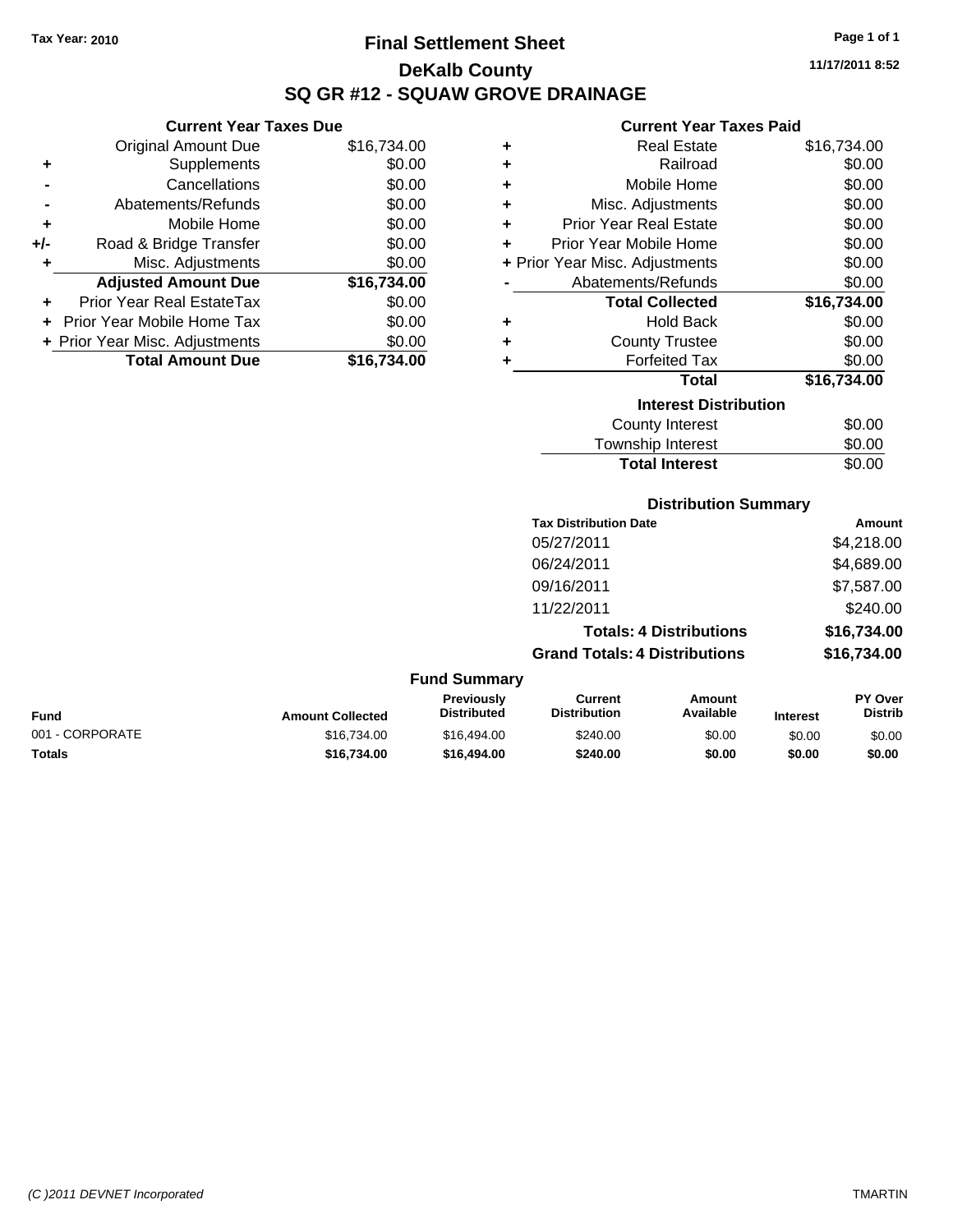**Current Year Taxes Due** Original Amount Due \$17,828.20

**Adjusted Amount Due \$17,828.20**

**Total Amount Due \$17,828.20**

**+** Supplements \$0.00 **-** Cancellations \$0.00 **-** Abatements/Refunds \$0.00 **+** Mobile Home \$0.00 **+/-** Road & Bridge Transfer \$0.00 **+** Misc. Adjustments \$0.00

**+** Prior Year Real EstateTax \$0.00 **+** Prior Year Mobile Home Tax \$0.00 **+ Prior Year Misc. Adjustments**  $$0.00$ 

## **Final Settlement Sheet Tax Year: 2010 Page 1 of 1 DeKalb County VG-CO #16 - VIRGIL CORTLAND DRAIN #16**

**11/17/2011 8:52**

#### **Current Year Taxes Paid**

| ٠                            | <b>Real Estate</b>             | \$17,828.20 |  |
|------------------------------|--------------------------------|-------------|--|
| ٠                            | Railroad                       | \$0.00      |  |
| ٠                            | Mobile Home                    | \$0.00      |  |
| ٠                            | Misc. Adjustments              | \$0.00      |  |
| ٠                            | <b>Prior Year Real Estate</b>  | \$0.00      |  |
| ÷                            | Prior Year Mobile Home         | \$0.00      |  |
|                              | + Prior Year Misc. Adjustments | \$0.00      |  |
|                              | Abatements/Refunds             | \$0.00      |  |
|                              | <b>Total Collected</b>         | \$17,828.20 |  |
| ٠                            | <b>Hold Back</b>               | \$0.00      |  |
| ٠                            | <b>County Trustee</b>          | \$0.00      |  |
| ٠                            | <b>Forfeited Tax</b>           | \$0.00      |  |
|                              | Total                          | \$17,828.20 |  |
| <b>Interest Distribution</b> |                                |             |  |
|                              | <b>County Interest</b>         | \$0.00      |  |
|                              | Townshin Interest              | ፍስ ሰበ       |  |

# ownship interest  $\phi$ 0.00 Total Interest \$0.00

## **Distribution Summary**

| <b>Tax Distribution Date</b>         | Amount      |
|--------------------------------------|-------------|
| 05/27/2011                           | \$2,265.16  |
| 06/24/2011                           | \$7,793.40  |
| 07/22/2011                           | \$105.55    |
| 08/19/2011                           | \$465.76    |
| 09/16/2011                           | \$6,959.56  |
| 11/22/2011                           | \$238.77    |
| <b>Totals: 6 Distributions</b>       | \$17,828.20 |
| <b>Grand Totals: 6 Distributions</b> | \$17,828.20 |

|                 |                         | <b>Fund Summary</b>                     |                                |                     |                 |                                  |
|-----------------|-------------------------|-----------------------------------------|--------------------------------|---------------------|-----------------|----------------------------------|
| <b>Fund</b>     | <b>Amount Collected</b> | <b>Previously</b><br><b>Distributed</b> | Current<br><b>Distribution</b> | Amount<br>Available | <b>Interest</b> | <b>PY Over</b><br><b>Distrib</b> |
| 001 - CORPORATE | \$17,828,20             | \$17.589.43                             | \$238.77                       | \$0.00              | \$0.00          | \$0.00                           |
| Totals          | \$17,828,20             | \$17,589,43                             | \$238.77                       | \$0.00              | \$0.00          | \$0.00                           |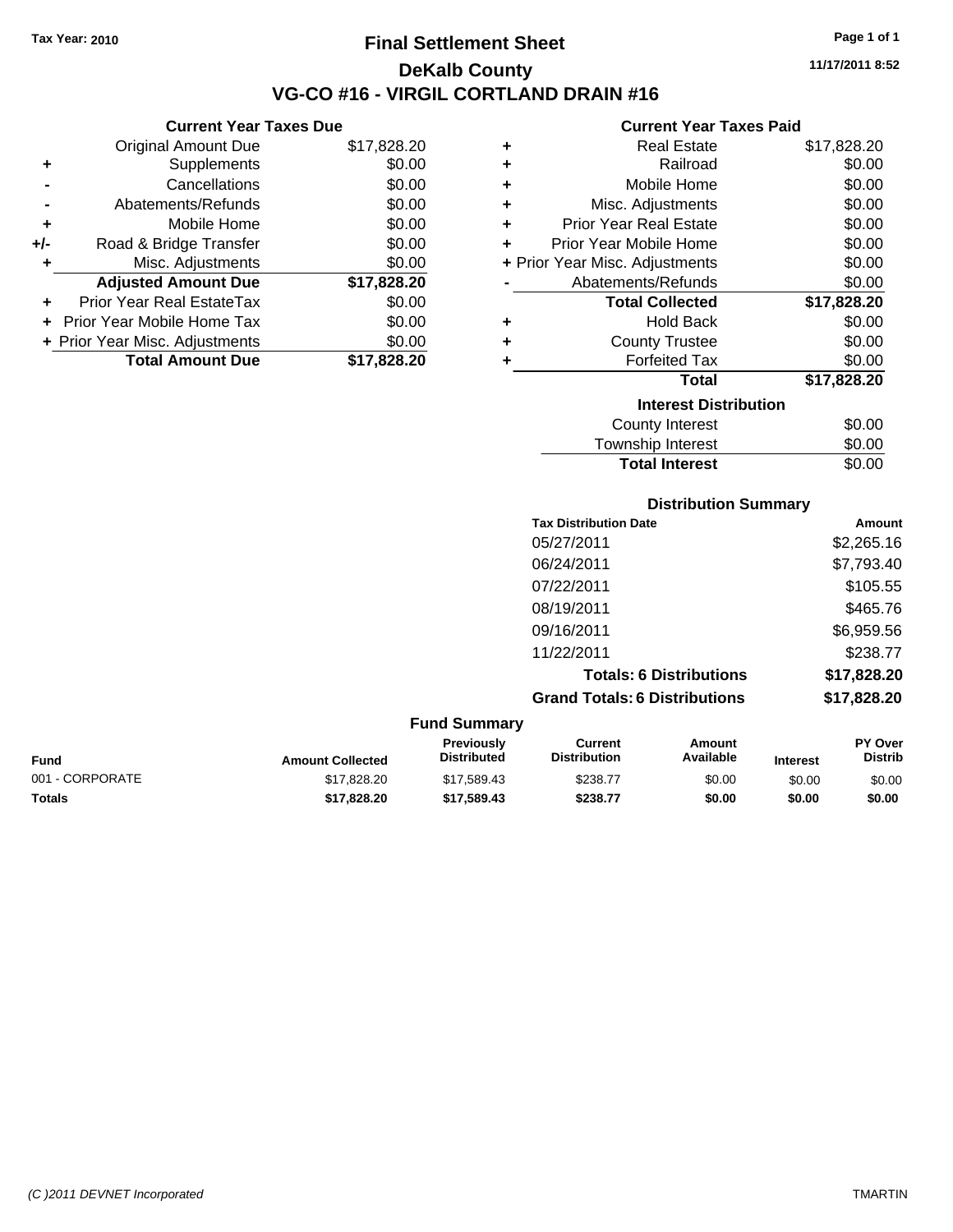## **Final Settlement Sheet Tax Year: 2010 Page 1 of 1 DeKalb County VI-AD #9 - VICTOR/ADAMS DRAINAGE #9**

**11/17/2011 8:52**

#### **Current Year Taxes Paid**

|     | <b>Current Year Taxes Due</b>  |            |        |
|-----|--------------------------------|------------|--------|
|     | <b>Original Amount Due</b>     | \$1,036.58 |        |
|     | Supplements                    | \$0.00     | ٠      |
|     | Cancellations                  | \$0.00     | ٠      |
|     | Abatements/Refunds             | \$0.00     | ٠      |
|     | Mobile Home                    | \$0.00     | ٠      |
| +/- | Road & Bridge Transfer         | \$0.00     | ٠      |
|     | Misc. Adjustments              | \$0.00     | + Prio |
|     | <b>Adjusted Amount Due</b>     | \$1,036.58 |        |
|     | Prior Year Real EstateTax      | \$0.00     |        |
|     | Prior Year Mobile Home Tax     | \$0.00     |        |
|     | + Prior Year Misc. Adjustments | \$0.00     | ٠      |
|     | <b>Total Amount Due</b>        | \$1,036.58 |        |
|     |                                |            |        |

| ٠ | <b>Real Estate</b>             | \$1,036.58 |
|---|--------------------------------|------------|
| ÷ | Railroad                       | \$0.00     |
| ٠ | Mobile Home                    | \$0.00     |
| ÷ | Misc. Adjustments              | \$0.00     |
| ÷ | <b>Prior Year Real Estate</b>  | \$0.00     |
| ٠ | Prior Year Mobile Home         | \$0.00     |
|   | + Prior Year Misc. Adjustments | \$0.00     |
|   | Abatements/Refunds             | \$0.00     |
|   | <b>Total Collected</b>         | \$1,036.58 |
| ٠ | Hold Back                      | \$0.00     |
| ٠ | <b>County Trustee</b>          | \$0.00     |
| ٠ | <b>Forfeited Tax</b>           | \$0.00     |
|   | Total                          | \$1,036.58 |
|   | <b>Interest Distribution</b>   |            |
|   | <b>County Interest</b>         | \$0.00     |
|   | Township Interest              | \$0.00     |
|   | <b>Total Interest</b>          | \$0.00     |

## **Distribution Summary**

| Amount     |
|------------|
| \$88.87    |
| \$510.95   |
| \$436.76   |
| \$1,036.58 |
| \$1,036.58 |
|            |

| <b>Fund</b>     | <b>Amount Collected</b> | <b>Previously</b><br><b>Distributed</b> | Current<br><b>Distribution</b> | Amount<br>Available | <b>Interest</b> | <b>PY Over</b><br><b>Distrib</b> |
|-----------------|-------------------------|-----------------------------------------|--------------------------------|---------------------|-----------------|----------------------------------|
| 001 - CORPORATE | \$1.036.58              | \$1.036.58                              | \$0.00                         | \$0.00              | \$0.00          | \$0.00                           |
| <b>Totals</b>   | \$1,036.58              | \$1,036.58                              | \$0.00                         | \$0.00              | \$0.00          | \$0.00                           |

**Fund Summary**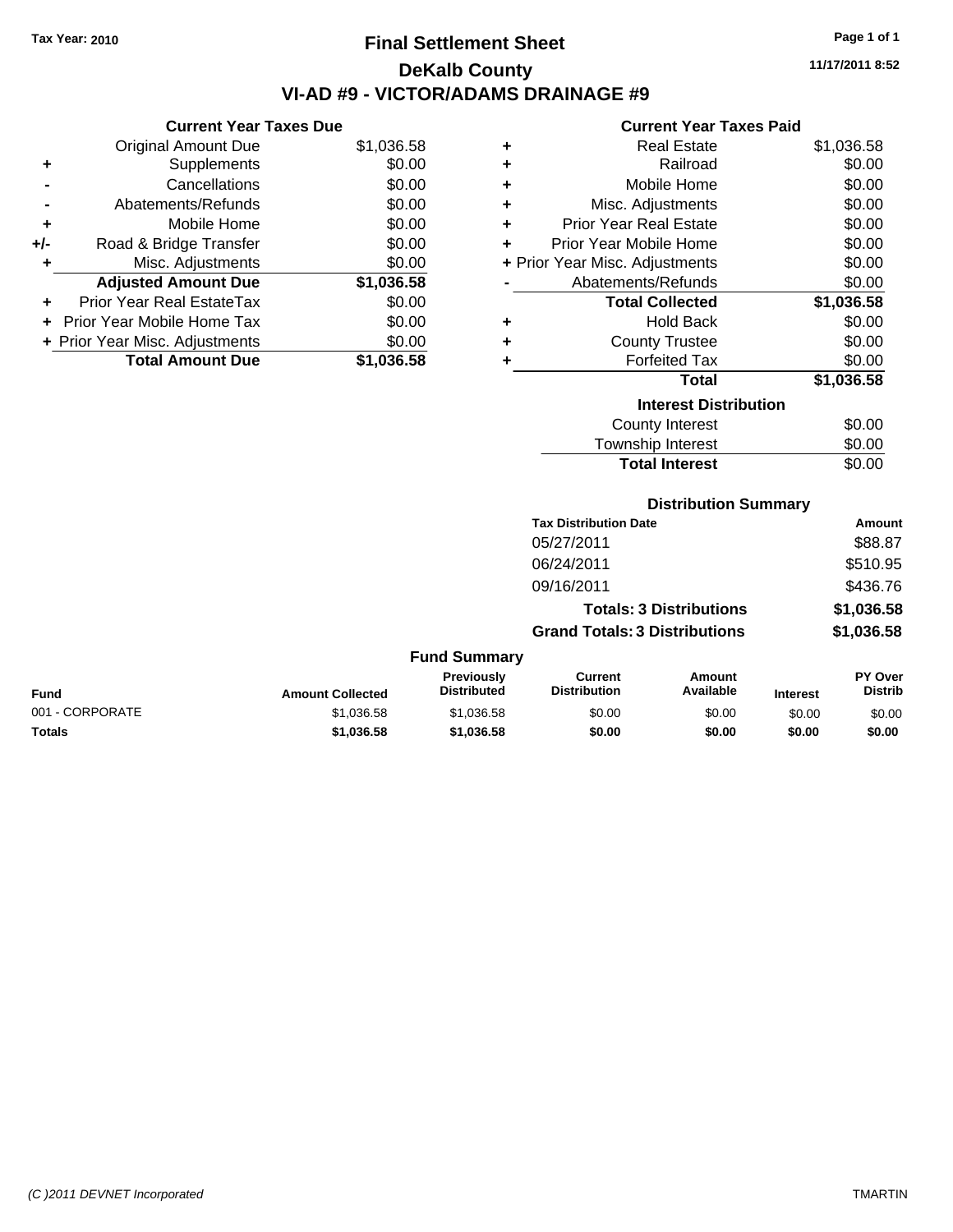**Current Year Taxes Due** Original Amount Due \$2,998.54

**Adjusted Amount Due \$2,998.54**

**Total Amount Due \$2,998.54**

**+** Supplements \$0.00 **-** Cancellations \$0.00 **-** Abatements/Refunds \$0.00 **+** Mobile Home \$0.00 **+/-** Road & Bridge Transfer \$0.00 **+** Misc. Adjustments \$0.00

**+** Prior Year Real EstateTax \$0.00 **+** Prior Year Mobile Home Tax \$0.00 **+ Prior Year Misc. Adjustments**  $$0.00$ 

## **Final Settlement Sheet Tax Year: 2010 Page 1 of 1 DeKalb County VI-CL #14 - VICTOR-CLINTON DRAINAGE**

**Current Year Taxes Paid**

|   | Current Tear Taxes Paid        |            |
|---|--------------------------------|------------|
| ٠ | <b>Real Estate</b>             | \$2,998.54 |
| ÷ | Railroad                       | \$0.00     |
| ٠ | Mobile Home                    | \$0.00     |
| ÷ | Misc. Adjustments              | \$0.00     |
| ÷ | <b>Prior Year Real Estate</b>  | \$0.00     |
| ÷ | Prior Year Mobile Home         | \$0.00     |
|   | + Prior Year Misc. Adjustments | \$0.00     |
|   | Abatements/Refunds             | \$0.00     |
|   | <b>Total Collected</b>         | \$2,998.54 |
| ٠ | Hold Back                      | \$0.00     |
| ÷ | <b>County Trustee</b>          | \$0.00     |
| ÷ | <b>Forfeited Tax</b>           | \$0.00     |
|   |                                |            |
|   | Total                          | \$2,998.54 |
|   | <b>Interest Distribution</b>   |            |
|   | <b>County Interest</b>         | \$0.00     |

| Township Interest     | \$0.00 |
|-----------------------|--------|
| <b>Total Interest</b> | \$0.00 |
|                       |        |

#### **Distribution Summary**

| <b>Tax Distribution Date</b>         | Amount     |
|--------------------------------------|------------|
| 05/27/2011                           | \$347.60   |
| 06/24/2011                           | \$1,433.21 |
| 08/19/2011                           | \$19.28    |
| 09/16/2011                           | \$1,198.45 |
| <b>Totals: 4 Distributions</b>       | \$2,998.54 |
| <b>Grand Totals: 4 Distributions</b> | \$2,998.54 |
|                                      |            |

|                 |                         | <b>Fund Summary</b>                     |                                |                     |                 |                                  |
|-----------------|-------------------------|-----------------------------------------|--------------------------------|---------------------|-----------------|----------------------------------|
| <b>Fund</b>     | <b>Amount Collected</b> | <b>Previously</b><br><b>Distributed</b> | Current<br><b>Distribution</b> | Amount<br>Available | <b>Interest</b> | <b>PY Over</b><br><b>Distrib</b> |
| 001 - CORPORATE | \$2,998.54              | \$2,998.54                              | \$0.00                         | \$0.00              | \$0.00          | \$0.00                           |
| <b>Totals</b>   | \$2,998.54              | \$2,998.54                              | \$0.00                         | \$0.00              | \$0.00          | \$0.00                           |